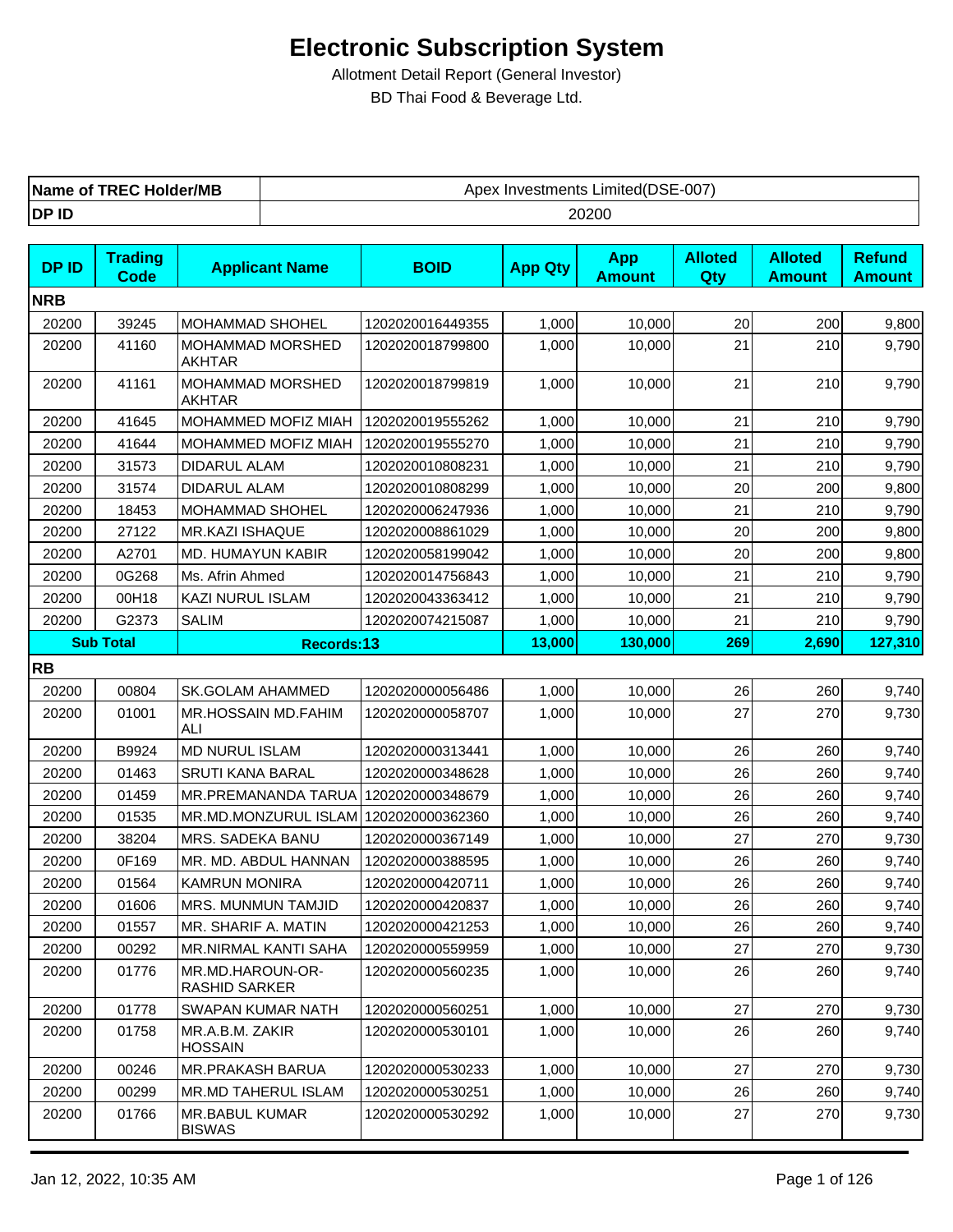| <b>DPID</b> | <b>Trading</b><br>Code | <b>Applicant Name</b>                     | <b>BOID</b>      | <b>App Qty</b> | <b>App</b><br><b>Amount</b> | <b>Alloted</b><br>Qty | <b>Alloted</b><br><b>Amount</b> | <b>Refund</b><br><b>Amount</b> |
|-------------|------------------------|-------------------------------------------|------------------|----------------|-----------------------------|-----------------------|---------------------------------|--------------------------------|
| <b>RB</b>   |                        |                                           |                  |                |                             |                       |                                 |                                |
| 20200       | 26604                  | MR. SHAMIM AHMED                          | 1202020000495881 | 1,000          | 10,000                      | 26                    | 260                             | 9,740                          |
| 20200       | 25591                  | <b>SARWAR ALAM</b>                        | 1202020000495921 | 1,000          | 10,000                      | 26                    | 260                             | 9,740                          |
| 20200       | 01709                  | <b>MR.SAMIR KUMAR SAHA</b>                | 1202020000500961 | 1,000          | 10,000                      | 26                    | 260                             | 9,740                          |
| 20200       | 01720                  | <b>MRS NASHIMA KHANEM</b>                 | 1202020000501070 | 1,000          | 10,000                      | 26                    | 260                             | 9,740                          |
| 20200       | 01721                  | <b>MRS.NILUFA AKTER</b>                   | 1202020000501089 | 1,000          | 10,000                      | 26                    | 260                             | 9,740                          |
| 20200       | 01722                  | MRS.RAWSHAN ARA                           | 1202020000501102 | 1,000          | 10,000                      | 27                    | 270                             | 9,730                          |
| 20200       | 02049                  | <b>MR.MD.MOTASIM BILLAH</b>               | 1202020000695613 | 1,000          | 10,000                      | 26                    | 260                             | 9,740                          |
| 20200       | 01815                  | MR.SHARIF MAHMUDUL<br><b>MATIN</b>        | 1202020000569386 | 1,000          | 10,000                      | 26                    | 260                             | 9,740                          |
| 20200       | 01816                  | MR.S.M.ASHRAFUL<br><b>MATIN PHILIP</b>    | 1202020000569394 | 1,000          | 10,000                      | 27                    | 270                             | 9,730                          |
| 20200       | 01824                  | MR.MUHAMMAD HAJJAJ-<br><b>BIN-MAHFOOZ</b> | 1202020000573865 | 1,000          | 10,000                      | 27                    | 270                             | 9,730                          |
| 20200       | 00838                  | <b>KHAIRUN NESSA</b>                      | 1202020000585572 | 1,000          | 10,000                      | 26                    | 260                             | 9,740                          |
| 20200       | 01839                  | MR.JOYDEB KUAMR<br>SAHA                   | 1202020000585599 | 1,000          | 10,000                      | 26                    | 260                             | 9,740                          |
| 20200       | 00795                  | MR.IMRAN AHMED                            | 1202020000470402 | 1,000          | 10,000                      | 27                    | 270                             | 9,730                          |
| 20200       | 01693                  | MR.MD.ANOWAR<br><b>HOSSAIN</b>            | 1202020000470496 | 1,000          | 10.000                      | 26                    | 260                             | 9,740                          |
| 20200       | 01695                  | MRS.HOSNEARA                              | 1202020000470511 | 1,000          | 10,000                      | 26                    | 260                             | 9,740                          |
| 20200       | 01691                  | MR.MOHD.ABDUL MAJID                       | 1202020000470600 | 1,000          | 10,000                      | 26                    | 260                             | 9,740                          |
| 20200       | 01689                  | MD. MONIRUZZAMAN                          | 1202020000470627 | 1,000          | 10,000                      | 27                    | 270                             | 9,730                          |
| 20200       | 01688                  | MRS.PENU RANI BANIK                       | 1202020000470635 | 1,000          | 10,000                      | 26                    | 260                             | 9,740                          |
| 20200       | 01687                  | MR.HARADHAN BANIK                         | 1202020000470643 | 1,000          | 10,000                      | 26                    | 260                             | 9,740                          |
| 20200       | 00735                  | MR.A.T.M.ABDUL HYE<br><b>KHAN</b>         | 1202020000071635 | 1,000          | 10,000                      | 26                    | 260                             | 9,740                          |
| 20200       | 01017                  | MR. A.T.M ASHRAF<br><b>UDDIN AHMED</b>    | 1202020000071686 | 1,000          | 10,000                      | 26                    | 260                             | 9,740                          |
| 20200       | 00453                  | MR.MD.MOHIUDDIN                           | 1202020000072177 | 1,000          | 10,000                      | 27                    | 270                             | 9,730                          |
| 20200       | 00150                  | <b>MR.MD.ALI HOSSAIN</b>                  | 1202020000180261 | 1,000          | 10,000                      | 27                    | 270                             | 9,730                          |
| 20200       | 01177                  | MR. MD. JAMAL HOSSAIN   1202020000180278  |                  | 1,000          | 10,000                      | 26                    | 260                             | 9,740                          |
| 20200       | 00111                  | MR. MD. SHAFIQUL<br><b>ISLAM MOLLAH</b>   | 1202020000184747 | 1,000          | 10,000                      | 26                    | 260                             | 9,740                          |
| 20200       | 00724                  | <b>MS.SYEDA SHEGUFTA</b><br>AMEER         | 1202020000077857 | 1,000          | 10,000                      | 26                    | 260                             | 9,740                          |
| 20200       | 00103                  | MR. ANJAN KUMAR ROY                       | 1202020000138301 | 1,000          | 10,000                      | 27                    | 270                             | 9,730                          |
| 20200       | 01144                  | SHEULI SAHA                               | 1202020000138451 | 1,000          | 10,000                      | 27                    | 270                             | 9,730                          |
| 20200       | 01199                  | MR.MOHAMMAD ILLIAS                        | 1202020000203622 | 1,000          | 10,000                      | 27                    | 270                             | 9,730                          |
| 20200       | 0F575                  | SARKER FORHAD AHMED                       | 1202020000035428 | 1,000          | 10,000                      | 26                    | 260                             | 9,740                          |
| 20200       | 00335                  | MD. SHALAUDDIN                            | 1202020000116563 | 1,000          | 10,000                      | 26                    | 260                             | 9,740                          |
| 20200       | 00191                  | MRS.MANIRA BEGUM                          | 1202020000116611 | 1,000          | 10,000                      | 26                    | 260                             | 9,740                          |
| 20200       | 00295                  | MR. LUTFOR RAHMAN<br><b>KHAN</b>          | 1202020000116710 | 1,000          | 10,000                      | 27                    | 270                             | 9,730                          |
| 20200       | 01277                  | MR.MD.MUSTAFA<br><b>SARWAR</b>            | 1202020000251611 | 1,000          | 10,000                      | 26                    | 260                             | 9,740                          |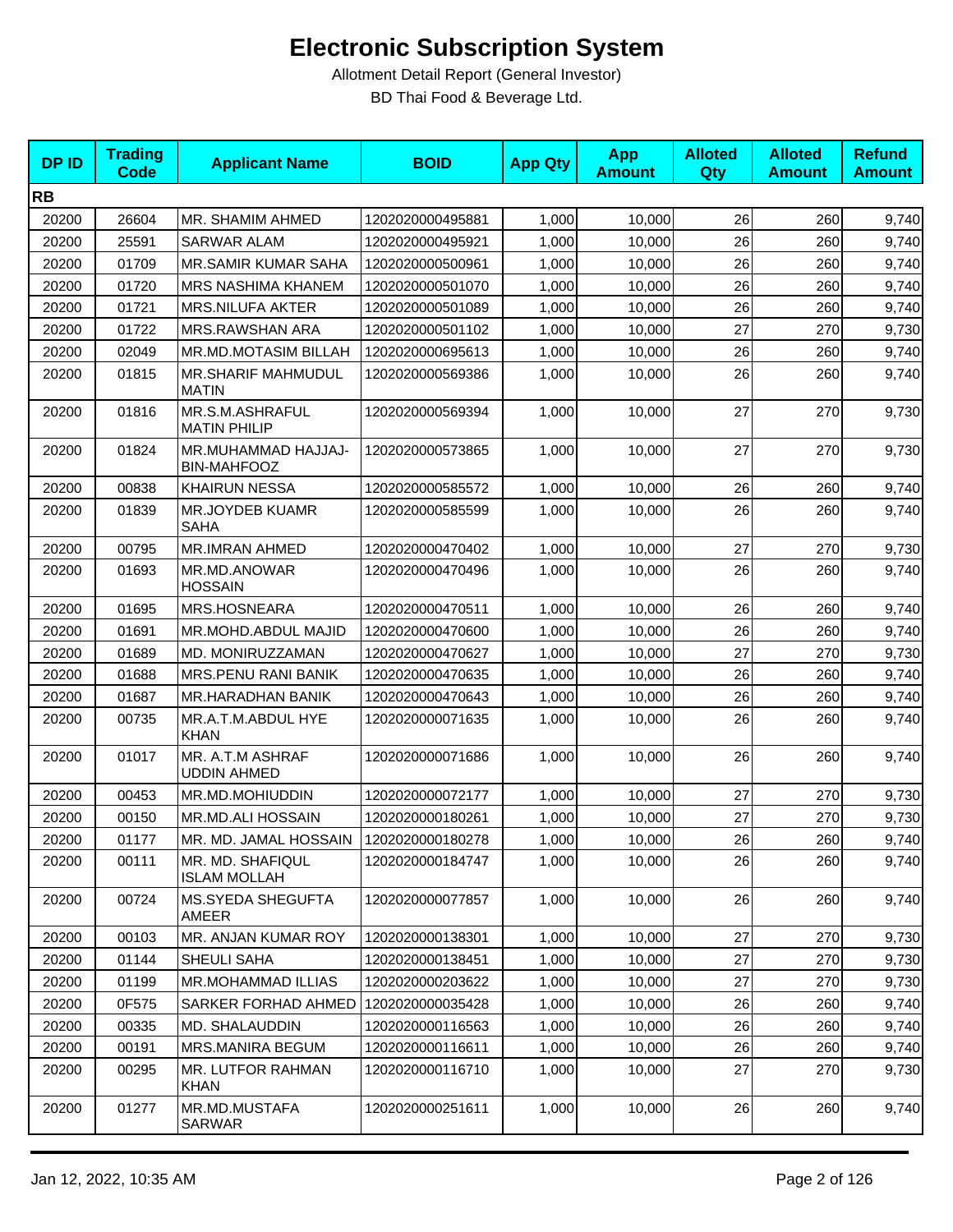| <b>DPID</b> | <b>Trading</b><br><b>Code</b> | <b>Applicant Name</b>                       | <b>BOID</b>      | <b>App Qty</b> | <b>App</b><br><b>Amount</b> | <b>Alloted</b><br>Qty | <b>Alloted</b><br><b>Amount</b> | <b>Refund</b><br><b>Amount</b> |
|-------------|-------------------------------|---------------------------------------------|------------------|----------------|-----------------------------|-----------------------|---------------------------------|--------------------------------|
| <b>RB</b>   |                               |                                             |                  |                |                             |                       |                                 |                                |
| 20200       | 00707                         | LT.COL<br>MAZHARALICHOWDHURY(               | 1202020000134261 | 1,000          | 10,000                      | 27                    | 270                             | 9,730                          |
| 20200       | 01313                         | MR.MD.FARUK HOSSAIN                         | 1202020000270788 | 1,000          | 10,000                      | 26                    | 260                             | 9,740                          |
| 20200       | 01320                         | MOHAMMAD YEASIN<br><b>BHUIYAN</b>           | 1202020000270852 | 1,000          | 10,000                      | 27                    | 270                             | 9,730                          |
| 20200       | 01321                         | <b>MR.NAZIR AHMED</b><br><b>BHUIYAN</b>     | 1202020000270860 | 1,000          | 10,000                      | 26                    | 260                             | 9,740                          |
| 20200       | 01322                         | MR.BIJAN KUMAR DAS                          | 1202020000276461 | 1,000          | 10,000                      | 27                    | 270                             | 9,730                          |
| 20200       | 01034                         | <b>MRS.NIOTI RANI SARKER</b>                | 1202020000094668 | 1,000          | 10,000                      | 26                    | 260                             | 9,740                          |
| 20200       | 01050                         | MR. AJIT LAL PODDER                         | 1202020000098045 | 1,000          | 10,000                      | 27                    | 270                             | 9,730                          |
| 20200       | 01021                         | MR.MD.MUSTAFA<br><b>SARWAR</b>              | 1202020000081343 | 1,000          | 10,000                      | 26                    | 260                             | 9,740                          |
| 20200       | 00312                         | MD.KHAIRUZZAMAN                             | 1202020000085044 | 1,000          | 10,000                      | 27                    | 270                             | 9,730                          |
| 20200       | 00428                         | <b>MR.SONJAY KUMAR</b><br><b>SAHA</b>       | 1202020000037914 | 1,000          | 10,000                      | 26                    | 260                             | 9,740                          |
| 20200       | 00460                         | MR. MIR ABDUL HYE                           | 1202020000103760 | 1,000          | 10,000                      | 26                    | 260                             | 9,740                          |
| 20200       | 00149                         | <b>MR.BISHWAJIT</b><br><b>SUTRADHAR</b>     | 1202020000037922 | 1,000          | 10,000                      | 26                    | 260                             | 9,740                          |
| 20200       | 00715                         | <b>MD.HASHMAT ULLAH</b>                     | 1202020000037981 | 1,000          | 10,000                      | 27                    | 270                             | 9,730                          |
| 20200       | 00705                         | MR. MD. SHAHJAHAN                           | 1202020000038132 | 1,000          | 10,000                      | 26                    | 260                             | 9,740                          |
| 20200       | 00395                         | MR.KAZI AHMADUL ISLAM                       | 1202020000039110 | 1,000          | 10,000                      | 26                    | 260                             | 9,740                          |
| 20200       | 00772                         | MR.MD.MAHMUDUR<br><b>RAHMAN</b>             | 1202020000040125 | 1,000          | 10,000                      | 27                    | 270                             | 9,730                          |
| 20200       | 00256                         | MR.KAZI RUHUL AMIN                          | 1202020000040556 | 1,000          | 10,000                      | 26                    | 260                             | 9,740                          |
| 20200       | 00704                         | <b>MAHMOOD ALAM</b><br><b>CHOWDHURY</b>     | 1202020000042132 | 1,000          | 10,000                      | 27                    | 270                             | 9,730                          |
| 20200       | 00417                         | <b>ABDUS SALAM</b><br>TALUKDER              | 1202020000042159 | 1,000          | 10,000                      | 27                    | 270                             | 9,730                          |
| 20200       | 00726                         | MR.MD.ABDUR RAZZAK                          | 1202020000042191 | 1,000          | 10,000                      | 26                    | 260                             | 9,740                          |
| 20200       | 01200                         | MRS. NILUFA YEASMIN                         | 1202020000203630 | 1,000          | 10,000                      | 26                    | 260                             | 9,740                          |
| 20200       | 00423                         | <b>MR.SHAMIM AHMED</b>                      | 1202020000230928 | 1,000          | 10,000                      | 27                    | 270                             | 9,730                          |
| 20200       | 00792                         | <b>MD.NASIRUL ISLAM</b><br><b>CHOWDHURY</b> | 1202020000230979 | 1,000          | 10,000                      | 27                    | 270                             | 9,730                          |
| 20200       | 00746                         | MR MD NAIMUL ISLAM                          | 1202020000230987 | 1,000          | 10,000                      | 27                    | 270                             | 9,730                          |
| 20200       | 01240                         | MR.MD. HAROUN-OR<br>RASHID SARKER           | 1202020000232274 | 1,000          | 10,000                      | 27                    | 270                             | 9,730                          |
| 20200       | 01233                         | MR. MD. BASHIR UDDIN                        | 1202020000232314 | 1,000          | 10,000                      | 26                    | 260                             | 9,740                          |
| 20200       | 01236                         | MD. FARID UDDIN                             | 1202020000232322 | 1,000          | 10,000                      | 27                    | 270                             | 9,730                          |
| 20200       | 30963                         | Md. Nurul Islam                             | 1202020000232638 | 1,000          | 10,000                      | 27                    | 270                             | 9,730                          |
| 20200       | 00789                         | MR.G.M.MAMUNUR<br><b>RASHID</b>             | 1202020000044861 | 1,000          | 10,000                      | 26                    | 260                             | 9,740                          |
| 20200       | 00347                         | MD. SALIM ULLAH                             | 1202020000047250 | 1,000          | 10,000                      | 27                    | 270                             | 9,730                          |
| 20200       | 00234                         | MR. JASHIM UDDIN<br>AHMED                   | 1202020000047277 | 1,000          | 10,000                      | 27                    | 270                             | 9,730                          |
| 20200       | 01211                         | MD. ABDUL LATIF                             | 1202020000211888 | 1,000          | 10,000                      | 26                    | 260                             | 9,740                          |
| 20200       | 01578                         | <b>MR.LITON KUMAR SAHA</b>                  | 1202020000430462 | 1,000          | 10,000                      | 26                    | 260                             | 9,740                          |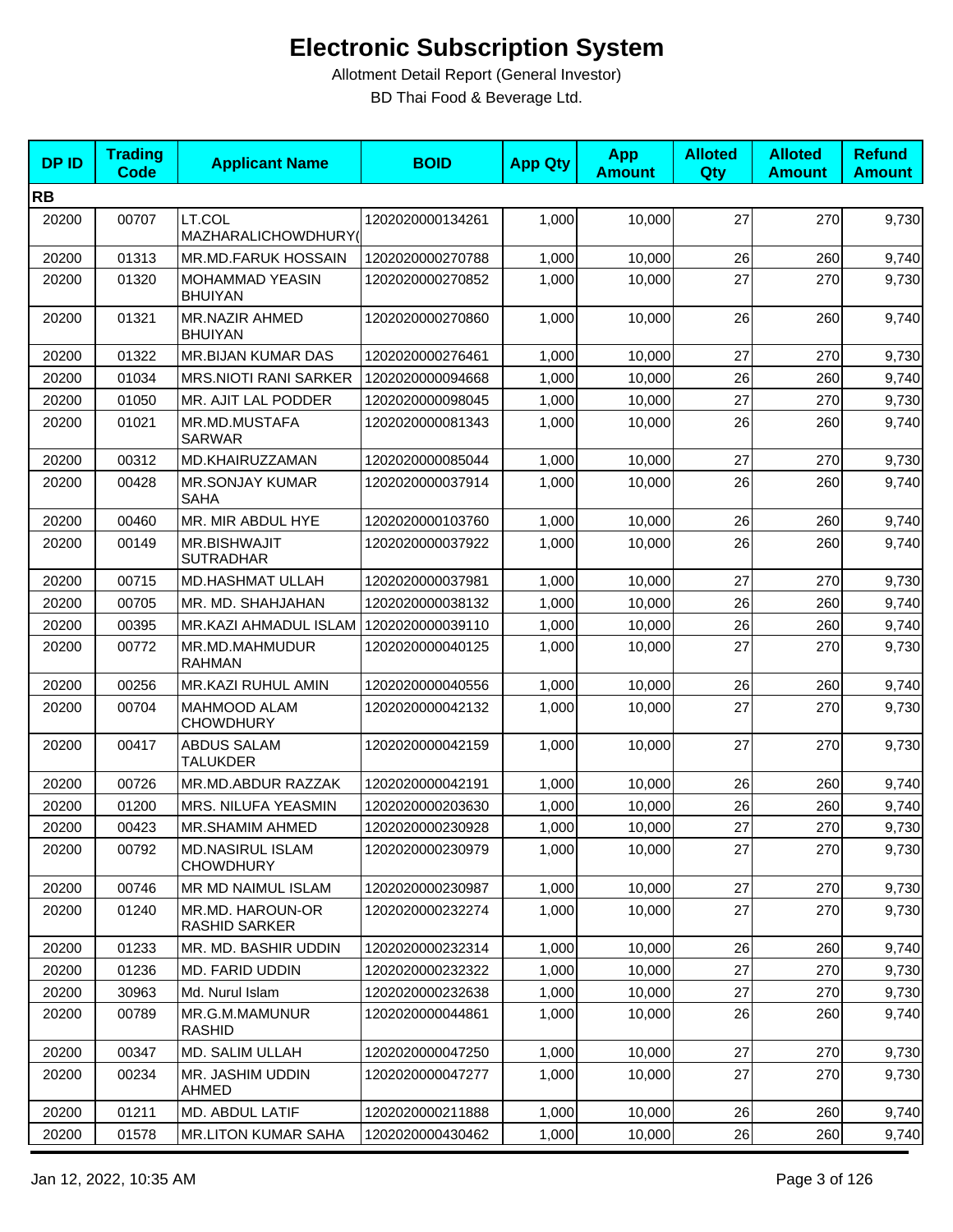| <b>DPID</b> | <b>Trading</b><br><b>Code</b> | <b>Applicant Name</b>                   | <b>BOID</b>      | <b>App Qty</b> | <b>App</b><br><b>Amount</b> | <b>Alloted</b><br>Qty | <b>Alloted</b><br><b>Amount</b> | <b>Refund</b><br><b>Amount</b> |
|-------------|-------------------------------|-----------------------------------------|------------------|----------------|-----------------------------|-----------------------|---------------------------------|--------------------------------|
| <b>RB</b>   |                               |                                         |                  |                |                             |                       |                                 |                                |
| 20200       | 01579                         | ASIT BARAN ADITYA                       | 1202020000430470 | 1,000          | 10,000                      | 26                    | 260                             | 9,740                          |
| 20200       | 0A148                         | Md.Nazmul Hoque                         | 1202020000049142 | 1,000          | 10,000                      | 26                    | 260                             | 9,740                          |
| 20200       | 00439                         | MR. PRASANTA KUMAR<br><b>GUHA</b>       | 1202020000050700 | 1,000          | 10,000                      | 26                    | 260                             | 9,740                          |
| 20200       | 00449                         | MRS. MAQSUDA MASUD                      | 1202020000052156 | 1,000          | 10.000                      | 26                    | 260                             | 9,740                          |
| 20200       | 00326                         | MR.MD.AMINUDDIN                         | 1202020000053482 | 1,000          | 10,000                      | 26                    | 260                             | 9,740                          |
| 20200       | 65705                         | MD. SAIFUL ISLAM                        | 1202020022890094 | 1,000          | 10,000                      | 26                    | 260                             | 9,740                          |
| 20200       | 42803                         | DR.AMITAV SAHA                          | 1202020022963437 | 1,000          | 10,000                      | 27                    | 270                             | 9,730                          |
| 20200       | 42804                         | DR.PRIYANKA SAHA                        | 1202020022963453 | 1,000          | 10,000                      | 26                    | 260                             | 9,740                          |
| 20200       | 42734                         | <b>MODON KUMAR PAUL</b>                 | 1202020022720619 | 1,000          | 10,000                      | 27                    | 270                             | 9,730                          |
| 20200       | 42733                         | <b>MODON KUMAR PAUL</b>                 | 1202020022720635 | 1,000          | 10,000                      | 26                    | 260                             | 9,740                          |
| 20200       | 0F282                         | SANDHA RANI DAS                         | 1202020020784534 | 1,000          | 10,000                      | 26                    | 260                             | 9,740                          |
| 20200       | 42292                         | <b>SUMON CHANDRA</b><br><b>MAJUMDER</b> | 1202020021051452 | 1,000          | 10,000                      | 27                    | 270                             | 9,730                          |
| 20200       | 42291                         | <b>SUMON CHANDRA</b><br><b>MAJUMDER</b> | 1202020021051479 | 1,000          | 10,000                      | 26                    | 260                             | 9,740                          |
| 20200       | 55066                         | MOHAMMAD ABDUL<br>AHAD                  | 1202020021051495 | 1,000          | 10,000                      | 27                    | 270                             | 9,730                          |
| 20200       | A3831                         | MD. MUNEER HUSSAIN                      | 1202020020881461 | 1,000          | 10,000                      | 26                    | 260                             | 9,740                          |
| 20200       | 60371                         | MRS.ASMA-UL-<br>HUSNA(MITU)             | 1202020020883576 | 1,000          | 10,000                      | 27                    | 270                             | 9,730                          |
| 20200       | 60370                         | MRS.ASMA-UL-<br>HUSNA(MITU)             | 1202020020883592 | 1,000          | 10,000                      | 27                    | 270                             | 9,730                          |
| 20200       | 60367                         | <b>MD.RASEL SHAIK</b>                   | 1202020020883608 | 1,000          | 10,000                      | 27                    | 270                             | 9,730                          |
| 20200       | 65499                         | <b>MOHAMMAD SHAFI</b><br><b>UDDIN</b>   | 1202020020883632 | 1,000          | 10,000                      | 27                    | 270                             | 9,730                          |
| 20200       | 65769                         | <b>LITON CHANDRA DAS</b>                | 1202020023289261 | 1,000          | 10,000                      | 27                    | 270                             | 9,730                          |
| 20200       | 65768                         | <b>LITON CHANDRA DAS</b>                | 1202020023289271 | 1,000          | 10,000                      | 26                    | 260                             | 9,740                          |
| 20200       | 42540                         | PARMITA DAS TITHI                       | 1202020021939331 | 1,000          | 10,000                      | 27                    | 270                             | 9,730                          |
| 20200       | 42547                         | <b>BIBHUTI RANJAN SAHA</b>              | 1202020021939366 | 1,000          | 10,000                      | 26                    | 260                             | 9,740                          |
| 20200       | 42548                         | DR.PRIYANKA SAHA                        | 1202020021939374 | 1,000          | 10,000                      | 26                    | 260                             | 9,740                          |
| 20200       | 42549                         | DR.AMITAV SAHA                          | 1202020021939382 | 1,000          | 10,000                      | 26                    | 260                             | 9,740                          |
| 20200       | 65821                         | SHIB SHANKAR SAHA                       | 1202020023595146 | 1,000          | 10,000                      | 26                    | 260                             | 9,740                          |
| 20200       | 65822                         | SHIB SHANKAR SAHA                       | 1202020023595154 | 1,000          | 10,000                      | 26                    | 260                             | 9,740                          |
| 20200       | 43911                         | PALASH BANIK                            | 1202020027304154 | 1,000          | 10,000                      | 26                    | 260                             | 9,740                          |
| 20200       | 00F90                         | MD. IBRAHIM MIR                         | 1202020021527702 | 1,000          | 10,000                      | 26                    | 260                             | 9,740                          |
| 20200       | 43340                         | <b>MUNMUN SAHA</b>                      | 1202020024884883 | 1,000          | 10,000                      | 26                    | 260                             | 9,740                          |
| 20200       | 43339                         | <b>BISHAWJIT SAHA</b>                   | 1202020024885018 | 1,000          | 10,000                      | 26                    | 260                             | 9,740                          |
| 20200       | 43426                         | MOHAMMAD HAFIZUR<br><b>RAHMAN</b>       | 1202020025175116 | 1,000          | 10,000                      | 26                    | 260                             | 9,740                          |
| 20200       | 43425                         | MOHAMMAD HAFIZUR<br><b>RAHMAN</b>       | 1202020025175207 | 1,000          | 10,000                      | 26                    | 260                             | 9,740                          |
| 20200       | 43424                         | MRS.BADRUNNCHHA                         | 1202020025175215 | 1,000          | 10,000                      | 26                    | 260                             | 9,740                          |
| 20200       | 43423                         | MRS.BADRUNNCHHA                         | 1202020025175223 | 1,000          | 10,000                      | 26                    | 260                             | 9,740                          |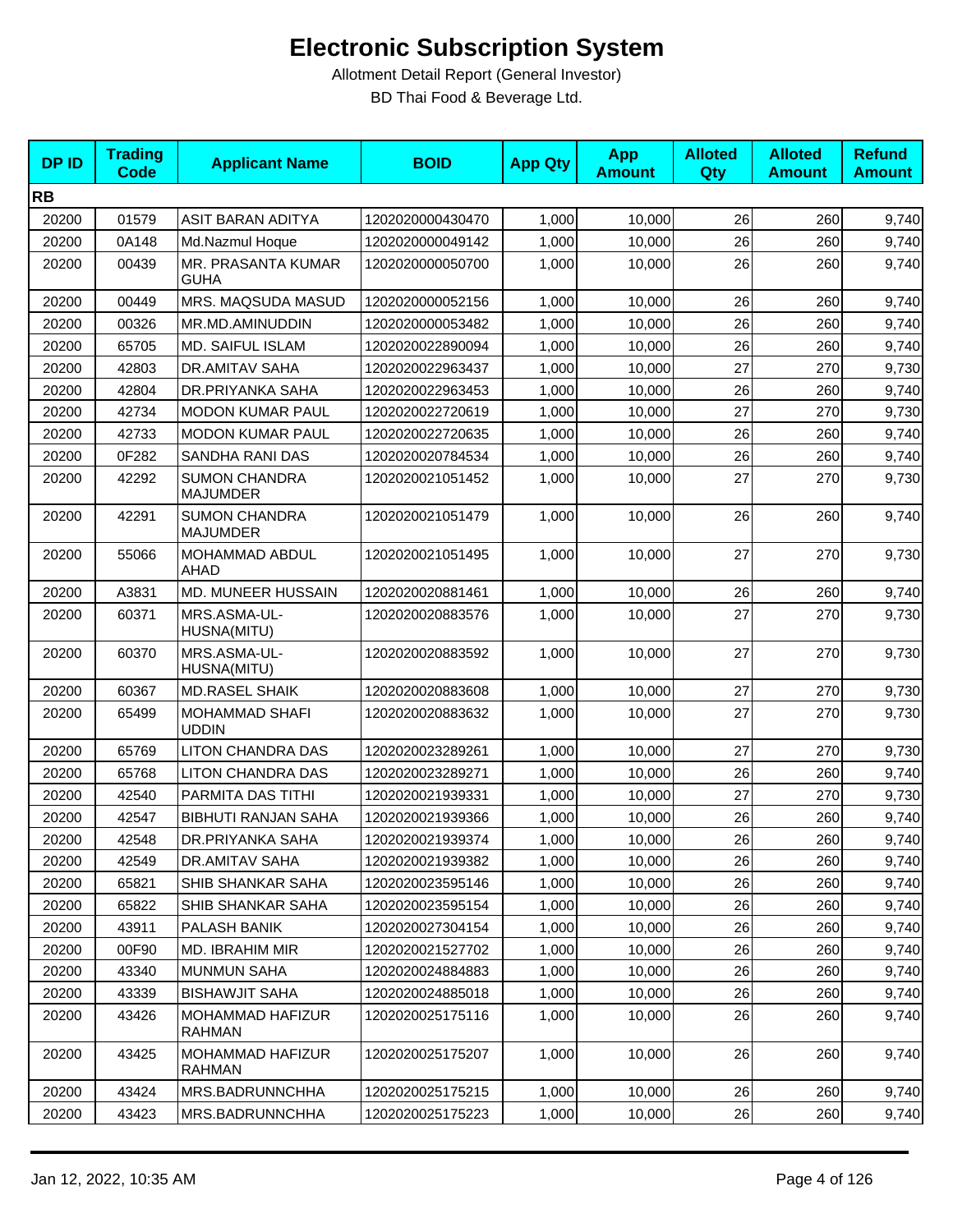| <b>DPID</b> | <b>Trading</b><br><b>Code</b> | <b>Applicant Name</b>                      | <b>BOID</b>      | <b>App Qty</b> | <b>App</b><br><b>Amount</b> | <b>Alloted</b><br>Qty | <b>Alloted</b><br><b>Amount</b> | <b>Refund</b><br><b>Amount</b> |
|-------------|-------------------------------|--------------------------------------------|------------------|----------------|-----------------------------|-----------------------|---------------------------------|--------------------------------|
| <b>RB</b>   |                               |                                            |                  |                |                             |                       |                                 |                                |
| 20200       | 43432                         | MUHAMMAD NAZIM<br><b>UDDIN</b>             | 1202020025175231 | 1,000          | 10,000                      | 26                    | 260                             | 9,740                          |
| 20200       | 43431                         | MUHAMMAD NAZIM<br>UDDIN                    | 1202020025175241 | 1,000          | 10,000                      | 26                    | 260                             | 9,740                          |
| 20200       | 43430                         | MD.SAEED HASAN                             | 1202020025175258 | 1,000          | 10,000                      | 26                    | 260                             | 9,740                          |
| 20200       | 43427                         | <b>MD.SAEED HASAN</b>                      | 1202020025175266 | 1,000          | 10,000                      | 27                    | 270                             | 9,730                          |
| 20200       | 65882                         | <b>MONI LAL SAHA</b>                       | 1202020023870059 | 1,000          | 10,000                      | 27                    | 270                             | 9,730                          |
| 20200       | 65883                         | POLI RANI PODDER                           | 1202020023870107 | 1,000          | 10,000                      | 26                    | 260                             | 9,740                          |
| 20200       | 43067                         | <b>TRINATH PODDAR</b>                      | 1202020023791386 | 1,000          | 10,000                      | 26                    | 260                             | 9,740                          |
| 20200       | 43068                         | <b>TRINATH PODDAR</b>                      | 1202020023791401 | 1,000          | 10,000                      | 27                    | 270                             | 9,730                          |
| 20200       | 43069                         | REBA PODDAR FULU                           | 1202020023791418 | 1,000          | 10,000                      | 27                    | 270                             | 9,730                          |
| 20200       | 43070                         | REBA PODDAR FULU                           | 1202020023791434 | 1,000          | 10,000                      | 26                    | 260                             | 9,740                          |
| 20200       | 65854                         | <b>JIBAN SAHA</b>                          | 1202020023791469 | 1,000          | 10,000                      | 27                    | 270                             | 9,730                          |
| 20200       | 65855                         | <b>BIKASH CHANDRA SAHA</b>                 | 1202020023791493 | 1,000          | 10,000                      | 26                    | 260                             | 9,740                          |
| 20200       | 65856                         | LIPIKA SAHA                                | 1202020023791533 | 1,000          | 10,000                      | 26                    | 260                             | 9,740                          |
| 20200       | 65857                         | <b>SREDAM KUMAR SAHA</b>                   | 1202020023791541 | 1,000          | 10,000                      | 26                    | 260                             | 9,740                          |
| 20200       | A5714                         | <b>JOGOMAYA MONDOL</b>                     | 1202020027648508 | 1,000          | 10,000                      | 26                    | 260                             | 9,740                          |
| 20200       | 65756                         | <b>SUSHIL KUMAR DATTA</b>                  | 1202020022983591 | 1,000          | 10,000                      | 27                    | 270                             | 9,730                          |
| 20200       | 65716                         | <b>GOPAL KRISHNA SAHA</b>                  | 1202020022983621 | 1,000          | 10,000                      | 26                    | 260                             | 9,740                          |
| 20200       | 65717                         | UTTAM KUMAR SAHA                           | 1202020022985521 | 1,000          | 10,000                      | 26                    | 260                             | 9,740                          |
| 20200       | 60507                         | KM ABU SAYED KHAN                          | 1202020022736996 | 1,000          | 10,000                      | 27                    | 270                             | 9,730                          |
| 20200       | 60506                         | JINNAT ARA YASMIN                          | 1202020022737005 | 1,000          | 10,000                      | 26                    | 260                             | 9,740                          |
| 20200       | 00B63                         | SIKDER MOHAMMAD<br><b>NURUL MOMEN</b>      | 1202020027663202 | 1,000          | 10,000                      | 27                    | 270                             | 9,730                          |
| 20200       | 0A138                         | MD. MAMUNUL ISLAM                          | 1202020027740085 | 1,000          | 10,000                      | 27                    | 270                             | 9,730                          |
| 20200       | 44038                         | <b>HOSNRARA BEGUM</b>                      | 1202020027742274 | 1,000          | 10,000                      | 27                    | 270                             | 9,730                          |
| 20200       | 44039                         | <b>HOSNEARA BEGUM</b>                      | 1202020027742282 | 1,000          | 10,000                      | 27                    | 270                             | 9,730                          |
| 20200       | 42227                         | <b>MD.RAFIQUL ISLAM</b>                    | 1202020020848090 | 1,000          | 10,000                      | 26                    | 260                             | 9,740                          |
| 20200       | 66068                         | RIPON KUMAR SAHA                           | 1202020025004042 | 1,000          | 10,000                      | 27                    | 270                             | 9,730                          |
| 20200       | 66069                         | RIPON KUMAR SAHA                           | 1202020025004050 | 1,000          | 10,000                      | $27\,$                | 270                             | 9,730                          |
| 20200       | 65590                         | A.K.M AMIRUL ISLAM                         | 1202020021713407 | 1,000          | 10,000                      | 26                    | 260                             | 9,740                          |
| 20200       | 42324                         | ZAKIR MAHMUD                               | 1202020021200333 | 1,000          | 10,000                      | 26                    | 260                             | 9,740                          |
| 20200       | 42282                         | JHANTU KUMAR PAUL                          | 1202020021013013 | 1,000          | 10,000                      | 27                    | 270                             | 9,730                          |
| 20200       | 42281                         | JHANTU KUMAR PAUL                          | 1202020021013021 | 1,000          | 10,000                      | 26                    | 260                             | 9,740                          |
| 20200       | 43110                         | <b>MD.SIDDIKUR RAHMAN</b><br><b>MOLLAH</b> | 1202020023947234 | 1,000          | 10,000                      | 26                    | 260                             | 9,740                          |
| 20200       | 65892                         | MD. MUJIBUR RAHMAN                         | 1202020023947242 | 1,000          | 10,000                      | 26                    | 260                             | 9,740                          |
| 20200       | 43111                         | <b>MD.SIDDIKUR RAHMAN</b><br><b>MOLLAH</b> | 1202020023947250 | 1,000          | 10,000                      | 27                    | 270                             | 9,730                          |
| 20200       | 60579                         | TAHIDA PARVIN JAMUNA                       | 1202020023947384 | 1,000          | 10,000                      | 26                    | 260                             | 9,740                          |
| 20200       | 42400                         | PORITUSH SAHA                              | 1202020021544465 | 1,000          | 10,000                      | 27                    | 270                             | 9,730                          |
| 20200       | 60398                         | <b>BIJON KUMAR SAHA</b>                    | 1202020021345221 | 1,000          | 10,000                      | 26                    | 260                             | 9,740                          |
| 20200       | 42321                         | MD.MAHEDI HASAN                            | 1202020021200226 | 1,000          | 10,000                      | 27                    | 270                             | 9,730                          |
| 20200       | 42318                         | MD.MAHEDI HASAN                            | 1202020021200250 | 1,000          | 10,000                      | 27                    | 270                             | 9,730                          |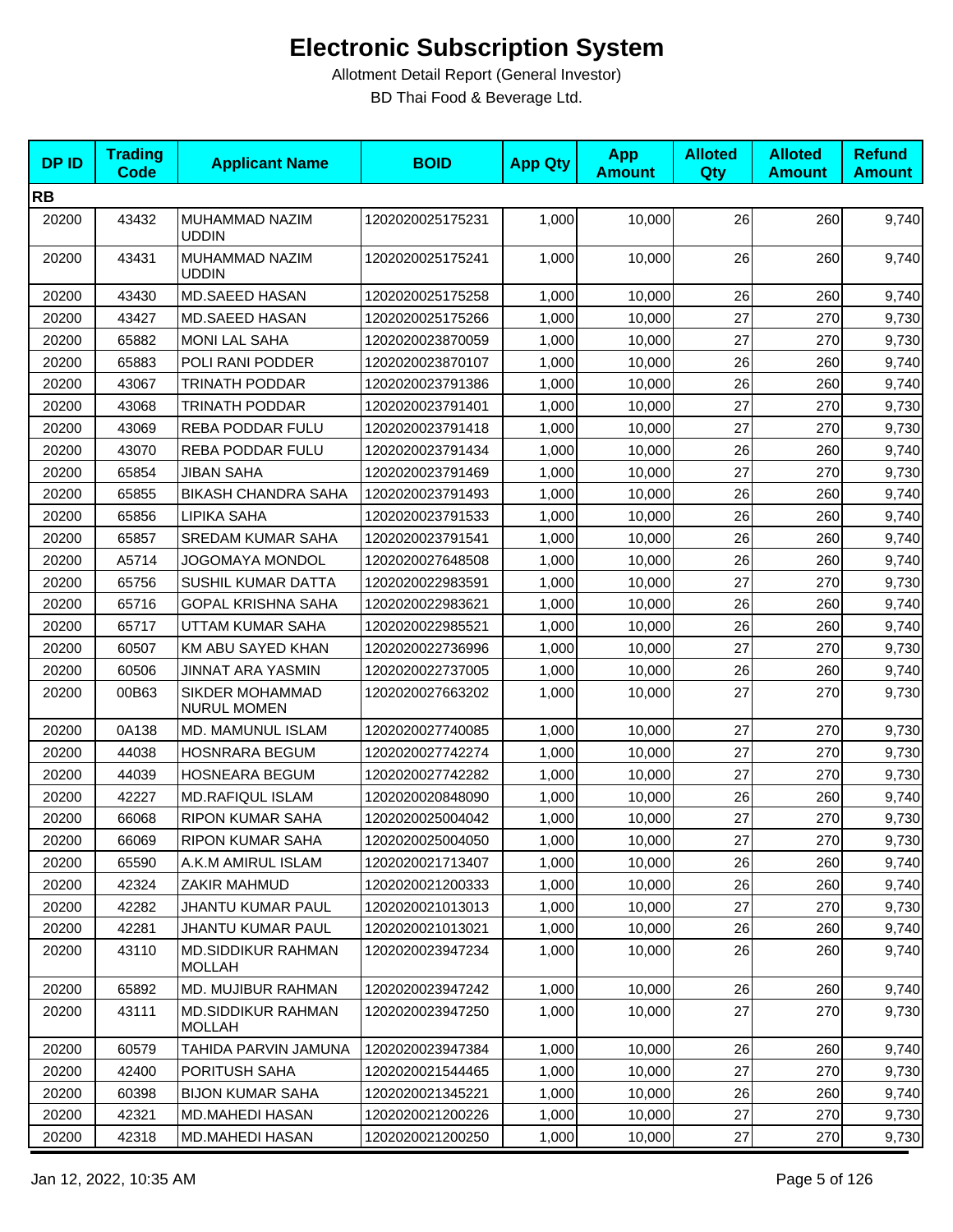| <b>DPID</b> | <b>Trading</b><br><b>Code</b> | <b>Applicant Name</b>                  | <b>BOID</b>      | <b>App Qty</b> | <b>App</b><br><b>Amount</b> | <b>Alloted</b><br>Qty | <b>Alloted</b><br><b>Amount</b> | <b>Refund</b><br><b>Amount</b> |
|-------------|-------------------------------|----------------------------------------|------------------|----------------|-----------------------------|-----------------------|---------------------------------|--------------------------------|
| <b>RB</b>   |                               |                                        |                  |                |                             |                       |                                 |                                |
| 20200       | 65528                         | <b>G.M ABU SADEQUE</b>                 | 1202020021200285 | 1,000          | 10,000                      | 27                    | 270                             | 9,730                          |
| 20200       | 65527                         | <b>BIPLAB ROY</b>                      | 1202020021200309 | 1,000          | 10,000                      | 27                    | 270                             | 9,730                          |
| 20200       | 42323                         | ZAKIR MAHMUD                           | 1202020021200325 | 1,000          | 10,000                      | 26                    | 260                             | 9,740                          |
| 20200       | 66051                         | <b>SHANKAR SAHA</b>                    | 1202020024801171 | 1,000          | 10,000                      | 26                    | 260                             | 9,740                          |
| 20200       | 66052                         | <b>SHANKAR SAHA</b>                    | 1202020024801188 | 1,000          | 10,000                      | 26                    | 260                             | 9,740                          |
| 20200       | 66049                         | KHADIJA TAHERA                         | 1202020024801211 | 1,000          | 10,000                      | 27                    | 270                             | 9,730                          |
| 20200       | 66050                         | <b>KHADIJA TAHERA</b>                  | 1202020024801244 | 1,000          | 10,000                      | 27                    | 270                             | 9,730                          |
| 20200       | 66029                         | MOHAMMAD TIJUL ISLAM                   | 1202020024801525 | 1,000          | 10,000                      | 26                    | 260                             | 9,740                          |
| 20200       | 43335                         | <b>MD.ABDUL BAREK</b><br><b>MOLLAH</b> | 1202020024801576 | 1,000          | 10,000                      | 26                    | 260                             | 9,740                          |
| 20200       | B8225                         | <b>FATIMA AKTER</b>                    | 1202020024539929 | 1,000          | 10,000                      | 27                    | 270                             | 9,730                          |
| 20200       | 43011                         | <b>MD.AHIDUR RAHMAN</b>                | 1202020023739204 | 1,000          | 10,000                      | 26                    | 260                             | 9,740                          |
| 20200       | 65848                         | <b>BIKASH CHANDRA SAHA</b>             | 1202020023739397 | 1,000          | 10,000                      | 26                    | 260                             | 9,740                          |
| 20200       | 42391                         | AMRITA LAL DAS                         | 1202020021491710 | 1,000          | 10,000                      | 26                    | 260                             | 9,740                          |
| 20200       | 65553                         | RADHA MADHAB SAHA                      | 1202020021491761 | 1,000          | 10,000                      | 26                    | 260                             | 9,740                          |
| 20200       | 42195                         | <b>JWEL KUMAR SAHA</b>                 | 1202020020754749 | 1,000          | 10,000                      | 27                    | 270                             | 9,730                          |
| 20200       | 42196                         | <b>JWEL KUMAR SAHA</b>                 | 1202020020754757 | 1,000          | 10,000                      | 27                    | 270                             | 9,730                          |
| 20200       | 42401                         | PORITUSH SAHA                          | 1202020021544473 | 1,000          | 10,000                      | 27                    | 270                             | 9,730                          |
| 20200       | 42403                         | VAJANA RANI SAHA                       | 1202020021545111 | 1,000          | 10,000                      | 26                    | 260                             | 9,740                          |
| 20200       | 42404                         | <b>SUMAN SAHA</b>                      | 1202020021545138 | 1,000          | 10,000                      | 26                    | 260                             | 9,740                          |
| 20200       | 42402                         | VAJANA RANI SAHA                       | 1202020021551201 | 1,000          | 10,000                      | 26                    | 260                             | 9,740                          |
| 20200       | 42217                         | DELOWARA BEGUM                         | 1202020020806349 | 1,000          | 10,000                      | 27                    | 270                             | 9,730                          |
| 20200       | 65469                         | SHANKAR KUMAR SAHA                     | 1202020020698220 | 1,000          | 10,000                      | 27                    | 270                             | 9,730                          |
| 20200       | 42180                         | <b>MD.SHORIOT MIA</b>                  | 1202020020699581 | 1,000          | 10,000                      | 26                    | 260                             | 9,740                          |
| 20200       | 66103                         | <b>JOLEKA BEGUM</b>                    | 1202020025218227 | 1,000          | 10,000                      | 26                    | 260                             | 9,740                          |
| 20200       | 66102                         | <b>ASIA BEGUM</b>                      | 1202020025218200 | 1,000          | 10,000                      | 27                    | 270                             | 9,730                          |
| 20200       | 66104                         | <b>JOLEKA BEGUM</b>                    | 1202020025218219 | 1,000          | 10,000                      | 26                    | 260                             | 9,740                          |
| 20200       | 42712                         | SHAMIMA SULTANA                        | 1202020022932133 | 1,000          | 10,000                      | 27                    | 270                             | 9,730                          |
| 20200       | 42711                         | SHAMIMA SULTANA                        | 1202020022932168 | 1,000          | 10,000                      | 27                    | 270                             | 9,730                          |
| 20200       | D4850                         | <b>JOLY DAS</b>                        | 1202020020970991 | 1,000          | 10,000                      | 27                    | 270                             | 9,730                          |
| 20200       | 42215                         | <b>DELOWARA BEGUM</b>                  | 1202020020806373 | 1,000          | 10,000                      | 27                    | 270                             | 9,730                          |
| 20200       | 65486                         | <b>MD.ABU SAYEDUR</b><br><b>RAHMAN</b> | 1202020020806472 | 1,000          | 10,000                      | 26                    | 260                             | 9,740                          |
| 20200       | 42250                         | AMINA KHATUN                           | 1202020020917360 | 1,000          | 10,000                      | 26                    | 260                             | 9,740                          |
| 20200       | 42248                         | <b>MD.HASAN MAHMUD</b>                 | 1202020020917387 | 1,000          | 10,000                      | 27                    | 270                             | 9,730                          |
| 20200       | 42247                         | <b>AMINA KHATUN</b>                    | 1202020020917395 | 1,000          | 10,000                      | 26                    | 260                             | 9,740                          |
| 20200       | 42245                         | <b>MD.HASAN MAHMUD</b>                 | 1202020020917419 | 1,000          | 10,000                      | 27                    | 270                             | 9,730                          |
| 20200       | 43520                         | <b>MAMUN HASAN</b>                     | 1202020025335446 | 1,000          | 10,000                      | 26                    | 260                             | 9,740                          |
| 20200       | 66076                         | TAPAN KUMAR SAHA                       | 1202020025027498 | 1,000          | 10,000                      | 27                    | 270                             | 9,730                          |
| 20200       | 65895                         | POLI RANI PODDER                       | 1202020024101091 | 1,000          | 10,000                      | 26                    | 260                             | 9,740                          |
| 20200       | 65808                         | JAHANARA BEGUM                         | 1202020023464708 | 1,000          | 10,000                      | 26                    | 260                             | 9,740                          |
| 20200       | 42931                         | <b>SABRINA YESMIN</b>                  | 1202020023464732 | 1,000          | 10,000                      | 26                    | 260                             | 9,740                          |
| 20200       | 43875                         | MD.SAFIKUL ALAM                        | 1202020027044813 | 1,000          | 10,000                      | 26                    | 260                             | 9,740                          |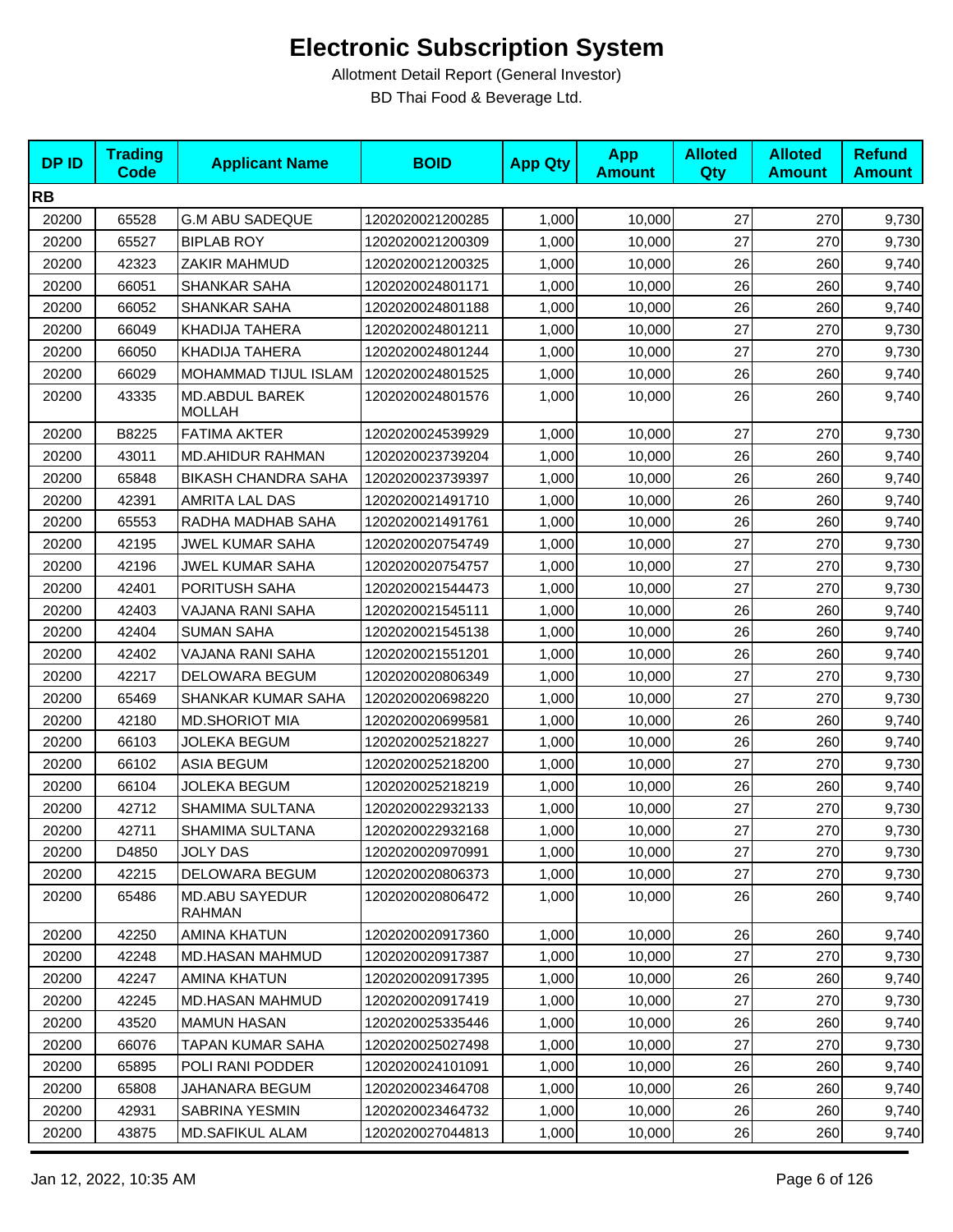| <b>DPID</b> | <b>Trading</b><br><b>Code</b> | <b>Applicant Name</b>                    | <b>BOID</b>      | <b>App Qty</b> | <b>App</b><br><b>Amount</b> | <b>Alloted</b><br><b>Qty</b> | <b>Alloted</b><br><b>Amount</b> | <b>Refund</b><br><b>Amount</b> |
|-------------|-------------------------------|------------------------------------------|------------------|----------------|-----------------------------|------------------------------|---------------------------------|--------------------------------|
| <b>RB</b>   |                               |                                          |                  |                |                             |                              |                                 |                                |
| 20200       | 66518                         | MARUF HOSSION OZZUL                      | 1202020027045191 | 1,000          | 10,000                      | 26                           | 260                             | 9,740                          |
| 20200       | 55141                         | MD.SHAJIBUL HOSSAIN                      | 1202020027045231 | 1,000          | 10,000                      | 27                           | 270                             | 9,730                          |
| 20200       | 43838                         | SUNIL CHANDRA SAHA                       | 1202020026811344 | 1,000          | 10,000                      | 26                           | 260                             | 9,740                          |
| 20200       | 43839                         | SUNIL CHANDRA SAHA                       | 1202020026811352 | 1,000          | 10,000                      | 27                           | 270                             | 9,730                          |
| 20200       | 00144                         | MD. ZAHIRUL ISLAM<br><b>MAJUMDER</b>     | 1202020024453815 | 1,000          | 10,000                      | 27                           | 270                             | 9,730                          |
| 20200       | 43402                         | MD.AKTAR UZZAMAN                         | 1202020025127440 | 1,000          | 10,000                      | 27                           | 270                             | 9,730                          |
| 20200       | 43401                         | MD.AKTAR UZZAMAN                         | 1202020025127459 | 1,000          | 10,000                      | 26                           | 260                             | 9,740                          |
| 20200       | 65825                         | <b>MRS.DIPIKA SAHA</b>                   | 1202020023626341 | 1,000          | 10,000                      | 27                           | 270                             | 9,730                          |
| 20200       | 65826                         | <b>DIPIKA SAHA</b>                       | 1202020023626368 | 1,000          | 10,000                      | 26                           | 260                             | 9,740                          |
| 20200       | 42995                         | ABU NASER BHUIYAN                        | 1202020023626590 | 1,000          | 10,000                      | 27                           | 270                             | 9,730                          |
| 20200       | 42996                         | ABU NASER BHUIYAN                        | 1202020023626630 | 1,000          | 10,000                      | 27                           | 270                             | 9,730                          |
| 20200       | 60546                         | <b>MR.MD.RASEL SHAIK</b>                 | 1202020023626673 | 1,000          | 10,000                      | 27                           | 270                             | 9,730                          |
| 20200       | 43932                         | <b>SREE KUMAR SAHA</b>                   | 1202020027263556 | 1,000          | 10.000                      | 26                           | 260                             | 9,740                          |
| 20200       | 43873                         | <b>MD.MILAN MAHMUD</b>                   | 1202020027067324 | 1,000          | 10,000                      | 26                           | 260                             | 9,740                          |
| 20200       | 66548                         | MD.SHAFIUL AZAM SHAH<br><b>PARVEG</b>    | 1202020027067415 | 1,000          | 10,000                      | 27                           | 270                             | 9,730                          |
| 20200       | 66549                         | MR.MD.SHAFIUL AZAM<br><b>SHAH PARVEG</b> | 1202020027067423 | 1,000          | 10,000                      | 26                           | 260                             | 9,740                          |
| 20200       | 43902                         | <b>TAZIN AKHTER</b>                      | 1202020027133823 | 1,000          | 10,000                      | 26                           | 260                             | 9,740                          |
| 20200       | 43903                         | <b>TANVEER ISLAM</b>                     | 1202020027133841 | 1,000          | 10,000                      | 27                           | 270                             | 9,730                          |
| 20200       | 43906                         | <b>KHADIGA BEGUM</b>                     | 1202020027133922 | 1,000          | 10,000                      | 26                           | 260                             | 9,740                          |
| 20200       | 43920                         | <b>MONOROMA SAHA</b>                     | 1202020027137848 | 1,000          | 10,000                      | 26                           | 260                             | 9,740                          |
| 20200       | 42448                         | NITYANANDA KUNDU                         | 1202020021555649 | 1,000          | 10,000                      | 26                           | 260                             | 9,740                          |
| 20200       | 42449                         | NITYANANDA KUNDU                         | 1202020021555657 | 1,000          | 10,000                      | 26                           | 260                             | 9,740                          |
| 20200       | 43237                         | SHEULY AHMED                             | 1202020024462256 | 1,000          | 10,000                      | 26                           | 260                             | 9,740                          |
| 20200       | 43244                         | RAZIA SULTANA LAKE                       | 1202020024462339 | 1,000          | 10,000                      | 26                           | 260                             | 9,740                          |
| 20200       | 43243                         | SYEDA KHAINOOR<br><b>AFROJ SHETHE</b>    | 1202020024462363 | 1,000          | 10,000                      | 27                           | 270                             | 9,730                          |
| 20200       | 43259                         | KAZI MOHAMMAD<br><b>HOSSAIN</b>          | 1202020024462381 | 1,000          | 10,000                      | 27                           | 270                             | 9,730                          |
| 20200       | 65931                         | <b>SHOVA RANI SAHA</b>                   | 1202020024462561 | 1,000          | 10,000                      | 26                           | 260                             | 9,740                          |
| 20200       | 65932                         | RADHA MADHAB SAHA                        | 1202020024462588 | 1,000          | 10,000                      | 27                           | 270                             | 9,730                          |
| 20200       | 60621                         | SHAHIDA AKTER                            | 1202020024462601 | 1,000          | 10,000                      | 27                           | 270                             | 9,730                          |
| 20200       | 60624                         | <b>SARA BEGUM</b>                        | 1202020024462660 | 1,000          | 10,000                      | 26                           | 260                             | 9,740                          |
| 20200       | 65982                         | PRABIR KUMAR SAHA                        | 1202020024570796 | 1,000          | 10,000                      | 26                           | 260                             | 9,740                          |
| 20200       | 65983                         | SANJOY KUMAR SAHA                        | 1202020024570828 | 1,000          | 10,000                      | 27                           | 270                             | 9,730                          |
| 20200       | 60635                         | <b>TAHMINA AKTER</b>                     | 1202020024570879 | 1,000          | 10,000                      | 27                           | 270                             | 9,730                          |
| 20200       | 43422                         | HAFIZA AKTER KHANOM                      | 1202020025152747 | 1,000          | 10,000                      | 27                           | 270                             | 9,730                          |
| 20200       | 0H308                         | ABU MD. JAKIR HOSSAIN                    | 1202020027506142 | 1,000          | 10,000                      | 27                           | 270                             | 9,730                          |
| 20200       | 43972                         | MUMTAJ BEGUM                             | 1202020027418640 | 1,000          | 10,000                      | 27                           | 270                             | 9,730                          |
| 20200       | G1780                         | MD. TOFAZZAL HOSSAIN                     | 1202020020771021 | 1,000          | 10,000                      | 26                           | 260                             | 9,740                          |
| 20200       | 65461                         | MD. HARUN-UR-RASHID                      | 1202020020641554 | 1,000          | 10,000                      | 27                           | 270                             | 9,730                          |
| 20200       | 43289                         | MD.MIZANUR RAHMAN                        | 1202020024655035 | 1,000          | 10,000                      | $27\,$                       | 270                             | 9,730                          |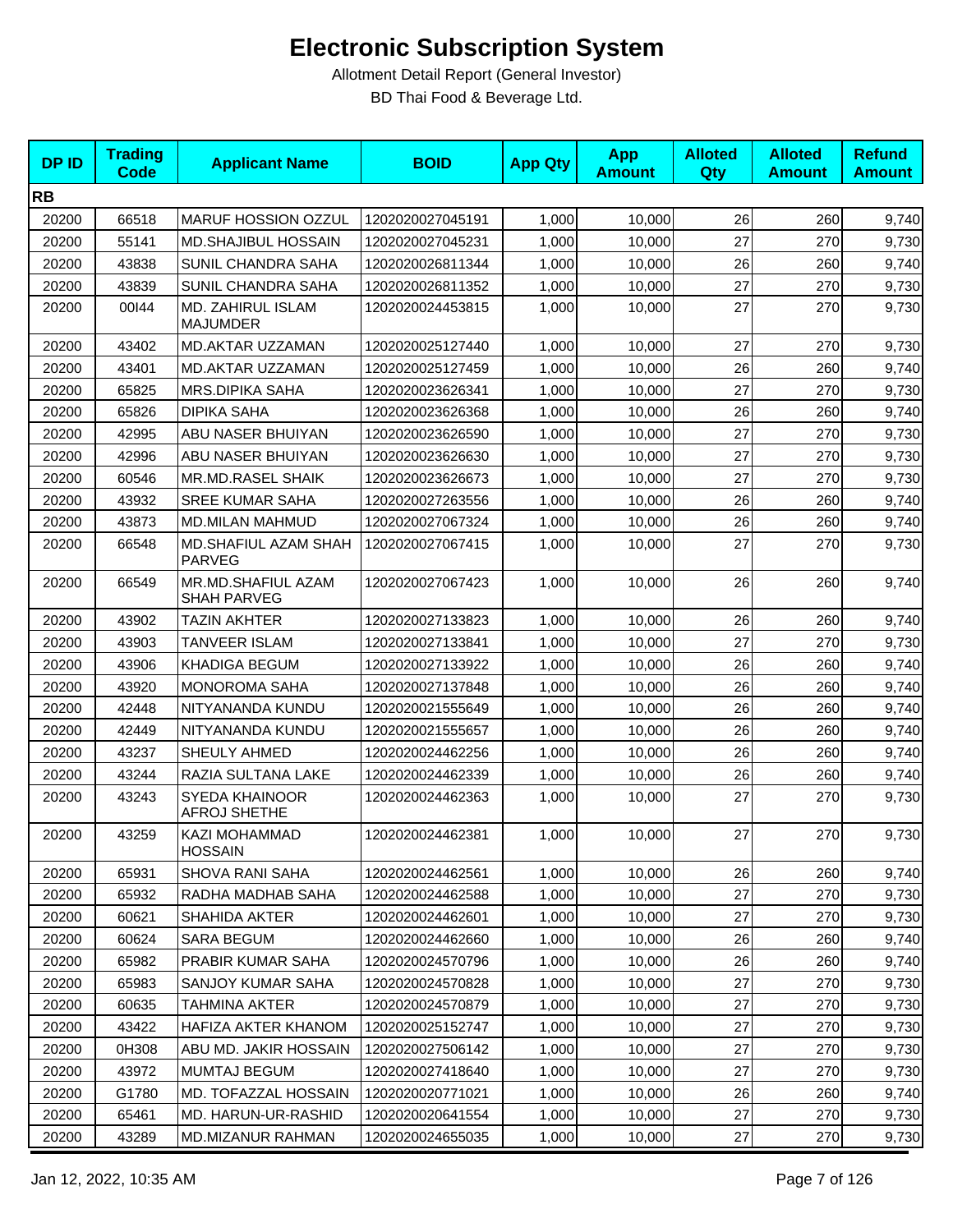| <b>DPID</b> | <b>Trading</b><br><b>Code</b> | <b>Applicant Name</b>                  | <b>BOID</b>      | <b>App Qty</b> | <b>App</b><br><b>Amount</b> | <b>Alloted</b><br>Qty | <b>Alloted</b><br><b>Amount</b> | <b>Refund</b><br><b>Amount</b> |
|-------------|-------------------------------|----------------------------------------|------------------|----------------|-----------------------------|-----------------------|---------------------------------|--------------------------------|
| <b>RB</b>   |                               |                                        |                  |                |                             |                       |                                 |                                |
| 20200       | 43288                         | MD.MIZANUR RAHMAN                      | 1202020024655051 | 1,000          | 10,000                      | 26                    | 260                             | 9,740                          |
| 20200       | 66012                         | <b>MOHAMMAD TIJUL ISLAM</b>            | 1202020024656733 | 1,000          | 10,000                      | 26                    | 260                             | 9,740                          |
| 20200       | D3278                         | Mollika Rani Mazumder                  | 1202020024660677 | 1,000          | 10,000                      | 26                    | 260                             | 9,740                          |
| 20200       | 60510                         | KM ABU SAYED KHAN                      | 1202020022782961 | 1,000          | 10,000                      | 27                    | 270                             | 9,730                          |
| 20200       | 44100                         | <b>MALLIKA RANI NANDI</b>              | 1202020027872534 | 1,000          | 10,000                      | 26                    | 260                             | 9,740                          |
| 20200       | 44101                         | <b>MALLIKA RANI NANDI</b>              | 1202020027872625 | 1,000          | 10,000                      | 26                    | 260                             | 9,740                          |
| 20200       | 43368                         | MD. AKHTER UZZAMAN                     | 1202020025351236 | 1,000          | 10,000                      | 26                    | 260                             | 9,740                          |
| 20200       | 43379                         | MOHAMMED ABDUL JALIL                   | 1202020025358099 | 1,000          | 10,000                      | 26                    | 260                             | 9,740                          |
| 20200       | 66016                         | <b>FARJANA AKTAR</b>                   | 1202020024665570 | 1,000          | 10,000                      | 26                    | 260                             | 9,740                          |
| 20200       | 42985                         | PARTHA PROTIM TARUA                    | 1202020023568281 | 1,000          | 10,000                      | 27                    | 270                             | 9,730                          |
| 20200       | 42986                         | PARTHA PROTIM TARUA                    | 1202020023568389 | 1,000          | 10,000                      | 26                    | 260                             | 9,740                          |
| 20200       | 42909                         | <b>MOHAMMAD SOHEL</b><br><b>RANA</b>   | 1202020023405353 | 1,000          | 10,000                      | 27                    | 270                             | 9,730                          |
| 20200       | 42924                         | MRS.RAHIMA BEGUM                       | 1202020023405371 | 1,000          | 10,000                      | 26                    | 260                             | 9,740                          |
| 20200       | 42925                         | <b>MRS.RAHIMA BEGUM</b>                | 1202020023405388 | 1,000          | 10,000                      | 27                    | 270                             | 9,730                          |
| 20200       | 66550                         | <b>HUMAYON KABIR</b>                   | 1202020027067466 | 1,000          | 10.000                      | 26                    | 260                             | 9,740                          |
| 20200       | 66551                         | <b>HUMAYON KABIR</b>                   | 1202020027067490 | 1,000          | 10,000                      | 26                    | 260                             | 9,740                          |
| 20200       | A3269                         | MD.A.SATTAR<br><b>HOWLADER</b>         | 1202020021165451 | 1,000          | 10,000                      | 26                    | 260                             | 9,740                          |
| 20200       | 65525                         | TISHA RANI ROY                         | 1202020021166092 | 1,000          | 10,000                      | 26                    | 260                             | 9,740                          |
| 20200       | 66566                         | NURZAHAN BEGUM                         | 1202020027275940 | 1,000          | 10,000                      | 27                    | 270                             | 9,730                          |
| 20200       | 66567                         | NURZAHAN BEGUM                         | 1202020027275959 | 1,000          | 10,000                      | 27                    | 270                             | 9,730                          |
| 20200       | 43264                         | MR.KAZI ANOWARUL<br>AZIM(SOBUZ)        | 1202020024486647 | 1,000          | 10,000                      | 27                    | 270                             | 9,730                          |
| 20200       | 65984                         | SANJOY KUMAR SAHA                      | 1202020024585421 | 1,000          | 10,000                      | 26                    | 260                             | 9,740                          |
| 20200       | 43157                         | <b>MUNSUR AHMED</b>                    | 1202020024318716 | 1,000          | 10,000                      | 26                    | 260                             | 9,740                          |
| 20200       | 43159                         | MAHAFUZA AHMED                         | 1202020024318724 | 1,000          | 10,000                      | 26                    | 260                             | 9,740                          |
| 20200       | 43158                         | <b>MUNSUR AHMED</b>                    | 1202020024318732 | 1,000          | 10,000                      | 27                    | 270                             | 9,730                          |
| 20200       | 43085                         | ZINNAT ARA YESMIN                      | 1202020023850295 | 1,000          | 10,000                      | 27                    | 270                             | 9,730                          |
| 20200       | 43059                         | <b>MAJMUN NAHAR</b>                    | 1202020023850378 | 1,000          | 10,000                      | 26                    | 260                             | 9,740                          |
| 20200       | 43061                         | <b>KANECH FATEMA</b>                   | 1202020023850434 | 1,000          | 10.000                      | 26                    | 260                             | 9,740                          |
| 20200       | 42394                         | MD.ENAYET KARIM                        | 1202020021523324 | 1,000          | 10,000                      | 26                    | 260                             | 9,740                          |
| 20200       | 42184                         | MD.AL-AMIN                             | 1202020020725586 | 1,000          | 10,000                      | 26                    | 260                             | 9,740                          |
| 20200       | 42185                         | MD.AL-AMIN                             | 1202020020725594 | 1,000          | 10,000                      | 27                    | 270                             | 9,730                          |
| 20200       | 42190                         | <b>MD.SHORIOT MIA</b>                  | 1202020020725642 | 1,000          | 10,000                      | 27                    | 270                             | 9,730                          |
| 20200       | 66122                         | <b>MONORANJAN PODDER</b>               | 1202020025277001 | 1,000          | 10,000                      | 27                    | 270                             | 9,730                          |
| 20200       | 66137                         | MINA HAFIZUR RAHMAN                    | 1202020025277011 | 1,000          | 10,000                      | 27                    | 270                             | 9,730                          |
| 20200       | 66123                         | <b>MONORANJAN PODDER</b>               | 1202020025277095 | 1,000          | 10,000                      | 27                    | 270                             | 9,730                          |
| 20200       | 41373                         | <b>MD.ABDUL BAREK</b><br><b>MOLLAH</b> | 1202020018999302 | 1,000          | 10.000                      | 27                    | 270                             | 9,730                          |
| 20200       | 41118                         | RAKESH PAL                             | 1202020018766631 | 1,000          | 10,000                      | 27                    | 270                             | 9,730                          |
| 20200       | 41117                         | RAKESH PAL                             | 1202020018766805 | 1,000          | 10,000                      | 26                    | 260                             | 9,740                          |
| 20200       | 65161                         | <b>SHAMIM AHMED</b>                    | 1202020018832884 | 1,000          | 10,000                      | 27                    | 270                             | 9,730                          |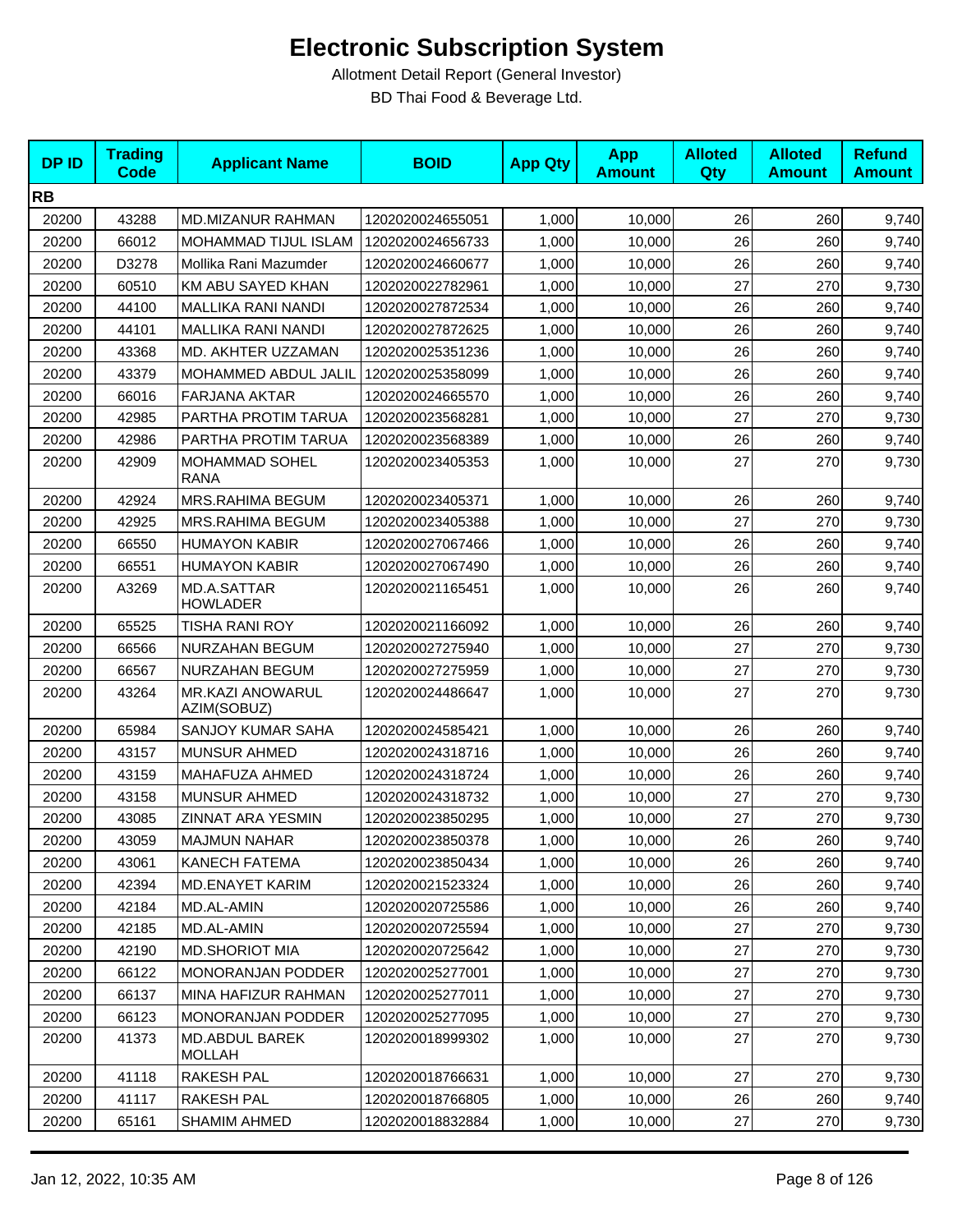| <b>DPID</b> | <b>Trading</b><br><b>Code</b> | <b>Applicant Name</b>                 | <b>BOID</b>      | <b>App Qty</b> | <b>App</b><br><b>Amount</b> | <b>Alloted</b><br><b>Qty</b> | <b>Alloted</b><br><b>Amount</b> | <b>Refund</b><br><b>Amount</b> |
|-------------|-------------------------------|---------------------------------------|------------------|----------------|-----------------------------|------------------------------|---------------------------------|--------------------------------|
| <b>RB</b>   |                               |                                       |                  |                |                             |                              |                                 |                                |
| 20200       | 41154                         | MD.NAZRUL ISLAM                       | 1202020018833276 | 1,000          | 10,000                      | 27                           | 270                             | 9,730                          |
| 20200       | 41153                         | MD.NAZRUL ISLAM                       | 1202020018833292 | 1,000          | 10,000                      | 27                           | 270                             | 9,730                          |
| 20200       | 41152                         | <b>MD.HAZRAT ALI</b>                  | 1202020018833308 | 1,000          | 10,000                      | 26                           | 260                             | 9,740                          |
| 20200       | 41150                         | <b>BILKIS BEGUM</b>                   | 1202020018833324 | 1,000          | 10,000                      | 27                           | 270                             | 9,730                          |
| 20200       | 41149                         | <b>BILKIS BEGUM</b>                   | 1202020018833367 | 1,000          | 10,000                      | 27                           | 270                             | 9,730                          |
| 20200       | 65165                         | A.K.M.IMAM HOSSAIN                    | 1202020018833375 | 1,000          | 10,000                      | 27                           | 270                             | 9,730                          |
| 20200       | 65166                         | A.K.M.IMAM HOSSAIN                    | 1202020018833383 | 1,000          | 10,000                      | 27                           | 270                             | 9,730                          |
| 20200       | 41140                         | ALI NUR KHAN KAZAL                    | 1202020018833391 | 1,000          | 10,000                      | 26                           | 260                             | 9,740                          |
| 20200       | 41151                         | <b>MD.HAZRAT ALI</b>                  | 1202020018833407 | 1,000          | 10,000                      | 27                           | 270                             | 9,730                          |
| 20200       | 41139                         | ALI NUR KHAN KAZAL                    | 1202020018833415 | 1,000          | 10,000                      | 26                           | 260                             | 9,740                          |
| 20200       | 41136                         | MOHAMMAD ASHRAFUR<br><b>RAHMAN</b>    | 1202020018833474 | 1,000          | 10,000                      | 26                           | 260                             | 9,740                          |
| 20200       | 41165                         | <b>MD.ZAHIR UDDIN</b>                 | 1202020018833522 | 1,000          | 10,000                      | 27                           | 270                             | 9,730                          |
| 20200       | 41166                         | <b>MD.ZAHIR UDDIN</b>                 | 1202020018833530 | 1,000          | 10,000                      | 26                           | 260                             | 9,740                          |
| 20200       | 65160                         | <b>SHAMIM AHMED</b>                   | 1202020018833581 | 1,000          | 10,000                      | 26                           | 260                             | 9,740                          |
| 20200       | 55020                         | <b>MD.ABUL HOSSAIN</b>                | 1202020018914708 | 1,000          | 10,000                      | 27                           | 270                             | 9,730                          |
| 20200       | 65567                         | <b>MD.YOSUF PATOARY</b>               | 1202020021584175 | 1,000          | 10,000                      | 26                           | 260                             | 9,740                          |
| 20200       | 65579                         | <b>INDRAJIT PODDER</b>                | 1202020021695949 | 1,000          | 10,000                      | 27                           | 270                             | 9,730                          |
| 20200       | A5707                         | MD. TOFAYEL AHMED                     | 1202020016259735 | 1,000          | 10,000                      | 26                           | 260                             | 9,740                          |
| 20200       | 39052                         | SOURAV ROY                            | 1202020016267832 | 1,000          | 10,000                      | 26                           | 260                             | 9,740                          |
| 20200       | 39157                         | RASHEDUL HASSAN                       | 1202020016351253 | 1,000          | 10,000                      | 27                           | 270                             | 9,730                          |
| 20200       | 39160                         | MAHMUDUL HASSAN                       | 1202020016351301 | 1,000          | 10,000                      | 26                           | 260                             | 9,740                          |
| 20200       | 39248                         | <b>BHAKTA DAS ROY</b>                 | 1202020016449363 | 1,000          | 10,000                      | 27                           | 270                             | 9,730                          |
| 20200       | 39259                         | <b>MR.DULAL PONDIT</b>                | 1202020016456953 | 1,000          | 10,000                      | 27                           | 270                             | 9,730                          |
| 20200       | 60318                         | TANIA SULTANA                         | 1202020019911492 | 1,000          | 10,000                      | 27                           | 270                             | 9,730                          |
| 20200       | 60319                         | TANIA SULTANA                         | 1202020019911508 | 1,000          | 10,000                      | 27                           | 270                             | 9,730                          |
| 20200       | 41752                         | MRS.SELINA FERDOUS                    | 1202020019730297 | 1,000          | 10,000                      | 26                           | 260                             | 9,740                          |
| 20200       | C3238                         | <b>ABDUL MALAK</b><br><b>HOWLADER</b> | 1202020019314229 | 1,000          | 10,000                      | 26                           | 260                             | 9,740                          |
| 20200       | 55040                         | MAHMUDUR RAHMAN                       | 1202020019165728 | 1,000          | 10,000                      | 26                           | 260                             | 9,740                          |
| 20200       | 39401                         | SATTYA RANJAN<br><b>CHAKRABORTY</b>   | 1202020016618546 | 1,000          | 10,000                      | 27                           | 270                             | 9,730                          |
| 20200       | 39841                         | SUBODH KUMAR SAHA                     | 1202020017002287 | 1,000          | 10,000                      | 27                           | 270                             | 9,730                          |
| 20200       | 39838                         | <b>SUJITA RANI SAHA</b>               | 1202020017002295 | 1,000          | 10,000                      | 26                           | 260                             | 9,740                          |
| 20200       | 39839                         | SUBODH KUMAR SAHA                     | 1202020017003399 | 1,000          | 10,000                      | 27                           | 270                             | 9,730                          |
| 20200       | 39467                         | <b>MOHAMMAD HASAN</b>                 | 1202020016695441 | 1,000          | 10,000                      | 26                           | 260                             | 9,740                          |
| 20200       | 39477                         | <b>MR.MONI GHARAMI</b>                | 1202020016704579 | 1,000          | 10,000                      | 26                           | 260                             | 9,740                          |
| 20200       | 39455                         | SHEIKH HARUN OR<br><b>RASHID</b>      | 1202020016705506 | 1,000          | 10,000                      | 26                           | 260                             | 9,740                          |
| 20200       | C3689                         | ROWSHAN ALI MOLLAH                    | 1202020016806282 | 1,000          | 10,000                      | 26                           | 260                             | 9,740                          |
| 20200       | 39675                         | <b>SREEKUMAR SAHA</b>                 | 1202020016895422 | 1,000          | 10,000                      | 26                           | 260                             | 9,740                          |
| 20200       | 39676                         | ANINDA SAHA                           | 1202020016897076 | 1,000          | 10,000                      | 26                           | 260                             | 9,740                          |
| 20200       | 41917                         | <b>BABUL CHANDRA DAS</b>              | 1202020020060271 | 1,000          | 10,000                      | 26                           | 260                             | 9,740                          |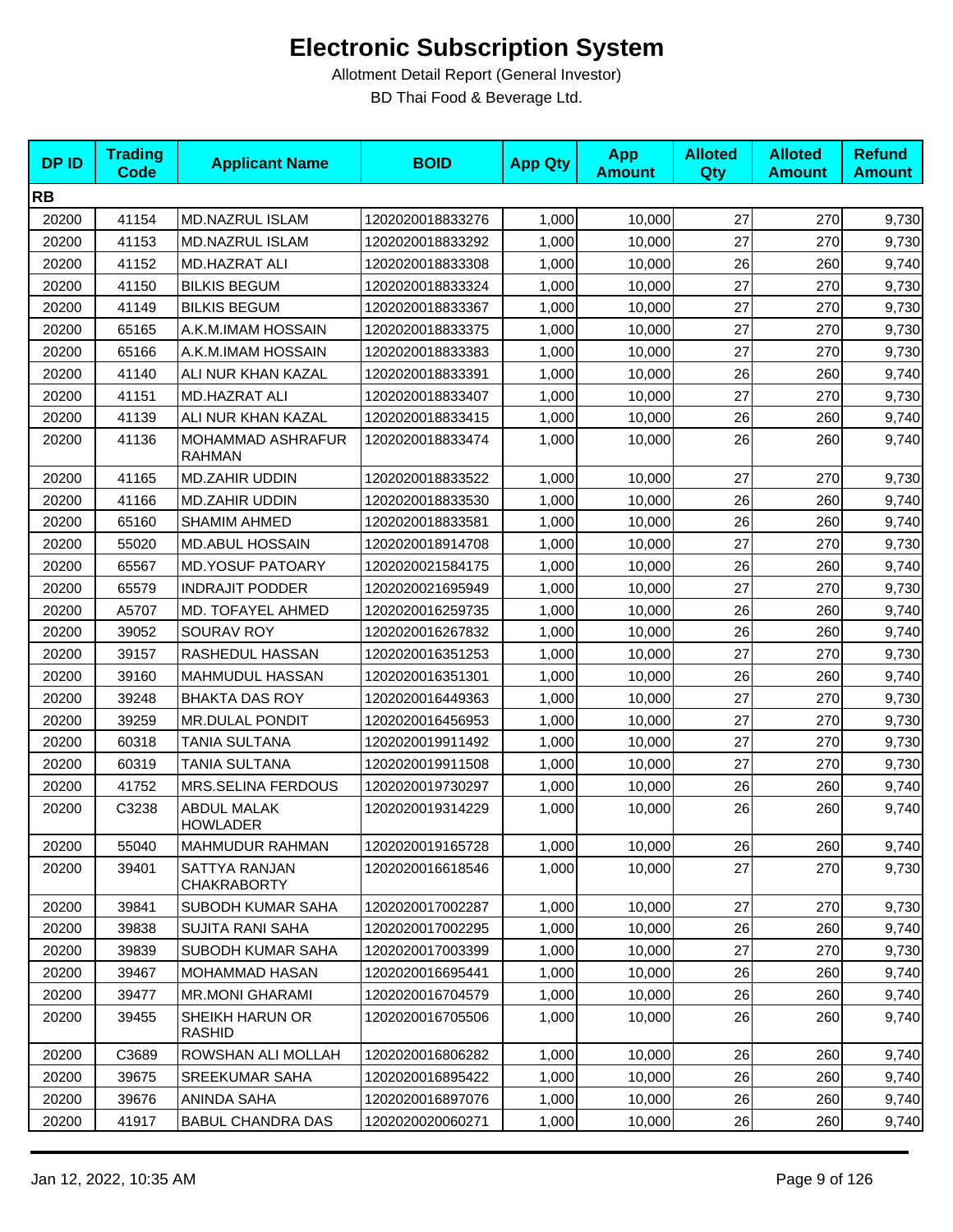| <b>DPID</b> | <b>Trading</b><br><b>Code</b> | <b>Applicant Name</b>                     | <b>BOID</b>      | <b>App Qty</b> | <b>App</b><br><b>Amount</b> | <b>Alloted</b><br><b>Qty</b> | <b>Alloted</b><br><b>Amount</b> | <b>Refund</b><br><b>Amount</b> |
|-------------|-------------------------------|-------------------------------------------|------------------|----------------|-----------------------------|------------------------------|---------------------------------|--------------------------------|
| <b>RB</b>   |                               |                                           |                  |                |                             |                              |                                 |                                |
| 20200       | 41916                         | <b>BABUL CHANDRA DAS</b>                  | 1202020020060281 | 1,000          | 10,000                      | 27                           | 270                             | 9,730                          |
| 20200       | B8224                         | <b>ABDUS SALAM</b>                        | 1202020020178541 | 1,000          | 10,000                      | 27                           | 270                             | 9,730                          |
| 20200       | 41990                         | BIREN CHANDRA HALDER 1202020020183380     |                  | 1,000          | 10,000                      | 26                           | 260                             | 9,740                          |
| 20200       | 41989                         | BIREN CHANDRA HALDER                      | 1202020020183399 | 1,000          | 10,000                      | 27                           | 270                             | 9,730                          |
| 20200       | 00F71                         | MD. SAYADUL ISLAM                         | 1202020020021574 | 1,000          | 10,000                      | 26                           | 260                             | 9,740                          |
| 20200       | 41658                         | <b>HAMIDA AKTER</b>                       | 1202020019600711 | 1,000          | 10,000                      | 27                           | 270                             | 9,730                          |
| 20200       | 41599                         | MD. RAJIB HASAN                           | 1202020019446290 | 1,000          | 10,000                      | 27                           | 270                             | 9,730                          |
| 20200       | 42642                         | MD.SHOHAG                                 | 1202020022276341 | 1,000          | 10,000                      | 26                           | 260                             | 9,740                          |
| 20200       | 65644                         | SAIBAL SAHA SUNNY                         | 1202020022075612 | 1,000          | 10,000                      | 26                           | 260                             | 9,740                          |
| 20200       | 39862                         | <b>KAMAL UDDIN</b>                        | 1202020017021731 | 1,000          | 10,000                      | 27                           | 270                             | 9,730                          |
| 20200       | 38649                         | <b>GOUR GOPAL SAHA</b>                    | 1202020015690503 | 1,000          | 10,000                      | 26                           | 260                             | 9,740                          |
| 20200       | 38650                         | <b>GOUR GOPAL SAHA</b>                    | 1202020015690521 | 1,000          | 10,000                      | 27                           | 270                             | 9,730                          |
| 20200       | 38652                         | MD.JALAL UDDIN                            | 1202020015690570 | 1,000          | 10,000                      | 27                           | 270                             | 9,730                          |
| 20200       | 38653                         | <b>MD.JALAL UDDIN</b>                     | 1202020015690589 | 1,000          | 10,000                      | 26                           | 260                             | 9,740                          |
| 20200       | 38696                         | UTTAM KUMAR SAHA                          | 1202020015769506 | 1,000          | 10,000                      | 26                           | 260                             | 9,740                          |
| 20200       | 38695                         | LIPI RANI PAUL                            | 1202020015769549 | 1,000          | 10,000                      | 27                           | 270                             | 9,730                          |
| 20200       | 00F48                         | <b>SALMA AKTER</b>                        | 1202020015839722 | 1,000          | 10,000                      | 27                           | 270                             | 9,730                          |
| 20200       | A1351                         | PINTU WILLIAM GOMES                       | 1202020020322834 | 1,000          | 10,000                      | 27                           | 270                             | 9,730                          |
| 20200       | 0B321                         | Mr. Md. Akhteruzzaman<br>Mollah           | 1202020020332841 | 1,000          | 10,000                      | 26                           | 260                             | 9,740                          |
| 20200       | 42018                         | PROVASH CHANDRA ROY                       | 1202020020242206 | 1,000          | 10,000                      | 27                           | 270                             | 9,730                          |
| 20200       | 42013                         | <b>GOBINDA CHANDRA</b><br><b>KARMAKER</b> | 1202020020242249 | 1,000          | 10,000                      | 26                           | 260                             | 9,740                          |
| 20200       | 42115                         | <b>MD.NURUL ISLAM</b>                     | 1202020020482336 | 1,000          | 10,000                      | 26                           | 260                             | 9,740                          |
| 20200       | 41678                         | MD.ASADUJJAMAN                            | 1202020019615358 | 1,000          | 10,000                      | 26                           | 260                             | 9,740                          |
| 20200       | 41079                         | <b>SHAMIMA YASMIN LUCKY</b>               | 1202020018696613 | 1,000          | 10,000                      | 26                           | 260                             | 9,740                          |
| 20200       | 41080                         | MD.MAHMUDUR RAHMAN<br><b>RONY</b>         | 1202020018696680 | 1,000          | 10,000                      | 26                           | 260                             | 9,740                          |
| 20200       | 41081                         | <b>MD.ABUL HASNAT</b><br><b>TALUKDER</b>  | 1202020018696699 | 1,000          | 10,000                      | 26                           | 260                             | 9,740                          |
| 20200       | 55015                         | AMIN HASSAN                               | 1202020018547371 | 1,000          | 10,000                      | 26                           | 260                             | 9,740                          |
| 20200       | 40955                         | MD.NAZRUL ISALM                           | 1202020018550324 | 1,000          | 10,000                      | 27                           | 270                             | 9,730                          |
| 20200       | 40969                         | <b>HASINA BEGUM</b>                       | 1202020018550332 | 1,000          | 10.000                      | 26                           | 260                             | 9,740                          |
| 20200       | 40954                         | MD.NAZRUL ISLAM                           | 1202020018550340 | 1,000          | 10,000                      | 27                           | 270                             | 9,730                          |
| 20200       | 40970                         | MD. MONIRUZZAMAN                          | 1202020018550367 | 1,000          | 10,000                      | 26                           | 260                             | 9,740                          |
| 20200       | 60076                         | SAIFUL ISLAM                              | 1202020018550375 | 1,000          | 10,000                      | 26                           | 260                             | 9,740                          |
| 20200       | 40971                         | <b>HASINA BEGUM</b>                       | 1202020018550407 | 1,000          | 10,000                      | 26                           | 260                             | 9,740                          |
| 20200       | 40967                         | HOSNE ARA RANU                            | 1202020018550466 | 1,000          | 10,000                      | 27                           | 270                             | 9,730                          |
| 20200       | 40968                         | HOSNE ARA RANU                            | 1202020018550482 | 1,000          | 10,000                      | 27                           | 270                             | 9,730                          |
| 20200       | 60092                         | <b>MD.MASUD RANA</b>                      | 1202020018628994 | 1,000          | 10,000                      | 27                           | 270                             | 9,730                          |
| 20200       | 60102                         | KRISHNO KANTO SARKER 1202020018629102     |                  | 1,000          | 10,000                      | 27                           | 270                             | 9,730                          |
| 20200       | 60103                         | KRISHNO KANTO SARKER 1202020018629110     |                  | 1,000          | 10,000                      | 27                           | 270                             | 9,730                          |
| 20200       | 0G116                         | MUHAMMAD SALIM                            | 1202020017285111 | 1,000          | 10,000                      | 27                           | 270                             | 9,730                          |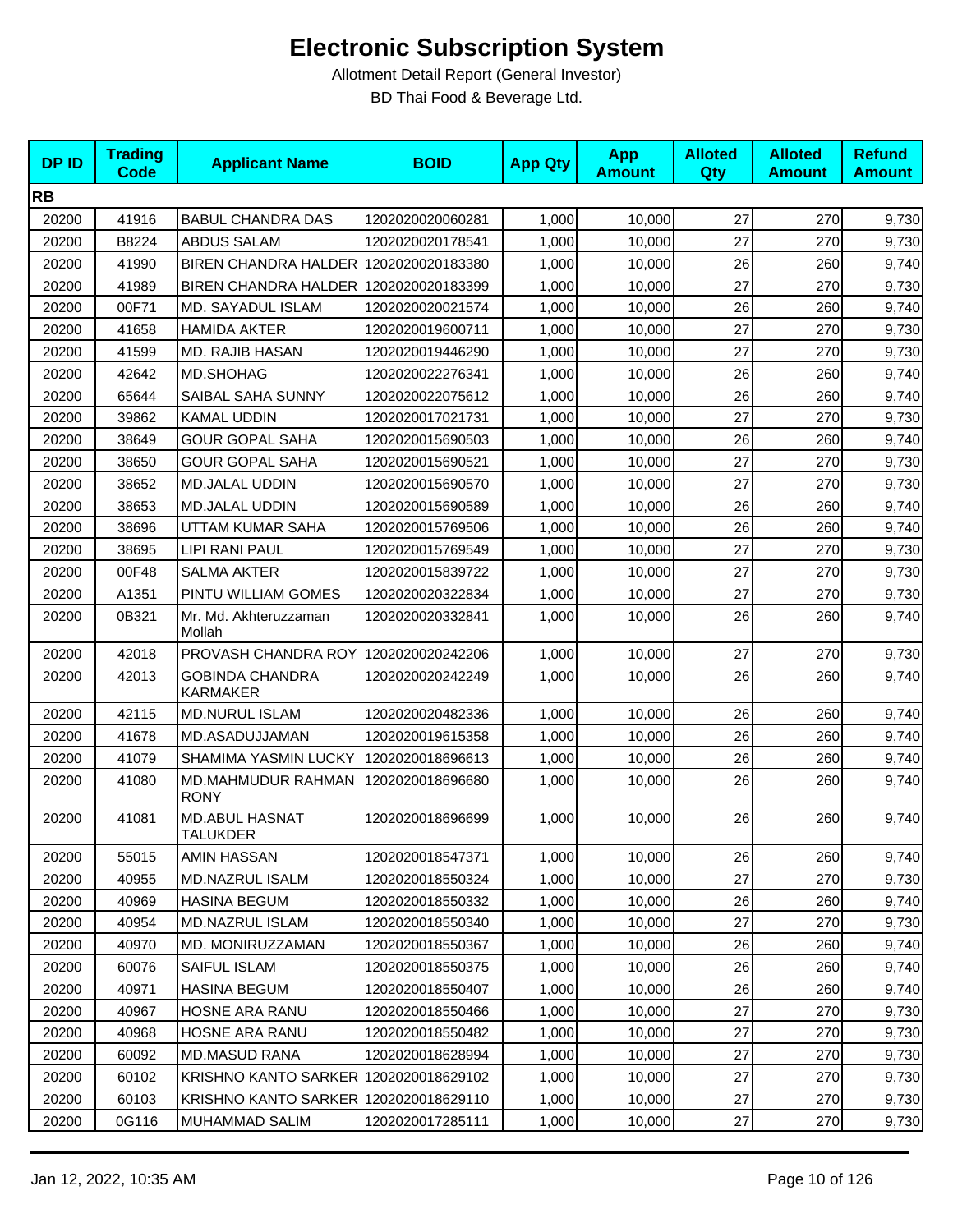| <b>DPID</b> | <b>Trading</b><br><b>Code</b> | <b>Applicant Name</b>                  | <b>BOID</b>      | <b>App Qty</b> | <b>App</b><br><b>Amount</b> | <b>Alloted</b><br>Qty | <b>Alloted</b><br><b>Amount</b> | <b>Refund</b><br><b>Amount</b> |
|-------------|-------------------------------|----------------------------------------|------------------|----------------|-----------------------------|-----------------------|---------------------------------|--------------------------------|
| <b>RB</b>   |                               |                                        |                  |                |                             |                       |                                 |                                |
| 20200       | 40077                         | <b>MR.PRATAP CHANDRA</b><br><b>DAS</b> | 1202020017287277 | 1,000          | 10,000                      | 26                    | 260                             | 9,740                          |
| 20200       | 38863                         | PABITRA KUMER<br><b>SUTRADHAR</b>      | 1202020016030071 | 1,000          | 10,000                      | 27                    | 270                             | 9,730                          |
| 20200       | 38752                         | <b>FATEMA BEGUM</b>                    | 1202020015854542 | 1,000          | 10,000                      | 26                    | 260                             | 9,740                          |
| 20200       | 38750                         | RUMANA AHMED                           | 1202020015854569 | 1,000          | 10,000                      | 27                    | 270                             | 9,730                          |
| 20200       | 38749                         | <b>FATEMA BEGUM</b>                    | 1202020015854585 | 1,000          | 10,000                      | 27                    | 270                             | 9,730                          |
| 20200       | 38763                         | MD.MOAZZAM HOSSEN                      | 1202020015855697 | 1,000          | 10,000                      | 27                    | 270                             | 9,730                          |
| 20200       | 38762                         | MD.MOAZZAM HOSSEN                      | 1202020015855702 | 1,000          | 10,000                      | 26                    | 260                             | 9,740                          |
| 20200       | 38761                         | <b>EMRAN HOSSAIN</b>                   | 1202020015855710 | 1,000          | 10,000                      | 27                    | 270                             | 9,730                          |
| 20200       | 14640                         | <b>JARIATUL ACHPIA</b>                 | 1202020020551052 | 1,000          | 10,000                      | 27                    | 270                             | 9,730                          |
| 20200       | 42101                         | <b>MD.KAMAL HOSSAN</b>                 | 1202020020394082 | 1,000          | 10,000                      | 27                    | 270                             | 9,730                          |
| 20200       | 42102                         | <b>MD.KAMAL HOSSAN</b>                 | 1202020020394090 | 1,000          | 10,000                      | 26                    | 260                             | 9,740                          |
| 20200       | 42110                         | S.M FARHAD HOSSAIN                     | 1202020020440627 | 1,000          | 10,000                      | 26                    | 260                             | 9,740                          |
| 20200       | 42109                         | <b>S.M FARHAD HOSSAIN</b>              | 1202020020440635 | 1,000          | 10.000                      | 26                    | 260                             | 9,740                          |
| 20200       | 65375                         | REPON CHANDRA DAY                      | 1202020019795100 | 1,000          | 10,000                      | 26                    | 260                             | 9,740                          |
| 20200       | 41175                         | <b>MD.HANIF</b>                        | 1202020018849751 | 1,000          | 10,000                      | 27                    | 270                             | 9,730                          |
| 20200       | 41178                         | MD.SELIM                               | 1202020018849784 | 1,000          | 10,000                      | 26                    | 260                             | 9,740                          |
| 20200       | 41177                         | MD.SELIM                               | 1202020018850036 | 1,000          | 10,000                      | 26                    | 260                             | 9,740                          |
| 20200       | 41176                         | <b>MD.HANIF</b>                        | 1202020018850060 | 1,000          | 10,000                      | 27                    | 270                             | 9,730                          |
| 20200       | 65169                         | <b>MOHAMMAD HASIBUR</b><br>RAHMAN KHAN | 1202020018850201 | 1,000          | 10,000                      | 27                    | 270                             | 9,730                          |
| 20200       | 42487                         | <b>KHANDOKER</b><br>MD.FARIDUDDIN      | 1202020021774167 | 1,000          | 10,000                      | 26                    | 260                             | 9,740                          |
| 20200       | 65599                         | <b>BIPLAB ROY</b>                      | 1202020021774207 | 1,000          | 10,000                      | 27                    | 270                             | 9,730                          |
| 20200       | 39204                         | EVA BAIDYA                             | 1202020016381445 | 1,000          | 10,000                      | 27                    | 270                             | 9,730                          |
| 20200       | 39205                         | <b>MD.HOSSAIN ALI</b>                  | 1202020016386504 | 1,000          | 10,000                      | 27                    | 270                             | 9,730                          |
| 20200       | 39212                         | SAKINA RAHMAN                          | 1202020016394213 | 1,000          | 10,000                      | 26                    | 260                             | 9,740                          |
| 20200       | 0G925                         | Mollah Shamsuddoha                     | 1202020016472834 | 1,000          | 10,000                      | 26                    | 260                             | 9,740                          |
| 20200       | D4261                         | Goutam Ghosh                           | 1202020016199187 | 1,000          | 10,000                      | 26                    | 260                             | 9,740                          |
| 20200       | 65383                         | SREEBASH SAHA                          | 1202020019861444 | 1,000          | 10,000                      | 27                    | 270                             | 9,730                          |
| 20200       | A5658                         | FEROZA BEGUM                           | 1202020019676950 | 1,000          | 10,000                      | 26                    | 260                             | 9,740                          |
| 20200       | 65402                         | <b>BIPLOB CHANDRA DAS</b>              | 1202020019979912 | 1,000          | 10.000                      | 27                    | 270                             | 9,730                          |
| 20200       | 65403                         | <b>BIPLOB CHANDRA DAS</b>              | 1202020019979920 | 1,000          | 10,000                      | 26                    | 260                             | 9,740                          |
| 20200       | 41875                         | MD.SHAJAHAN MAL                        | 1202020019981434 | 1,000          | 10,000                      | 27                    | 270                             | 9,730                          |
| 20200       | 41504                         | PARUL RANI SAHA                        | 1202020019331072 | 1,000          | 10,000                      | 26                    | 260                             | 9,740                          |
| 20200       | 60257                         | SAJIB CHANDRA DAS                      | 1202020019331099 | 1,000          | 10,000                      | 27                    | 270                             | 9,730                          |
| 20200       | 41505                         | PARUL RANI SAHA                        | 1202020019331112 | 1,000          | 10,000                      | 27                    | 270                             | 9,730                          |
| 20200       | 41506                         | <b>MD.TIPU SULTAN</b>                  | 1202020019331147 | 1,000          | 10,000                      | 26                    | 260                             | 9,740                          |
| 20200       | 60256                         | SAJIB CHANDRA DAS                      | 1202020019331211 | 1,000          | 10,000                      | 27                    | 270                             | 9,730                          |
| 20200       | 41497                         | <b>MD.TIPU SULTAN</b>                  | 1202020019331221 | 1,000          | 10,000                      | 26                    | 260                             | 9,740                          |
| 20200       | 41562                         | ANJANA RANI BASAK                      | 1202020019382298 | 1,000          | 10,000                      | 26                    | 260                             | 9,740                          |
| 20200       | 41561                         | ANJANA RANI BASAK                      | 1202020019382303 | 1,000          | 10,000                      | 26                    | 260                             | 9,740                          |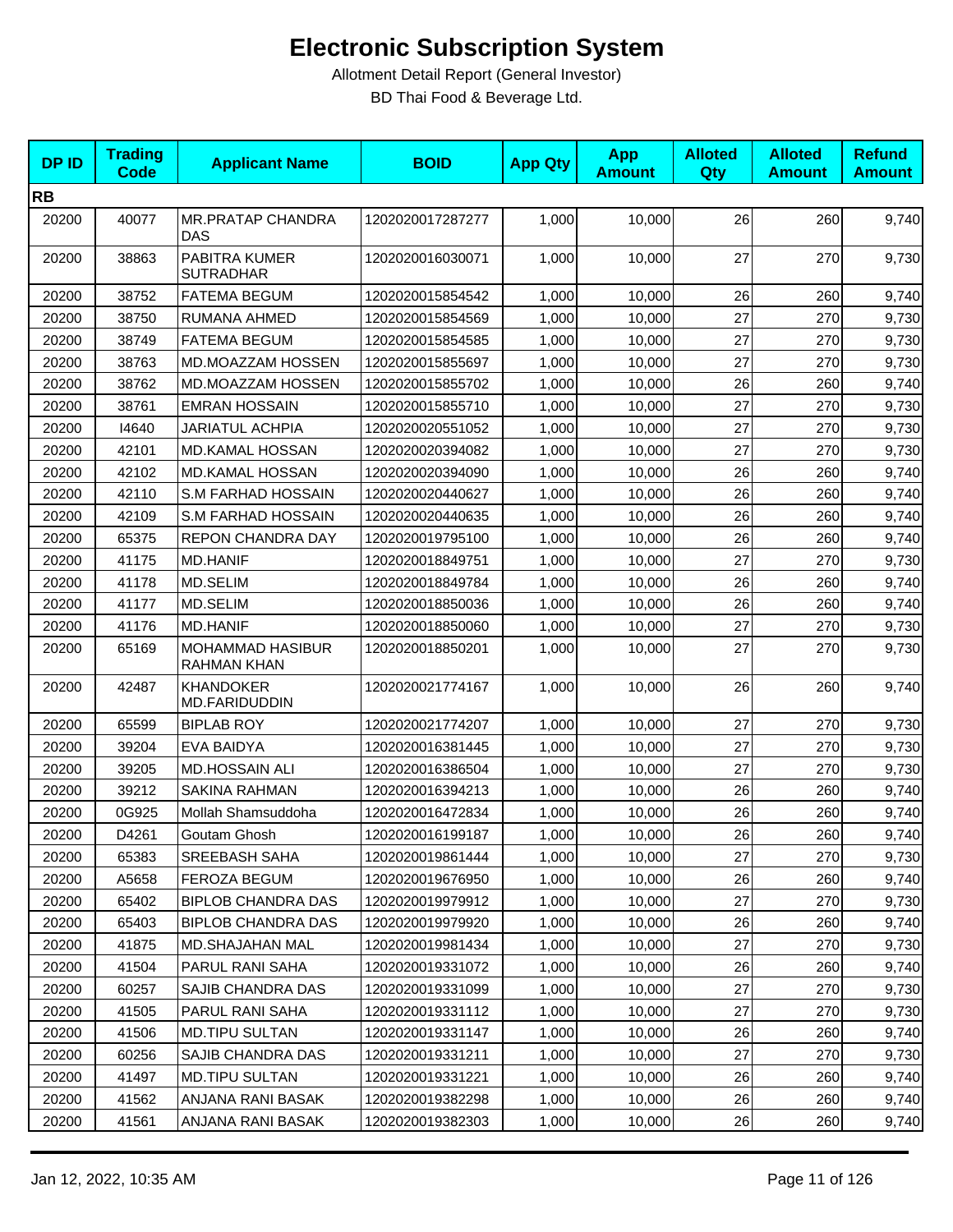| <b>DPID</b> | <b>Trading</b><br><b>Code</b> | <b>Applicant Name</b>                     | <b>BOID</b>      | <b>App Qty</b> | <b>App</b><br><b>Amount</b> | <b>Alloted</b><br>Qty | <b>Alloted</b><br><b>Amount</b> | <b>Refund</b><br><b>Amount</b> |
|-------------|-------------------------------|-------------------------------------------|------------------|----------------|-----------------------------|-----------------------|---------------------------------|--------------------------------|
| <b>RB</b>   |                               |                                           |                  |                |                             |                       |                                 |                                |
| 20200       | 41559                         | DEBANSHU<br><b>CHAKROBORTI</b>            | 1202020019382661 | 1,000          | 10,000                      | 26                    | 260                             | 9,740                          |
| 20200       | 65224                         | SONDA RANI SAHA                           | 1202020019172351 | 1,000          | 10,000                      | 27                    | 270                             | 9,730                          |
| 20200       | C3846                         | MD. SHAHAJAHAN<br>MORSHED PARVEZ          | 1202020019455341 | 1,000          | 10,000                      | 27                    | 270                             | 9,730                          |
| 20200       | 60438                         | MD.SHOWKAT ALI KHAN                       | 1202020021834062 | 1,000          | 10,000                      | 26                    | 260                             | 9,740                          |
| 20200       | 42509                         | <b>MRS.NASRIN FATIMA</b>                  | 1202020021834129 | 1,000          | 10,000                      | 26                    | 260                             | 9,740                          |
| 20200       | 42513                         | <b>MD.YOUSUF</b>                          | 1202020021834171 | 1,000          | 10,000                      | 26                    | 260                             | 9,740                          |
| 20200       | 42514                         | <b>MD.YOUSUF</b>                          | 1202020021834188 | 1,000          | 10,000                      | 27                    | 270                             | 9,730                          |
| 20200       | 39425                         | <b>KAMAL UDDIN</b>                        | 1202020016644226 | 1,000          | 10,000                      | 27                    | 270                             | 9,730                          |
| 20200       | 39221                         | MUHAMMAD NURUL<br><b>ISLAM MIAH</b>       | 1202020016400553 | 1,000          | 10,000                      | 26                    | 260                             | 9,740                          |
| 20200       | 39222                         | MUHAMMAD NURUL<br><b>ISLAM MIAH</b>       | 1202020016400561 | 1,000          | 10,000                      | 27                    | 270                             | 9,730                          |
| 20200       | 39498                         | <b>BISWAJIT DAS</b>                       | 1202020016726275 | 1,000          | 10,000                      | 26                    | 260                             | 9,740                          |
| 20200       | C3880                         | MOHAMMAD ZAHIRUL<br><b>HAQUE SARKER</b>   | 1202020016537866 | 1,000          | 10,000                      | 27                    | 270                             | 9,730                          |
| 20200       | 41941                         | MD.RAMZAN                                 | 1202020020137995 | 1,000          | 10,000                      | 27                    | 270                             | 9,730                          |
| 20200       | 41940                         | <b>BABUL KHAN</b>                         | 1202020020139961 | 1,000          | 10,000                      | 26                    | 260                             | 9,740                          |
| 20200       | 41939                         | <b>MD.KAMAL</b>                           | 1202020020139978 | 1,000          | 10,000                      | 26                    | 260                             | 9,740                          |
| 20200       | 41938                         | <b>MD.ABDUR RAHMAN</b>                    | 1202020020139986 | 1,000          | 10,000                      | 27                    | 270                             | 9,730                          |
| 20200       | A1202                         | <b>MD. MOHIUDDIN BHUYAN</b>               | 1202020020144228 | 1,000          | 10,000                      | 27                    | 270                             | 9,730                          |
| 20200       | A1203                         | <b>MRS KAMRUN NAHER</b>                   | 1202020020144236 | 1,000          | 10,000                      | 27                    | 270                             | 9,730                          |
| 20200       | 41679                         | MD.ASADUJJAMAN                            | 1202020019615366 | 1,000          | 10,000                      | 26                    | 260                             | 9,740                          |
| 20200       | 41680                         | MST.MIRAJUNNESA                           | 1202020019615374 | 1,000          | 10,000                      | 26                    | 260                             | 9,740                          |
| 20200       | 41681                         | MST.MIRAJUNNESA                           | 1202020019615382 | 1,000          | 10,000                      | 27                    | 270                             | 9,730                          |
| 20200       | 41687                         | <b>TAHMINA KHANDOKER</b><br><b>SHIBLY</b> | 1202020019615457 | 1,000          | 10,000                      | 26                    | 260                             | 9,740                          |
| 20200       | 41688                         | <b>SHAHEEN AKHTER</b>                     | 1202020019615465 | 1,000          | 10,000                      | 26                    | 260                             | 9,740                          |
| 20200       | 41694                         | <b>MAHMUDA AKTER</b>                      | 1202020019627164 | 1,000          | 10,000                      | 26                    | 260                             | 9,740                          |
| 20200       | 41584                         | NIPA RANI DEY                             | 1202020019466921 | 1,000          | 10,000                      | 26                    | 260                             | 9,740                          |
| 20200       | 41582                         | NAMITA RANI DEY                           | 1202020019466931 | 1,000          | 10,000                      | 27                    | 270                             | 9,730                          |
| 20200       | 41581                         | NAMITA RANI DEY                           | 1202020019466948 | 1,000          | 10,000                      | 26                    | 260                             | 9,740                          |
| 20200       | 41583                         | NIPA RANI DEY                             | 1202020019466964 | 1,000          | 10,000                      | 26                    | 260                             | 9,740                          |
| 20200       | 60481                         | <b>MOHAMMAD</b><br>OHIDUZZAMAN            | 1202020022303332 | 1,000          | 10,000                      | 27                    | 270                             | 9,730                          |
| 20200       | 60482                         | MD.EMDADUL ISLAM                          | 1202020022303359 | 1,000          | 10,000                      | 26                    | 260                             | 9,740                          |
| 20200       | 0G254                         | <b>MD. RAFIQUEL ISLAM</b>                 | 1202020022147332 | 1,000          | 10,000                      | 27                    | 270                             | 9,730                          |
| 20200       | 39887                         | MD.ZAKIR HOSSAIN AKON 1202020017043398    |                  | 1,000          | 10,000                      | 27                    | 270                             | 9,730                          |
| 20200       | G2023                         | MD. ABDUL MOKTADIR                        | 1202020017047709 | 1,000          | 10,000                      | 27                    | 270                             | 9,730                          |
| 20200       | 39648                         | <b>SUMA RANI DEY</b>                      | 1202020016832136 | 1,000          | 10,000                      | 26                    | 260                             | 9,740                          |
| 20200       | 39649                         | <b>SUMA RANI DEY</b>                      | 1202020016832243 | 1,000          | 10,000                      | 27                    | 270                             | 9,730                          |
| 20200       | 39653                         | SHARMIN HAQUE                             | 1202020016832278 | 1,000          | 10,000                      | 26                    | 260                             | 9,740                          |
| 20200       | 39654                         | <b>SHARMIN HAQUE</b>                      | 1202020016832286 | 1,000          | 10,000                      | 26                    | 260                             | 9,740                          |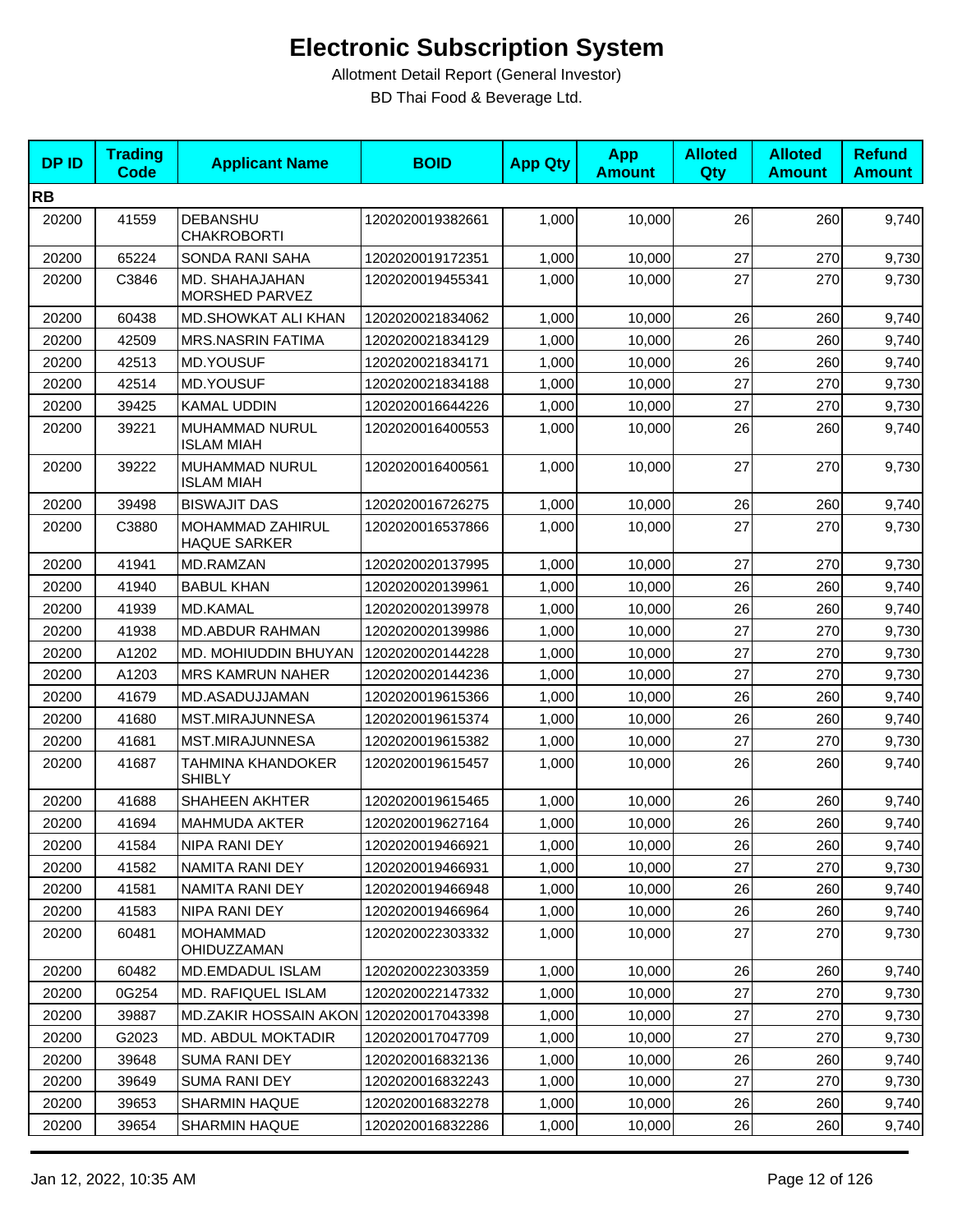| <b>DPID</b> | <b>Trading</b><br><b>Code</b> | <b>Applicant Name</b>                   | <b>BOID</b>      | <b>App Qty</b> | <b>App</b><br><b>Amount</b> | <b>Alloted</b><br>Qty | <b>Alloted</b><br><b>Amount</b> | <b>Refund</b><br><b>Amount</b> |
|-------------|-------------------------------|-----------------------------------------|------------------|----------------|-----------------------------|-----------------------|---------------------------------|--------------------------------|
| <b>RB</b>   |                               |                                         |                  |                |                             |                       |                                 |                                |
| 20200       | 0C147                         | MRS. ROKSANA BEGUM                      | 1202020015785826 | 1,000          | 10,000                      | 26                    | 260                             | 9,740                          |
| 20200       | 0c162                         | MD. ABBAS                               | 1202020015786201 | 1,000          | 10,000                      | 26                    | 260                             | 9,740                          |
| 20200       | 42040                         | <b>BISWAJIT KUMAR</b><br><b>HALDER</b>  | 1202020020266441 | 1,000          | 10,000                      | 27                    | 270                             | 9,730                          |
| 20200       | 42041                         | <b>BISWAJIT KUMAR</b><br><b>HALDER</b>  | 1202020020266466 | 1,000          | 10,000                      | 27                    | 270                             | 9,730                          |
| 20200       | 0F227                         | Md. Habibur Rahman                      | 1202020019632292 | 1,000          | 10,000                      | 26                    | 260                             | 9,740                          |
| 20200       | 41099                         | MD.ABDUL LATIF                          | 1202020018719802 | 1,000          | 10,000                      | 26                    | 260                             | 9,740                          |
| 20200       | 41100                         | MD.ABDUL LATIF                          | 1202020018719837 | 1,000          | 10,000                      | 26                    | 260                             | 9,740                          |
| 20200       | 40979                         | SANJOY KUMER PAUL                       | 1202020018561326 | 1,000          | 10,000                      | 26                    | 260                             | 9,740                          |
| 20200       | 40961                         | MOHAMMAD HANIF MIAH                     | 1202020018561334 | 1,000          | 10,000                      | 27                    | 270                             | 9,730                          |
| 20200       | 65087                         | <b>RATAN CHANDRA DAS</b>                | 1202020018564346 | 1.000          | 10,000                      | 26                    | 260                             | 9,740                          |
| 20200       | 40985                         | <b>LITON CHANDRA</b><br><b>MAZUMDER</b> | 1202020018565169 | 1,000          | 10,000                      | 27                    | 270                             | 9,730                          |
| 20200       | 40984                         | <b>LITON CHANDRA</b><br><b>MAZUMDER</b> | 1202020018565177 | 1,000          | 10,000                      | 27                    | 270                             | 9,730                          |
| 20200       | 65685                         | TRINATH CHANDRA SAHA 1202020022555279   |                  | 1,000          | 10,000                      | 26                    | 260                             | 9,740                          |
| 20200       | 65686                         | JOYA RANI SAHA                          | 1202020022555300 | 1,000          | 10,000                      | 27                    | 270                             | 9,730                          |
| 20200       | 38833                         | TANVIR AHAMMAD RAJU                     | 1202020015975280 | 1,000          | 10,000                      | 26                    | 260                             | 9,740                          |
| 20200       | 38869                         | <b>KISHOR DAS</b>                       | 1202020016041281 | 1,000          | 10,000                      | 27                    | 270                             | 9,730                          |
| 20200       | 38871                         | <b>NIRMOL DAS</b>                       | 1202020016041303 | 1,000          | 10,000                      | 27                    | 270                             | 9,730                          |
| 20200       | 41102                         | <b>MD.KAWSAR</b>                        | 1202020018722495 | 1,000          | 10,000                      | 27                    | 270                             | 9,730                          |
| 20200       | 41298                         | SHAMOL KUMAR BASAK                      | 1202020018875986 | 1,000          | 10,000                      | 26                    | 260                             | 9,740                          |
| 20200       | 41299                         | SHAMOL KUMAR BASAK                      | 1202020018875994 | 1,000          | 10,000                      | 27                    | 270                             | 9,730                          |
| 20200       | 41300                         | <b>LOKENATH BASAK</b>                   | 1202020018876003 | 1,000          | 10,000                      | 27                    | 270                             | 9,730                          |
| 20200       | 41301                         | <b>TARUN KUMAR BASAK</b>                | 1202020018876011 | 1,000          | 10,000                      | 26                    | 260                             | 9,740                          |
| 20200       | 65228                         | JADAB CHANDRA SAHA                      | 1202020019187351 | 1,000          | 10,000                      | 27                    | 270                             | 9,730                          |
| 20200       | 00088                         | MD.ALAUDDIN                             | 1202020016486615 | 1,000          | 10,000                      | 26                    | 260                             | 9,740                          |
| 20200       | 00511                         | <b>MAMUN HASAN</b>                      | 1202020019876388 | 1,000          | 10,000                      | 27                    | 270                             | 9,730                          |
| 20200       | 65364                         | KAZI NAZRUL ISLAM                       | 1202020019690915 | 1,000          | 10,000                      | 27                    | 270                             | 9,730                          |
| 20200       | 41739                         | SHUDARAM GHOSH                          | 1202020019692189 | 1,000          | 10,000                      | 26                    | 260                             | 9,740                          |
| 20200       | 41345                         | <b>MD.KHOKAN MIAH</b>                   | 1202020018954137 | 1,000          | 10,000                      | 26                    | 260                             | 9,740                          |
| 20200       | 41348                         | <b>MD.KHOKAN MIAH</b>                   | 1202020018954228 | 1,000          | 10,000                      | 26                    | 260                             | 9,740                          |
| 20200       | 41264                         | <b>MD.SHAMSUL BARI</b>                  | 1202020018958691 | 1,000          | 10,000                      | 27                    | 270                             | 9,730                          |
| 20200       | 41364                         | <b>MANASH KUMAR DAS</b>                 | 1202020018961066 | 1,000          | 10,000                      | 27                    | 270                             | 9,730                          |
| 20200       | 41388                         | AJIT KUMAR BASAK                        | 1202020019048089 | 1,000          | 10,000                      | 27                    | 270                             | 9,730                          |
| 20200       | 41389                         | AJIT KUMAR BASAK                        | 1202020019048097 | 1,000          | 10,000                      | 27                    | 270                             | 9,730                          |
| 20200       | G2266                         | SHAHNAZ FATIMA                          | 1202020019133438 | 1,000          | 10,000                      | 27                    | 270                             | 9,730                          |
| 20200       | G2267                         | SHAHNAZ FATIMA                          | 1202020019133497 | 1,000          | 10,000                      | 27                    | 270                             | 9,730                          |
| 20200       | 41432                         | <b>MD.KAJAL HOWLADER</b>                | 1202020019137693 | 1,000          | 10,000                      | 26                    | 260                             | 9,740                          |
| 20200       | 41433                         | KAJAL HOWLADER                          | 1202020019137709 | 1,000          | 10,000                      | 27                    | 270                             | 9,730                          |
| 20200       | 50412                         | <b>MD.KABIR HOSEN</b>                   | 1202020019401272 | 1,000          | 10,000                      | 26                    | 260                             | 9,740                          |
| 20200       | 65235                         | ASLAM HOSSAIN                           | 1202020019203646 | 1,000          | 10,000                      | 26                    | 260                             | 9,740                          |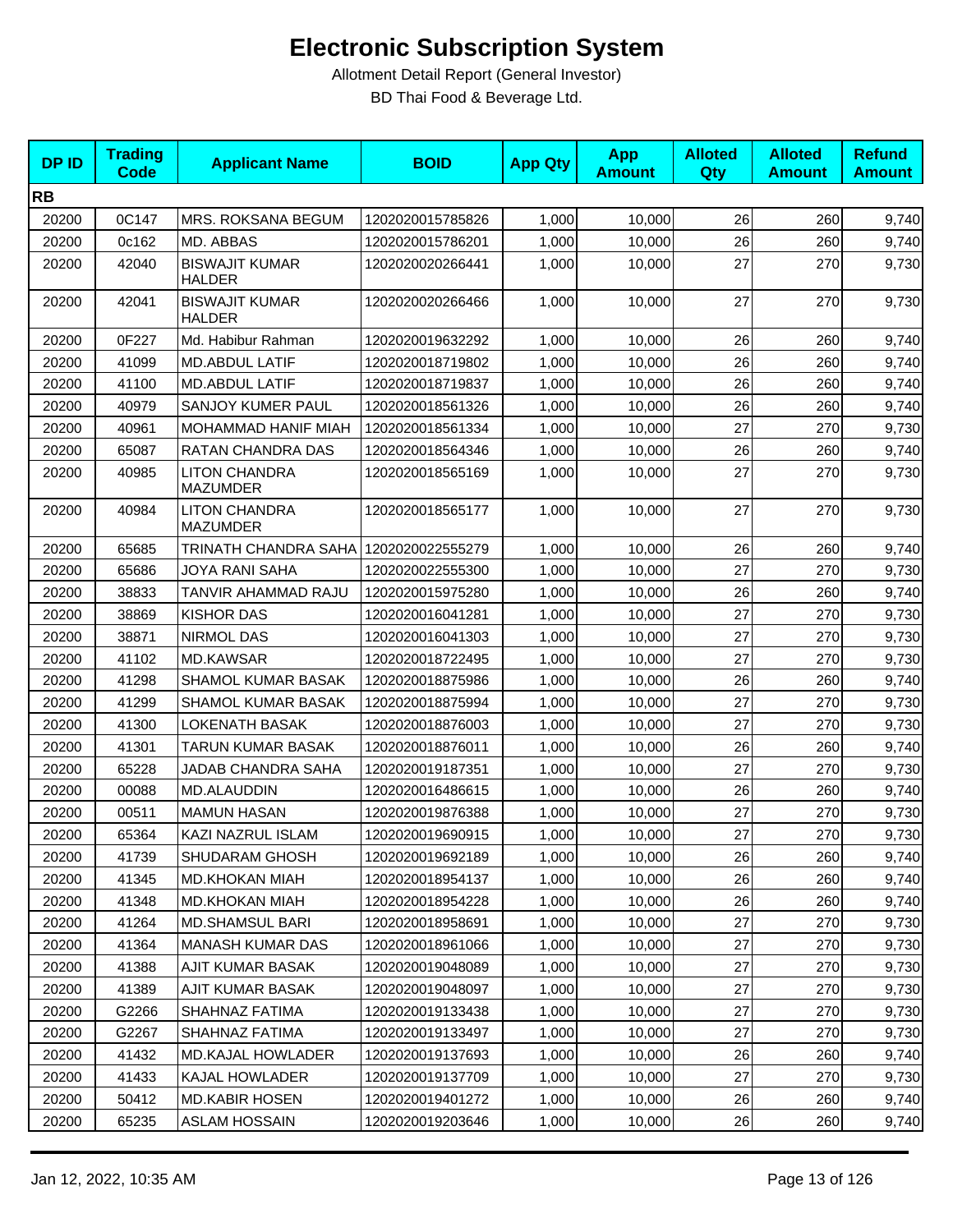| <b>DPID</b> | <b>Trading</b><br><b>Code</b> | <b>Applicant Name</b>                      | <b>BOID</b>      | <b>App Qty</b> | <b>App</b><br><b>Amount</b> | <b>Alloted</b><br>Qty | <b>Alloted</b><br><b>Amount</b> | <b>Refund</b><br><b>Amount</b> |
|-------------|-------------------------------|--------------------------------------------|------------------|----------------|-----------------------------|-----------------------|---------------------------------|--------------------------------|
| <b>RB</b>   |                               |                                            |                  |                |                             |                       |                                 |                                |
| 20200       | 42492                         | DR.TEJENDRA CHANDRA<br><b>DAS</b>          | 1202020021798095 | 1,000          | 10,000                      | 27                    | 270                             | 9,730                          |
| 20200       | 42493                         | DR.TEJENDRA CHANDRA<br>DAS                 | 1202020021798135 | 1,000          | 10,000                      | 26                    | 260                             | 9,740                          |
| 20200       | 42515                         | AMRITA LAL DAS                             | 1202020021849378 | 1,000          | 10,000                      | 26                    | 260                             | 9,740                          |
| 20200       | 42523                         | <b>BIBHUTI RANJAN SAHA</b>                 | 1202020021909249 | 1,000          | 10,000                      | 27                    | 270                             | 9,730                          |
| 20200       | 39366                         | <b>SIMA ROY</b>                            | 1202020016591631 | 1,000          | 10,000                      | 27                    | 270                             | 9,730                          |
| 20200       | 39445                         | RAJESH DAS                                 | 1202020016659161 | 1,000          | 10,000                      | 26                    | 260                             | 9,740                          |
| 20200       | D4851                         | PROSANTO MANDAL                            | 1202020016666013 | 1,000          | 10,000                      | 27                    | 270                             | 9,730                          |
| 20200       | 39226                         | ROWSAN ARA BEGUM                           | 1202020016419840 | 1,000          | 10,000                      | 26                    | 260                             | 9,740                          |
| 20200       | 39502                         | PRANOY CHANDRA DAS                         | 1202020016753331 | 1,000          | 10,000                      | 27                    | 270                             | 9,730                          |
| 20200       | 39503                         | PRANOY CHANDRA DAS                         | 1202020016753348 | 1,000          | 10,000                      | 26                    | 260                             | 9,740                          |
| 20200       | 41905                         | <b>MD.ZIAUR RAHMAN</b>                     | 1202020020039139 | 1,000          | 10,000                      | 27                    | 270                             | 9,730                          |
| 20200       | 41904                         | <b>MD.ZIAUR RAHMAN</b>                     | 1202020020039147 | 1,000          | 10,000                      | 27                    | 270                             | 9,730                          |
| 20200       | 41909                         | MD.HAFIZ                                   | 1202020020084771 | 1,000          | 10,000                      | 27                    | 270                             | 9,730                          |
| 20200       | 41911                         | MD.HAFIZ                                   | 1202020020084788 | 1,000          | 10,000                      | 27                    | 270                             | 9,730                          |
| 20200       | 41858                         | <b>ROKSANA KABIR</b>                       | 1202020019948057 | 1,000          | 10,000                      | 26                    | 260                             | 9,740                          |
| 20200       | 41707                         | <b>MAHMUDA AKTER</b>                       | 1202020019635478 | 1,000          | 10,000                      | 26                    | 260                             | 9,740                          |
| 20200       | 41563                         | SAMVU NATH PAUL                            | 1202020019418180 | 1,000          | 10,000                      | 27                    | 270                             | 9,730                          |
| 20200       | 41564                         | SAMVUNATH PAUL                             | 1202020019418199 | 1,000          | 10,000                      | 27                    | 270                             | 9,730                          |
| 20200       | 65314                         | MD.ENAMUL HOQUE                            | 1202020019489566 | 1,000          | 10,000                      | 26                    | 260                             | 9,740                          |
| 20200       | 39809                         | MRS.ASMA PARVIN                            | 1202020016970346 | 1,000          | 10,000                      | 26                    | 260                             | 9,740                          |
| 20200       | 39811                         | TANBIR LAILA                               | 1202020016970402 | 1,000          | 10,000                      | 27                    | 270                             | 9,730                          |
| 20200       | 0UT15                         | Pulak Chandra Das (Titu)                   | 1202020016856487 | 1,000          | 10,000                      | 26                    | 260                             | 9,740                          |
| 20200       | 00055                         | PARESH CHANDRA<br><b>HALDER</b>            | 1202020015804985 | 1,000          | 10,000                      | 27                    | 270                             | 9,730                          |
| 20200       | 42095                         | MD.HARUN-OR-RASHID<br><b>MOLLAH</b>        | 1202020020349260 | 1,000          | 10,000                      | 26                    | 260                             | 9,740                          |
| 20200       | 42009                         | <b>NOOR HOSSAIN</b>                        | 1202020020212156 | 1,000          | 10,000                      | 26                    | 260                             | 9,740                          |
| 20200       | 42010                         | <b>FEROZA BEGUM</b>                        | 1202020020212172 | 1,000          | 10,000                      | 27                    | 270                             | 9,730                          |
| 20200       | 0F716                         | SHELINA AZAD                               | 1202020020458738 | 1,000          | 10,000                      | 27                    | 270                             | 9,730                          |
| 20200       | 41646                         | KIRAN CHANDRA SARKER 1202020019563244      |                  | 1,000          | 10,000                      | 27                    | 270                             | 9,730                          |
| 20200       | 41647                         | KIRAN CHANDRA SARKER 1202020019563252      |                  | 1,000          | 10,000                      | 27                    | 270                             | 9,730                          |
| 20200       | 60089                         | <b>SUPARTHO HALDER</b>                     | 1202020018584241 | 1,000          | 10,000                      | 27                    | 270                             | 9,730                          |
| 20200       | 42641                         | MD.SHOHAG                                  | 1202020022258892 | 1,000          | 10,000                      | 26                    | 260                             | 9,740                          |
| 20200       | 42643                         | <b>MD.MONOAR AHSAN</b><br><b>CHOWDHURY</b> | 1202020022259177 | 1,000          | 10,000                      | 26                    | 260                             | 9,740                          |
| 20200       | 42674                         | SUMON CHANDRA DEY                          | 1202020022324802 | 1,000          | 10,000                      | 26                    | 260                             | 9,740                          |
| 20200       | 38718                         | MD QAIYUM MIA                              | 1202020015810885 | 1,000          | 10,000                      | 27                    | 270                             | 9,730                          |
| 20200       | 00H14                         | NRURL ALAM MOZUMDER 1202020016145538       |                  | 1,000          | 10,000                      | 27                    | 270                             | 9,730                          |
| 20200       | 0A325                         | K.M. MONIRUL ISLAM                         | 1202020019831211 | 1,000          | 10,000                      | 26                    | 260                             | 9,740                          |
| 20200       | 41043                         | <b>SUMON CHANDRA DAS</b>                   | 1202020018651330 | 1,000          | 10,000                      | 26                    | 260                             | 9,740                          |
| 20200       | 41046                         | <b>SUMON CHANDRA DAS</b>                   | 1202020018651365 | 1,000          | 10,000                      | 26                    | 260                             | 9,740                          |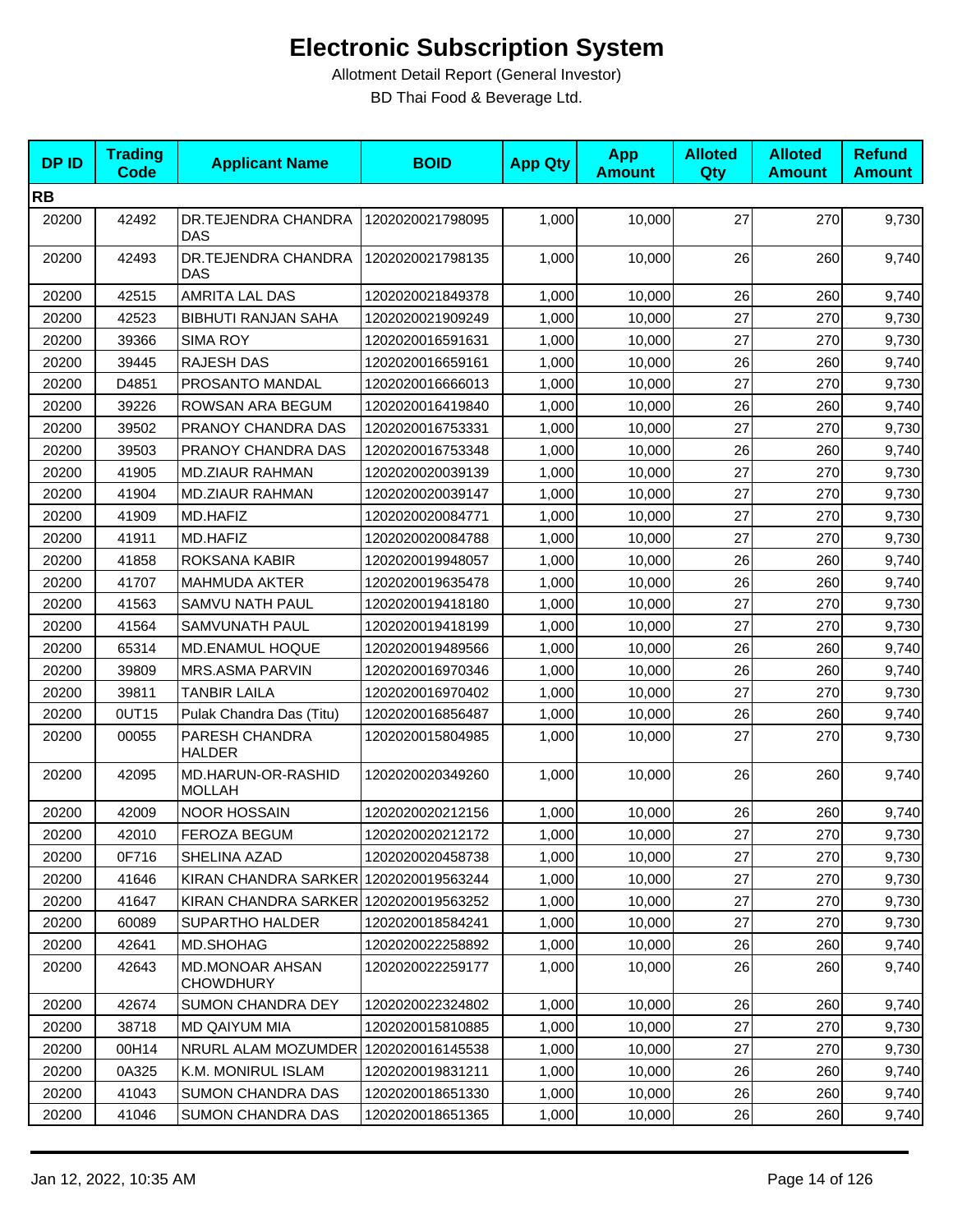| <b>DPID</b> | <b>Trading</b><br><b>Code</b> | <b>Applicant Name</b>                     | <b>BOID</b>      | <b>App Qty</b> | <b>App</b><br><b>Amount</b> | <b>Alloted</b><br>Qty | <b>Alloted</b><br><b>Amount</b> | <b>Refund</b><br><b>Amount</b> |
|-------------|-------------------------------|-------------------------------------------|------------------|----------------|-----------------------------|-----------------------|---------------------------------|--------------------------------|
| <b>RB</b>   |                               |                                           |                  |                |                             |                       |                                 |                                |
| 20200       | 41047                         | PABITRA KUMER<br><b>SUTRADHAR</b>         | 1202020018652485 | 1,000          | 10,000                      | 27                    | 270                             | 9,730                          |
| 20200       | 65115                         | <b>MD.NAHID SARWAR</b>                    | 1202020018655339 | 1,000          | 10,000                      | 27                    | 270                             | 9,730                          |
| 20200       | 65114                         | <b>JAYA DAS</b>                           | 1202020018655347 | 1,000          | 10,000                      | 27                    | 270                             | 9,730                          |
| 20200       | 60128                         | SM.MAHMUDUL HASAN                         | 1202020018743138 | 1,000          | 10,000                      | 27                    | 270                             | 9,730                          |
| 20200       | 60129                         | SM.MAHMUDUL HASAN                         | 1202020018743146 | 1,000          | 10,000                      | 26                    | 260                             | 9,740                          |
| 20200       | 42483                         | <b>MD.SUMON MOLLA</b>                     | 1202020021742779 | 1,000          | 10,000                      | 27                    | 270                             | 9,730                          |
| 20200       | A5704                         | JOYSREE CHOWDHURY                         | 1202020021621982 | 1,000          | 10,000                      | 27                    | 270                             | 9,730                          |
| 20200       | A5703                         | DR. SUPRITI KUMAR<br><b>CHOWDHURY</b>     | 1202020021622001 | 1,000          | 10,000                      | 26                    | 260                             | 9,740                          |
| 20200       | A5702                         | DR. SUPRITI KUMAR<br><b>CHOWDHURY</b>     | 1202020021624753 | 1,000          | 10,000                      | 26                    | 260                             | 9,740                          |
| 20200       | A3661                         | <b>MAHBUBUR RAHMAN</b>                    | 1202020021684441 | 1,000          | 10,000                      | 26                    | 260                             | 9,740                          |
| 20200       | 39043                         | MRS.HELENA BEGUM                          | 1202020016244679 | 1,000          | 10,000                      | 26                    | 260                             | 9,740                          |
| 20200       | 41810                         | <b>MD.MOSHARAF HOSSAIN</b><br><b>KHAN</b> | 1202020019835408 | 1,000          | 10,000                      | 26                    | 260                             | 9,740                          |
| 20200       | 65388                         | SARBAJIT KUMAR SAHA                       | 1202020019893488 | 1,000          | 10,000                      | 26                    | 260                             | 9,740                          |
| 20200       | 65389                         | MD.KHORSHED ALAM                          | 1202020019893496 | 1,000          | 10,000                      | 26                    | 260                             | 9,740                          |
| 20200       | 41859                         | MD.MONOWARUL HAQUE                        | 1202020019948091 | 1,000          | 10,000                      | 26                    | 260                             | 9,740                          |
| 20200       | 41860                         | MD.MONOWARUL HAQUE                        | 1202020019948105 | 1,000          | 10,000                      | 27                    | 270                             | 9,730                          |
| 20200       | 41861                         | ROKSANA KABIR                             | 1202020019948113 | 1,000          | 10,000                      | 27                    | 270                             | 9,730                          |
| 20200       | 41354                         | PRAYSH BASAK                              | 1202020018966414 | 1,000          | 10,000                      | 26                    | 260                             | 9,740                          |
| 20200       | 41565                         | <b>MST.BEAUTI KHATUN</b>                  | 1202020019418204 | 1,000          | 10,000                      | 26                    | 260                             | 9,740                          |
| 20200       | 65263                         | MD.SHAHJAHAN                              | 1202020019421764 | 1,000          | 10,000                      | 27                    | 270                             | 9,730                          |
| 20200       | 50384                         | <b>GOLUM SHAHANAZE</b><br><b>BEGUM</b>    | 1202020019216770 | 1,000          | 10,000                      | 27                    | 270                             | 9,730                          |
| 20200       | 50385                         | <b>GOLAM SHAHANAZE</b><br><b>BEGUM</b>    | 1202020019216789 | 1,000          | 10,000                      | 26                    | 260                             | 9,740                          |
| 20200       | 50377                         | <b>MD.SHAHIDUL ISLAM</b><br><b>BABUL</b>  | 1202020019216845 | 1,000          | 10,000                      | 26                    | 260                             | 9,740                          |
| 20200       | 0F481                         | <b>MD. TUHIN SARDER</b>                   | 1202020016605248 | 1,000          | 10,000                      | 26                    | 260                             | 9,740                          |
| 20200       | 39388                         | NAZMA BEGUM                               | 1202020016608971 | 1,000          | 10,000                      | 27                    | 270                             | 9,730                          |
| 20200       | 39231                         | <b>SHAMMI AKTER</b>                       | 1202020016437591 | 1,000          | 10,000                      | 27                    | 270                             | 9,730                          |
| 20200       | 41872                         | ABU NAIM MUHAMMAD<br>NAZMUL BARI          | 1202020019961231 | 1,000          | 10,000                      | 26                    | 260                             | 9,740                          |
| 20200       | 60334                         | <b>BISHWAJIT PAUL</b>                     | 1202020020160810 | 1,000          | 10,000                      | 27                    | 270                             | 9,730                          |
| 20200       | 40858                         | ETI SAHA                                  | 1202020018438108 | 1,000          | 10,000                      | 26                    | 260                             | 9,740                          |
| 20200       | 40857                         | ETI SAHA                                  | 1202020018438116 | 1,000          | 10,000                      | 27                    | 270                             | 9,730                          |
| 20200       | 40916                         | MD. ANOWER HOSSAIN                        | 1202020018438132 | 1,000          | 10,000                      | 26                    | 260                             | 9,740                          |
| 20200       | 40917                         | MD. ANOWER HOSSAIN                        | 1202020018438140 | 1,000          | 10,000                      | 27                    | 270                             | 9,730                          |
| 20200       | 65059                         | NUSRAT CHOWDHURY                          | 1202020018440291 | 1,000          | 10,000                      | 27                    | 270                             | 9,730                          |
| 20200       | 60046                         | <b>KANON PAUL</b>                         | 1202020018440315 | 1,000          | 10,000                      | 26                    | 260                             | 9,740                          |
| 20200       | 65324                         | ARJU AHAMED                               | 1202020019509421 | 1,000          | 10,000                      | 27                    | 270                             | 9,730                          |
| 20200       | 65326                         | MD.SELIM MIAH                             | 1202020019509438 | 1,000          | 10,000                      | 26                    | 260                             | 9,740                          |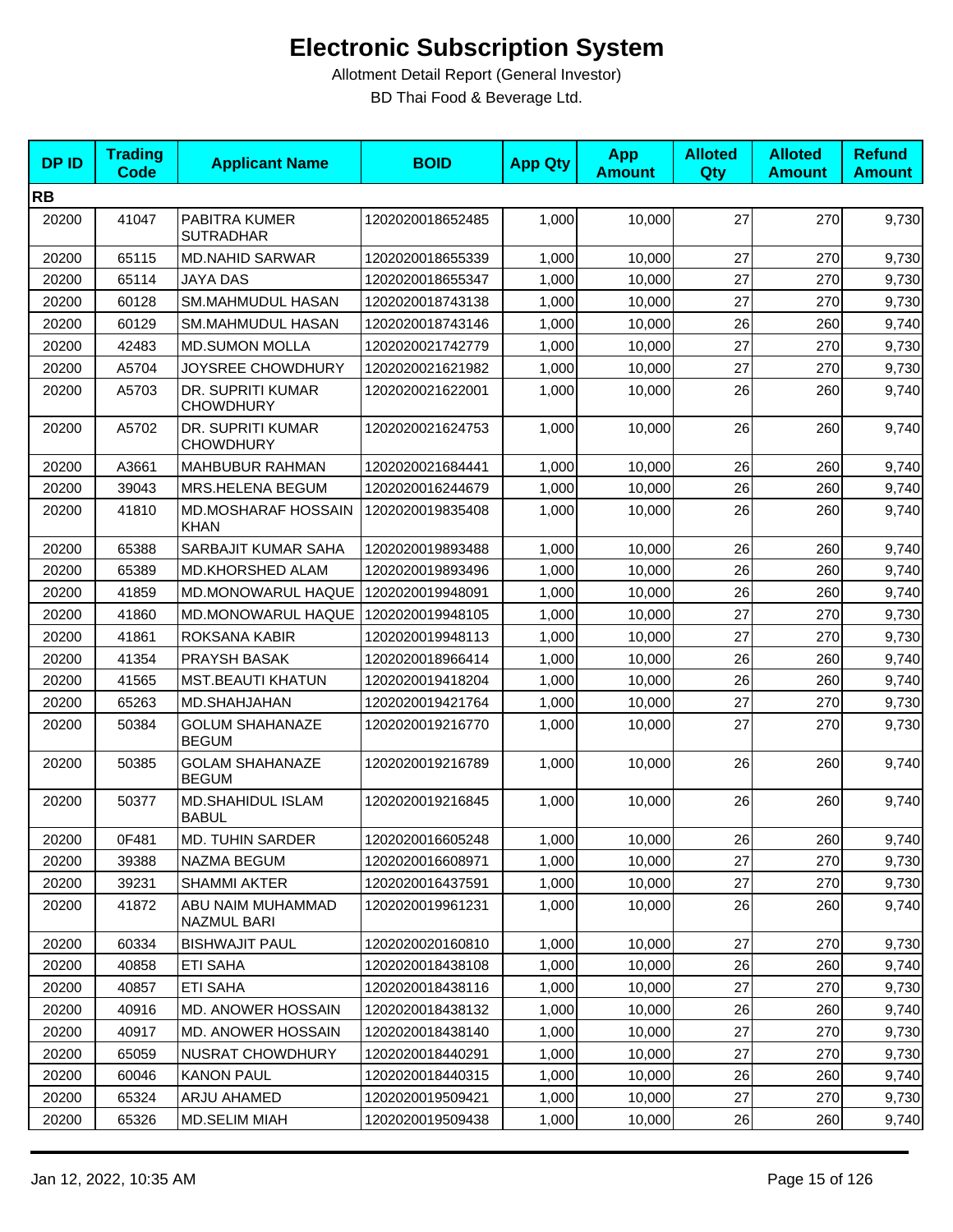| <b>DPID</b> | <b>Trading</b><br><b>Code</b> | <b>Applicant Name</b>                      | <b>BOID</b>      | <b>App Qty</b> | <b>App</b><br><b>Amount</b> | <b>Alloted</b><br><b>Qty</b> | <b>Alloted</b><br><b>Amount</b> | <b>Refund</b><br><b>Amount</b> |
|-------------|-------------------------------|--------------------------------------------|------------------|----------------|-----------------------------|------------------------------|---------------------------------|--------------------------------|
| <b>RB</b>   |                               |                                            |                  |                |                             |                              |                                 |                                |
| 20200       | 65327                         | <b>MD.AMIRUL ISLAM</b>                     | 1202020019509454 | 1,000          | 10,000                      | 26                           | 260                             | 9,740                          |
| 20200       | 65328                         | SHAHNAZ AKTER                              | 1202020019509462 | 1,000          | 10,000                      | 27                           | 270                             | 9,730                          |
| 20200       | 65329                         | <b>MD.AMIRUL ISLAM</b>                     | 1202020019509470 | 1,000          | 10,000                      | 27                           | 270                             | 9,730                          |
| 20200       | 65330                         | <b>MD.SELIM MIAH</b>                       | 1202020019509497 | 1,000          | 10,000                      | 26                           | 260                             | 9,740                          |
| 20200       | 65331                         | SHAHNAZ AKTER                              | 1202020019509502 | 1,000          | 10,000                      | 26                           | 260                             | 9,740                          |
| 20200       | 65325                         | ARJU AHAMED                                | 1202020019509588 | 1,000          | 10,000                      | 27                           | 270                             | 9,730                          |
| 20200       | 42644                         | <b>MD.MONOAR AHSAN</b><br><b>CHOWDHURY</b> | 1202020022259225 | 1,000          | 10,000                      | 26                           | 260                             | 9,740                          |
| 20200       | 42645                         | SHYMAL CHANDRA PAUL                        | 1202020022259241 | 1,000          | 10,000                      | 26                           | 260                             | 9,740                          |
| 20200       | 42646                         | <b>GANGA RANI PAUL</b>                     | 1202020022259268 | 1,000          | 10,000                      | 26                           | 260                             | 9,740                          |
| 20200       | 42663                         | MD.AL-AMIN HOWLADER                        | 1202020022259276 | 1,000          | 10,000                      | 27                           | 270                             | 9,730                          |
| 20200       | 39784                         | <b>MILTON NICHOLAS</b><br><b>GOMES</b>     | 1202020017002211 | 1,000          | 10,000                      | 26                           | 260                             | 9,740                          |
| 20200       | 39783                         | <b>MILTON NICHOLAS</b><br><b>GOMES</b>     | 1202020017002228 | 1,000          | 10,000                      | 27                           | 270                             | 9,730                          |
| 20200       | 39842                         | <b>ABDUL MANNAN</b>                        | 1202020017002260 | 1,000          | 10,000                      | 27                           | 270                             | 9,730                          |
| 20200       | 39708                         | SABBIR RAHMAN SHUVO                        | 1202020016889910 | 1,000          | 10,000                      | 26                           | 260                             | 9,740                          |
| 20200       | G1902                         | HOSNEARA BEGUM                             | 1202020018535175 | 1,000          | 10,000                      | 26                           | 260                             | 9,740                          |
| 20200       | 65092                         | HAFIZ MD.SOLAIMAN                          | 1202020018598156 | 1,000          | 10,000                      | 27                           | 270                             | 9,730                          |
| 20200       | 42676                         | MONINDRA CHANDRA<br>SHILL                  | 1202020022427909 | 1,000          | 10,000                      | 26                           | 260                             | 9,740                          |
| 20200       | 42698                         | MD.YOUSUF ALI MOLLAH                       | 1202020022429635 | 1,000          | 10,000                      | 27                           | 270                             | 9,730                          |
| 20200       | 42699                         | MD.YOUSUF ALI MOLLAH                       | 1202020022429694 | 1,000          | 10,000                      | 26                           | 260                             | 9,740                          |
| 20200       | 65672                         | ABDUL MANNAN                               | 1202020022429967 | 1,000          | 10,000                      | 26                           | 260                             | 9,740                          |
| 20200       | 42675                         | MONINDRA CHANDRA<br><b>SHILL</b>           | 1202020022430045 | 1,000          | 10,000                      | 27                           | 270                             | 9,730                          |
| 20200       | 38811                         | KHADIZA AKTAR                              | 1202020015920894 | 1,000          | 10,000                      | 26                           | 260                             | 9,740                          |
| 20200       | 38809                         | <b>MD.EMAM HOSSAIN</b><br><b>EMON</b>      | 1202020015920901 | 1,000          | 10,000                      | 27                           | 270                             | 9,730                          |
| 20200       | 38810                         | <b>MD.IMRAN HOSSAIN</b>                    | 1202020015920918 | 1,000          | 10,000                      | 27                           | 270                             | 9,730                          |
| 20200       | 00080                         | <b>SWPAN KUMAR MITRA</b>                   | 1202020016165261 | 1,000          | 10,000                      | 26                           | 260                             | 9,740                          |
| 20200       | 65440                         | NIRMAL KUMAR SAHA                          | 1202020020429955 | 1,000          | 10,000                      | 26                           | 260                             | 9,740                          |
| 20200       | 65441                         | NIRMAL KUMAR SAHA                          | 1202020020429963 | 1,000          | 10,000                      | 27                           | 270                             | 9,730                          |
| 20200       | 42114                         | SOURAV ROY                                 | 1202020020481077 | 1,000          | 10,000                      | 26                           | 260                             | 9,740                          |
| 20200       | 42116                         | <b>MD.NURUL ISLAM</b>                      | 1202020020482328 | 1,000          | 10,000                      | 27                           | 270                             | 9,730                          |
| 20200       | 41016                         | RABINDRA NATH KUNDU                        | 1202020018667378 | 1,000          | 10,000                      | 26                           | 260                             | 9,740                          |
| 20200       | 41060                         | DIBAKAR ROY                                | 1202020018671806 | 1,000          | 10,000                      | 26                           | 260                             | 9,740                          |
| 20200       | 65125                         | SWAPAN KUMAR SAHA                          | 1202020018673195 | 1,000          | 10,000                      | 26                           | 260                             | 9,740                          |
| 20200       | 60114                         | <b>KAMALESH PAUL</b>                       | 1202020018673261 | 1,000          | 10,000                      | 27                           | 270                             | 9,730                          |
| 20200       | 60115                         | KAMALESH PAUL                              | 1202020018673286 | 1,000          | 10,000                      | 26                           | 260                             | 9,740                          |
| 20200       | 41019                         | <b>MANIK CHANDRA PAUL</b>                  | 1202020018676131 | 1,000          | 10,000                      | 26                           | 260                             | 9,740                          |
| 20200       | 34747                         | <b>MD.SHAHADAT HOSSAIN</b>                 | 1202020013005797 | 1,000          | 10,000                      | 26                           | 260                             | 9,740                          |
| 20200       | 33828                         | MUHAMMAD BAHLOL<br><b>MOJNOU</b>           | 1202020012665351 | 1,000          | 10,000                      | 27                           | 270                             | 9,730                          |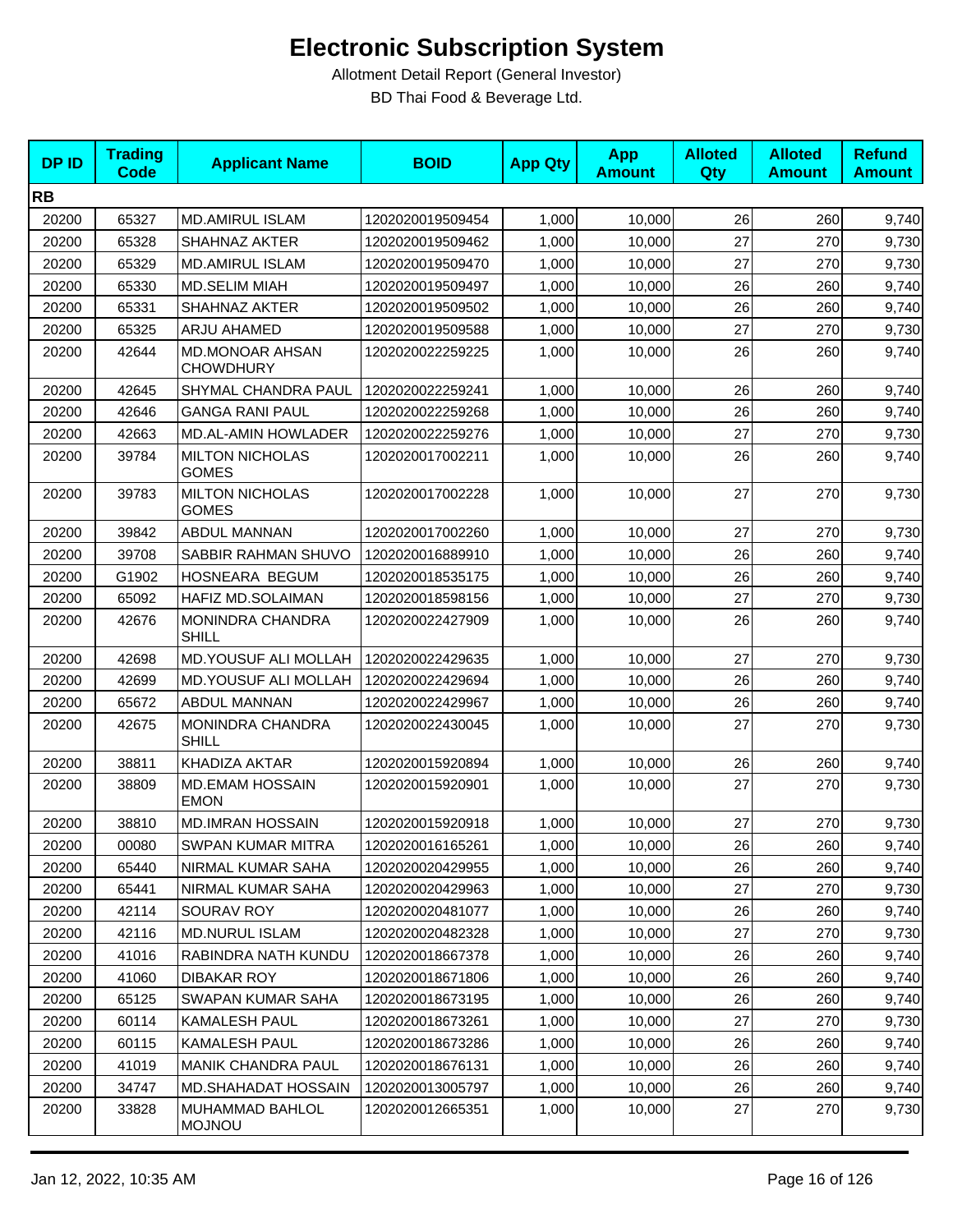| <b>DPID</b> | <b>Trading</b><br><b>Code</b> | <b>Applicant Name</b>                        | <b>BOID</b>      | <b>App Qty</b> | <b>App</b><br><b>Amount</b> | <b>Alloted</b><br>Qty | <b>Alloted</b><br><b>Amount</b> | <b>Refund</b><br><b>Amount</b> |
|-------------|-------------------------------|----------------------------------------------|------------------|----------------|-----------------------------|-----------------------|---------------------------------|--------------------------------|
| <b>RB</b>   |                               |                                              |                  |                |                             |                       |                                 |                                |
| 20200       | 33825                         | <b>CHOWDHURY SHIRIN</b><br><b>SULTANA</b>    | 1202020012665675 | 1,000          | 10,000                      | 27                    | 270                             | 9,730                          |
| 20200       | 33826                         | <b>NURUL ISLAM</b><br><b>CHOWDHURY</b>       | 1202020012665822 | 1,000          | 10,000                      | 26                    | 260                             | 9,740                          |
| 20200       | 40159                         | MD.MOFAZZAL HYDER<br><b>CHOWDHURY</b>        | 1202020017411225 | 1,000          | 10,000                      | 26                    | 260                             | 9,740                          |
| 20200       | 40026                         | <b>NAZRIN RAHMAN</b>                         | 1202020017206796 | 1,000          | 10,000                      | 27                    | 270                             | 9,730                          |
| 20200       | 40195                         | <b>SOBURA KHATUN</b>                         | 1202020017488533 | 1,000          | 10,000                      | 27                    | 270                             | 9,730                          |
| 20200       | 40303                         | <b>MD.MASUD RANA</b>                         | 1202020017577725 | 1,000          | 10,000                      | 27                    | 270                             | 9,730                          |
| 20200       | 26153                         | A.U.M.MANNA BHUIYAN                          | 1202020008417504 | 1,000          | 10,000                      | 27                    | 270                             | 9,730                          |
| 20200       | 26008                         | <b>SHAHIN KHAN</b>                           | 1202020008419637 | 1,000          | 10,000                      | 26                    | 260                             | 9,740                          |
| 20200       | 26009                         | <b>SHAHIN KHAN</b>                           | 1202020008420311 | 1,000          | 10,000                      | 27                    | 270                             | 9,730                          |
| 20200       | 26147                         | MOHAMMAD ABU<br><b>KAUSAR</b>                | 1202020008420534 | 1,000          | 10,000                      | 27                    | 270                             | 9,730                          |
| 20200       | 26148                         | MD.ANAMUL HAQUE<br><b>BHUIYAN</b>            | 1202020008420577 | 1,000          | 10,000                      | 27                    | 270                             | 9,730                          |
| 20200       | 26149                         | A.U.M.MANNA BHUIYAN                          | 1202020008420633 | 1,000          | 10,000                      | 26                    | 260                             | 9,740                          |
| 20200       | 26150                         | <b>RINA AKTER</b>                            | 1202020008420668 | 1,000          | 10,000                      | 26                    | 260                             | 9,740                          |
| 20200       | 25916                         | <b>MD.ABU SUFIAN</b>                         | 1202020008428177 | 1,000          | 10,000                      | 26                    | 260                             | 9,740                          |
| 20200       | 25917                         | <b>MD.SHAHIDUL ISLAM</b>                     | 1202020008428193 | 1,000          | 10,000                      | 27                    | 270                             | 9,730                          |
| 20200       | 25116                         | AZHAR ALI CHOWDHURY                          | 1202020008074841 | 1,000          | 10,000                      | 26                    | 260                             | 9,740                          |
| 20200       | 0B490                         | ROKEYA BEGUM                                 | 1202020008524983 | 1,000          | 10,000                      | 27                    | 270                             | 9,730                          |
| 20200       | 20144                         | <b>MRS.HAFIZA AKTER</b>                      | 1202020008158713 | 1,000          | 10,000                      | 27                    | 270                             | 9,730                          |
| 20200       | 20145                         | MRS.HAFIZA AKTER                             | 1202020008158721 | 1,000          | 10,000                      | 27                    | 270                             | 9,730                          |
| 20200       | 25347                         | <b>MR.BIPLAB KUMAR</b><br><b>CHAKRABORTY</b> | 1202020008171676 | 1,000          | 10,000                      | 26                    | 260                             | 9,740                          |
| 20200       | 25348                         | MR.BIPLAB KUMAR<br><b>CHAKRABORTY</b>        | 1202020008171684 | 1,000          | 10,000                      | 27                    | 270                             | 9,730                          |
| 20200       | 20203                         | KANCHI LAL DEBNATH                           | 1202020008280268 | 1,000          | 10,000                      | 26                    | 260                             | 9,740                          |
| 20200       | 20231                         | SABITA DEBNATH                               | 1202020008281618 | 1,000          | 10,000                      | 26                    | 260                             | 9,740                          |
| 20200       | 20325                         | MR.PARTHA ROY                                | 1202020008291326 | 1,000          | 10,000                      | $27\,$                | 270                             | 9,730                          |
| 20200       | 20195                         | <b>MONIR HOSSAIN</b>                         | 1202020008291631 | 1,000          | 10,000                      | 26                    | 260                             | 9,740                          |
| 20200       | 36423                         | <b>MD.HABIBUR RAHMAN</b>                     | 1202020014108258 | 1,000          | 10,000                      | 26                    | 260                             | 9,740                          |
| 20200       | 37131                         | <b>SHAMIM AHMED</b>                          | 1202020014453260 | 1,000          | 10,000                      | 27                    | 270                             | 9,730                          |
| 20200       | 37112                         | MINTU CHANDRA BAROI                          | 1202020014465133 | 1,000          | 10,000                      | 26                    | 260                             | 9,740                          |
| 20200       | 37775                         | <b>MD.SHAFIQUL ISLAM</b>                     | 1202020014981973 | 1,000          | 10,000                      | 27                    | 270                             | 9,730                          |
| 20200       | 36617                         | SAIF-AL-ARAFIN                               | 1202020014674275 | 1,000          | 10,000                      | 26                    | 260                             | 9,740                          |
| 20200       | 36618                         | SAIF-AL-ARAFIN                               | 1202020014674323 | 1,000          | 10,000                      | 26                    | 260                             | 9,740                          |
| 20200       | 34748                         | <b>MD.SHAHADAT HOSSAIN</b>                   | 1202020013005845 | 1,000          | 10,000                      | 26                    | 260                             | 9,740                          |
| 20200       | 34749                         | <b>MD.SHAHIN HOWLADER</b>                    | 1202020013005871 | 1,000          | 10,000                      | 26                    | 260                             | 9,740                          |
| 20200       | 34750                         | <b>MD.SHAHIN HOWLADER</b>                    | 1202020013005901 | 1,000          | 10,000                      | 26                    | 260                             | 9,740                          |
| 20200       | 34527                         | TAPASI RANI BEPARI                           | 1202020013009372 | 1,000          | 10,000                      | 27                    | 270                             | 9,730                          |
| 20200       | 34398                         | <b>MD.RAJU AHMED</b><br>KHOKAN               | 1202020013014096 | 1,000          | 10,000                      | 27                    | 270                             | 9,730                          |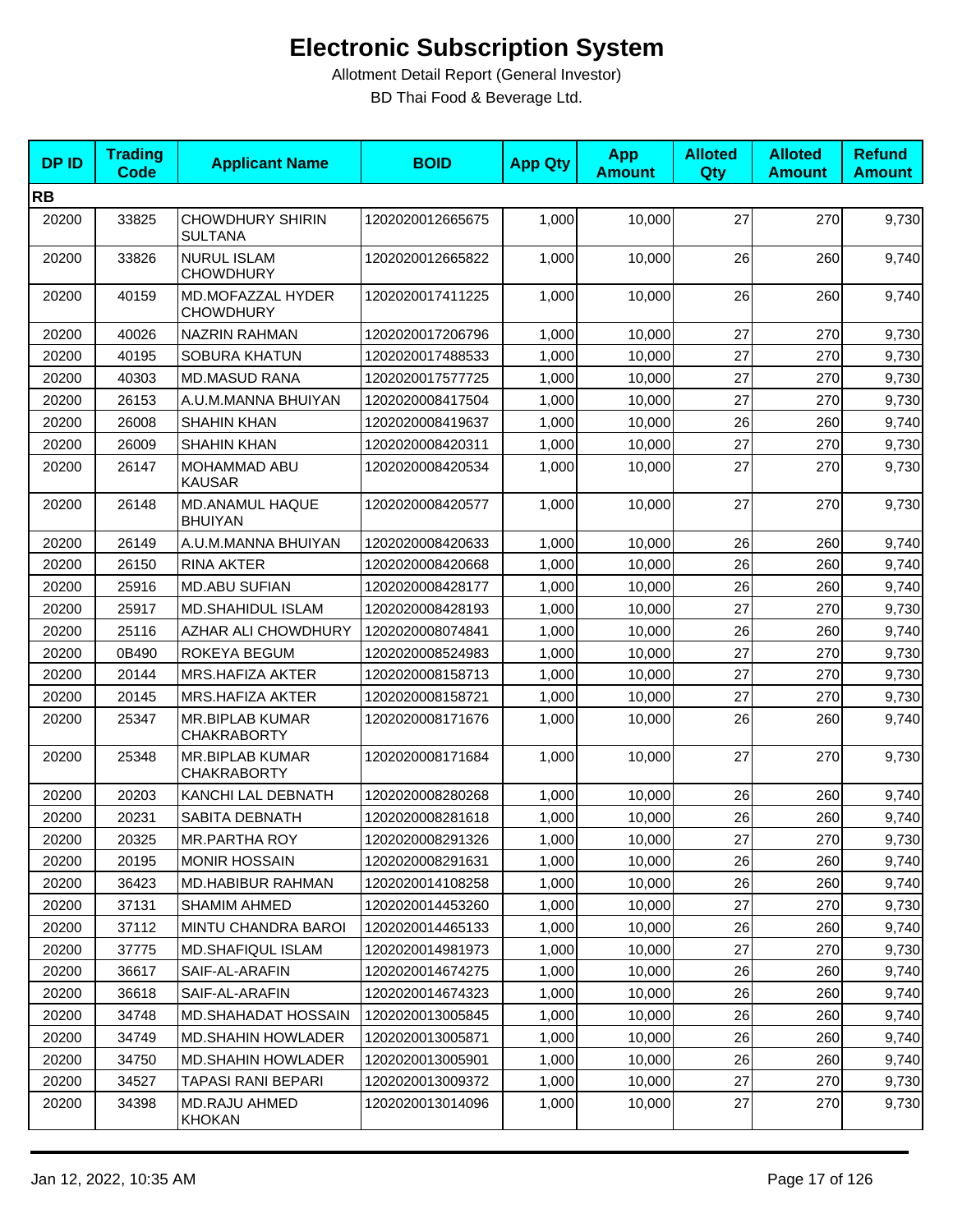| <b>DPID</b> | <b>Trading</b><br><b>Code</b> | <b>Applicant Name</b>              | <b>BOID</b>      | <b>App Qty</b> | <b>App</b><br><b>Amount</b> | <b>Alloted</b><br>Qty | <b>Alloted</b><br><b>Amount</b> | <b>Refund</b><br><b>Amount</b> |
|-------------|-------------------------------|------------------------------------|------------------|----------------|-----------------------------|-----------------------|---------------------------------|--------------------------------|
| <b>RB</b>   |                               |                                    |                  |                |                             |                       |                                 |                                |
| 20200       | 34399                         | MD.RAJU AHAMED<br><b>KHOKAN</b>    | 1202020013014111 | 1,000          | 10,000                      | 26                    | 260                             | 9,740                          |
| 20200       | A5734                         | <b>SALMA AKTER</b>                 | 1202020013147186 | 1,000          | 10,000                      | 26                    | 260                             | 9,740                          |
| 20200       | 35138                         | SAYED MOSTAFA KABIR                | 1202020013291585 | 1,000          | 10,000                      | 27                    | 270                             | 9,730                          |
| 20200       | 35137                         | SAYED MOSTAFA KABIR                | 1202020013292068 | 1,000          | 10,000                      | 27                    | 270                             | 9,730                          |
| 20200       | 35130                         | PARTHA ROY                         | 1202020013295144 | 1,000          | 10,000                      | 26                    | 260                             | 9,740                          |
| 20200       | 35190                         | <b>BINA RANI NATH</b>              | 1202020013295200 | 1,000          | 10,000                      | 27                    | 270                             | 9,730                          |
| 20200       | 35191                         | <b>BINA RANI NATH</b>              | 1202020013295981 | 1,000          | 10,000                      | 26                    | 260                             | 9,740                          |
| 20200       | 40384                         | RAJIB PODDER                       | 1202020017675711 | 1,000          | 10,000                      | 27                    | 270                             | 9,730                          |
| 20200       | 40388                         | <b>BISHWAJET DEB</b>               | 1202020017676210 | 1,000          | 10,000                      | 27                    | 270                             | 9,730                          |
| 20200       | 30833                         | MD.MIZANUR RAHMAN                  | 1202020010190680 | 1,000          | 10,000                      | 26                    | 260                             | 9,740                          |
| 20200       | 30832                         | MD.MIZANUR RAHMAN                  | 1202020010190704 | 1,000          | 10,000                      | 26                    | 260                             | 9,740                          |
| 20200       | 30836                         | MS.ASMA AKTER                      | 1202020010190763 | 1,000          | 10,000                      | 26                    | 260                             | 9,740                          |
| 20200       | 27040                         | <b>SAIFUL ISLAM</b>                | 1202020008819468 | 1,000          | 10,000                      | 27                    | 270                             | 9,730                          |
| 20200       | 27041                         | SAIFUL ISLAM                       | 1202020008825962 | 1,000          | 10,000                      | 26                    | 260                             | 9,740                          |
| 20200       | 27043                         | <b>SHAHINUR ISLAM</b>              | 1202020008826065 | 1,000          | 10,000                      | 27                    | 270                             | 9,730                          |
| 20200       | 22805                         | <b>MIZANUR RAHMAN</b>              | 1202020007281485 | 1,000          | 10,000                      | 26                    | 260                             | 9,740                          |
| 20200       | 22802                         | MD.SHAFIQUL ISLAM                  | 1202020007282008 | 1,000          | 10,000                      | 26                    | 260                             | 9,740                          |
| 20200       | 26761                         | <b>MUNSUR AHMAD</b>                | 1202020008728649 | 1,000          | 10,000                      | 26                    | 260                             | 9,740                          |
| 20200       | 38154                         | M.A.SALAM                          | 1202020015216261 | 1,000          | 10,000                      | 26                    | 260                             | 9,740                          |
| 20200       | 37662                         | MR.PRITI RANJAN SAHA               | 1202020014904572 | 1,000          | 10,000                      | 26                    | 260                             | 9,740                          |
| 20200       | 37890                         | <b>AZAD AHMED</b>                  | 1202020014996668 | 1,000          | 10,000                      | 26                    | 260                             | 9,740                          |
| 20200       | 37928                         | MD.BAHAUDDIN                       | 1202020015107817 | 1,000          | 10,000                      | 27                    | 270                             | 9,730                          |
| 20200       | 37920                         | <b>SHAHEEN AKHTER</b>              | 1202020015107833 | 1,000          | 10,000                      | 26                    | 260                             | 9,740                          |
| 20200       | 37917                         | MD.BAHAUDDIN                       | 1202020015107924 | 1,000          | 10,000                      | 27                    | 270                             | 9,730                          |
| 20200       | 37925                         | <b>NRUN NAHAR SONIA</b>            | 1202020015107983 | 1,000          | 10,000                      | 27                    | 270                             | 9,730                          |
| 20200       | 37924                         | TAHMINA KAHNDOKER<br><b>SHIBLE</b> | 1202020015108043 | 1,000          | 10,000                      | 26                    | 260                             | 9,740                          |
| 20200       | 37923                         | NURUN NAHAR SONIA                  | 1202020015108051 | 1,000          | 10,000                      | 26                    | 260                             | 9,740                          |
| 20200       | 37860                         | ANINDA SAHA                        | 1202020015109990 | 1,000          | 10,000                      | 27                    | 270                             | 9,730                          |
| 20200       | 37932                         | <b>MD.KAMIL AHMED</b>              | 1202020015111255 | 1,000          | 10,000                      | 27                    | 270                             | 9,730                          |
| 20200       | 37933                         | MD.KAMIL AHAMED                    | 1202020015111726 | 1,000          | 10,000                      | 27                    | 270                             | 9,730                          |
| 20200       | 35424                         | SHAFIUL ALAM                       | 1202020013448114 | 1,000          | 10,000                      | 26                    | 260                             | 9,740                          |
| 20200       | 40629                         | S.M REAZ HOSSAIN                   | 1202020018034726 | 1,000          | 10,000                      | 26                    | 260                             | 9,740                          |
| 20200       | 40630                         | S.M REZA HOSSAIN                   | 1202020018034734 | 1,000          | 10,000                      | 27                    | 270                             | 9,730                          |
| 20200       | 40631                         | <b>HELAL SIKDER</b>                | 1202020018034742 | 1,000          | 10,000                      | 26                    | 260                             | 9,740                          |
| 20200       | 40632                         | <b>HELAL SIKDER</b>                | 1202020018034750 | 1,000          | 10,000                      | 27                    | 270                             | 9,730                          |
| 20200       | 40844                         | DEBESH CHANDRA ROY                 | 1202020018368727 | 1,000          | 10,000                      | 26                    | 260                             | 9,740                          |
| 20200       | 40846                         | DIPALI RANI ROY                    | 1202020018368743 | 1,000          | 10,000                      | 27                    | 270                             | 9,730                          |
| 20200       | 40707                         | <b>LABONY YEASMIN</b>              | 1202020018190751 | 1,000          | 10,000                      | 27                    | 270                             | 9,730                          |
| 20200       | 40708                         | MR.SHAMIM AHMED                    | 1202020018190768 | 1,000          | 10,000                      | 26                    | 260                             | 9,740                          |
| 20200       | 40709                         | MRS.LABONY YEASMIN                 | 1202020018190776 | 1,000          | 10,000                      | 26                    | 260                             | 9,740                          |
| 20200       | 23693                         | MIR ABDUL WADUD                    | 1202020007630149 | 1,000          | 10,000                      | 26                    | 260                             | 9,740                          |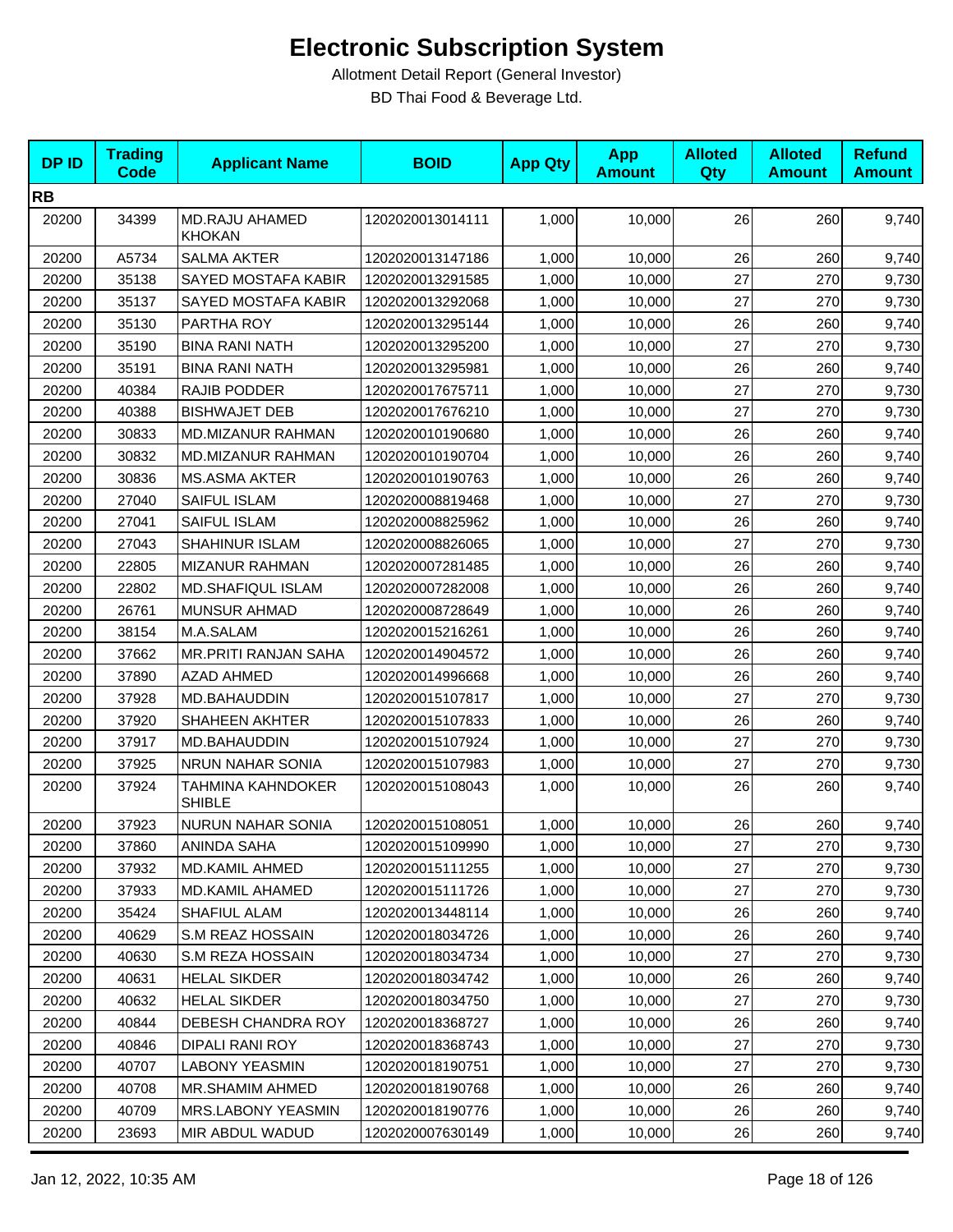| <b>DPID</b> | <b>Trading</b><br><b>Code</b> | <b>Applicant Name</b>                  | <b>BOID</b>      | <b>App Qty</b> | <b>App</b><br><b>Amount</b> | <b>Alloted</b><br>Qty | <b>Alloted</b><br><b>Amount</b> | <b>Refund</b><br><b>Amount</b> |
|-------------|-------------------------------|----------------------------------------|------------------|----------------|-----------------------------|-----------------------|---------------------------------|--------------------------------|
| <b>RB</b>   |                               |                                        |                  |                |                             |                       |                                 |                                |
| 20200       | 22284                         | MOHSENA BEGUM                          | 1202020007172751 | 1,000          | 10,000                      | 27                    | 270                             | 9,730                          |
| 20200       | 00668                         | MR.SYED GIAS HUSSAIN                   | 1202020007727966 | 1,000          | 10.000                      | 26                    | 260                             | 9,740                          |
| 20200       | 22281                         | NAZMA HOSSAIN                          | 1202020007317477 | 1,000          | 10,000                      | 26                    | 260                             | 9,740                          |
| 20200       | 22279                         | NAZMA HOSSAIN                          | 1202020007317774 | 1,000          | 10,000                      | 27                    | 270                             | 9,730                          |
| 20200       | 24059                         | <b>MS.RASHEDA KABIR</b>                | 1202020007809608 | 1,000          | 10,000                      | 27                    | 270                             | 9,730                          |
| 20200       | 0F288                         | <b>Mohammed Sadikur</b><br>Rahman      | 1202020007457263 | 1,000          | 10,000                      | 26                    | 260                             | 9,740                          |
| 20200       | 23198                         | <b>ASHEK MIAH RONY</b>                 | 1202020007463487 | 1,000          | 10,000                      | 26                    | 260                             | 9,740                          |
| 20200       | 23199                         | <b>ASHEK MIAH RONY</b>                 | 1202020007463527 | 1,000          | 10,000                      | 27                    | 270                             | 9,730                          |
| 20200       | 38160                         | DR.MOHAMMED KABIRUL<br><b>ISLAM</b>    | 1202020015228547 | 1,000          | 10,000                      | 27                    | 270                             | 9,730                          |
| 20200       | 37966                         | MD.ABUL HASHAM                         | 1202020015117999 | 1,000          | 10,000                      | 26                    | 260                             | 9,740                          |
| 20200       | 38496                         | MR.SULTAN MAHAMUD                      | 1202020015494788 | 1,000          | 10,000                      | 26                    | 260                             | 9,740                          |
| 20200       | 32892                         | HARA KRISHNA ROY                       | 1202020011850621 | 1,000          | 10,000                      | 27                    | 270                             | 9,730                          |
| 20200       | 32893                         | <b>KULSUM AKTER</b>                    | 1202020011850638 | 1,000          | 10,000                      | 26                    | 260                             | 9,740                          |
| 20200       | 32894                         | MD.MASUM                               | 1202020011850646 | 1,000          | 10,000                      | 26                    | 260                             | 9,740                          |
| 20200       | 32888                         | <b>SUJAN CHOWDHURY</b>                 | 1202020011854850 | 1,000          | 10,000                      | 26                    | 260                             | 9,740                          |
| 20200       | 33022                         | <b>TAJUL ISLAM</b>                     | 1202020011951611 | 1,000          | 10,000                      | 26                    | 260                             | 9,740                          |
| 20200       | 0B158                         | MD. MAMUNUL HAQUE                      | 1202020012066718 | 1,000          | 10,000                      | 26                    | 260                             | 9,740                          |
| 20200       | 0B428                         | MD. MAMUNUL HAQUE                      | 1202020012066726 | 1,000          | 10,000                      | 27                    | 270                             | 9,730                          |
| 20200       | 32159                         | <b>LITON KUMAR MONDAL</b>              | 1202020011671268 | 1,000          | 10,000                      | 26                    | 260                             | 9,740                          |
| 20200       | 32160                         | <b>URMILA MONDAL</b>                   | 1202020011671391 | 1,000          | 10,000                      | 26                    | 260                             | 9,740                          |
| 20200       | B9940                         | MUHAMMAD ZAKIR<br><b>HOSSAIN</b>       | 1202020012214190 | 1,000          | 10,000                      | 26                    | 260                             | 9,740                          |
| 20200       | 39933                         | MD. MOSLE UDDIN                        | 1202020017129161 | 1,000          | 10,000                      | 26                    | 260                             | 9,740                          |
| 20200       | 23883                         | <b>MR.JOY PROKASH</b><br><b>SARKER</b> | 1202020007737641 | 1,000          | 10,000                      | 27                    | 270                             | 9,730                          |
| 20200       | 24082                         | MRS.MAHRUN NASHA<br><b>BEGUM</b>       | 1202020007816173 | 1,000          | 10,000                      | 26                    | 260                             | 9,740                          |
| 20200       | 24091                         | MR.MD.REZAUL KARIM                     | 1202020007821242 | 1,000          | 10,000                      | 27                    | 270                             | 9,730                          |
| 20200       | 24092                         | MR.MD.MASEKUR<br><b>RAHMAN</b>         | 1202020007822065 | 1,000          | 10,000                      | 26                    | 260                             | 9,740                          |
| 20200       | 24093                         | MR.MD.MOTALEB ALI                      | 1202020007822073 | 1,000          | 10,000                      | 26                    | 260                             | 9,740                          |
| 20200       | 24094                         | MR.MD.MOTALEB ALI                      | 1202020007822081 | 1,000          | 10,000                      | 26                    | 260                             | 9,740                          |
| 20200       | 24096                         | MR.MD.ABDUL MALEK                      | 1202020007822105 | 1,000          | 10,000                      | 26                    | 260                             | 9,740                          |
| 20200       | 24370                         | MR.MD.FAZLUL HOQUE                     | 1202020007893186 | 1,000          | 10,000                      | 27                    | 270                             | 9,730                          |
| 20200       | 24396                         | <b>MD.ROFIQUL ISLAM</b>                | 1202020007895522 | 1,000          | 10,000                      | 27                    | 270                             | 9,730                          |
| 20200       | 0A176                         | PROSHANTA KUMAR<br><b>SAHA</b>         | 1202020007906394 | 1,000          | 10,000                      | 26                    | 260                             | 9,740                          |
| 20200       | 24488                         | <b>RAJIB KUMAR ROY</b>                 | 1202020007906659 | 1,000          | 10,000                      | 26                    | 260                             | 9,740                          |
| 20200       | 24487                         | <b>RAJIB KUMAR ROY</b>                 | 1202020007906758 | 1,000          | 10,000                      | 26                    | 260                             | 9,740                          |
| 20200       | 24480                         | <b>MD.TAHER ALI</b>                    | 1202020007908053 | 1,000          | 10,000                      | 27                    | 270                             | 9,730                          |
| 20200       | A3804                         | MD. JASIM UDDIN                        | 1202020007911331 | 1,000          | 10,000                      | 26                    | 260                             | 9,740                          |
| 20200       | 35641                         | TAPASH KUMAR CHANDA                    | 1202020013779443 | 1,000          | 10,000                      | 27                    | 270                             | 9,730                          |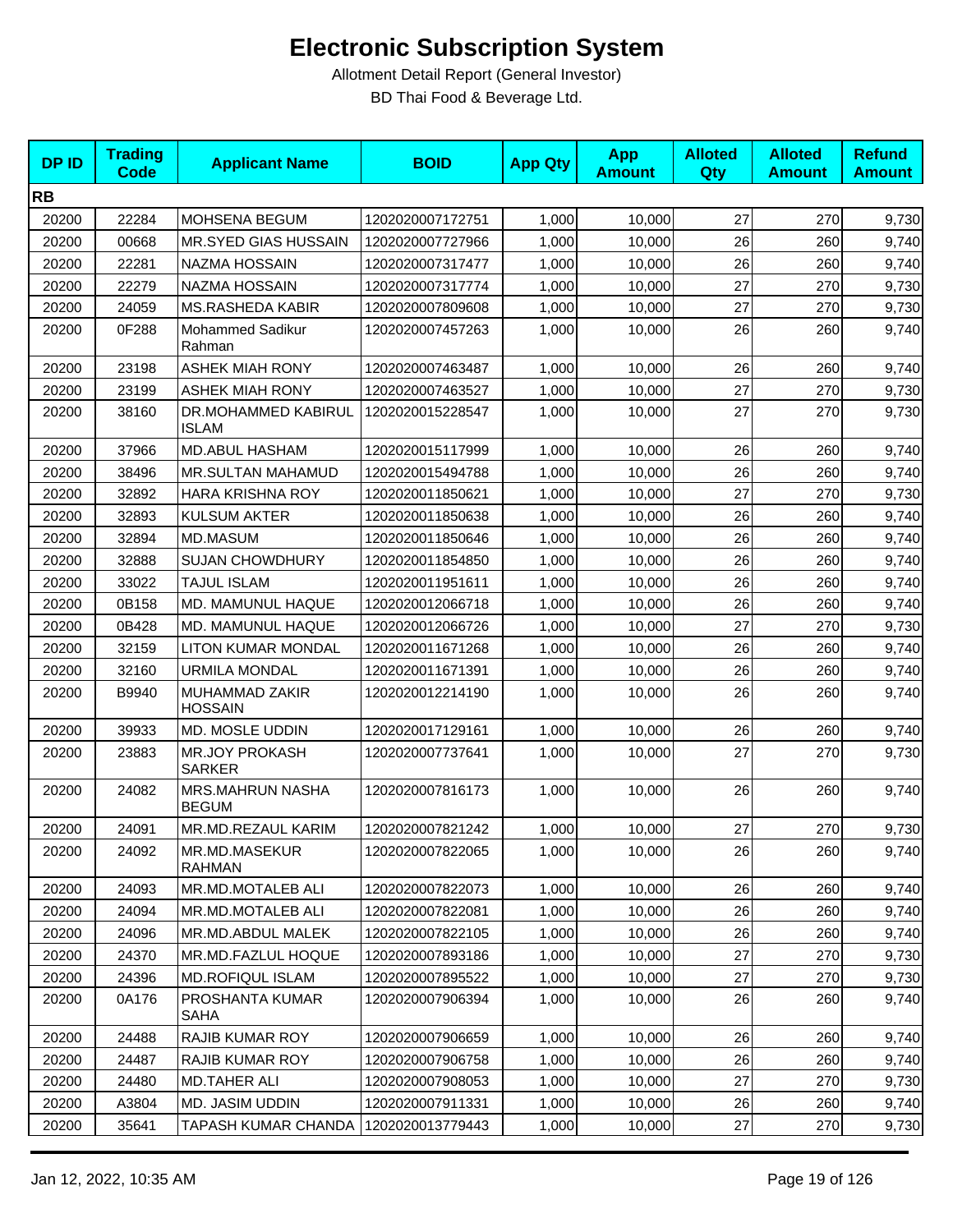| <b>DPID</b> | <b>Trading</b><br><b>Code</b> | <b>Applicant Name</b>                      | <b>BOID</b>      | <b>App Qty</b> | <b>App</b><br><b>Amount</b> | <b>Alloted</b><br>Qty | <b>Alloted</b><br><b>Amount</b> | <b>Refund</b><br><b>Amount</b> |
|-------------|-------------------------------|--------------------------------------------|------------------|----------------|-----------------------------|-----------------------|---------------------------------|--------------------------------|
| <b>RB</b>   |                               |                                            |                  |                |                             |                       |                                 |                                |
| 20200       | 35647                         | <b>MONIR HOSSAIN BHUYIA</b>                | 1202020013788280 | 1,000          | 10,000                      | 27                    | 270                             | 9,730                          |
| 20200       | 35649                         | <b>NOOR HOSSAIN</b>                        | 1202020013788381 | 1,000          | 10,000                      | 27                    | 270                             | 9,730                          |
| 20200       | 35656                         | <b>BIPLOB CHANDRA</b><br><b>DEBONATH</b>   | 1202020013794321 | 1,000          | 10,000                      | 26                    | 260                             | 9,740                          |
| 20200       | 35784                         | <b>SHOHANA AKTER</b>                       | 1202020013805844 | 1,000          | 10,000                      | 27                    | 270                             | 9,730                          |
| 20200       | 35785                         | MRS.DOLY AKHTER                            | 1202020013806394 | 1,000          | 10,000                      | 27                    | 270                             | 9,730                          |
| 20200       | 35698                         | JHARNA BEGUM                               | 1202020013815354 | 1,000          | 10.000                      | 26                    | 260                             | 9,740                          |
| 20200       | 35835                         | <b>MD.ALI AHSAN</b>                        | 1202020013943219 | 1,000          | 10,000                      | 26                    | 260                             | 9,740                          |
| 20200       | 36318                         | LIPIKA SAHA                                | 1202020013957206 | 1,000          | 10,000                      | 27                    | 270                             | 9,730                          |
| 20200       | 36264                         | MD.EMDADUL HOQUE                           | 1202020013957380 | 1,000          | 10,000                      | 27                    | 270                             | 9,730                          |
| 20200       | 36266                         | <b>MRS.RAHIMA AKTER</b>                    | 1202020013957404 | 1,000          | 10,000                      | 27                    | 270                             | 9,730                          |
| 20200       | 33604                         | MD.JAYNAL ABEDIN                           | 1202020012442447 | 1,000          | 10,000                      | 26                    | 260                             | 9,740                          |
| 20200       | 33605                         | MD.JAYNAL ABEDIN                           | 1202020012442455 | 1,000          | 10,000                      | 27                    | 270                             | 9,730                          |
| 20200       | 34206                         | ASRAFI SANJIDA EMA                         | 1202020012697301 | 1,000          | 10,000                      | 26                    | 260                             | 9,740                          |
| 20200       | 34205                         | <b>MD.AINUL HOSSAIN</b>                    | 1202020012697328 | 1,000          | 10,000                      | 26                    | 260                             | 9,740                          |
| 20200       | 33931                         | <b>DINESH CHANDRA ROY</b>                  | 1202020012714281 | 1,000          | 10,000                      | 27                    | 270                             | 9,730                          |
| 20200       | 33930                         | DINESH CHANDRA ROY                         | 1202020012714311 | 1,000          | 10,000                      | 27                    | 270                             | 9,730                          |
| 20200       | 33994                         | <b>RATAN SARKER</b>                        | 1202020012714552 | 1,000          | 10,000                      | 27                    | 270                             | 9,730                          |
| 20200       | 33995                         | <b>RATAN SARKER</b>                        | 1202020012714635 | 1,000          | 10,000                      | 26                    | 260                             | 9,740                          |
| 20200       | 40389                         | <b>BISWAJIT DEB</b>                        | 1202020017679265 | 1,000          | 10,000                      | 26                    | 260                             | 9,740                          |
| 20200       | 25675                         | <b>MS.MANIKA RANI TARUA</b>                | 1202020008336181 | 1,000          | 10,000                      | 27                    | 270                             | 9,730                          |
| 20200       | 25676                         | <b>MS.MANIKA RANI TARUA</b>                | 1202020008336221 | 1,000          | 10,000                      | 26                    | 260                             | 9,740                          |
| 20200       | 20497                         | <b>MD.SIDDIQUR RAHMAN</b><br><b>KHAN</b>   | 1202020008339994 | 1,000          | 10,000                      | 26                    | 260                             | 9,740                          |
| 20200       | 20498                         | <b>MD.SIDDIQUR RAHMAN</b><br><b>KHAN</b>   | 1202020008340005 | 1,000          | 10,000                      | 27                    | 270                             | 9,730                          |
| 20200       | 20453                         | MD.ABUL KALAM                              | 1202020008344948 | 1,000          | 10,000                      | 26                    | 260                             | 9,740                          |
| 20200       | 20454                         | <b>MD.ABUL KALAM</b>                       | 1202020008347149 | 1,000          | 10.000                      | 26                    | 260                             | 9,740                          |
| 20200       | 24863                         | <b>MD.ALI HOSSAIN</b>                      | 1202020008020995 | 1,000          | 10,000                      | 26                    | 260                             | 9,740                          |
| 20200       | 24851                         | MD.ABDUL KAIUM                             | 1202020008021138 | 1,000          | 10,000                      | 27                    | 270                             | 9,730                          |
| 20200       | 26055                         | <b>MD.ABUL KHAIR</b>                       | 1202020008449762 | 1,000          | 10,000                      | 27                    | 270                             | 9,730                          |
| 20200       | 26090                         | MOHAMMAD ARIF HASAN<br><b>MAMUN</b>        | 1202020008463023 | 1,000          | 10,000                      | 27                    | 270                             | 9,730                          |
| 20200       | 26091                         | ASIA KHAN SHOMA                            | 1202020008463761 | 1,000          | 10,000                      | 26                    | 260                             | 9,740                          |
| 20200       | 26092                         | <b>MOHAMMAD ARIF HASAN</b><br><b>MAMUN</b> | 1202020008464186 | 1,000          | 10,000                      | 27                    | 270                             | 9,730                          |
| 20200       | 26017                         | MRS.SHAHNAJ                                | 1202020008464392 | 1,000          | 10,000                      | 27                    | 270                             | 9,730                          |
| 20200       | 26018                         | RABEKA YASMIN                              | 1202020008464459 | 1,000          | 10,000                      | 26                    | 260                             | 9,740                          |
| 20200       | 25167                         | SUBHASH CHANDRA DAS                        | 1202020008096546 | 1,000          | 10,000                      | 27                    | 270                             | 9,730                          |
| 20200       | 25175                         | TASLIMA AKTER                              | 1202020008101849 | 1,000          | 10,000                      | 26                    | 260                             | 9,740                          |
| 20200       | 26429                         | MD.SAHIDUL ISLAM                           | 1202020008566245 | 1,000          | 10,000                      | 26                    | 260                             | 9,740                          |
| 20200       | 26430                         | MD.ABDUL WAHAB                             | 1202020008566253 | 1,000          | 10,000                      | 26                    | 260                             | 9,740                          |
| 20200       | 25396                         | <b>MRTUTON KUMAR SAHA</b>                  | 1202020008194781 | 1,000          | 10,000                      | 26                    | 260                             | 9,740                          |
| 20200       | 25405                         | KAZI MAHFUJA KHANAM                        | 1202020008198466 | 1,000          | 10,000                      | 26                    | 260                             | 9,740                          |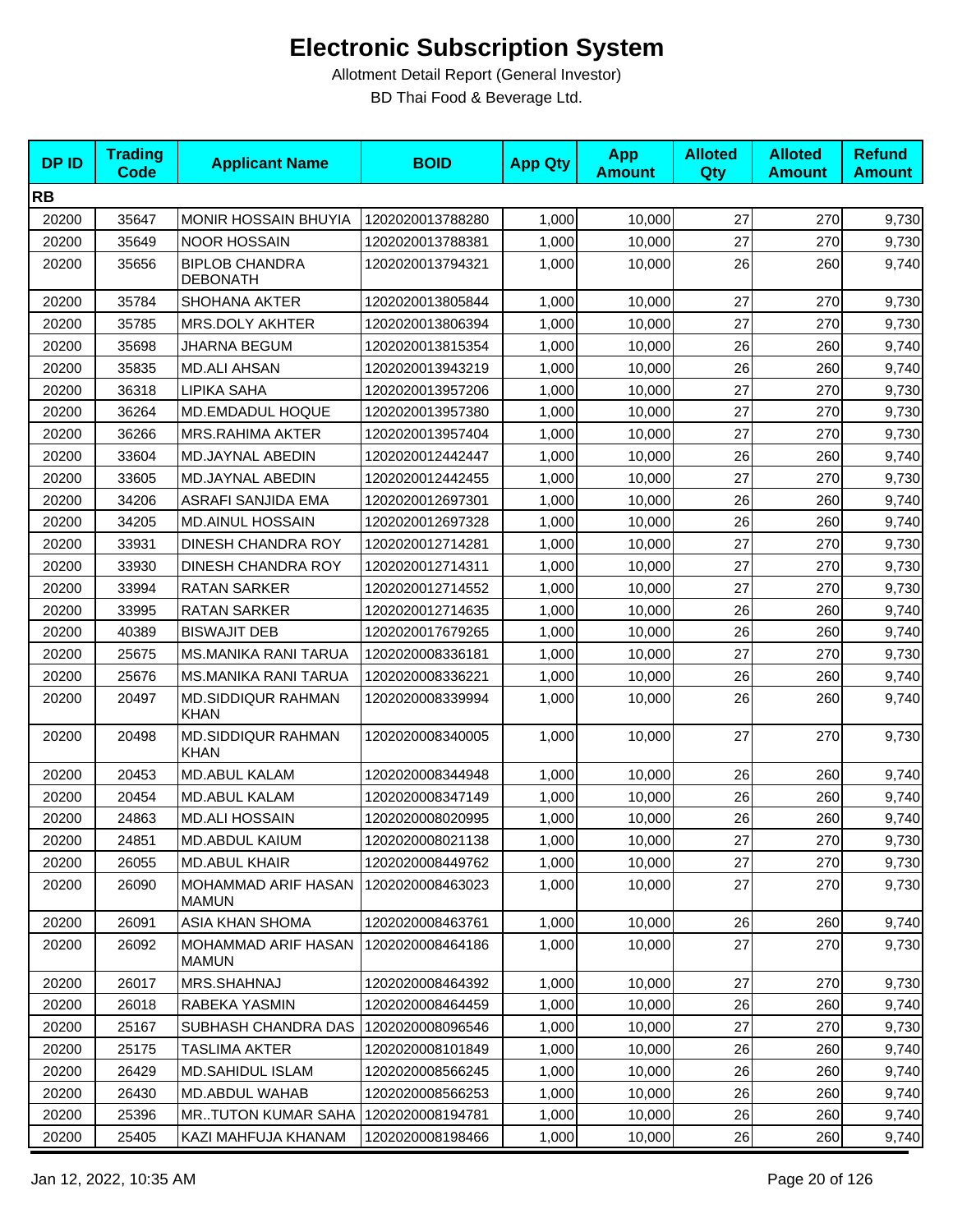| <b>DPID</b> | <b>Trading</b><br><b>Code</b> | <b>Applicant Name</b>                        | <b>BOID</b>      | <b>App Qty</b> | <b>App</b><br><b>Amount</b> | <b>Alloted</b><br><b>Qty</b> | <b>Alloted</b><br><b>Amount</b> | <b>Refund</b><br><b>Amount</b> |
|-------------|-------------------------------|----------------------------------------------|------------------|----------------|-----------------------------|------------------------------|---------------------------------|--------------------------------|
| <b>RB</b>   |                               |                                              |                  |                |                             |                              |                                 |                                |
| 20200       | 25404                         | KAZI MAHFUJA KHANAM                          | 1202020008198474 | 1,000          | 10,000                      | 26                           | 260                             | 9,740                          |
| 20200       | 25400                         | KAZI SHAMSUL HAQUE                           | 1202020008199479 | 1,000          | 10,000                      | 26                           | 260                             | 9,740                          |
| 20200       | 20429                         | <b>MD.LIAQAT HOSSAIN</b>                     | 1202020008304311 | 1,000          | 10,000                      | 26                           | 260                             | 9,740                          |
| 20200       | 20430                         | MD.LIAQAT HOSSAIN                            | 1202020008304336 | 1,000          | 10,000                      | 26                           | 260                             | 9,740                          |
| 20200       | 20397                         | <b>NAZMA KHATUN</b>                          | 1202020008313695 | 1,000          | 10,000                      | 26                           | 260                             | 9,740                          |
| 20200       | 20399                         | <b>MD.ANOWAR HOSSAIN</b><br><b>CHOWDHURY</b> | 1202020008313818 | 1,000          | 10,000                      | 27                           | 270                             | 9,730                          |
| 20200       | 36727                         | <b>SUBORNA SAHA</b>                          | 1202020014147236 | 1,000          | 10,000                      | 26                           | 260                             | 9,740                          |
| 20200       | 36726                         | JIBAN SAHA                                   | 1202020014147335 | 1,000          | 10,000                      | 26                           | 260                             | 9,740                          |
| 20200       | 37423                         | JAYANTA KUMAR DAY                            | 1202020014798651 | 1,000          | 10,000                      | 26                           | 260                             | 9,740                          |
| 20200       | 37476                         | <b>SONTOS KUMAR</b><br><b>MAJUMDER</b>       | 1202020014803954 | 1,000          | 10,000                      | 26                           | 260                             | 9,740                          |
| 20200       | 00007                         | <b>TAPAN KUMAR DEBNATH</b>                   | 1202020014917359 | 1,000          | 10,000                      | 27                           | 270                             | 9,730                          |
| 20200       | 36879                         | A.F.M HABIBUR RAHMAN                         | 1202020014474045 | 1,000          | 10,000                      | 26                           | 260                             | 9,740                          |
| 20200       | 36880                         | REZINA ARZU LOVELY                           | 1202020014474187 | 1,000          | 10.000                      | 26                           | 260                             | 9,740                          |
| 20200       | 36366                         | <b>RUBINA AKTHER</b>                         | 1202020014475885 | 1,000          | 10,000                      | 27                           | 270                             | 9,730                          |
| 20200       | 36367                         | <b>RUBINA AKTHER</b>                         | 1202020014475925 | 1,000          | 10,000                      | 26                           | 260                             | 9,740                          |
| 20200       | 36368                         | <b>MD.SHARIFUL ISLAM</b>                     | 1202020014475968 | 1,000          | 10,000                      | 27                           | 270                             | 9,730                          |
| 20200       | 37313                         | <b>MD.MOSHARAF HOSSAIN</b><br><b>KHAN</b>    | 1202020014478019 | 1,000          | 10,000                      | 26                           | 260                             | 9,740                          |
| 20200       | 34442                         | <b>MD.ATIKUR RAHAMAN</b>                     | 1202020012912071 | 1,000          | 10,000                      | 27                           | 270                             | 9,730                          |
| 20200       | 34436                         | MD.HEFZUR RAHAMAN                            | 1202020012913266 | 1,000          | 10,000                      | 26                           | 260                             | 9,740                          |
| 20200       | 34437                         | MOHAMMED ABDUL<br><b>HALIM</b>               | 1202020012913391 | 1,000          | 10,000                      | 26                           | 260                             | 9,740                          |
| 20200       | 35385                         | PROKASH CHANDRA<br><b>PAUL</b>               | 1202020013473726 | 1,000          | 10,000                      | 26                           | 260                             | 9,740                          |
| 20200       | 35386                         | PROKASH CHANDRA<br>PAUL                      | 1202020013473785 | 1,000          | 10,000                      | 26                           | 260                             | 9,740                          |
| 20200       | 34807                         | <b>MD.OBAIDUR RAHMAN</b>                     | 1202020013067532 | 1,000          | 10,000                      | 27                           | 270                             | 9,730                          |
| 20200       | 34881                         | <b>NASIMA BEGUM</b>                          | 1202020013176710 | 1,000          | 10,000                      | 27                           | 270                             | 9,730                          |
| 20200       | 34883                         | ROKSANA AKHTER IRIN                          | 1202020013176737 | 1,000          | 10,000                      | 27                           | 270                             | 9,730                          |
| 20200       | 34885                         | <b>MUKTHA AKHTER</b>                         | 1202020013176745 | 1,000          | 10,000                      | 26                           | 260                             | 9,740                          |
| 20200       | 34886                         | <b>MD.EMRAN HOSSAIN</b>                      | 1202020013176761 | 1,000          | 10,000                      | 27                           | 270                             | 9,730                          |
| 20200       | 34820                         | <b>G.M.AZAD MOLLA</b>                        | 1202020013185341 | 1,000          | 10,000                      | 27                           | 270                             | 9,730                          |
| 20200       | 33830                         | MD.ROBEL SHAKE                               | 1202020012718237 | 1,000          | 10,000                      | 27                           | 270                             | 9,730                          |
| 20200       | 33831                         | MD.ROBEL SHAKE                               | 1202020012718245 | 1,000          | 10.000                      | 27                           | 270                             | 9,730                          |
| 20200       | 33832                         | <b>MD.ROBI HOSSAIN</b>                       | 1202020012718253 | 1,000          | 10,000                      | 27                           | 270                             | 9,730                          |
| 20200       | 33847                         | MD.ATIQUGGAMAN                               | 1202020012724891 | 1,000          | 10,000                      | 26                           | 260                             | 9,740                          |
| 20200       | 40378                         | SHACAINDRA CHANDRA<br><b>DAS</b>             | 1202020017687239 | 1,000          | 10,000                      | 27                           | 270                             | 9,730                          |
| 20200       | 40379                         | SHACHINDRA CHANDRA<br><b>DAS</b>             | 1202020017687263 | 1,000          | 10,000                      | 26                           | 260                             | 9,740                          |
| 20200       | 40380                         | PALASH CHANDRA<br><b>PODDER</b>              | 1202020017687271 | 1,000          | 10,000                      | 26                           | 260                             | 9,740                          |
| 20200       | 40374                         | ARUNANGSHU DAS                               | 1202020017687303 | 1,000          | 10,000                      | 26                           | 260                             | 9,740                          |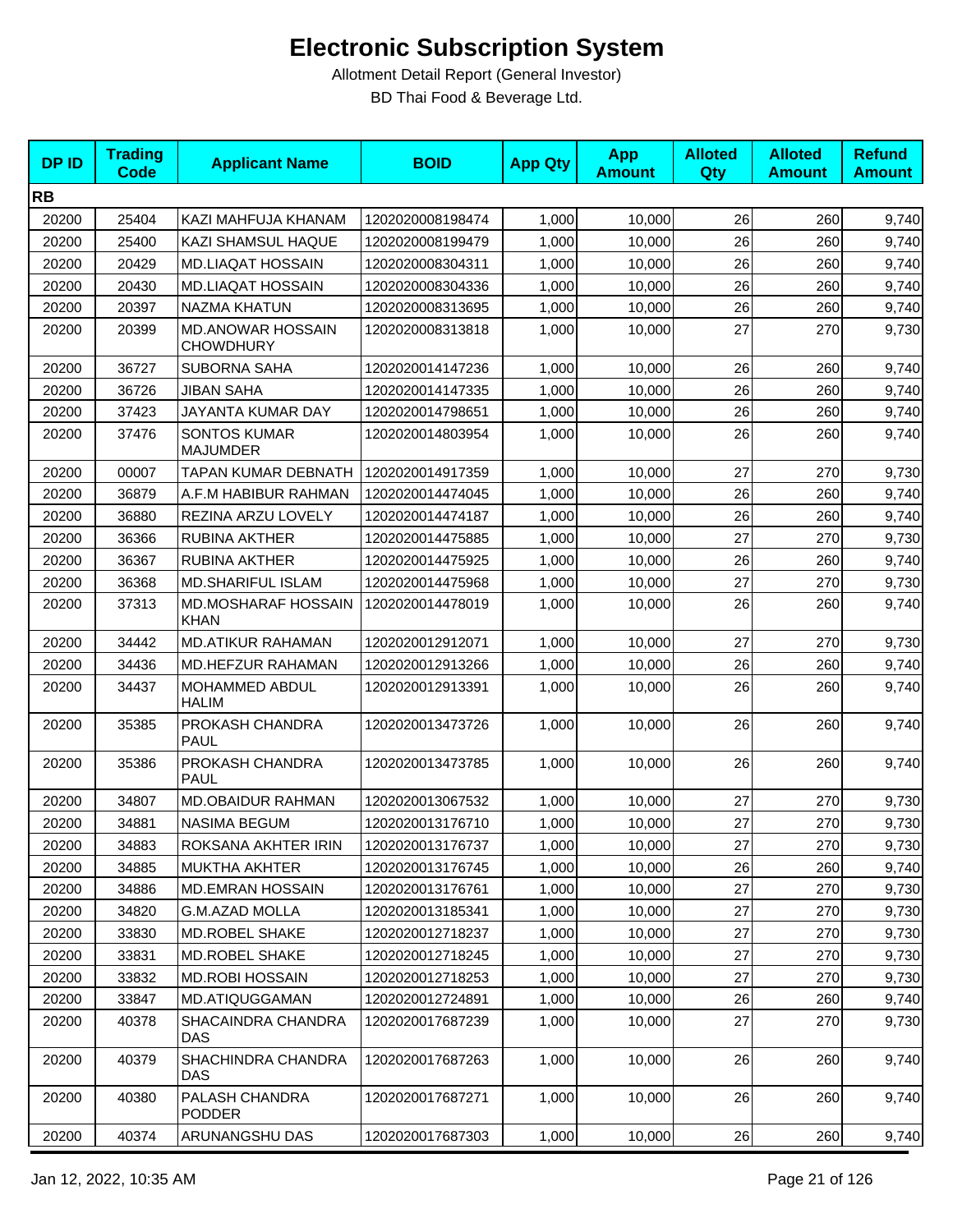| <b>DPID</b> | <b>Trading</b><br><b>Code</b> | <b>Applicant Name</b>                     | <b>BOID</b>      | <b>App Qty</b> | <b>App</b><br><b>Amount</b> | <b>Alloted</b><br><b>Qty</b> | <b>Alloted</b><br><b>Amount</b> | <b>Refund</b><br><b>Amount</b> |
|-------------|-------------------------------|-------------------------------------------|------------------|----------------|-----------------------------|------------------------------|---------------------------------|--------------------------------|
| <b>RB</b>   |                               |                                           |                  |                |                             |                              |                                 |                                |
| 20200       | 40375                         | SAJAL KUMAR DAS                           | 1202020017687321 | 1,000          | 10,000                      | 26                           | 260                             | 9,740                          |
| 20200       | 40381                         | PALASH CHANDRA<br><b>PODDER</b>           | 1202020017689561 | 1,000          | 10,000                      | 26                           | 260                             | 9,740                          |
| 20200       | 40382                         | <b>BILASH CHANDRA</b><br><b>PODDER</b>    | 1202020017689578 | 1,000          | 10,000                      | 26                           | 260                             | 9,740                          |
| 20200       | 40383                         | <b>BILASH CHANDRA</b><br><b>PODDER</b>    | 1202020017689594 | 1,000          | 10,000                      | 26                           | 260                             | 9,740                          |
| 20200       | 40373                         | MRS.MOMTAJ BEGUM                          | 1202020017765220 | 1,000          | 10,000                      | 26                           | 260                             | 9,740                          |
| 20200       | 40469                         | <b>BAPI ROY</b>                           | 1202020017766276 | 1,000          | 10,000                      | 27                           | 270                             | 9,730                          |
| 20200       | 40449                         | <b>TULI BASAK</b>                         | 1202020017770514 | 1,000          | 10,000                      | 26                           | 260                             | 9,740                          |
| 20200       | 40450                         | <b>TULI BASAK</b>                         | 1202020017771072 | 1,000          | 10,000                      | 27                           | 270                             | 9,730                          |
| 20200       | 26869                         | <b>MUNSUR AHMAD</b>                       | 1202020008742274 | 1,000          | 10,000                      | 26                           | 260                             | 9,740                          |
| 20200       | 26874                         | KHADIZA AKTER                             | 1202020008752975 | 1,000          | 10,000                      | 26                           | 260                             | 9,740                          |
| 20200       | 26875                         | KHADIZA AKTER                             | 1202020008752991 | 1,000          | 10,000                      | 26                           | 260                             | 9,740                          |
| 20200       | 26877                         | <b>MD.SHAH ALAM SIKDER</b>                | 1202020008754005 | 1,000          | 10,000                      | 27                           | 270                             | 9,730                          |
| 20200       | 26102                         | ZAHURA KHATUN                             | 1202020008466672 | 1,000          | 10,000                      | 27                           | 270                             | 9,730                          |
| 20200       | 26224                         | <b>MRS.SUCHITRA RANI</b><br><b>PODDAR</b> | 1202020008468341 | 1,000          | 10,000                      | 26                           | 260                             | 9,740                          |
| 20200       | 26225                         | <b>MRS.SUCHITRA RANI</b><br><b>PODDAR</b> | 1202020008468449 | 1,000          | 10,000                      | 26                           | 260                             | 9,740                          |
| 20200       | 26165                         | DR. KAMAL PASHA                           | 1202020008470565 | 1,000          | 10,000                      | 27                           | 270                             | 9,730                          |
| 20200       | 27117                         | MRS.SHABNAZ SIKDER                        | 1202020008860977 | 1,000          | 10,000                      | 27                           | 270                             | 9,730                          |
| 20200       | 27118                         | <b>MRS.SHABNAZ SIKDER</b>                 | 1202020008860985 | 1,000          | 10,000                      | 27                           | 270                             | 9,730                          |
| 20200       | 27153                         | <b>MD.RAKIB UDDIN</b>                     | 1202020008878285 | 1,000          | 10,000                      | 26                           | 260                             | 9,740                          |
| 20200       | 26431                         | MD.WAHIDUZZAMAN                           | 1202020008566271 | 1,000          | 10,000                      | 27                           | 270                             | 9,730                          |
| 20200       | 26433                         | <b>MD.JAHANGIR ALAM</b>                   | 1202020008568062 | 1,000          | 10,000                      | 27                           | 270                             | 9,730                          |
| 20200       | 26434                         | <b>MD.JAHANGIR ALAM</b>                   | 1202020008568070 | 1,000          | 10,000                      | 27                           | 270                             | 9,730                          |
| 20200       | 22286                         | MOHSENA BEGUM                             | 1202020007174471 | 1,000          | 10,000                      | 26                           | 260                             | 9,740                          |
| 20200       | 22128                         | <b>MD ARIF HOSSEN</b>                     | 1202020007180859 | 1,000          | 10,000                      | 26                           | 260                             | 9,740                          |
| 20200       | 21981                         | <b>SUJAN KUMAR PAUL</b>                   | 1202020007182271 | 1,000          | 10,000                      | 27                           | 270                             | 9,730                          |
| 20200       | 21982                         | SUJAN KUMAR PAUL                          | 1202020007182360 | 1,000          | 10,000                      | 27                           | 270                             | 9,730                          |
| 20200       | 23106                         | MD.REAZUL HAQUE<br>(DULAL)                | 1202020007324877 | 1,000          | 10,000                      | 26                           | 260                             | 9,740                          |
| 20200       | 37972                         | <b>MD.SADAQUR RAHMAN</b>                  | 1202020015134684 | 1,000          | 10,000                      | 26                           | 260                             | 9,740                          |
| 20200       | 37973                         | <b>MD.SADAQUR RAHMAN</b>                  | 1202020015134759 | 1,000          | 10,000                      | 27                           | 270                             | 9,730                          |
| 20200       | 37844                         | MD.AL-AMIN                                | 1202020015134841 | 1,000          | 10,000                      | 27                           | 270                             | 9,730                          |
| 20200       | 37485                         | <b>MD.TOSHAR AHMED</b>                    | 1202020014819924 | 1,000          | 10,000                      | 27                           | 270                             | 9,730                          |
| 20200       | 00118                         | <b>GANESH CHANDRA</b><br><b>BHADRA</b>    | 1202020014926723 | 1,000          | 10,000                      | 26                           | 260                             | 9,740                          |
| 20200       | 38247                         | <b>SAMPA PAUL</b>                         | 1202020015313318 | 1,000          | 10,000                      | 27                           | 270                             | 9,730                          |
| 20200       | 34268                         | <b>BIPLOB PODDER</b>                      | 1202020012762881 | 1,000          | 10,000                      | 27                           | 270                             | 9,730                          |
| 20200       | 35035                         | <b>MD.JAKIR HOSSAIN</b>                   | 1202020013346435 | 1,000          | 10,000                      | 26                           | 260                             | 9,740                          |
| 20200       | 35036                         | <b>MD.JAKIR HOSSAIN</b>                   | 1202020013346617 | 1,000          | 10,000                      | 26                           | 260                             | 9,740                          |
| 20200       | 35193                         | <b>JONY BANIK</b>                         | 1202020013347017 | 1,000          | 10,000                      | 26                           | 260                             | 9,740                          |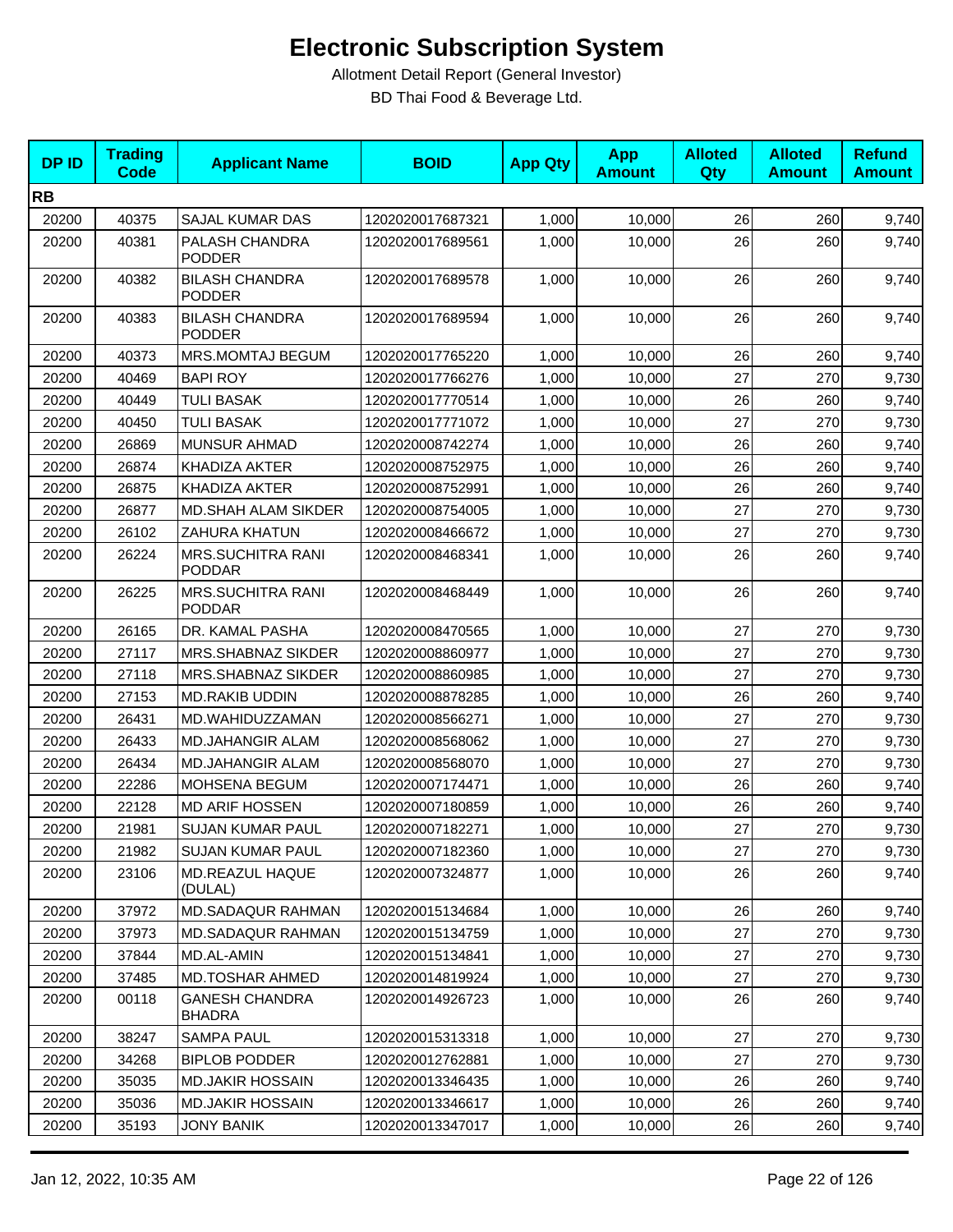| <b>DPID</b> | <b>Trading</b><br><b>Code</b> | <b>Applicant Name</b>                  | <b>BOID</b>      | <b>App Qty</b> | <b>App</b><br><b>Amount</b> | <b>Alloted</b><br><b>Qty</b> | <b>Alloted</b><br><b>Amount</b> | <b>Refund</b><br><b>Amount</b> |
|-------------|-------------------------------|----------------------------------------|------------------|----------------|-----------------------------|------------------------------|---------------------------------|--------------------------------|
| <b>RB</b>   |                               |                                        |                  |                |                             |                              |                                 |                                |
| 20200       | 35037                         | <b>DOLY AKHTER</b>                     | 1202020013347116 | 1,000          | 10,000                      | 27                           | 270                             | 9,730                          |
| 20200       | C3692                         | TAHMINA RAHMAN LOTA                    | 1202020011244222 | 1,000          | 10,000                      | 26                           | 260                             | 9,740                          |
| 20200       | C3693                         | MOHAMMAD ZOBAER                        | 1202020011244313 | 1,000          | 10,000                      | 27                           | 270                             | 9,730                          |
| 20200       | C3691                         | <b>TAHMINA RAHMAN LOTA</b>             | 1202020011244404 | 1,000          | 10,000                      | 27                           | 270                             | 9,730                          |
| 20200       | C3696                         | MD KAHIMUDDIN MOLLAH                   | 1202020011972410 | 1,000          | 10,000                      | 27                           | 270                             | 9,730                          |
| 20200       | C3719                         | <b>KHAIRUL BASHAR</b>                  | 1202020011972967 | 1,000          | 10.000                      | 27                           | 270                             | 9,730                          |
| 20200       | C3720                         | <b>KHAIRUL BASHAR</b>                  | 1202020011972975 | 1,000          | 10,000                      | 26                           | 260                             | 9,740                          |
| 20200       | 0E222                         | KAZAL KUMAR GHOSH                      | 1202020011444915 | 1,000          | 10,000                      | 27                           | 270                             | 9,730                          |
| 20200       | 32708                         | RATAN CHANDRA<br><b>SAMADDER</b>       | 1202020011446146 | 1,000          | 10,000                      | 26                           | 260                             | 9,740                          |
| 20200       | 32709                         | RATAN CHANDRA<br><b>SAMADDER</b>       | 1202020011446930 | 1,000          | 10,000                      | 27                           | 270                             | 9,730                          |
| 20200       | 40598                         | <b>ROFIK MRIDHA</b>                    | 1202020017964978 | 1,000          | 10,000                      | 27                           | 270                             | 9,730                          |
| 20200       | 40796                         | SANJIB KUMER DEY                       | 1202020018319099 | 1,000          | 10,000                      | 27                           | 270                             | 9,730                          |
| 20200       | 40795                         | SANJOY KUMER DEY                       | 1202020018319112 | 1,000          | 10,000                      | 26                           | 260                             | 9,740                          |
| 20200       | 40639                         | <b>ZINIA AKTHER</b>                    | 1202020018049651 | 1,000          | 10,000                      | 27                           | 270                             | 9,730                          |
| 20200       | 40676                         | <b>MEHERUN NESSA</b>                   | 1202020018147086 | 1,000          | 10,000                      | 26                           | 260                             | 9,740                          |
| 20200       | 40537                         | <b>JOY SHANKAR PAUL</b>                | 1202020017890215 | 1,000          | 10,000                      | 26                           | 260                             | 9,740                          |
| 20200       | 22928                         | <b>RONY DATTA</b>                      | 1202020007498473 | 1,000          | 10,000                      | 27                           | 270                             | 9,730                          |
| 20200       | 23314                         | <b>MD.MASUDUR RAHMAN</b>               | 1202020007507137 | 1,000          | 10,000                      | 27                           | 270                             | 9,730                          |
| 20200       | 27156                         | <b>MD.RAKIB UDDIN</b>                  | 1202020008883661 | 1,000          | 10,000                      | 26                           | 260                             | 9,740                          |
| 20200       | 23706                         | MD. JOBEYAR HOSSAIN                    | 1202020007645205 | 1,000          | 10,000                      | 27                           | 270                             | 9,730                          |
| 20200       | 23709                         | <b>MR.DILIP BARUA</b>                  | 1202020007651536 | 1,000          | 10,000                      | 27                           | 270                             | 9,730                          |
| 20200       | 00666                         | MR. SAGAR DIP (BARUN)                  | 1202020007744496 | 1,000          | 10,000                      | 26                           | 260                             | 9,740                          |
| 20200       | 23899                         | MR. MD. ABDUZZAHER                     | 1202020007745557 | 1,000          | 10,000                      | 27                           | 270                             | 9,730                          |
| 20200       | 24116                         | DR.MD.ZILLUR RAHMAN                    | 1202020007825141 | 1,000          | 10,000                      | 27                           | 270                             | 9,730                          |
| 20200       | 24118                         | MRS.HOSNE ARA BEGUM                    | 1202020007825151 | 1,000          | 10,000                      | 27                           | 270                             | 9,730                          |
| 20200       | 24117                         | MR.DR.MD.ZILLUR<br><b>RAHMAN</b>       | 1202020007825168 | 1,000          | 10,000                      | 26                           | 260                             | 9,740                          |
| 20200       | 24113                         | MRS.HOSNE ARA BEGUM   1202020007825232 |                  | 1,000          | 10,000                      | 27                           | 270                             | 9,730                          |
| 20200       | A5733                         | <b>MAHMUD FAISAL KHAN</b>              | 1202020015247464 | 1,000          | 10.000                      | 26                           | 260                             | 9,740                          |
| 20200       | 38191                         | MD. SAFIKUL ALAM                       | 1202020015247860 | 1,000          | 10,000                      | 26                           | 260                             | 9,740                          |
| 20200       | 38608                         | <b>BISWANATH KUNDU</b>                 | 1202020015620700 | 1,000          | 10,000                      | 27                           | 270                             | 9,730                          |
| 20200       | 0UT16                         | <b>ALOK DAS</b>                        | 1202020015315143 | 1,000          | 10,000                      | 26                           | 260                             | 9,740                          |
| 20200       | 38353                         | PRABIR KUMAR SAHA                      | 1202020015433118 | 1,000          | 10,000                      | 26                           | 260                             | 9,740                          |
| 20200       | 32907                         | <b>MD.DELOWER HOSSAIN</b>              | 1202020011868757 | 1,000          | 10,000                      | 26                           | 260                             | 9,740                          |
| 20200       | 32908                         | MD.DELOWER HOSSAIN                     | 1202020011868773 | 1,000          | 10,000                      | 26                           | 260                             | 9,740                          |
| 20200       | 32909                         | <b>KULSUM AKTER</b>                    | 1202020011868791 | 1,000          | 10,000                      | 27                           | 270                             | 9,730                          |
| 20200       | 32922                         | <b>MRITYUNJOY PAUL</b>                 | 1202020011876474 | 1,000          | 10,000                      | 27                           | 270                             | 9,730                          |
| 20200       | 32920                         | <b>MRITYUNJOY PAUL</b>                 | 1202020011876605 | 1,000          | 10,000                      | 26                           | 260                             | 9,740                          |
| 20200       | C3697                         | MD. KAHIMUDDIN<br><b>MOLLAH</b>        | 1202020011878001 | 1,000          | 10,000                      | 27                           | 270                             | 9,730                          |
| 20200       | 33039                         | <b>MD.ANISUR RAHMAN</b>                | 1202020011979364 | 1,000          | 10,000                      | $27\,$                       | 270                             | 9,730                          |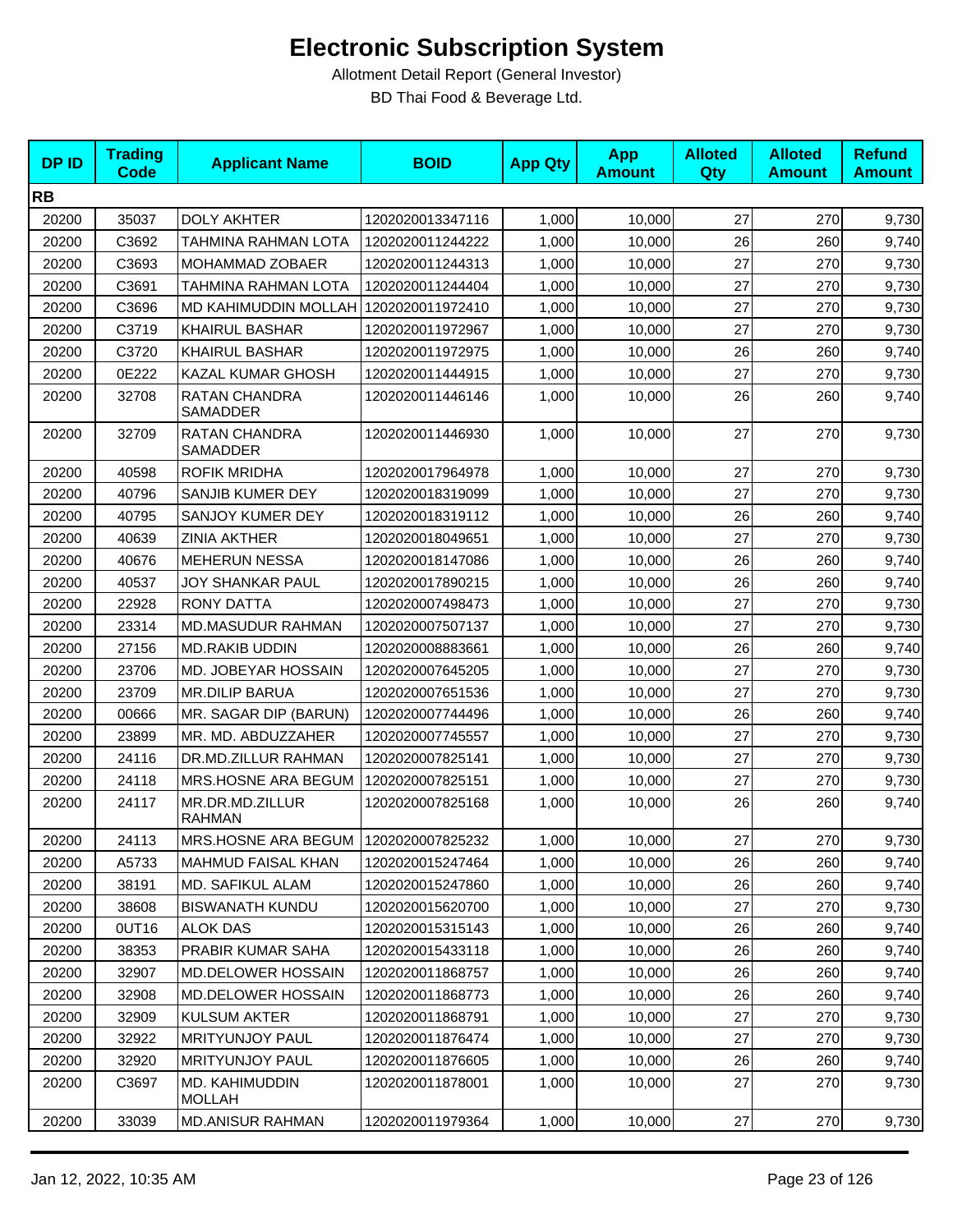| <b>DP ID</b> | <b>Trading</b><br><b>Code</b> | <b>Applicant Name</b>                     | <b>BOID</b>      | <b>App Qty</b> | <b>App</b><br><b>Amount</b> | <b>Alloted</b><br>Qty | <b>Alloted</b><br><b>Amount</b> | <b>Refund</b><br><b>Amount</b> |
|--------------|-------------------------------|-------------------------------------------|------------------|----------------|-----------------------------|-----------------------|---------------------------------|--------------------------------|
| <b>RB</b>    |                               |                                           |                  |                |                             |                       |                                 |                                |
| 20200        | 33058                         | A.T.M. ABDUL HYE KHAN                     | 1202020012000064 | 1,000          | 10,000                      | 27                    | 270                             | 9,730                          |
| 20200        | 33145                         | SHALMA JESMIN                             | 1202020012102934 | 1,000          | 10,000                      | 27                    | 270                             | 9,730                          |
| 20200        | 33146                         | SHALMA JESMIN                             | 1202020012102950 | 1,000          | 10,000                      | 27                    | 270                             | 9,730                          |
| 20200        | C3695                         | <b>JOBEYAR HOSSAIN</b>                    | 1202020012112163 | 1,000          | 10,000                      | 27                    | 270                             | 9,730                          |
| 20200        | 40805                         | MRS.SALEHA KHATUN                         | 1202020018326231 | 1,000          | 10,000                      | 26                    | 260                             | 9,740                          |
| 20200        | 40803                         | <b>MD.SHAHADAT HOSSAIN</b>                | 1202020018326258 | 1,000          | 10.000                      | 27                    | 270                             | 9,730                          |
| 20200        | 60044                         | MD. SHAHEDUL ALAM                         | 1202020018326322 | 1,000          | 10,000                      | 26                    | 260                             | 9,740                          |
| 20200        | 40811                         | <b>JEWEL AHAMMED</b>                      | 1202020018326330 | 1,000          | 10,000                      | 27                    | 270                             | 9,730                          |
| 20200        | 40810                         | <b>JEWEL AHAMMED</b>                      | 1202020018326357 | 1,000          | 10,000                      | 27                    | 270                             | 9,730                          |
| 20200        | 40809                         | MD.SAHIDUL ISLAM                          | 1202020018326365 | 1,000          | 10,000                      | 26                    | 260                             | 9,740                          |
| 20200        | 40808                         | MRS.ROKEYA BEGUM                          | 1202020018326373 | 1,000          | 10,000                      | 26                    | 260                             | 9,740                          |
| 20200        | 40807                         | MRS.ROKEYA BEGUM                          | 1202020018326391 | 1,000          | 10,000                      | 26                    | 260                             | 9,740                          |
| 20200        | 40088                         | <b>ASHOK KUMAR SAHA</b>                   | 1202020017299629 | 1,000          | 10,000                      | 27                    | 270                             | 9,730                          |
| 20200        | D4827                         | PRANATI SARMA                             | 1202020017365392 | 1,000          | 10,000                      | 26                    | 260                             | 9,740                          |
| 20200        | 0A188                         | Mohammed Shahed Hasan                     | 1202020018226669 | 1,000          | 10,000                      | 26                    | 260                             | 9,740                          |
| 20200        | 40727                         | <b>DIBAKAR ROY</b>                        | 1202020018227802 | 1,000          | 10,000                      | 27                    | 270                             | 9,730                          |
| 20200        | 24613                         | <b>MAHFUJA BEGUM</b>                      | 1202020007944608 | 1,000          | 10,000                      | 27                    | 270                             | 9,730                          |
| 20200        | 24621                         | <b>MR.MD.NASIR UDDIN</b><br><b>SARKER</b> | 1202020007950904 | 1,000          | 10,000                      | 26                    | 260                             | 9,740                          |
| 20200        | 24620                         | <b>MR.MD.NASIR UDDIN</b><br><b>SARKER</b> | 1202020007950912 | 1,000          | 10,000                      | 26                    | 260                             | 9,740                          |
| 20200        | 24622                         | <b>MD.MONIRUL ISLAM</b><br><b>MIZAN</b>   | 1202020007954482 | 1,000          | 10,000                      | 27                    | 270                             | 9,730                          |
| 20200        | 24927                         | <b>SONJAY KUMAR</b><br><b>CHOWDHURY</b>   | 1202020008027606 | 1,000          | 10,000                      | 26                    | 260                             | 9,740                          |
| 20200        | 24928                         | <b>SONJAY KUMAR</b><br><b>CHOWDHURY</b>   | 1202020008027649 | 1,000          | 10,000                      | 27                    | 270                             | 9,730                          |
| 20200        | 24929                         | MR.MANAJ KUMAR<br><b>CHOWDHURY</b>        | 1202020008027954 | 1,000          | 10,000                      | 26                    | 260                             | 9,740                          |
| 20200        | 24930                         | <b>MR.MANAJ KUMAR</b><br><b>CHOWDHURY</b> | 1202020008027970 | 1,000          | 10,000                      | 27                    | 270                             | 9,730                          |
| 20200        | 25176                         | SHAMIMA AKTER                             | 1202020008101857 | 1,000          | 10,000                      | 27                    | 270                             | 9,730                          |
| 20200        | 25180                         | <b>MD.RAHGIR MAHMUD</b>                   | 1202020008102348 | 1,000          | 10,000                      | 27                    | 270                             | 9,730                          |
| 20200        | 25231                         | <b>MR.MD.MONIR HOSSAIN</b>                | 1202020008114451 | 1,000          | 10,000                      | 26                    | 260                             | 9,740                          |
| 20200        | 25232                         | MR.MD.MONIR HOSSAIN                       | 1202020008114461 | 1,000          | 10,000                      | 26                    | 260                             | 9,740                          |
| 20200        | 24152                         | <b>MR.PINTO BAPARY</b>                    | 1202020007834813 | 1,000          | 10,000                      | 27                    | 270                             | 9,730                          |
| 20200        | 24175                         | <b>MR.ANWAR HOSSAIN</b><br>WAHID          | 1202020007834947 | 1,000          | 10.000                      | 27                    | 270                             | 9,730                          |
| 20200        | 24178                         | MR.MD.MIZANUR<br>RAHMAN BHUYAN            | 1202020007834955 | 1,000          | 10,000                      | 27                    | 270                             | 9,730                          |
| 20200        | 24174                         | <b>MR.ANWAR HOSSAIN</b><br>WAHID          | 1202020007834963 | 1,000          | 10,000                      | 27                    | 270                             | 9,730                          |
| 20200        | 24153                         | <b>MR.PINTO BAPARI</b>                    | 1202020007835007 | 1,000          | 10,000                      | 27                    | 270                             | 9,730                          |
| 20200        | 24181                         | MR.ENDRAJIT CHANDRA<br>PAUL               | 1202020007836847 | 1,000          | 10,000                      | 27                    | 270                             | 9,730                          |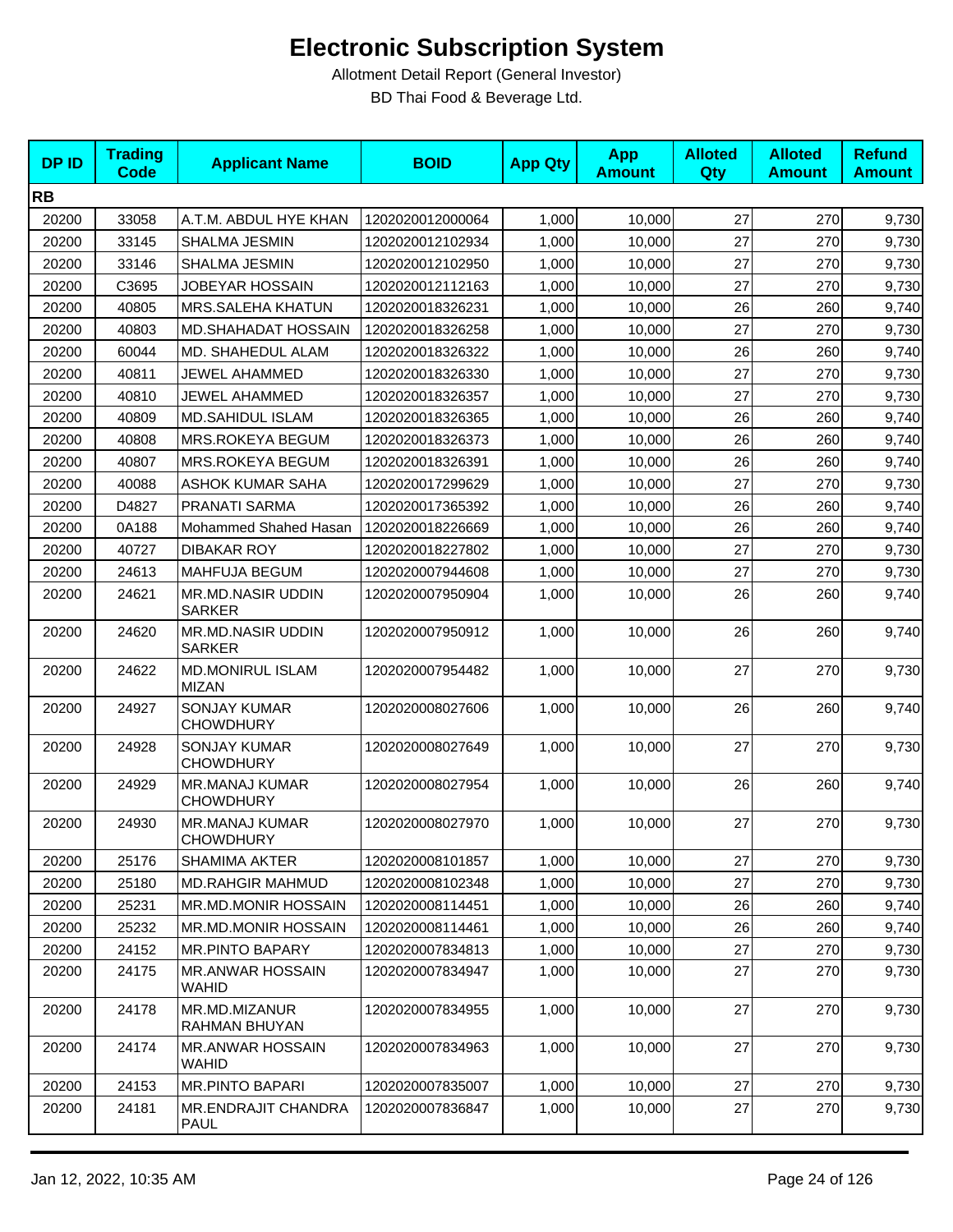| <b>DPID</b> | <b>Trading</b><br><b>Code</b> | <b>Applicant Name</b>                    | <b>BOID</b>      | <b>App Qty</b> | <b>App</b><br><b>Amount</b> | <b>Alloted</b><br>Qty | <b>Alloted</b><br><b>Amount</b> | <b>Refund</b><br><b>Amount</b> |
|-------------|-------------------------------|------------------------------------------|------------------|----------------|-----------------------------|-----------------------|---------------------------------|--------------------------------|
| <b>RB</b>   |                               |                                          |                  |                |                             |                       |                                 |                                |
| 20200       | 25428                         | MR.PROMOD CHANDRA<br>DAS                 | 1202020008206703 | 1,000          | 10,000                      | 27                    | 270                             | 9,730                          |
| 20200       | 25429                         | MR.PROMOD CHANDRA<br><b>DAS</b>          | 1202020008206762 | 1,000          | 10,000                      | 26                    | 260                             | 9,740                          |
| 20200       | 25430                         | <b>KAKALI RANI DAS</b>                   | 1202020008206770 | 1,000          | 10,000                      | 26                    | 260                             | 9,740                          |
| 20200       | 25450                         | SABINA EIASMIN                           | 1202020008206802 | 1,000          | 10,000                      | 27                    | 270                             | 9,730                          |
| 20200       | 25451                         | SABINA EIASMIN                           | 1202020008206829 | 1,000          | 10,000                      | 27                    | 270                             | 9,730                          |
| 20200       | 35830                         | <b>MD.GOLAM MUSTAFA</b>                  | 1202020013990751 | 1,000          | 10,000                      | 27                    | 270                             | 9,730                          |
| 20200       | 35860                         | ABEDA BEGUM                              | 1202020014004611 | 1,000          | 10,000                      | 26                    | 260                             | 9,740                          |
| 20200       | 35861                         | <b>KAYSAR PARVIN</b>                     | 1202020014004700 | 1,000          | 10,000                      | 26                    | 260                             | 9,740                          |
| 20200       | 35862                         | <b>ASIA BEGUM</b>                        | 1202020014004801 | 1,000          | 10,000                      | 27                    | 270                             | 9,730                          |
| 20200       | 35863                         | ASIA BEGUM                               | 1202020014004933 | 1,000          | 10,000                      | 27                    | 270                             | 9,730                          |
| 20200       | 36564                         | ABDULLAH AL RAKIBUR<br><b>RAHIM</b>      | 1202020014019489 | 1,000          | 10,000                      | 27                    | 270                             | 9,730                          |
| 20200       | 36525                         | KASHINATH MAJUMDER                       | 1202020014022160 | 1,000          | 10,000                      | 26                    | 260                             | 9,740                          |
| 20200       | 38603                         | <b>BISWANATH KUNDU</b>                   | 1202020015625176 | 1,000          | 10,000                      | 26                    | 260                             | 9,740                          |
| 20200       | 32447                         | ZAKIA BEGUM                              | 1202020011711193 | 1,000          | 10,000                      | 27                    | 270                             | 9,730                          |
| 20200       | A3418                         | MD. SHAHIDUR RAHMAN                      | 1202020012475046 | 1,000          | 10,000                      | 26                    | 260                             | 9,740                          |
| 20200       | 33703                         | <b>SONY SAHA</b>                         | 1202020012493258 | 1,000          | 10,000                      | 26                    | 260                             | 9,740                          |
| 20200       | 33701                         | UTPAL KUMAR SAHA                         | 1202020012493274 | 1,000          | 10,000                      | 27                    | 270                             | 9,730                          |
| 20200       | 33700                         | <b>SONY SAHA</b>                         | 1202020012493282 | 1,000          | 10,000                      | 27                    | 270                             | 9,730                          |
| 20200       | 40324                         | <b>S.M SIRAJUL ISLAM</b>                 | 1202020017596527 | 1,000          | 10,000                      | 27                    | 270                             | 9,730                          |
| 20200       | 40326                         | <b>MD.IQBAL HOSSAIN</b><br><b>BHUYIA</b> | 1202020017597323 | 1,000          | 10,000                      | 26                    | 260                             | 9,740                          |
| 20200       | 40187                         | <b>UMME HALIMA</b>                       | 1202020017451026 | 1,000          | 10,000                      | 27                    | 270                             | 9,730                          |
| 20200       | 40208                         | <b>FARHANA KHADIGA</b>                   | 1202020017451085 | 1,000          | 10,000                      | 27                    | 270                             | 9,730                          |
| 20200       | 40213                         | <b>FAJLEH RABBI</b>                      | 1202020017451133 | 1,000          | 10,000                      | 26                    | 260                             | 9,740                          |
| 20200       | 40186                         | <b>BIKASH BARUA</b>                      | 1202020017452791 | 1,000          | 10,000                      | 26                    | 260                             | 9,740                          |
| 20200       | 40185                         | PARBATI BARUA                            | 1202020017452807 | 1,000          | 10,000                      | 27                    | 270                             | 9,730                          |
| 20200       | 40040                         | <b>BIKASH BARUA</b>                      | 1202020017237990 | 1,000          | 10,000                      | 26                    | 260                             | 9,740                          |
| 20200       | 40049                         | <b>JOY SHANKAR PAUL</b>                  | 1202020017238001 | 1,000          | 10,000                      | 26                    | 260                             | 9,740                          |
| 20200       | 40271                         | JHARNA RANI<br><b>HOWLADER</b>           | 1202020017523177 | 1,000          | 10,000                      | 27                    | 270                             | 9,730                          |
| 20200       | 40286                         | MOHMMED MUSLEM<br><b>UDDIN CHOWDHURY</b> | 1202020017525374 | 1,000          | 10,000                      | 26                    | 260                             | 9,740                          |
| 20200       | 40285                         | <b>UMME ISLAM</b><br><b>CHOWDHURY</b>    | 1202020017525406 | 1,000          | 10,000                      | 26                    | 260                             | 9,740                          |
| 20200       | 25613                         | MRS.ELORA ZAMAN                          | 1202020008367921 | 1,000          | 10,000                      | 26                    | 260                             | 9,740                          |
| 20200       | 20455                         | <b>ASHOK BIWSAS</b>                      | 1202020008368678 | 1,000          | 10,000                      | 26                    | 260                             | 9,740                          |
| 20200       | 20456                         | <b>MD.MILON</b>                          | 1202020008368701 | 1,000          | 10,000                      | 27                    | 270                             | 9,730                          |
| 20200       | 20457                         | <b>MD.MILION</b>                         | 1202020008368718 | 1,000          | 10,000                      | 27                    | 270                             | 9,730                          |
| 20200       | 20459                         | <b>MD.IDRIS BHUIYAN</b>                  | 1202020008368750 | 1,000          | 10,000                      | 26                    | 260                             | 9,740                          |
| 20200       | 20460                         | <b>MD.IDRAS BHUYIA</b>                   | 1202020008368777 | 1,000          | 10,000                      | 26                    | 260                             | 9,740                          |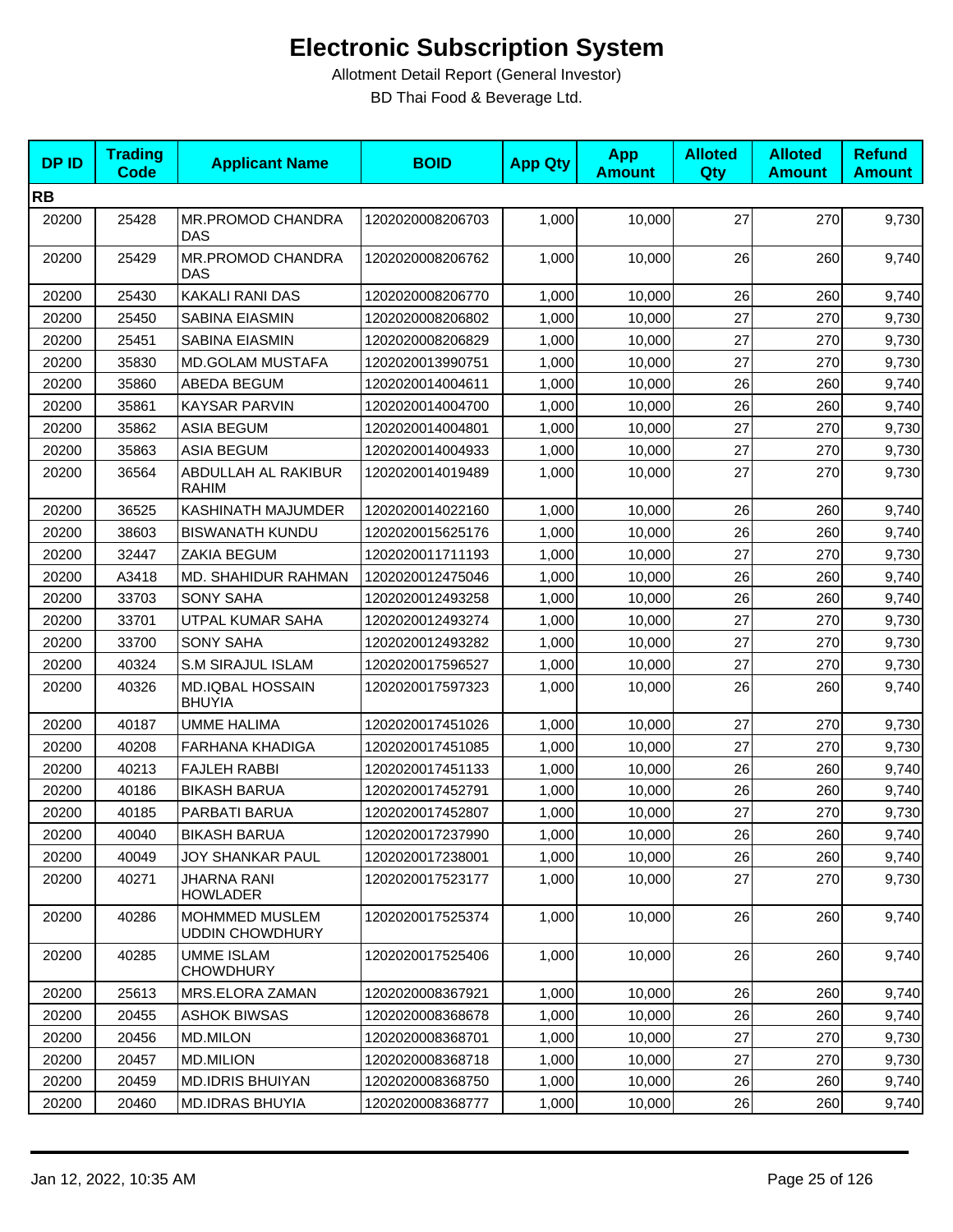| <b>DPID</b> | <b>Trading</b><br>Code | <b>Applicant Name</b>                   | <b>BOID</b>      | <b>App Qty</b> | <b>App</b><br><b>Amount</b> | <b>Alloted</b><br>Qty | <b>Alloted</b><br><b>Amount</b> | <b>Refund</b><br><b>Amount</b> |
|-------------|------------------------|-----------------------------------------|------------------|----------------|-----------------------------|-----------------------|---------------------------------|--------------------------------|
| <b>RB</b>   |                        |                                         |                  |                |                             |                       |                                 |                                |
| 20200       | 20443                  | <b>MD.RUSTOM ALI</b><br><b>HOWLADER</b> | 1202020008368817 | 1,000          | 10,000                      | 26                    | 260                             | 9,740                          |
| 20200       | 20444                  | SHAHNAZ PARVIN                          | 1202020008368868 | 1,000          | 10.000                      | 27                    | 270                             | 9,730                          |
| 20200       | 25662                  | SHOHEL AHMED                            | 1202020008374238 | 1,000          | 10,000                      | 26                    | 260                             | 9,740                          |
| 20200       | 25664                  | RABEKA YASMIN                           | 1202020008374262 | 1,000          | 10,000                      | 27                    | 270                             | 9,730                          |
| 20200       | 25727                  | <b>MD.HARUNUR RASHID</b>                | 1202020008374371 | 1,000          | 10,000                      | 26                    | 260                             | 9,740                          |
| 20200       | 25862                  | <b>MD.JANE ALAM</b>                     | 1202020008374543 | 1,000          | 10,000                      | 27                    | 270                             | 9,730                          |
| 20200       | 25852                  | <b>DESHAI SARATHI</b><br><b>BRAHMMA</b> | 1202020008374551 | 1,000          | 10,000                      | 27                    | 270                             | 9,730                          |
| 20200       | 25853                  | <b>DESHAI SARATHI</b><br><b>BRAHMMA</b> | 1202020008374561 | 1,000          | 10,000                      | 27                    | 270                             | 9,730                          |
| 20200       | 25848                  | MR.JAKIR                                | 1202020008383273 | 1,000          | 10,000                      | 27                    | 270                             | 9,730                          |
| 20200       | 25819                  | MD. SHAFIUDDIN                          | 1202020008383471 | 1,000          | 10,000                      | 26                    | 260                             | 9,740                          |
| 20200       | 25850                  | <b>MD.KHAKON BAPERY</b>                 | 1202020008383696 | 1,000          | 10,000                      | 26                    | 260                             | 9,740                          |
| 20200       | 25851                  | <b>MD.KHAKON BAPERY</b>                 | 1202020008383728 | 1,000          | 10,000                      | 27                    | 270                             | 9,730                          |
| 20200       | 26027                  | SEAULY AKTER                            | 1202020008470704 | 1,000          | 10,000                      | 26                    | 260                             | 9,740                          |
| 20200       | 26028                  | <b>SEAULY AKTER</b>                     | 1202020008470897 | 1,000          | 10,000                      | 26                    | 260                             | 9,740                          |
| 20200       | 26180                  | <b>UMME ISLAM</b><br><b>CHOWDHURY</b>   | 1202020008492651 | 1,000          | 10,000                      | 26                    | 260                             | 9,740                          |
| 20200       | 25218                  | <b>MD.SAIFUL AZAM</b>                   | 1202020008118674 | 1,000          | 10,000                      | 26                    | 260                             | 9,740                          |
| 20200       | 25219                  | <b>MD.SAIFUL AZAM</b>                   | 1202020008118682 | 1,000          | 10,000                      | 26                    | 260                             | 9,740                          |
| 20200       | 25138                  | MRS.SARABAN TAHURA                      | 1202020008119403 | 1,000          | 10,000                      | 27                    | 270                             | 9,730                          |
| 20200       | 00C36                  | MD. OBAIDUL HAQUE                       | 1202020008580507 | 1,000          | 10,000                      | 27                    | 270                             | 9,730                          |
| 20200       | 26492                  | <b>MR.ABDUS SATTER</b>                  | 1202020008589261 | 1,000          | 10,000                      | 26                    | 260                             | 9,740                          |
| 20200       | 25515                  | MD.ABUL KASHEM MIAH                     | 1202020008231697 | 1,000          | 10,000                      | 27                    | 270                             | 9,730                          |
| 20200       | 35978                  | HARUNOR RASHID KHAN                     | 1202020014026276 | 1,000          | 10,000                      | 26                    | 260                             | 9,740                          |
| 20200       | 35986                  | <b>MD.TUTUL DHALI</b>                   | 1202020014028275 | 1,000          | 10,000                      | 27                    | 270                             | 9,730                          |
| 20200       | 35985                  | <b>MD.TUTUL DHALI</b>                   | 1202020014028366 | 1,000          | 10,000                      | 26                    | 260                             | 9,740                          |
| 20200       | 36898                  | <b>SANJOY KRISHNA</b><br>PODDER         | 1202020014188917 | 1,000          | 10,000                      | 27                    | 270                             | 9,730                          |
| 20200       | 36897                  | <b>SANJOY KRISHNA</b><br><b>PODDER</b>  | 1202020014189764 | 1,000          | 10,000                      | 27                    | 270                             | 9,730                          |
| 20200       | 36839                  | SABUJ KUMAR SAHA                        | 1202020014195383 | 1,000          | 10,000                      | 27                    | 270                             | 9,730                          |
| 20200       | 36840                  | SABUJ KUMAR SAHA                        | 1202020014195565 | 1,000          | 10,000                      | 26                    | 260                             | 9,740                          |
| 20200       | 37486                  | MD.TOSHAR AHMED                         | 1202020014820152 | 1,000          | 10,000                      | 26                    | 260                             | 9,740                          |
| 20200       | 00688                  | MAYA RANI SAHA                          | 1202020014833849 | 1,000          | 10,000                      | 27                    | 270                             | 9,730                          |
| 20200       | 0B498                  | SHADAN CHANDRA PAUL                     | 1202020014546741 | 1,000          | 10,000                      | 27                    | 270                             | 9,730                          |
| 20200       | 0B499                  | SHADAN CHANDRA PAUL                     | 1202020014546891 | 1,000          | 10,000                      | 26                    | 260                             | 9,740                          |
| 20200       | 34339                  | <b>MORIUM MARIN</b>                     | 1202020012782696 | 1,000          | 10,000                      | 26                    | 260                             | 9,740                          |
| 20200       | 34340                  | MR.MOHAMMADULLAH                        | 1202020012782843 | 1,000          | 10,000                      | 26                    | 260                             | 9,740                          |
| 20200       | 34342                  | MD.BELAYET HOSSAIN                      | 1202020012782878 | 1,000          | 10,000                      | 26                    | 260                             | 9,740                          |
| 20200       | 34343                  | MOHAMMAD HABIBULLAH 1202020012783607    |                  | 1,000          | 10,000                      | 27                    | 270                             | 9,730                          |
| 20200       | 34344                  | <b>MORIUM MERIN</b>                     | 1202020012783631 | 1,000          | 10,000                      | 26                    | 260                             | 9,740                          |
| 20200       | 34230                  | SWAPNA BANIK                            | 1202020012954623 | 1,000          | 10,000                      | 27                    | 270                             | 9,730                          |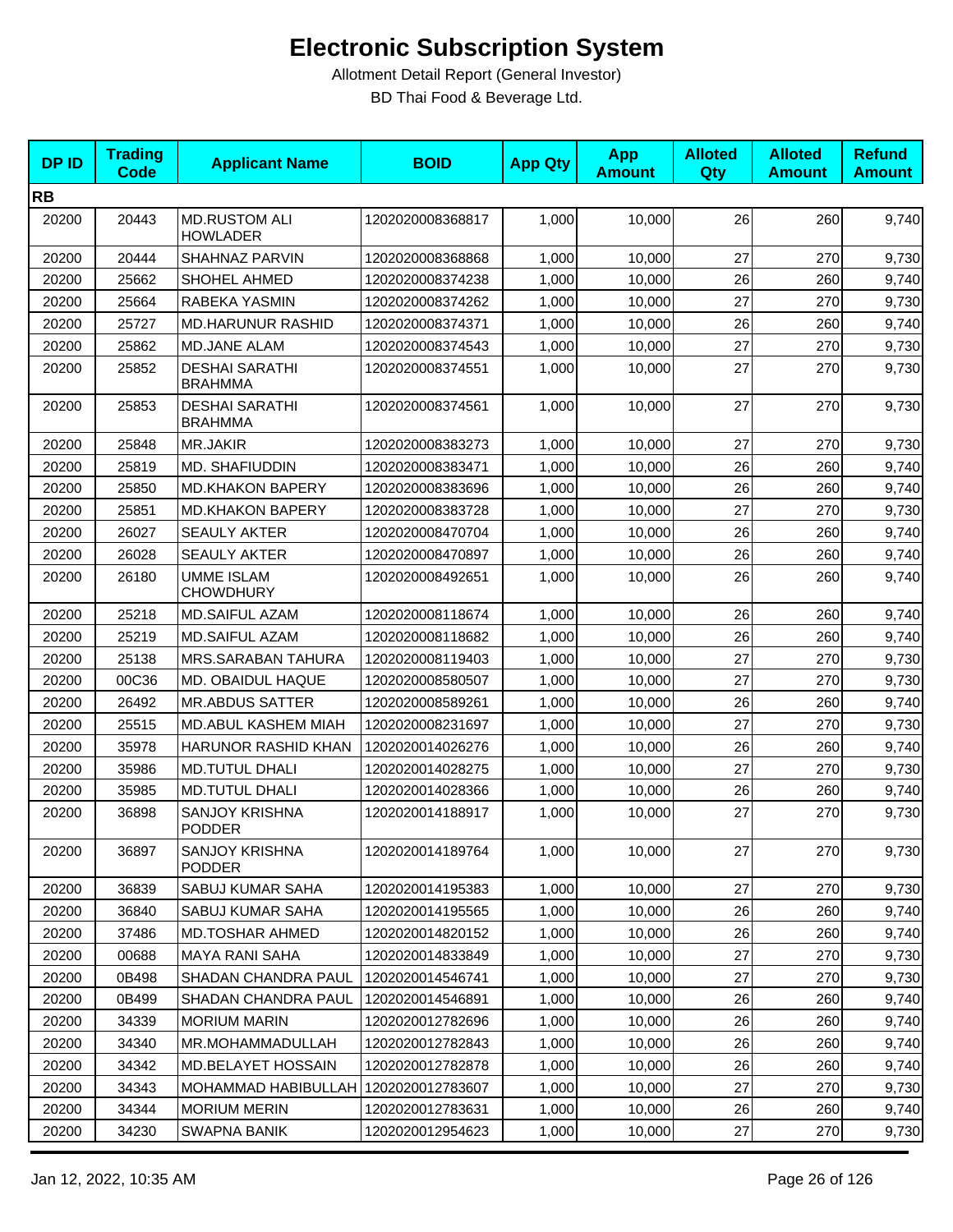| <b>DPID</b> | <b>Trading</b><br><b>Code</b> | <b>Applicant Name</b>                    | <b>BOID</b>      | <b>App Qty</b> | <b>App</b><br><b>Amount</b> | <b>Alloted</b><br><b>Qty</b> | <b>Alloted</b><br><b>Amount</b> | <b>Refund</b><br><b>Amount</b> |
|-------------|-------------------------------|------------------------------------------|------------------|----------------|-----------------------------|------------------------------|---------------------------------|--------------------------------|
| <b>RB</b>   |                               |                                          |                  |                |                             |                              |                                 |                                |
| 20200       | 34372                         | MD.ABDUL MOTALAB                         | 1202020012963479 | 1,000          | 10,000                      | 26                           | 260                             | 9,740                          |
| 20200       | 34373                         | <b>FERDOWSI AKTER</b>                    | 1202020012963495 | 1,000          | 10,000                      | 27                           | 270                             | 9,730                          |
| 20200       | 00683                         | MEHRUBA TABASSUM                         | 1202020013507537 | 1,000          | 10,000                      | 26                           | 260                             | 9,740                          |
| 20200       | 00687                         | ARIF MOHAMMAD TOHA                       | 1202020013507877 | 1,000          | 10,000                      | 27                           | 270                             | 9,730                          |
| 20200       | 34842                         | <b>S.M SAHRIAR ARMAN</b>                 | 1202020013103400 | 1,000          | 10,000                      | 26                           | 260                             | 9,740                          |
| 20200       | 33779                         | MR.DEVDAS                                | 1202020012634023 | 1,000          | 10.000                      | 26                           | 260                             | 9,740                          |
| 20200       | 34882                         | <b>MD.ANWAR HOSSAIN</b>                  | 1202020013207991 | 1,000          | 10,000                      | 26                           | 260                             | 9,740                          |
| 20200       | 34884                         | ROKSANA AKHTER IRIN                      | 1202020013208000 | 1,000          | 10,000                      | 26                           | 260                             | 9,740                          |
| 20200       | 35005                         | <b>MRIDHA SULTAN-A-</b><br><b>TOYMUR</b> | 1202020013210440 | 1,000          | 10,000                      | 26                           | 260                             | 9,740                          |
| 20200       | 35006                         | MRIDHA SULTAN-A-<br><b>TOYMUR</b>        | 1202020013210590 | 1,000          | 10,000                      | 26                           | 260                             | 9,740                          |
| 20200       | 40256                         | <b>BISSHAJIT KUMAR ROY</b>               | 1202020017545379 | 1,000          | 10,000                      | 26                           | 260                             | 9,740                          |
| 20200       | 24000                         | MR. SAGAR DIP (BARUN)                    | 1202020008765181 | 1,000          | 10,000                      | 26                           | 260                             | 9,740                          |
| 20200       | 26939                         | MIHIR CHANDRA SAHA                       | 1202020008786884 | 1,000          | 10,000                      | 27                           | 270                             | 9,730                          |
| 20200       | 27187                         | MD.ZAHIDUL ALAM                          | 1202020008902826 | 1,000          | 10,000                      | 26                           | 260                             | 9,740                          |
| 20200       | 27192                         | <b>FARIDA YASMIN</b>                     | 1202020008906875 | 1,000          | 10,000                      | 27                           | 270                             | 9,730                          |
| 20200       | 27193                         | <b>FARIDA YASMIN</b>                     | 1202020008906907 | 1,000          | 10,000                      | 27                           | 270                             | 9,730                          |
| 20200       | 38122                         | MIR ATIKUR RAHMAN                        | 1202020015158933 | 1,000          | 10,000                      | 27                           | 270                             | 9,730                          |
| 20200       | C3399                         | MOHAMMAD NIZAM<br><b>UDDIN</b>           | 1202020015161791 | 1,000          | 10,000                      | 27                           | 270                             | 9,730                          |
| 20200       | 37866                         | YOUNUS ALI MOLLAH                        | 1202020015169373 | 1,000          | 10,000                      | 26                           | 260                             | 9,740                          |
| 20200       | 37867                         | YOUNIUS ALI MOLLAH                       | 1202020015169413 | 1,000          | 10,000                      | 26                           | 260                             | 9,740                          |
| 20200       | 00690                         | SWADESH RANJAN SAHA                      | 1202020014842113 | 1,000          | 10,000                      | 27                           | 270                             | 9,730                          |
| 20200       | 00689                         | <b>MAYA RANI SAHA</b>                    | 1202020014842121 | 1,000          | 10,000                      | 27                           | 270                             | 9,730                          |
| 20200       | 00016                         | <b>SHARIF AHMED</b>                      | 1202020015256044 | 1,000          | 10,000                      | 26                           | 260                             | 9,740                          |
| 20200       | 37963                         | MOHAMMAD MONWARUL<br><b>ISLAM</b>        | 1202020015046355 | 1,000          | 10,000                      | 27                           | 270                             | 9,730                          |
| 20200       | 34362                         | <b>RANJIT SAHA</b>                       | 1202020012797222 | 1,000          | 10,000                      | 26                           | 260                             | 9,740                          |
| 20200       | 35289                         | AFM NAZRUL ISLAM                         | 1202020013367361 | 1,000          | 10,000                      | 27                           | 270                             | 9,730                          |
| 20200       | 35291                         | SHAMEEMA SULTANA                         | 1202020013367551 | 1,000          | 10,000                      | 26                           | 260                             | 9,740                          |
| 20200       | 35292                         | A.M.SERAJUL HAQUE                        | 1202020013367576 | 1,000          | 10,000                      | 27                           | 270                             | 9,730                          |
| 20200       | 35294                         | AKHTER JAHAN                             | 1202020013377664 | 1,000          | 10,000                      | 27                           | 270                             | 9,730                          |
| 20200       | 35156                         | <b>MD.ABUL HOSSAIN</b>                   | 1202020013378990 | 1,000          | 10,000                      | 26                           | 260                             | 9,740                          |
| 20200       | 35157                         | <b>MD.ABUL HOSSAIN</b>                   | 1202020013379042 | 1,000          | 10,000                      | 27                           | 270                             | 9,730                          |
| 20200       | 35409                         | RAJKUMAR PAL                             | 1202020013519188 | 1,000          | 10,000                      | 26                           | 260                             | 9,740                          |
| 20200       | 35410                         | RAJKUMAR PAL                             | 1202020013519228 | 1,000          | 10,000                      | 26                           | 260                             | 9,740                          |
| 20200       | 41910                         | <b>MOUSUMI</b><br>CHATTAPADHAYA          | 1202020013520647 | 1,000          | 10,000                      | 26                           | 260                             | 9,740                          |
| 20200       | A5685                         | MOHAMMAD MUSHFIQUR<br><b>RAHMAN</b>      | 1202020013524166 | 1,000          | 10,000                      | 26                           | 260                             | 9,740                          |
| 20200       | 32933                         | <b>RIPON KUMAR SAHA</b>                  | 1202020011889285 | 1,000          | 10,000                      | 26                           | 260                             | 9,740                          |
| 20200       | 32934                         | <b>RIPON KUMAR SAHA</b>                  | 1202020011889293 | 1,000          | 10,000                      | 27                           | 270                             | 9,730                          |
| 20200       | 40788                         | HASINA KHANOM                            | 1202020018338634 | 1,000          | 10,000                      | 26                           | 260                             | 9,740                          |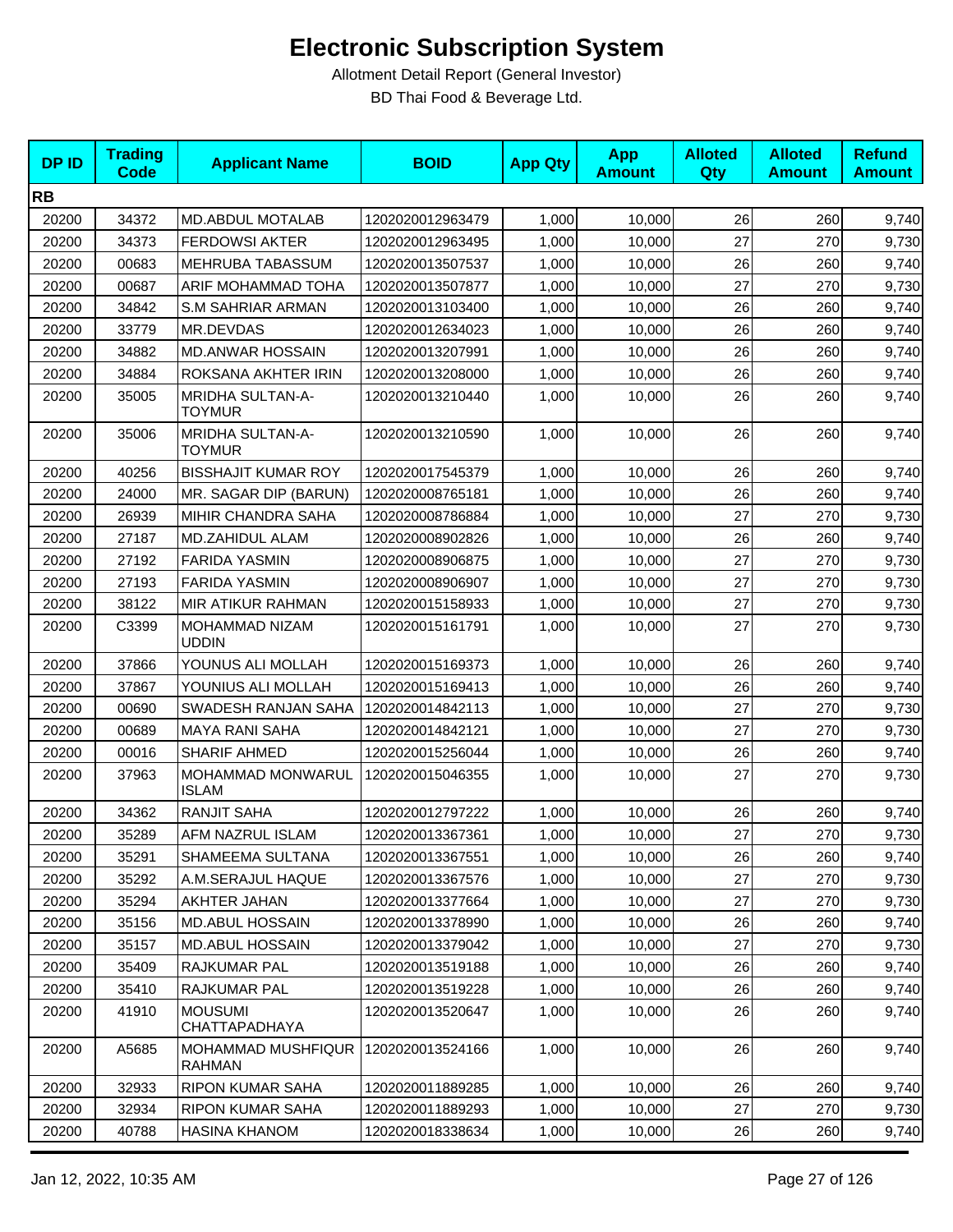| <b>DPID</b> | <b>Trading</b><br><b>Code</b> | <b>Applicant Name</b>                        | <b>BOID</b>      | <b>App Qty</b> | <b>App</b><br><b>Amount</b> | <b>Alloted</b><br>Qty | <b>Alloted</b><br><b>Amount</b> | <b>Refund</b><br><b>Amount</b> |
|-------------|-------------------------------|----------------------------------------------|------------------|----------------|-----------------------------|-----------------------|---------------------------------|--------------------------------|
| <b>RB</b>   |                               |                                              |                  |                |                             |                       |                                 |                                |
| 20200       | 40789                         | <b>HASINA KHANOM</b>                         | 1202020018338642 | 1,000          | 10,000                      | 26                    | 260                             | 9,740                          |
| 20200       | 40691                         | <b>IFTEKHAR TANVEER</b><br><b>AHMED KHAN</b> | 1202020018160972 | 1,000          | 10,000                      | 27                    | 270                             | 9,730                          |
| 20200       | 60010                         | <b>MD.ALAMGIR HOSSAIN</b>                    | 1202020018161835 | 1,000          | 10,000                      | 27                    | 270                             | 9,730                          |
| 20200       | 40548                         | MRS.RASHIDA RASHID<br><b>ISLAM</b>           | 1202020017911480 | 1,000          | 10,000                      | 26                    | 260                             | 9,740                          |
| 20200       | 22927                         | SADHAN CHANDRA PAUL                          | 1202020007557093 | 1,000          | 10,000                      | 27                    | 270                             | 9,730                          |
| 20200       | 27179                         | <b>MD.WALIUL ISLAM</b>                       | 1202020008916730 | 1,000          | 10,000                      | 26                    | 260                             | 9,740                          |
| 20200       | 27257                         | MD.MASUD                                     | 1202020008916963 | 1,000          | 10,000                      | 26                    | 260                             | 9,740                          |
| 20200       | 27258                         | MD.MASUD                                     | 1202020008916998 | 1,000          | 10,000                      | 26                    | 260                             | 9,740                          |
| 20200       | 27262                         | <b>DIPA RANI SAHA</b>                        | 1202020008917066 | 1,000          | 10,000                      | 27                    | 270                             | 9,730                          |
| 20200       | 22100                         | MD. ABDUL WAHAB                              | 1202020007226757 | 1,000          | 10,000                      | 26                    | 260                             | 9,740                          |
| 20200       | 22496                         | <b>SHAH ALAM</b>                             | 1202020007230773 | 1,000          | 10,000                      | 27                    | 270                             | 9,730                          |
| 20200       | 22583                         | MR.MD.ZAKER HOSSAIN                          | 1202020007232201 | 1,000          | 10,000                      | 27                    | 270                             | 9,730                          |
| 20200       | 23241                         | <b>SHAH ALAM</b>                             | 1202020007376227 | 1,000          | 10,000                      | 27                    | 270                             | 9,730                          |
| 20200       | A3948                         | FARJANA AKTER RATNA                          | 1202020015542114 | 1,000          | 10,000                      | 27                    | 270                             | 9,730                          |
| 20200       | 38210                         | <b>SALIM SARWAR</b>                          | 1202020015260194 | 1,000          | 10,000                      | 26                    | 260                             | 9,740                          |
| 20200       | 38444                         | HAFIZ MD.SOLAIMAN                            | 1202020015441638 | 1,000          | 10,000                      | 26                    | 260                             | 9,740                          |
| 20200       | 32820                         | MOHAMMAD LUTFUR<br>RAHMAN                    | 1202020011730423 | 1,000          | 10,000                      | 26                    | 260                             | 9,740                          |
| 20200       | 32821                         | MD.MAKSUDUR RAHMAN                           | 1202020011731297 | 1,000          | 10,000                      | 26                    | 260                             | 9,740                          |
| 20200       | 32940                         | <b>MUNMUN SAHA</b>                           | 1202020011902535 | 1,000          | 10,000                      | 27                    | 270                             | 9,730                          |
| 20200       | 33074                         | MRS.SAZIDA BEGUM                             | 1202020012009164 | 1,000          | 10,000                      | 26                    | 260                             | 9,740                          |
| 20200       | 33075                         | MRS.SAZIDA BEGUM                             | 1202020012009180 | 1,000          | 10,000                      | 27                    | 270                             | 9,730                          |
| 20200       | 33076                         | A.H.M.KAMRUZZAMAN                            | 1202020012009354 | 1,000          | 10,000                      | 27                    | 270                             | 9,730                          |
| 20200       | 33247                         | <b>DIPTY DEY</b>                             | 1202020012143384 | 1,000          | 10,000                      | 27                    | 270                             | 9,730                          |
| 20200       | 33228                         | <b>MAMUNA AKTAR</b>                          | 1202020012147599 | 1,000          | 10,000                      | 26                    | 260                             | 9,740                          |
| 20200       | 33229                         | <b>MAMUNA AKTER</b>                          | 1202020012148296 | 1,000          | 10,000                      | 26                    | 260                             | 9,740                          |
| 20200       | 40860                         | <b>DEBIROY</b>                               | 1202020018438084 | 1,000          | 10,000                      | 27                    | 270                             | 9,730                          |
| 20200       | 40859                         | DEBI ROY                                     | 1202020018438092 | 1,000          | 10,000                      | 26                    | 260                             | 9,740                          |
| 20200       | 40013                         | QUAZI JUNAID AHMED                           | 1202020017182056 | 1,000          | 10,000                      | 27                    | 270                             | 9,730                          |
| 20200       | 40018                         | MD.MUZAMMEL HAQUE                            | 1202020017182120 | 1,000          | 10,000                      | 26                    | 260                             | 9,740                          |
| 20200       | 60026                         | <b>KANON PAUL</b>                            | 1202020018244763 | 1,000          | 10,000                      | 26                    | 260                             | 9,740                          |
| 20200       | 0A605                         | <b>MD.RAFIQUE ULLAH</b>                      | 1202020017240490 | 1,000          | 10,000                      | 27                    | 270                             | 9,730                          |
| 20200       | 24625                         | MR.RAMENDRA<br><b>CHANDRA SHAHA</b>          | 1202020007958009 | 1,000          | 10,000                      | 27                    | 270                             | 9,730                          |
| 20200       | 24635                         | MR.MONIRUZZAMAN                              | 1202020007962349 | 1,000          | 10,000                      | 27                    | 270                             | 9,730                          |
| 20200       | 24636                         | MR.MONIRUZZAMAN                              | 1202020007962357 | 1,000          | 10,000                      | 26                    | 260                             | 9,740                          |
| 20200       | 24632                         | MR.MD.ASHRAF MIAH<br>(RANA)                  | 1202020007963188 | 1,000          | 10,000                      | 27                    | 270                             | 9,730                          |
| 20200       | 24633                         | MRS.KANIZ FATEMA                             | 1202020007963196 | 1,000          | 10,000                      | 27                    | 270                             | 9,730                          |
| 20200       | 24634                         | MRS.KANIZ FATEMA                             | 1202020007963201 | 1,000          | 10,000                      | 27                    | 270                             | 9,730                          |
| 20200       | 24676                         | MD. NAZRUL PATWARY                           | 1202020007968445 | 1,000          | 10,000                      | 26                    | 260                             | 9,740                          |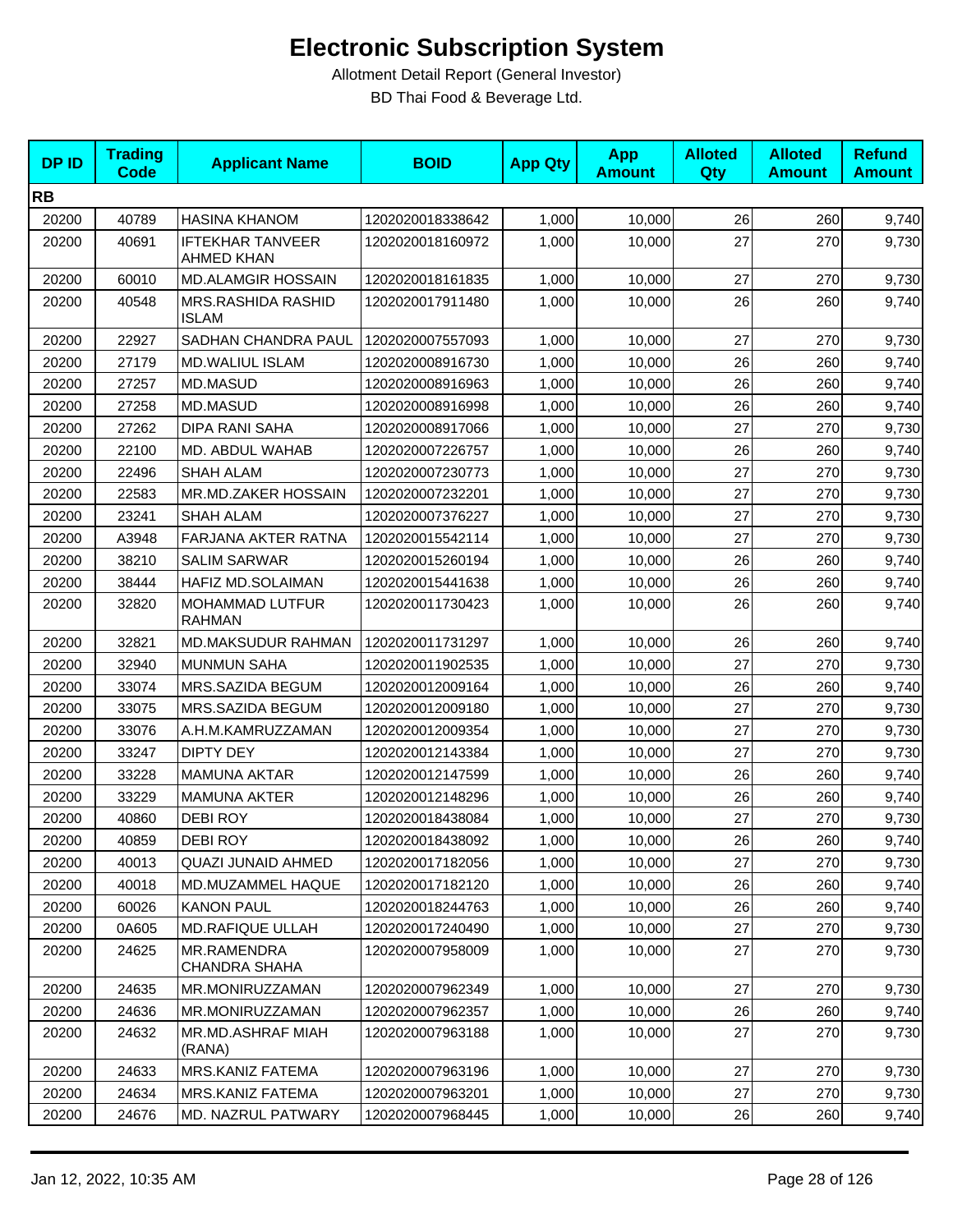| <b>DPID</b> | <b>Trading</b><br><b>Code</b> | <b>Applicant Name</b>                     | <b>BOID</b>      | <b>App Qty</b> | <b>App</b><br><b>Amount</b> | <b>Alloted</b><br>Qty | <b>Alloted</b><br><b>Amount</b> | <b>Refund</b><br><b>Amount</b> |
|-------------|-------------------------------|-------------------------------------------|------------------|----------------|-----------------------------|-----------------------|---------------------------------|--------------------------------|
| <b>RB</b>   |                               |                                           |                  |                |                             |                       |                                 |                                |
| 20200       | 24678                         | MR.MD.MOZAFFAR<br><b>HOSSAIN</b>          | 1202020007968453 | 1,000          | 10,000                      | 27                    | 270                             | 9,730                          |
| 20200       | 24677                         | MD. NAZRUL PATWARY                        | 1202020007968461 | 1,000          | 10,000                      | 27                    | 270                             | 9,730                          |
| 20200       | 24679                         | MR.MD.MOZAFFAR<br><b>HOSSAIN</b>          | 1202020007968471 | 1,000          | 10,000                      | 27                    | 270                             | 9,730                          |
| 20200       | 24963                         | MR.BIPLOB CH. SAHA                        | 1202020008047030 | 1,000          | 10,000                      | 26                    | 260                             | 9,740                          |
| 20200       | 25020                         | RABEYA KHATON                             | 1202020008053329 | 1,000          | 10,000                      | 27                    | 270                             | 9,730                          |
| 20200       | 25022                         | <b>MD.ZAHIR HOSSAIN</b>                   | 1202020008053345 | 1,000          | 10,000                      | 27                    | 270                             | 9,730                          |
| 20200       | 25024                         | FEROZA BEGUM                              | 1202020008053361 | 1,000          | 10,000                      | 26                    | 260                             | 9,740                          |
| 20200       | 25026                         | <b>SELINA RAHMAN</b>                      | 1202020008053388 | 1,000          | 10,000                      | 26                    | 260                             | 9,740                          |
| 20200       | 25027                         | <b>MD.ABU BAKKAR</b>                      | 1202020008053396 | 1,000          | 10,000                      | 26                    | 260                             | 9,740                          |
| 20200       | 25028                         | <b>MD.ABU BAKKAR</b>                      | 1202020008053915 | 1,000          | 10,000                      | 27                    | 270                             | 9,730                          |
| 20200       | 25030                         | <b>BABUL KHAN</b>                         | 1202020008053931 | 1,000          | 10,000                      | 27                    | 270                             | 9,730                          |
| 20200       | 25032                         | <b>ASIT KUMER PAL</b>                     | 1202020008054853 | 1,000          | 10,000                      | 26                    | 260                             | 9,740                          |
| 20200       | 25033                         | <b>ASIT KUMER PAL</b>                     | 1202020008054861 | 1,000          | 10,000                      | 26                    | 260                             | 9,740                          |
| 20200       | 24216                         | <b>MR.KRISNA KANTA</b><br><b>HOWLADER</b> | 1202020007846520 | 1,000          | 10,000                      | 26                    | 260                             | 9,740                          |
| 20200       | 24217                         | <b>MD.KABIR HOSSEN</b>                    | 1202020007847830 | 1,000          | 10,000                      | 27                    | 270                             | 9,730                          |
| 20200       | 24254                         | MD.MASEKUR RAHMAN                         | 1202020007857101 | 1,000          | 10,000                      | 27                    | 270                             | 9,730                          |
| 20200       | 24256                         | MD.MIZANUR RAHMAN                         | 1202020007857126 | 1,000          | 10,000                      | 27                    | 270                             | 9,730                          |
| 20200       | 25524                         | <b>MD.ABDUR RASHID</b>                    | 1202020008235751 | 1,000          | 10,000                      | 27                    | 270                             | 9,730                          |
| 20200       | 25525                         | <b>MD.ABDUR RASHID</b>                    | 1202020008235761 | 1,000          | 10,000                      | 27                    | 270                             | 9,730                          |
| 20200       | 35984                         | <b>MD.RIPON DHALI</b>                     | 1202020014028548 | 1,000          | 10,000                      | 27                    | 270                             | 9,730                          |
| 20200       | 35979                         | HARUN OR RASHID KHAN                      | 1202020014029906 | 1,000          | 10,000                      | 26                    | 260                             | 9,740                          |
| 20200       | 36002                         | <b>BABUL CHANDRA PAUL</b>                 | 1202020014057925 | 1,000          | 10,000                      | 27                    | 270                             | 9,730                          |
| 20200       | 36003                         | <b>BABUL CHANDRA PAUL</b>                 | 1202020014057941 | 1,000          | 10,000                      | 26                    | 260                             | 9,740                          |
| 20200       | C3694                         | MASUDAL HAQUE                             | 1202020013871681 | 1,000          | 10,000                      | 26                    | 260                             | 9,740                          |
| 20200       | C3690                         | MASUDUL HAQUE                             | 1202020013871855 | 1,000          | 10,000                      | 27                    | 270                             | 9,730                          |
| 20200       | 33567                         | MRS.SHAHANARA BEGUM 1202020012405417      |                  | 1,000          | 10,000                      | 26                    | 260                             | 9,740                          |
| 20200       | 33713                         | KAMAN RANI SAHA                           | 1202020012508770 | 1,000          | 10,000                      | 26                    | 260                             | 9,740                          |
| 20200       | 33714                         | <b>SREEDAM KUMAR SAHA</b>                 | 1202020012508802 | 1,000          | 10,000                      | 26                    | 260                             | 9,740                          |
| 20200       | 33696                         | <b>SABNOM ISLAM</b>                       | 1202020012522601 | 1,000          | 10,000                      | 26                    | 260                             | 9,740                          |
| 20200       | 33697                         | <b>SABNOM ISLAM</b>                       | 1202020012522628 | 1,000          | 10,000                      | 26                    | 260                             | 9,740                          |
| 20200       | 33694                         | <b>URME AKTER</b>                         | 1202020012522695 | 1,000          | 10,000                      | 26                    | 260                             | 9,740                          |
| 20200       | 33695                         | <b>URME AKTER</b>                         | 1202020012522719 | 1,000          | 10,000                      | 27                    | 270                             | 9,730                          |
| 20200       | 32110                         | <b>GOUTOM KUMAR ROY</b>                   | 1202020012639491 | 1,000          | 10,000                      | 26                    | 260                             | 9,740                          |
| 20200       | 33796                         | <b>TAMIMA ISHRAT</b>                      | 1202020012643267 | 1,000          | 10,000                      | 26                    | 260                             | 9,740                          |
| 20200       | 33962                         | <b>MAINUL ISLAM BHUIYA</b>                | 1202020012647291 | 1,000          | 10,000                      | 27                    | 270                             | 9,730                          |
| 20200       | 40111                         | <b>SHARMIN AKTER</b>                      | 1202020017332817 | 1,000          | 10,000                      | 26                    | 260                             | 9,740                          |
| 20200       | 40360                         | AMIT KUMAR PAUL                           | 1202020017633649 | 1,000          | 10,000                      | 26                    | 260                             | 9,740                          |
| 20200       | 40364                         | SUSHIL CHANDRA SHIL                       | 1202020017633657 | 1,000          | 10,000                      | 26                    | 260                             | 9,740                          |
| 20200       | 40420                         | DIN MOHAMMAD DULAL                        | 1202020017723348 | 1,000          | 10,000                      | 27                    | 270                             | 9,730                          |
| 20200       | 40069                         | MD.ZAKIR HOSSAIN AKON 1202020017260875    |                  | 1,000          | 10,000                      | 26                    | 260                             | 9,740                          |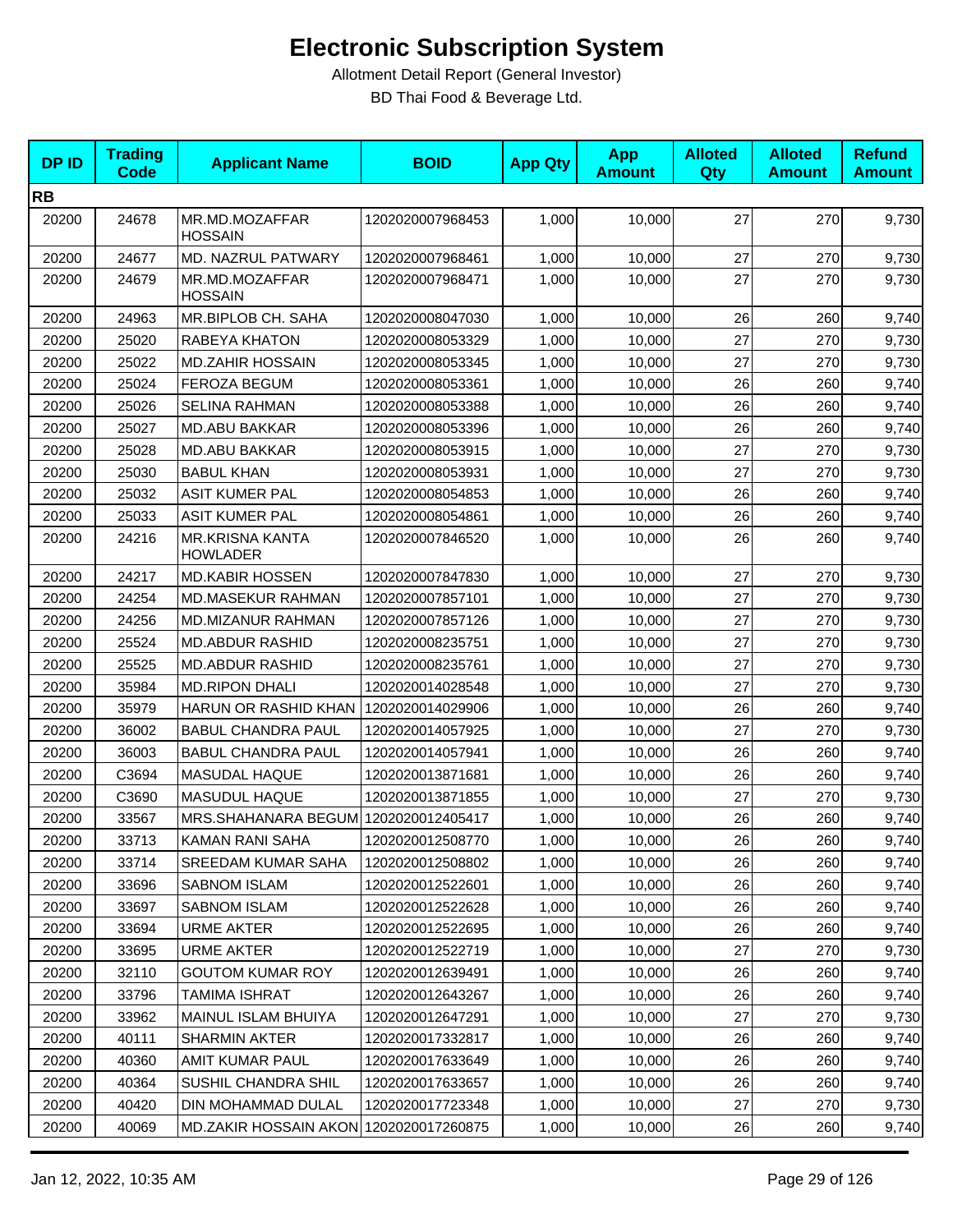| <b>DPID</b> | <b>Trading</b><br><b>Code</b> | <b>Applicant Name</b>                 | <b>BOID</b>      | <b>App Qty</b> | <b>App</b><br><b>Amount</b> | <b>Alloted</b><br>Qty | <b>Alloted</b><br><b>Amount</b> | <b>Refund</b><br><b>Amount</b> |
|-------------|-------------------------------|---------------------------------------|------------------|----------------|-----------------------------|-----------------------|---------------------------------|--------------------------------|
| <b>RB</b>   |                               |                                       |                  |                |                             |                       |                                 |                                |
| 20200       | 40068                         | HASNAT JAHAN                          | 1202020017260883 | 1,000          | 10,000                      | 26                    | 260                             | 9,740                          |
| 20200       | 25825                         | KOHINOR BEGUM                         | 1202020008400151 | 1,000          | 10,000                      | 27                    | 270                             | 9,730                          |
| 20200       | 25814                         | <b>SUKUMAR CHANDRA</b><br><b>SAHA</b> | 1202020008401478 | 1,000          | 10,000                      | 27                    | 270                             | 9,730                          |
| 20200       | 25891                         | <b>MR.TOFAEL AHMED</b>                | 1202020008402381 | 1,000          | 10,000                      | 27                    | 270                             | 9,730                          |
| 20200       | 25894                         | MR.MASUDUR RAHMAN                     | 1202020008402571 | 1,000          | 10,000                      | 27                    | 270                             | 9,730                          |
| 20200       | 25900                         | MD.MAZEDUR RAHMAN                     | 1202020008402943 | 1,000          | 10,000                      | 27                    | 270                             | 9,730                          |
| 20200       | 25055                         | <b>SUKLA BARUA</b>                    | 1202020008057252 | 1,000          | 10,000                      | 26                    | 260                             | 9,740                          |
| 20200       | 25062                         | <b>MR.ABU MIRJA</b><br>MD.SAYEM       | 1202020008060431 | 1,000          | 10,000                      | 27                    | 270                             | 9,730                          |
| 20200       | 26332                         | PROTIVA MONDAL                        | 1202020008518090 | 1,000          | 10,000                      | 27                    | 270                             | 9,730                          |
| 20200       | 26333                         | <b>URMILA MONDAL</b>                  | 1202020008518299 | 1,000          | 10,000                      | 27                    | 270                             | 9,730                          |
| 20200       | 26334                         | <b>LITON KUMAR MONDAL</b>             | 1202020008518403 | 1,000          | 10,000                      | 27                    | 270                             | 9,730                          |
| 20200       | 26509                         | <b>LUTFOR RAHMAN RIPON</b>            | 1202020008600339 | 1,000          | 10,000                      | 26                    | 260                             | 9,740                          |
| 20200       | 26510                         | LUTFOR RAHMAN RIPON                   | 1202020008600347 | 1,000          | 10,000                      | 26                    | 260                             | 9,740                          |
| 20200       | 25543                         | <b>KAMALESH ROY</b>                   | 1202020008243021 | 1,000          | 10,000                      | 26                    | 260                             | 9,740                          |
| 20200       | 26664                         | KAZI JALAL                            | 1202020008671559 | 1,000          | 10,000                      | 27                    | 270                             | 9,730                          |
| 20200       | 26665                         | KAZI JALAL                            | 1202020008671567 | 1,000          | 10,000                      | 26                    | 260                             | 9,740                          |
| 20200       | 37356                         | RASHIDA BEGUM                         | 1202020014723441 | 1,000          | 10,000                      | 27                    | 270                             | 9,730                          |
| 20200       | 36118                         | TOPNA MODAK                           | 1202020013887156 | 1,000          | 10,000                      | 26                    | 260                             | 9,740                          |
| 20200       | 36170                         | <b>MD.JAHANGIR ALAM</b>               | 1202020013887635 | 1,000          | 10,000                      | 27                    | 270                             | 9,730                          |
| 20200       | 34326                         | MD.OBAIDUR RAHMAN                     | 1202020012805571 | 1,000          | 10,000                      | 26                    | 260                             | 9,740                          |
| 20200       | 32094                         | <b>MD.SYFUL ISLAM</b>                 | 1202020011127201 | 1,000          | 10,000                      | 27                    | 270                             | 9,730                          |
| 20200       | 40402                         | SHIULI RANI SAHA                      | 1202020017723364 | 1,000          | 10,000                      | 26                    | 260                             | 9,740                          |
| 20200       | 40439                         | MD.BAHAUDDIN                          | 1202020017734422 | 1,000          | 10,000                      | 27                    | 270                             | 9,730                          |
| 20200       | 40440                         | MD.BAHAUDDIN                          | 1202020017734430 | 1,000          | 10,000                      | 27                    | 270                             | 9,730                          |
| 20200       | 40408                         | MOHAMMAD ALI SARKER                   | 1202020017734457 | 1,000          | 10,000                      | 26                    | 260                             | 9,740                          |
| 20200       | 40293                         | SANJITA SAHA                          | 1202020017558112 | 1,000          | 10,000                      | 27                    | 270                             | 9,730                          |
| 20200       | 40292                         | SWAPAN KUMAR SAHA                     | 1202020017558310 | 1,000          | 10,000                      | 26                    | 260                             | 9,740                          |
| 20200       | 26317                         | AZIT KUMAR KUNDU                      | 1202020008518933 | 1,000          | 10,000                      | 27                    | 270                             | 9,730                          |
| 20200       | 26318                         | AZIT KUMAR KUNDU                      | 1202020008519001 | 1,000          | 10,000                      | 26                    | 260                             | 9,740                          |
| 20200       | 26331                         | PROTIVA MONDAL                        | 1202020008519127 | 1,000          | 10,000                      | 26                    | 260                             | 9,740                          |
| 20200       | 26556                         | MOHAMMAD SHAMIM<br>SARWAR             | 1202020008613538 | 1,000          | 10,000                      | 26                    | 260                             | 9,740                          |
| 20200       | 26564                         | <b>ISMOT ZERIN NILA</b>               | 1202020008613610 | 1,000          | 10,000                      | 26                    | 260                             | 9,740                          |
| 20200       | 26566                         | ETI ISLAM                             | 1202020008613645 | 1,000          | 10,000                      | 26                    | 260                             | 9,740                          |
| 20200       | 26577                         | <b>MD.EUNUS ALI</b>                   | 1202020008615114 | 1,000          | 10,000                      | 27                    | 270                             | 9,730                          |
| 20200       | 38067                         | <b>MAKSUDA AKTER</b>                  | 1202020015186505 | 1,000          | 10,000                      | 27                    | 270                             | 9,730                          |
| 20200       | 37904                         | MD.ABDUL SALAM                        | 1202020015189766 | 1,000          | 10,000                      | 26                    | 260                             | 9,740                          |
| 20200       | 37906                         | <b>MD.RAMJAN ALI</b>                  | 1202020015189790 | 1,000          | 10,000                      | 26                    | 260                             | 9,740                          |
| 20200       | 37907                         | MD.RAMJAN ALI                         | 1202020015189806 | 1,000          | 10,000                      | 26                    | 260                             | 9,740                          |
| 20200       | 37968                         | MD.ZULFIKAR HOSSAIN                   | 1202020015189857 | 1,000          | 10,000                      | 26                    | 260                             | 9,740                          |
| 20200       | 37969                         | <b>MD.ZULFIKAR HOSSAIN</b>            | 1202020015189881 | 1,000          | 10,000                      | 27                    | 270                             | 9,730                          |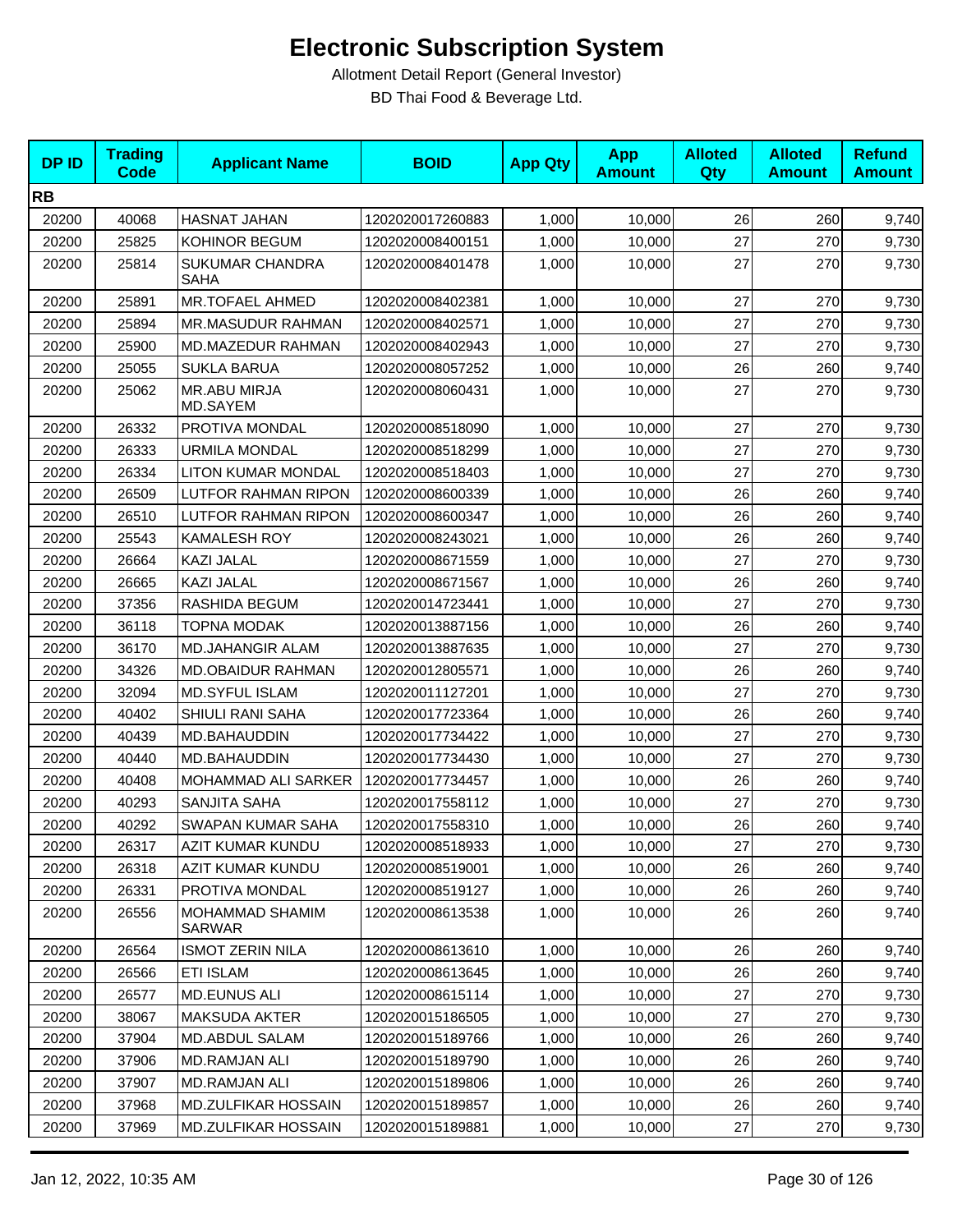| <b>DPID</b> | <b>Trading</b><br><b>Code</b> | <b>Applicant Name</b>                   | <b>BOID</b>      | <b>App Qty</b> | <b>App</b><br><b>Amount</b> | <b>Alloted</b><br><b>Qty</b> | <b>Alloted</b><br><b>Amount</b> | <b>Refund</b><br><b>Amount</b> |
|-------------|-------------------------------|-----------------------------------------|------------------|----------------|-----------------------------|------------------------------|---------------------------------|--------------------------------|
| <b>RB</b>   |                               |                                         |                  |                |                             |                              |                                 |                                |
| 20200       | 37970                         | <b>HABIB ULLAH</b>                      | 1202020015189913 | 1,000          | 10,000                      | 26                           | 260                             | 9,740                          |
| 20200       | 37629                         | <b>JOHN SHUBRATA</b><br><b>KARMAKER</b> | 1202020014873261 | 1,000          | 10,000                      | 27                           | 270                             | 9,730                          |
| 20200       | 37628                         | <b>JOHN SHUBRATA</b><br><b>KARMAKER</b> | 1202020014873278 | 1,000          | 10,000                      | 27                           | 270                             | 9,730                          |
| 20200       | 38217                         | MD.ZAMAN                                | 1202020015270900 | 1,000          | 10,000                      | 27                           | 270                             | 9,730                          |
| 20200       | 37757                         | <b>NADIRA AKTER</b>                     | 1202020014972376 | 1,000          | 10,000                      | 27                           | 270                             | 9,730                          |
| 20200       | 37755                         | MD.MASUM                                | 1202020014972691 | 1,000          | 10,000                      | 27                           | 270                             | 9,730                          |
| 20200       | 37754                         | MD.NIZAM                                | 1202020014972705 | 1,000          | 10,000                      | 26                           | 260                             | 9,740                          |
| 20200       | 37753                         | <b>HAZERA BEGUM</b>                     | 1202020014972713 | 1,000          | 10,000                      | 27                           | 270                             | 9,730                          |
| 20200       | 37752                         | ROZINA PARVIN                           | 1202020014972721 | 1,000          | 10,000                      | 26                           | 260                             | 9,740                          |
| 20200       | 37750                         | MD. ABDUL BARI                          | 1202020014972731 | 1,000          | 10,000                      | 26                           | 260                             | 9,740                          |
| 20200       | 37749                         | <b>MD.AMIR HOSSAIN</b>                  | 1202020014972748 | 1,000          | 10,000                      | 26                           | 260                             | 9,740                          |
| 20200       | 37748                         | NAZMA BEGUM                             | 1202020014972764 | 1,000          | 10,000                      | 26                           | 260                             | 9,740                          |
| 20200       | 37747                         | <b>RUP BANI</b>                         | 1202020014972772 | 1,000          | 10,000                      | 27                           | 270                             | 9,730                          |
| 20200       | 35348                         | KHONDOKAR KAMRUL<br><b>HOSSAIN</b>      | 1202020013405245 | 1,000          | 10,000                      | 26                           | 260                             | 9,740                          |
| 20200       | 31635                         | <b>SAROWAR ALAM</b>                     | 1202020011137838 | 1,000          | 10,000                      | 26                           | 260                             | 9,740                          |
| 20200       | 31634                         | <b>SAROWAR ALAM</b>                     | 1202020011138246 | 1,000          | 10,000                      | 27                           | 270                             | 9,730                          |
| 20200       | 31631                         | <b>DELWAR HOSSAIN</b>                   | 1202020011140501 | 1,000          | 10,000                      | 27                           | 270                             | 9,730                          |
| 20200       | 31630                         | <b>DELWAR HOSSAIN</b>                   | 1202020011140975 | 1,000          | 10,000                      | 26                           | 260                             | 9,740                          |
| 20200       | 32234                         | <b>MR.MOSHIOUR</b><br><b>RAHAMAM</b>    | 1202020011351808 | 1,000          | 10,000                      | 27                           | 270                             | 9,730                          |
| 20200       | 32151                         | MD. TAHERUL ISLAM                       | 1202020011366586 | 1,000          | 10,000                      | 26                           | 260                             | 9,740                          |
| 20200       | 32702                         | <b>GOURAB DAS</b>                       | 1202020011371513 | 1,000          | 10,000                      | 27                           | 270                             | 9,730                          |
| 20200       | 32703                         | <b>GOURAB DAS</b>                       | 1202020011372633 | 1,000          | 10,000                      | 27                           | 270                             | 9,730                          |
| 20200       | 34923                         | <b>MD.MONIRUL ISLAM</b><br><b>MIZAN</b> | 1202020013270211 | 1,000          | 10,000                      | 27                           | 270                             | 9,730                          |
| 20200       | 32574                         | MOHAMMAD ALI BHUIYAN 1202020011570111   |                  | 1,000          | 10,000                      | 26                           | 260                             | 9,740                          |
| 20200       | 32573                         | MD.ENAMUL HAQUE                         | 1202020011571984 | 1,000          | 10,000                      | 26                           | 260                             | 9,740                          |
| 20200       | 60015                         | NADIR UDDIN                             | 1202020018169526 | 1,000          | 10,000                      | 26                           | 260                             | 9,740                          |
| 20200       | 40770                         | MOHAMMED ABUL<br>KALAM AZAD             | 1202020018261459 | 1,000          | 10,000                      | 26                           | 260                             | 9,740                          |
| 20200       | 23609                         | <b>MS.RAKHA RANI</b>                    | 1202020007564252 | 1,000          | 10,000                      | 26                           | 260                             | 9,740                          |
| 20200       | 23500                         | MAINUL ISLAM BHUIYA                     | 1202020007585144 | 1,000          | 10,000                      | 27                           | 270                             | 9,730                          |
| 20200       | 22582                         | MD.IFTEKHARUL ISLAM                     | 1202020007128661 | 1,000          | 10,000                      | 27                           | 270                             | 9,730                          |
| 20200       | 23823                         | MR.NANI GOPAL SAHA                      | 1202020007699011 | 1,000          | 10,000                      | 26                           | 260                             | 9,740                          |
| 20200       | 23831                         | <b>MRS.TOPNA MODAK</b>                  | 1202020007700581 | 1,000          | 10,000                      | 26                           | 260                             | 9,740                          |
| 20200       | 22688                         | TAHAMINA AKTER                          | 1202020007255513 | 1,000          | 10,000                      | 26                           | 260                             | 9,740                          |
| 20200       | 22364                         | HAFIZUR RAHMAN                          | 1202020007260229 | 1,000          | 10,000                      | 27                           | 270                             | 9,730                          |
| 20200       | 22817                         | KALYANI RANI HALDER                     | 1202020007279631 | 1,000          | 10,000                      | 27                           | 270                             | 9,730                          |
| 20200       | 22818                         | KALYANI RANI HALDER                     | 1202020007279682 | 1,000          | 10,000                      | 27                           | 270                             | 9,730                          |
| 20200       | 23953                         | AFSANA CHOWDHURY                        | 1202020007786949 | 1,000          | 10,000                      | 26                           | 260                             | 9,740                          |
| 20200       | 23952                         | AFSANA CHOWDHURY                        | 1202020007786957 | 1,000          | 10,000                      | 27                           | 270                             | 9,730                          |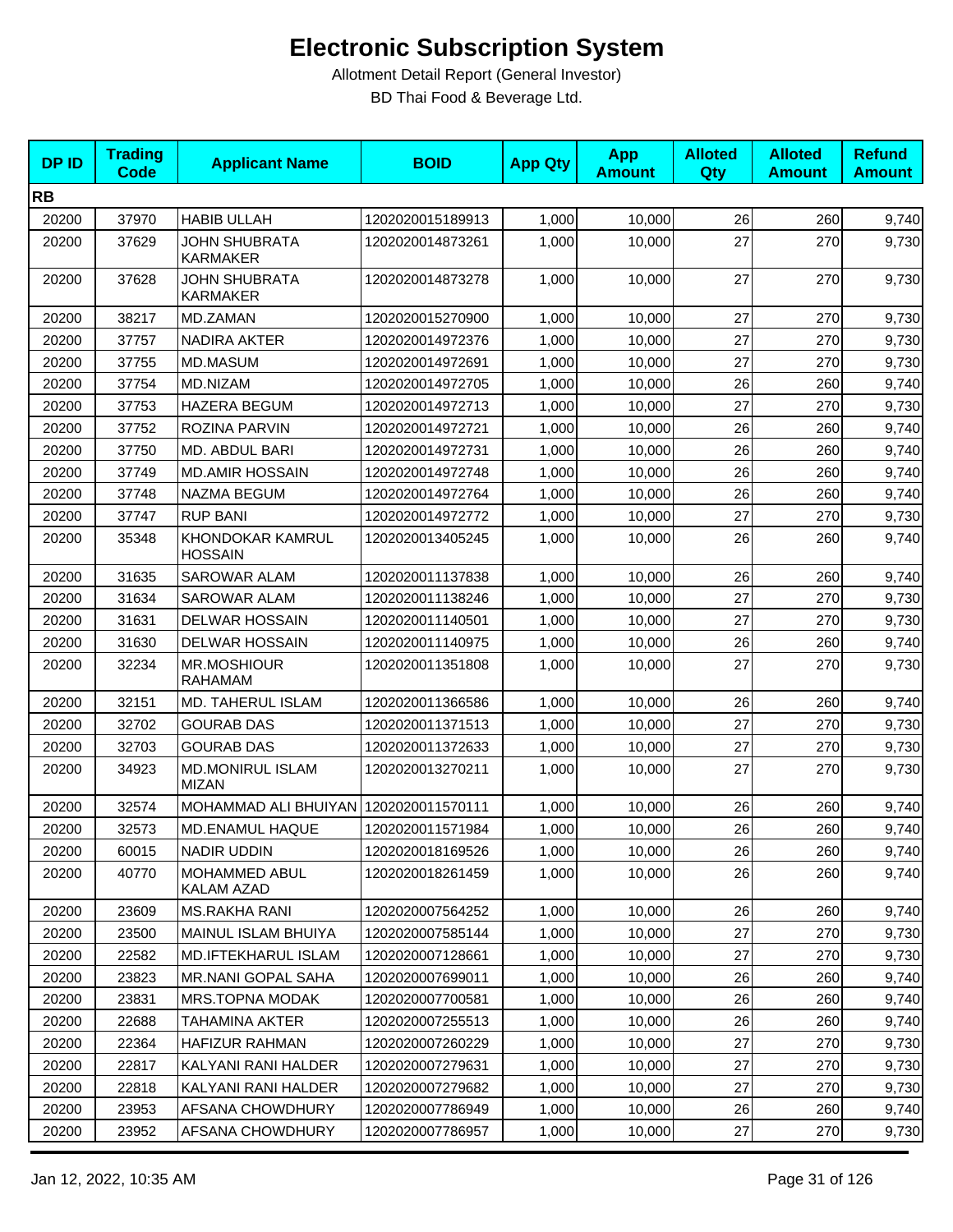| <b>DPID</b> | <b>Trading</b><br><b>Code</b> | <b>Applicant Name</b>                   | <b>BOID</b>      | <b>App Qty</b> | <b>App</b><br><b>Amount</b> | <b>Alloted</b><br>Qty | <b>Alloted</b><br><b>Amount</b> | <b>Refund</b><br><b>Amount</b> |
|-------------|-------------------------------|-----------------------------------------|------------------|----------------|-----------------------------|-----------------------|---------------------------------|--------------------------------|
| <b>RB</b>   |                               |                                         |                  |                |                             |                       |                                 |                                |
| 20200       | 24355                         | MR.MD.ASADULLAH                         | 1202020007870161 | 1,000          | 10,000                      | 27                    | 270                             | 9,730                          |
| 20200       | 35405                         | <b>KANIZ FATIMA</b>                     | 1202020013545951 | 1,000          | 10,000                      | 26                    | 260                             | 9,740                          |
| 20200       | 35404                         | MD.ABDUL HAQUE<br><b>MALLIK</b>         | 1202020013545992 | 1,000          | 10,000                      | 26                    | 260                             | 9,740                          |
| 20200       | 35403                         | MD.ABDUL HAQUE<br><b>MALLIK</b>         | 1202020013546044 | 1,000          | 10,000                      | 27                    | 270                             | 9,730                          |
| 20200       | 32792                         | SAJAL KUMAR DAS                         | 1202020011787555 | 1,000          | 10,000                      | 27                    | 270                             | 9,730                          |
| 20200       | 32755                         | RAJU AHMED                              | 1202020011788295 | 1,000          | 10,000                      | 27                    | 270                             | 9,730                          |
| 20200       | 32756                         | RAJU AHMED                              | 1202020011788477 | 1,000          | 10,000                      | 26                    | 260                             | 9,740                          |
| 20200       | 32950                         | M/S.ASMA BEGUM                          | 1202020011918513 | 1,000          | 10,000                      | 27                    | 270                             | 9,730                          |
| 20200       | 32951                         | MD.MAHADI HASSAN                        | 1202020011918531 | 1,000          | 10,000                      | 26                    | 260                             | 9,740                          |
| 20200       | 32952                         | <b>MS.PRIYANGKA ISLAM</b>               | 1202020011918556 | 1,000          | 10,000                      | 26                    | 260                             | 9,740                          |
| 20200       | 32953                         | <b>MD.MUSLIM</b>                        | 1202020011918572 | 1,000          | 10,000                      | 26                    | 260                             | 9,740                          |
| 20200       | 32955                         | MD.RAMZAN ALI                           | 1202020011918599 | 1,000          | 10,000                      | 26                    | 260                             | 9,740                          |
| 20200       | 32956                         | <b>MD.MUSLIM</b>                        | 1202020011918620 | 1,000          | 10,000                      | 26                    | 260                             | 9,740                          |
| 20200       | 32958                         | <b>MD.MAHADI HASSAN</b>                 | 1202020011918655 | 1,000          | 10,000                      | 27                    | 270                             | 9,730                          |
| 20200       | 32959                         | <b>MS.PRIYANGKA ISLAM</b>               | 1202020011918663 | 1,000          | 10,000                      | 27                    | 270                             | 9,730                          |
| 20200       | 32960                         | M/S.ASMA BAGUM                          | 1202020011918671 | 1,000          | 10,000                      | 27                    | 270                             | 9,730                          |
| 20200       | 32962                         | RAFIQUL ISLAM BABU                      | 1202020011918738 | 1,000          | 10,000                      | 26                    | 260                             | 9,740                          |
| 20200       | 32963                         | RAFIQUL ISLAM BABU                      | 1202020011918762 | 1,000          | 10,000                      | 27                    | 270                             | 9,730                          |
| 20200       | 32964                         | SHIRIN AKTER CHAYAN                     | 1202020011918789 | 1,000          | 10,000                      | 26                    | 260                             | 9,740                          |
| 20200       | 32965                         | SHIRIN AKTER CHAYAN                     | 1202020011918802 | 1,000          | 10,000                      | 26                    | 260                             | 9,740                          |
| 20200       | 32966                         | AYESHA AKTER AIRIN                      | 1202020011918829 | 1,000          | 10,000                      | 27                    | 270                             | 9,730                          |
| 20200       | 32967                         | AYESHA AKTER AIRIN                      | 1202020011918845 | 1,000          | 10,000                      | 27                    | 270                             | 9,730                          |
| 20200       | 32986                         | <b>MD.SUMON MIA</b>                     | 1202020011918853 | 1,000          | 10,000                      | 26                    | 260                             | 9,740                          |
| 20200       | 32968                         | <b>MD.SAIFUL ISLAM</b>                  | 1202020011918861 | 1,000          | 10,000                      | 26                    | 260                             | 9,740                          |
| 20200       | 32969                         | <b>MD.SAIFUL</b>                        | 1202020011918896 | 1,000          | 10,000                      | 27                    | 270                             | 9,730                          |
| 20200       | 32985                         | <b>MD.SUMON MIA</b>                     | 1202020011918944 | 1,000          | 10,000                      | 26                    | 260                             | 9,740                          |
| 20200       | 32949                         | <b>MD.RAMZAN ALI</b>                    | 1202020011918979 | 1,000          | 10,000                      | 26                    | 260                             | 9,740                          |
| 20200       | 32971                         | <b>MD.MAMUN HASSAN</b>                  | 1202020011919684 | 1,000          | 10,000                      | 26                    | 260                             | 9,740                          |
| 20200       | 32972                         | <b>MD.MAMUN HASSAN</b>                  | 1202020011919692 | 1,000          | 10,000                      | 26                    | 260                             | 9,740                          |
| 20200       | 33098                         | <b>MEHERUN NESSA</b>                    | 1202020012036336 | 1,000          | 10,000                      | 26                    | 260                             | 9,740                          |
| 20200       | 33099                         | <b>MEHERUN NESSA</b>                    | 1202020012036352 | 1,000          | 10,000                      | 26                    | 260                             | 9,740                          |
| 20200       | 33100                         | MD. ALAUDDIN MANZI                      | 1202020012036360 | 1,000          | 10,000                      | 27                    | 270                             | 9,730                          |
| 20200       | 33101                         | MD. ALAUDDIN MANZI                      | 1202020012036387 | 1,000          | 10,000                      | 27                    | 270                             | 9,730                          |
| 20200       | 33104                         | HOSNE-ARA-BEGUM                         | 1202020012036435 | 1,000          | 10,000                      | 26                    | 260                             | 9,740                          |
| 20200       | 33105                         | HOSNE-ARA-BEGUM                         | 1202020012036443 | 1,000          | 10,000                      | 26                    | 260                             | 9,740                          |
| 20200       | 33106                         | DR.ZILLUR RAHMAN                        | 1202020012036451 | 1,000          | 10,000                      | 26                    | 260                             | 9,740                          |
| 20200       | 33107                         | DR.ZILLUR RAHMAN                        | 1202020012036461 | 1,000          | 10,000                      | 27                    | 270                             | 9,730                          |
| 20200       | 33094                         | <b>MD.ALAMGIR HOSSAIN</b>               | 1202020012036542 | 1,000          | 10,000                      | 27                    | 270                             | 9,730                          |
| 20200       | 33095                         | <b>MD.ALAMGIR HOSSAIN</b>               | 1202020012036550 | 1,000          | 10,000                      | 27                    | 270                             | 9,730                          |
| 20200       | 32570                         | MOHAMMAD ALI BHUIYAN   1202020011584934 |                  | 1,000          | 10,000                      | 27                    | 270                             | 9,730                          |
| 20200       | G1815                         | AYESHA KHATUN                           | 1202020012181325 | 1,000          | 10,000                      | 27                    | 270                             | 9,730                          |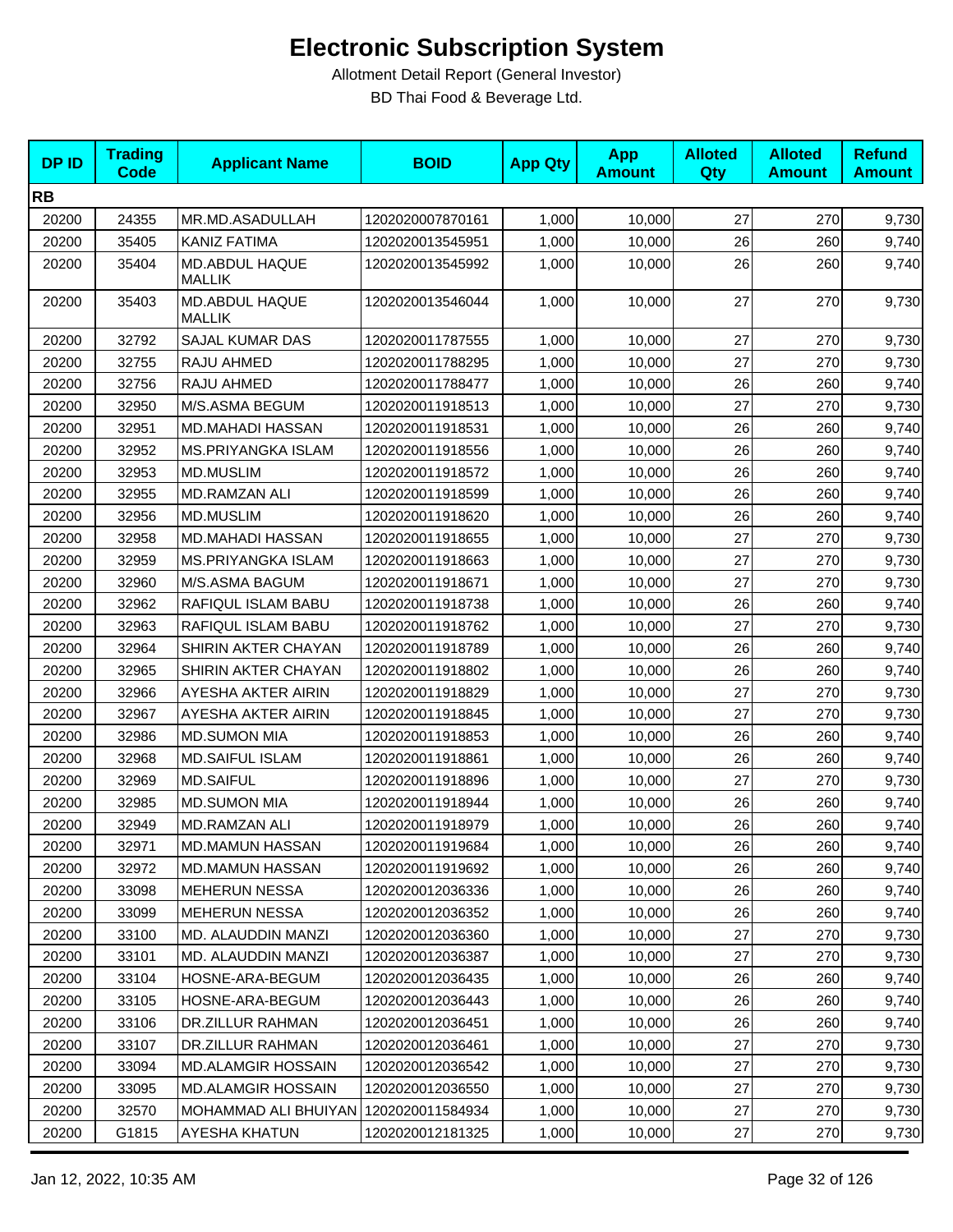| <b>DPID</b> | <b>Trading</b><br><b>Code</b> | <b>Applicant Name</b>                  | <b>BOID</b>      | <b>App Qty</b> | <b>App</b><br><b>Amount</b> | <b>Alloted</b><br><b>Qty</b> | <b>Alloted</b><br><b>Amount</b> | <b>Refund</b><br><b>Amount</b> |
|-------------|-------------------------------|----------------------------------------|------------------|----------------|-----------------------------|------------------------------|---------------------------------|--------------------------------|
| <b>RB</b>   |                               |                                        |                  |                |                             |                              |                                 |                                |
| 20200       | 33320                         | <b>NURUN NAHAR</b>                     | 1202020012186841 | 1,000          | 10,000                      | 27                           | 270                             | 9,730                          |
| 20200       | 40775                         | AFRUZA HENA                            | 1202020018279056 | 1,000          | 10,000                      | 27                           | 270                             | 9,730                          |
| 20200       | 24748                         | MR.MD.SHOFIQUL ISLAM                   | 1202020007980189 | 1,000          | 10,000                      | 26                           | 260                             | 9,740                          |
| 20200       | 24749                         | <b>MD.SOHEL RANA</b>                   | 1202020007980202 | 1,000          | 10,000                      | 26                           | 260                             | 9,740                          |
| 20200       | 24747                         | <b>MD.SHOFIQUL ISLAM</b>               | 1202020007980311 | 1,000          | 10,000                      | 26                           | 260                             | 9,740                          |
| 20200       | 24750                         | <b>MD.SOHEL RANA</b>                   | 1202020007981729 | 1,000          | 10,000                      | 26                           | 260                             | 9,740                          |
| 20200       | 24729                         | <b>FRANCIS LITON D COSTA</b>           | 1202020007986095 | 1,000          | 10,000                      | 26                           | 260                             | 9,740                          |
| 20200       | 25068                         | <b>MD.ABDUR RAHMAN</b>                 | 1202020008063682 | 1,000          | 10,000                      | 27                           | 270                             | 9,730                          |
| 20200       | 25077                         | S M ASRAFUL HAQUE                      | 1202020008063690 | 1,000          | 10,000                      | 26                           | 260                             | 9,740                          |
| 20200       | 25078                         | <b>BIBI FATEMA KHATON</b>              | 1202020008063714 | 1,000          | 10,000                      | 27                           | 270                             | 9,730                          |
| 20200       | 25070                         | <b>MD.ROFIQUL ISLAM</b>                | 1202020008063765 | 1,000          | 10,000                      | 26                           | 260                             | 9,740                          |
| 20200       | 25071                         | <b>MR.ROFIQUL ISLAM</b>                | 1202020008063773 | 1,000          | 10,000                      | 26                           | 260                             | 9,740                          |
| 20200       | 25073                         | MD.SOHIDUL ISLAM                       | 1202020008063791 | 1,000          | 10,000                      | 26                           | 260                             | 9,740                          |
| 20200       | 25076                         | S M ASRAFUL HAQUE                      | 1202020008063821 | 1,000          | 10,000                      | 27                           | 270                             | 9,730                          |
| 20200       | 25080                         | SYED A.K.M.SHAFIQUE                    | 1202020008064181 | 1,000          | 10,000                      | 27                           | 270                             | 9,730                          |
| 20200       | 24004                         | PRAN KRISHNA SAHA                      | 1202020007790981 | 1,000          | 10,000                      | 26                           | 260                             | 9,740                          |
| 20200       | 24002                         | LILA RANI SAHA                         | 1202020007791009 | 1,000          | 10,000                      | 26                           | 260                             | 9,740                          |
| 20200       | 24020                         | MD.ANOWAR HOSSAIN<br><b>CHOWDHURY</b>  | 1202020007796989 | 1,000          | 10,000                      | 27                           | 270                             | 9,730                          |
| 20200       | 24021                         | <b>NAZMA KHATUN</b>                    | 1202020007796997 | 1,000          | 10,000                      | 26                           | 260                             | 9,740                          |
| 20200       | 25267                         | MR.ABDULLAH AL IMTIAZ<br><b>FAISAL</b> | 1202020008149520 | 1,000          | 10,000                      | 27                           | 270                             | 9,730                          |
| 20200       | 25284                         | MR.MD.ROBIUL                           | 1202020008149539 | 1,000          | 10,000                      | 27                           | 270                             | 9,730                          |
| 20200       | 25275                         | <b>MD.FORMAN ALI</b>                   | 1202020008149563 | 1,000          | 10,000                      | 27                           | 270                             | 9,730                          |
| 20200       | 25278                         | MD.RAFIQUL ISLAM<br><b>MONTU</b>       | 1202020008149598 | 1,000          | 10,000                      | 26                           | 260                             | 9,740                          |
| 20200       | 25288                         | <b>MD.BABUL HOSSAIN</b>                | 1202020008149611 | 1,000          | 10,000                      | 27                           | 270                             | 9,730                          |
| 20200       | 25268                         | MR.ABDULLAH AL IMTIAZ<br><b>FAISAL</b> | 1202020008149654 | 1,000          | 10,000                      | 27                           | 270                             | 9,730                          |
| 20200       | 25289                         | MD.ABUL KALAM                          | 1202020008149662 | 1,000          | 10,000                      | 27                           | 270                             | 9,730                          |
| 20200       | 25290                         | MD.ABUL KALAM                          | 1202020008149670 | 1,000          | 10,000                      | 27                           | 270                             | 9,730                          |
| 20200       | 25269                         | MD.SHAHJALAL                           | 1202020008149702 | 1,000          | 10,000                      | 26                           | 260                             | 9,740                          |
| 20200       | 25273                         | ABDULLAH AL REAZ                       | 1202020008149710 | 1,000          | 10,000                      | 27                           | 270                             | 9,730                          |
| 20200       | 25283                         | MR.MD.ROBIUL                           | 1202020008149737 | 1,000          | 10,000                      | 26                           | 260                             | 9,740                          |
| 20200       | 25280                         | <b>MD.KAMAL</b>                        | 1202020008150578 | 1,000          | 10,000                      | 26                           | 260                             | 9,740                          |
| 20200       | 24352                         | MR.MD.ASADULLAH                        | 1202020007870196 | 1,000          | 10,000                      | 27                           | 270                             | 9,730                          |
| 20200       | 24335                         | MR.JONY KUMAR SAHA                     | 1202020007870260 | 1,000          | 10,000                      | 27                           | 270                             | 9,730                          |
| 20200       | 24291                         | MR.MD.MOJAMMEL<br><b>HAQUE</b>         | 1202020007881479 | 1,000          | 10,000                      | 26                           | 260                             | 9,740                          |
| 20200       | 24294                         | <b>MST.SABEKUN NAHAR</b>               | 1202020007884290 | 1,000          | 10,000                      | 27                           | 270                             | 9,730                          |
| 20200       | 24389                         | MR.MD.TAHER ALI                        | 1202020007886372 | 1,000          | 10,000                      | 27                           | 270                             | 9,730                          |
| 20200       | 24390                         | MR.RANADA PRASAD<br><b>ROY</b>         | 1202020007886610 | 1,000          | 10,000                      | 26                           | 260                             | 9,740                          |
| 20200       | 38578                         | UTTAM KUMAR SAHA                       | 1202020015582991 | 1,000          | 10,000                      | 26                           | 260                             | 9,740                          |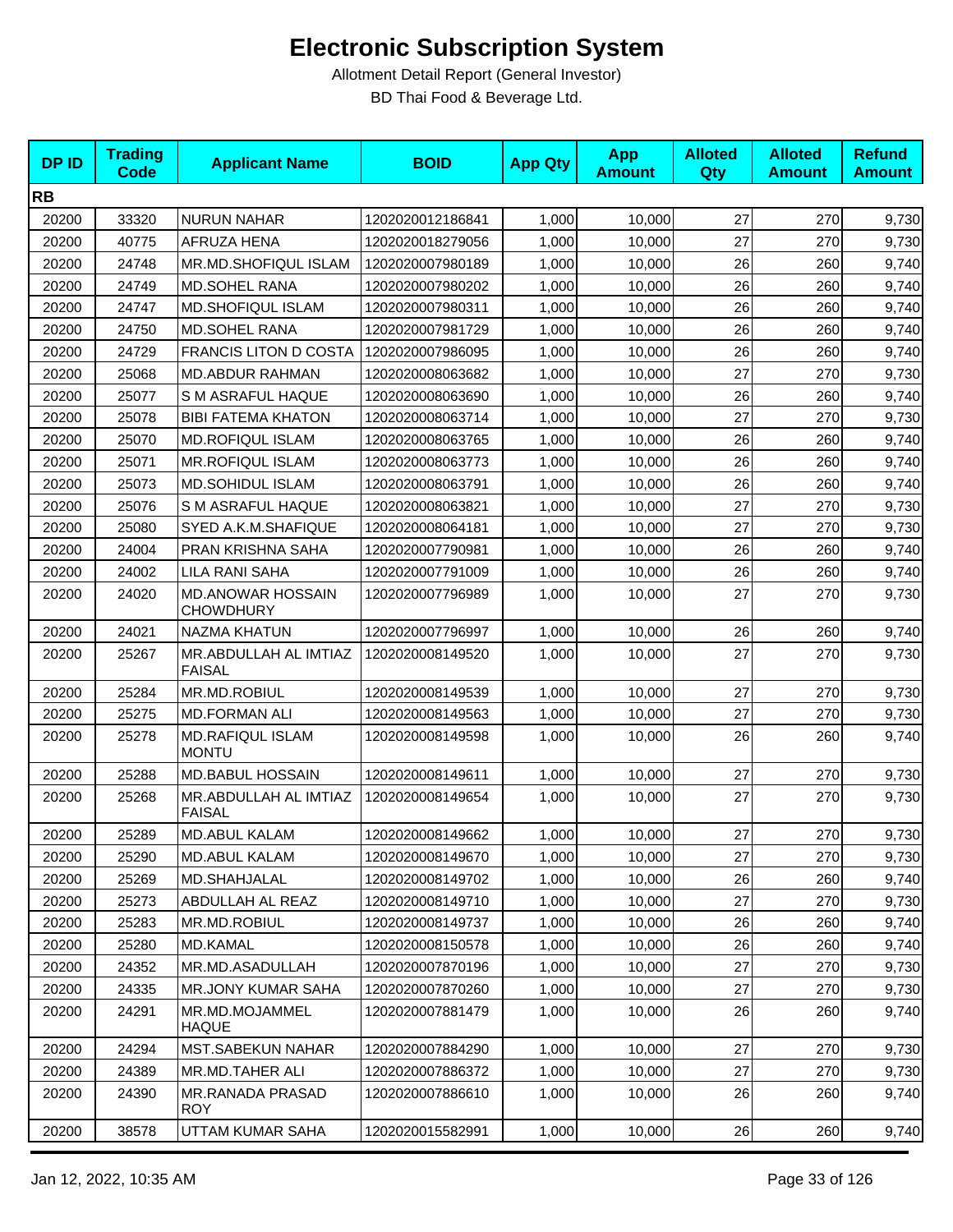| <b>DPID</b> | <b>Trading</b><br><b>Code</b> | <b>Applicant Name</b>                      | <b>BOID</b>      | <b>App Qty</b> | <b>App</b><br><b>Amount</b> | <b>Alloted</b><br>Qty | <b>Alloted</b><br><b>Amount</b> | <b>Refund</b><br><b>Amount</b> |
|-------------|-------------------------------|--------------------------------------------|------------------|----------------|-----------------------------|-----------------------|---------------------------------|--------------------------------|
| <b>RB</b>   |                               |                                            |                  |                |                             |                       |                                 |                                |
| 20200       | 35618                         | <b>DELWAR HOSSAIN</b>                      | 1202020013566389 | 1,000          | 10,000                      | 27                    | 270                             | 9,730                          |
| 20200       | 35619                         | <b>DELWAR HOSSAIN</b>                      | 1202020013566429 | 1,000          | 10,000                      | 27                    | 270                             | 9,730                          |
| 20200       | 35631                         | <b>MD.MOJIBUR RAHMAN</b><br><b>BHUIYAN</b> | 1202020013744721 | 1,000          | 10,000                      | 27                    | 270                             | 9,730                          |
| 20200       | 35630                         | MD. MOJIBUR RAHMAN<br><b>BHUIYAN</b>       | 1202020013744746 | 1,000          | 10,000                      | 27                    | 270                             | 9,730                          |
| 20200       | 35750                         | <b>RUPALY RANI DAS</b>                     | 1202020013917207 | 1,000          | 10.000                      | 26                    | 260                             | 9,740                          |
| 20200       | 35751                         | <b>RUPALY RANI DAS</b>                     | 1202020013917745 | 1,000          | 10,000                      | 27                    | 270                             | 9,730                          |
| 20200       | 32668                         | MOHAMMAD AMZAD<br><b>HOSSAIN</b>           | 1202020011794377 | 1,000          | 10,000                      | 26                    | 260                             | 9,740                          |
| 20200       | 32665                         | ROKEYA BEGUM                               | 1202020011797030 | 1,000          | 10,000                      | 26                    | 260                             | 9,740                          |
| 20200       | 32664                         | <b>RUMANA AFROZ</b>                        | 1202020011797204 | 1,000          | 10,000                      | 27                    | 270                             | 9,730                          |
| 20200       | 0G929                         | Md.Abdullahel Kafi                         | 1202020012317155 | 1,000          | 10,000                      | 26                    | 260                             | 9,740                          |
| 20200       | 12320                         | MR.MOHAMMAD OSMAN<br><b>GHANI</b>          | 1202020004303880 | 1,000          | 10,000                      | 27                    | 270                             | 9,730                          |
| 20200       | 12321                         | MOHAMMAD OSMAN<br><b>GHANI</b>             | 1202020004303899 | 1,000          | 10,000                      | 26                    | 260                             | 9,740                          |
| 20200       | 13331                         | <b>MD.MONJUR KADER</b><br><b>HOSSAIN</b>   | 1202020004732534 | 1,000          | 10,000                      | 27                    | 270                             | 9,730                          |
| 20200       | 13383                         | <b>MS.MALLIKA KARMAKER</b>                 | 1202020004743199 | 1,000          | 10,000                      | 27                    | 270                             | 9,730                          |
| 20200       | 13384                         | MRS.SABITA KARMAKER                        | 1202020004743777 | 1,000          | 10,000                      | 26                    | 260                             | 9,740                          |
| 20200       | 12491                         | <b>MR.APOLLO SARKER</b>                    | 1202020004378718 | 1,000          | 10,000                      | 27                    | 270                             | 9,730                          |
| 20200       | 30442                         | MRS.SHARABAN TAHURA                        | 1202020009767554 | 1,000          | 10,000                      | 27                    | 270                             | 9,730                          |
| 20200       | 30628                         | MD.WAHIDUZZAMAN                            | 1202020009887121 | 1,000          | 10,000                      | 26                    | 260                             | 9,740                          |
| 20200       | 30627                         | <b>ABDUL WAHAB</b>                         | 1202020009887321 | 1,000          | 10,000                      | 27                    | 270                             | 9,730                          |
| 20200       | 30611                         | <b>MD.KAMAL</b>                            | 1202020009902563 | 1,000          | 10,000                      | 26                    | 260                             | 9,740                          |
| 20200       | 30203                         | <b>HALIMA KHATUN</b>                       | 1202020009607193 | 1,000          | 10,000                      | 26                    | 260                             | 9,740                          |
| 20200       | 00870                         | <b>MD.HABIBUR RAHMAN</b>                   | 1202020000859842 | 1,000          | 10.000                      | 27                    | 270                             | 9,730                          |
| 20200       | 00995                         | MR.MD.JASHIM UDDIN                         | 1202020001363712 | 1,000          | 10,000                      | 26                    | 260                             | 9,740                          |
| 20200       | 04139                         | S,M. ASHIQUR RAHMAN                        | 1202020001375727 | 1,000          | 10,000                      | 26                    | 260                             | 9,740                          |
| 20200       | 17464                         | <b>BANDHU DAS ROY</b>                      | 1202020005927662 | 1,000          | 10,000                      | 26                    | 260                             | 9,740                          |
| 20200       | 17477                         | S.A.SHELLY                                 | 1202020005940432 | 1,000          | 10,000                      | 27                    | 270                             | 9,730                          |
| 20200       | 19241                         | <b>JAMUNA DEV</b>                          | 1202020006443662 | 1,000          | 10,000                      | 26                    | 260                             | 9,740                          |
| 20200       | 19243                         | MD ABDUL JALIL                             | 1202020006443689 | 1,000          | 10,000                      | 27                    | 270                             | 9,730                          |
| 20200       | 19244                         | MD ABDUL JALIL                             | 1202020006443697 | 1,000          | 10,000                      | 27                    | 270                             | 9,730                          |
| 20200       | 19247                         | PRADEP GHOSH                               | 1202020006444616 | 1,000          | 10,000                      | 26                    | 260                             | 9,740                          |
| 20200       | 17761                         | MD.ABDUL WAHAB                             | 1202020006048628 | 1,000          | 10,000                      | 27                    | 270                             | 9,730                          |
| 20200       | 19737                         | <b>MD MONJUR KARIM</b>                     | 1202020006573098 | 1,000          | 10,000                      | 26                    | 260                             | 9,740                          |
| 20200       | 19739                         | <b>MD. MONJUR KARIM</b>                    | 1202020006573138 | 1,000          | 10,000                      | 27                    | 270                             | 9,730                          |
| 20200       | 18276                         | MD SHAFIQUL ISLAM                          | 1202020006189261 | 1,000          | 10,000                      | 26                    | 260                             | 9,740                          |
| 20200       | 18275                         | <b>MD SHAFIQUL ISLAM</b>                   | 1202020006189271 | 1,000          | 10,000                      | 26                    | 260                             | 9,740                          |
| 20200       | 18394                         | ABDUL MALEK                                | 1202020006190996 | 1,000          | 10,000                      | 26                    | 260                             | 9,740                          |
| 20200       | 18358                         | <b>MS.SHARIFUN NAHAR</b>                   | 1202020006198403 | 1,000          | 10,000                      | 27                    | 270                             | 9,730                          |
| 20200       | 18188                         | MANBENDU BIKASH SAHA 1202020006203037      |                  | 1,000          | 10,000                      | 26                    | 260                             | 9,740                          |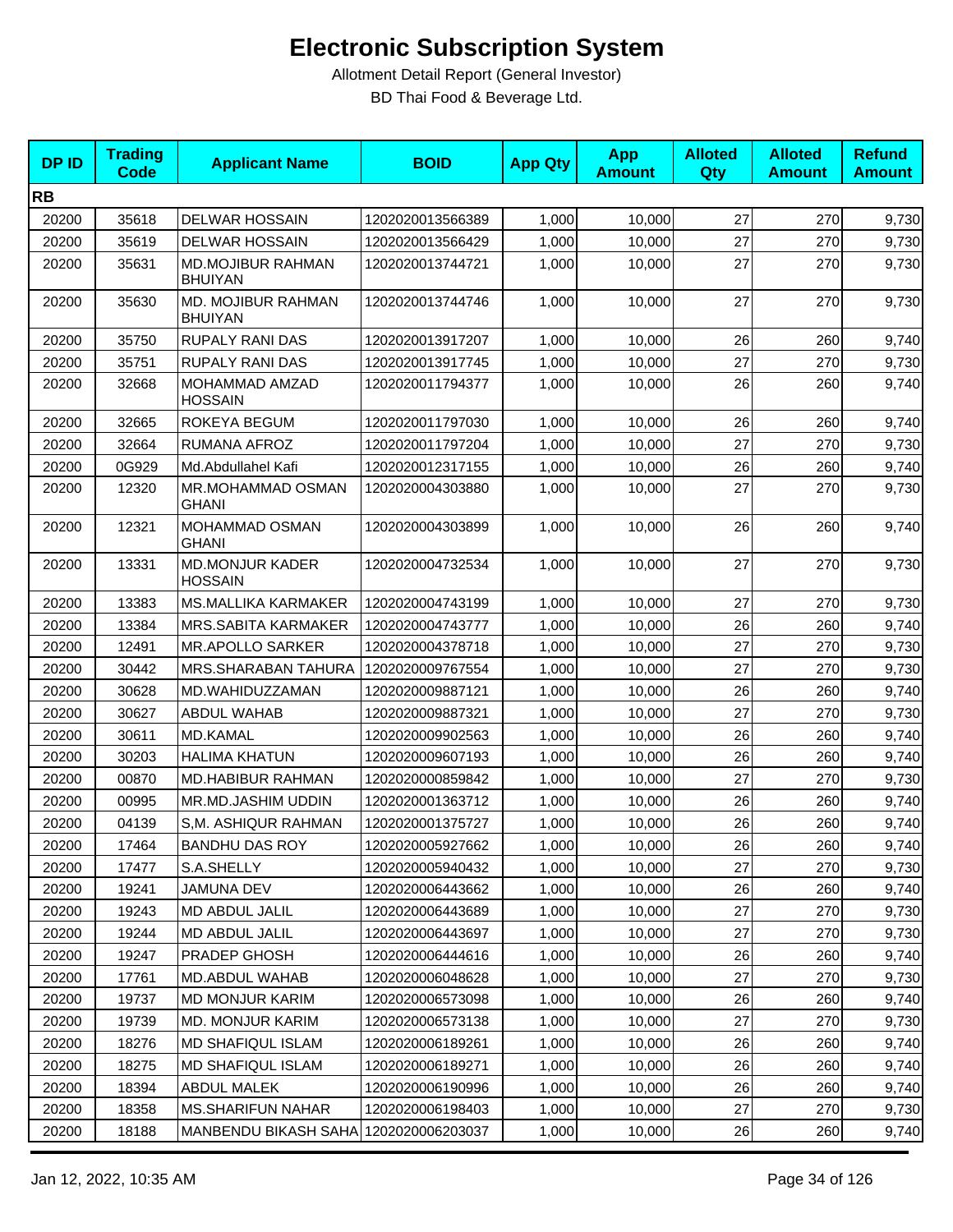| <b>DPID</b> | <b>Trading</b><br><b>Code</b> | <b>Applicant Name</b>                   | <b>BOID</b>      | <b>App Qty</b> | <b>App</b><br><b>Amount</b> | <b>Alloted</b><br>Qty | <b>Alloted</b><br><b>Amount</b> | <b>Refund</b><br><b>Amount</b> |
|-------------|-------------------------------|-----------------------------------------|------------------|----------------|-----------------------------|-----------------------|---------------------------------|--------------------------------|
| <b>RB</b>   |                               |                                         |                  |                |                             |                       |                                 |                                |
| 20200       | 23749                         | <b>MR.TAPASH PAUL</b>                   | 1202020006305990 | 1,000          | 10,000                      | 27                    | 270                             | 9,730                          |
| 20200       | 23750                         | MRS. APARNA PAUL                        | 1202020006306026 | 1,000          | 10,000                      | 27                    | 270                             | 9,730                          |
| 20200       | 18557                         | <b>DALIA SULTANA</b>                    | 1202020006312183 | 1,000          | 10,000                      | 26                    | 260                             | 9,740                          |
| 20200       | 18708                         | GOPAL KRISHNA KUNDU                     | 1202020006315981 | 1,000          | 10,000                      | 27                    | 270                             | 9,730                          |
| 20200       | 18805                         | MD ZIAUL AHSAN                          | 1202020006322595 | 1,000          | 10,000                      | 26                    | 260                             | 9,740                          |
| 20200       | 18806                         | <b>MD.REAZUL AHSAN</b>                  | 1202020006322600 | 1,000          | 10.000                      | 27                    | 270                             | 9,730                          |
| 20200       | 18861                         | RINA KHANAM                             | 1202020006322884 | 1,000          | 10,000                      | 26                    | 260                             | 9,740                          |
| 20200       | 18877                         | PALLAB KUMAR ROY                        | 1202020006334045 | 1,000          | 10,000                      | 27                    | 270                             | 9,730                          |
| 20200       | 14243                         | MR.SUDIP KUMAR SAHA                     | 1202020004986579 | 1,000          | 10,000                      | 26                    | 260                             | 9,740                          |
| 20200       | 10159                         | MR.BELAL UDDIN AHMED                    | 1202020003736838 | 1,000          | 10,000                      | 27                    | 270                             | 9,730                          |
| 20200       | 10155                         | <b>MRS.ZAKIA MOHSIN</b>                 | 1202020003737056 | 1,000          | 10,000                      | 26                    | 260                             | 9,740                          |
| 20200       | 11426                         | <b>MR.SRIKANTA SEN</b>                  | 1202020003738556 | 1,000          | 10,000                      | 26                    | 260                             | 9,740                          |
| 20200       | 19479                         | <b>UMME SALMA</b>                       | 1202020003426856 | 1,000          | 10,000                      | 27                    | 270                             | 9,730                          |
| 20200       | 13789                         | <b>MR.SANJIT KUMAR</b><br><b>BISWAS</b> | 1202020004872007 | 1,000          | 10,000                      | 27                    | 270                             | 9,730                          |
| 20200       | 13801                         | <b>MS.THAHA SHINA</b><br><b>BHUIYAN</b> | 1202020004872157 | 1,000          | 10,000                      | 27                    | 270                             | 9,730                          |
| 20200       | 31007                         | MD.JOSHIMUDDIN                          | 1202020010326352 | 1,000          | 10,000                      | 27                    | 270                             | 9,730                          |
| 20200       | 31377                         | <b>HARA KRISHNA ROY</b>                 | 1202020010326542 | 1,000          | 10,000                      | 27                    | 270                             | 9,730                          |
| 20200       | 31132                         | <b>ALI AKKAS</b>                        | 1202020010049721 | 1,000          | 10,000                      | 27                    | 270                             | 9,730                          |
| 20200       | 02377                         | MR.MD.MOHSIN SIKDER                     | 1202020000890099 | 1,000          | 10,000                      | 27                    | 270                             | 9,730                          |
| 20200       | 03367                         | MR.MD.MAHABUBA ALAM                     | 1202020001407314 | 1,000          | 10,000                      | 26                    | 260                             | 9,740                          |
| 20200       | 04274                         | MR.AZHARUL HOQUE<br><b>CHOWDHURY</b>    | 1202020001408196 | 1,000          | 10,000                      | 27                    | 270                             | 9,730                          |
| 20200       | 07597                         | MR.SHAKHAOUT<br><b>HOSSAIN SIKDER</b>   | 1202020002913158 | 1,000          | 10,000                      | 26                    | 260                             | 9,740                          |
| 20200       | 19248                         | PRADEP GHOSH                            | 1202020006444624 | 1,000          | 10,000                      | 26                    | 260                             | 9,740                          |
| 20200       | 19251                         | <b>ASHIM GOSH</b>                       | 1202020006444659 | 1,000          | 10,000                      | 26                    | 260                             | 9,740                          |
| 20200       | 19257                         | <b>MD JALAL MIA</b>                     | 1202020006448194 | 1,000          | 10,000                      | 27                    | 270                             | 9,730                          |
| 20200       | 21582                         | SK.NAZIA NAFIZ                          | 1202020006998983 | 1,000          | 10,000                      | 26                    | 260                             | 9,740                          |
| 20200       | 21583                         | MOMOTAZ BEGUM                           | 1202020006999118 | 1,000          | 10,000                      | 26                    | 260                             | 9,740                          |
| 20200       | 14463                         | HARIPADA SAHA                           | 1202020005090080 | 1,000          | 10,000                      | 26                    | 260                             | 9,740                          |
| 20200       | 10864                         | <b>MD.MAHBUBUR RASHID</b>               | 1202020006725526 | 1,000          | 10,000                      | 26                    | 260                             | 9,740                          |
| 20200       | 10865                         | <b>MD.MAHABUBUR RASHID</b>              | 1202020006725550 | 1,000          | 10,000                      | 26                    | 260                             | 9,740                          |
| 20200       | 20822                         | MOHAMMAD ABUL KALAM 1202020006730646    |                  | 1,000          | 10,000                      | 27                    | 270                             | 9,730                          |
| 20200       | 18878                         | MD SOMAN SHEKHE                         | 1202020006341247 | 1,000          | 10,000                      | 27                    | 270                             | 9,730                          |
| 20200       | 21308                         | <b>BISHAWAZIT BHOWMIK</b>               | 1202020006874176 | 1,000          | 10,000                      | 27                    | 270                             | 9,730                          |
| 20200       | 21098                         | <b>MD.MOINUL HOSSAIN</b>                | 1202020006874224 | 1,000          | 10,000                      | 26                    | 260                             | 9,740                          |
| 20200       | 21099                         | <b>MD.MOINUL HOSSAIN</b>                | 1202020006874240 | 1,000          | 10,000                      | 26                    | 260                             | 9,740                          |
| 20200       | 21177                         | <b>NASIM SNAL</b>                       | 1202020006893754 | 1,000          | 10,000                      | 27                    | 270                             | 9,730                          |
| 20200       | 21176                         | DEBOBRATO SAHA                          | 1202020006893770 | 1,000          | 10,000                      | 27                    | 270                             | 9,730                          |
| 20200       | 21175                         | <b>DEBOBRATO SAHA</b>                   | 1202020006893797 | 1,000          | 10,000                      | 26                    | 260                             | 9,740                          |
| 20200       | 11589                         | AKTERY KHANAM                           | 1202020003849411 | 1,000          | 10,000                      | 26                    | 260                             | 9,740                          |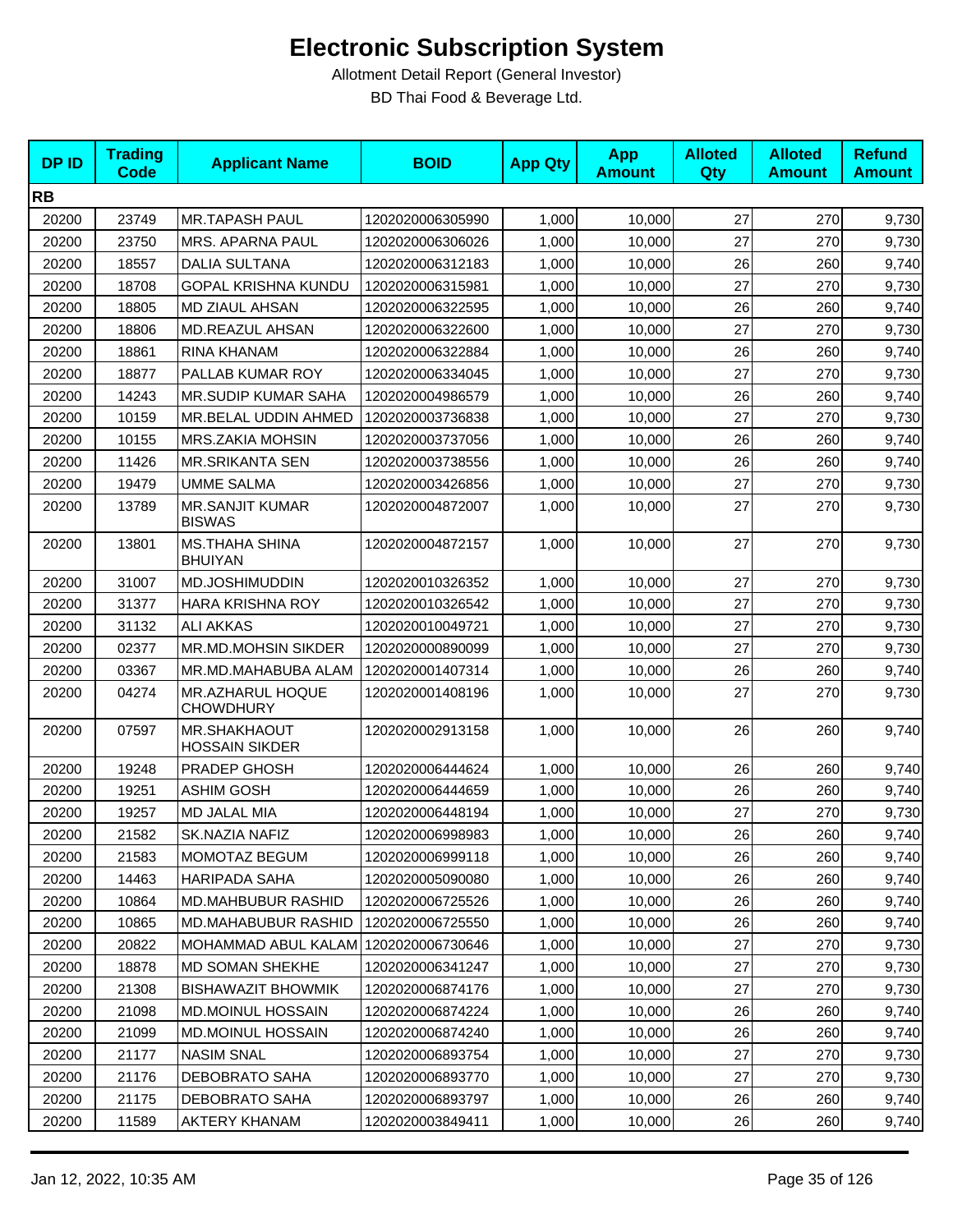| <b>DPID</b> | <b>Trading</b><br><b>Code</b> | <b>Applicant Name</b>                       | <b>BOID</b>      | <b>App Qty</b> | <b>App</b><br><b>Amount</b> | <b>Alloted</b><br>Qty | <b>Alloted</b><br><b>Amount</b> | <b>Refund</b><br><b>Amount</b> |
|-------------|-------------------------------|---------------------------------------------|------------------|----------------|-----------------------------|-----------------------|---------------------------------|--------------------------------|
| <b>RB</b>   |                               |                                             |                  |                |                             |                       |                                 |                                |
| 20200       | 11590                         | <b>AKTERY KHANAM</b>                        | 1202020003849428 | 1,000          | 10,000                      | 26                    | 260                             | 9,740                          |
| 20200       | 11591                         | MR.MD.WAHEED AKHTAR                         | 1202020003849436 | 1,000          | 10,000                      | 27                    | 270                             | 9,730                          |
| 20200       | 11593                         | <b>MRS.SHARMIN RAHMAN</b>                   | 1202020003850839 | 1,000          | 10,000                      | 27                    | 270                             | 9,730                          |
| 20200       | 10171                         | MR.MD.ABDUL LATIF                           | 1202020003854928 | 1,000          | 10,000                      | 27                    | 270                             | 9,730                          |
| 20200       | 11983                         | MR.HARADHAN<br><b>CHANDRA BAROI</b>         | 1202020004046352 | 1,000          | 10,000                      | 26                    | 260                             | 9,740                          |
| 20200       | 11982                         | MR.HARADHAN<br><b>CHANDRA BAROI</b>         | 1202020004046360 | 1,000          | 10,000                      | 27                    | 270                             | 9,730                          |
| 20200       | 07242                         | MR.MD.TASLIM<br><b>CHOWDHURY</b>            | 1202020004046379 | 1,000          | 10,000                      | 26                    | 260                             | 9,740                          |
| 20200       | 31864                         | <b>SUFIA YESMIN</b>                         | 1202020011022454 | 1,000          | 10,000                      | 27                    | 270                             | 9,730                          |
| 20200       | 31865                         | <b>SUFIA YESMIN</b>                         | 1202020011024750 | 1,000          | 10,000                      | 27                    | 270                             | 9,730                          |
| 20200       | 31852                         | <b>MD.GOLAM KAIUM</b>                       | 1202020011029282 | 1,000          | 10,000                      | 27                    | 270                             | 9,730                          |
| 20200       | 29879                         | MANBENDU BIKASH SAHA 1202020009380247       |                  | 1,000          | 10,000                      | 27                    | 270                             | 9,730                          |
| 20200       | 27545                         | <b>OAHID MIA</b>                            | 1202020008962846 | 1,000          | 10,000                      | 26                    | 260                             | 9,740                          |
| 20200       | 27546                         | MR.OAHID MIA                                | 1202020008962929 | 1,000          | 10,000                      | 26                    | 260                             | 9,740                          |
| 20200       | 27365                         | <b>MD.ABDUR RAZZAK</b>                      | 1202020008991752 | 1,000          | 10,000                      | 27                    | 270                             | 9,730                          |
| 20200       | 31505                         | <b>MONI RANI SAHA</b>                       | 1202020010693939 | 1,000          | 10,000                      | 26                    | 260                             | 9,740                          |
| 20200       | 28769                         | <b>SHYAM SUNDER SAHA</b>                    | 1202020009120859 | 1,000          | 10,000                      | 26                    | 260                             | 9,740                          |
| 20200       | 28770                         | <b>SHYAM SUNDER SAHA</b>                    | 1202020009120966 | 1,000          | 10,000                      | 27                    | 270                             | 9,730                          |
| 20200       | 00719                         | MR.MD.TAJUL ISLAM                           | 1202020000608771 | 1,000          | 10,000                      | 26                    | 260                             | 9,740                          |
| 20200       | 00839                         | <b>MR.MD.BAZLUR RAHMAN</b>                  | 1202020000608796 | 1,000          | 10,000                      | 27                    | 270                             | 9,730                          |
| 20200       | 02401                         | MR.ANANDA SAHA                              | 1202020000919052 | 1,000          | 10,000                      | 26                    | 260                             | 9,740                          |
| 20200       | 02403                         | <b>MR.SHANTANU DAS</b>                      | 1202020000919087 | 1,000          | 10,000                      | 26                    | 260                             | 9,740                          |
| 20200       | 02404                         | <b>MRS.RANU PODDER</b>                      | 1202020000923780 | 1,000          | 10,000                      | 27                    | 270                             | 9,730                          |
| 20200       | 00950                         | MD. RAFIQUL ISLAM                           | 1202020001435293 | 1,000          | 10,000                      | 26                    | 260                             | 9,740                          |
| 20200       | 04320                         | MR.BIMAL MAJUMDER                           | 1202020001435847 | 1,000          | 10,000                      | 26                    | 260                             | 9,740                          |
| 20200       | 04316                         | <b>MRS.ENA SIDDIQA</b><br><b>AFROZE</b>     | 1202020001441557 | 1,000          | 10,000                      | 27                    | 270                             | 9,730                          |
| 20200       | 04288                         | MR.MA HAMID                                 | 1202020001460035 | 1,000          | 10,000                      | 26                    | <b>260</b>                      | 9,740                          |
| 20200       | 04448                         | <b>MS.NAZNIN AKTER</b>                      | 1202020001460193 | 1,000          | 10,000                      | 26                    | 260                             | 9,740                          |
| 20200       | 08495                         | <b>MR.NARAYAN CHANDRA</b><br><b>BARDHAN</b> | 1202020002936488 | 1,000          | 10,000                      | 26                    | 260                             | 9,740                          |
| 20200       | 07666                         | MD.KHAIRUZZAMAN                             | 1202020002982858 | 1,000          | 10,000                      | 27                    | 270                             | 9,730                          |
| 20200       | 07389                         | <b>MRS.SABIRA SULTANA</b>                   | 1202020005486681 | 1,000          | 10,000                      | 26                    | 260                             | 9,740                          |
| 20200       | 16333                         | <b>MAHBUB ALAM</b>                          | 1202020005593850 | 1,000          | 10,000                      | 26                    | 260                             | 9,740                          |
| 20200       | 16336                         | <b>MAHBUB ALAM</b>                          | 1202020005594582 | 1,000          | 10,000                      | 27                    | 270                             | 9,730                          |
| 20200       | 0B476                         | <b>MANIK CHANDRA PAUL</b>                   | 1202020005205845 | 1,000          | 10,000                      | 26                    | 260                             | 9,740                          |
| 20200       | 12077                         | <b>MR.MD.NURUN NABI</b><br><b>MOJUMDER</b>  | 1202020004142802 | 1,000          | 10,000                      | 27                    | 270                             | 9,730                          |
| 20200       | 12078                         | <b>MR.MD.NURUN NABI</b><br><b>MOJUMDER</b>  | 1202020004142810 | 1,000          | 10,000                      | 26                    | 260                             | 9,740                          |
| 20200       | 12199                         | <b>MRS.KANTA GHOSHAL</b>                    | 1202020004224819 | 1,000          | 10,000                      | 27                    | 270                             | 9,730                          |
| 20200       | 12331                         | MR.MD.ABDUR RAHMAN                          | 1202020004312824 | 1,000          | 10,000                      | 27                    | 270                             | 9,730                          |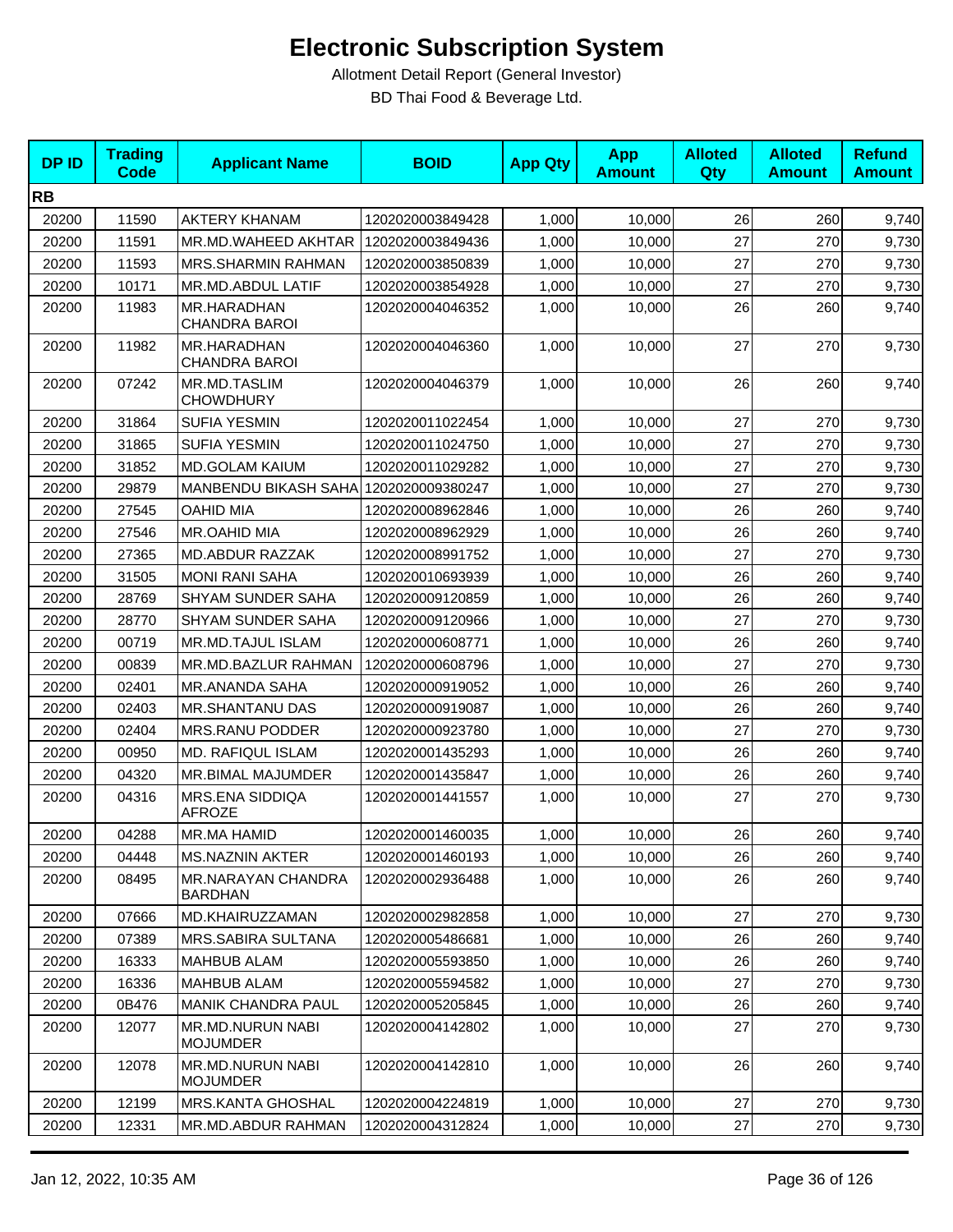| <b>DPID</b> | <b>Trading</b><br><b>Code</b> | <b>Applicant Name</b>            | <b>BOID</b>      | <b>App Qty</b> | <b>App</b><br><b>Amount</b> | <b>Alloted</b><br><b>Qty</b> | <b>Alloted</b><br><b>Amount</b> | <b>Refund</b><br><b>Amount</b> |
|-------------|-------------------------------|----------------------------------|------------------|----------------|-----------------------------|------------------------------|---------------------------------|--------------------------------|
| <b>RB</b>   |                               |                                  |                  |                |                             |                              |                                 |                                |
| 20200       | 12380                         | MR.NANDALAL SAHA                 | 1202020004322813 | 1,000          | 10,000                      | 27                           | 270                             | 9,730                          |
| 20200       | 12514                         | <b>MD.JAHANGIR HOSSAIN</b>       | 1202020004388683 | 1,000          | 10,000                      | 27                           | 270                             | 9,730                          |
| 20200       | 29743                         | <b>MD.HOSSAIN</b>                | 1202020009384518 | 1,000          | 10,000                      | 27                           | 270                             | 9,730                          |
| 20200       | 29744                         | <b>MR.HOSSAN</b>                 | 1202020009385801 | 1,000          | 10,000                      | 27                           | 270                             | 9,730                          |
| 20200       | 29842                         | <b>SURAJIT ROY</b>               | 1202020009386972 | 1,000          | 10,000                      | 26                           | 260                             | 9,740                          |
| 20200       | 29843                         | <b>SURAJIT ROY</b>               | 1202020009387214 | 1,000          | 10,000                      | 27                           | 270                             | 9,730                          |
| 20200       | 27364                         | MD.ABDUR RAZZAK                  | 1202020008991779 | 1,000          | 10,000                      | 26                           | 260                             | 9,740                          |
| 20200       | 30226                         | <b>MD.SHAFIQUR RAHMAN</b>        | 1202020009616948 | 1,000          | 10,000                      | 27                           | 270                             | 9,730                          |
| 20200       | 30227                         | <b>SHAFIQUR RAHMAN</b>           | 1202020009617075 | 1,000          | 10,000                      | 26                           | 260                             | 9,740                          |
| 20200       | 00840                         | MRS.RAFEZA YEASMIN               | 1202020000631167 | 1,000          | 10,000                      | 26                           | 260                             | 9,740                          |
| 20200       | 02395                         | MRS. NIOTI RANI SARKER           | 1202020000934956 | 1,000          | 10,000                      | 26                           | 260                             | 9,740                          |
| 20200       | 02396                         | <b>MR.SHEKHAR GHOSH</b>          | 1202020000934964 | 1,000          | 10,000                      | 26                           | 260                             | 9,740                          |
| 20200       | 02434                         | MR.MD.KHOORSHID<br><b>ALAM</b>   | 1202020000962389 | 1,000          | 10,000                      | 27                           | 270                             | 9,730                          |
| 20200       | 02420                         | <b>MRS.MALA AKHTER</b>           | 1202020000962453 | 1,000          | 10,000                      | 26                           | 260                             | 9,740                          |
| 20200       | 02454                         | <b>MR.AJIT RANJAN SAHA</b>       | 1202020000982086 | 1,000          | 10,000                      | 27                           | 270                             | 9,730                          |
| 20200       | 06167                         | MRS. MONZURA SALMA<br>KHAN       | 1202020002061433 | 1,000          | 10,000                      | 27                           | 270                             | 9,730                          |
| 20200       | 09997                         | MR.SUBHASH CHANDRA<br>DAS        | 1202020003031722 | 1,000          | 10,000                      | 27                           | 270                             | 9,730                          |
| 20200       | 07784                         | <b>MR.AVIJIT SAHA</b>            | 1202020003045404 | 1,000          | 10,000                      | 27                           | 270                             | 9,730                          |
| 20200       | 07786                         | <b>MR.MISHUK SAHA</b>            | 1202020003045637 | 1,000          | 10,000                      | 26                           | 260                             | 9,740                          |
| 20200       | 07785                         | <b>MR.MISHUK SAHA</b>            | 1202020003046219 | 1,000          | 10,000                      | 26                           | 260                             | 9,740                          |
| 20200       | 09361                         | MR.MD.BABAR ALI                  | 1202020003047869 | 1,000          | 10,000                      | 26                           | 260                             | 9,740                          |
| 20200       | 10043                         | MR.ZAINAL ABEDIN                 | 1202020003056572 | 1,000          | 10,000                      | 26                           | 260                             | 9,740                          |
| 20200       | 15865                         | <b>MD.GOLAM HASAN</b>            | 1202020005498113 | 1,000          | 10,000                      | 26                           | 260                             | 9,740                          |
| 20200       | 17476                         | S.A.SHELLY                       | 1202020005940440 | 1,000          | 10,000                      | 27                           | 270                             | 9,730                          |
| 20200       | 16451                         | MD.ABDUL AWAL BABUL              | 1202020005614660 | 1,000          | 10,000                      | 27                           | 270                             | 9,730                          |
| 20200       | 16352                         | NASIMA AKTER                     | 1202020005623797 | 1,000          | 10,000                      | 27                           | 270                             | 9,730                          |
| 20200       | 17861                         | MD.MANIK MIAH                    | 1202020006071992 | 1,000          | 10,000                      | 27                           | 270                             | 9,730                          |
| 20200       | 17862                         | <b>MD.MANIK MIAH</b>             | 1202020006072001 | 1,000          | 10,000                      | 26                           | 260                             | 9,740                          |
| 20200       | A5669                         | PRITOM ENTERPRISE                | 1202020005743364 | 1,000          | 10,000                      | 27                           | 270                             | 9,730                          |
| 20200       | 16751                         | <b>MD.MIZANUR RAHMAN</b>         | 1202020005747014 | 1,000          | 10,000                      | 27                           | 270                             | 9,730                          |
| 20200       | 16757                         | <b>MD.NAZMUL ANOWAR</b>          | 1202020005751983 | 1,000          | 10,000                      | 27                           | 270                             | 9,730                          |
| 20200       | A4234                         | MD. MATIAR RAHMAN                | 1202020004432386 | 1,000          | 10,000                      | 26                           | 260                             | 9,740                          |
| 20200       | 12909                         | MR.SARWAR ALAM                   | 1202020004539761 | 1,000          | 10,000                      | 27                           | 270                             | 9,730                          |
| 20200       | 13186                         | MR.A.K.M.KHORSHED<br>ALAM        | 1202020004655068 | 1,000          | 10,000                      | 27                           | 270                             | 9,730                          |
| 20200       | 13197                         | MR.MD.ABDULLA AL<br><b>NOMAN</b> | 1202020004664847 | 1,000          | 10,000                      | 26                           | 260                             | 9,740                          |
| 20200       | 13198                         | MR.HARUN-AR-RASHID               | 1202020004664863 | 1,000          | 10,000                      | 26                           | 260                             | 9,740                          |
| 20200       | 13200                         | <b>MR.HARUN AR RASHID</b>        | 1202020004664903 | 1,000          | 10,000                      | 26                           | 260                             | 9,740                          |
| 20200       | 13415                         | MR.MD.ABUL KALAM<br>AZAD         | 1202020004756786 | 1,000          | 10,000                      | 27                           | 270                             | 9,730                          |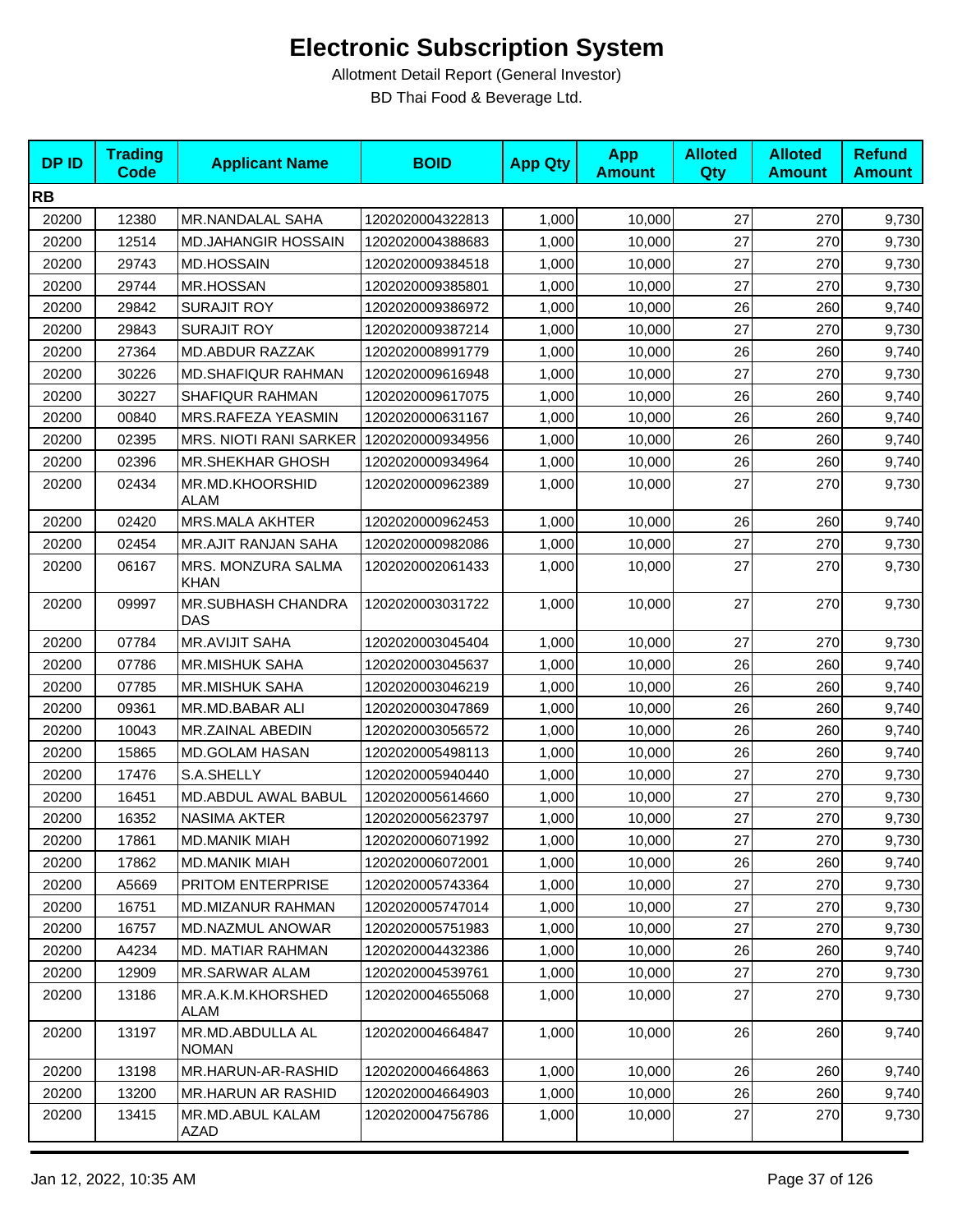| <b>DPID</b> | <b>Trading</b><br><b>Code</b> | <b>Applicant Name</b>                        | <b>BOID</b>      | <b>App Qty</b> | <b>App</b><br><b>Amount</b> | <b>Alloted</b><br>Qty | <b>Alloted</b><br><b>Amount</b> | <b>Refund</b><br><b>Amount</b> |
|-------------|-------------------------------|----------------------------------------------|------------------|----------------|-----------------------------|-----------------------|---------------------------------|--------------------------------|
| <b>RB</b>   |                               |                                              |                  |                |                             |                       |                                 |                                |
| 20200       | 13439                         | MR.MD.MONIR HOSSAIN                          | 1202020004764883 | 1,000          | 10,000                      | 26                    | 260                             | 9,740                          |
| 20200       | 13432                         | <b>MR.NILIMA SARKER</b>                      | 1202020004764931 | 1,000          | 10,000                      | 26                    | 260                             | 9,740                          |
| 20200       | 13460                         | MR.MD.MOSARAP<br><b>HOSSAIN</b>              | 1202020004767512 | 1,000          | 10,000                      | 27                    | 270                             | 9,730                          |
| 20200       | 13464                         | MR.MD.ZAKIR HOSSAIN                          | 1202020004767520 | 1,000          | 10,000                      | 26                    | 260                             | 9,740                          |
| 20200       | 13465                         | <b>MR.ZAKIR HOSSAIN</b>                      | 1202020004767539 | 1,000          | 10,000                      | 27                    | 270                             | 9,730                          |
| 20200       | 13466                         | <b>MR.JAHANGIR KABIR</b>                     | 1202020004767611 | 1,000          | 10,000                      | 26                    | 260                             | 9,740                          |
| 20200       | 13471                         | MR.A.K.M.ATIQUZZAMAN<br><b>BADAL</b>         | 1202020004774623 | 1,000          | 10,000                      | 27                    | 270                             | 9,730                          |
| 20200       | 13470                         | MR.A.K.M.ATIQUZZAMAN<br><b>BADAL</b>         | 1202020004774658 | 1,000          | 10,000                      | 26                    | 260                             | 9,740                          |
| 20200       | 12535                         | <b>MR.NEPAL CHANDRA</b><br>ROY               | 1202020004400757 | 1,000          | 10,000                      | 26                    | 260                             | 9,740                          |
| 20200       | 33965                         | DR. NASIMA ZAMAN                             | 1202020010208685 | 1,000          | 10,000                      | 27                    | 270                             | 9,730                          |
| 20200       | 30599                         | <b>ALI AKKAS</b>                             | 1202020009805611 | 1,000          | 10,000                      | 27                    | 270                             | 9,730                          |
| 20200       | 30513                         | MD.AMDADUL HAQUE                             | 1202020009808920 | 1,000          | 10,000                      | 26                    | 260                             | 9,740                          |
| 20200       | 30514                         | MD.AMDADUL HAQUE                             | 1202020009808939 | 1,000          | 10,000                      | 26                    | 260                             | 9,740                          |
| 20200       | 30615                         | MD.SOHIDUL HOQUE                             | 1202020009912370 | 1,000          | 10,000                      | 26                    | 260                             | 9,740                          |
| 20200       | 30617                         | ABDUL MOMIN BHUYIA                           | 1202020009912488 | 1,000          | 10,000                      | 27                    | 270                             | 9,730                          |
| 20200       | 30666                         | MD.WALI ULLAH                                | 1202020009928763 | 1,000          | 10,000                      | 27                    | 270                             | 9,730                          |
| 20200       | 30228                         | <b>MD.SHAIFUR RAHMAN</b><br><b>CHOWDHURY</b> | 1202020009617083 | 1,000          | 10,000                      | 26                    | 260                             | 9,740                          |
| 20200       | 30229                         | <b>MD.SHAIFUR RAHMAN</b><br><b>CHOWDHURY</b> | 1202020009618615 | 1,000          | 10,000                      | 27                    | 270                             | 9,730                          |
| 20200       | 30230                         | <b>MD.MILLAT</b>                             | 1202020009618623 | 1,000          | 10,000                      | 27                    | 270                             | 9,730                          |
| 20200       | 30231                         | MD.MILLAT                                    | 1202020009618631 | 1,000          | 10,000                      | 26                    | 260                             | 9,740                          |
| 20200       | 30232                         | <b>AMINUL ISLAM</b>                          | 1202020009618641 | 1,000          | 10,000                      | 27                    | 270                             | 9,730                          |
| 20200       | 30233                         | SAZEDA AKTER                                 | 1202020009618658 | 1,000          | 10,000                      | 26                    | 260                             | 9,740                          |
| 20200       | 01931                         | <b>MRS.KAMRUN MANIRA</b>                     | 1202020000637022 | 1,000          | 10,000                      | 26                    | 260                             | 9,740                          |
| 20200       | 02495                         | MR.MD.ATAUR RAHMAN                           | 1202020001001007 | 1,000          | 10,000                      | 27                    | 270                             | 9,730                          |
| 20200       | G1387                         | <b>MD. ABDUL KADER</b>                       | 1202020001010770 | 1,000          | 10,000                      | 26                    | 260                             | 9,740                          |
| 20200       | 00073                         | MR JITENDRA CHANDRA<br><b>BARMAN</b>         | 1202020001499525 | 1.000          | 10,000                      | 26                    | 260                             | 9,740                          |
| 20200       | 06158                         | MD.MOHIUDDIN                                 | 1202020002074153 | 1,000          | 10,000                      | 26                    | 260                             | 9,740                          |
| 20200       | 05407                         | <b>DINESH CHANDRA</b><br>MAJUMDER            | 1202020002079389 | 1,000          | 10,000                      | 27                    | 270                             | 9,730                          |
| 20200       | 05412                         | ROBINDRA NATH                                | 1202020002079742 | 1,000          | 10,000                      | 27                    | 270                             | 9,730                          |
| 20200       | 05410                         | <b>ASHOK KRISHNA NATH</b>                    | 1202020002079777 | 1,000          | 10,000                      | 26                    | 260                             | 9,740                          |
| 20200       | 05409                         | MR.ASIM KRISHNA NATH                         | 1202020002079793 | 1,000          | 10,000                      | 26                    | 260                             | 9,740                          |
| 20200       | F2852                         | <b>SK.HASAN MURSHED</b>                      | 1202020002084821 | 1,000          | 10.000                      | 26                    | 260                             | 9,740                          |
| 20200       | 05349                         | MR.MD.REAZUL ISLAM                           | 1202020002090259 | 1,000          | 10,000                      | 26                    | 260                             | 9,740                          |
| 20200       | 06287                         | MR.MD.RUHUL AMIN                             | 1202020002108740 | 1,000          | 10,000                      | 27                    | 270                             | 9,730                          |
| 20200       | 18908                         | AL-HAJ HAZERA KHATUN                         | 1202020006348787 | 1,000          | 10,000                      | 26                    | 260                             | 9,740                          |
| 20200       | 18925                         | SHAILA RAHMAN                                | 1202020006350456 | 1,000          | 10,000                      | 26                    | 260                             | 9,740                          |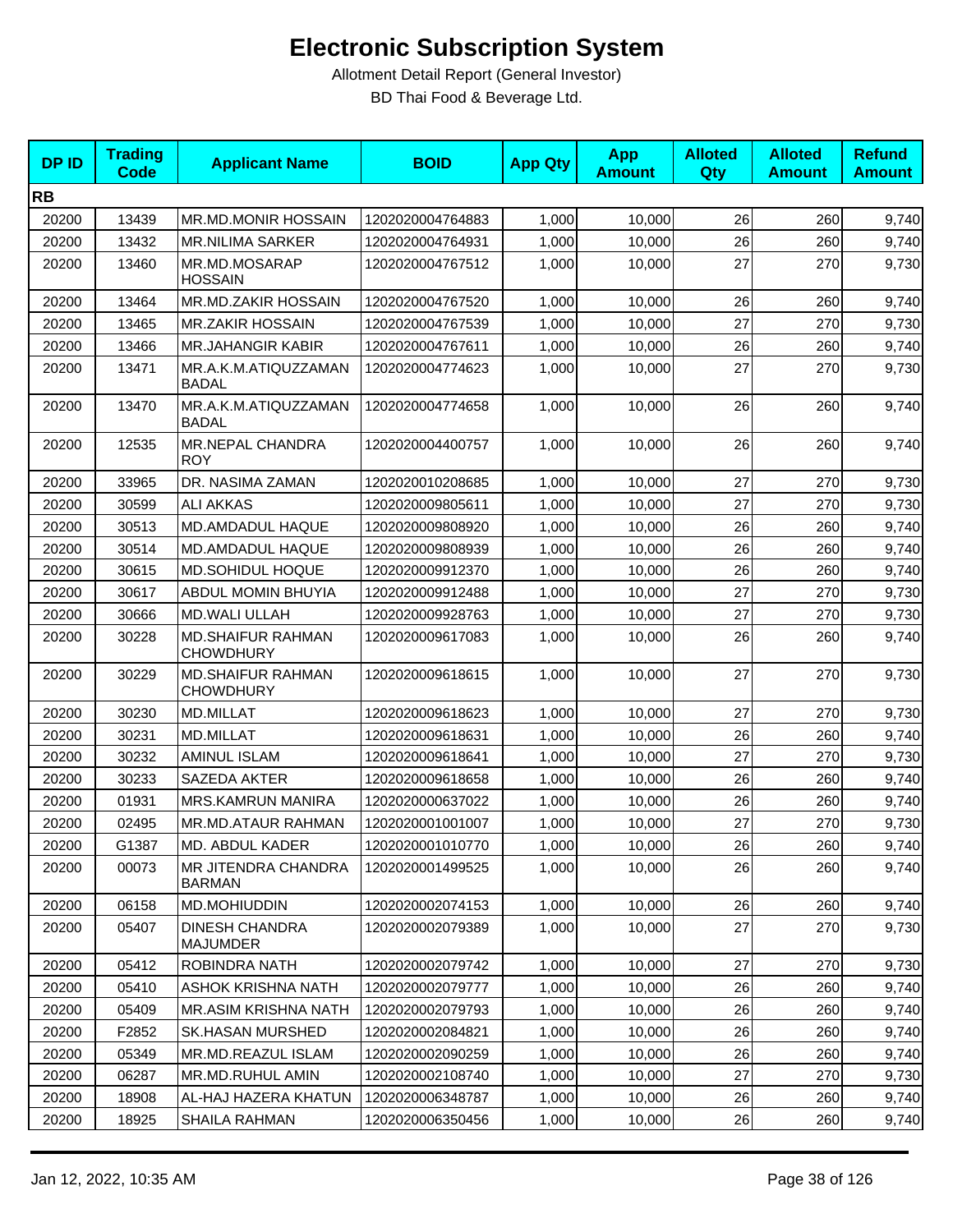| <b>DPID</b> | <b>Trading</b><br><b>Code</b> | <b>Applicant Name</b>                 | <b>BOID</b>      | <b>App Qty</b> | <b>App</b><br><b>Amount</b> | <b>Alloted</b><br>Qty | <b>Alloted</b><br><b>Amount</b> | <b>Refund</b><br><b>Amount</b> |
|-------------|-------------------------------|---------------------------------------|------------------|----------------|-----------------------------|-----------------------|---------------------------------|--------------------------------|
| <b>RB</b>   |                               |                                       |                  |                |                             |                       |                                 |                                |
| 20200       | 18926                         | SADIA RAHMAN                          | 1202020006350464 | 1,000          | 10,000                      | 27                    | 270                             | 9,730                          |
| 20200       | 18927                         | <b>SHAILA RAHMAN</b>                  | 1202020006350472 | 1,000          | 10,000                      | 26                    | 260                             | 9,740                          |
| 20200       | 18956                         | <b>MD.NASHIRUL ALAM</b>               | 1202020006359521 | 1,000          | 10,000                      | 27                    | 270                             | 9,730                          |
| 20200       | 18957                         | <b>MD.NASHIRUL ALAM</b>               | 1202020006359531 | 1,000          | 10,000                      | 26                    | 260                             | 9,740                          |
| 20200       | 18958                         | <b>JUBAIDA AKTER MITA</b>             | 1202020006359548 | 1,000          | 10,000                      | 26                    | 260                             | 9,740                          |
| 20200       | 18960                         | MD.RAFI UDDIN BHUIYAN                 | 1202020006359564 | 1,000          | 10,000                      | 27                    | 270                             | 9,730                          |
| 20200       | 18961                         | MD.RAFI UDDIN BHUIYAN                 | 1202020006359572 | 1,000          | 10,000                      | 26                    | 260                             | 9,740                          |
| 20200       | 18967                         | <b>MD.RABIUL ISLAM</b>                | 1202020006360030 | 1,000          | 10,000                      | 27                    | 270                             | 9,730                          |
| 20200       | 17894                         | <b>MD AMIR HOSSAIN</b>                | 1202020006082084 | 1,000          | 10,000                      | 27                    | 270                             | 9,730                          |
| 20200       | 17948                         | <b>ZINIA AKTHER</b>                   | 1202020006082689 | 1,000          | 10,000                      | 27                    | 270                             | 9,730                          |
| 20200       | 17881                         | MD.ABBAS UDDIN KHAN                   | 1202020006085433 | 1,000          | 10,000                      | 26                    | 260                             | 9,740                          |
| 20200       | 17882                         | <b>MD.YUSUF ALI KHAN</b>              | 1202020006085441 | 1,000          | 10,000                      | 26                    | 260                             | 9,740                          |
| 20200       | 18302                         | MD.HAIDER ALI AKNDA                   | 1202020006215330 | 1,000          | 10,000                      | 27                    | 270                             | 9,730                          |
| 20200       | 18303                         | MD.HAIDER ALI AKNDA                   | 1202020006215349 | 1,000          | 10,000                      | 27                    | 270                             | 9,730                          |
| 20200       | 18305                         | <b>MD.RASHIDUL ISLAM</b>              | 1202020006215365 | 1,000          | 10,000                      | 27                    | 270                             | 9,730                          |
| 20200       | 18233                         | MD.ABDUL KHALEQUE                     | 1202020006215431 | 1,000          | 10,000                      | 26                    | 260                             | 9,740                          |
| 20200       | 18236                         | MRS.KHALIDA NARGISH                   | 1202020006215499 | 1,000          | 10,000                      | 26                    | 260                             | 9,740                          |
| 20200       | 0A312                         | Mohammad Rakib Uddin<br>Ahammad       | 1202020006218524 | 1,000          | 10,000                      | 26                    | 260                             | 9,740                          |
| 20200       | 18261                         | MD ABUL HASHEM                        | 1202020006222451 | 1,000          | 10,000                      | 26                    | 260                             | 9,740                          |
| 20200       | 18262                         | <b>SELENA AKTER</b>                   | 1202020006222524 | 1,000          | 10,000                      | 26                    | 260                             | 9,740                          |
| 20200       | 18328                         | <b>MD.ABU TAHER</b>                   | 1202020006223553 | 1,000          | 10,000                      | 27                    | 270                             | 9,730                          |
| 20200       | 18329                         | MD. SHAHIDULLAH                       | 1202020006223652 | 1,000          | 10,000                      | 26                    | 260                             | 9,740                          |
| 20200       | 18330                         | SHAHIDULLAH                           | 1202020006223794 | 1,000          | 10,000                      | 26                    | 260                             | 9,740                          |
| 20200       | 18331                         | ABDULLAH AL-MAMON                     | 1202020006223917 | 1,000          | 10,000                      | 26                    | 260                             | 9,740                          |
| 20200       | 18410                         | MD DIDARUL ALAM                       | 1202020006224938 | 1,000          | 10,000                      | 26                    | 260                             | 9,740                          |
| 20200       | 18488                         | MD MONIRUZZAMAN                       | 1202020006225081 | 1,000          | 10,000                      | 27                    | 270                             | 9,730                          |
| 20200       | 18200                         | PRANNATH SAHA                         | 1202020006230530 | 1,000          | 10,000                      | 26                    | 260                             | 9,740                          |
| 20200       | 18199                         | PRANNATH SAHA                         | 1202020006236348 | 1,000          | 10,000                      | 26                    | 260                             | 9,740                          |
| 20200       | C3923                         | <b>BIJON KUMAR SAHA</b>               | 1202020004440938 | 1,000          | 10,000                      | 27                    | 270                             | 9,730                          |
| 20200       | 13859                         | <b>MR.RANJAN DAS</b>                  | 1202020004886920 | 1,000          | 10,000                      | 26                    | 260                             | 9,740                          |
| 20200       | 13839                         | MR.MD. ABDUL<br>KHALEQUE              | 1202020004887023 | 1,000          | 10,000                      | 26                    | 260                             | 9,740                          |
| 20200       | 13841                         | MR.ABU SYEED<br><b>MOHAMMAD FARUK</b> | 1202020004889022 | 1,000          | 10,000                      | 26                    | 260                             | 9,740                          |
| 20200       | 14276                         | MR.MD.ANOWAR<br><b>HOSSAIN</b>        | 1202020005018485 | 1,000          | 10,000                      | 26                    | 260                             | 9,740                          |
| 20200       | 14275                         | MR.MD.ANOWAR<br><b>HOSSAIN</b>        | 1202020005018493 | 1,000          | 10,000                      | 26                    | 260                             | 9,740                          |
| 20200       | 09200                         | MR.MD.SANWAR<br><b>HOSSAIN</b>        | 1202020003752339 | 1,000          | 10,000                      | 27                    | 270                             | 9,730                          |
| 20200       | 09812                         | <b>MRS.SHAFALY AKTER</b>              | 1202020003310914 | 1,000          | 10,000                      | 26                    | 260                             | 9,740                          |
| 20200       | 31327                         | <b>BELA ROY</b>                       | 1202020010222805 | 1,000          | 10,000                      | 26                    | 260                             | 9,740                          |
| 20200       | 31166                         | MD.FEROZE ALAM                        | 1202020010094634 | 1,000          | 10,000                      | 27                    | 270                             | 9,730                          |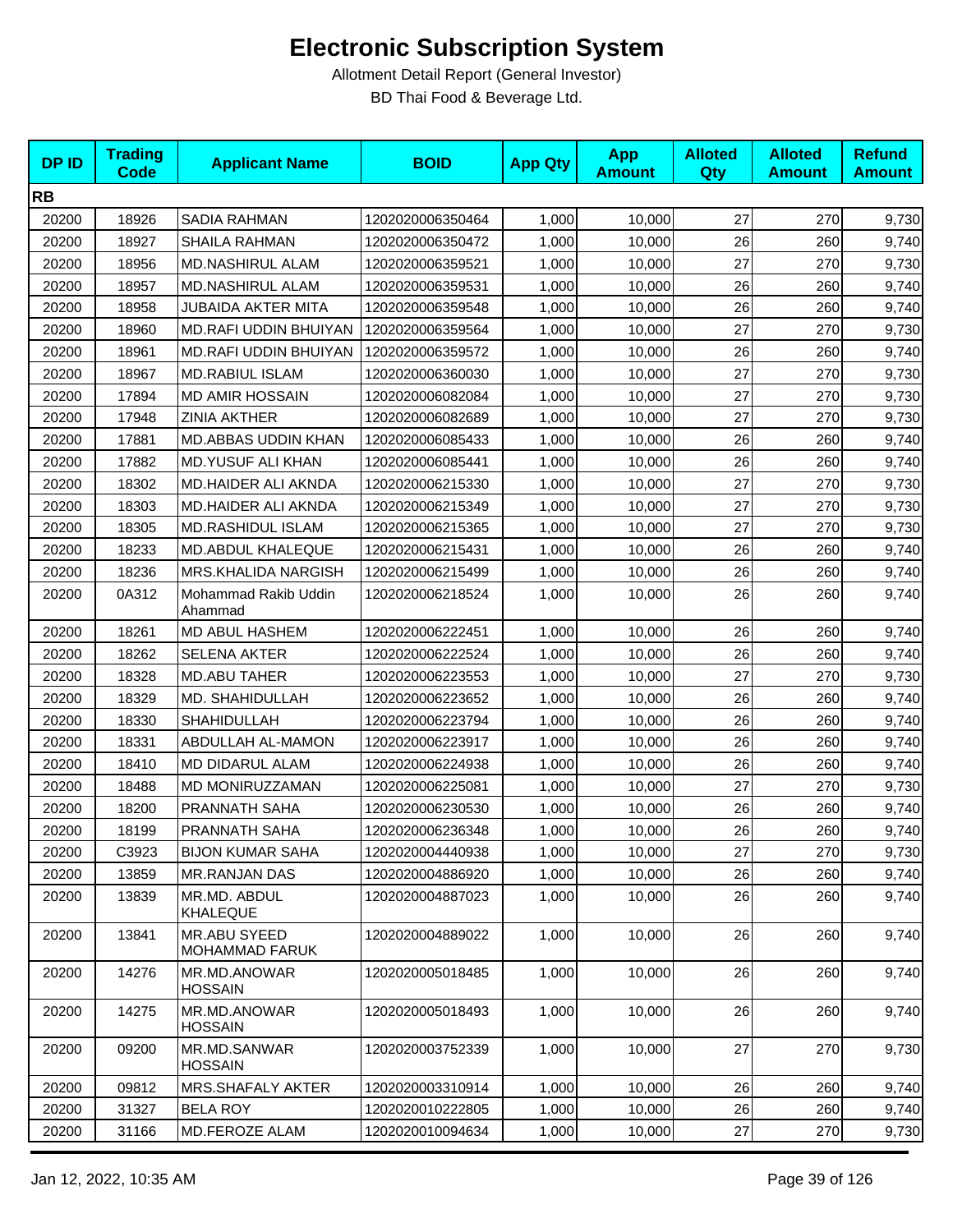| <b>DPID</b> | <b>Trading</b><br><b>Code</b> | <b>Applicant Name</b>                       | <b>BOID</b>      | <b>App Qty</b> | <b>App</b><br><b>Amount</b> | <b>Alloted</b><br>Qty | <b>Alloted</b><br><b>Amount</b> | <b>Refund</b><br><b>Amount</b> |
|-------------|-------------------------------|---------------------------------------------|------------------|----------------|-----------------------------|-----------------------|---------------------------------|--------------------------------|
| <b>RB</b>   |                               |                                             |                  |                |                             |                       |                                 |                                |
| 20200       | 31571                         | <b>MD.ISMAIL</b>                            | 1202020010700157 | 1,000          | 10,000                      | 27                    | 270                             | 9,730                          |
| 20200       | 31572                         | <b>MD.ISMAIL</b>                            | 1202020010700221 | 1,000          | 10,000                      | 26                    | 260                             | 9,740                          |
| 20200       | 01996                         | <b>MR.JAGADISH CHANDRA</b><br><b>BISWAS</b> | 1202020000671313 | 1,000          | 10,000                      | 26                    | 260                             | 9,740                          |
| 20200       | 01998                         | MR.MOHAMMAD ABDUL<br><b>MAJID</b>           | 1202020000671331 | 1,000          | 10,000                      | 27                    | 270                             | 9,730                          |
| 20200       | 02001                         | MRS.BEGUM SHAKERA                           | 1202020000671364 | 1,000          | 10,000                      | 27                    | 270                             | 9,730                          |
| 20200       | 02013                         | MR.MD.EMDADUL HOQUE                         | 1202020000671471 | 1,000          | 10,000                      | 27                    | 270                             | 9,730                          |
| 20200       | 02508                         | MOHAMMAD ABDUL<br><b>HAYE MEAH</b>          | 1202020001033760 | 1,000          | 10,000                      | 27                    | 270                             | 9,730                          |
| 20200       | 02545                         | <b>MR.SHAMAL KANTI</b><br><b>BHOWMIK</b>    | 1202020001034791 | 1,000          | 10,000                      | 27                    | 270                             | 9,730                          |
| 20200       | 03789                         | MR.MD.NAZMUL HASAN                          | 1202020001688282 | 1,000          | 10,000                      | 27                    | 270                             | 9,730                          |
| 20200       | 21336                         | <b>ISHA MOLLAH</b>                          | 1202020006901116 | 1,000          | 10,000                      | 26                    | 260                             | 9,740                          |
| 20200       | 21335                         | <b>ASHIQUR RAHMAN</b>                       | 1202020006901159 | 1,000          | 10,000                      | 27                    | 270                             | 9,730                          |
| 20200       | 21333                         | <b>LUTFOR RAHMAN</b>                        | 1202020006903918 | 1,000          | 10,000                      | 27                    | 270                             | 9,730                          |
| 20200       | 21331                         | <b>AMINUL AZAM</b>                          | 1202020006903993 | 1,000          | 10,000                      | 26                    | 260                             | 9,740                          |
| 20200       | 21350                         | SHAHNAZ PARVIN                              | 1202020006909262 | 1,000          | 10,000                      | 26                    | 260                             | 9,740                          |
| 20200       | 21625                         | <b>MD.IBRAHIM HOSSAIN</b><br><b>AKON</b>    | 1202020006921905 | 1,000          | 10,000                      | 26                    | 260                             | 9,740                          |
| 20200       | 21280                         | <b>MD.ABU TAHER</b>                         | 1202020006921964 | 1,000          | 10,000                      | 27                    | 270                             | 9,730                          |
| 20200       | 21626                         | <b>MD.IBRAHIM MANSION</b><br><b>AKON</b>    | 1202020006921980 | 1,000          | 10,000                      | 26                    | 260                             | 9,740                          |
| 20200       | 21627                         | <b>MD.SIDDIQUR RAHMAN</b>                   | 1202020006922032 | 1,000          | 10,000                      | 27                    | 270                             | 9,730                          |
| 20200       | 21629                         | YEASMIN AKTER                               | 1202020006924304 | 1,000          | 10,000                      | 26                    | 260                             | 9,740                          |
| 20200       | 21630                         | YEASMIN AKTER                               | 1202020006924403 | 1,000          | 10,000                      | 26                    | 260                             | 9,740                          |
| 20200       | 21632                         | MD.MUSTAFIZUR<br><b>RAHMAN</b>              | 1202020006924644 | 1,000          | 10,000                      | 26                    | 260                             | 9,740                          |
| 20200       | 21628                         | <b>MD SIDDIQUR RAHMAN</b>                   | 1202020006927101 | 1,000          | 10,000                      | 26                    | 260                             | 9,740                          |
| 20200       | 19362                         | SHARMIN KABIR KANTA                         | 1202020006487429 | 1,000          | 10,000                      | 26                    | 260                             | 9,740                          |
| 20200       | 21733                         | PARASA BEGUM                                | 1202020007030345 | 1,000          | 10,000                      | $27\,$                | 270                             | 9,730                          |
| 20200       | 19859                         | ASIM KRISHNA NATH                           | 1202020006608639 | 1,000          | 10,000                      | 27                    | 270                             | 9,730                          |
| 20200       | 19860                         | <b>ASHOK KRISHNA NATH</b>                   | 1202020006608647 | 1,000          | 10,000                      | 26                    | 260                             | 9,740                          |
| 20200       | 19861                         | ROBINDRA NATH                               | 1202020006608655 | 1,000          | 10,000                      | 26                    | 260                             | 9,740                          |
| 20200       | 14507                         | <b>BIJAY KRISHNA SARKAR</b>                 | 1202020005118727 | 1,000          | 10,000                      | 27                    | 270                             | 9,730                          |
| 20200       | 14506                         | <b>BIJAY KRISHNA SARKAR</b>                 | 1202020005118735 | 1,000          | 10,000                      | 26                    | 260                             | 9,740                          |
| 20200       | 14512                         | MD.MONIRUZZAMAN                             | 1202020005118761 | 1,000          | 10,000                      | 26                    | 260                             | 9,740                          |
| 20200       | 20922                         | <b>GUTAM KUMAR SAHA</b>                     | 1202020006751281 | 1,000          | 10,000                      | 26                    | 260                             | 9,740                          |
| 20200       | 20923                         | <b>GUTAM KUMAR SAHA</b>                     | 1202020006751331 | 1,000          | 10,000                      | 26                    | 260                             | 9,740                          |
| 20200       | 21036                         | <b>MD.TARIQUL ISLAM</b>                     | 1202020006752749 | 1,000          | 10,000                      | 27                    | 270                             | 9,730                          |
| 20200       | 13947                         | MD. NAZRUL ISLAM<br><b>BHUIYAN</b>          | 1202020004896721 | 1,000          | 10,000                      | 26                    | 260                             | 9,740                          |
| 20200       | 13948                         | MD. NAZRUL ISLAM<br><b>BHUIYAN</b>          | 1202020004896746 | 1,000          | 10,000                      | 26                    | 260                             | 9,740                          |
| 20200       | 07897                         | MRS.ANGUMAN ARA                             | 1202020003617497 | 1,000          | 10,000                      | 27                    | 270                             | 9,730                          |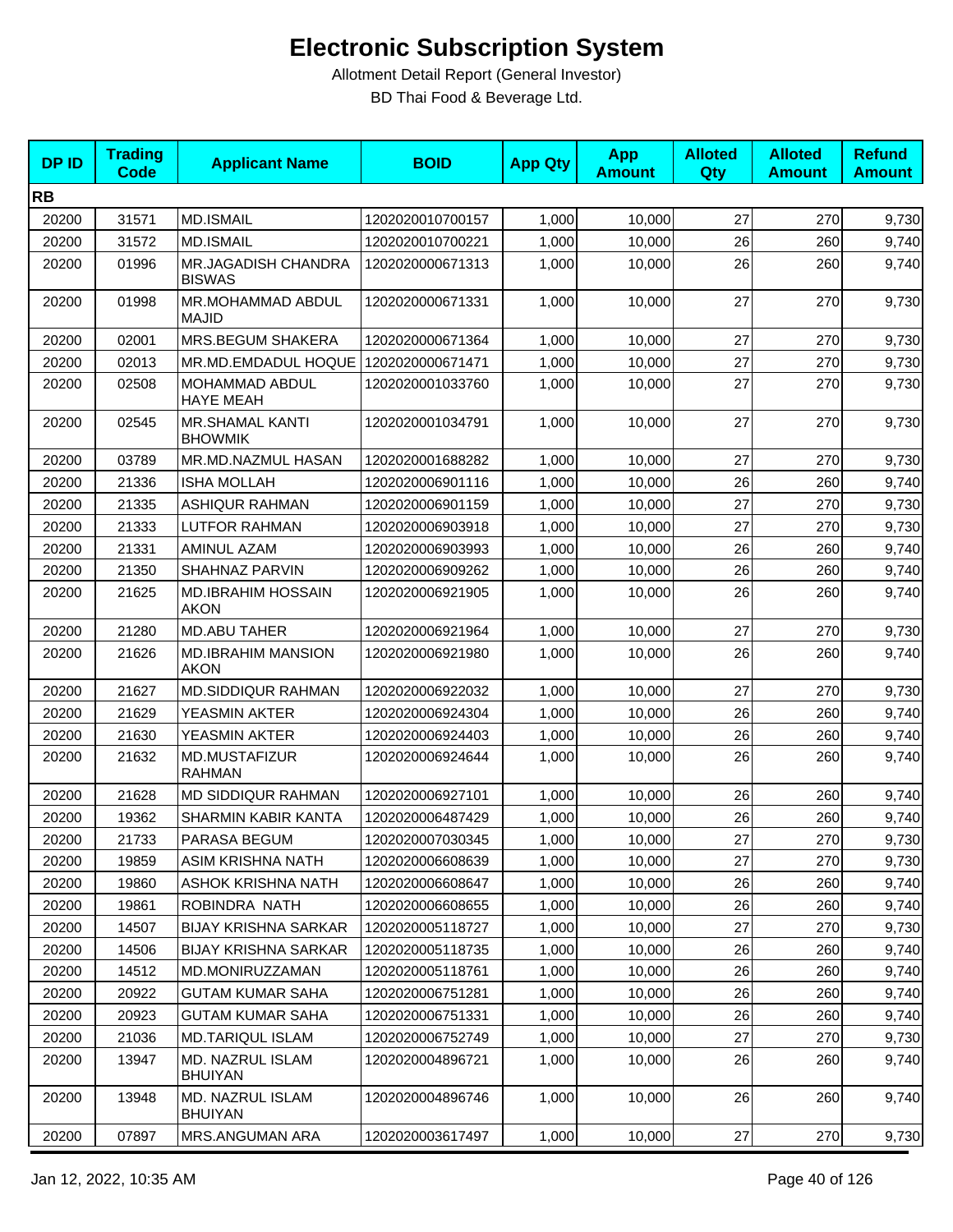| <b>DPID</b> | <b>Trading</b><br><b>Code</b> | <b>Applicant Name</b>                         | <b>BOID</b>      | <b>App Qty</b> | <b>App</b><br><b>Amount</b> | <b>Alloted</b><br>Qty | <b>Alloted</b><br><b>Amount</b> | <b>Refund</b><br><b>Amount</b> |
|-------------|-------------------------------|-----------------------------------------------|------------------|----------------|-----------------------------|-----------------------|---------------------------------|--------------------------------|
| <b>RB</b>   |                               |                                               |                  |                |                             |                       |                                 |                                |
| 20200       | 07898                         | M.A. ROUF                                     | 1202020003617502 | 1,000          | 10,000                      | 26                    | 260                             | 9,740                          |
| 20200       | 11507                         | MR.SHEIKH HUMAYUN<br><b>AZAD</b>              | 1202020003870841 | 1,000          | 10,000                      | 26                    | 260                             | 9,740                          |
| 20200       | 11508                         | MR.SHEIKH HUMAYUN<br><b>AZAD</b>              | 1202020003870851 | 1,000          | 10,000                      | 26                    | 260                             | 9,740                          |
| 20200       | 11732                         | SALIM ULLAH MOZUMDER 1202020003878071         |                  | 1,000          | 10,000                      | 27                    | 270                             | 9,730                          |
| 20200       | 11733                         | SALIM ULLAH MOZUMDER 1202020003878096         |                  | 1,000          | 10,000                      | 27                    | 270                             | 9,730                          |
| 20200       | 10441                         | <b>MUKTA MAJUMDER</b>                         | 1202020003878872 | 1,000          | 10,000                      | 27                    | 270                             | 9,730                          |
| 20200       | 10846                         | MUHAMMAD HARUN OR<br><b>RASHID</b>            | 1202020003878963 | 1,000          | 10,000                      | 26                    | 260                             | 9,740                          |
| 20200       | 10929                         | <b>MR.ANADI RANJAN</b><br><b>BAIRAGI</b>      | 1202020003884491 | 1,000          | 10,000                      | 27                    | 270                             | 9,730                          |
| 20200       | 10930                         | <b>MR.ANADI RANJAN</b><br><b>BAIRAGI</b>      | 1202020003884507 | 1,000          | 10,000                      | 27                    | 270                             | 9,730                          |
| 20200       | 11860                         | <b>MR.SUDIP KUMAR</b><br><b>BHATTACHARJEE</b> | 1202020003962622 | 1,000          | 10,000                      | 27                    | 270                             | 9,730                          |
| 20200       | 11862                         | MR.MD.JOYNAL ABEDIN                           | 1202020003966639 | 1,000          | 10,000                      | 26                    | 260                             | 9,740                          |
| 20200       | 11863                         | MR.SYED ANWAR ALI                             | 1202020003966647 | 1,000          | 10,000                      | 27                    | 270                             | 9,730                          |
| 20200       | 0B482                         | TAPAN CHANDRA DEB                             | 1202020011043220 | 1,000          | 10,000                      | 27                    | 270                             | 9,730                          |
| 20200       | 0B483                         | TAPAN CHANDRA DEB                             | 1202020011043833 | 1,000          | 10,000                      | 27                    | 270                             | 9,730                          |
| 20200       | 31985                         | SHAHNAZ PARVIN                                | 1202020011065406 | 1,000          | 10,000                      | 26                    | 260                             | 9,740                          |
| 20200       | 31364                         | RASHIDA KHAN                                  | 1202020010568331 | 1,000          | 10,000                      | 26                    | 260                             | 9,740                          |
| 20200       | 31439                         | MR.AKHTERUZZAMAN                              | 1202020010569055 | 1,000          | 10,000                      | 26                    | 260                             | 9,740                          |
| 20200       | 31776                         | <b>SURAIYA AKTER</b>                          | 1202020010724374 | 1,000          | 10,000                      | 27                    | 270                             | 9,730                          |
| 20200       | 02017                         | KANCHI LAL DEBNATH                            | 1202020000671521 | 1,000          | 10,000                      | 27                    | 270                             | 9,730                          |
| 20200       | 02133                         | <b>MOHAMMAD</b><br>MUSTAFIZUR RAHMAN          | 1202020000752001 | 1,000          | 10,000                      | 26                    | 260                             | 9,740                          |
| 20200       | 00881                         | MRS.MUSHFEQUA<br><b>CHOWDHURY</b>             | 1202020001037429 | 1,000          | 10,000                      | 26                    | 260                             | 9,740                          |
| 20200       | 02923                         | <b>MD ZAKIR HOSSAIN</b><br><b>MOZUMDER</b>    | 1202020001154142 | 1,000          | 10,000                      | 26                    | 260                             | 9,740                          |
| 20200       | 02690                         | MD. REZAWUL HOQUE<br><b>CHOWDHURY</b>         | 1202020001154316 | 1,000          | 10,000                      | 27                    | 270                             | 9,730                          |
| 20200       | 02691                         | <b>MOHAMMAD YESIN</b><br><b>BHUIYAN</b>       | 1202020001154332 | 1,000          | 10,000                      | 26                    | 260                             | 9,740                          |
| 20200       | 02935                         | MR.MD.RABIUL ISALM                            | 1202020001154680 | 1,000          | 10,000                      | 26                    | 260                             | 9,740                          |
| 20200       | 02971                         | SRUTI KANA BARAL                              | 1202020001156513 | 1,000          | 10,000                      | 26                    | 260                             | 9,740                          |
| 20200       | 02714                         | MR.GOBINDA CHANDRA<br>SAHA                    | 1202020001158084 | 1,000          | 10,000                      | 27                    | 270                             | 9,730                          |
| 20200       | 02784                         | MR.JAGANMOY<br>KARMAKER                       | 1202020001158108 | 1,000          | 10,000                      | 26                    | 260                             | 9,740                          |
| 20200       | 02787                         | <b>MR.CHINMOY KARMAKER</b>                    | 1202020001158124 | 1,000          | 10,000                      | 26                    | 260                             | 9,740                          |
| 20200       | 02719                         | <b>MR.NARAYAN CHANDRA</b><br><b>BARDHAN</b>   | 1202020001158258 | 1,000          | 10,000                      | 26                    | 260                             | 9,740                          |
| 20200       | 02722                         | MRS.HENA BARDHAN                              | 1202020001158413 | 1,000          | 10,000                      | 26                    | 260                             | 9,740                          |
| 20200       | 02746                         | <b>INDRAJIT KUMAR DAS</b>                     | 1202020001158571 | 1,000          | 10,000                      | 26                    | 260                             | 9,740                          |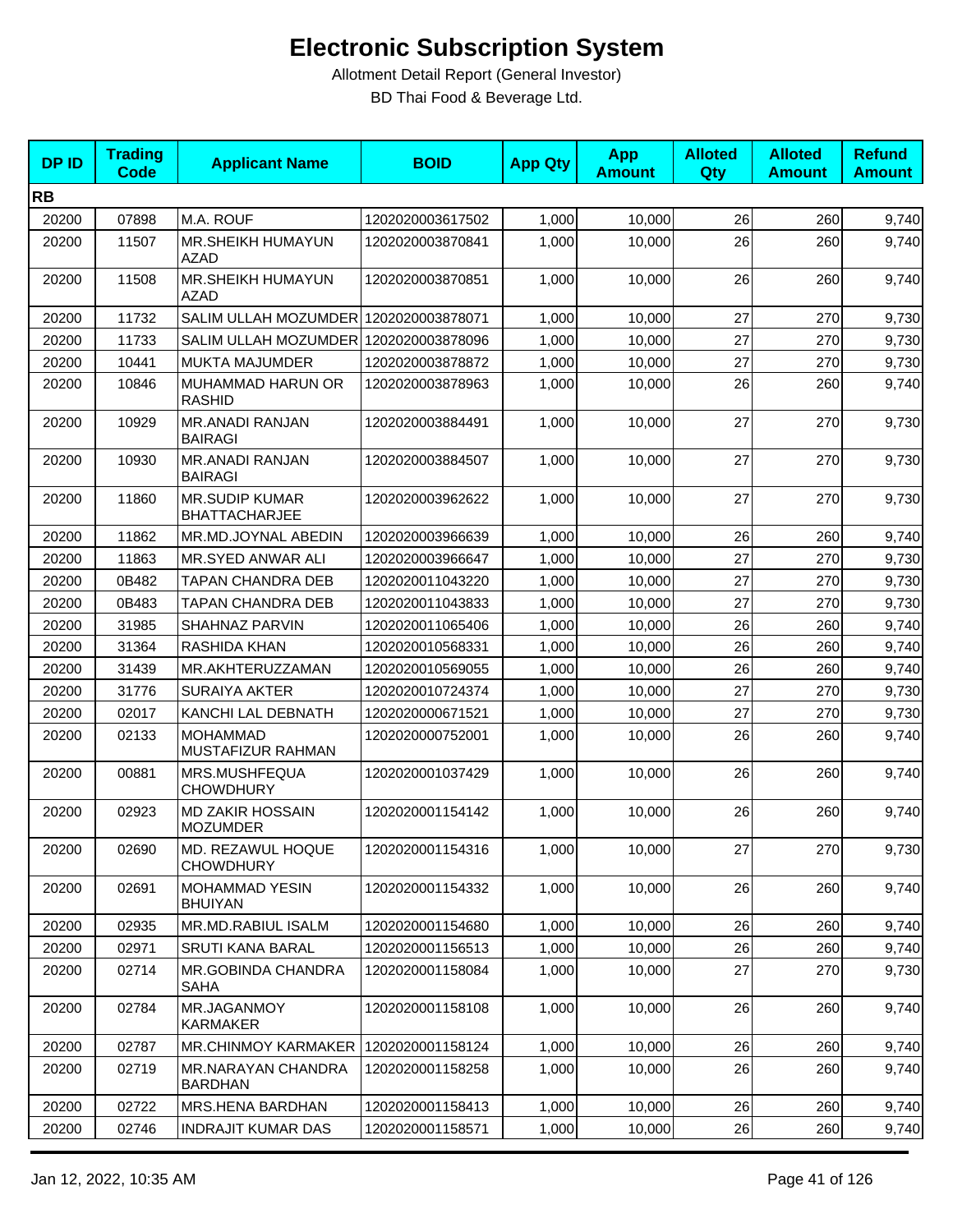| <b>DPID</b> | <b>Trading</b><br><b>Code</b> | <b>Applicant Name</b>                         | <b>BOID</b>      | <b>App Qty</b> | <b>App</b><br><b>Amount</b> | <b>Alloted</b><br><b>Qty</b> | <b>Alloted</b><br><b>Amount</b> | <b>Refund</b><br><b>Amount</b> |
|-------------|-------------------------------|-----------------------------------------------|------------------|----------------|-----------------------------|------------------------------|---------------------------------|--------------------------------|
| <b>RB</b>   |                               |                                               |                  |                |                             |                              |                                 |                                |
| 20200       | 02786                         | <b>MR.HIRONMOY</b><br><b>KARMAKER</b>         | 1202020001159766 | 1,000          | 10,000                      | 27                           | 270                             | 9,730                          |
| 20200       | 02715                         | <b>GOBINDA CHANDRA</b><br><b>SAHA</b>         | 1202020001159980 | 1,000          | 10,000                      | 26                           | 260                             | 9,740                          |
| 20200       | 08719                         | MS. SHOMA CHANDA                              | 1202020002558931 | 1,000          | 10,000                      | 26                           | 260                             | 9,740                          |
| 20200       | 08718                         | MRS. SEAKHA RANI ROY                          | 1202020002558941 | 1,000          | 10,000                      | 26                           | 260                             | 9,740                          |
| 20200       | 10794                         | MRS.MONIRA JAHAN                              | 1202020005397711 | 1,000          | 10,000                      | 27                           | 270                             | 9,730                          |
| 20200       | 15242                         | MR.SHAHID ULLAH                               | 1202020005405231 | 1,000          | 10,000                      | 27                           | 270                             | 9,730                          |
| 20200       | 15243                         | MR.SHAHID ULLAH                               | 1202020005405264 | 1,000          | 10,000                      | 27                           | 270                             | 9,730                          |
| 20200       | 15262                         | <b>MD.MONIR AHAMED</b>                        | 1202020005406911 | 1,000          | 10,000                      | 27                           | 270                             | 9,730                          |
| 20200       | 15263                         | <b>MD.MONIR AHAMED</b>                        | 1202020005406938 | 1,000          | 10,000                      | 26                           | 260                             | 9,740                          |
| 20200       | 22241                         | <b>SHAGOTOM BASAK</b>                         | 1202020007056553 | 1,000          | 10,000                      | 26                           | 260                             | 9,740                          |
| 20200       | 07410                         | KAZI SALAH UDDIN<br><b>AHMED</b>              | 1202020005511184 | 1,000          | 10,000                      | 26                           | 260                             | 9,740                          |
| 20200       | 14537                         | <b>FATEMA AKTHER</b>                          | 1202020005138459 | 1,000          | 10,000                      | 27                           | 270                             | 9,730                          |
| 20200       | 14581                         | <b>MOHAMMAD</b><br>SHAKHAWAT HOSSAIN          | 1202020005139785 | 1,000          | 10,000                      | 26                           | 260                             | 9,740                          |
| 20200       | 15108                         | <b>CHANDAN KUMAR SAHA</b>                     | 1202020005268700 | 1,000          | 10,000                      | 26                           | 260                             | 9,740                          |
| 20200       | 15187                         | MRS.RAHAT ARA MAYA                            | 1202020005276112 | 1,000          | 10,000                      | 26                           | 260                             | 9,740                          |
| 20200       | 15188                         | MRS.RAHAT ARA MAYA                            | 1202020005276139 | 1,000          | 10,000                      | 26                           | 260                             | 9,740                          |
| 20200       | 10365                         | MR.MD.HOSSAIN ALI                             | 1202020003645620 | 1,000          | 10,000                      | 26                           | 260                             | 9,740                          |
| 20200       | 12097                         | MR.MD.MYNUL HOSSAIN<br><b>KABIR</b>           | 1202020004158379 | 1,000          | 10,000                      | 27                           | 270                             | 9,730                          |
| 20200       | 12099                         | <b>MR.MOHAMMAD ZOBAER</b>                     | 1202020004160527 | 1,000          | 10,000                      | 26                           | 260                             | 9,740                          |
| 20200       | 12964                         | MR.PRADIP BHOWMIK                             | 1202020004561039 | 1,000          | 10,000                      | 26                           | 260                             | 9,740                          |
| 20200       | 12963                         | MR.PRADIP BHOWMIK                             | 1202020004561047 | 1,000          | 10,000                      | 26                           | 260                             | 9,740                          |
| 20200       | 12391                         | MR.MD.ZILLUR RAHMAN                           | 1202020004327931 | 1,000          | 10,000                      | 26                           | 260                             | 9,740                          |
| 20200       | 12392                         | MR.MD.ZILLUR RAHMAN                           | 1202020004327941 | 1,000          | 10,000                      | 27                           | 270                             | 9,730                          |
| 20200       | 12388                         | MRS.HOSNE ARA SHAFIQ                          | 1202020004327958 | 1,000          | 10,000                      | 26                           | 260                             | 9,740                          |
| 20200       | 12428                         | <b>MR.SUDIP KUMAR</b><br><b>BHATTACHARJEE</b> | 1202020004338205 | 1,000          | 10,000                      | 27                           | 270                             | 9,730                          |
| 20200       | 12431                         | MOHD. IBRAHIM KABIR                           | 1202020004342130 | 1,000          | 10,000                      | 27                           | 270                             | 9,730                          |
| 20200       | 30560                         | <b>MR.NITAY CHANDRA</b><br><b>NANDY</b>       | 1202020009702392 | 1,000          | 10,000                      | 26                           | 260                             | 9,740                          |
| 20200       | 27509                         | JAHANGIR ALAM                                 | 1202020009030025 | 1,000          | 10,000                      | 27                           | 270                             | 9,730                          |
| 20200       | 27510                         | MR. JAHANGIR ALAM                             | 1202020009030266 | 1,000          | 10,000                      | 26                           | 260                             | 9,740                          |
| 20200       | 29075                         | CHITTA RANJAN SAHA                            | 1202020009185001 | 1,000          | 10,000                      | 26                           | 260                             | 9,740                          |
| 20200       | 29076                         | CHITTA RANJAN SAHA                            | 1202020009185100 | 1,000          | 10,000                      | 26                           | 260                             | 9,740                          |
| 20200       | 02890                         | MR.MD.AZHARUL HOQUE<br><b>CHOWDHURY</b>       | 1202020001179273 | 1,000          | 10,000                      | 27                           | 270                             | 9,730                          |
| 20200       | 02893                         | MRS.HALIMA BEGUM                              | 1202020001179305 | 1,000          | 10,000                      | 26                           | 260                             | 9,740                          |
| 20200       | 05093                         | MR.MD.AMZAD HOSSAIN                           | 1202020001795876 | 1,000          | 10,000                      | 27                           | 270                             | 9,730                          |
| 20200       | 03865                         | MR.MD.KHURSHED ALAM                           | 1202020001714378 | 1,000          | 10,000                      | 26                           | 260                             | 9,740                          |
| 20200       | 03866                         | MR.MD.KHURSHED ALAM                           | 1202020001714386 | 1,000          | 10,000                      | 27                           | 270                             | 9,730                          |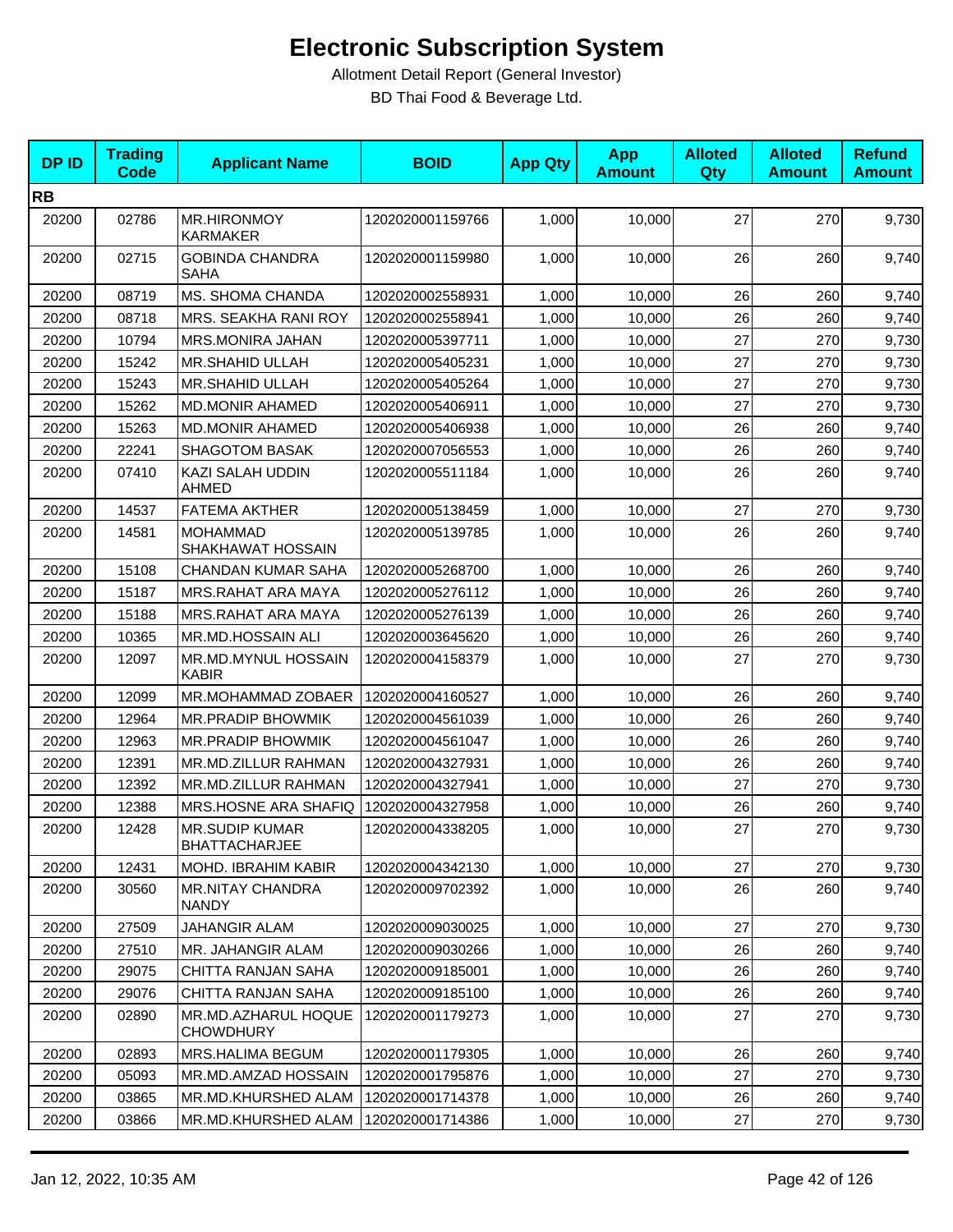| <b>DPID</b> | <b>Trading</b><br><b>Code</b> | <b>Applicant Name</b>                   | <b>BOID</b>      | <b>App Qty</b> | <b>App</b><br><b>Amount</b> | <b>Alloted</b><br><b>Qty</b> | <b>Alloted</b><br><b>Amount</b> | <b>Refund</b><br><b>Amount</b> |
|-------------|-------------------------------|-----------------------------------------|------------------|----------------|-----------------------------|------------------------------|---------------------------------|--------------------------------|
| <b>RB</b>   |                               |                                         |                  |                |                             |                              |                                 |                                |
| 20200       | 03867                         | SHEULY AKTER                            | 1202020001714401 | 1,000          | 10,000                      | 26                           | 260                             | 9,740                          |
| 20200       | 03870                         | MRS.ROKEYA BEGUM                        | 1202020001714485 | 1,000          | 10,000                      | 27                           | 270                             | 9,730                          |
| 20200       | 03871                         | MRS.ROKEYA BEGUM                        | 1202020001714493 | 1,000          | 10,000                      | 27                           | 270                             | 9,730                          |
| 20200       | 05836                         | <b>MS.SHULI PODDER</b>                  | 1202020002434654 | 1,000          | 10,000                      | 26                           | 260                             | 9,740                          |
| 20200       | 08249                         | MR.SHEIKH HARUN-OR-<br><b>RASHID</b>    | 1202020002444983 | 1,000          | 10,000                      | 27                           | 270                             | 9,730                          |
| 20200       | 0G926                         | MOLLAH SHAMSUDDOHA                      | 1202020002456641 | 1,000          | 10,000                      | 26                           | 260                             | 9,740                          |
| 20200       | 15415                         | MISS SHAZEDA BEGUM                      | 1202020005412747 | 1,000          | 10,000                      | 26                           | 260                             | 9,740                          |
| 20200       | 16067                         | <b>MD.JASHMIN UDDIN</b>                 | 1202020005530315 | 1,000          | 10,000                      | 26                           | 260                             | 9,740                          |
| 20200       | 16777                         | <b>MD.BURHANUL HASSAN</b>               | 1202020005765756 | 1,000          | 10,000                      | 27                           | 270                             | 9,730                          |
| 20200       | 07437                         | <b>HASHIB AHSAN</b>                     | 1202020005766148 | 1,000          | 10,000                      | 26                           | 260                             | 9,740                          |
| 20200       | 12706                         | <b>NASIMA KHATUN</b>                    | 1202020004451551 | 1,000          | 10,000                      | 27                           | 270                             | 9,730                          |
| 20200       | 12705                         | MR.MD.ABDUL AWAL<br><b>BABLU</b>        | 1202020004451576 | 1,000          | 10,000                      | 26                           | 260                             | 9,740                          |
| 20200       | 14305                         | MR.MD.FARID UDDIN                       | 1202020005034901 | 1,000          | 10,000                      | 26                           | 260                             | 9,740                          |
| 20200       | 13221                         | MR.MD.ABDUL KADER                       | 1202020004668789 | 1,000          | 10,000                      | 26                           | 260                             | 9,740                          |
| 20200       | 0B487                         | MRS ASMA BEGUM                          | 1202020004672141 | 1,000          | 10,000                      | 26                           | 260                             | 9,740                          |
| 20200       | 0B489                         | RUMANA AFROZ                            | 1202020004672192 | 1,000          | 10,000                      | 26                           | 260                             | 9,740                          |
| 20200       | 00G86                         | <b>DILIP BARUA</b>                      | 1202020004344362 | 1,000          | 10,000                      | 27                           | 270                             | 9,730                          |
| 20200       | 12430                         | MR.MOHD.IBRAHIM KABIR                   | 1202020004345000 | 1,000          | 10,000                      | 27                           | 270                             | 9,730                          |
| 20200       | 13603                         | <b>MR.NANTU BEPARY</b><br><b>SHEBOK</b> | 1202020004797680 | 1,000          | 10,000                      | 26                           | 260                             | 9,740                          |
| 20200       | 13604                         | <b>MR.NANTU BEPARY</b><br><b>SHEBOK</b> | 1202020004797739 | 1,000          | 10,000                      | 27                           | 270                             | 9,730                          |
| 20200       | 13647                         | MRS.SHAMIA AHMED                        | 1202020004804388 | 1,000          | 10,000                      | 26                           | 260                             | 9,740                          |
| 20200       | A3619                         | SATYAJIT KUMAR MODAK                    | 1202020010242743 | 1,000          | 10,000                      | 27                           | 270                             | 9,730                          |
| 20200       | 30516                         | MOHAMMAD ANOWER                         | 1202020009818911 | 1,000          | 10,000                      | 26                           | 260                             | 9,740                          |
| 20200       | 30517                         | MOHAMMAD ANOWAR                         | 1202020009818928 | 1,000          | 10,000                      | 26                           | 260                             | 9,740                          |
| 20200       | A1108                         | MRS. SULTANA AFRIN                      | 1202020009832571 | 1,000          | 10,000                      | 27                           | 270                             | 9,730                          |
| 20200       | 29500                         | <b>BABUL CHANDRA PAUL</b>               | 1202020009552945 | 1,000          | 10,000                      | 27                           | 270                             | 9,730                          |
| 20200       | 29501                         | <b>BABUL CHANDRA PAUL</b>               | 1202020009553056 | 1,000          | 10,000                      | 27                           | 270                             | 9,730                          |
| 20200       | 29902                         | MD.IQBAL HOSSAIN                        | 1202020009555518 | 1,000          | 10,000                      | 27                           | 270                             | 9,730                          |
| 20200       | 30905                         | H.M.A HANAN                             | 1202020009955646 | 1,000          | 10,000                      | 26                           | 260                             | 9,740                          |
| 20200       | 30910                         | MD. FAKIR ALI                           | 1202020009960592 | 1,000          | 10,000                      | 26                           | 260                             | 9,740                          |
| 20200       | 30913                         | MD.REZAUL KARIM                         | 1202020009960624 | 1,000          | 10,000                      | 26                           | 260                             | 9,740                          |
| 20200       | 30914                         | MD.REZAUL KARIM                         | 1202020009960632 | 1,000          | 10,000                      | 26                           | 260                             | 9,740                          |
| 20200       | 31102                         | SURAIYA AKTER                           | 1202020009973692 | 1,000          | 10,000                      | 27                           | 270                             | 9,730                          |
| 20200       | 30498                         | MD.ASLAM                                | 1202020009643143 | 1,000          | 10,000                      | 27                           | 270                             | 9,730                          |
| 20200       | 30499                         | <b>MD.ABDUR RAHMAN</b>                  | 1202020009643151 | 1,000          | 10,000                      | 27                           | 270                             | 9,730                          |
| 20200       | 30500                         | <b>MD.ABDUR RAHAMAN</b>                 | 1202020009643161 | 1,000          | 10,000                      | 27                           | 270                             | 9,730                          |
| 20200       | 30501                         | MD.ISLAM                                | 1202020009643178 | 1,000          | 10,000                      | 27                           | 270                             | 9,730                          |
| 20200       | 30502                         | MD.ISLAM                                | 1202020009643186 | 1,000          | 10,000                      | 26                           | 260                             | 9,740                          |
| 20200       | 31165                         | MD.FEROZE ALAM                          | 1202020010094677 | 1,000          | 10,000                      | $27\,$                       | 270                             | 9,730                          |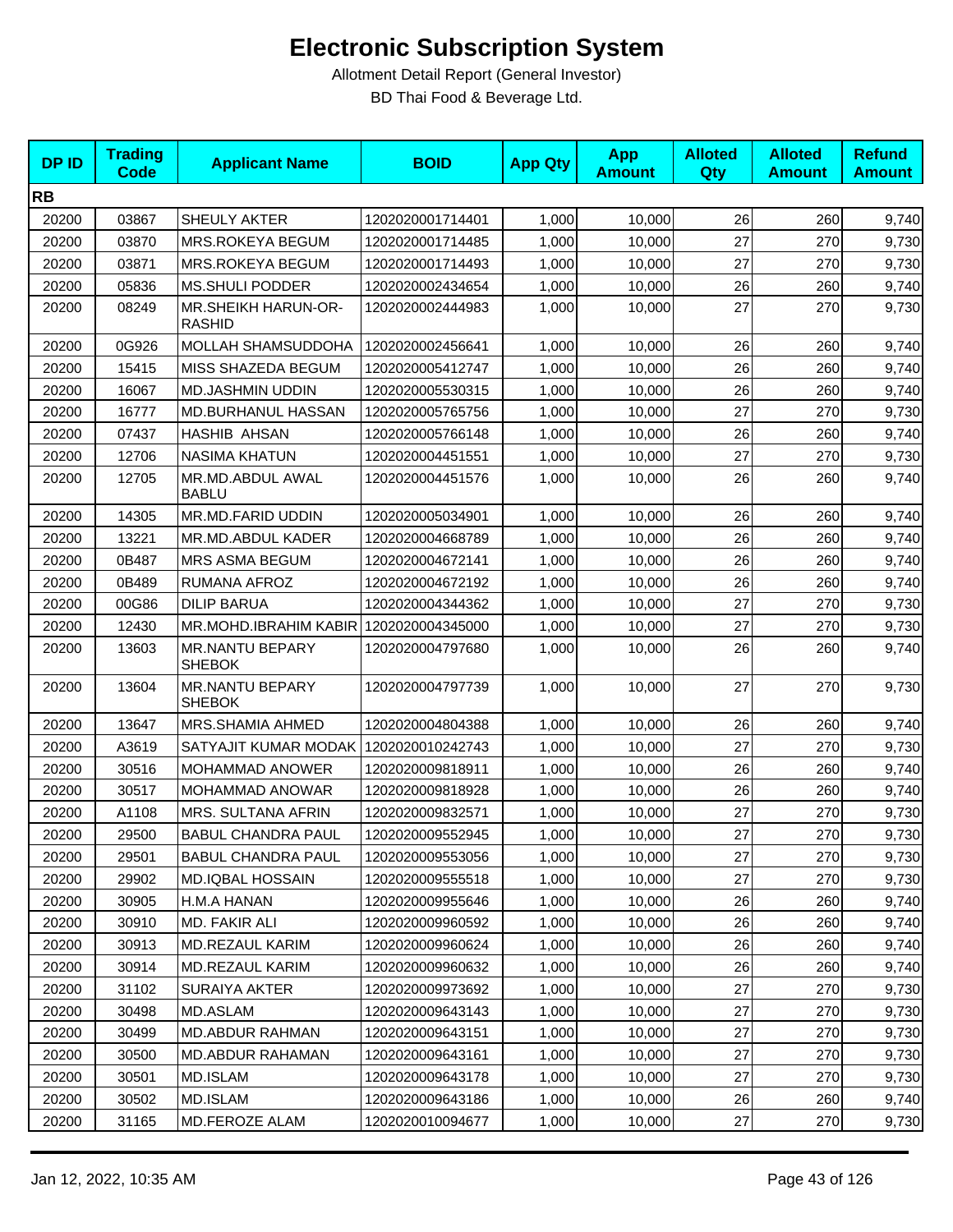| <b>DPID</b> | <b>Trading</b><br><b>Code</b> | <b>Applicant Name</b>                  | <b>BOID</b>      | <b>App Qty</b> | <b>App</b><br><b>Amount</b> | <b>Alloted</b><br>Qty | <b>Alloted</b><br><b>Amount</b> | <b>Refund</b><br><b>Amount</b> |
|-------------|-------------------------------|----------------------------------------|------------------|----------------|-----------------------------|-----------------------|---------------------------------|--------------------------------|
| <b>RB</b>   |                               |                                        |                  |                |                             |                       |                                 |                                |
| 20200       | 31163                         | <b>PINKY DAS</b>                       | 1202020010094717 | 1,000          | 10,000                      | 27                    | 270                             | 9,730                          |
| 20200       | 31161                         | MD.SHAFIQUL ISLAM                      | 1202020010094751 | 1,000          | 10,000                      | 26                    | 260                             | 9,740                          |
| 20200       | 02250                         | <b>MRS.RATNA SARKAR</b>                | 1202020000805235 | 1,000          | 10,000                      | 27                    | 270                             | 9,730                          |
| 20200       | 02251                         | <b>MRS.RATNA SARKAR</b>                | 1202020000805243 | 1,000          | 10,000                      | 27                    | 270                             | 9,730                          |
| 20200       | 03357                         | <b>MRS.NASIMA AKTER</b><br><b>KHAN</b> | 1202020001274108 | 1,000          | 10,000                      | 26                    | 260                             | 9,740                          |
| 20200       | 03144                         | <b>MRS.ANITA SARKER</b>                | 1202020001185398 | 1,000          | 10,000                      | 26                    | 260                             | 9,740                          |
| 20200       | 03142                         | <b>MR.AKHIL SARKER</b>                 | 1202020001185411 | 1,000          | 10,000                      | 27                    | 270                             | 9,730                          |
| 20200       | 03140                         | <b>MRS.ANITA SARKER</b>                | 1202020001185438 | 1,000          | 10,000                      | 26                    | 260                             | 9,740                          |
| 20200       | 00D13                         | ANITA RANI SHAHA                       | 1202020001187635 | 1,000          | 10,000                      | 27                    | 270                             | 9,730                          |
| 20200       | 0D146                         | <b>SANJIT SAHA</b>                     | 1202020001187661 | 1,000          | 10,000                      | 27                    | 270                             | 9,730                          |
| 20200       | 03266                         | <b>MR.SAR WAR ALAM</b>                 | 1202020001197145 | 1,000          | 10,000                      | 26                    | 260                             | 9,740                          |
| 20200       | 26607                         | TANJINA AHMED                          | 1202020001728638 | 1,000          | 10,000                      | 27                    | 270                             | 9,730                          |
| 20200       | 06149                         | MD.MOZAMMEL HOSSAIN                    | 1202020002160483 | 1,000          | 10,000                      | 27                    | 270                             | 9,730                          |
| 20200       | 18983                         | HOSNA YESMIN SHEMU                     | 1202020006366196 | 1,000          | 10,000                      | 26                    | 260                             | 9,740                          |
| 20200       | 18984                         | <b>SHAMSUN NAHAR</b>                   | 1202020006366201 | 1,000          | 10,000                      | 27                    | 270                             | 9,730                          |
| 20200       | 18985                         | <b>MAHBUBUR RAHMAN</b>                 | 1202020006366211 | 1,000          | 10,000                      | 27                    | 270                             | 9,730                          |
| 20200       | 17627                         | <b>DELIP KUMAR NATTA</b>               | 1202020005987765 | 1,000          | 10,000                      | 26                    | 260                             | 9,740                          |
| 20200       | 17626                         | <b>DELIP KUMAR NATTA</b>               | 1202020005987781 | 1,000          | 10,000                      | 27                    | 270                             | 9,730                          |
| 20200       | 19442                         | MD. FARUK HOSSAIN                      | 1202020006507459 | 1,000          | 10,000                      | 27                    | 270                             | 9,730                          |
| 20200       | 19518                         | <b>ABDUL BATEN (SAE)</b>               | 1202020006516890 | 1,000          | 10,000                      | 26                    | 260                             | 9,740                          |
| 20200       | 19519                         | <b>SHAKIA NASRIN</b>                   | 1202020006517092 | 1,000          | 10,000                      | 26                    | 260                             | 9,740                          |
| 20200       | 18054                         | RAJU AHAMED                            | 1202020006116216 | 1,000          | 10,000                      | 26                    | 260                             | 9,740                          |
| 20200       | 18053                         | RAJU AHAMED                            | 1202020006116315 | 1,000          | 10,000                      | 27                    | 270                             | 9,730                          |
| 20200       | 18600                         | MR.ASHOK DEY                           | 1202020006254110 | 1,000          | 10,000                      | 26                    | 260                             | 9,740                          |
| 20200       | 18601                         | MR.ASHOK DEY                           | 1202020006254137 | 1,000          | 10,000                      | 27                    | 270                             | 9,730                          |
| 20200       | 18656                         | ABDULLAH AL MAMON                      | 1202020006262812 | 1,000          | 10,000                      | 26                    | 260                             | 9,740                          |
| 20200       | 12707                         | <b>MR.PRADIP KUMAR</b><br><b>GHOSH</b> | 1202020004467610 | 1,000          | 10,000                      | 27                    | 270                             | 9,730                          |
| 20200       | 12708                         | <b>MR.PRADIP KUMAR</b><br><b>GHOSH</b> | 1202020004469917 | 1,000          | 10,000                      | 26                    | 260                             | 9,740                          |
| 20200       | 13912                         | <b>MD.HABIBUR RAHMAN</b>               | 1202020004909582 | 1,000          | 10,000                      | 27                    | 270                             | 9,730                          |
| 20200       | 07177                         | MR.MD.NAZRUL ISLAM                     | 1202020003788868 | 1,000          | 10,000                      | 26                    | 260                             | 9,740                          |
| 20200       | 13687                         | <b>MR.BAPPY PODDER</b>                 | 1202020004816095 | 1,000          | 10,000                      | 26                    | 260                             | 9,740                          |
| 20200       | 11206                         | MR.MD.MOSLE UDDIN                      | 1202020003508781 | 1,000          | 10,000                      | 26                    | 260                             | 9,740                          |
| 20200       | 11207                         | MRS.SALINA AKTER                       | 1202020003508798 | 1,000          | 10,000                      | 26                    | 260                             | 9,740                          |
| 20200       | 30766                         | <b>SHEIKH HABIBUR</b><br><b>RAHMAN</b> | 1202020010248676 | 1,000          | 10,000                      | 26                    | 260                             | 9,740                          |
| 20200       | 30534                         | <b>SENTO KUNDO</b>                     | 1202020009846516 | 1,000          | 10,000                      | 26                    | 260                             | 9,740                          |
| 20200       | 31437                         | MR.AKHTERUZZAMAN                       | 1202020010393277 | 1,000          | 10,000                      | 26                    | 260                             | 9,740                          |
| 20200       | 31440                         | DR.MD.ZILLUR RAHMAN                    | 1202020010393416 | 1,000          | 10,000                      | 27                    | 270                             | 9,730                          |
| 20200       | 03181                         | MR.MIR JAHANGIR ALAM                   | 1202020001218533 | 1,000          | 10,000                      | 26                    | 260                             | 9,740                          |
| 20200       | 03201                         | MR.MD.MIZANUR<br><b>RAHMAN</b>         | 1202020001219206 | 1,000          | 10,000                      | 26                    | 260                             | 9,740                          |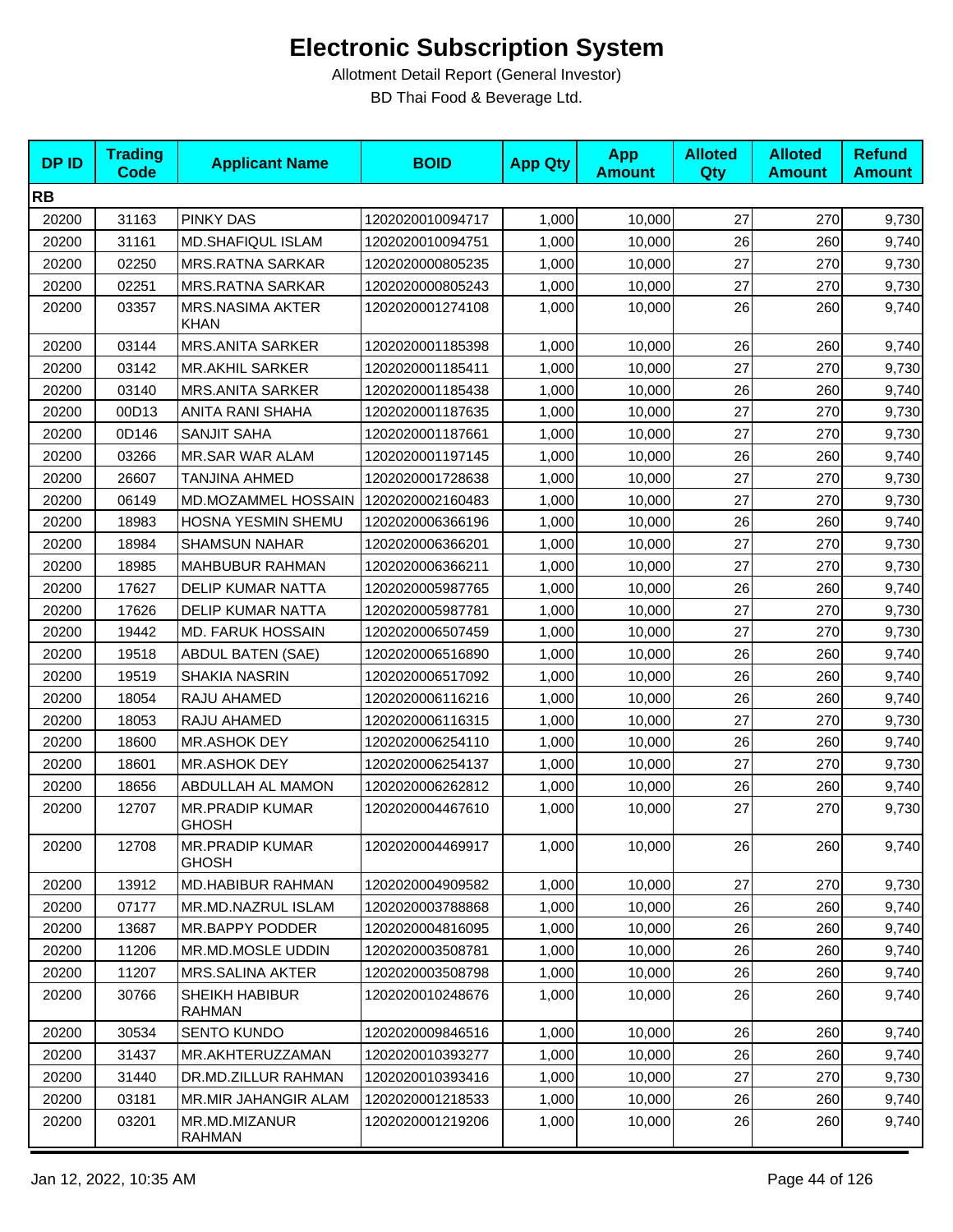| <b>DPID</b> | <b>Trading</b><br><b>Code</b> | <b>Applicant Name</b>                     | <b>BOID</b>      | <b>App Qty</b> | <b>App</b><br><b>Amount</b> | <b>Alloted</b><br>Qty | <b>Alloted</b><br><b>Amount</b> | <b>Refund</b><br><b>Amount</b> |
|-------------|-------------------------------|-------------------------------------------|------------------|----------------|-----------------------------|-----------------------|---------------------------------|--------------------------------|
| <b>RB</b>   |                               |                                           |                  |                |                             |                       |                                 |                                |
| 20200       | 04796                         | MR.DIN MOHAMMAD<br><b>DULAL</b>           | 1202020001583278 | 1,000          | 10,000                      | 27                    | 270                             | 9,730                          |
| 20200       | 05941                         | <b>MD.FARUQ AHMED</b>                     | 1202020002167659 | 1,000          | 10,000                      | 27                    | 270                             | 9,730                          |
| 20200       | 05942                         | MR.MD.FARUQ AHMED                         | 1202020002167683 | 1,000          | 10,000                      | 27                    | 270                             | 9,730                          |
| 20200       | 06581                         | MR.MD.SAIFUL ISLAM                        | 1202020002212412 | 1,000          | 10,000                      | 27                    | 270                             | 9,730                          |
| 20200       | 06582                         | MR.MD.SAIFUL ISLAM                        | 1202020002212439 | 1,000          | 10,000                      | 27                    | 270                             | 9,730                          |
| 20200       | 06455                         | <b>MS.NAJATUL AKTHER</b>                  | 1202020002215079 | 1,000          | 10,000                      | 26                    | 260                             | 9,740                          |
| 20200       | 21788                         | <b>ETI ISLAM</b>                          | 1202020006949501 | 1,000          | 10,000                      | 26                    | 260                             | 9,740                          |
| 20200       | 21468                         | <b>MD.NASIR UDDIN</b>                     | 1202020006956222 | 1,000          | 10,000                      | 27                    | 270                             | 9,730                          |
| 20200       | 21465                         | <b>MD FARHADUL ISLAM</b>                  | 1202020006960736 | 1,000          | 10,000                      | 26                    | 260                             | 9,740                          |
| 20200       | 20050                         | MD.SAIDUZZAMAN<br><b>CHOWDHURY</b>        | 1202020006649038 | 1,000          | 10,000                      | 27                    | 270                             | 9,730                          |
| 20200       | 20051                         | MRS.DILRUBA<br><b>CHOWDHURY</b>           | 1202020006649418 | 1,000          | 10,000                      | 27                    | 270                             | 9,730                          |
| 20200       | 20053                         | MD.ZAKARIA MASUD                          | 1202020006649485 | 1,000          | 10,000                      | 27                    | 270                             | 9,730                          |
| 20200       | 20054                         | MD.ZAKARIA MASUD                          | 1202020006649517 | 1,000          | 10,000                      | 26                    | 260                             | 9,740                          |
| 20200       | 20006                         | MOHAMMAD SHIFUL<br><b>MAWLA</b>           | 1202020006271866 | 1,000          | 10,000                      | 27                    | 270                             | 9,730                          |
| 20200       | 20005                         | MOHAMMAD SHIFUL<br><b>MAWLA</b>           | 1202020006271874 | 1,000          | 10,000                      | 26                    | 260                             | 9,740                          |
| 20200       | 21197                         | <b>ABDUL LATIF</b>                        | 1202020006794043 | 1,000          | 10,000                      | 26                    | 260                             | 9,740                          |
| 20200       | 21255                         | MD. MAHBUBUL HOQUE                        | 1202020006794094 | 1,000          | 10,000                      | 26                    | 260                             | 9,740                          |
| 20200       | 21256                         | MD. MAHBUBUL HOQUE                        | 1202020006794870 | 1,000          | 10,000                      | 26                    | 260                             | 9,740                          |
| 20200       | 20998                         | MD.ASHEKUL MOWLA                          | 1202020006805327 | 1,000          | 10,000                      | 27                    | 270                             | 9,730                          |
| 20200       | 20999                         | MD.ASHEKUL MOWLA                          | 1202020006805335 | 1,000          | 10,000                      | 27                    | 270                             | 9,730                          |
| 20200       | 21337                         | <b>MD.MOJIBUR RAHMAN</b>                  | 1202020006812191 | 1,000          | 10,000                      | 27                    | 270                             | 9,730                          |
| 20200       | 21338                         | <b>MD.MOJIBUR RAHMAN</b>                  | 1202020006812213 | 1,000          | 10,000                      | 27                    | 270                             | 9,730                          |
| 20200       | 13926                         | <b>MRS.KHOSH AKTER</b>                    | 1202020004922071 | 1,000          | 10,000                      | 26                    | 260                             | 9,740                          |
| 20200       | 13927                         | <b>MRS.KHOSH AKTER</b>                    | 1202020004922138 | 1,000          | 10,000                      | 26                    | 260                             | 9,740                          |
| 20200       | 07546                         | MR.MD.BABAR ALI                           | 1202020003680619 | 1,000          | 10,000                      | 27                    | 270                             | 9,730                          |
| 20200       | 07550                         | MR.MD.ABDUL HALIM                         | 1202020003680694 | 1,000          | 10,000                      | 26                    | 260                             | 9,740                          |
| 20200       | 07551                         | MRS.SHAMIMA AKTER<br><b>REKHA</b>         | 1202020003680734 | 1,000          | 10,000                      | 27                    | 270                             | 9,730                          |
| 20200       | 07556                         | MR.MD.MONIRUL ISLAM                       | 1202020003680777 | 1,000          | 10,000                      | 26                    | 260                             | 9,740                          |
| 20200       | 07110                         | MR.MD.MOHIDUL ISLAM                       | 1202020003794634 | 1,000          | 10,000                      | 27                    | 270                             | 9,730                          |
| 20200       | 07197                         | MR.MD, TASLIM<br><b>CHOWDHURY</b>         | 1202020003795599 | 1,000          | 10,000                      | 26                    | 260                             | 9,740                          |
| 20200       | 10823                         | <b>MUHAMMAD HARUN OR</b><br><b>RASHID</b> | 1202020003801944 | 1,000          | 10,000                      | 26                    | 260                             | 9,740                          |
| 20200       | 11636                         | <b>MAHBUBUR RAHMAN</b>                    | 1202020003896597 | 1,000          | 10,000                      | 26                    | 260                             | 9,740                          |
| 20200       | 24012                         | <b>KAMALESH ROY</b>                       | 1202020003997579 | 1,000          | 10,000                      | 27                    | 270                             | 9,730                          |
| 20200       | 32062                         | <b>MONIRA BEGUM</b>                       | 1202020010918107 | 1,000          | 10,000                      | 26                    | 260                             | 9,740                          |
| 20200       | 32063                         | <b>MONIRA BEGUM</b>                       | 1202020010918190 | 1,000          | 10,000                      | 27                    | 270                             | 9,730                          |
| 20200       | 29572                         | JANNATUL AFROZ                            | 1202020009316864 | 1,000          | 10,000                      | 26                    | 260                             | 9,740                          |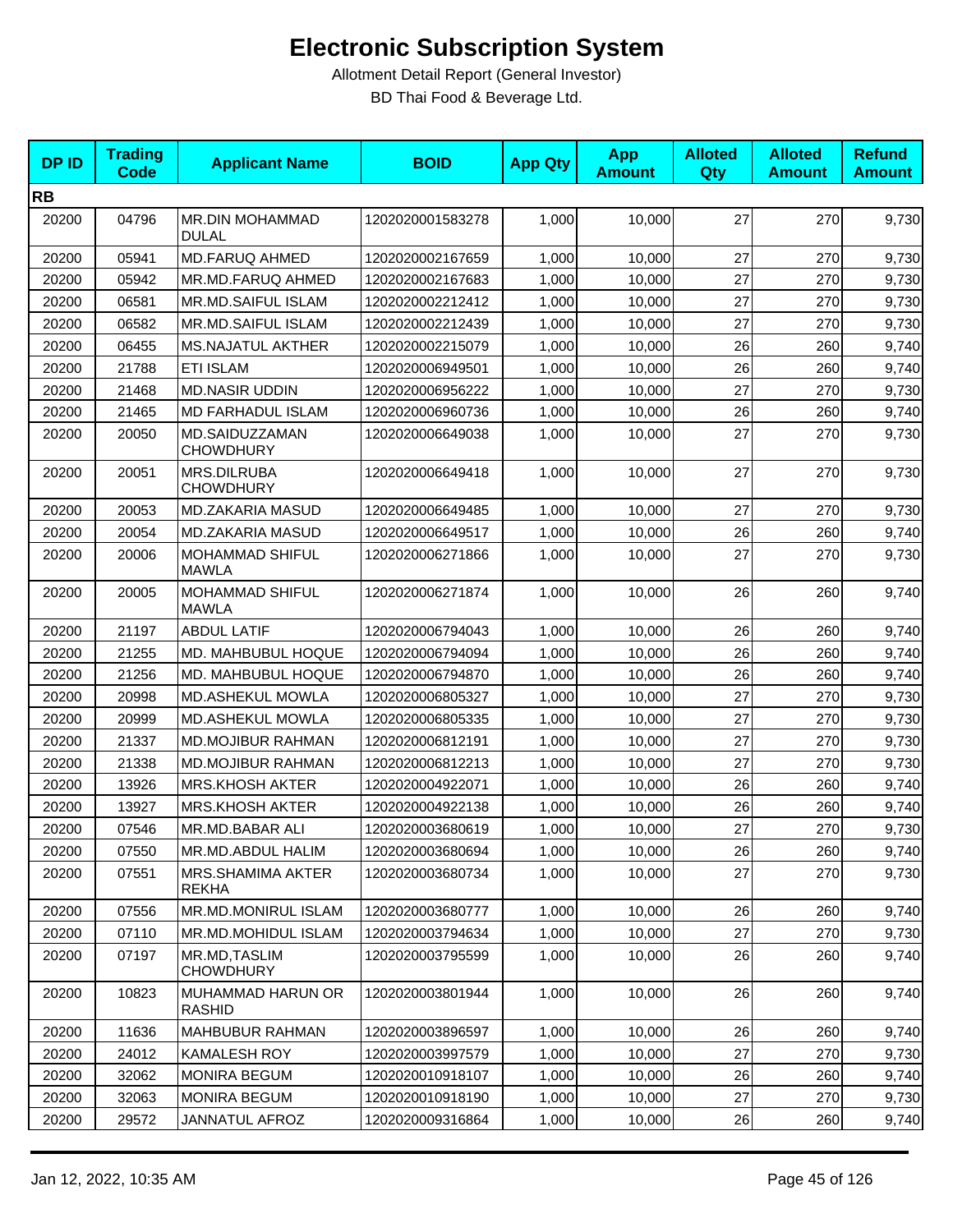| <b>DPID</b> | <b>Trading</b><br><b>Code</b> | <b>Applicant Name</b>                     | <b>BOID</b>      | <b>App Qty</b> | <b>App</b><br><b>Amount</b> | <b>Alloted</b><br>Qty | <b>Alloted</b><br><b>Amount</b> | <b>Refund</b><br><b>Amount</b> |
|-------------|-------------------------------|-------------------------------------------|------------------|----------------|-----------------------------|-----------------------|---------------------------------|--------------------------------|
| <b>RB</b>   |                               |                                           |                  |                |                             |                       |                                 |                                |
| 20200       | 29581                         | <b>MD.NABIR MIA</b>                       | 1202020009317636 | 1,000          | 10,000                      | 26                    | 260                             | 9,740                          |
| 20200       | 29587                         | ANWARUL HAQUE                             | 1202020009318234 | 1,000          | 10,000                      | 27                    | 270                             | 9,730                          |
| 20200       | 31990                         | <b>MRS.ZAKIA MOHSIN</b>                   | 1202020011084620 | 1,000          | 10,000                      | 27                    | 270                             | 9,730                          |
| 20200       | 31564                         | <b>MD.RIPON</b>                           | 1202020011089615 | 1,000          | 10,000                      | 26                    | 260                             | 9,740                          |
| 20200       | 27449                         | <b>JAY PROKASH SARKER</b>                 | 1202020009044154 | 1,000          | 10,000                      | 27                    | 270                             | 9,730                          |
| 20200       | 27448                         | JAY PROKASH SARKER                        | 1202020009045512 | 1,000          | 10,000                      | 26                    | 260                             | 9,740                          |
| 20200       | 27447                         | <b>SUJAN MIAH</b>                         | 1202020009045978 | 1,000          | 10,000                      | 27                    | 270                             | 9,730                          |
| 20200       | 28258                         | MD.BODIUL ALAM                            | 1202020009052666 | 1,000          | 10,000                      | 26                    | 260                             | 9,740                          |
| 20200       | 28259                         | MD.BODIUL ALAM                            | 1202020009053058 | 1,000          | 10,000                      | 27                    | 270                             | 9,730                          |
| 20200       | 28109                         | MUSTAQUE AHMED                            | 1202020009058681 | 1,000          | 10,000                      | 26                    | 260                             | 9,740                          |
| 20200       | 28110                         | MUSTAQUE AHMED                            | 1202020009059692 | 1,000          | 10,000                      | 26                    | 260                             | 9,740                          |
| 20200       | 28111                         | <b>MOMOTA MOSTAK</b>                      | 1202020009060591 | 1,000          | 10,000                      | 26                    | 260                             | 9,740                          |
| 20200       | 0H462                         | MOHAMMAD OLIULLAH                         | 1202020009065806 | 1,000          | 10,000                      | 27                    | 270                             | 9,730                          |
| 20200       | 29542                         | ZASHIM UDDIN                              | 1202020009194569 | 1,000          | 10,000                      | 26                    | 260                             | 9,740                          |
| 20200       | 29565                         | RAJESH PAUL                               | 1202020009195472 | 1,000          | 10,000                      | 26                    | 260                             | 9,740                          |
| 20200       | 02194                         | MRS. REHANA MIZAN                         | 1202020000784722 | 1,000          | 10,000                      | 26                    | 260                             | 9,740                          |
| 20200       | 02202                         | MRS.SHAMIMA ARA                           | 1202020000785933 | 1,000          | 10,000                      | 27                    | 270                             | 9,730                          |
| 20200       | 02203                         | MR.MD.ZAKIR HOSSAIN                       | 1202020000785941 | 1,000          | 10,000                      | 26                    | 260                             | 9,740                          |
| 20200       | 02204                         | MR.MD.ZABED HOSSAIN                       | 1202020000785951 | 1,000          | 10,000                      | 27                    | 270                             | 9,730                          |
| 20200       | 02213                         | MR.MD.SALIM                               | 1202020000787437 | 1,000          | 10,000                      | 26                    | 260                             | 9,740                          |
| 20200       | 02215                         | MR.MD.AMINUDDIN                           | 1202020000787453 | 1,000          | 10,000                      | 27                    | 270                             | 9,730                          |
| 20200       | 02237                         | <b>MRS.ANITA RANI</b><br><b>SUTRADHAR</b> | 1202020000795146 | 1,000          | 10,000                      | 26                    | 260                             | 9,740                          |
| 20200       | 02607                         | MR.BASU DEV<br><b>CHAKRABORTY</b>         | 1202020001067878 | 1,000          | 10,000                      | 27                    | 270                             | 9,730                          |
| 20200       | 02602                         | MR.MAHBUBUR RAHMAN<br><b>KHAN</b>         | 1202020001067918 | 1,000          | 10,000                      | 26                    | 260                             | 9,740                          |
| 20200       | 02510                         | MR.ABUL KALAM AZAD                        | 1202020001067950 | 1,000          | 10,000                      | 26                    | 260                             | 9,740                          |
| 20200       | 04822                         | <b>MR.LITON KUMAR SAHA</b>                | 1202020001597637 | 1,000          | 10,000                      | 26                    | 260                             | 9,740                          |
| 20200       | 00905                         | MD.HASHMAT ULLAH                          | 1202020001627846 | 1,000          | 10,000                      | 26                    | 260                             | 9,740                          |
| 20200       | 07002                         | MR.MD.MAHMUDUR<br>RAHMAN                  | 1202020002232111 | 1,000          | 10,000                      | 27                    | 270                             | 9,730                          |
| 20200       | 21794                         | <b>RONY FRANCIS GOMES</b>                 | 1202020006970586 | 1,000          | 10,000                      | 27                    | 270                             | 9,730                          |
| 20200       | 15638                         | <b>MR.RAJESH PAUL</b>                     | 1202020005432297 | 1,000          | 10,000                      | 27                    | 270                             | 9,730                          |
| 20200       | 15634                         | <b>MD.GOLAM FARUK</b>                     | 1202020005432436 | 1,000          | 10,000                      | 26                    | 260                             | 9,740                          |
| 20200       | 15635                         | <b>MD.GOLAM FARUK</b>                     | 1202020005432495 | 1,000          | 10,000                      | 27                    | 270                             | 9,730                          |
| 20200       | 14577                         | NIRMAL KUMAR SHIL                         | 1202020005143817 | 1,000          | 10,000                      | 27                    | 270                             | 9,730                          |
| 20200       | 00G85                         | SHILPI BARUA                              | 1202020005148092 | 1,000          | 10,000                      | 27                    | 270                             | 9,730                          |
| 20200       | 14558                         | <b>MD.NASAR UDDIN</b>                     | 1202020005156909 | 1,000          | 10,000                      | 26                    | 260                             | 9,740                          |
| 20200       | 14559                         | MD. NASAR UDDIN                           | 1202020005156917 | 1,000          | 10,000                      | 26                    | 260                             | 9,740                          |
| 20200       | 14781                         | MR.ASHIM KUMAR DEY                        | 1202020005159276 | 1,000          | 10,000                      | 27                    | 270                             | 9,730                          |
| 20200       | 0A133                         | PROSHANTA KUMAR<br>SAHA                   | 1202020006817505 | 1,000          | 10,000                      | 27                    | 270                             | 9,730                          |
| 20200       | 15120                         | <b>MR.MONIR</b>                           | 1202020005310281 | 1,000          | 10,000                      | 27                    | 270                             | 9,730                          |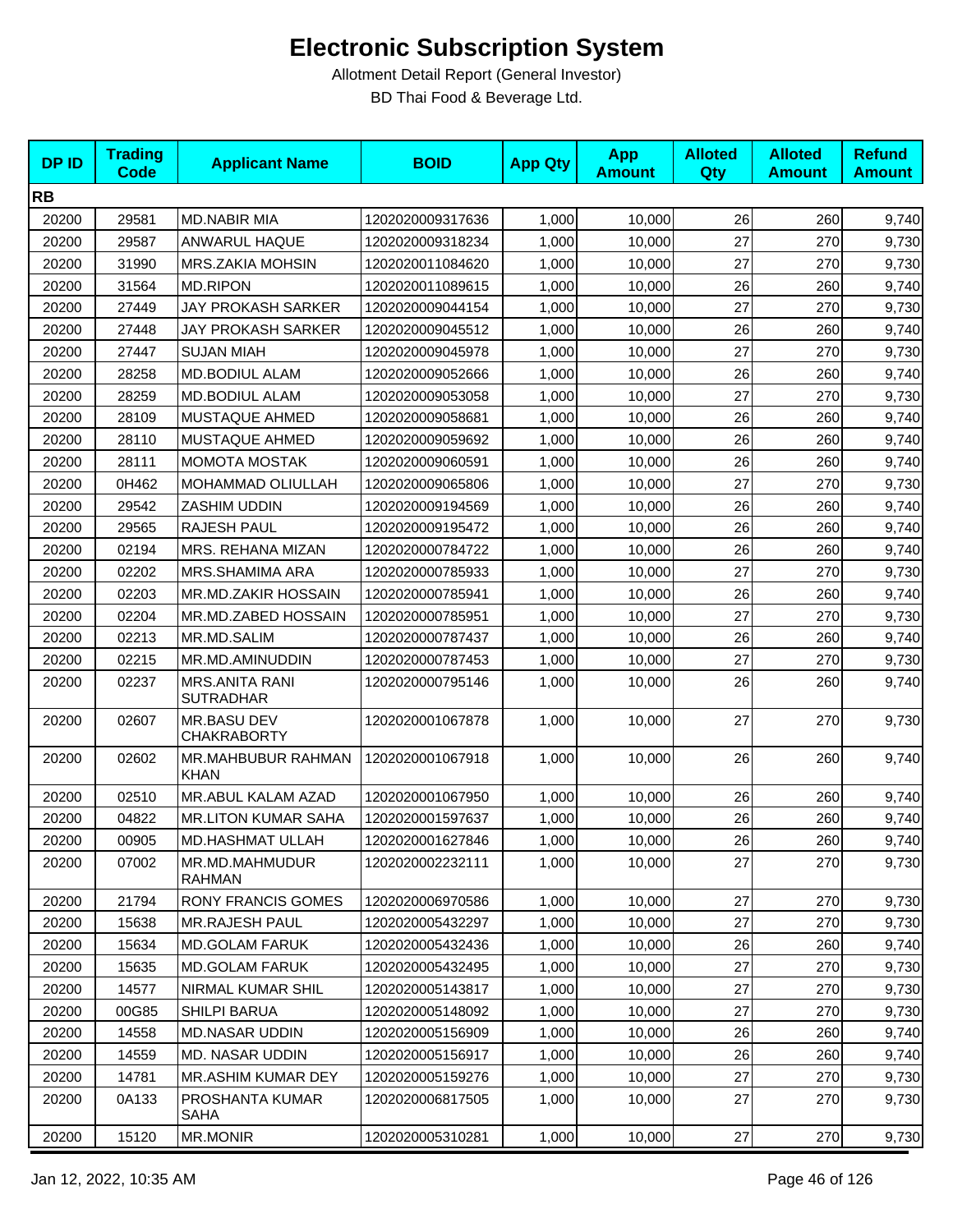| <b>DPID</b> | <b>Trading</b><br><b>Code</b> | <b>Applicant Name</b>                      | <b>BOID</b>      | <b>App Qty</b> | <b>App</b><br><b>Amount</b> | <b>Alloted</b><br><b>Qty</b> | <b>Alloted</b><br><b>Amount</b> | <b>Refund</b><br><b>Amount</b> |
|-------------|-------------------------------|--------------------------------------------|------------------|----------------|-----------------------------|------------------------------|---------------------------------|--------------------------------|
| <b>RB</b>   |                               |                                            |                  |                |                             |                              |                                 |                                |
| 20200       | 15118                         | MD.ABDUL KADER                             | 1202020005310439 | 1,000          | 10,000                      | 27                           | 270                             | 9,730                          |
| 20200       | 11329                         | MR.MD.KHALID HOSSAIN<br><b>BHUIYAN</b>     | 1202020003693497 | 1,000          | 10,000                      | 27                           | 270                             | 9,730                          |
| 20200       | 11327                         | MRS.NILUFAR YASMIN                         | 1202020003693510 | 1,000          | 10,000                      | 26                           | 260                             | 9,740                          |
| 20200       | 10196                         | MR.MONZURUL WAHAB                          | 1202020003695148 | 1,000          | 10,000                      | 27                           | 270                             | 9,730                          |
| 20200       | 10195                         | MR.MONZURUL WAHAB                          | 1202020003695156 | 1,000          | 10,000                      | 27                           | 270                             | 9,730                          |
| 20200       | 10194                         | <b>MRS.FARIDA YASMIN</b>                   | 1202020003695164 | 1,000          | 10,000                      | 26                           | 260                             | 9,740                          |
| 20200       | 10192                         | MD. NURUL AMIN                             | 1202020003695180 | 1,000          | 10,000                      | 27                           | 270                             | 9,730                          |
| 20200       | 0A591                         | MD. SHAMSUDDIN                             | 1202020004183343 | 1,000          | 10,000                      | 26                           | 260                             | 9,740                          |
| 20200       | 12123                         | <b>MR.PRANTUSH</b><br><b>CHANDRA SHAHA</b> | 1202020004188511 | 1,000          | 10,000                      | 26                           | 260                             | 9,740                          |
| 20200       | 12122                         | MR.PRANTUSH<br><b>CHANDRA SHAHA</b>        | 1202020004188528 | 1,000          | 10,000                      | 27                           | 270                             | 9,730                          |
| 20200       | 12124                         | MR.WAHEED ABDULLAH                         | 1202020004189268 | 1,000          | 10,000                      | 27                           | 270                             | 9,730                          |
| 20200       | 13005                         | MRS.HOSNE ARA SHAFIQ                       | 1202020004585122 | 1,000          | 10,000                      | 27                           | 270                             | 9,730                          |
| 20200       | 11948                         | MR.MD.MOMENUL<br><b>HOQUE BHUIYAN</b>      | 1202020004008229 | 1,000          | 10,000                      | 26                           | 260                             | 9,740                          |
| 20200       | 11947                         | MRS.JAHANARA<br><b>PERVEEN</b>             | 1202020004008245 | 1,000          | 10,000                      | 27                           | 270                             | 9,730                          |
| 20200       | 11946                         | MRS.MAHMUDA KHATUN                         | 1202020004008253 | 1,000          | 10,000                      | 26                           | 260                             | 9,740                          |
| 20200       | 29103                         | RAKSONA PARVIN                             | 1202020009345133 | 1,000          | 10,000                      | 26                           | 260                             | 9,740                          |
| 20200       | 29102                         | JAHANGIR HOSSAIN                           | 1202020009451781 | 1,000          | 10,000                      | 27                           | 270                             | 9,730                          |
| 20200       | 29567                         | <b>MD.JASIM UDDIN</b>                      | 1202020009556084 | 1,000          | 10,000                      | 27                           | 270                             | 9,730                          |
| 20200       | 29568                         | <b>MD.JASIM UDDIN</b>                      | 1202020009564596 | 1,000          | 10,000                      | 26                           | 260                             | 9,740                          |
| 20200       | 30055                         | <b>MD.SABDER RAHMAN</b>                    | 1202020009564636 | 1,000          | 10,000                      | 26                           | 260                             | 9,740                          |
| 20200       | 30056                         | <b>MD.SABDER RAHMAN</b>                    | 1202020009564735 | 1,000          | 10,000                      | 27                           | 270                             | 9,730                          |
| 20200       | 29918                         | MD.ZIAUL AHSAN                             | 1202020009576137 | 1,000          | 10,000                      | 27                           | 270                             | 9,730                          |
| 20200       | 29919                         | <b>MD.ZIAUL AHSAN</b>                      | 1202020009576201 | 1,000          | 10,000                      | 26                           | 260                             | 9,740                          |
| 20200       | 28790                         | <b>BANDANA RANI BANIK</b>                  | 1202020009201927 | 1,000          | 10,000                      | 26                           | 260                             | 9,740                          |
| 20200       | A5291                         | SHARIF NOIMUL ISLAM                        | 1202020009234012 | 1,000          | 10,000                      | 27                           | 270                             | 9,730                          |
| 20200       | 30491                         | SAFIQUL ISLAM                              | 1202020009653159 | 1,000          | 10,000                      | 27                           | 270                             | 9,730                          |
| 20200       | 30492                         | <b>MD.SAFIQUL ISLAM</b>                    | 1202020009653167 | 1,000          | 10,000                      | 26                           | 260                             | 9,740                          |
| 20200       | 02075                         | MRS.BIVA RANI SUTRA<br><b>DHAR</b>         | 1202020000702840 | 1,000          | 10,000                      | 26                           | 260                             | 9,740                          |
| 20200       | 02076                         | MRS.BIVA RANI SUTRA<br><b>DHAR</b>         | 1202020000702859 | 1,000          | 10,000                      | 26                           | 260                             | 9,740                          |
| 20200       | 07039                         | KHAN MD.TAUFIQUE<br>KASHEM                 | 1202020002295655 | 1,000          | 10,000                      | 26                           | 260                             | 9,740                          |
| 20200       | 05653                         | ASIT BARAN ADITYA                          | 1202020002323450 | 1,000          | 10,000                      | 26                           | 260                             | 9,740                          |
| 20200       | 05655                         | PRASHANTA KUMAR<br><b>GUHA</b>             | 1202020002329332 | 1,000          | 10,000                      | 27                           | 270                             | 9,730                          |
| 20200       | 06667                         | MR.MD.ZAKIR HOSSAIN                        | 1202020002341935 | 1,000          | 10,000                      | 26                           | 260                             | 9,740                          |
| 20200       | B8960                         | MD. ABDUL KHALEQUE<br>SARDAR               | 1202020003090748 | 1,000          | 10,000                      | 27                           | 270                             | 9,730                          |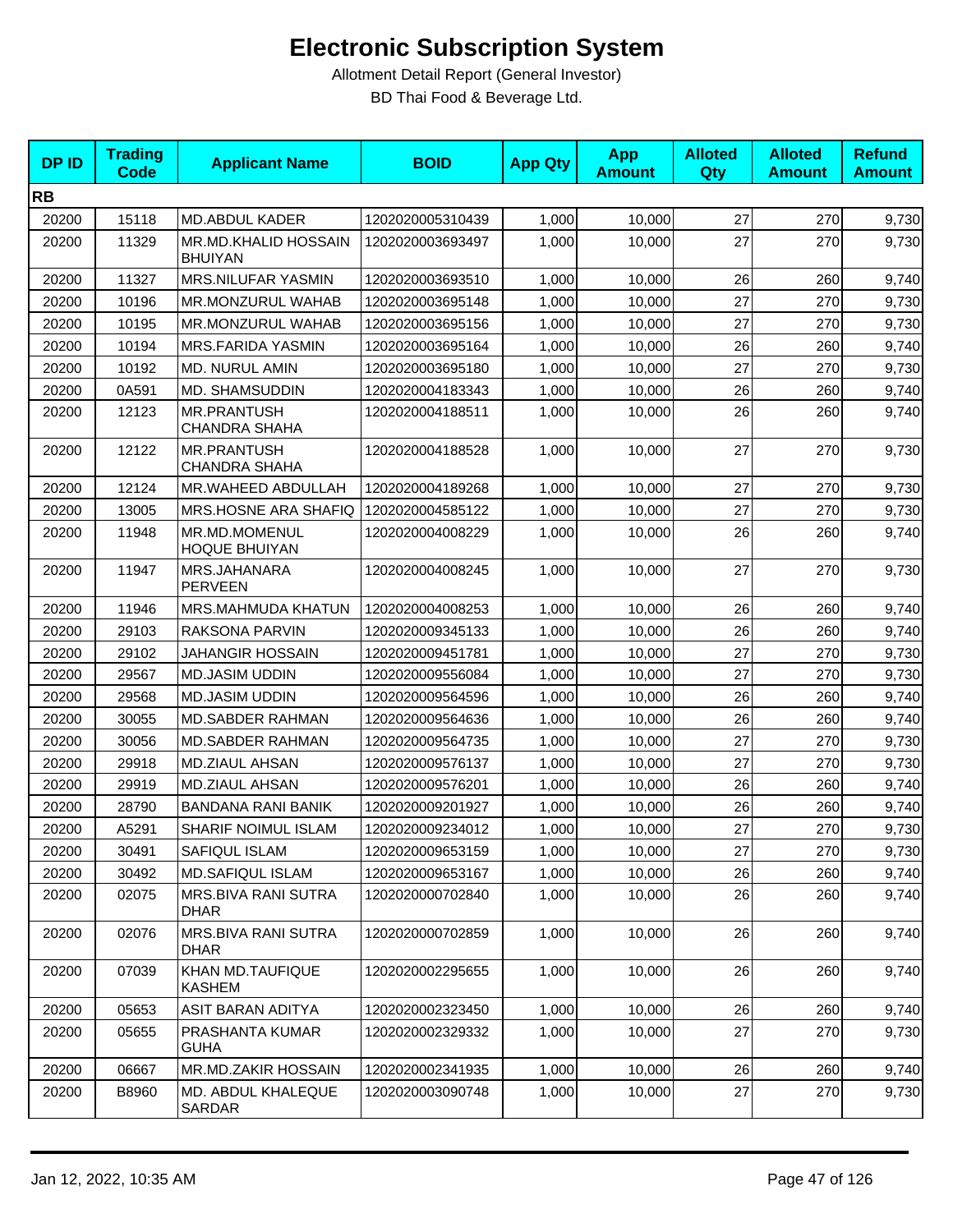| <b>DPID</b> | <b>Trading</b><br><b>Code</b> | <b>Applicant Name</b>                   | <b>BOID</b>      | <b>App Qty</b> | <b>App</b><br><b>Amount</b> | <b>Alloted</b><br>Qty | <b>Alloted</b><br><b>Amount</b> | <b>Refund</b><br><b>Amount</b> |
|-------------|-------------------------------|-----------------------------------------|------------------|----------------|-----------------------------|-----------------------|---------------------------------|--------------------------------|
| <b>RB</b>   |                               |                                         |                  |                |                             |                       |                                 |                                |
| 20200       | 17226                         | KHONDAKER SULTAN<br><b>GOLAMMAQSOOD</b> | 1202020005876272 | 1,000          | 10,000                      | 26                    | 260                             | 9,740                          |
| 20200       | 16131                         | MD ZAHIRUL ISLAM                        | 1202020005562251 | 1,000          | 10,000                      | 27                    | 270                             | 9,730                          |
| 20200       | 16132                         | <b>MD.ZAHIRUL ISLAM</b>                 | 1202020005562316 | 1,000          | 10,000                      | 27                    | 270                             | 9,730                          |
| 20200       | 16302                         | FARZANA IMAM                            | 1202020005562897 | 1,000          | 10,000                      | 27                    | 270                             | 9,730                          |
| 20200       | 16133                         | <b>FARIDUDDIN AHMED</b>                 | 1202020005562937 | 1,000          | 10,000                      | 26                    | 260                             | 9,740                          |
| 20200       | 17565                         | PROBIR CHANDRA SAHA                     | 1202020006000052 | 1,000          | 10,000                      | 27                    | 270                             | 9,730                          |
| 20200       | 17568                         | PROBIR CHANDRA SAHA                     | 1202020006000079 | 1,000          | 10,000                      | 27                    | 270                             | 9,730                          |
| 20200       | 17606                         | <b>DAIGI BEGUM</b>                      | 1202020006001777 | 1,000          | 10,000                      | 26                    | 260                             | 9,740                          |
| 20200       | 17663                         | <b>JYOTSNA RANI SAHA</b>                | 1202020006004604 | 1,000          | 10,000                      | 26                    | 260                             | 9,740                          |
| 20200       | 07433                         | MOHAMMAD HOSSAIN                        | 1202020005667058 | 1,000          | 10,000                      | 26                    | 260                             | 9,740                          |
| 20200       | 07434                         | MRS.FERDOUSHI BEGUM                     | 1202020005668218 | 1,000          | 10,000                      | 27                    | 270                             | 9,730                          |
| 20200       | 07435                         | MR.MOHAMMAD HOSSAIN 1202020005668234    |                  | 1,000          | 10,000                      | 27                    | 270                             | 9,730                          |
| 20200       | 16559                         | MD.ABDUR RAZZAQUE                       | 1202020005668780 | 1,000          | 10,000                      | 26                    | 260                             | 9,740                          |
| 20200       | 16449                         | MD NADIM UL KARIM<br><b>KHAN</b>        | 1202020005679584 | 1,000          | 10,000                      | 27                    | 270                             | 9,730                          |
| 20200       | 16441                         | M.M.NAZMUZZAMAN<br>(JEWEL)              | 1202020005679731 | 1,000          | 10,000                      | 27                    | 270                             | 9,730                          |
| 20200       | 16442                         | M.M.NAZMUZZAMAN<br>(JEWEL)              | 1202020005679822 | 1,000          | 10,000                      | 27                    | 270                             | 9,730                          |
| 20200       | 16907                         | PRASHANTA<br><b>CHOWDHURY</b>           | 1202020005793550 | 1,000          | 10,000                      | 26                    | 260                             | 9,740                          |
| 20200       | 16918                         | SIKDER MOHAMMAD<br><b>NURUL MOMEN</b>   | 1202020005804312 | 1,000          | 10,000                      | 26                    | 260                             | 9,740                          |
| 20200       | 16976                         | <b>MD.WALIUL ISLAM</b>                  | 1202020005810726 | 1,000          | 10,000                      | 26                    | 260                             | 9,740                          |
| 20200       | 17047                         | <b>NASIR UDDIN</b>                      | 1202020005810750 | 1,000          | 10,000                      | 27                    | 270                             | 9,730                          |
| 20200       | 17001                         | MD.MOSTAFIZUR<br><b>RAHMAN</b>          | 1202020005812388 | 1,000          | 10,000                      | 26                    | 260                             | 9,740                          |
| 20200       | 17002                         | <b>NAZRUL ISLAM</b>                     | 1202020005813770 | 1,000          | 10,000                      | 27                    | 270                             | 9,730                          |
| 20200       | 17003                         | <b>MD.RAFIQUL ISLAM</b>                 | 1202020005813789 | 1,000          | 10,000                      | 27                    | 270                             | 9,730                          |
| 20200       | 17004                         | MRS.HOSNEARA BEGUM                      | 1202020005813802 | 1,000          | 10,000                      | 26                    | 260                             | 9,740                          |
| 20200       | 17005                         | MD.MIZANUR RAHMAN                       | 1202020005813810 | 1,000          | 10,000                      | 27                    | 270                             | 9,730                          |
| 20200       | 12756                         | <b>MRS.ARCHANA RANI</b><br><b>BANIK</b> | 1202020004472722 | 1,000          | 10,000                      | 26                    | 260                             | 9,740                          |
| 20200       | 12754                         | MR.NARAYAN CHANDRA<br><b>BANIK</b>      | 1202020004473695 | 1,000          | 10,000                      | 26                    | 260                             | 9,740                          |
| 20200       | 12881                         | MR.ABU SALEH MD<br><b>YUNUS</b>         | 1202020004594085 | 1,000          | 10,000                      | 26                    | 260                             | 9,740                          |
| 20200       | 13018                         | MRS.SABIHA SULTANA                      | 1202020004594109 | 1,000          | 10,000                      | 26                    | 260                             | 9,740                          |
| 20200       | 09841                         | TAJ NAHAR                               | 1202020003161589 | 1,000          | 10,000                      | 27                    | 270                             | 9,730                          |
| 20200       | 09426                         | MRS.NASREEN TAMANNA                     | 1202020003161835 | 1,000          | 10,000                      | 26                    | 260                             | 9,740                          |
| 20200       | 09847                         | TAJ NAHAR                               | 1202020003162690 | 1,000          | 10,000                      | 27                    | 270                             | 9,730                          |
| 20200       | 13252                         | MR.MD.NAZRUL ISLAM                      | 1202020004695503 | 1,000          | 10,000                      | 27                    | 270                             | 9,730                          |
| 20200       | 13254                         | MR.MD.NAZRUL ISLAM                      | 1202020004700509 | 1,000          | 10,000                      | 27                    | 270                             | 9,730                          |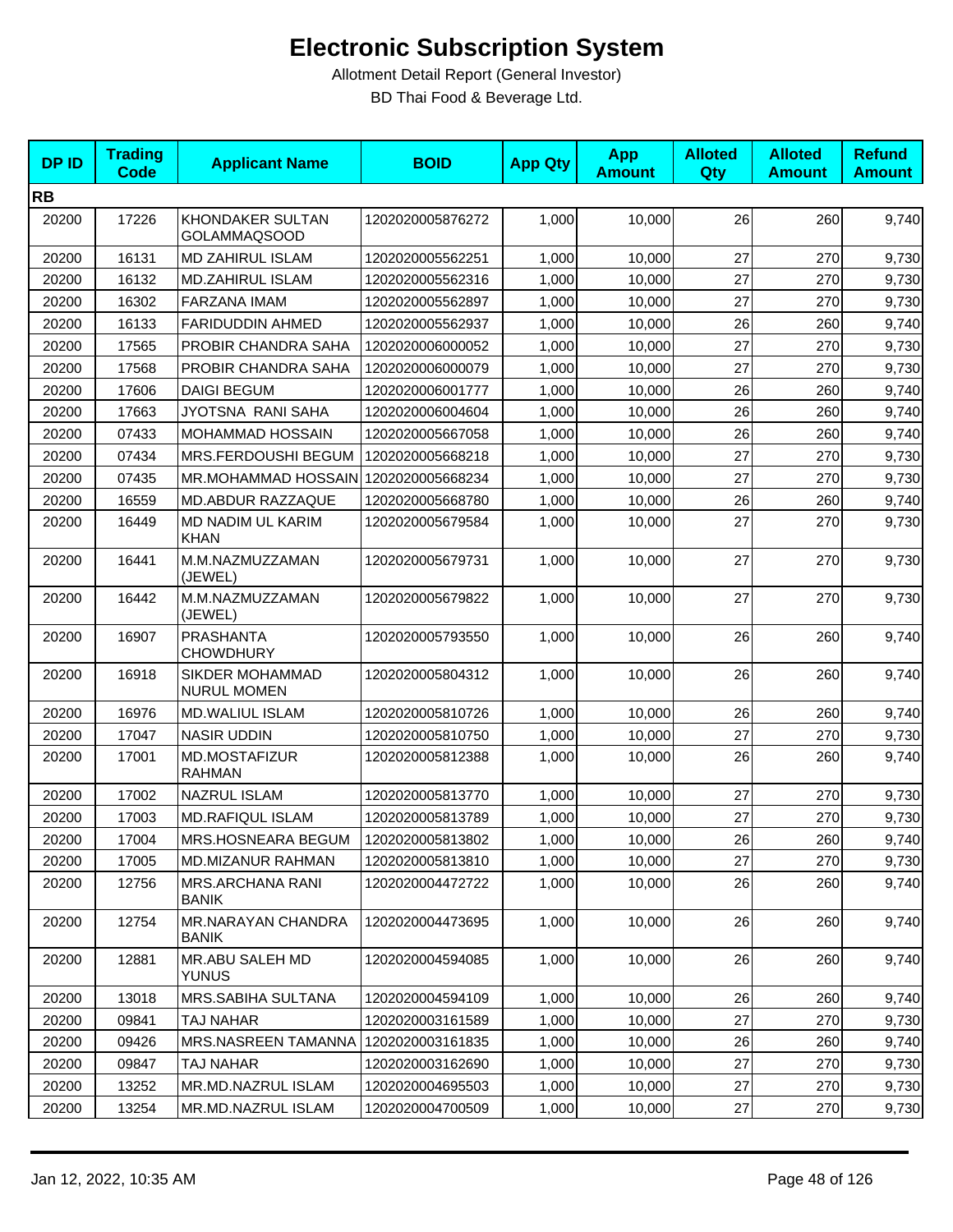| <b>DPID</b> | <b>Trading</b><br><b>Code</b> | <b>Applicant Name</b>                     | <b>BOID</b>      | <b>App Qty</b> | <b>App</b><br><b>Amount</b> | <b>Alloted</b><br>Qty | <b>Alloted</b><br><b>Amount</b> | <b>Refund</b><br><b>Amount</b> |
|-------------|-------------------------------|-------------------------------------------|------------------|----------------|-----------------------------|-----------------------|---------------------------------|--------------------------------|
| <b>RB</b>   |                               |                                           |                  |                |                             |                       |                                 |                                |
| 20200       | 13659                         | MR.MD.MOHIUDDIN<br><b>BHUIYAN</b>         | 1202020004820938 | 1,000          | 10,000                      | 27                    | 270                             | 9,730                          |
| 20200       | 13660                         | <b>MRS.SIRIN SATTER</b><br><b>BHUIYAN</b> | 1202020004820989 | 1,000          | 10,000                      | 27                    | 270                             | 9,730                          |
| 20200       | 13661                         | MR.MD.ABDUS SATTER<br><b>BHUIYAN</b>      | 1202020004820997 | 1,000          | 10,000                      | 27                    | 270                             | 9,730                          |
| 20200       | 13662                         | MR.MD.ABDUS SATTER<br><b>BHUIYAN</b>      | 1202020004821022 | 1,000          | 10,000                      | 27                    | 270                             | 9,730                          |
| 20200       | 13664                         | MRS.THAHASHINA<br><b>BHUIYAN</b>          | 1202020004822094 | 1,000          | 10,000                      | 27                    | 270                             | 9,730                          |
| 20200       | 13665                         | <b>MRS.SIRIN SATTER</b><br><b>BHUIYAN</b> | 1202020004825791 | 1,000          | 10,000                      | 26                    | 260                             | 9,740                          |
| 20200       | 13666                         | MR.MDMOHIUDDIN<br><b>BHUIYAN</b>          | 1202020004825815 | 1,000          | 10,000                      | 26                    | 260                             | 9,740                          |
| 20200       | 13718                         | MR.MD.SAIDUL ISLAM                        | 1202020004835657 | 1,000          | 10,000                      | 26                    | 260                             | 9,740                          |
| 20200       | 30358                         | HACHINA AKTER JAHAN                       | 1202020009738573 | 1,000          | 10,000                      | 27                    | 270                             | 9,730                          |
| 20200       | 30359                         | HACHINA AKTER JAHAN                       | 1202020009738581 | 1,000          | 10,000                      | 26                    | 260                             | 9,740                          |
| 20200       | 30360                         | <b>MD.AHSANUL HOQUE</b>                   | 1202020009738591 | 1,000          | 10,000                      | 27                    | 270                             | 9,730                          |
| 20200       | 30361                         | MD.AHSANUL HOQUE                          | 1202020009738605 | 1,000          | 10,000                      | 27                    | 270                             | 9,730                          |
| 20200       | 30362                         | A.B.M MOZAMMEL<br><b>HOQUE</b>            | 1202020009738613 | 1,000          | 10,000                      | 27                    | 270                             | 9,730                          |
| 20200       | 30363                         | A.B.M MOZAMMEL<br><b>HOQUE</b>            | 1202020009738621 | 1,000          | 10,000                      | 27                    | 270                             | 9,730                          |
| 20200       | 30539                         | <b>JUTHI RANI DAS</b>                     | 1202020009846615 | 1,000          | 10,000                      | 27                    | 270                             | 9,730                          |
| 20200       | 30540                         | <b>JUTHI RANI DAS</b>                     | 1202020009846631 | 1,000          | 10,000                      | 27                    | 270                             | 9,730                          |
| 20200       | 30531                         | <b>BARNA CHOWDHURY</b>                    | 1202020009846864 | 1,000          | 10,000                      | 27                    | 270                             | 9,730                          |
| 20200       | 30532                         | <b>BARNA CHOWDHURY</b>                    | 1202020009846880 | 1,000          | 10,000                      | 27                    | 270                             | 9,730                          |
| 20200       | 30533                         | <b>SENTO KUNDO</b>                        | 1202020009846904 | 1,000          | 10,000                      | 27                    | 270                             | 9,730                          |
| 20200       | 30548                         | <b>BISWAJIT DAS</b>                       | 1202020009862076 | 1,000          | 10,000                      | 27                    | 270                             | 9,730                          |
| 20200       | 30550                         | <b>BIPLAB DAS</b>                         | 1202020009862108 | 1,000          | 10.000                      | 26                    | 260                             | 9,740                          |
| 20200       | 29921                         | <b>SANJIT PAUL</b>                        | 1202020009576335 | 1,000          | 10,000                      | 26                    | 260                             | 9,740                          |
| 20200       | 61226                         | HOSNEARA BEGUM                            | 1202020000719831 | 1,000          | 10,000                      | 26                    | 260                             | 9,740                          |
| 20200       | 02901                         | MRS.RASHIDA BEGUM                         | 1202020001116897 | 1,000          | 10,000                      | 26                    | 260                             | 9,740                          |
| 20200       | 02909                         | MUNJURA KHATUN<br><b>BHUIYAN</b>          | 1202020001121262 | 1,000          | 10,000                      | 27                    | 270                             | 9,730                          |
| 20200       | 00997                         | MR.MD.TAJUL ISLAM                         | 1202020001661385 | 1,000          | 10,000                      | 27                    | 270                             | 9,730                          |
| 20200       | 00996                         | MRS.AYESHA AKTER                          | 1202020001661417 | 1,000          | 10,000                      | 27                    | 270                             | 9,730                          |
| 20200       | 05272                         | KALLANI RANI BANIK                        | 1202020001661805 | 1,000          | 10,000                      | 27                    | 270                             | 9,730                          |
| 20200       | 00G74                         | MR.MD. ABDUL WADUD                        | 1202020001665530 | 1,000          | 10,000                      | 26                    | 260                             | 9,740                          |
| 20200       | 05815                         | MRS.AYSHA AKTHER                          | 1202020002108823 | 1,000          | 10,000                      | 26                    | 260                             | 9,740                          |
| 20200       | 05961                         | <b>MR.RUHI DAS BANIK</b>                  | 1202020002119511 | 1,000          | 10,000                      | 26                    | 260                             | 9,740                          |
| 20200       | 05331                         | MD. JAHIDUR RAHMAN                        | 1202020002119793 | 1,000          | 10,000                      | 26                    | 260                             | 9,740                          |
| 20200       | 09199                         | MRS.ANGUMAN ARA                           | 1202020003099955 | 1,000          | 10,000                      | 27                    | 270                             | 9,730                          |
| 20200       | 17213                         | <b>ENAMUL KABIR</b>                       | 1202020005882726 | 1,000          | 10,000                      | 27                    | 270                             | 9,730                          |
| 20200       | 19144                         | REZAUL ISLAM                              | 1202020006415006 | 1,000          | 10,000                      | 26                    | 260                             | 9,740                          |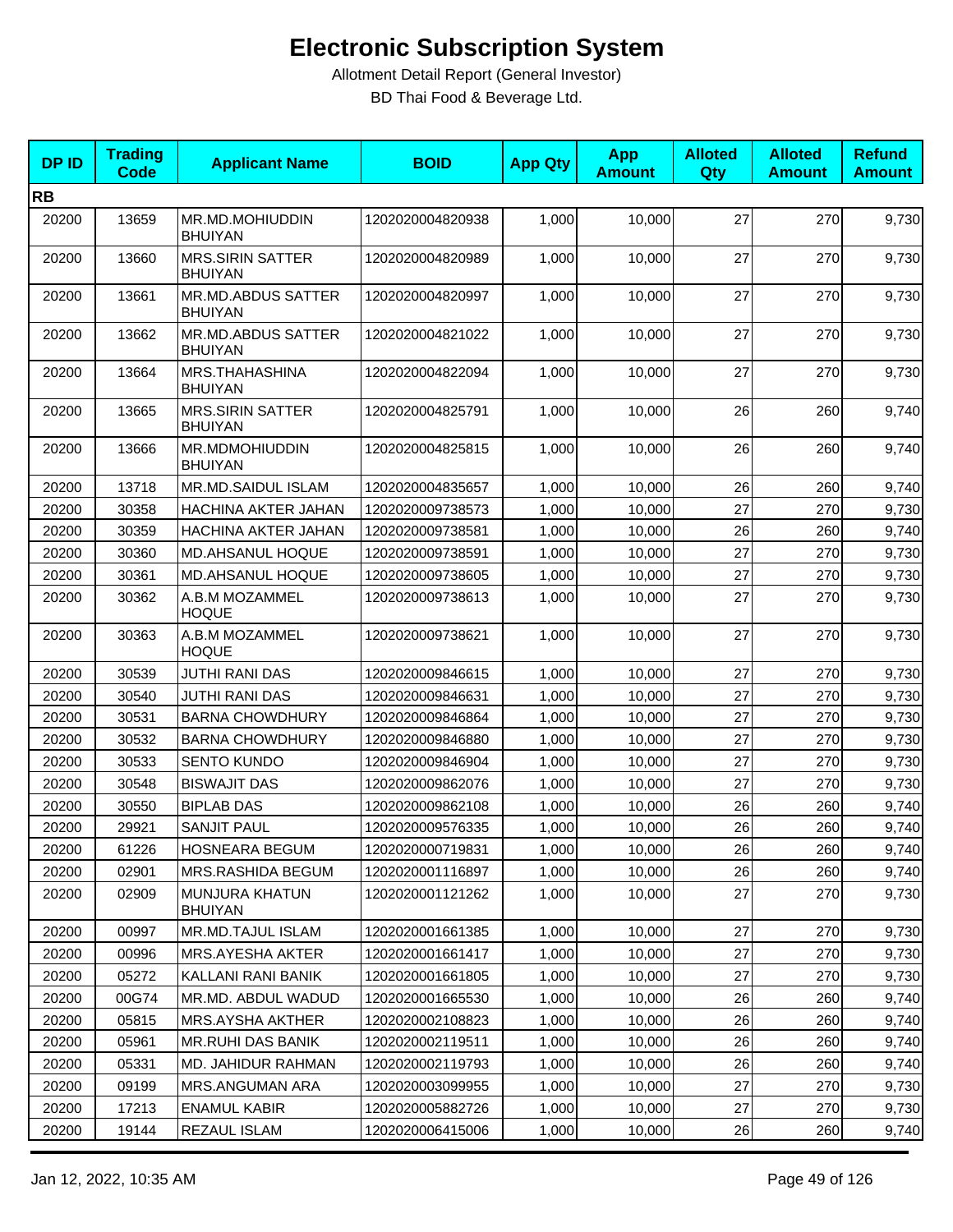| <b>DPID</b> | <b>Trading</b><br>Code | <b>Applicant Name</b>                   | <b>BOID</b>      | <b>App Qty</b> | <b>App</b><br><b>Amount</b> | <b>Alloted</b><br>Qty | <b>Alloted</b><br><b>Amount</b> | <b>Refund</b><br><b>Amount</b> |
|-------------|------------------------|-----------------------------------------|------------------|----------------|-----------------------------|-----------------------|---------------------------------|--------------------------------|
| <b>RB</b>   |                        |                                         |                  |                |                             |                       |                                 |                                |
| 20200       | 19145                  | <b>REZAUL ISLAM</b>                     | 1202020006415014 | 1,000          | 10,000                      | 26                    | 260                             | 9,740                          |
| 20200       | 17701                  | <b>LAXMAN CHANDRA</b><br><b>MONDOL</b>  | 1202020006016022 | 1,000          | 10,000                      | 27                    | 270                             | 9,730                          |
| 20200       | 17635                  | <b>MINA RANI PAUL</b>                   | 1202020006024617 | 1,000          | 10,000                      | 27                    | 270                             | 9,730                          |
| 20200       | 17636                  | SUSANTA KUMAR PAUL                      | 1202020006024708 | 1,000          | 10,000                      | 26                    | 260                             | 9,740                          |
| 20200       | 17637                  | <b>MINA RANI PAUL</b>                   | 1202020006028524 | 1,000          | 10,000                      | 27                    | 270                             | 9,730                          |
| 20200       | 17984                  | <b>MD.SHOFIKUL ISLAM</b>                | 1202020006150804 | 1,000          | 10,000                      | 26                    | 260                             | 9,740                          |
| 20200       | 17985                  | MRS.LUTFA YASMIN                        | 1202020006150820 | 1,000          | 10,000                      | 27                    | 270                             | 9,730                          |
| 20200       | 18131                  | LOKSHMAN CHANDRA<br><b>MONDAL</b>       | 1202020006155692 | 1,000          | 10,000                      | 26                    | 260                             | 9,740                          |
| 20200       | 18034                  | PALASH KUMAR PAUL                       | 1202020006169738 | 1,000          | 10,000                      | 26                    | 260                             | 9,740                          |
| 20200       | 18036                  | <b>BISHWAJIT CHANDRA</b><br><b>PAUL</b> | 1202020006169770 | 1,000          | 10,000                      | 26                    | 260                             | 9,740                          |
| 20200       | 07496                  | MD.JASHIM UDDIN                         | 1202020006172013 | 1,000          | 10,000                      | 27                    | 270                             | 9,730                          |
| 20200       | 07497                  | <b>AYESHA AKTER</b>                     | 1202020006172080 | 1,000          | 10,000                      | 26                    | 260                             | 9,740                          |
| 20200       | 14046                  | MR.MOHAN LAL KUNDU                      | 1202020004945071 | 1,000          | 10,000                      | 26                    | 260                             | 9,740                          |
| 20200       | 09244                  | <b>MR.RIPON SAHA</b>                    | 1202020003171021 | 1,000          | 10.000                      | 26                    | 260                             | 9,740                          |
| 20200       | 08332                  | MR.SANTOSH CHANDRA<br><b>SARKER</b>     | 1202020003174710 | 1,000          | 10,000                      | 26                    | 260                             | 9,740                          |
| 20200       | 09679                  | MR.MD.LAHAZUDDIN                        | 1202020003179847 | 1,000          | 10,000                      | 27                    | 270                             | 9,730                          |
| 20200       | 09680                  | MR.MD.LAHAZUDDIN                        | 1202020003179911 | 1,000          | 10,000                      | 27                    | 270                             | 9,730                          |
| 20200       | 08331                  | MR.SANTOSH CHANDRA<br><b>SARKER</b>     | 1202020003180291 | 1,000          | 10,000                      | 26                    | 260                             | 9,740                          |
| 20200       | 09683                  | MR.MD.AMIN UDDIN                        | 1202020003184081 | 1,000          | 10,000                      | 26                    | 260                             | 9,740                          |
| 20200       | 09848                  | MD. ALAUDDIN                            | 1202020003186155 | 1,000          | 10,000                      | 26                    | 260                             | 9,740                          |
| 20200       | 11248                  | MR.MD.SABIR UDDIN<br><b>MAZUMDER</b>    | 1202020003812127 | 1,000          | 10,000                      | 27                    | 270                             | 9,730                          |
| 20200       | 11250                  | <b>MRS.FERDOUS AKTER</b>                | 1202020003812143 | 1,000          | 10,000                      | 27                    | 270                             | 9,730                          |
| 20200       | 11251                  | MR.MD.SABIR UDDIN<br><b>MAZUMDER</b>    | 1202020003812151 | 1,000          | 10,000                      | 27                    | 270                             | 9,730                          |
| 20200       | 13296                  | MR.SUSANTA KUMAR<br>PAUL                | 1202020004712481 | 1,000          | 10,000                      | 26                    | 260                             | 9,740                          |
| 20200       | 31300                  | <b>AKTAR HOSSAIN</b>                    | 1202020010295660 | 1,000          | 10,000                      | 27                    | 270                             | 9,730                          |
| 20200       | 31302                  | <b>ABUL HOSSAIN</b>                     | 1202020010295727 | 1,000          | 10,000                      | 27                    | 270                             | 9,730                          |
| 20200       | A5684                  | MOHAMMAD ZAHID<br><b>HOSSAIN</b>        | 1202020010476336 | 1,000          | 10,000                      | 26                    | 260                             | 9,740                          |
| 20200       | 05681                  | <b>MRS.MOMENA KHATUN</b>                | 1202020002132215 | 1,000          | 10,000                      | 26                    | 260                             | 9,740                          |
| 20200       | 05680                  | <b>MR.SHEIKH SAIJUL ISLAM</b>           | 1202020002132231 | 1,000          | 10,000                      | 27                    | 270                             | 9,730                          |
| 20200       | 04893                  | <b>MAHAMUDA KHATUN</b>                  | 1202020001812439 | 1,000          | 10,000                      | 26                    | 260                             | 9,740                          |
| 20200       | 08895                  | MR.M.A.ROUF                             | 1202020002607629 | 1,000          | 10,000                      | 27                    | 270                             | 9,730                          |
| 20200       | 08247                  | MR.SHEIKH SAIJUL ISLAM                  | 1202020002613735 | 1,000          | 10,000                      | 26                    | 260                             | 9,740                          |
| 20200       | 08866                  | <b>MR.RONU CHANDRA DEY</b>              | 1202020002640931 | 1,000          | 10,000                      | 26                    | 260                             | 9,740                          |
| 20200       | 08315                  | MR.ABU SALEH<br>MOHD.YOUNUS             | 1202020002641133 | 1,000          | 10,000                      | 26                    | 260                             | 9,740                          |
| 20200       | 08306                  | MR.RANJIT KUMAR DAS                     | 1202020002641449 | 1,000          | 10,000                      | 26                    | 260                             | 9,740                          |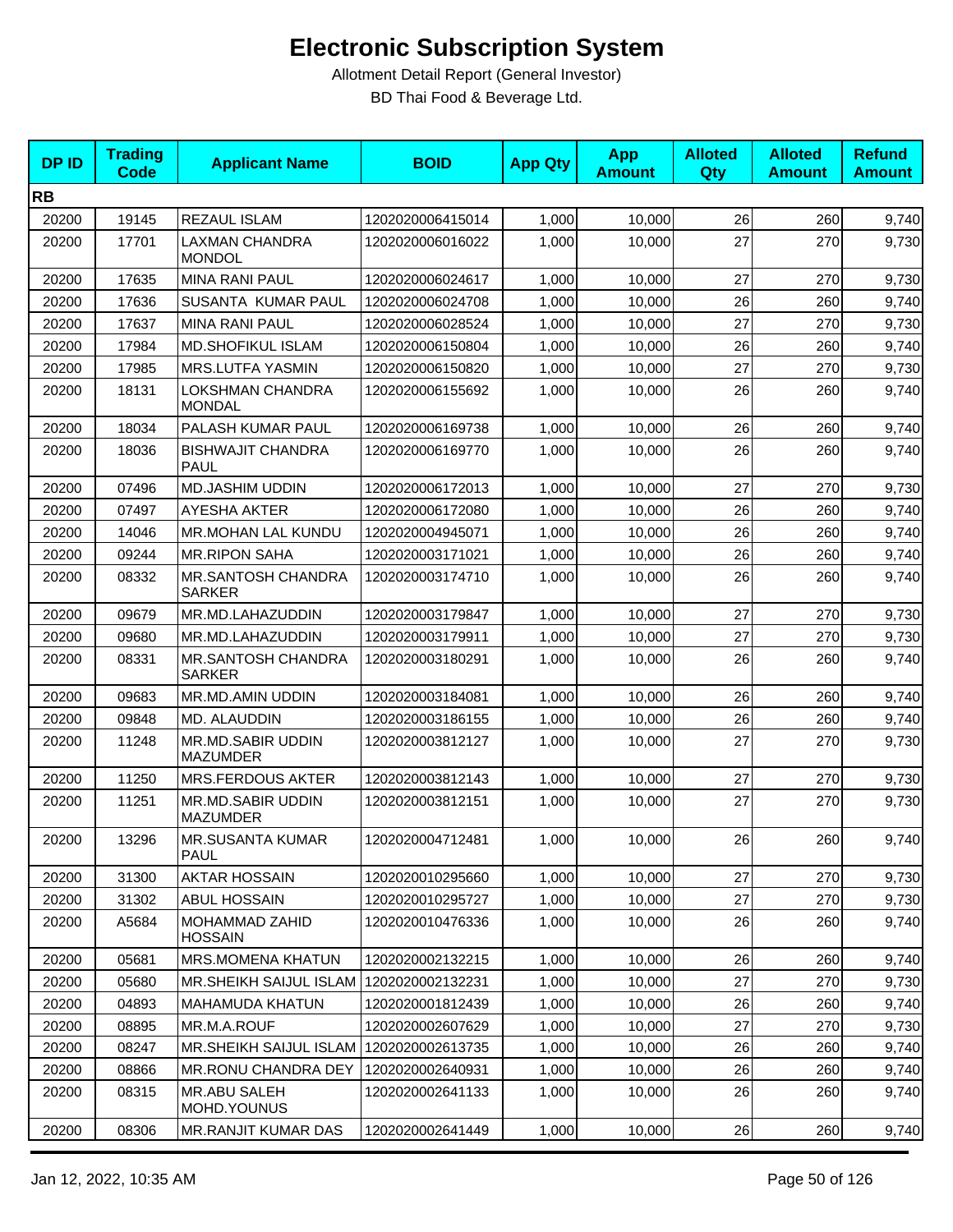| <b>DPID</b> | <b>Trading</b><br><b>Code</b> | <b>Applicant Name</b>                     | <b>BOID</b>      | <b>App Qty</b> | <b>App</b><br><b>Amount</b> | <b>Alloted</b><br><b>Qty</b> | <b>Alloted</b><br><b>Amount</b> | <b>Refund</b><br><b>Amount</b> |
|-------------|-------------------------------|-------------------------------------------|------------------|----------------|-----------------------------|------------------------------|---------------------------------|--------------------------------|
| <b>RB</b>   |                               |                                           |                  |                |                             |                              |                                 |                                |
| 20200       | 21440                         | KAZI TAIFURUL KARIM                       | 1202020006970669 | 1,000          | 10,000                      | 26                           | 260                             | 9,740                          |
| 20200       | 21441                         | KAZI TAIFURUL KARIM                       | 1202020006970717 | 1,000          | 10,000                      | 27                           | 270                             | 9,730                          |
| 20200       | 21444                         | MD.ENAYET ULLAH                           | 1202020006972443 | 1,000          | 10,000                      | 27                           | 270                             | 9,730                          |
| 20200       | 21445                         | MD.ENAYET ULLAH                           | 1202020006972965 | 1,000          | 10,000                      | 27                           | 270                             | 9,730                          |
| 20200       | 20606                         | <b>ABDUL AKKESH</b>                       | 1202020006687394 | 1,000          | 10,000                      | 27                           | 270                             | 9,730                          |
| 20200       | 20608                         | <b>ABDUL AKKESH</b>                       | 1202020006687401 | 1,000          | 10,000                      | 26                           | 260                             | 9,740                          |
| 20200       | 20589                         | MD.TAHERUL ISLAM<br><b>MAJUMDER</b>       | 1202020006687790 | 1,000          | 10,000                      | 26                           | 260                             | 9,740                          |
| 20200       | 20680                         | FARUK AHMED MOLLAH                        | 1202020006710684 | 1,000          | 10,000                      | 26                           | 260                             | 9,740                          |
| 20200       | 20819                         | <b>MD.WALI ULLAH</b>                      | 1202020006711555 | 1,000          | 10,000                      | 27                           | 270                             | 9,730                          |
| 20200       | 20679                         | FARUK AHMED MOLLAH                        | 1202020006711571 | 1,000          | 10,000                      | 27                           | 270                             | 9,730                          |
| 20200       | 20747                         | JOYANTA BAIDYA                            | 1202020006720764 | 1,000          | 10,000                      | 26                           | 260                             | 9,740                          |
| 20200       | 21247                         | <b>ABUL HASNAT</b>                        | 1202020006832201 | 1,000          | 10,000                      | 27                           | 270                             | 9,730                          |
| 20200       | 21416                         | <b>MD.JAHANGIR HOSSAIN</b><br><b>KHAN</b> | 1202020006832756 | 1,000          | 10,000                      | 27                           | 270                             | 9,730                          |
| 20200       | 21415                         | <b>MD.JAHANGIR HOSSAIN</b><br>KHAN        | 1202020006832772 | 1,000          | 10,000                      | 27                           | 270                             | 9,730                          |
| 20200       | 21248                         | <b>ABUL HASNAT</b>                        | 1202020006834557 | 1,000          | 10,000                      | 27                           | 270                             | 9,730                          |
| 20200       | 20064                         | MD.SAIDUZZAMAN<br><b>CHOWDHURY</b>        | 1202020006849953 | 1,000          | 10,000                      | 27                           | 270                             | 9,730                          |
| 20200       | 14116                         | MR.MD.RIPON SHEIKH                        | 1202020004951566 | 1,000          | 10,000                      | 26                           | 260                             | 9,740                          |
| 20200       | 0G990                         | <b>MD.TANVIR AHMED SAIF</b>               | 1202020004954221 | 1,000          | 10,000                      | 27                           | 270                             | 9,730                          |
| 20200       | 14131                         | MR.GOPAL CHANDRA<br><b>DAS</b>            | 1202020004958211 | 1,000          | 10,000                      | 26                           | 260                             | 9,740                          |
| 20200       | 14130                         | <b>MS.URMILA DAS</b>                      | 1202020004958236 | 1,000          | 10,000                      | 26                           | 260                             | 9,740                          |
| 20200       | 11377                         | MR.GOPAL CHANDRA<br><b>GHOSH</b>          | 1202020003709227 | 1,000          | 10,000                      | 26                           | 260                             | 9,740                          |
| 20200       | 33966                         | NAZMA ZAMAN                               | 1202020003571738 | 1,000          | 10,000                      | 27                           | 270                             | 9,730                          |
| 20200       | 11945                         | MRS.MAHMUDA KHATUN                        | 1202020004008261 | 1,000          | 10,000                      | 26                           | 260                             | 9,740                          |
| 20200       | 11959                         | MR.MOHAMMED ABDUL<br>ALIM                 | 1202020004021885 | 1,000          | 10,000                      | 26                           | 260                             | 9,740                          |
| 20200       | 27383                         | ARZU ARA                                  | 1202020008934934 | 1,000          | 10,000                      | 27                           | 270                             | 9,730                          |
| 20200       | 27382                         | ARZU ARA                                  | 1202020008934985 | 1,000          | 10,000                      | 26                           | 260                             | 9,740                          |
| 20200       | 27705                         | PHILIP KUMER PANDEY                       | 1202020009094870 | 1,000          | 10,000                      | 26                           | 260                             | 9,740                          |
| 20200       | 28558                         | MR. ASLAM                                 | 1202020009095436 | 1,000          | 10,000                      | 27                           | 270                             | 9,730                          |
| 20200       | 27702                         | <b>BUDHIONTA PANDEY</b>                   | 1202020009095519 | 1,000          | 10,000                      | 26                           | 260                             | 9,740                          |
| 20200       | 28559                         | <b>MD. ABDUR ROUF</b>                     | 1202020009095974 | 1,000          | 10,000                      | 26                           | 260                             | 9,740                          |
| 20200       | 28560                         | <b>ABDUR ROUF</b>                         | 1202020009096275 | 1,000          | 10,000                      | 27                           | 270                             | 9,730                          |
| 20200       | 28556                         | <b>BISHAWJIT SAHA</b>                     | 1202020009096639 | 1,000          | 10,000                      | 27                           | 270                             | 9,730                          |
| 20200       | 27682                         | ROSYNA AKTAR                              | 1202020009099675 | 1,000          | 10,000                      | 26                           | 260                             | 9,740                          |
| 20200       | 0C202                         | <b>MUKTA BEGUM</b>                        | 1202020010801883 | 1,000          | 10,000                      | 26                           | 260                             | 9,740                          |
| 20200       | 0D145                         | <b>MANTI SAHA</b>                         | 1202020001045121 | 1,000          | 10,000                      | 26                           | 260                             | 9,740                          |
| 20200       | 02586                         | <b>SHAMSUN NAHAR</b><br><b>BHUIYAN</b>    | 1202020001045400 | 1,000          | 10,000                      | 27                           | 270                             | 9,730                          |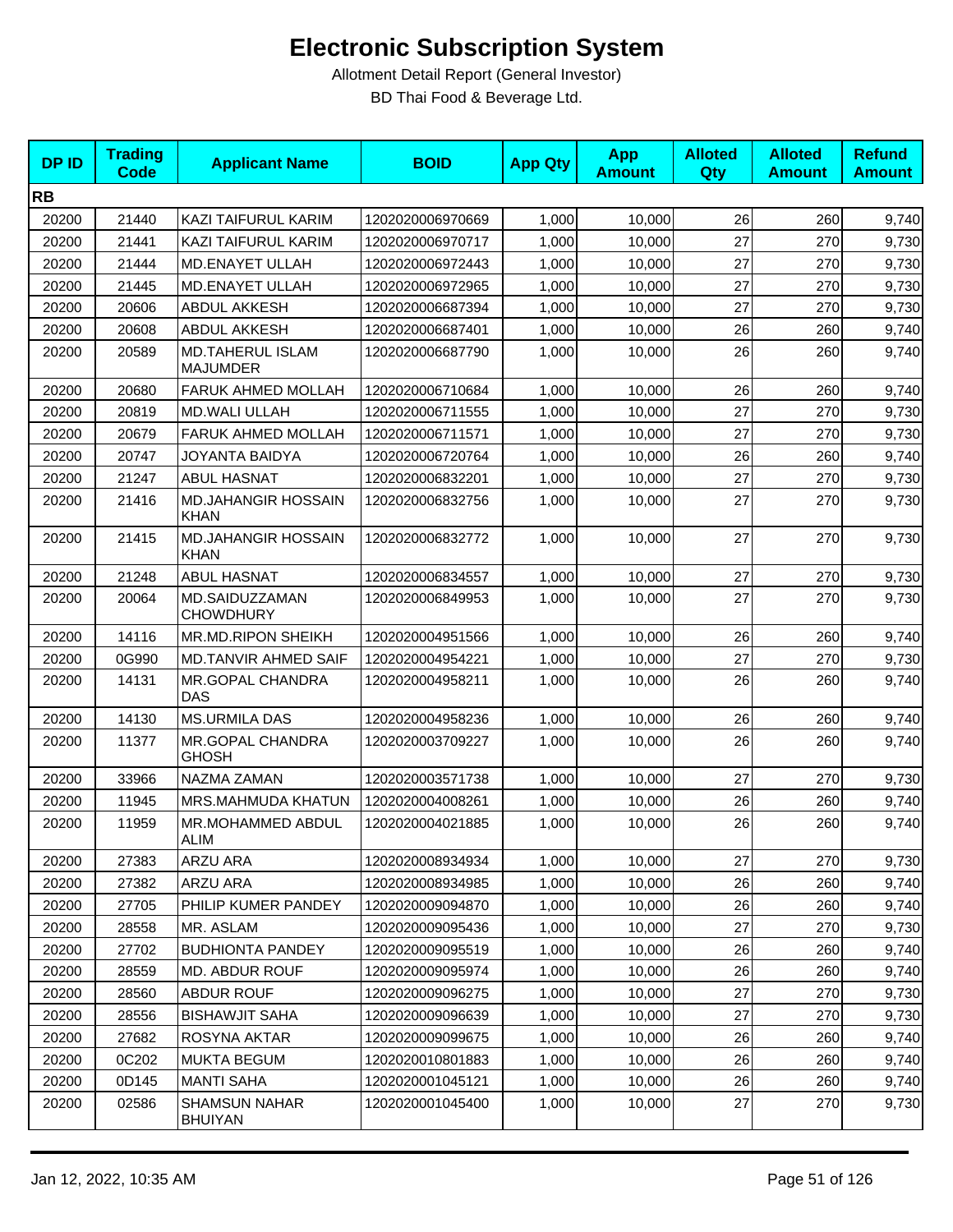| <b>DPID</b> | <b>Trading</b><br><b>Code</b> | <b>Applicant Name</b>                    | <b>BOID</b>      | <b>App Qty</b> | <b>App</b><br><b>Amount</b> | <b>Alloted</b><br>Qty | <b>Alloted</b><br><b>Amount</b> | <b>Refund</b><br><b>Amount</b> |
|-------------|-------------------------------|------------------------------------------|------------------|----------------|-----------------------------|-----------------------|---------------------------------|--------------------------------|
| <b>RB</b>   |                               |                                          |                  |                |                             |                       |                                 |                                |
| 20200       | 02574                         | <b>MRS.UMA SARKER</b>                    | 1202020001045427 | 1,000          | 10,000                      | 26                    | 260                             | 9,740                          |
| 20200       | 03658                         | MR.ABUL KALAM KHAN                       | 1202020001289448 | 1,000          | 10,000                      | 26                    | 260                             | 9,740                          |
| 20200       | 03659                         | MRS.MOMOTAZ BEGUM                        | 1202020001289456 | 1,000          | 10,000                      | 27                    | 270                             | 9,730                          |
| 20200       | 03345                         | <b>MR.BIMAL MAJUMDER</b>                 | 1202020001290401 | 1,000          | 10,000                      | 26                    | 260                             | 9,740                          |
| 20200       | 03660                         | MR.ABUL KALAM KAHAN                      | 1202020001290535 | 1,000          | 10,000                      | 27                    | 270                             | 9,730                          |
| 20200       | 03203                         | <b>MR.ROMAN SARDER</b>                   | 1202020001295498 | 1,000          | 10,000                      | 27                    | 270                             | 9,730                          |
| 20200       | 03282                         | MONSUR AL MAMUN<br><b>MAZUMDER</b>       | 1202020001295610 | 1,000          | 10,000                      | 27                    | 270                             | 9,730                          |
| 20200       | 03353                         | MRS.TAHMINA HOSSAIN                      | 1202020001296179 | 1,000          | 10,000                      | 26                    | 260                             | 9,740                          |
| 20200       | 03354                         | <b>MR.ANHAR MAHMUD</b>                   | 1202020001296243 | 1,000          | 10,000                      | 27                    | 270                             | 9,730                          |
| 20200       | 03355                         | <b>MR.NAHEEN MAHMOOD</b>                 | 1202020001296301 | 1,000          | 10,000                      | 26                    | 260                             | 9,740                          |
| 20200       | 03740                         | <b>MR.RANJIT KUMAR</b><br><b>DEBNATH</b> | 1202020001296451 | 1,000          | 10,000                      | 26                    | 260                             | 9,740                          |
| 20200       | 21489                         | <b>HASMAT ARA</b>                        | 1202020006984763 | 1,000          | 10,000                      | 27                    | 270                             | 9,730                          |
| 20200       | 14424                         | <b>DIL AFROZ</b>                         | 1202020005075541 | 1,000          | 10,000                      | 27                    | 270                             | 9,730                          |
| 20200       | 14427                         | <b>NILUFA AKTER</b>                      | 1202020005075576 | 1,000          | 10,000                      | 27                    | 270                             | 9,730                          |
| 20200       | 16135                         | <b>ASMA AHMED</b>                        | 1202020005562971 | 1,000          | 10,000                      | 26                    | 260                             | 9,740                          |
| 20200       | 15266                         | <b>MD MAHBUB HOSSAIN</b>                 | 1202020005331636 | 1,000          | 10,000                      | 27                    | 270                             | 9,730                          |
| 20200       | 15270                         | MD.MAHBUB HOSSAIN                        | 1202020005331794 | 1,000          | 10,000                      | 26                    | 260                             | 9,740                          |
| 20200       | 15271                         | MD.SHAHABUDDIN<br><b>SERKER</b>          | 1202020005331850 | 1,000          | 10,000                      | 26                    | 260                             | 9,740                          |
| 20200       | 15269                         | MD.SHAHABUDDIN<br><b>SERKER</b>          | 1202020005335155 | 1,000          | 10,000                      | 26                    | 260                             | 9,740                          |
| 20200       | 12275                         | <b>MRS.NAHIDA PARVIN</b>                 | 1202020004286747 | 1,000          | 10,000                      | 27                    | 270                             | 9,730                          |
| 20200       | 12306                         | MR.MD.HAFIZUR RAHMAN 1202020004295171    |                  | 1,000          | 10,000                      | 26                    | 260                             | 9,740                          |
| 20200       | 30007                         | <b>MINU PODDER</b>                       | 1202020009465412 | 1,000          | 10,000                      | 26                    | 260                             | 9,740                          |
| 20200       | 29952                         | ZABA SULTANA                             | 1202020009466722 | 1,000          | 10,000                      | 27                    | 270                             | 9,730                          |
| 20200       | 29731                         | <b>MANIK PAUL</b>                        | 1202020009468293 | 1,000          | 10,000                      | 27                    | 270                             | 9,730                          |
| 20200       | 29734                         | <b>GOBINDA CHANDRA</b><br><b>BISWAS</b>  | 1202020009468558 | 1,000          | 10,000                      | 26                    | 260                             | 9,740                          |
| 20200       | 30002                         | <b>SANGITA BADHRA</b>                    | 1202020009473362 | 1,000          | 10,000                      | 26                    | 260                             | 9,740                          |
| 20200       | 27760                         | <b>MD.AMJAD HOSSAIN</b><br><b>SARKER</b> | 1202020009100621 | 1,000          | 10,000                      | 26                    | 260                             | 9,740                          |
| 20200       | 27628                         | MD.ZIAUR RAHMAN                          | 1202020009101302 | 1,000          | 10,000                      | 27                    | 270                             | 9,730                          |
| 20200       | 27848                         | MD.SOLAIMAN                              | 1202020009101891 | 1,000          | 10,000                      | 26                    | 260                             | 9,740                          |
| 20200       | 27858                         | <b>JULIAT STALA D'COSTA</b>              | 1202020009108893 | 1,000          | 10,000                      | 27                    | 270                             | 9,730                          |
| 20200       | 27857                         | <b>JULIAT STALA D'COSTA</b>              | 1202020009108941 | 1,000          | 10,000                      | 26                    | 260                             | 9,740                          |
| 20200       | 27856                         | <b>FRANCIS LITON D'COSTA</b>             | 1202020009109001 | 1,000          | 10,000                      | 26                    | 260                             | 9,740                          |
| 20200       | 28135                         | <b>SHILLA RANI PAUL</b>                  | 1202020009110985 | 1,000          | 10,000                      | 27                    | 270                             | 9,730                          |
| 20200       | 28136                         | SHILLA RANI PAUL                         | 1202020009111136 | 1,000          | 10,000                      | 27                    | 270                             | 9,730                          |
| 20200       | 28141                         | KHANDAKER RAKIB<br>AHMED                 | 1202020009111856 | 1,000          | 10,000                      | 26                    | 260                             | 9,740                          |
| 20200       | 28140                         | KHANDAKER RAKIB<br>AHMED                 | 1202020009111947 | 1,000          | 10,000                      | 27                    | 270                             | 9,730                          |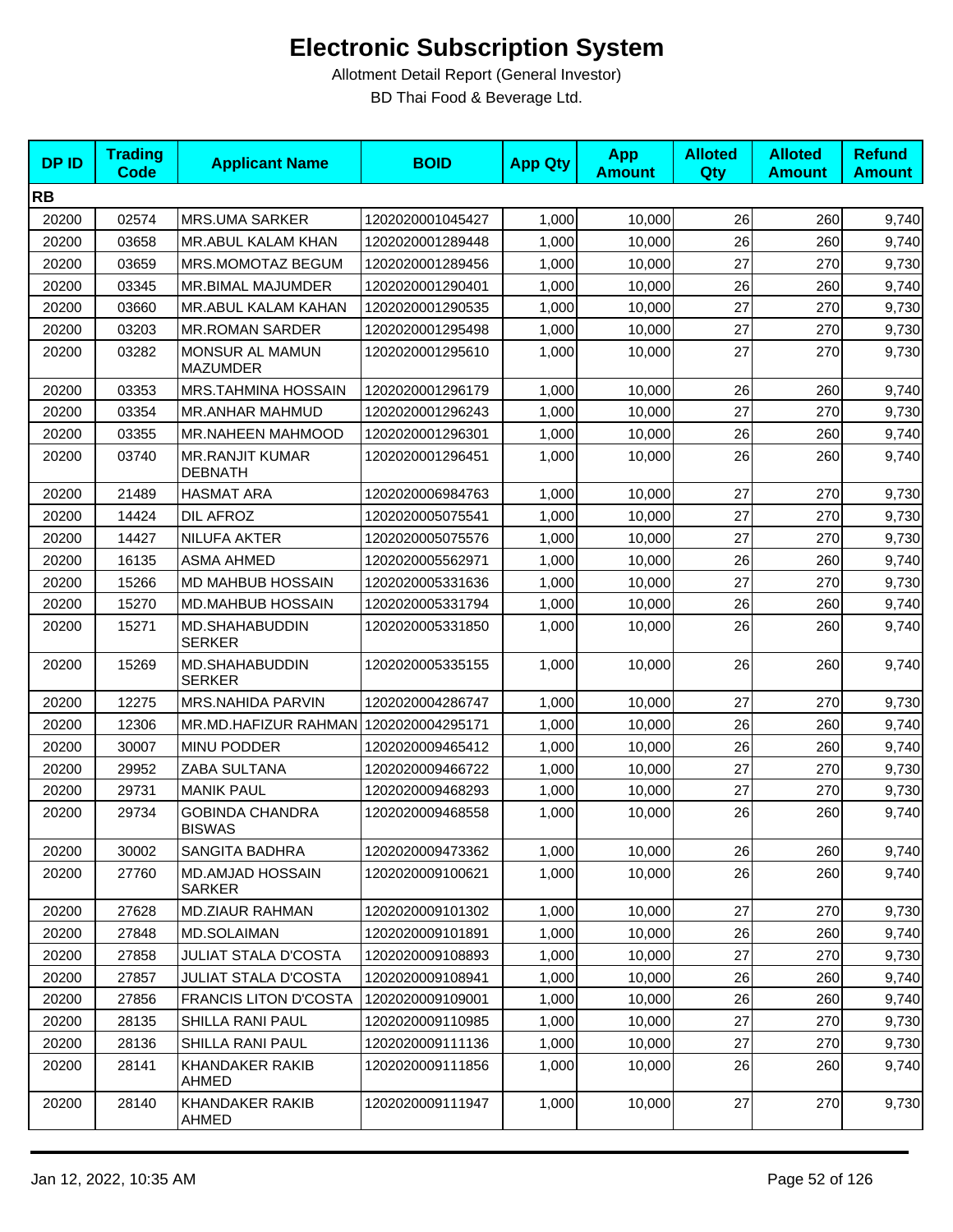| <b>DPID</b> | <b>Trading</b><br><b>Code</b> | <b>Applicant Name</b>                           | <b>BOID</b>      | <b>App Qty</b> | <b>App</b><br><b>Amount</b> | <b>Alloted</b><br>Qty | <b>Alloted</b><br><b>Amount</b> | <b>Refund</b><br><b>Amount</b> |
|-------------|-------------------------------|-------------------------------------------------|------------------|----------------|-----------------------------|-----------------------|---------------------------------|--------------------------------|
| <b>RB</b>   |                               |                                                 |                  |                |                             |                       |                                 |                                |
| 20200       | 30079                         | <b>MRS.REHANA AKTER</b><br><b>PARVIN</b>        | 1202020009589518 | 1,000          | 10,000                      | 27                    | 270                             | 9,730                          |
| 20200       | 30213                         | <b>MD.NAHID SARWAR</b>                          | 1202020009591792 | 1,000          | 10,000                      | 26                    | 260                             | 9,740                          |
| 20200       | 30195                         | <b>IMTIAZ AHMED</b><br><b>CHOWDHURY</b>         | 1202020009591816 | 1,000          | 10,000                      | 26                    | 260                             | 9,740                          |
| 20200       | 30194                         | <b>IMTIAZ AHMED</b><br><b>CHOWDHURY</b>         | 1202020009591824 | 1,000          | 10,000                      | 26                    | 260                             | 9,740                          |
| 20200       | 30193                         | <b>BABUL CHANDRA SAHA</b>                       | 1202020009591832 | 1,000          | 10,000                      | 26                    | 260                             | 9,740                          |
| 20200       | 30192                         | <b>BIPLOB PODDER</b>                            | 1202020009591840 | 1,000          | 10,000                      | 27                    | 270                             | 9,730                          |
| 20200       | 30551                         | M. A. HASAEM                                    | 1202020009679308 | 1,000          | 10,000                      | 26                    | 260                             | 9,740                          |
| 20200       | 02301                         | <b>MRS.SARBORI SAHA</b>                         | 1202020000841295 | 1,000          | 10,000                      | 27                    | 270                             | 9,730                          |
| 20200       | 02302                         | <b>MR.AJIT RANJAN SAHA</b>                      | 1202020000841319 | 1,000          | 10,000                      | 27                    | 270                             | 9,730                          |
| 20200       | 03294                         | MR.MD.ABDUL HALIM                               | 1202020001320024 | 1,000          | 10,000                      | 27                    | 270                             | 9,730                          |
| 20200       | 03295                         | MR.MD.SHAH ALAM<br><b>KABIR</b>                 | 1202020001320032 | 1,000          | 10,000                      | 26                    | 260                             | 9,740                          |
| 20200       | 03296                         | <b>MRS.SHAMIMA AKTER</b>                        | 1202020001320059 | 1,000          | 10,000                      | 27                    | 270                             | 9,730                          |
| 20200       | 03303                         | MR.MD.ABDUL KHALEK                              | 1202020001320182 | 1,000          | 10,000                      | 27                    | 270                             | 9,730                          |
| 20200       | 03290                         | MRS.SULTANA PARVEEN                             | 1202020001320249 | 1,000          | 10,000                      | 27                    | 270                             | 9,730                          |
| 20200       | 03292                         | <b>MR.SAIFUL ISLAM</b>                          | 1202020001320313 | 1,000          | 10,000                      | 27                    | 270                             | 9,730                          |
| 20200       | 00G80                         | MR. A. K. M. ZAFOR ULLA                         | 1202020001340342 | 1,000          | 10,000                      | 27                    | 270                             | 9,730                          |
| 20200       | 05569                         | MR.ABUL KALAM AZAD                              | 1202020001840549 | 1,000          | 10,000                      | 26                    | 260                             | 9,740                          |
| 20200       | 05507                         | MR.ANHAR MAHMUD                                 | 1202020001840557 | 1,000          | 10,000                      | 26                    | 260                             | 9,740                          |
| 20200       | 08089                         | MR.MOHAMMAD<br><b>MOMINUL ISLAM</b>             | 1202020002727924 | 1,000          | 10,000                      | 27                    | 270                             | 9,730                          |
| 20200       | 08085                         | MR.A.K.M MUNIRUL ISLAM 1202020002730424         |                  | 1,000          | 10,000                      | 26                    | 260                             | 9,740                          |
| 20200       | 09342                         | <b>MR.BIMAL KUMAR ROY</b>                       | 1202020002760102 | 1,000          | 10,000                      | 27                    | 270                             | 9,730                          |
| 20200       | 07479                         | <b>SHAMSA ARA SHILPI</b>                        | 1202020005908456 | 1,000          | 10,000                      | 27                    | 270                             | 9,730                          |
| 20200       | 07480                         | <b>SHAMSA ARA SHILPI</b>                        | 1202020005908464 | 1,000          | 10,000                      | 27                    | 270                             | 9,730                          |
| 20200       | 17374                         | <b>KHONDAKER SULTAN</b><br><b>GOLAM MAQSOOD</b> | 1202020005915641 | 1,000          | 10,000                      | 27                    | 270                             | 9,730                          |
| 20200       | 17372                         | SYEDA SHAHANA<br>AFREEN JAHAN                   | 1202020005915666 | 1,000          | 10,000                      | 27                    | 270                             | 9,730                          |
| 20200       | 16136                         | <b>ASMA AHMED</b>                               | 1202020005576057 | 1,000          | 10,000                      | 26                    | 260                             | 9,740                          |
| 20200       | 16137                         | <b>MOLINA BEGUM</b>                             | 1202020005576065 | 1,000          | 10,000                      | 27                    | 270                             | 9,730                          |
| 20200       | 16182                         | MD.MIZANUR RAHMAN                               | 1202020005580496 | 1,000          | 10,000                      | 27                    | 270                             | 9,730                          |
| 20200       | 16318                         | NAZMUL ISLAM BHUIYAN                            | 1202020005580528 | 1,000          | 10,000                      | 26                    | 260                             | 9,740                          |
| 20200       | 16180                         | AZIZUL ISLAM                                    | 1202020005580959 | 1,000          | 10,000                      | 27                    | 270                             | 9,730                          |
| 20200       | 16729                         | <b>NAHEDA PARVIN</b>                            | 1202020005734883 | 1,000          | 10,000                      | 26                    | 260                             | 9,740                          |
| 20200       | 12801                         | MRS.JANNATARA<br><b>YIASMIN MIRA</b>            | 1202020004498261 | 1,000          | 10,000                      | 26                    | 260                             | 9,740                          |
| 20200       | 12798                         | MRS.SABIHA SULTANA                              | 1202020004498288 | 1,000          | 10,000                      | 26                    | 260                             | 9,740                          |
| 20200       | 12809                         | MR.MD.ZIAUL KARIM                               | 1202020004500014 | 1,000          | 10,000                      | 27                    | 270                             | 9,730                          |
| 20200       | 0B145                         | MD. ABDUR RAHIM                                 | 1202020044652801 | 1,000          | 10,000                      | 26                    | 260                             | 9,740                          |
| 20200       | 0B147                         | MD. MOHOSHIN UDDIN                              | 1202020044655002 | 1,000          | 10,000                      | 26                    | 260                             | 9,740                          |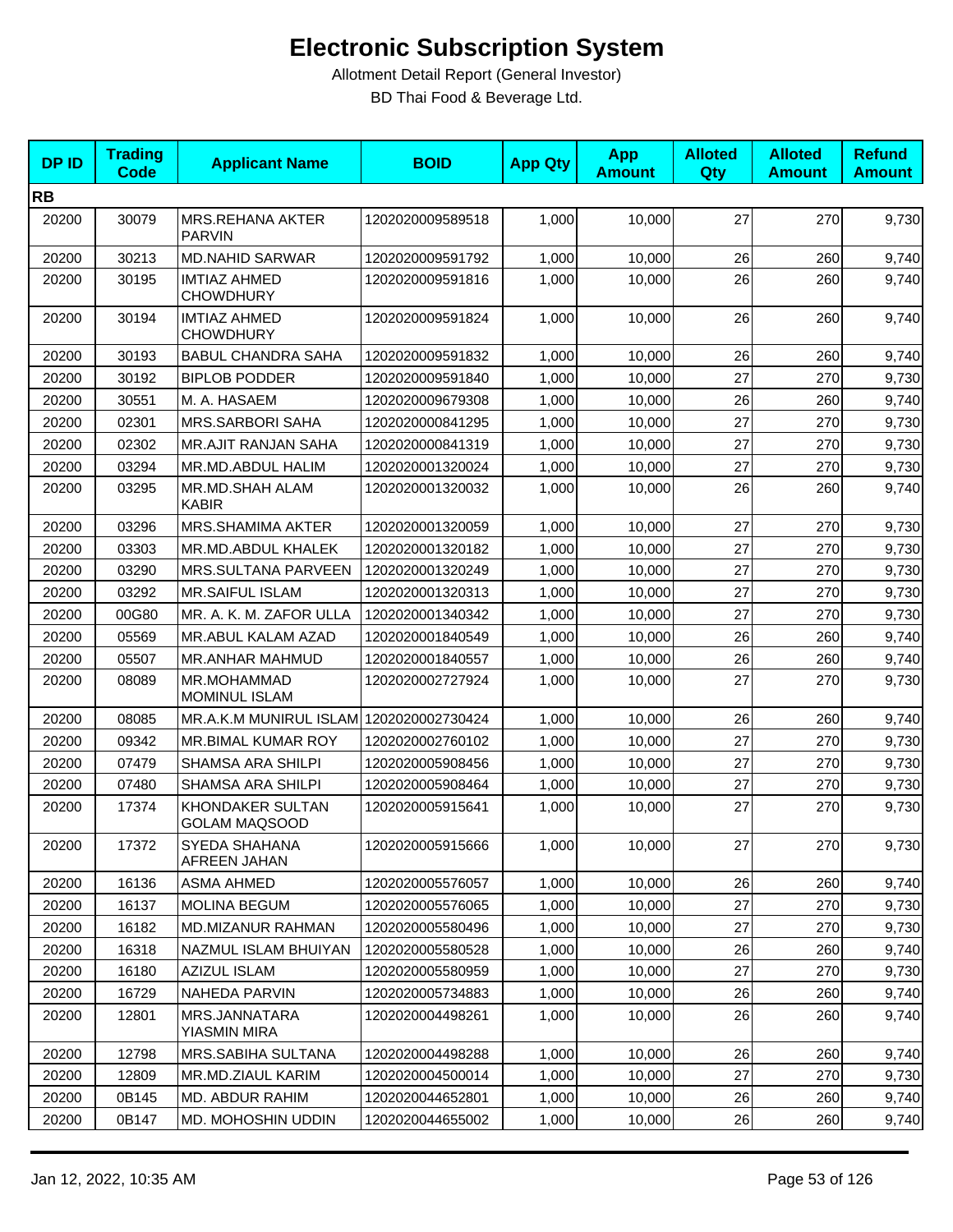| <b>DPID</b> | <b>Trading</b><br><b>Code</b> | <b>Applicant Name</b>                  | <b>BOID</b>      | <b>App Qty</b> | <b>App</b><br><b>Amount</b> | <b>Alloted</b><br>Qty | <b>Alloted</b><br><b>Amount</b> | <b>Refund</b><br><b>Amount</b> |
|-------------|-------------------------------|----------------------------------------|------------------|----------------|-----------------------------|-----------------------|---------------------------------|--------------------------------|
| <b>RB</b>   |                               |                                        |                  |                |                             |                       |                                 |                                |
| 20200       | 0F247                         | MD. ASHRAFUZZAMAN                      | 1202020044703268 | 1,000          | 10,000                      | 26                    | 260                             | 9,740                          |
| 20200       | A2152                         | <b>SUDARSHAN KUMAR</b><br><b>BASAK</b> | 1202020044706641 | 1.000          | 10,000                      | 26                    | 260                             | 9,740                          |
| 20200       | 0E241                         | KAZI FATIMA HASIN                      | 1202020044712021 | 1,000          | 10,000                      | 26                    | 260                             | 9,740                          |
| 20200       | b1195                         | <b>SALIM MAHMUD</b>                    | 1202020048026209 | 1,000          | 10,000                      | 27                    | 270                             | 9,730                          |
| 20200       | B1196                         | <b>SALIM MAHMUD</b>                    | 1202020048027013 | 1,000          | 10,000                      | 26                    | 260                             | 9,740                          |
| 20200       | B1197                         | MD. SIDDIQUE MRIDHA                    | 1202020048027487 | 1,000          | 10,000                      | 26                    | 260                             | 9,740                          |
| 20200       | B1202                         | <b>TASNIM AHMED</b>                    | 1202020048308022 | 1,000          | 10,000                      | 27                    | 270                             | 9,730                          |
| 20200       | B1122                         | MD. RAFIKUL ISLAM                      | 1202020048134417 | 1,000          | 10,000                      | 27                    | 270                             | 9,730                          |
| 20200       | B1127                         | <b>JNTAS BEGUM</b>                     | 1202020048134872 | 1,000          | 10,000                      | 27                    | 270                             | 9,730                          |
| 20200       | 0F759                         | RASHIDUL HASAN                         | 1202020045944948 | 1,000          | 10,000                      | 26                    | 260                             | 9,740                          |
| 20200       | 0B207                         | JHARNA RANI DATTA                      | 1202020044881731 | 1,000          | 10,000                      | 27                    | 270                             | 9,730                          |
| 20200       | 0F236                         | <b>MASUDA YASMIN</b>                   | 1202020044714243 | 1,000          | 10,000                      | 27                    | 270                             | 9,730                          |
| 20200       | 0B202                         | <b>ARJUN DATTA</b>                     | 1202020044926876 | 1,000          | 10,000                      | 27                    | 270                             | 9,730                          |
| 20200       | 0D125                         | SHIBU KUMAR SAHA                       | 1202020044760996 | 1,000          | 10,000                      | 26                    | 260                             | 9,740                          |
| 20200       | 0F431                         | MD. HASAN HOWLADAR                     | 1202020044823231 | 1,000          | 10,000                      | 26                    | 260                             | 9,740                          |
| 20200       | 0C132                         | TAHMINA BEGUM                          | 1202020045031797 | 1,000          | 10,000                      | 27                    | 270                             | 9,730                          |
| 20200       | 0D710                         | RUBEL KUMAR SAHA                       | 1202020048317223 | 1,000          | 10,000                      | 26                    | 260                             | 9,740                          |
| 20200       | 0C350                         | MD.BELAL UDDIN                         | 1202020047613323 | 1,000          | 10,000                      | 26                    | 260                             | 9,740                          |
| 20200       | 0C351                         | MD. BELAL UDDIN                        | 1202020047613901 | 1,000          | 10,000                      | 26                    | 260                             | 9,740                          |
| 20200       | 0E179                         | <b>MD. NASIR UDDIN</b>                 | 1202020043914447 | 1,000          | 10,000                      | 27                    | 270                             | 9,730                          |
| 20200       | 0H140                         | MD. HELALUR RAHMAN                     | 1202020046024471 | 1,000          | 10,000                      | 26                    | 260                             | 9,740                          |
| 20200       | 0B481                         | MD. SHAHIDUL ISLAM<br><b>UZZAL</b>     | 1202020045165493 | 1,000          | 10,000                      | 26                    | 260                             | 9,740                          |
| 20200       | 0F580                         | <b>FARAH TAHMIN RUBU</b>               | 1202020044980749 | 1,000          | 10,000                      | 26                    | 260                             | 9,740                          |
| 20200       | A3601                         | SHABBIR MUBIN                          | 1202020044984217 | 1,000          | 10,000                      | 26                    | 260                             | 9,740                          |
| 20200       | 0E313                         | KHANDAKER ZAHID<br><b>AHMED</b>        | 1202020045032783 | 1,000          | 10,000                      | 26                    | 260                             | 9,740                          |
| 20200       | 0B347                         | <b>SOMA MONDAL</b>                     | 1202020045034038 | 1,000          | 10,000                      | 27                    | 270                             | 9,730                          |
| 20200       | 0F159                         | SYED MAKSUDUL HAQUE 1202020044063365   |                  | 1,000          | 10,000                      | 26                    | 260                             | 9,740                          |
| 20200       | 0G156                         | <b>ABU RAIHAN</b>                      | 1202020044066318 | 1,000          | 10,000                      | 27                    | 270                             | 9,730                          |
| 20200       | 00G55                         | MIRZA MARUF AHMED                      | 1202020043515993 | 1,000          | 10,000                      | 27                    | 270                             | 9,730                          |
| 20200       | 0F145                         | PARVEJ HOSAIN                          | 1202020043324723 | 1,000          | 10,000                      | 27                    | 270                             | 9,730                          |
| 20200       | 00F36                         | SK. GOLAM AHAMMED                      | 1202020043577522 | 1,000          | 10,000                      | 26                    | 260                             | 9,740                          |
| 20200       | 0B518                         | SANTUSH CHANDRA<br>SAHA                | 1202020045264002 | 1,000          | 10.000                      | 26                    | 260                             | 9,740                          |
| 20200       | 00D84                         | MD. AFAZUDDIN MIAH                     | 1202020044419154 | 1,000          | 10,000                      | 26                    | 260                             | 9,740                          |
| 20200       | 0D276                         | MR. SADDAM HOSSAIN                     | 1202020045211441 | 1,000          | 10,000                      | 26                    | 260                             | 9,740                          |
| 20200       | B1198                         | <b>MD. SIDDIQUE MRIDHA</b>             | 1202020048028457 | 1,000          | 10,000                      | 26                    | 260                             | 9,740                          |
| 20200       | B1199                         | <b>RONY RAHMAN</b>                     | 1202020048034978 | 1,000          | 10,000                      | 26                    | 260                             | 9,740                          |
| 20200       | B1200                         | <b>RONY RAHMAN</b>                     | 1202020048058100 | 1,000          | 10,000                      | 27                    | 270                             | 9,730                          |
| 20200       | 0D307                         | <b>AMIT ROY</b>                        | 1202020045641771 | 1,000          | 10,000                      | 26                    | 260                             | 9,740                          |
| 20200       | 00D99                         | MD. ABDUS SAMAD                        | 1202020044575632 | 1,000          | 10,000                      | 26                    | 260                             | 9,740                          |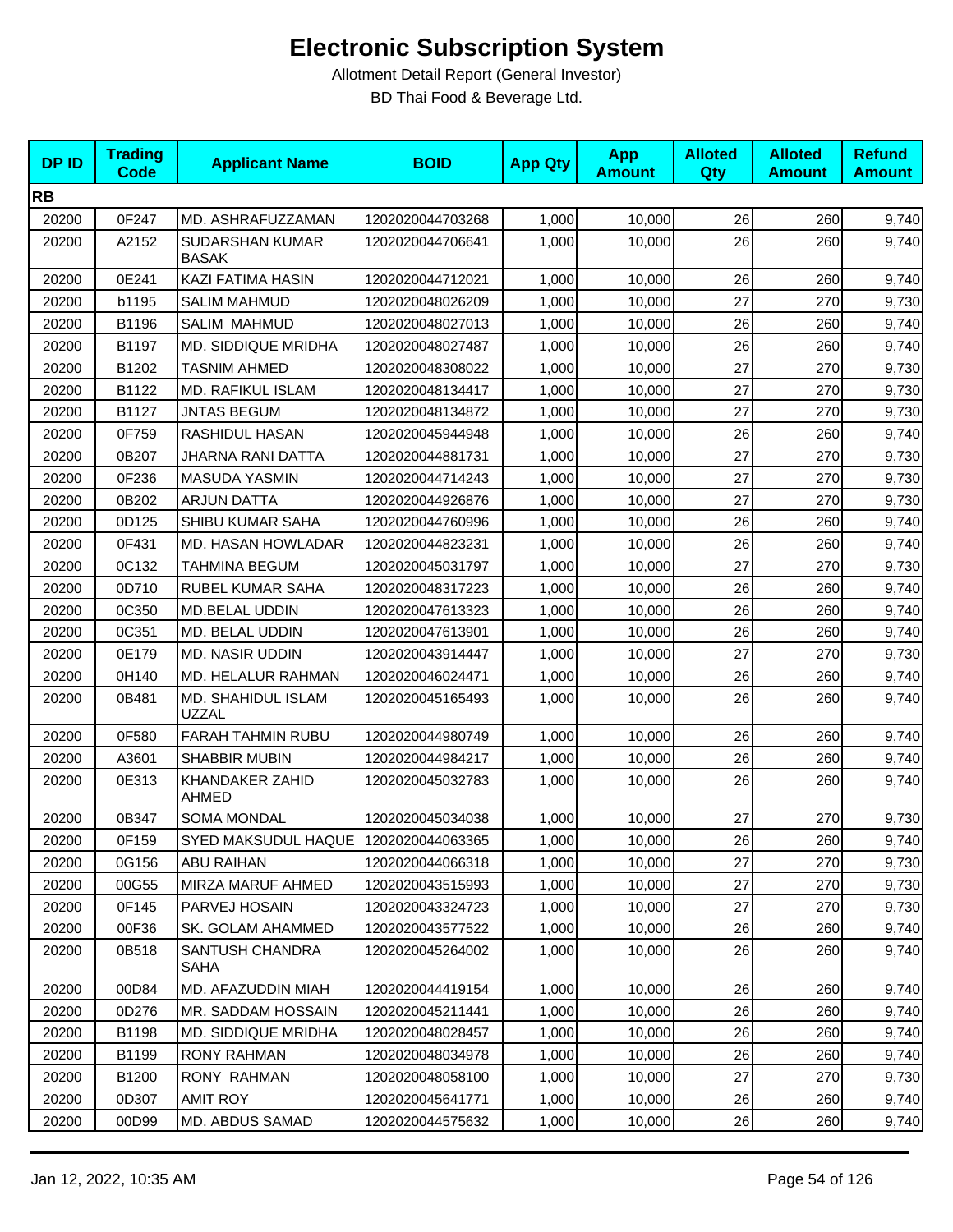| <b>DPID</b> | <b>Trading</b><br><b>Code</b> | <b>Applicant Name</b>                       | <b>BOID</b>      | <b>App Qty</b> | <b>App</b><br><b>Amount</b> | <b>Alloted</b><br><b>Qty</b> | <b>Alloted</b><br><b>Amount</b> | <b>Refund</b><br><b>Amount</b> |
|-------------|-------------------------------|---------------------------------------------|------------------|----------------|-----------------------------|------------------------------|---------------------------------|--------------------------------|
| <b>RB</b>   |                               |                                             |                  |                |                             |                              |                                 |                                |
| 20200       | 0D101                         | <b>FATEMA BEGUM</b>                         | 1202020044575683 | 1,000          | 10,000                      | 27                           | 270                             | 9,730                          |
| 20200       | 0D102                         | NAZMA BEGUM                                 | 1202020044575691 | 1,000          | 10,000                      | 27                           | 270                             | 9,730                          |
| 20200       | 0D180                         | RADHA RANI BHOWMIK                          | 1202020044829081 | 1,000          | 10,000                      | 26                           | 260                             | 9,740                          |
| 20200       | 00C64                         | <b>ZARIN TASNEEM</b>                        | 1202020044663712 | 1,000          | 10,000                      | 26                           | 260                             | 9,740                          |
| 20200       | 00C65                         | ZARIN TASNEEM                               | 1202020044663720 | 1,000          | 10,000                      | 27                           | 270                             | 9,730                          |
| 20200       | D4823                         | <b>ASHIS PAL</b>                            | 1202020044668038 | 1,000          | 10,000                      | 26                           | 260                             | 9,740                          |
| 20200       | B1194                         | SHALMA BEGUM                                | 1202020048263999 | 1,000          | 10,000                      | 27                           | 270                             | 9,730                          |
| 20200       | B1190                         | AYASHA SIDDIKA                              | 1202020048270090 | 1,000          | 10,000                      | 27                           | 270                             | 9,730                          |
| 20200       | 0D711                         | RUBEL KUMAR SAHA                            | 1202020048317951 | 1,000          | 10,000                      | 27                           | 270                             | 9,730                          |
| 20200       | 45892                         | <b>MD. TANJIM MORSHED</b><br><b>BHUIYAN</b> | 1202020042861535 | 1,000          | 10,000                      | 26                           | 260                             | 9,740                          |
| 20200       | 0F518                         | <b>FAHIMA KHANOM</b>                        | 1202020044836620 | 1,000          | 10,000                      | 27                           | 270                             | 9,730                          |
| 20200       | 0D181                         | RADHA RANI BHOWMIK                          | 1202020044839418 | 1,000          | 10,000                      | 26                           | 260                             | 9,740                          |
| 20200       | 0B208                         | <b>JHARNA RANI DATTA</b>                    | 1202020044931367 | 1,000          | 10,000                      | 27                           | 270                             | 9,730                          |
| 20200       | 0B336                         | <b>MD. AMIN HOSSEN</b>                      | 1202020044934858 | 1,000          | 10,000                      | 26                           | 260                             | 9,740                          |
| 20200       | 0F283                         | <b>JESMIN NAHAR</b>                         | 1202020044779413 | 1,000          | 10,000                      | 26                           | 260                             | 9,740                          |
| 20200       | 0D147                         | <b>ANITA RANI SAHA</b>                      | 1202020044781414 | 1,000          | 10,000                      | 27                           | 270                             | 9,730                          |
| 20200       | 0F581                         | <b>NAZMUL HASAN</b>                         | 1202020044988539 | 1,000          | 10,000                      | 27                           | 270                             | 9,730                          |
| 20200       | B4829                         | ABDULLAH AL ANAM                            | 1202020044990604 | 1,000          | 10,000                      | 26                           | 260                             | 9,740                          |
| 20200       | 0C127                         | MD. SHAMSUL ALAM<br><b>BHUIYAN</b>          | 1202020044992140 | 1,000          | 10,000                      | 26                           | 260                             | 9,740                          |
| 20200       | 0A595                         | MD ABDUL MANNAN                             | 1202020043467077 | 1,000          | 10,000                      | 26                           | 260                             | 9,740                          |
| 20200       | 00A15                         | <b>SHARIFA HAQUE</b>                        | 1202020043469306 | 1,000          | 10,000                      | 26                           | 260                             | 9,740                          |
| 20200       | 0B258                         | MD. MASUM HASAN                             | 1202020044901191 | 1,000          | 10,000                      | 27                           | 270                             | 9,730                          |
| 20200       | 0B430                         | <b>MOHAMMAD</b><br>MOSTAFIZUR REZA          | 1202020045128174 | 1,000          | 10,000                      | 26                           | 260                             | 9,740                          |
| 20200       | 0B220                         | <b>RINKU RANI PUL</b>                       | 1202020044941498 | 1,000          | 10,000                      | 26                           | 260                             | 9,740                          |
| 20200       | 0C210                         | <b>MD.MATLUBUR RAHMAN</b>                   | 1202020045183994 | 1,000          | 10.000                      | 27                           | 270                             | 9,730                          |
| 20200       | 0c209                         | MD. MATLUBUR RAHMAN                         | 1202020045184097 | 1,000          | 10,000                      | 26                           | 260                             | 9,740                          |
| 20200       | 0D277                         | NAZMA BEGUM                                 | 1202020045216345 | 1,000          | 10,000                      | 26                           | 260                             | 9,740                          |
| 20200       | 00E36                         | <b>KHABIRON BEGUM</b>                       | 1202020043338231 | 1,000          | 10.000                      | 27                           | 270                             | 9,730                          |
| 20200       | 0H130                         | MD. AMINUL HAQUE                            | 1202020045607719 | 1,000          | 10,000                      | 26                           | 260                             | 9,740                          |
| 20200       | 0C227                         | MOHAMMED FUAD UDDIN 1202020045353103        |                  | 1,000          | 10,000                      | 26                           | 260                             | 9,740                          |
| 20200       | 0c228                         | MOHAMMED FUAD UDDIN                         | 1202020045353651 | 1,000          | 10,000                      | 26                           | 260                             | 9,740                          |
| 20200       | 0F777                         | MD. RAFI AHAMED                             | 1202020045312648 | 1,000          | 10,000                      | 26                           | 260                             | 9,740                          |
| 20200       | 0B134                         | SHIRIN AKTER                                | 1202020044443092 | 1,000          | 10,000                      | 27                           | 270                             | 9,730                          |
| 20200       | 0B646                         | ABU SAYED SOHAG                             | 1202020045648811 | 1,000          | 10,000                      | 27                           | 270                             | 9,730                          |
| 20200       | 0D290                         | <b>BIPLOB CHANDRA SAHA</b>                  | 1202020045506116 | 1,000          | 10,000                      | 27                           | 270                             | 9,730                          |
| 20200       | 0B219                         | RINKU RANI PUL                              | 1202020044844570 | 1,000          | 10,000                      | 26                           | 260                             | 9,740                          |
| 20200       | 0B154                         | SAJJADUR RAHMAN                             | 1202020044681959 | 1,000          | 10,000                      | 27                           | 270                             | 9,730                          |
| 20200       | 00C66                         | SALMA KABIR                                 | 1202020044681983 | 1,000          | 10,000                      | 26                           | 260                             | 9,740                          |
| 20200       | 0B136                         | MD. SHAHABUDDIN FAKIR 1202020044460491      |                  | 1,000          | 10,000                      | 27                           | 270                             | 9,730                          |
| 20200       | 0B173                         | MD. FIROZ HOSSAIN                           | 1202020044783555 | 1,000          | 10,000                      | 26                           | 260                             | 9,740                          |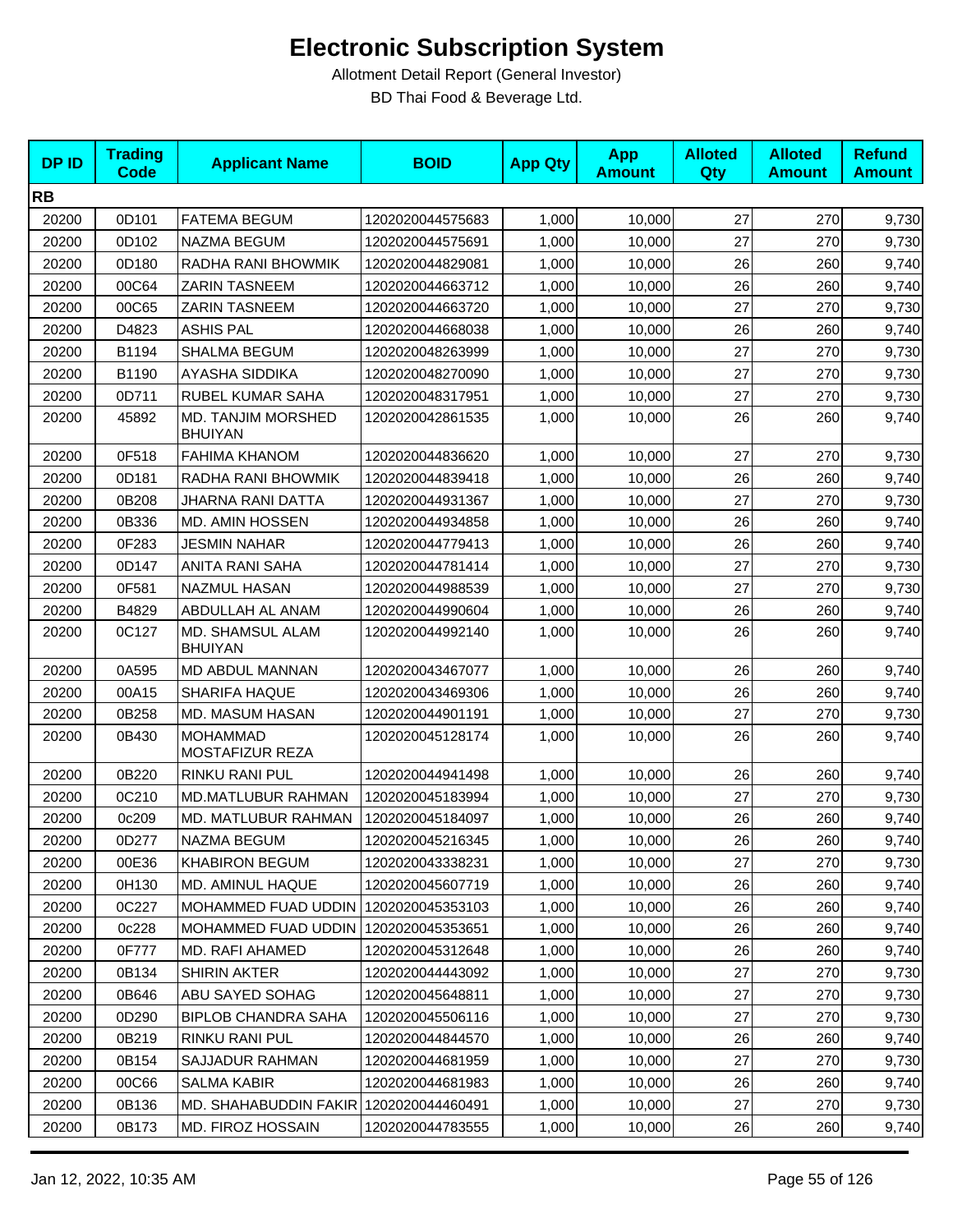| <b>DPID</b> | <b>Trading</b><br><b>Code</b> | <b>Applicant Name</b>                | <b>BOID</b>      | <b>App Qty</b> | <b>App</b><br><b>Amount</b> | <b>Alloted</b><br><b>Qty</b> | <b>Alloted</b><br><b>Amount</b> | <b>Refund</b><br><b>Amount</b> |
|-------------|-------------------------------|--------------------------------------|------------------|----------------|-----------------------------|------------------------------|---------------------------------|--------------------------------|
| <b>RB</b>   |                               |                                      |                  |                |                             |                              |                                 |                                |
| 20200       | 0B174                         | MD. FIROZ HOSSAIN                    | 1202020044783571 | 1,000          | 10,000                      | 27                           | 270                             | 9,730                          |
| 20200       | 0C382                         | SHAKAWAT HOSSAIN                     | 1202020048271970 | 1,000          | 10,000                      | 26                           | 260                             | 9,740                          |
| 20200       | 0C381                         | SHAKAWAT HOSSAIN                     | 1202020048272239 | 1,000          | 10,000                      | 26                           | 260                             | 9,740                          |
| 20200       | B1204                         | <b>MAHMUD HASAN</b>                  | 1202020048282999 | 1,000          | 10,000                      | 26                           | 260                             | 9,740                          |
| 20200       | 0C379                         | MD. AYNAL HAQ                        | 1202020048283934 | 1,000          | 10,000                      | 27                           | 270                             | 9,730                          |
| 20200       | 0D686                         | NAZMUL HUDA                          | 1202020048335301 | 1,000          | 10,000                      | 26                           | 260                             | 9,740                          |
| 20200       | 0D689                         | MD. HEDU MIA                         | 1202020048336900 | 1,000          | 10,000                      | 27                           | 270                             | 9,730                          |
| 20200       | 0D690                         | MOHAMMAD SHAHAJADA                   | 1202020048337477 | 1,000          | 10,000                      | 27                           | 270                             | 9,730                          |
| 20200       | 0c358                         | MD. MAHFUZER RAHMAN                  | 1202020048167016 | 1,000          | 10,000                      | 27                           | 270                             | 9,730                          |
| 20200       | 0C359                         | MD. MAHFUZER RAHMAN                  | 1202020048167610 | 1,000          | 10,000                      | 26                           | 260                             | 9,740                          |
| 20200       | 0H135                         | MD. ATIKUL ISLAM                     | 1202020045979257 | 1,000          | 10,000                      | 26                           | 260                             | 9,740                          |
| 20200       | 0c230                         | HUSNE JANNAT TANNY                   | 1202020045516627 | 1,000          | 10,000                      | 27                           | 270                             | 9,730                          |
| 20200       | 0F439                         | <b>MD. LITON HOSSAIN</b>             | 1202020044847820 | 1,000          | 10,000                      | 26                           | 260                             | 9,740                          |
| 20200       | 0F440                         | <b>MD. TAKIB HOSSAIN</b>             | 1202020044847839 | 1,000          | 10,000                      | 27                           | 270                             | 9,730                          |
| 20200       | 0F441                         | MD. HASAN HOWLADAR                   | 1202020044847847 | 1,000          | 10,000                      | 26                           | 260                             | 9,740                          |
| 20200       | 0F442                         | MD. MUNSUR AKON                      | 1202020044847855 | 1,000          | 10,000                      | 26                           | 260                             | 9,740                          |
| 20200       | 0F428                         | MD. SUZAN HOSSAIN                    | 1202020044848437 | 1,000          | 10,000                      | 27                           | 270                             | 9,730                          |
| 20200       | 0F434                         | MD. RAZU                             | 1202020044848471 | 1,000          | 10,000                      | 26                           | 260                             | 9,740                          |
| 20200       | 0F425                         | <b>MD. LITON HOSSAIN</b>             | 1202020044848488 | 1,000          | 10,000                      | 27                           | 270                             | 9,730                          |
| 20200       | 0F429                         | <b>MST. RAHIMAN BEGUM</b>            | 1202020044848496 | 1,000          | 10,000                      | 26                           | 260                             | 9,740                          |
| 20200       | 0F437                         | MD. KHALILUR RAHMAN<br><b>MALLIK</b> | 1202020044848726 | 1,000          | 10,000                      | 26                           | 260                             | 9,740                          |
| 20200       | 0F438                         | MD. SUZAN HOSSAIN                    | 1202020044848734 | 1,000          | 10,000                      | 27                           | 270                             | 9,730                          |
| 20200       | 0B201                         | <b>ARJUN DATTA</b>                   | 1202020044852552 | 1,000          | 10,000                      | 26                           | 260                             | 9,740                          |
| 20200       | 0B211                         | RANJANA RANI                         | 1202020044852579 | 1,000          | 10,000                      | 27                           | 270                             | 9,730                          |
| 20200       | 0B213                         | <b>ARCHANA RANI</b>                  | 1202020044852587 | 1,000          | 10,000                      | 27                           | 270                             | 9,730                          |
| 20200       | 0B221                         | SANJIB KUMAR KUNDU                   | 1202020044852619 | 1,000          | 10,000                      | 26                           | 260                             | 9,740                          |
| 20200       | 0G193                         | <b>BHAGABATI GHOSH</b>               | 1202020044686413 | 1,000          | 10,000                      | 27                           | 270                             | 9,730                          |
| 20200       | 0B212                         | RANJANA RANI                         | 1202020044947832 | 1,000          | 10,000                      | 27                           | 270                             | 9,730                          |
| 20200       | 0B214                         | <b>ARCHANA RANI</b>                  | 1202020044947859 | 1,000          | 10,000                      | 27                           | 270                             | 9,730                          |
| 20200       | 0F424                         | <b>MD. MUNSUR AKON</b>               | 1202020044787502 | 1,000          | 10,000                      | 27                           | 270                             | 9,730                          |
| 20200       | 0F423                         | MD. RUME                             | 1202020044787510 | 1,000          | 10,000                      | 26                           | 260                             | 9,740                          |
| 20200       | 0B182                         | MD. FAKIR ALI                        | 1202020044791007 | 1,000          | 10,000                      | 26                           | 260                             | 9,740                          |
| 20200       | 0F453                         | SAMIMA SULTANA<br>LABONI             | 1202020044792911 | 1,000          | 10,000                      | 26                           | 260                             | 9,740                          |
| 20200       | 0F454                         | <b>UMME KULSUM</b>                   | 1202020044792921 | 1,000          | 10,000                      | 26                           | 260                             | 9,740                          |
| 20200       | 0B184                         | <b>TOSIRON NESA</b>                  | 1202020044794953 | 1,000          | 10,000                      | 26                           | 260                             | 9,740                          |
| 20200       | 00c88                         | MISHUK KUMAR SAHA                    | 1202020044795907 | 1,000          | 10,000                      | 27                           | 270                             | 9,730                          |
| 20200       | 0F457                         | MD. MASUDUR RAHMAN                   | 1202020044797146 | 1,000          | 10,000                      | 27                           | 270                             | 9,730                          |
| 20200       | 0B185                         | <b>TOSIRON NESA</b>                  | 1202020044797162 | 1,000          | 10,000                      | 26                           | 260                             | 9,740                          |
| 20200       | F1147                         | MD. SAYED ALI                        | 1202020047584127 | 1,000          | 10,000                      | 26                           | 260                             | 9,740                          |
| 20200       | F1146                         | MD. SAYED ALI                        | 1202020047584143 | 1,000          | 10,000                      | 26                           | 260                             | 9,740                          |
| 20200       | 00E33                         | <b>MONIRA AKTHER</b>                 | 1202020043342796 | 1,000          | 10,000                      | 26                           | 260                             | 9,740                          |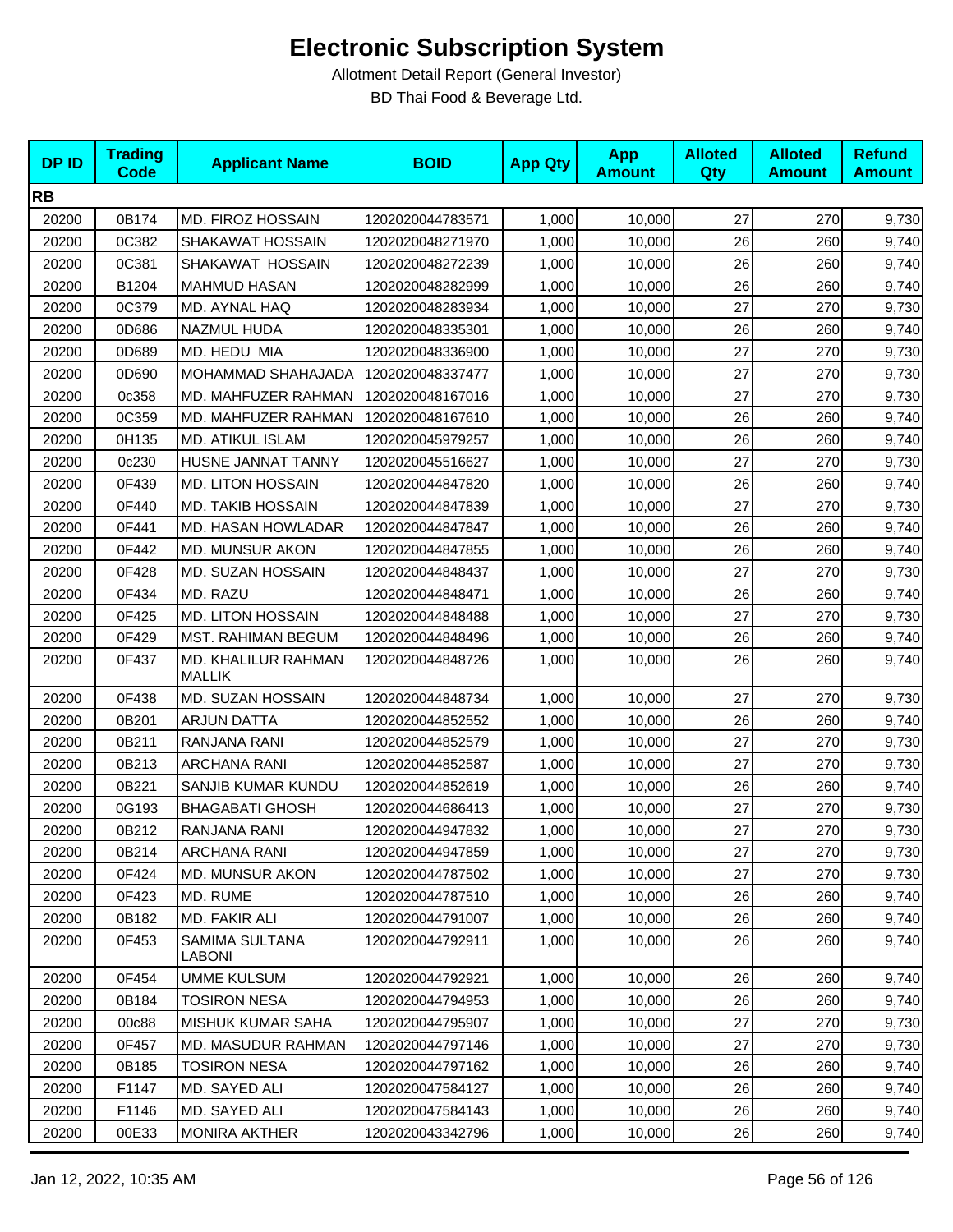| <b>DPID</b> | <b>Trading</b><br><b>Code</b> | <b>Applicant Name</b>                       | <b>BOID</b>      | <b>App Qty</b> | <b>App</b><br><b>Amount</b> | <b>Alloted</b><br><b>Qty</b> | <b>Alloted</b><br><b>Amount</b> | <b>Refund</b><br><b>Amount</b> |
|-------------|-------------------------------|---------------------------------------------|------------------|----------------|-----------------------------|------------------------------|---------------------------------|--------------------------------|
| <b>RB</b>   |                               |                                             |                  |                |                             |                              |                                 |                                |
| 20200       | 0B287                         | <b>MD. NASIR MADBAR</b>                     | 1202020044957377 | 1,000          | 10,000                      | 27                           | 270                             | 9,730                          |
| 20200       | 0B288                         | MD. THANDU MIAH                             | 1202020044957385 | 1,000          | 10,000                      | 26                           | 260                             | 9,740                          |
| 20200       | 0E100                         | MD. JAHANGIR PARDDAN 1202020044079691       |                  | 1,000          | 10,000                      | 27                           | 270                             | 9,730                          |
| 20200       | 00F69                         | SHOHEL RANA                                 | 1202020043642042 | 1,000          | 10,000                      | 26                           | 260                             | 9,740                          |
| 20200       | 00E55                         | FARJANA AHMED                               | 1202020043282387 | 1,000          | 10,000                      | 27                           | 270                             | 9,730                          |
| 20200       | 0E132                         | RUHUL AMIN TARAFDER                         | 1202020043594681 | 1,000          | 10,000                      | 27                           | 270                             | 9,730                          |
| 20200       | C3922                         | <b>DATA SYSTEMS</b><br><b>INTERNATIONAL</b> | 1202020074401616 | 1,000          | 10,000                      | 26                           | 260                             | 9,740                          |
| 20200       | A3833                         | MD. MUNEER HUSSAIN                          | 1202020045148674 | 1,000          | 10,000                      | 27                           | 270                             | 9,730                          |
| 20200       | 0F624                         | <b>NAZMUL HASAN</b>                         | 1202020045150171 | 1,000          | 10,000                      | 27                           | 270                             | 9,730                          |
| 20200       | 0C354                         | <b>MOAREF HOWSEN</b>                        | 1202020048171123 | 1,000          | 10,000                      | 26                           | 260                             | 9,740                          |
| 20200       | 0C355                         | MOAREF HOWSEN                               | 1202020048171886 | 1,000          | 10,000                      | 26                           | 260                             | 9,740                          |
| 20200       | B1126                         | MOHAMMAD KAMAL<br><b>HOSSAIN</b>            | 1202020048173470 | 1,000          | 10,000                      | 27                           | 270                             | 9,730                          |
| 20200       | 00B46                         | <b>ABDUR ROUF</b>                           | 1202020043604042 | 1,000          | 10,000                      | 26                           | 260                             | 9,740                          |
| 20200       | 0F763                         | <b>ABIDA AKTER</b>                          | 1202020045989974 | 1,000          | 10,000                      | 27                           | 270                             | 9,730                          |
| 20200       | 0H107                         | MD. ASHRAFUL ISLAM                          | 1202020045523556 | 1,000          | 10,000                      | 26                           | 260                             | 9,740                          |
| 20200       | F1184                         | MD. JOYNUL ABEDIN                           | 1202020048011383 | 1,000          | 10,000                      | 27                           | 270                             | 9,730                          |
| 20200       | F1185                         | MD. JOYNUL ABEDIN                           | 1202020048011557 | 1,000          | 10,000                      | 27                           | 270                             | 9,730                          |
| 20200       | 0C380                         | MD. AYNAL HAQ                               | 1202020048284583 | 1,000          | 10,000                      | 26                           | 260                             | 9,740                          |
| 20200       | B1203                         | <b>MAHMUD HASAN</b>                         | 1202020048286574 | 1,000          | 10,000                      | 27                           | 270                             | 9,730                          |
| 20200       | B1191                         | SADIA SIDDIKA                               | 1202020048178548 | 1,000          | 10,000                      | 26                           | 260                             | 9,740                          |
| 20200       | B1192                         | SADIA SIDDIKA                               | 1202020048180971 | 1,000          | 10,000                      | 26                           | 260                             | 9,740                          |
| 20200       | B1201                         | <b>TASNIM AHMED</b>                         | 1202020048182681 | 1,000          | 10,000                      | 26                           | 260                             | 9,740                          |
| 20200       | 0D682                         | MOHAMMAD SHAHAJADA                          | 1202020048184852 | 1,000          | 10,000                      | 26                           | 260                             | 9,740                          |
| 20200       | 0D684                         | <b>NAZMUL HUDA</b>                          | 1202020048187002 | 1,000          | 10,000                      | 27                           | 270                             | 9,730                          |
| 20200       | A3710                         | KAZI AHASAN HABIB                           | 1202020043802602 | 1,000          | 10,000                      | 27                           | 270                             | 9,730                          |
| 20200       | 00B66                         | M. TANVIR HOSEN                             | 1202020043803195 | 1,000          | 10,000                      | 26                           | 260                             | 9,740                          |
| 20200       | 61246                         | <b>HASINA AHKTER</b>                        | 1202020043114025 | 1,000          | 10,000                      | 26                           | 260                             | 9,740                          |
| 20200       | 0B690                         | MD. MASUDUR RAHMAN                          | 1202020045992549 | 1,000          | 10,000                      | 26                           | 260                             | 9,740                          |
| 20200       | 0B691                         | <b>MD. MASUDUR RAHMAN</b>                   | 1202020045993048 | 1,000          | 10,000                      | 27                           | 270                             | 9,730                          |
| 20200       | 0D300                         | <b>SUMAN SAHA</b>                           | 1202020045530576 | 1,000          | 10,000                      | 26                           | 260                             | 9,740                          |
| 20200       | A5715                         | <b>MANZUR HOSSAIN</b>                       | 1202020045698090 | 1,000          | 10,000                      | 27                           | 270                             | 9,730                          |
| 20200       | 0E374                         | SUBORNA PROVA DAS                           | 1202020045699673 | 1,000          | 10,000                      | 27                           | 270                             | 9,730                          |
| 20200       | 0B224                         | <b>SYED KAMAL UDDIN</b>                     | 1202020044868019 | 1,000          | 10,000                      | 26                           | 260                             | 9,740                          |
| 20200       | 0B225                         | SYED KAMAL UDDIN                            | 1202020044871298 | 1,000          | 10,000                      | 27                           | 270                             | 9,730                          |
| 20200       | 0E247                         | MOHAMMAD HASAN IMAM 1202020044753917        |                  | 1,000          | 10,000                      | 26                           | 260                             | 9,740                          |
| 20200       | 0B289                         | MD. SHAHJAHAN<br>MADBER                     | 1202020044966768 | 1,000          | 10,000                      | 26                           | 260                             | 9,740                          |
| 20200       | 0A167                         | <b>MAMTAZ BEGUM</b>                         | 1202020044802837 | 1,000          | 10,000                      | 27                           | 270                             | 9,730                          |
| 20200       | 0A170                         | TAHMIDA MUSTAFIZ                            | 1202020044803004 | 1,000          | 10,000                      | 27                           | 270                             | 9,730                          |
| 20200       | 0B196                         | MD. MOKTAR HOSSAIN                          | 1202020044805153 | 1,000          | 10,000                      | 27                           | 270                             | 9,730                          |
| 20200       | 0D155                         | <b>BIKASH CHANDRA SAHA</b>                  | 1202020044809566 | 1,000          | 10,000                      | 26                           | 260                             | 9,740                          |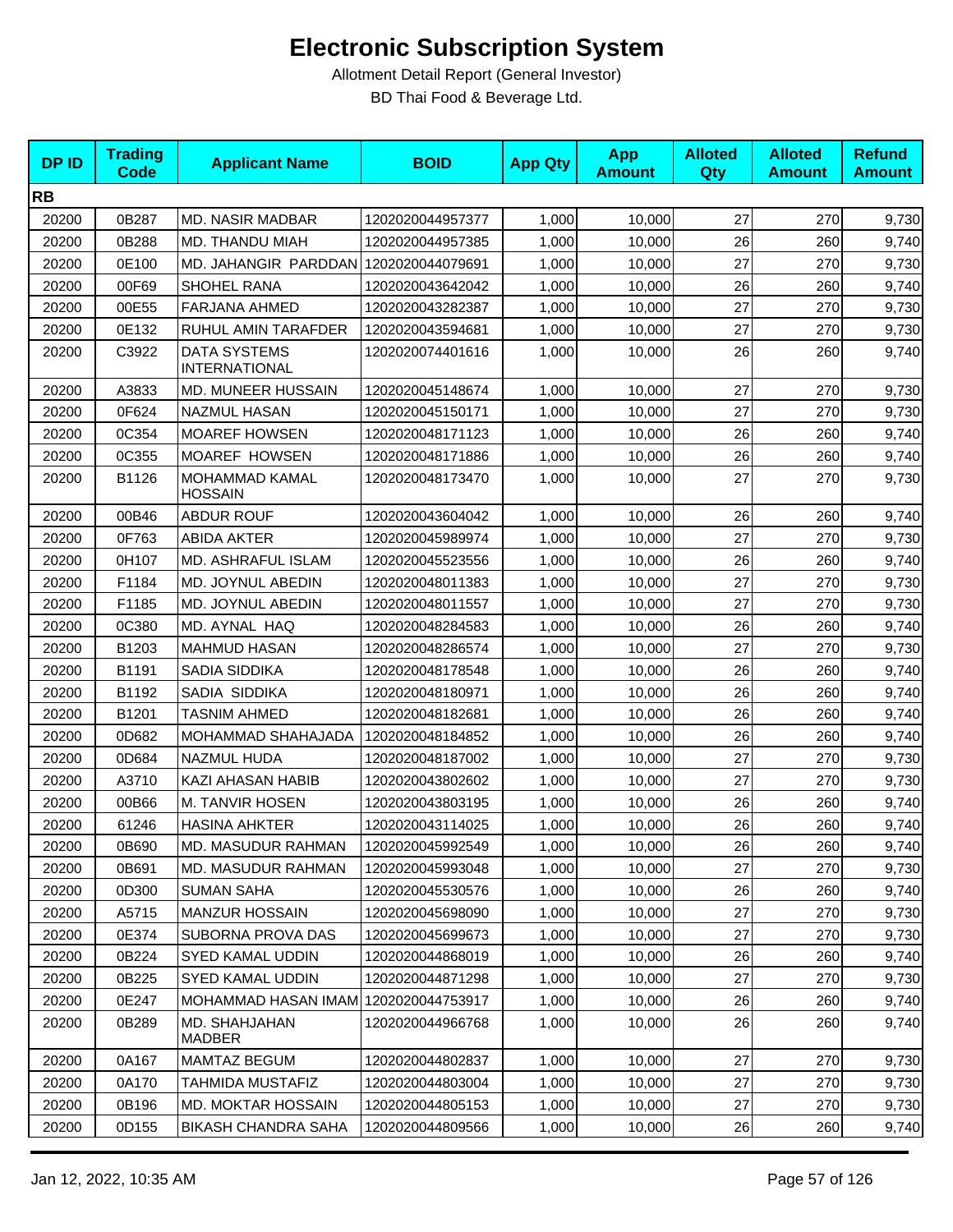| <b>DPID</b> | <b>Trading</b><br><b>Code</b> | <b>Applicant Name</b>                  | <b>BOID</b>      | <b>App Qty</b> | <b>App</b><br><b>Amount</b> | <b>Alloted</b><br>Qty | <b>Alloted</b><br><b>Amount</b> | <b>Refund</b><br><b>Amount</b> |
|-------------|-------------------------------|----------------------------------------|------------------|----------------|-----------------------------|-----------------------|---------------------------------|--------------------------------|
| <b>RB</b>   |                               |                                        |                  |                |                             |                       |                                 |                                |
| 20200       | 0F671                         | <b>MOHAMMAD SAIFUL</b><br><b>ISLAM</b> | 1202020045585540 | 1,000          | 10,000                      | 27                    | 270                             | 9,730                          |
| 20200       | 0D265                         | ARUN KRISHNA DAS                       | 1202020045154756 | 1,000          | 10,000                      | 26                    | 260                             | 9,740                          |
| 20200       | 0C126                         | MD. MASUDUR RAHMAN                     | 1202020044971168 | 1,000          | 10,000                      | 27                    | 270                             | 9,730                          |
| 20200       | 0G260                         | JEWEL BARUA                            | 1202020045015741 | 1,000          | 10,000                      | 26                    | 260                             | 9,740                          |
| 20200       | 00A17                         | <b>RSA CAPITAL</b>                     | 1202020043501200 | 1,000          | 10,000                      | 26                    | 260                             | 9,740                          |
| 20200       | 0E118                         | MD. HANIF                              | 1202020043559693 | 1,000          | 10,000                      | 27                    | 270                             | 9,730                          |
| 20200       | 0C277                         | <b>ESHITA RASHID</b>                   | 1202020045753167 | 1,000          | 10,000                      | 27                    | 270                             | 9,730                          |
| 20200       | 0C278                         | <b>MAHUA RASHID</b>                    | 1202020045753413 | 1,000          | 10,000                      | 26                    | 260                             | 9,740                          |
| 20200       | 0E373                         | PULAK CHANDRA DAS<br>(TITU)            | 1202020045628678 | 1,000          | 10,000                      | 27                    | 270                             | 9,730                          |
| 20200       | A4073                         | S.M. KHODA BAKSH                       | 1202020045372577 | 1,000          | 10,000                      | 27                    | 270                             | 9,730                          |
| 20200       | 0F728                         | MD. MIZANUR RAHMAN                     | 1202020045744595 | 1,000          | 10,000                      | 26                    | 260                             | 9,740                          |
| 20200       | 0F761                         | MD. SHOWKET HOSSAIN                    | 1202020045926348 | 1,000          | 10,000                      | 27                    | 270                             | 9,730                          |
| 20200       | 0D605                         | LIPI RAY (DURGA)                       | 1202020048015961 | 1,000          | 10,000                      | 27                    | 270                             | 9,730                          |
| 20200       | B1193                         | <b>SHALMA BEGUM</b>                    | 1202020048020533 | 1,000          | 10,000                      | 27                    | 270                             | 9,730                          |
| 20200       | B1189                         | <b>AYASHA SIDDIKA</b>                  | 1202020048020624 | 1,000          | 10,000                      | 27                    | 270                             | 9,730                          |
| 20200       | B1121                         | MD. RAFIKUL ISLAM                      | 1202020048133305 | 1,000          | 10,000                      | 26                    | 260                             | 9,740                          |
| 20200       | A5657                         | A.K.M. HASANUZZAMAN                    | 1202020043615351 | 1,000          | 10,000                      | 27                    | 270                             | 9,730                          |
| 20200       | A2151                         | SUDARSHAN KUMAR<br><b>BASAK</b>        | 1202020043660120 | 1,000          | 10,000                      | 26                    | 260                             | 9,740                          |
| 20200       | 00D31                         | <b>KHOKAN SAHA</b>                     | 1202020043568835 | 1,000          | 10,000                      | 26                    | 260                             | 9,740                          |
| 20200       | 0E166                         | PARTHA DAS                             | 1202020043807482 | 1,000          | 10,000                      | 27                    | 270                             | 9,730                          |
| 20200       | 0F291                         | DR. MD. SHAHIN REZA                    | 1202020041085992 | 1,000          | 10,000                      | 27                    | 270                             | 9,730                          |
| 20200       | 45729                         | NUSRAT JAHAN                           | 1202020040081751 | 1,000          | 10,000                      | 27                    | 270                             | 9,730                          |
| 20200       | B4830                         | ROMANA AFROZ                           | 1202020043952711 | 1,000          | 10,000                      | 26                    | 260                             | 9,740                          |
| 20200       | B4831                         | ROMANA AFROZ                           | 1202020043952728 | 1,000          | 10,000                      | 27                    | 270                             | 9,730                          |
| 20200       | 61228                         | SHIBLY SADEQ                           | 1202020041568542 | 1,000          | 10,000                      | 26                    | 260                             | 9,740                          |
| 20200       | 45761                         | <b>BISHAWJIT DEBNATH</b>               | 1202020040438041 | 1,000          | 10,000                      | 27                    | 270                             | 9,730                          |
| 20200       | 0F168                         | RESHADUL ISLAM                         | 1202020044030948 | 1,000          | 10,000                      | 27                    | 270                             | 9,730                          |
| 20200       | 0F161                         | SHAIKHA SHAMEEM                        | 1202020044032730 | 1,000          | 10,000                      | 27                    | 270                             | 9,730                          |
| 20200       | 0F164                         | <b>SHAMS ARA SHAMEEM</b>               | 1202020044032749 | 1,000          | 10,000                      | 27                    | 270                             | 9,730                          |
| 20200       | 0F165                         | SUMAIYA SHAMEEM                        | 1202020044033601 | 1,000          | 10,000                      | 26                    | 260                             | 9,740                          |
| 20200       | 45689                         | SWAPAN PODDER                          | 1202020037664698 | 1,000          | 10,000                      | 26                    | 260                             | 9,740                          |
| 20200       | D4805                         | <b>MADHAB CHANDRA SAHA</b>             | 1202020039681443 | 1,000          | 10,000                      | 27                    | 270                             | 9,730                          |
| 20200       | 45655                         | <b>MD.HUMAYUN KABIR</b>                | 1202020036721994 | 1,000          | 10,000                      | 26                    | 260                             | 9,740                          |
| 20200       | 45654                         | <b>MD.HUMAYUN KABIR</b>                | 1202020036722054 | 1,000          | 10,000                      | 27                    | 270                             | 9,730                          |
| 20200       | D4330                         | MD. GOLAM SAROWER                      | 1202020040704190 | 1,000          | 10,000                      | 26                    | 260                             | 9,740                          |
| 20200       | 00C55                         | SAKIA SULTANA                          | 1202020043818880 | 1,000          | 10,000                      | 27                    | 270                             | 9,730                          |
| 20200       | 0E632                         | QUAZI MUSHFIKA NAHER                   | 1202020037007420 | 1,000          | 10,000                      | 27                    | 270                             | 9,730                          |
| 20200       | 61193                         | <b>MD.SAFI IMAM</b>                    | 1202020037102306 | 1,000          | 10,000                      | 27                    | 270                             | 9,730                          |
| 20200       | 45790                         | MD. ATIQUZZAMAN                        | 1202020040999228 | 1,000          | 10,000                      | 27                    | 270                             | 9,730                          |
| 20200       | D5090                         | PUJA DAS                               | 1202020041380578 | 1,000          | 10,000                      | 27                    | 270                             | 9,730                          |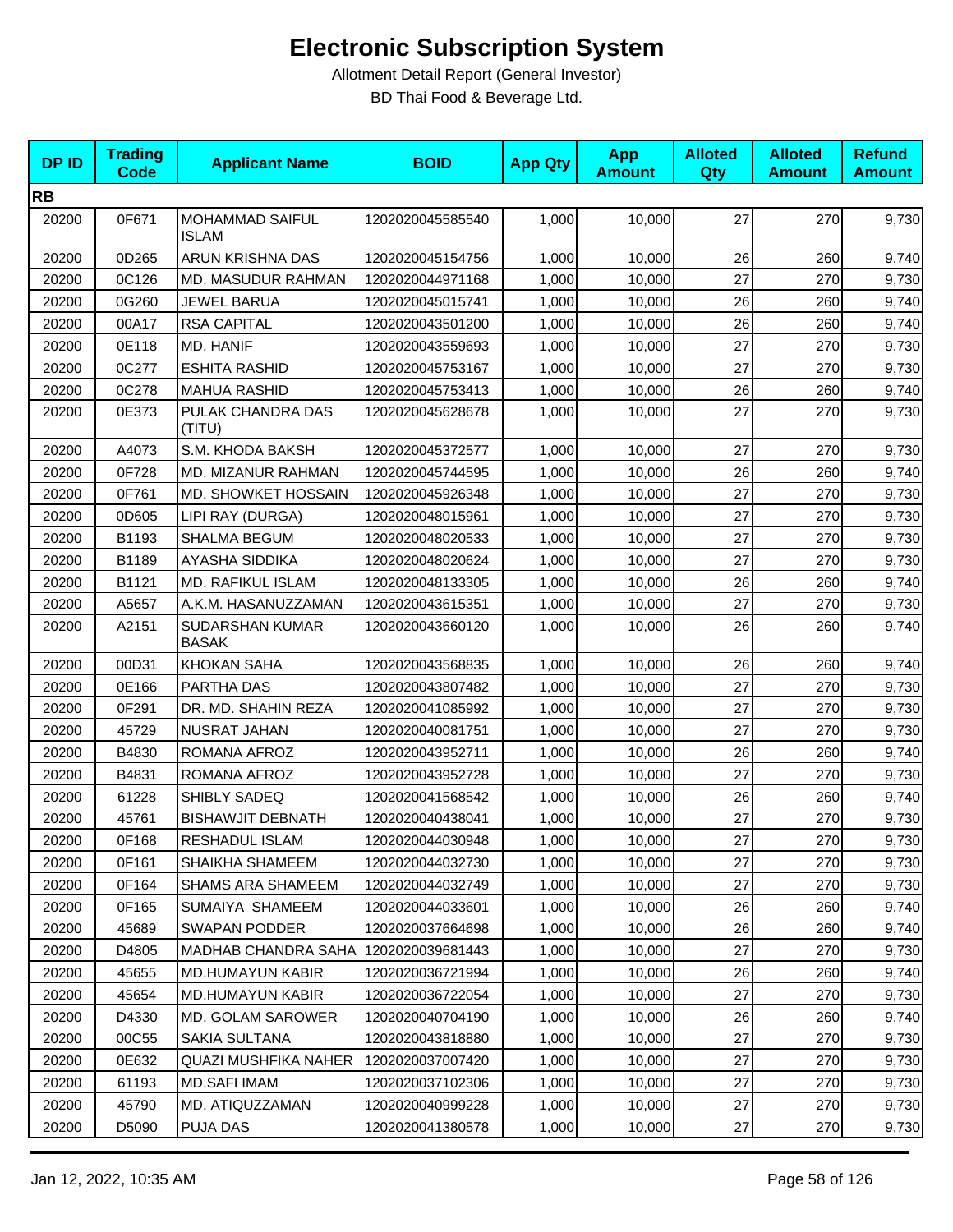| <b>DPID</b> | <b>Trading</b><br><b>Code</b> | <b>Applicant Name</b>                   | <b>BOID</b>      | <b>App Qty</b> | <b>App</b><br><b>Amount</b> | <b>Alloted</b><br>Qty | <b>Alloted</b><br><b>Amount</b> | <b>Refund</b><br><b>Amount</b> |
|-------------|-------------------------------|-----------------------------------------|------------------|----------------|-----------------------------|-----------------------|---------------------------------|--------------------------------|
| <b>RB</b>   |                               |                                         |                  |                |                             |                       |                                 |                                |
| 20200       | 00D63                         | <b>ASIA BEGUM</b>                       | 1202020044012795 | 1,000          | 10,000                      | 27                    | 270                             | 9,730                          |
| 20200       | 45663                         | ABUL FAIZ MD. HABIBUR<br><b>RAHMAN</b>  | 1202020036930215 | 1,000          | 10,000                      | 27                    | 270                             | 9,730                          |
| 20200       | 45714                         | S. M. OSMAN GONI                        | 1202020039883522 | 1,000          | 10,000                      | 27                    | 270                             | 9,730                          |
| 20200       | 0E173                         | MD. MOHIUDDIN MERAZ                     | 1202020043863587 | 1,000          | 10,000                      | 27                    | 270                             | 9,730                          |
| 20200       | B1353                         | <b>MOHAMMAD KABIR</b><br><b>HOSSAIN</b> | 1202020040464747 | 1,000          | 10,000                      | 27                    | 270                             | 9,730                          |
| 20200       | 00D60                         | MD. OBYDUR RAHMAN                       | 1202020044015541 | 1,000          | 10,000                      | 27                    | 270                             | 9,730                          |
| 20200       | 00D64                         | MD. RAHMAT ULLAH                        | 1202020044015566 | 1,000          | 10,000                      | 26                    | 260                             | 9,740                          |
| 20200       | 00D62                         | MARUF HOSSION OZZUL                     | 1202020044015574 | 1,000          | 10,000                      | 27                    | 270                             | 9,730                          |
| 20200       | 00D61                         | MD. EYNUSL AZAM SHAH                    | 1202020044015590 | 1,000          | 10,000                      | 27                    | 270                             | 9,730                          |
| 20200       | 00D59                         | MD. OBYDUR RAHMAN                       | 1202020044016303 | 1,000          | 10,000                      | 26                    | 260                             | 9,740                          |
| 20200       | 00D58                         | MD. RAHMAT ULLAH                        | 1202020044016321 | 1,000          | 10,000                      | 27                    | 270                             | 9,730                          |
| 20200       | 00D57                         | MD. EYNUSL AZAM SHAH                    | 1202020044016338 | 1,000          | 10,000                      | 26                    | 260                             | 9,740                          |
| 20200       | 00D56                         | <b>SALIM SARWAR</b>                     | 1202020044016908 | 1,000          | 10,000                      | 26                    | 260                             | 9,740                          |
| 20200       | 00D55                         | MD. MASUM                               | 1202020044017027 | 1,000          | 10,000                      | 27                    | 270                             | 9,730                          |
| 20200       | 00D54                         | MD. MASUM                               | 1202020044017407 | 1,000          | 10,000                      | 26                    | 260                             | 9,740                          |
| 20200       | 45630                         | MST.RASHIDA YESMIN                      | 1202020036393237 | 1,000          | 10,000                      | 26                    | 260                             | 9,740                          |
| 20200       | 45629                         | <b>MST.BILKIS PARVIN</b>                | 1202020036393253 | 1,000          | 10,000                      | 26                    | 260                             | 9,740                          |
| 20200       | 45628                         | MST.RASHIDA YESMIN                      | 1202020036393261 | 1,000          | 10,000                      | 27                    | 270                             | 9,730                          |
| 20200       | 45627                         | <b>MST.BILKIS PARVIN</b>                | 1202020036393288 | 1,000          | 10,000                      | 26                    | 260                             | 9,740                          |
| 20200       | 45633                         | SHEKH BORHAN UDDIN                      | 1202020036393296 | 1,000          | 10,000                      | 26                    | 260                             | 9,740                          |
| 20200       | A5747                         | MD. HABIBUR RAHMAN                      | 1202020039460819 | 1,000          | 10,000                      | 27                    | 270                             | 9,730                          |
| 20200       | 0F189                         | MD. MIRAJUL ISLAM<br><b>KAZOL</b>       | 1202020044260417 | 1,000          | 10,000                      | 27                    | 270                             | 9,730                          |
| 20200       | C3370                         | MOHAMMAD JASHIM<br><b>UDDIN</b>         | 1202020044264316 | 1,000          | 10,000                      | 27                    | 270                             | 9,730                          |
| 20200       | 45658                         | MD. MILON                               | 1202020036886464 | 1,000          | 10,000                      | 27                    | 270                             | 9,730                          |
| 20200       | 0F294                         | MD. ASHRAFUZZAMAN                       | 1202020037260173 | 1,000          | 10,000                      | 27                    | 270                             | 9,730                          |
| 20200       | 00C85                         | MD. MASUDUR RAHMAN                      | 1202020036954368 | 1,000          | 10,000                      | 27                    | 270                             | 9,730                          |
| 20200       | 45685                         | MONOARA SULTANA                         | 1202020037526785 | 1,000          | 10,000                      | 27                    | 270                             | 9,730                          |
| 20200       | 0F162                         | SUMAIYA SHAMEEM                         | 1202020044153741 | 1,000          | 10,000                      | 26                    | 260                             | 9,740                          |
| 20200       | 0F163                         | SHAIKHA SHAMEEM                         | 1202020044153883 | 1,000          | 10,000                      | 26                    | 260                             | 9,740                          |
| 20200       | 0F166                         | <b>SHAMS ARA SHAMEEM</b>                | 1202020044153891 | 1,000          | 10,000                      | 26                    | 260                             | 9,740                          |
| 20200       | 0F167                         | RESHADUL ISLAM                          | 1202020044025654 | 1,000          | 10,000                      | 27                    | 270                             | 9,730                          |
| 20200       | 45632                         | SHEKH BORHAN UDDIN                      | 1202020036397179 | 1,000          | 10,000                      | 26                    | 260                             | 9,740                          |
| 20200       | 0F204                         | MD. SUBBIRUL HUQUE                      | 1202020044314107 | 1,000          | 10,000                      | 27                    | 270                             | 9,730                          |
| 20200       | 0F205                         | <b>MRS. RUKHSANA BEGUM</b>              | 1202020044314115 | 1,000          | 10,000                      | 26                    | 260                             | 9,740                          |
| 20200       | 0F206                         | KHALEDA BEGUM                           | 1202020044314123 | 1,000          | 10,000                      | 26                    | 260                             | 9,740                          |
| 20200       | 0F207                         | MD. NAZMUL HAQUE                        | 1202020044314131 | 1,000          | 10,000                      | 27                    | 270                             | 9,730                          |
| 20200       | 0F203                         | A.K.M. SHAFIQUR<br>RAHMAN               | 1202020044314141 | 1,000          | 10,000                      | 26                    | 260                             | 9,740                          |
| 20200       | 0F209                         | MRS. KHALEDA BEGUM                      | 1202020044314455 | 1,000          | 10,000                      | 27                    | 270                             | 9,730                          |
| 20200       | 0F211                         | MD. MONJU MIAH                          | 1202020044314471 | 1,000          | 10,000                      | 26                    | 260                             | 9,740                          |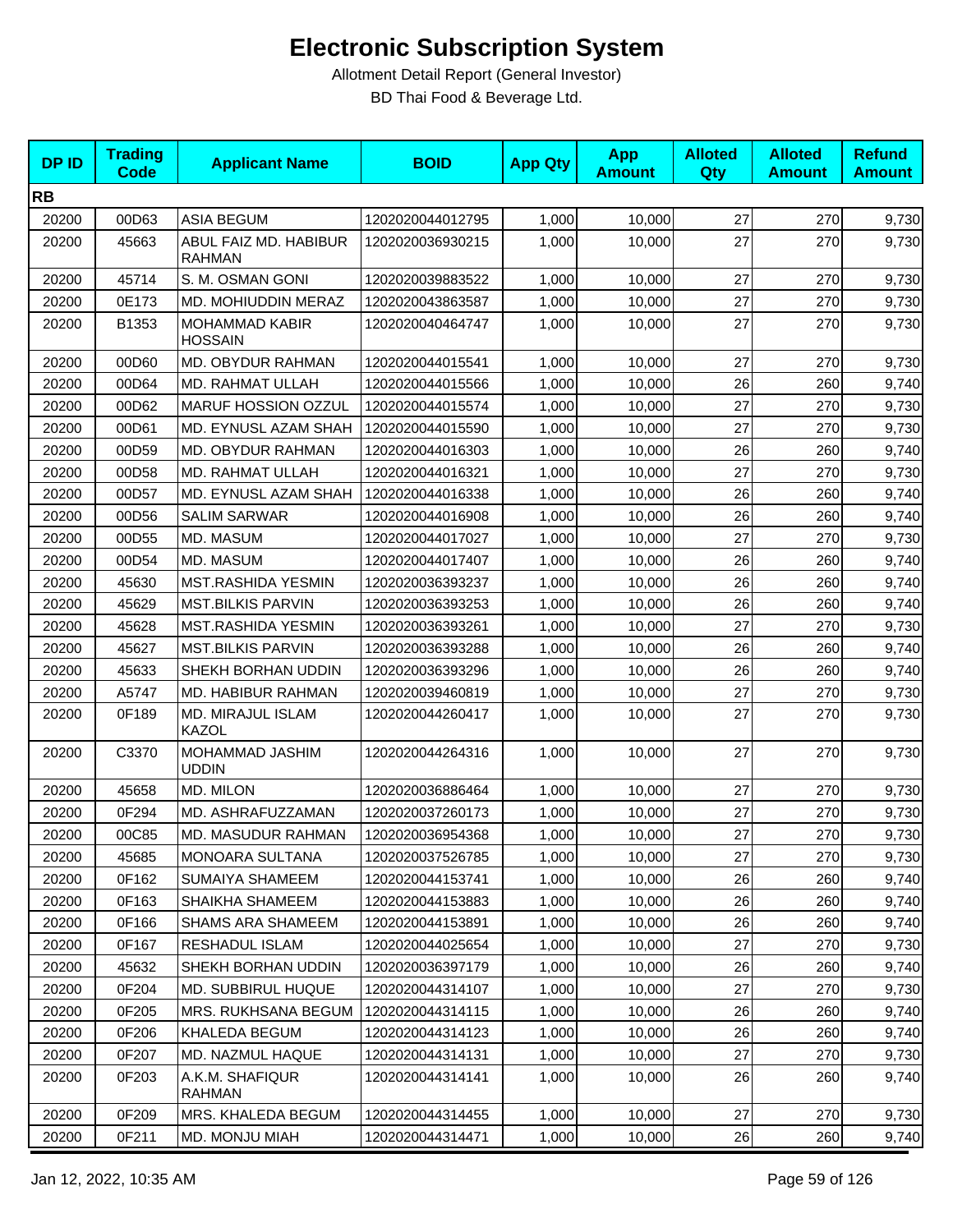| <b>DPID</b> | <b>Trading</b><br><b>Code</b> | <b>Applicant Name</b>                   | <b>BOID</b>      | <b>App Qty</b> | <b>App</b><br><b>Amount</b> | <b>Alloted</b><br>Qty | <b>Alloted</b><br><b>Amount</b> | <b>Refund</b><br><b>Amount</b> |
|-------------|-------------------------------|-----------------------------------------|------------------|----------------|-----------------------------|-----------------------|---------------------------------|--------------------------------|
| <b>RB</b>   |                               |                                         |                  |                |                             |                       |                                 |                                |
| 20200       | 67001                         | RAJIB MAZUMDER                          | 1202020032314469 | 1,000          | 10,000                      | 27                    | 270                             | 9,730                          |
| 20200       | 67002                         | RAJIB MAZUMDER                          | 1202020032314477 | 1,000          | 10,000                      | 26                    | 260                             | 9,740                          |
| 20200       | 61077                         | ANJANA MONDAL                           | 1202020032113657 | 1,000          | 10,000                      | 27                    | 270                             | 9,730                          |
| 20200       | A5716                         | SEONJUTI CHOWDHURY                      | 1202020038137310 | 1,000          | 10,000                      | 27                    | 270                             | 9,730                          |
| 20200       | A5717                         | <b>SEONJUTI CHOWDHURY</b>               | 1202020038137361 | 1,000          | 10,000                      | 26                    | 260                             | 9,740                          |
| 20200       | 67184                         | <b>MD.NUR NOBI</b>                      | 1202020035294533 | 1,000          | 10,000                      | 26                    | 260                             | 9,740                          |
| 20200       | 67181                         | <b>MD.ANISUR RAHMAN</b>                 | 1202020035294551 | 1,000          | 10,000                      | 27                    | 270                             | 9,730                          |
| 20200       | 45212                         | <b>MOMOTA MOSTAK</b>                    | 1202020035294683 | 1,000          | 10,000                      | 27                    | 270                             | 9,730                          |
| 20200       | 67187                         | MD.MIZANUR RAHMAN<br><b>BHUIYAN</b>     | 1202020035294849 | 1,000          | 10,000                      | 26                    | 260                             | 9,740                          |
| 20200       | 67186                         | ROKHSANA MOSTARY                        | 1202020035294865 | 1,000          | 10,000                      | 26                    | 260                             | 9,740                          |
| 20200       | 67180                         | <b>MD. ANISUR RAHMAN</b>                | 1202020035294921 | 1,000          | 10,000                      | 26                    | 260                             | 9,740                          |
| 20200       | 67185                         | <b>NAZMUN NAHAR</b>                     | 1202020035294948 | 1,000          | 10,000                      | 27                    | 270                             | 9,730                          |
| 20200       | 45231                         | <b>VAROTI RANI DEB</b>                  | 1202020035369637 | 1,000          | 10,000                      | 27                    | 270                             | 9,730                          |
| 20200       | 45230                         | <b>VAROTI RANI DEB</b>                  | 1202020035369653 | 1,000          | 10,000                      | 27                    | 270                             | 9,730                          |
| 20200       | C2030                         | NUSRAT JAHNA                            | 1202020034384985 | 1,000          | 10,000                      | 26                    | 260                             | 9,740                          |
| 20200       | 45171                         | MST. TARIKA KHATUN                      | 1202020034769771 | 1,000          | 10,000                      | 26                    | 260                             | 9,740                          |
| 20200       | 45170                         | <b>MST. TARIKA KHATUN</b>               | 1202020034769781 | 1,000          | 10,000                      | 26                    | 260                             | 9,740                          |
| 20200       | 45136                         | ANITA RANI SUTRA DHAR                   | 1202020034509168 | 1,000          | 10,000                      | 27                    | 270                             | 9,730                          |
| 20200       | 0E137                         | MUSTAFA ALAMGIR                         | 1202020032128839 | 1,000          | 10,000                      | 26                    | 260                             | 9,740                          |
| 20200       | 67213                         | <b>ZAKIR HOSSAIN</b>                    | 1202020035866939 | 1,000          | 10,000                      | 26                    | 260                             | 9,740                          |
| 20200       | 45582                         | MISS AYSHA SIDDIKA                      | 1202020035866947 | 1,000          | 10,000                      | 26                    | 260                             | 9,740                          |
| 20200       | D3524                         | <b>GIBAN KUMAR DEB</b>                  | 1202020033665601 | 1,000          | 10,000                      | 27                    | 270                             | 9,730                          |
| 20200       | 67214                         | ZAKIR HOSSAIN                           | 1202020035867007 | 1,000          | 10,000                      | 27                    | 270                             | 9,730                          |
| 20200       | 45111                         | <b>UMME HALIMA</b>                      | 1202020034043972 | 1,000          | 10,000                      | 27                    | 270                             | 9,730                          |
| 20200       | 45109                         | <b>ENAMUL KABIR</b>                     | 1202020034044214 | 1,000          | 10,000                      | 26                    | 260                             | 9,740                          |
| 20200       | 0H162                         | TANIA JAHAN                             | 1202020035164016 | 1,000          | 10,000                      | 27                    | 270                             | 9,730                          |
| 20200       | 67059                         | PARVIN AKTER                            | 1202020032951664 | 1,000          | 10,000                      | 26                    | 260                             | 9,740                          |
| 20200       | 55200                         | <b>HOSNE ARA</b>                        | 1202020032957075 | 1,000          | 10,000                      | 27                    | 270                             | 9,730                          |
| 20200       | 55201                         | <b>HOSNE ARA</b>                        | 1202020032957083 | 1,000          | 10,000                      | 27                    | 270                             | 9,730                          |
| 20200       | 0E252                         | K.M. MOKIT BILLAH                       | 1202020031946154 | 1,000          | 10,000                      | 27                    | 270                             | 9,730                          |
| 20200       | 67204                         | <b>MRINAL CHAKRABORTY</b>               | 1202020035548983 | 1,000          | 10,000                      | 27                    | 270                             | 9,730                          |
| 20200       | A5480                         | ALOCK KUMAR KUNDU                       | 1202020035301182 | 1,000          | 10,000                      | 27                    | 270                             | 9,730                          |
| 20200       | 00A33                         | KHITISH CHANDRA<br><b>BACHER</b>        | 1202020033311541 | 1,000          | 10,000                      | 27                    | 270                             | 9,730                          |
| 20200       | 55164                         | <b>MD.NAYEM HOSSAIN</b><br><b>MANIK</b> | 1202020030953338 | 1,000          | 10,000                      | 26                    | 260                             | 9,740                          |
| 20200       | 55163                         | MD.NAYEM HOSSAIN<br><b>MANIK</b>        | 1202020030953346 | 1,000          | 10,000                      | 27                    | 270                             | 9,730                          |
| 20200       | 44592                         | MUHAMMAD NURUL<br><b>HUDA</b>           | 1202020031035077 | 1,000          | 10,000                      | 27                    | 270                             | 9,730                          |
| 20200       | 44600                         | <b>GOPAL CHANDRA</b><br>KARMAKER        | 1202020031097451 | 1,000          | 10,000                      | 27                    | 270                             | 9,730                          |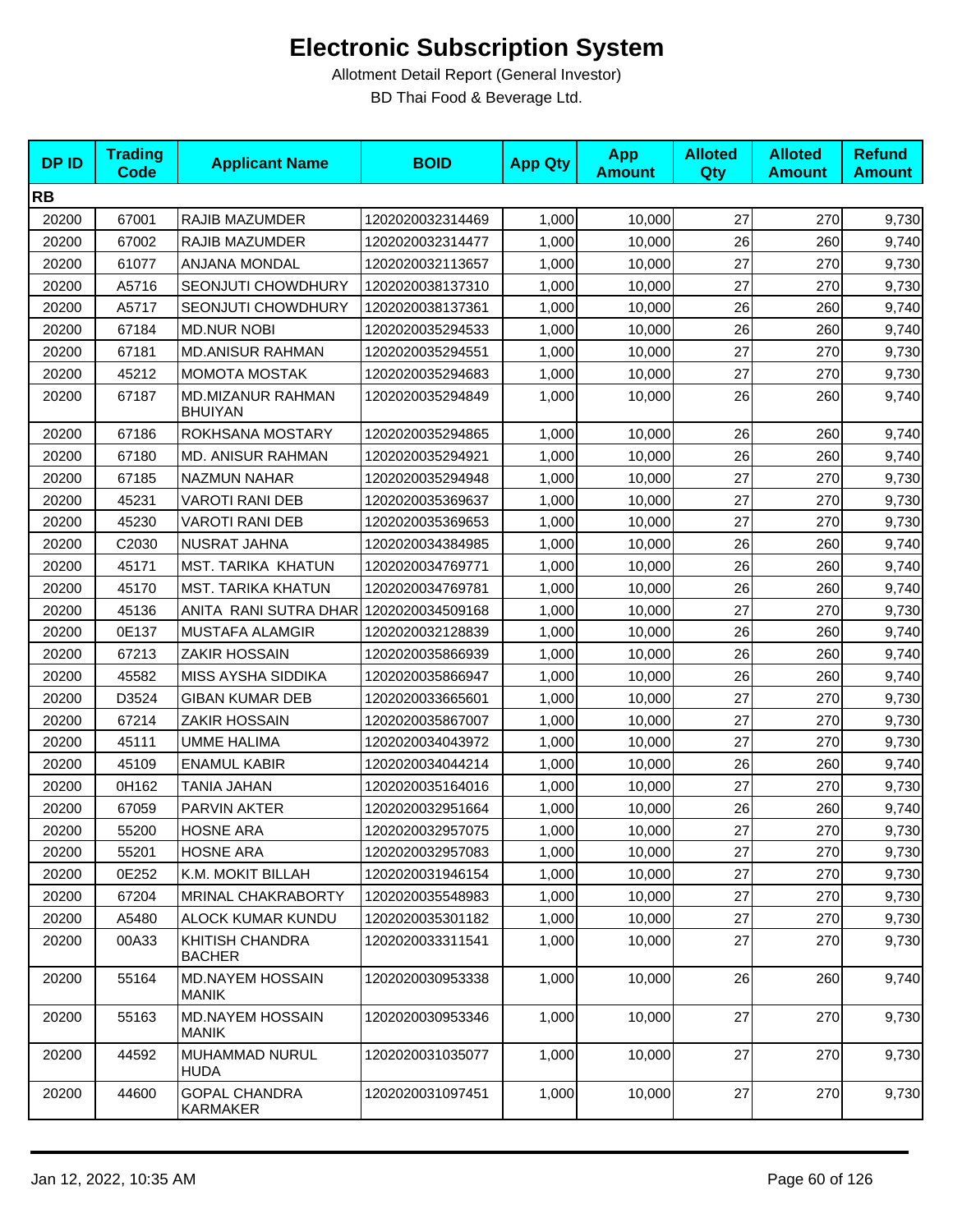| <b>DPID</b> | <b>Trading</b><br><b>Code</b> | <b>Applicant Name</b>                   | <b>BOID</b>      | <b>App Qty</b> | <b>App</b><br><b>Amount</b> | <b>Alloted</b><br>Qty | <b>Alloted</b><br><b>Amount</b> | <b>Refund</b><br><b>Amount</b> |
|-------------|-------------------------------|-----------------------------------------|------------------|----------------|-----------------------------|-----------------------|---------------------------------|--------------------------------|
| <b>RB</b>   |                               |                                         |                  |                |                             |                       |                                 |                                |
| 20200       | 44601                         | <b>GOPAL CHANDRA</b><br><b>KARMAKER</b> | 1202020031097516 | 1,000          | 10,000                      | 26                    | 260                             | 9,740                          |
| 20200       | 67126                         | A.K.M RAFIQUL ISLAM                     | 1202020033930442 | 1,000          | 10,000                      | 27                    | 270                             | 9,730                          |
| 20200       | 67127                         | A.K.M RAFIQUL ISLAM                     | 1202020033930450 | 1,000          | 10,000                      | 26                    | 260                             | 9,740                          |
| 20200       | 0B497                         | <b>GANGA RANI PAUL</b>                  | 1202020038864068 | 1,000          | 10,000                      | 27                    | 270                             | 9,730                          |
| 20200       | 44627                         | KAZI TARIKUL ISLAM                      | 1202020031369177 | 1,000          | 10,000                      | 26                    | 260                             | 9,740                          |
| 20200       | 44643                         | NARAYAN SARKAR                          | 1202020031463497 | 1,000          | 10,000                      | 26                    | 260                             | 9,740                          |
| 20200       | 44633                         | LABANI ROY TIPU                         | 1202020031463537 | 1,000          | 10,000                      | 26                    | 260                             | 9,740                          |
| 20200       | 44632                         | <b>LABANI ROY TIPU</b>                  | 1202020031463545 | 1,000          | 10,000                      | 26                    | 260                             | 9,740                          |
| 20200       | 44644                         | PINTU CHANDRA DAS                       | 1202020031463553 | 1,000          | 10,000                      | 26                    | 260                             | 9,740                          |
| 20200       | 45119                         | <b>TANIA AKTER</b>                      | 1202020034320346 | 1,000          | 10,000                      | 26                    | 260                             | 9,740                          |
| 20200       | 45121                         | SALEHA BEGUM                            | 1202020034320362 | 1,000          | 10,000                      | 27                    | 270                             | 9,730                          |
| 20200       | 45122                         | <b>TANIA AKTER</b>                      | 1202020034320389 | 1,000          | 10,000                      | 26                    | 260                             | 9,740                          |
| 20200       | 61148                         | MR. KISHOR KUMAR KHA                    | 1202020034320501 | 1,000          | 10,000                      | 26                    | 260                             | 9,740                          |
| 20200       | 45120                         | <b>SONIA AKTER</b>                      | 1202020034320595 | 1,000          | 10,000                      | 26                    | 260                             | 9,740                          |
| 20200       | 55203                         | NAZMI ARA KHAN                          | 1202020034248327 | 1,000          | 10,000                      | 26                    | 260                             | 9,740                          |
| 20200       | 55204                         | MAHMUDUR RAHMAN                         | 1202020034248343 | 1,000          | 10,000                      | 26                    | 260                             | 9,740                          |
| 20200       | 55205                         | NAZMI ARA KHAN                          | 1202020034248361 | 1,000          | 10,000                      | 26                    | 260                             | 9,740                          |
| 20200       | 66951                         | <b>SAKTI SARKER</b>                     | 1202020031713863 | 1,000          | 10,000                      | 27                    | 270                             | 9,730                          |
| 20200       | D4864                         | <b>HASNAT KHANDAKAR</b>                 | 1202020034637560 | 1,000          | 10,000                      | 27                    | 270                             | 9,730                          |
| 20200       | 44661                         | <b>CHANCHAL SAMADDAR</b>                | 1202020031850209 | 1,000          | 10,000                      | 27                    | 270                             | 9,730                          |
| 20200       | 45561                         | PALLAB BHATTACHARJEE 1202020035588982   |                  | 1,000          | 10,000                      | 27                    | 270                             | 9,730                          |
| 20200       | 45615                         | RINKO RANI DAS                          | 1202020036174256 | 1,000          | 10,000                      | 27                    | 270                             | 9,730                          |
| 20200       | 61175                         | SHAHARA AKTER EKRAM                     | 1202020036089948 | 1,000          | 10,000                      | 27                    | 270                             | 9,730                          |
| 20200       | 61176                         | SHAHARA AKTER EKRAM                     | 1202020036089980 | 1,000          | 10,000                      | 26                    | 260                             | 9,740                          |
| 20200       | A5680                         | <b>RAZA MIA</b>                         | 1202020031245047 | 1,000          | 10,000                      | 26                    | 260                             | 9,740                          |
| 20200       | 67170                         | MASUDA AKTER                            | 1202020035034261 | 1,000          | 10,000                      | 26                    | 260                             | 9,740                          |
| 20200       | 66968                         | TUTON KUMAR SAHA                        | 1202020031882151 | 1,000          | 10,000                      | 27                    | 270                             | 9,730                          |
| 20200       | 44666                         | JASHIM UDDIN AHMED                      | 1202020031897333 | 1,000          | 10,000                      | 27                    | 270                             | 9,730                          |
| 20200       | 61156                         | <b>IMRAN RAIHAN</b>                     | 1202020034574589 | 1,000          | 10,000                      | 27                    | 270                             | 9,730                          |
| 20200       | 67086                         | ANJANA RANI SHAH                        | 1202020033363213 | 1,000          | 10,000                      | 26                    | 260                             | 9,740                          |
| 20200       | 43573                         | PANOWARA BAREK                          | 1202020025642558 | 1,000          | 10,000                      | 26                    | 260                             | 9,740                          |
| 20200       | 66322                         | KAMALESH SAHA                           | 1202020025651296 | 1,000          | 10,000                      | 27                    | 270                             | 9,730                          |
| 20200       | 66323                         | MRS.KALPANA RANI<br>SAHA                | 1202020025651301 | 1,000          | 10,000                      | 27                    | 270                             | 9,730                          |
| 20200       | 66324                         | <b>KAMALESH SAHA</b>                    | 1202020025651352 | 1,000          | 10,000                      | 27                    | 270                             | 9,730                          |
| 20200       | 66285                         | <b>MD.SALIM MIAH</b>                    | 1202020025651427 | 1,000          | 10,000                      | 26                    | 260                             | 9,740                          |
| 20200       | 66286                         | <b>MD.SALIM MIAH</b>                    | 1202020025651494 | 1,000          | 10,000                      | 26                    | 260                             | 9,740                          |
| 20200       | 66320                         | MR.GANESH CHANDRA<br><b>SAHA</b>        | 1202020025651518 | 1,000          | 10,000                      | 27                    | 270                             | 9,730                          |
| 20200       | 66321                         | MR.GANESH CHANDRA<br><b>SAHA</b>        | 1202020025651569 | 1,000          | 10,000                      | 27                    | 270                             | 9,730                          |
| 20200       | 66267                         | MD.SAHATHAT ZAMAN                       | 1202020025666253 | 1,000          | 10,000                      | 27                    | 270                             | 9,730                          |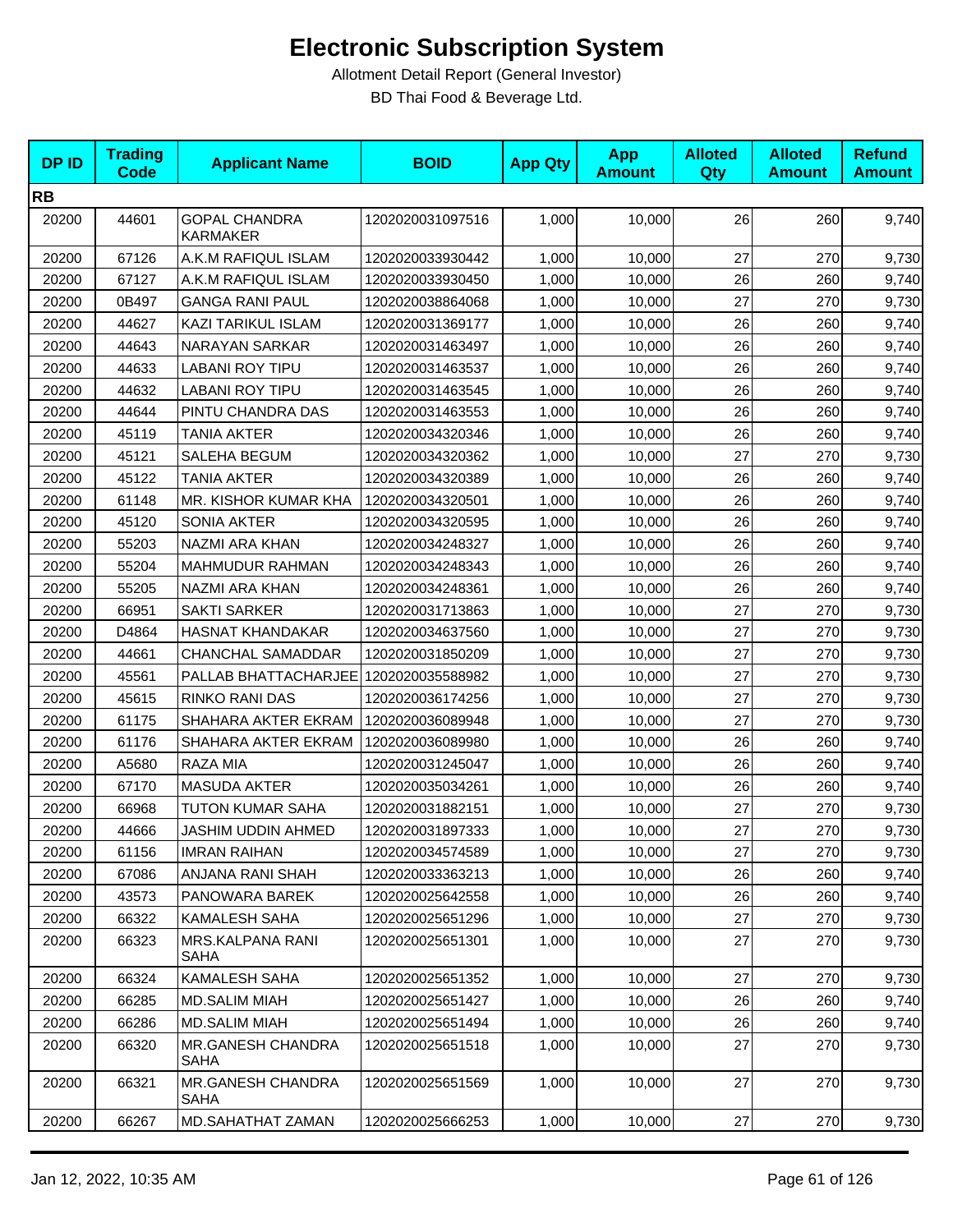| <b>DPID</b> | <b>Trading</b><br><b>Code</b> | <b>Applicant Name</b>                      | <b>BOID</b>      | <b>App Qty</b> | <b>App</b><br><b>Amount</b> | <b>Alloted</b><br>Qty | <b>Alloted</b><br><b>Amount</b> | <b>Refund</b><br><b>Amount</b> |
|-------------|-------------------------------|--------------------------------------------|------------------|----------------|-----------------------------|-----------------------|---------------------------------|--------------------------------|
| <b>RB</b>   |                               |                                            |                  |                |                             |                       |                                 |                                |
| 20200       | 43566                         | <b>MOHAMMAD SAFIQUR</b><br><b>RAHMAN</b>   | 1202020025666301 | 1,000          | 10,000                      | 26                    | 260                             | 9,740                          |
| 20200       | 43809                         | <b>MUNNI DAS</b>                           | 1202020026694231 | 1,000          | 10,000                      | 26                    | 260                             | 9,740                          |
| 20200       | 43808                         | <b>MUNNI DAS</b>                           | 1202020026694266 | 1,000          | 10,000                      | 27                    | 270                             | 9,730                          |
| 20200       | 0H329                         | SHAHADAT HOSSAIN                           | 1202020030670057 | 1,000          | 10,000                      | 26                    | 260                             | 9,740                          |
| 20200       | 44115                         | PRAKASH BARUA                              | 1202020028071749 | 1,000          | 10,000                      | 26                    | 260                             | 9,740                          |
| 20200       | 44132                         | MOHAMMAD ABU<br><b>SAYEEM</b>              | 1202020028168838 | 1,000          | 10,000                      | 26                    | 260                             | 9,740                          |
| 20200       | 43567                         | <b>MOHAMMAD SAFIQUR</b><br><b>RAHMAN</b>   | 1202020025666311 | 1,000          | 10,000                      | 27                    | 270                             | 9,730                          |
| 20200       | 43637                         | <b>SYEAD TAWFIK IMAM</b>                   | 1202020025873519 | 1,000          | 10,000                      | 27                    | 270                             | 9,730                          |
| 20200       | 43682                         | A.M MOSTAFA TAREK                          | 1202020025963467 | 1,000          | 10,000                      | 26                    | 260                             | 9,740                          |
| 20200       | 43885                         | MD.MASUM HASAN                             | 1202020027170192 | 1,000          | 10,000                      | 26                    | 260                             | 9,740                          |
| 20200       | 43760                         | MD.RAMJAN ALI BHUIYAN                      | 1202020026395468 | 1,000          | 10,000                      | 26                    | 260                             | 9,740                          |
| 20200       | 00C76                         | A.T.M. ABDUL MOMEN                         | 1202020026254112 | 1,000          | 10,000                      | 27                    | 270                             | 9,730                          |
| 20200       | 44422                         | NAHIDA BEGUM                               | 1202020030004242 | 1,000          | 10,000                      | 26                    | 260                             | 9,740                          |
| 20200       | 44423                         | <b>NAHIDA BEGUM</b>                        | 1202020030004250 | 1,000          | 10,000                      | 26                    | 260                             | 9,740                          |
| 20200       | 0F563                         | MUHAMMAD ABDUR<br><b>RAHMAN BISWAS</b>     | 1202020032997778 | 1,000          | 10,000                      | 27                    | 270                             | 9,730                          |
| 20200       | 66505                         | <b>TAHMINA AKTER</b>                       | 1202020026631921 | 1,000          | 10,000                      | 27                    | 270                             | 9,730                          |
| 20200       | 43734                         | MAHBUBA JINNAT                             | 1202020026416805 | 1,000          | 10,000                      | 27                    | 270                             | 9,730                          |
| 20200       | 44417                         | MR.JALAL                                   | 1202020030004408 | 1,000          | 10,000                      | 27                    | 270                             | 9,730                          |
| 20200       | 45021                         | <b>MD.SHAMIM HOSSAIN</b><br><b>BABU</b>    | 1202020033392146 | 1,000          | 10,000                      | 27                    | 270                             | 9,730                          |
| 20200       | 45020                         | SONIA AKTER                                | 1202020033392170 | 1,000          | 10,000                      | 27                    | 270                             | 9,730                          |
| 20200       | 61124                         | <b>MD.HARUN OR RASHID</b><br><b>MOLLAH</b> | 1202020033392202 | 1,000          | 10,000                      | 27                    | 270                             | 9,730                          |
| 20200       | 45031                         | ROKSANA RASHID                             | 1202020033405932 | 1,000          | 10,000                      | 26                    | 260                             | 9,740                          |
| 20200       | 45030                         | <b>MD.BILLAL HOSSAIN</b>                   | 1202020033405959 | 1,000          | 10,000                      | 27                    | 270                             | 9,730                          |
| 20200       | 44984                         | <b>KAJAL SARER</b>                         | 1202020033210790 | 1,000          | 10,000                      | 27                    | 270                             | 9,730                          |
| 20200       | 44985                         | KAJAL SARKER                               | 1202020033210806 | 1,000          | 10,000                      | 27                    | 270                             | 9,730                          |
| 20200       | 00A35                         | Ashraf Uddin Ahmed                         | 1202020025573732 | 1,000          | 10,000                      | 27                    | 270                             | 9,730                          |
| 20200       | 0H391                         | MIR AMIN UDDIN                             | 1202020030816066 | 1,000          | 10,000                      | 26                    | 260                             | 9,740                          |
| 20200       | 44551                         | MR.MD.MONIR HOSSAIN                        | 1202020030593308 | 1,000          | 10,000                      | 27                    | 270                             | 9,730                          |
| 20200       | 66527                         | MD.KAMRUL HASSAN                           | 1202020026872342 | 1,000          | 10,000                      | 27                    | 270                             | 9,730                          |
| 20200       | 66528                         | MD.KAMRUL HASSAN                           | 1202020026872350 | 1,000          | 10,000                      | 26                    | 260                             | 9,740                          |
| 20200       | 0H231                         | <b>MD.MAHBUBUR RAHMAN</b>                  | 1202020026874052 | 1,000          | 10,000                      | 26                    | 260                             | 9,740                          |
| 20200       | 43608                         | TAHMINA NAZNIN                             | 1202020025790864 | 1,000          | 10,000                      | 26                    | 260                             | 9,740                          |
| 20200       | 43609                         | RAIYANA FERDOUS                            | 1202020025790872 | 1,000          | 10,000                      | 26                    | 260                             | 9,740                          |
| 20200       | A1071                         | SUSHIL KUMAR DAS                           | 1202020025985907 | 1,000          | 10,000                      | 26                    | 260                             | 9,740                          |
| 20200       | 60977                         | <b>BOSHU PAUL</b>                          | 1202020029349077 | 1,000          | 10,000                      | 26                    | 260                             | 9,740                          |
| 20200       | 60976                         | <b>BOSHU PAUL</b>                          | 1202020029349085 | 1,000          | 10,000                      | 26                    | 260                             | 9,740                          |
| 20200       | 66739                         | <b>SAKTI SARKER</b>                        | 1202020029349109 | 1,000          | 10,000                      | 26                    | 260                             | 9,740                          |
| 20200       | 66740                         | PRATIMA RANI DAS                           | 1202020029349117 | 1,000          | 10,000                      | 27                    | 270                             | 9,730                          |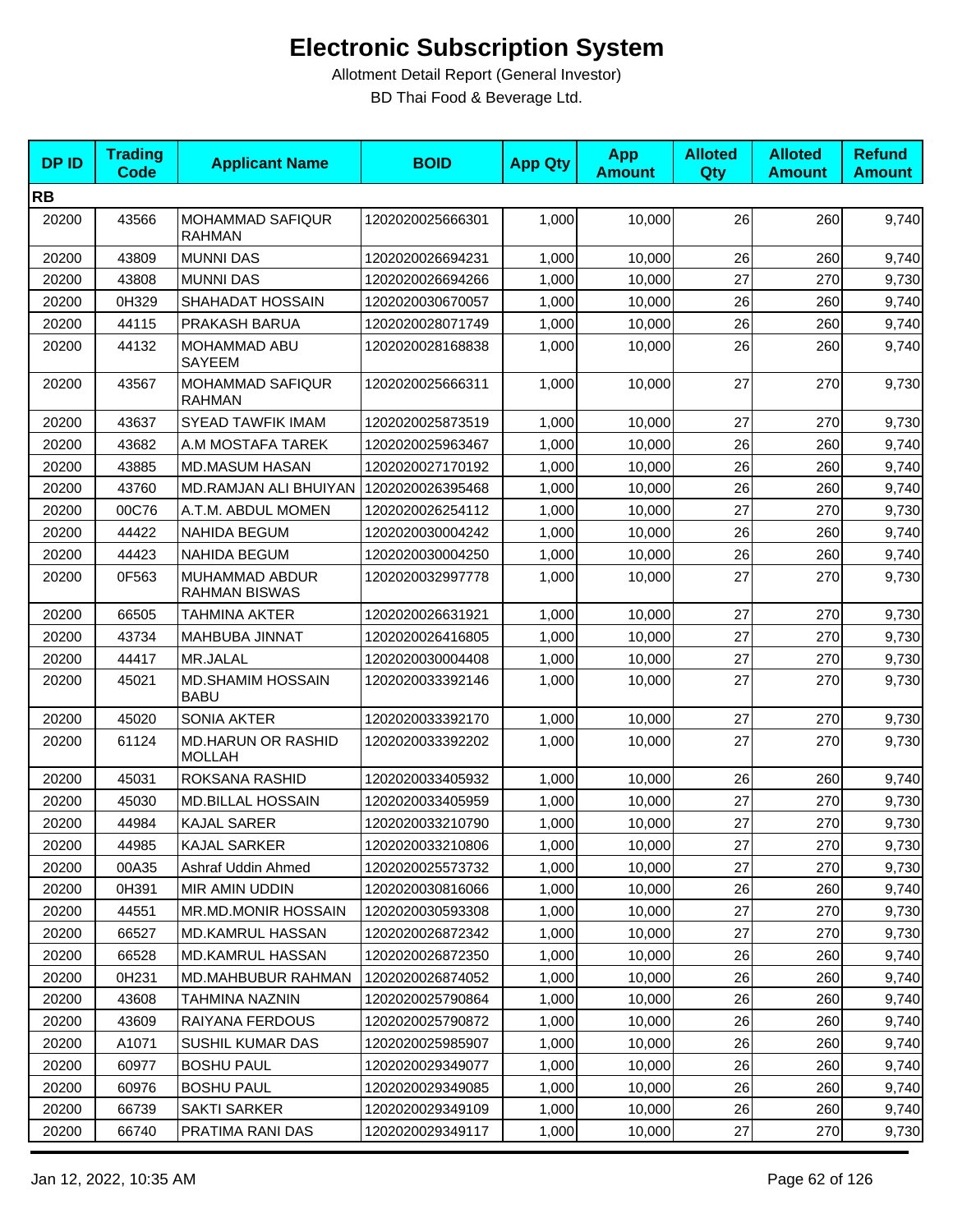| <b>DPID</b> | <b>Trading</b><br><b>Code</b> | <b>Applicant Name</b>              | <b>BOID</b>      | <b>App Qty</b> | <b>App</b><br><b>Amount</b> | <b>Alloted</b><br>Qty | <b>Alloted</b><br><b>Amount</b> | <b>Refund</b><br><b>Amount</b> |
|-------------|-------------------------------|------------------------------------|------------------|----------------|-----------------------------|-----------------------|---------------------------------|--------------------------------|
| <b>RB</b>   |                               |                                    |                  |                |                             |                       |                                 |                                |
| 20200       | 44181                         | ALOK KUMAR KUNDU                   | 1202020028628521 | 1,000          | 10,000                      | 26                    | 260                             | 9,740                          |
| 20200       | 60936                         | <b>KIRON CHANDRA PAL</b>           | 1202020028459373 | 1,000          | 10,000                      | 27                    | 270                             | 9,730                          |
| 20200       | 60937                         | <b>KIRON CHANDRA PAL</b>           | 1202020028459381 | 1,000          | 10,000                      | 27                    | 270                             | 9,730                          |
| 20200       | 60939                         | <b>MAYA RANI PAL</b>               | 1202020028459421 | 1,000          | 10,000                      | 26                    | 260                             | 9,740                          |
| 20200       | 44205                         | <b>MOMTAZ HASAN</b>                | 1202020028801573 | 1,000          | 10,000                      | 27                    | 270                             | 9,730                          |
| 20200       | 44793                         | <b>MD.KAMRUL MIA</b>               | 1202020032689787 | 1,000          | 10,000                      | 26                    | 260                             | 9,740                          |
| 20200       | 44794                         | <b>MD.KAMRUL MIA</b>               | 1202020032689795 | 1,000          | 10,000                      | 26                    | 260                             | 9,740                          |
| 20200       | 44786                         | <b>SUKCHAND BARAI</b>              | 1202020032522357 | 1,000          | 10,000                      | 27                    | 270                             | 9,730                          |
| 20200       | 44787                         | <b>SUNITI RANI BARAI</b>           | 1202020032522365 | 1,000          | 10,000                      | 27                    | 270                             | 9,730                          |
| 20200       | 44918                         | APU RANI BHADRA                    | 1202020032870411 | 1,000          | 10,000                      | 26                    | 260                             | 9,740                          |
| 20200       | 0F120                         | MD. SHOWKAT HASAN                  | 1202020032873086 | 1,000          | 10,000                      | 26                    | 260                             | 9,740                          |
| 20200       | 0G927                         | Kazi Md.Zahir Hossain              | 1202020026196465 | 1,000          | 10,000                      | 26                    | 260                             | 9,740                          |
| 20200       | 43724                         | <b>QUAZI SHAFIQUL ISLAM</b>        | 1202020026267180 | 1,000          | 10,000                      | 26                    | 260                             | 9,740                          |
| 20200       | 66701                         | ROPON CHANDRA DEY                  | 1202020028725861 | 1,000          | 10,000                      | 26                    | 260                             | 9,740                          |
| 20200       | 44007                         | SHUDARAM GHOSH                     | 1202020027477641 | 1,000          | 10,000                      | 26                    | 260                             | 9,740                          |
| 20200       | 43731                         | <b>TAJMIRA BEGUM</b>               | 1202020026272340 | 1,000          | 10,000                      | 27                    | 270                             | 9,730                          |
| 20200       | 43732                         | KAZI ANOWARA BEGUM                 | 1202020026272359 | 1,000          | 10,000                      | 26                    | 260                             | 9,740                          |
| 20200       | 43733                         | KAZI ANOWARA BEGUM                 | 1202020026272367 | 1,000          | 10,000                      | 27                    | 270                             | 9,730                          |
| 20200       | 43725                         | <b>QUAZI SHAFIQUL ISLAM</b>        | 1202020026272383 | 1,000          | 10,000                      | 27                    | 270                             | 9,730                          |
| 20200       | 44313                         | MOHAMMED ABUL<br><b>KALAM AZAD</b> | 1202020029262828 | 1,000          | 10,000                      | 26                    | 260                             | 9,740                          |
| 20200       | 44331                         | <b>MOHAMMAD FAISAL</b><br>AHMED    | 1202020029262844 | 1,000          | 10,000                      | 26                    | 260                             | 9,740                          |
| 20200       | 44091                         | SAHIDA BEGUM                       | 1202020028006890 | 1,000          | 10,000                      | 27                    | 270                             | 9,730                          |
| 20200       | 66611                         | S.M.SAHRIAR ARMAN                  | 1202020028015041 | 1,000          | 10,000                      | 27                    | 270                             | 9,730                          |
| 20200       | 0D142                         | RUHIDAS SAHA                       | 1202020033516566 | 1,000          | 10,000                      | 26                    | 260                             | 9,740                          |
| 20200       | 60728                         | NAZMUL HAQUE                       | 1202020025597106 | 1,000          | 10,000                      | 27                    | 270                             | 9,730                          |
| 20200       | 60727                         | NAZMUL HAQUE                       | 1202020025597122 | 1,000          | 10,000                      | 27                    | 270                             | 9,730                          |
| 20200       | 60725                         | RABEYA PARVIN                      | 1202020025597130 | 1,000          | 10,000                      | 26                    | 260                             | 9,740                          |
| 20200       | 0H309                         | <b>MD. TAHIR HOSSAIN</b>           | 1202020028310733 | 1,000          | 10,000                      | 27                    | 270                             | 9,730                          |
| 20200       | A1072                         | RADHA DAS                          | 1202020028324672 | 1,000          | 10,000                      | 26                    | 260                             | 9,740                          |
| 20200       | 66623                         | <b>CHINMON DABNATH</b>             | 1202020028030381 | 1,000          | 10,000                      | 26                    | 260                             | 9,740                          |
| 20200       | B4828                         | <b>NURUL ISLAM</b>                 | 1202020028388623 | 1,000          | 10,000                      | 26                    | 260                             | 9,740                          |
| 20200       | 67119                         | <b>SANJIT BARMAN</b>               | 1202020033764370 | 1,000          | 10,000                      | 27                    | 270                             | 9,730                          |
| 20200       | A5651                         | <b>MOHAMMAD MOTIOUR</b><br>RAHMAN  | 1202020033770923 | 1,000          | 10,000                      | 26                    | 260                             | 9,740                          |
| 20200       | 43626                         | SABBIR RAHMAN SHUVO                | 1202020025815672 | 1,000          | 10,000                      | 27                    | 270                             | 9,730                          |
| 20200       | 44552                         | <b>MOSAMMAT HASINA</b><br>KHATUN   | 1202020030632726 | 1,000          | 10,000                      | 26                    | 260                             | 9,740                          |
| 20200       | B4827                         | <b>NURUL ISLAM</b>                 | 1202020029548200 | 1,000          | 10,000                      | 26                    | 260                             | 9,740                          |
| 20200       | 66457                         | <b>MD.JOSHIM UDDIN</b>             | 1202020026305023 | 1,000          | 10,000                      | 27                    | 270                             | 9,730                          |
| 20200       | 66456                         | MD.JOSHIM UDDIN                    | 1202020026305058 | 1,000          | 10,000                      | 27                    | 270                             | 9,730                          |
| 20200       | 43727                         | MRS.LAKI                           | 1202020026272407 | 1,000          | 10,000                      | 26                    | 260                             | 9,740                          |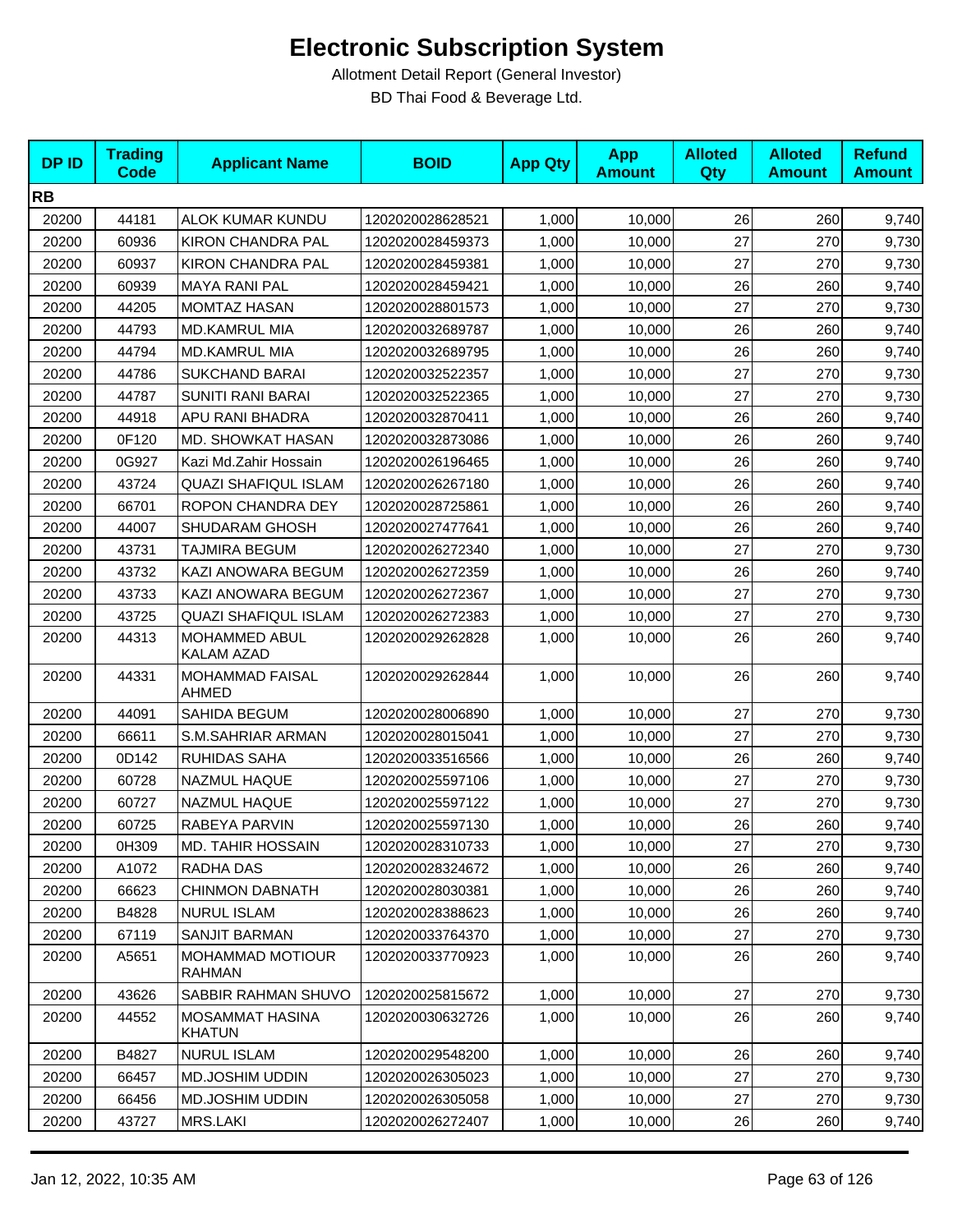| <b>DPID</b> | <b>Trading</b><br><b>Code</b> | <b>Applicant Name</b>             | <b>BOID</b>      | <b>App Qty</b> | <b>App</b><br><b>Amount</b> | <b>Alloted</b><br><b>Qty</b> | <b>Alloted</b><br><b>Amount</b> | <b>Refund</b><br><b>Amount</b> |
|-------------|-------------------------------|-----------------------------------|------------------|----------------|-----------------------------|------------------------------|---------------------------------|--------------------------------|
| <b>RB</b>   |                               |                                   |                  |                |                             |                              |                                 |                                |
| 20200       | 43728                         | <b>MAKSUDA BEGUM</b>              | 1202020026272415 | 1,000          | 10,000                      | 27                           | 270                             | 9,730                          |
| 20200       | 43729                         | <b>MAKSUDA BEGUM</b>              | 1202020026272423 | 1,000          | 10,000                      | 26                           | 260                             | 9,740                          |
| 20200       | 43730                         | TAJMIRA BEGUM                     | 1202020026272431 | 1,000          | 10,000                      | 27                           | 270                             | 9,730                          |
| 20200       | 0A335                         | MD. ANISUR RAHMAN                 | 1202020029775158 | 1,000          | 10,000                      | 27                           | 270                             | 9,730                          |
| 20200       | C3792                         | MR. ASADUZZAMAN                   | 1202020029864465 | 1,000          | 10,000                      | 27                           | 270                             | 9,730                          |
| 20200       | D4826                         | NILOY SARMA                       | 1202020033055760 | 1,000          | 10,000                      | 27                           | 270                             | 9,730                          |
| 20200       | 44281                         | <b>SUFIA KHATUN</b>               | 1202020029111807 | 1,000          | 10,000                      | 27                           | 270                             | 9,730                          |
| 20200       | 44282                         | <b>SUFIA KHATUN</b>               | 1202020029111815 | 1,000          | 10,000                      | 27                           | 270                             | 9,730                          |
| 20200       | 44283                         | MONOWARA KHATUN                   | 1202020029111823 | 1,000          | 10,000                      | 27                           | 270                             | 9,730                          |
| 20200       | 45034                         | <b>MD.BILLAL HOSSAIN</b>          | 1202020033440179 | 1,000          | 10,000                      | 27                           | 270                             | 9,730                          |
| 20200       | 44983                         | SALEHA BEGUM                      | 1202020033166533 | 1,000          | 10,000                      | 26                           | 260                             | 9,740                          |
| 20200       | 43564                         | PRATAP CHANDRA DAS                | 1202020025637007 | 1,000          | 10,000                      | 26                           | 260                             | 9,740                          |
| 20200       | 43582                         | MR.KAJAL KUMAR BANIK              | 1202020025637173 | 1,000          | 10,000                      | 27                           | 270                             | 9,730                          |
| 20200       | 43583                         | MR.KAJAL KUMAR BANIK              | 1202020025637231 | 1,000          | 10,000                      | 27                           | 270                             | 9,730                          |
| 20200       | 60747                         | <b>CHITRA BHADRA</b>              | 1202020025822922 | 1,000          | 10,000                      | 27                           | 270                             | 9,730                          |
| 20200       | 60749                         | TRISHNA BHADRA                    | 1202020025822949 | 1,000          | 10,000                      | 27                           | 270                             | 9,730                          |
| 20200       | 66251                         | MD. AL AMIN                       | 1202020025538546 | 1,000          | 10,000                      | 27                           | 270                             | 9,730                          |
| 20200       | 66253                         | <b>DIPAK KUMER RAY</b>            | 1202020025538562 | 1,000          | 10,000                      | 26                           | 260                             | 9,740                          |
| 20200       | 66256                         | ANUP KUMAR SAHA                   | 1202020025538671 | 1,000          | 10,000                      | 27                           | 270                             | 9,730                          |
| 20200       | 66860                         | MOS.SAHIDA AKTER                  | 1202020030523612 | 1,000          | 10,000                      | 27                           | 270                             | 9,730                          |
| 20200       | 44546                         | MUHAMMAD ABU<br>SAYEEM            | 1202020030523681 | 1,000          | 10,000                      | 26                           | 260                             | 9,740                          |
| 20200       | 66859                         | MOS.SAHIDA AKTER                  | 1202020030523711 | 1,000          | 10,000                      | 26                           | 260                             | 9,740                          |
| 20200       | 44301                         | SWAPAN KUMAR NANDI                | 1202020029191615 | 1,000          | 10,000                      | 27                           | 270                             | 9,730                          |
| 20200       | 44302                         | SWAPAN KUMAR NANDI                | 1202020029191631 | 1,000          | 10,000                      | 27                           | 270                             | 9,730                          |
| 20200       | 44307                         | PABITRA KUMAR NANDI               | 1202020029191730 | 1,000          | 10,000                      | 26                           | 260                             | 9,740                          |
| 20200       | 44308                         | PABITRA KUMAR NANDI               | 1202020029191765 | 1,000          | 10,000                      | 26                           | 260                             | 9,740                          |
| 20200       | 44309                         | JHUMUR RANI NANDI                 | 1202020029191781 | 1,000          | 10,000                      | 26                           | 260                             | 9,740                          |
| 20200       | 44128                         | <b>HARMOHAN KARMAKER</b>          | 1202020028132119 | 1,000          | 10,000                      | 27                           | 270                             | 9,730                          |
| 20200       | 0H302                         | ASHKER IBNA SHAHID                | 1202020033792581 | 1,000          | 10,000                      | 26                           | 260                             | 9,740                          |
| 20200       | A5656                         | <b>MAHMUD HOSSAIN KHAN</b>        | 1202020033632507 | 1,000          | 10,000                      | 26                           | 260                             | 9,740                          |
| 20200       | 66297                         | JOHN KUMAR SAHA                   | 1202020025642483 | 1,000          | 10,000                      | 26                           | 260                             | 9,740                          |
| 20200       | 43574                         | <b>MD.SADIQUR RAHMAN</b>          | 1202020025642541 | 1,000          | 10,000                      | 26                           | 260                             | 9,740                          |
| 20200       | 44378                         | MR.AMAL DAS                       | 1202020029496511 | 1,000          | 10,000                      | 26                           | 260                             | 9,740                          |
| 20200       | 44379                         | <b>MR.AMAL DAS</b>                | 1202020029496544 | 1,000          | 10,000                      | 27                           | 270                             | 9,730                          |
| 20200       | A5694                         | MD. ANISUR RAHMAN                 | 1202020028495837 | 1,000          | 10,000                      | 26                           | 260                             | 9,740                          |
| 20200       | 0B944                         | MD. YEAHIA JONY                   | 1202020032641278 | 1,000          | 10,000                      | 26                           | 260                             | 9,740                          |
| 20200       | 67120                         | AMINUR RAHMAN                     | 1202020033796173 | 1,000          | 10,000                      | 26                           | 260                             | 9,740                          |
| 20200       | 67121                         | <b>AMINUR RAHMAN</b>              | 1202020033796191 | 1,000          | 10,000                      | 26                           | 260                             | 9,740                          |
| 20200       | 0E131                         | MD. RUHUL AMIN<br><b>TARAFDER</b> | 1202020026161444 | 1,000          | 10,000                      | 26                           | 260                             | 9,740                          |
| 20200       | 44265                         | <b>MAHBUBUR RAHMAN</b>            | 1202020029013604 | 1,000          | 10,000                      | 26                           | 260                             | 9,740                          |
| 20200       | 44266                         | <b>MAHBUBUR RAHMAN</b>            | 1202020029013612 | 1,000          | 10,000                      | 27                           | 270                             | 9,730                          |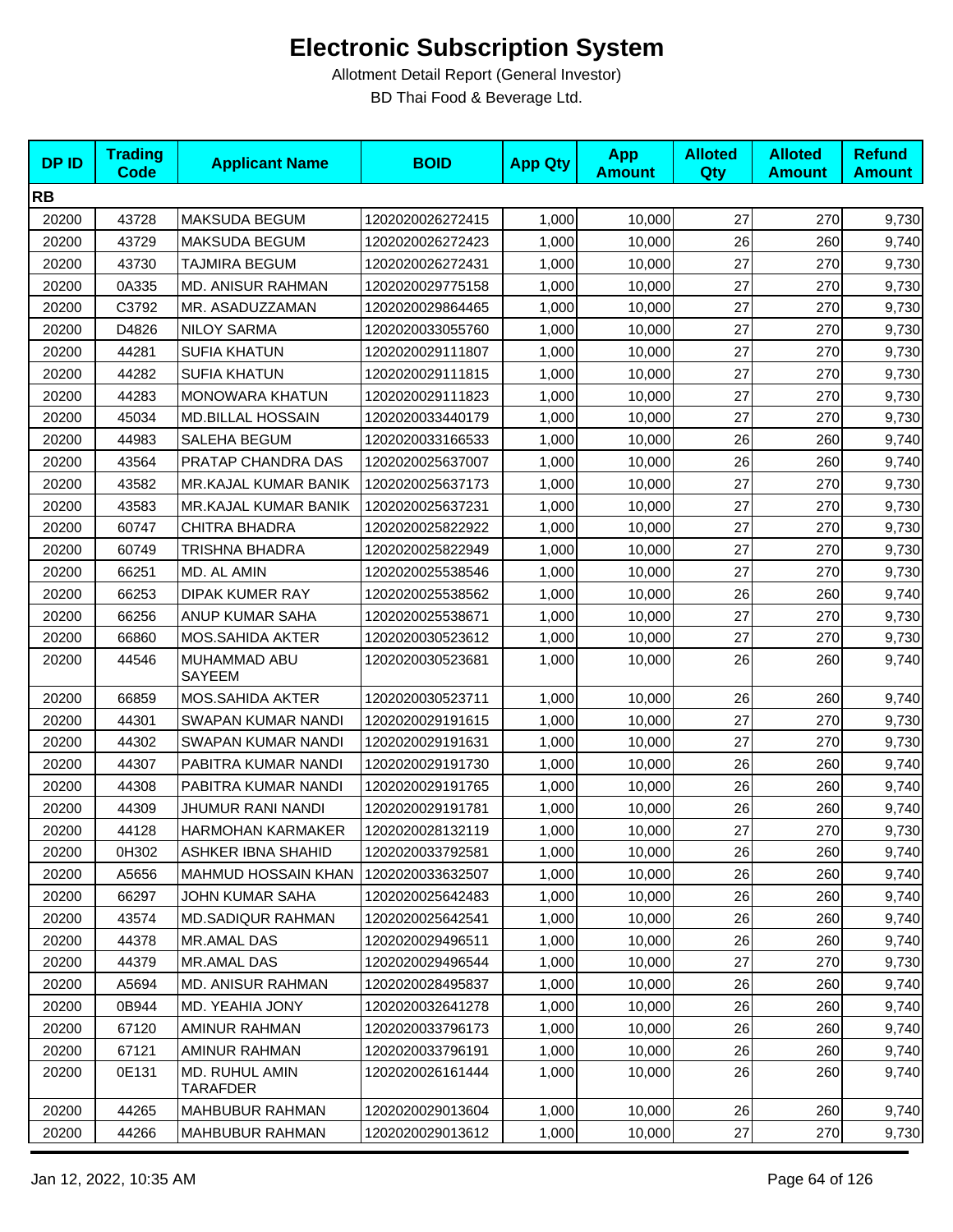| <b>DPID</b> | <b>Trading</b><br><b>Code</b> | <b>Applicant Name</b>              | <b>BOID</b>      | <b>App Qty</b> | <b>App</b><br><b>Amount</b> | <b>Alloted</b><br>Qty | <b>Alloted</b><br><b>Amount</b> | <b>Refund</b><br><b>Amount</b> |
|-------------|-------------------------------|------------------------------------|------------------|----------------|-----------------------------|-----------------------|---------------------------------|--------------------------------|
| <b>RB</b>   |                               |                                    |                  |                |                             |                       |                                 |                                |
| 20200       | 44261                         | <b>SALMA KABIR</b>                 | 1202020029013703 | 1,000          | 10,000                      | 26                    | 260                             | 9,740                          |
| 20200       | 44284                         | <b>MONOWARA KHATUN</b>             | 1202020029111831 | 1,000          | 10,000                      | 27                    | 270                             | 9,730                          |
| 20200       | 44285                         | MRS. MILI                          | 1202020029111841 | 1,000          | 10,000                      | 26                    | 260                             | 9,740                          |
| 20200       | 44286                         | <b>MRS.MILI</b>                    | 1202020029111858 | 1,000          | 10,000                      | 27                    | 270                             | 9,730                          |
| 20200       | 44273                         | AUPU CHAKRABORTY                   | 1202020029111906 | 1,000          | 10,000                      | 27                    | 270                             | 9,730                          |
| 20200       | 44944                         | <b>MD.SHAMIM HOSSAIN</b><br>(BABU) | 1202020033079798 | 1,000          | 10,000                      | 27                    | 270                             | 9,730                          |
| 20200       | 60827                         | ASHISH KUMAR BAIRAGI               | 1202020026613488 | 1,000          | 10,000                      | 27                    | 270                             | 9,730                          |
| 20200       | 60830                         | <b>HASINA AKTHER</b>               | 1202020026613536 | 1,000          | 10,000                      | 26                    | 260                             | 9,740                          |
| 20200       | 43798                         | RUMKI SUTRADHAR                    | 1202020026613579 | 1,000          | 10,000                      | 27                    | 270                             | 9,730                          |
| 20200       | 43799                         | RUMKI SUTRADHAR                    | 1202020026613587 | 1,000          | 10,000                      | 27                    | 270                             | 9,730                          |
| 20200       | 66496                         | <b>MD SOHAG MIA</b>                | 1202020026620960 | 1,000          | 10,000                      | 27                    | 270                             | 9,730                          |
| 20200       | 66495                         | MD SOHAG MIA                       | 1202020026621098 | 1,000          | 10,000                      | 27                    | 270                             | 9,730                          |
| 20200       | 66482                         | <b>MRS.FARJANA AKTAR</b>           | 1202020026559621 | 1,000          | 10,000                      | 27                    | 270                             | 9,730                          |
| 20200       | 66483                         | <b>MD.SAIFUL ISLAM</b>             | 1202020026559646 | 1,000          | 10,000                      | 26                    | 260                             | 9,740                          |
| 20200       | 0B176                         | <b>BIPUL SAHA</b>                  | 1202020030077496 | 1,000          | 10,000                      | 26                    | 260                             | 9,740                          |
| 20200       | 44462                         | SYED SHAKUR AHMED                  | 1202020030249621 | 1,000          | 10,000                      | 27                    | 270                             | 9,730                          |
| 20200       | 44310                         | <b>JHUMUR RANI NANDI</b>           | 1202020029191805 | 1,000          | 10,000                      | 27                    | 270                             | 9,730                          |
| 20200       | 44298                         | TRISHNA BAROI                      | 1202020029191899 | 1,000          | 10,000                      | 27                    | 270                             | 9,730                          |
| 20200       | B7704                         | MST. KOLSOM AKTER                  | 1202020057470097 | 1,000          | 10,000                      | 27                    | 270                             | 9,730                          |
| 20200       | A1778                         | <b>ASMA BEGUM</b>                  | 1202020057474036 | 1,000          | 10,000                      | 27                    | 270                             | 9,730                          |
| 20200       | B7615                         | ABDULLAH KHAN GALIB                | 1202020057363488 | 1,000          | 10,000                      | 26                    | 260                             | 9,740                          |
| 20200       | B7616                         | ABDULLAH KHAN GALIB                | 1202020057363916 | 1,000          | 10,000                      | 27                    | 270                             | 9,730                          |
| 20200       | B7686                         | SANTA ISLAM                        | 1202020057407210 | 1,000          | 10,000                      | 27                    | 270                             | 9,730                          |
| 20200       | B7606                         | SHULI BEGUM                        | 1202020057407328 | 1,000          | 10,000                      | 26                    | 260                             | 9,740                          |
| 20200       | B7607                         | <b>SHULI BEGUM</b>                 | 1202020057407400 | 1,000          | 10,000                      | 27                    | 270                             | 9,730                          |
| 20200       | B7608                         | KAZI KHURSHIDA HAQUE               | 1202020057407724 | 1,000          | 10,000                      | 27                    | 270                             | 9,730                          |
| 20200       | B7609                         | KAZI KHURSHIDA HAQUE               | 1202020057408009 | 1,000          | 10,000                      | 26                    | 260                             | 9,740                          |
| 20200       | B7688                         | <b>MITU ISLAM</b>                  | 1202020057408879 | 1,000          | 10,000                      | 27                    | 270                             | 9,730                          |
| 20200       | B7689                         | <b>MITU ISLAM</b>                  | 1202020057409153 | 1,000          | 10,000                      | 26                    | 260                             | 9,740                          |
| 20200       | B7690                         | MD. SHAUKAT HOSSAIN                | 1202020057411534 | 1,000          | 10,000                      | 27                    | 270                             | 9,730                          |
| 20200       | B7694                         | ABDUL HALIM                        | 1202020057413394 | 1,000          | 10,000                      | 26                    | 260                             | 9,740                          |
| 20200       | B7697                         | ANSER ALI BEPARI                   | 1202020057414728 | 1,000          | 10,000                      | 26                    | 260                             | 9,740                          |
| 20200       | B7699                         | <b>MUKBUL HOSSAIN</b>              | 1202020057415981 | 1,000          | 10,000                      | 27                    | 270                             | 9,730                          |
| 20200       | D3661                         | MD. SOHEL RANA                     | 1202020059737474 | 1,000          | 10,000                      | 26                    | 260                             | 9,740                          |
| 20200       | C3879                         | FAHIMA AKTER                       | 1202020059742883 | 1,000          | 10,000                      | 26                    | 260                             | 9,740                          |
| 20200       | B9978                         | MD. JUYEL SARKER                   | 1202020059647668 | 1,000          | 10,000                      | 27                    | 270                             | 9,730                          |
| 20200       | F3895                         | <b>MST. RAJIYA KHATUN</b>          | 1202020056705914 | 1,000          | 10,000                      | 27                    | 270                             | 9,730                          |
| 20200       | F3894                         | FARJANA HADI                       | 1202020056706051 | 1,000          | 10,000                      | 27                    | 270                             | 9,730                          |
| 20200       | F3893                         | <b>FARJANA HADI</b>                | 1202020056706512 | 1,000          | 10,000                      | 27                    | 270                             | 9,730                          |
| 20200       | 0A944                         | MD ALAMGIR HOSSAIN                 | 1202020056076261 | 1,000          | 10,000                      | 27                    | 270                             | 9,730                          |
| 20200       | B5983                         | MST. SHATHI KHATUN                 | 1202020056076427 | 1,000          | 10,000                      | 26                    | 260                             | 9,740                          |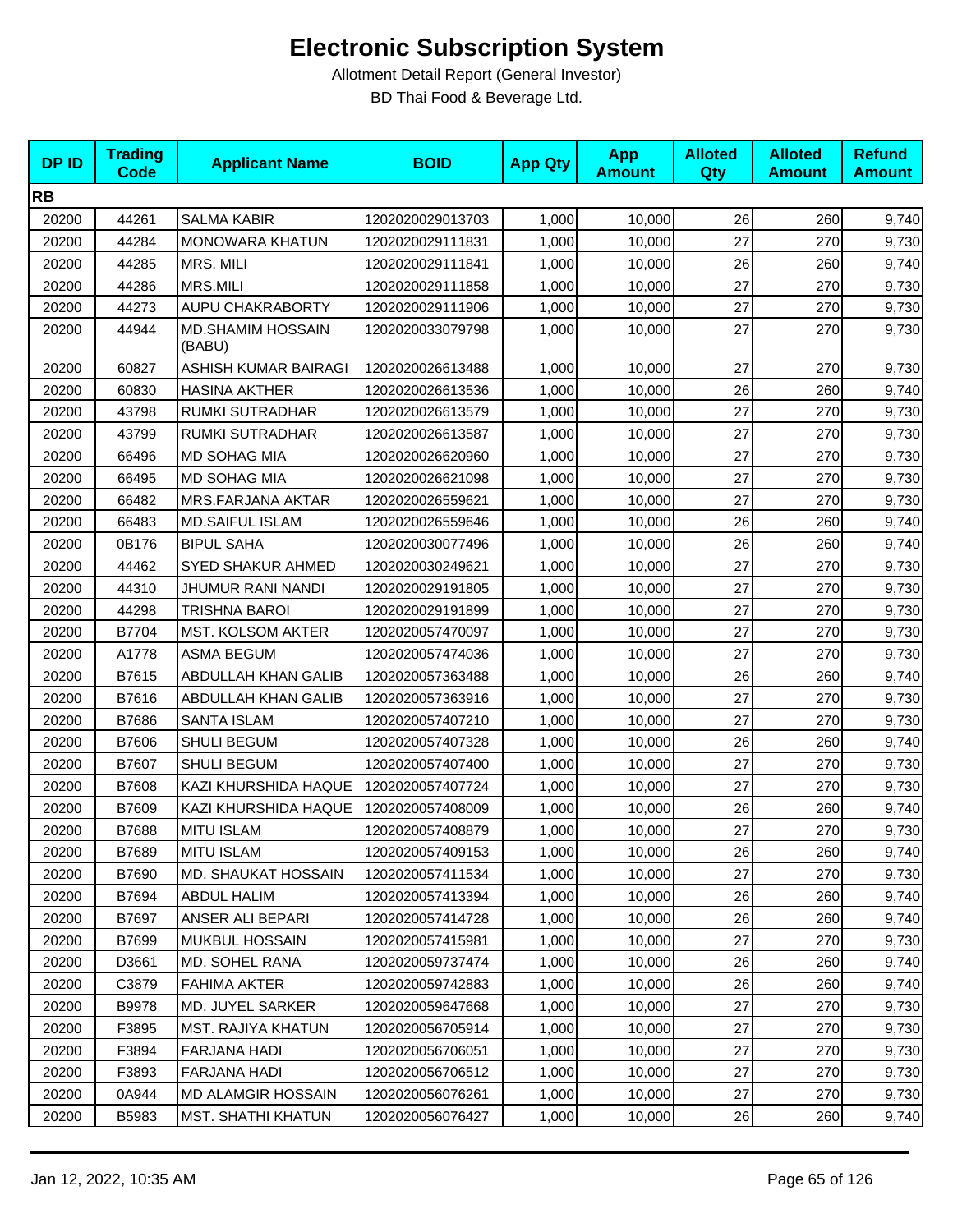| <b>DPID</b> | <b>Trading</b><br><b>Code</b> | <b>Applicant Name</b>             | <b>BOID</b>      | <b>App Qty</b> | <b>App</b><br><b>Amount</b> | <b>Alloted</b><br>Qty | <b>Alloted</b><br><b>Amount</b> | <b>Refund</b><br><b>Amount</b> |
|-------------|-------------------------------|-----------------------------------|------------------|----------------|-----------------------------|-----------------------|---------------------------------|--------------------------------|
| <b>RB</b>   |                               |                                   |                  |                |                             |                       |                                 |                                |
| 20200       | 0A946                         | SAHEDA BAGUM                      | 1202020056077009 | 1,000          | 10,000                      | 26                    | 260                             | 9,740                          |
| 20200       | 0A947                         | SAHEDA BAGUM                      | 1202020056077357 | 1,000          | 10,000                      | 26                    | 260                             | 9,740                          |
| 20200       | F3667                         | LUTFA                             | 1202020056078343 | 1,000          | 10,000                      | 26                    | 260                             | 9,740                          |
| 20200       | 0A949                         | <b>JAHANGIR ALAM</b>              | 1202020056079521 | 1,000          | 10,000                      | 26                    | 260                             | 9,740                          |
| 20200       | A1767                         | MOHAMMAD SHOHIDUL<br><b>ISLAM</b> | 1202020055991553 | 1,000          | 10,000                      | 26                    | 260                             | 9,740                          |
| 20200       | D2149                         | MD. RAJIB                         | 1202020056161985 | 1,000          | 10,000                      | 26                    | 260                             | 9,740                          |
| 20200       | B8912                         | MITALI RANI PAUL                  | 1202020058454314 | 1,000          | 10,000                      | 27                    | 270                             | 9,730                          |
| 20200       | B8913                         | <b>MITALI RANI PAUL</b>           | 1202020058454373 | 1,000          | 10,000                      | 27                    | 270                             | 9,730                          |
| 20200       | D3320                         | RAHIMA BEGUM                      | 1202020058593588 | 1,000          | 10,000                      | 27                    | 270                             | 9,730                          |
| 20200       | D3321                         | RAHIMA BEGUM                      | 1202020058593778 | 1,000          | 10,000                      | 27                    | 270                             | 9,730                          |
| 20200       | D3322                         | MD. HABIJ UDDIN                   | 1202020058593893 | 1,000          | 10,000                      | 26                    | 260                             | 9,740                          |
| 20200       | B8606                         | POLY AKTER                        | 1202020058332649 | 1,000          | 10,000                      | 27                    | 270                             | 9,730                          |
| 20200       | B8177                         | MST, AKLIMA AKTER                 | 1202020057763383 | 1,000          | 10,000                      | 27                    | 270                             | 9,730                          |
| 20200       | A1795                         | MST. GULSHAN ARA                  | 1202020059752947 | 1,000          | 10,000                      | 26                    | 260                             | 9,740                          |
| 20200       | B6101                         | <b>MST. ARIJNA BEGUM</b>          | 1202020059787191 | 1,000          | 10,000                      | 26                    | 260                             | 9,740                          |
| 20200       | B6103                         | MST. JAHANARA BEGUM               | 1202020059788250 | 1,000          | 10,000                      | 26                    | 260                             | 9,740                          |
| 20200       | B6104                         | MST. JAHANARA BEGUM               | 1202020059788285 | 1,000          | 10,000                      | 26                    | 260                             | 9,740                          |
| 20200       | B6105                         | <b>MST. NASIMA KHATUN</b>         | 1202020059788317 | 1,000          | 10,000                      | 27                    | 270                             | 9,730                          |
| 20200       | B6106                         | <b>MST. NASIMA KHATUN</b>         | 1202020059788325 | 1,000          | 10,000                      | 26                    | 260                             | 9,740                          |
| 20200       | B6107                         | <b>MST. PARINA BEGUM</b>          | 1202020059788376 | 1,000          | 10,000                      | 26                    | 260                             | 9,740                          |
| 20200       | B6108                         | <b>MST. PARINA BEGUM</b>          | 1202020059788691 | 1,000          | 10,000                      | 27                    | 270                             | 9,730                          |
| 20200       | B7006                         | PITU KAZI                         | 1202020056841349 | 1,000          | 10,000                      | 26                    | 260                             | 9,740                          |
| 20200       | B6306                         | <b>ASMA BEGUM</b>                 | 1202020056257392 | 1,000          | 10,000                      | 26                    | 260                             | 9,740                          |
| 20200       | i1939                         | <b>MD SHAHIDUL ISLAM</b>          | 1202020056259284 | 1,000          | 10,000                      | 26                    | 260                             | 9,740                          |
| 20200       | 0A986                         | <b>MD. ARIF HOSSAIN</b>           | 1202020056316100 | 1,000          | 10,000                      | 26                    | 260                             | 9,740                          |
| 20200       | 0A985                         | <b>MD. ARIF HOSSAIN</b>           | 1202020056316201 | 1,000          | 10,000                      | 26                    | 260                             | 9,740                          |
| 20200       | F3718                         | SHABNAZ AKTER SUMI                | 1202020056317940 | 1,000          | 10,000                      | 26                    | 260                             | 9,740                          |
| 20200       | F3719                         | SHABNAZ AKTER SUMI                | 1202020056318648 | 1,000          | 10,000                      | 26                    | 260                             | 9,740                          |
| 20200       | F3766                         | KAZI MIZANUR RAHMAN               | 1202020056321833 | 1,000          | 10,000                      | 27                    | 270                             | 9,730                          |
| 20200       | F3724                         | <b>JHANGIR ALAM</b>               | 1202020056322704 | 1,000          | 10,000                      | 26                    | 260                             | 9,740                          |
| 20200       | B6371                         | MST. SHAMIMA AKTER                | 1202020056322739 | 1,000          | 10,000                      | 27                    | 270                             | 9,730                          |
| 20200       | A2121                         | SHADIN MULTIPUR.<br>SOCIETY LTD.  | 1202020056168936 | 1,000          | 10.000                      | 27                    | 270                             | 9,730                          |
| 20200       | i1914                         | HASINA MOMTAZ SEMU                | 1202020056171974 | 1,000          | 10,000                      | 27                    | 270                             | 9,730                          |
| 20200       | A3187                         | <b>SUMA AKTER</b>                 | 1202020058261982 | 1,000          | 10,000                      | 27                    | 270                             | 9,730                          |
| 20200       | A3188                         | SARDAR ABUL KASHEM<br>(MITHU)     | 1202020058262291 | 1,000          | 10,000                      | 26                    | 260                             | 9,740                          |
| 20200       | A3189                         | NAZMOON NAHER                     | 1202020058262315 | 1,000          | 10,000                      | 27                    | 270                             | 9,730                          |
| 20200       | C1945                         | MD. MOSTOFA KAMAL                 | 1202020058593941 | 1,000          | 10,000                      | 26                    | 260                             | 9,740                          |
| 20200       | D3323                         | MD. HABIJ UDDIN                   | 1202020058593976 | 1,000          | 10,000                      | 26                    | 260                             | 9,740                          |
| 20200       | C1944                         | MD. MASUM KAZI                    | 1202020058594119 | 1,000          | 10,000                      | 26                    | 260                             | 9,740                          |
| 20200       | C1942                         | RASHEDUL HASAN                    | 1202020058594317 | 1,000          | 10,000                      | 27                    | 270                             | 9,730                          |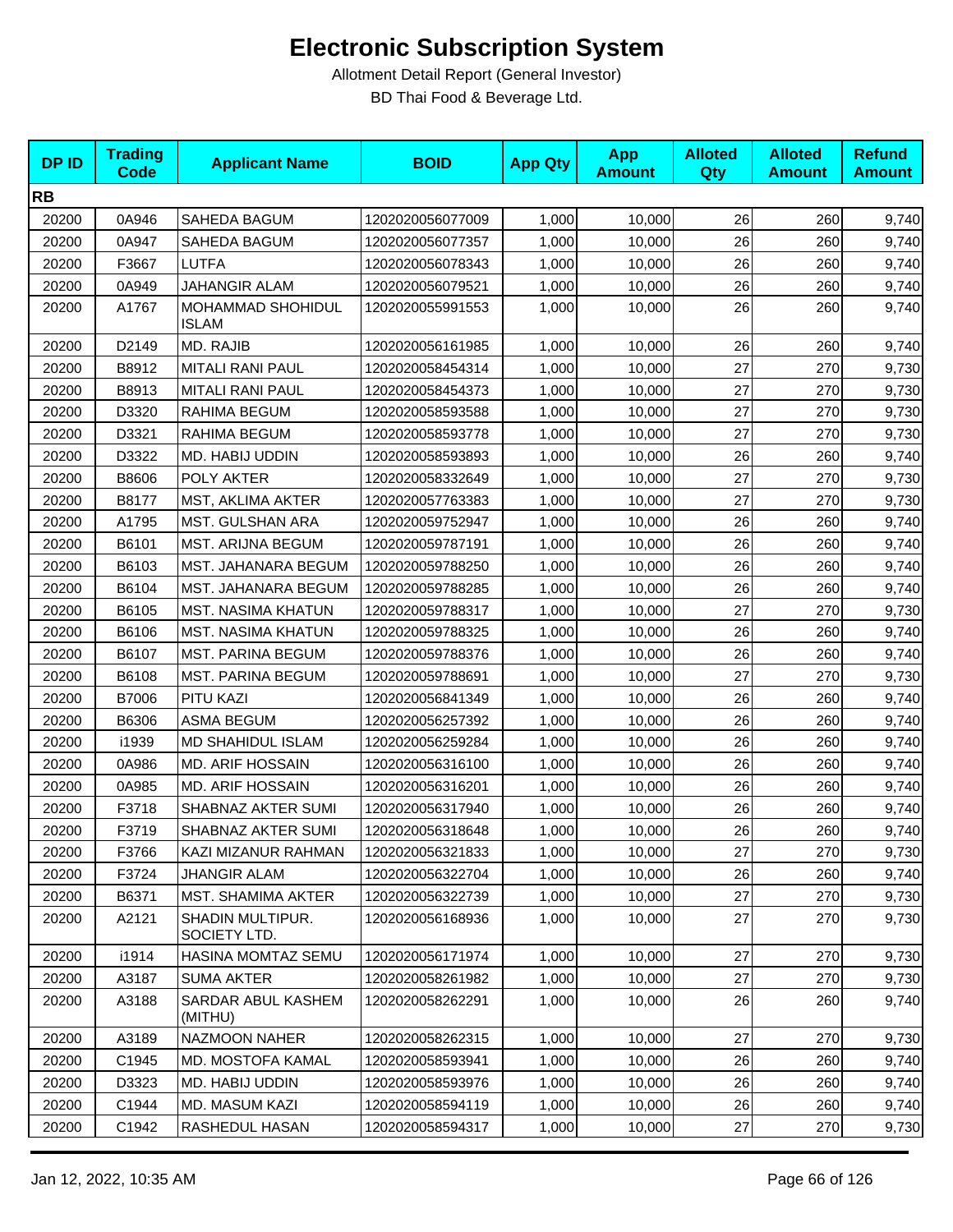| <b>DPID</b> | <b>Trading</b><br><b>Code</b> | <b>Applicant Name</b>                   | <b>BOID</b>      | <b>App Qty</b> | <b>App</b><br><b>Amount</b> | <b>Alloted</b><br>Qty | <b>Alloted</b><br><b>Amount</b> | <b>Refund</b><br><b>Amount</b> |
|-------------|-------------------------------|-----------------------------------------|------------------|----------------|-----------------------------|-----------------------|---------------------------------|--------------------------------|
| <b>RB</b>   |                               |                                         |                  |                |                             |                       |                                 |                                |
| 20200       | D3326                         | <b>MOHAMMAD FARUK</b><br><b>HOSSAIN</b> | 1202020058594416 | 1,000          | 10,000                      | 26                    | 260                             | 9,740                          |
| 20200       | C1941                         | RASHEDUL HASAN                          | 1202020058594523 | 1,000          | 10,000                      | 27                    | 270                             | 9,730                          |
| 20200       | D3324                         | MD. MESBHAH UDDIN                       | 1202020058594649 | 1,000          | 10,000                      | 27                    | 270                             | 9,730                          |
| 20200       | D3325                         | MD. MESBHAH UDDIN                       | 1202020058594731 | 1,000          | 10,000                      | 26                    | 260                             | 9,740                          |
| 20200       | C1943                         | MD. MASUM KAZI                          | 1202020058595204 | 1,000          | 10,000                      | 27                    | 270                             | 9,730                          |
| 20200       | C1940                         | <b>ABU BAKAR</b>                        | 1202020058595281 | 1,000          | 10,000                      | 26                    | 260                             | 9,740                          |
| 20200       | D3330                         | RASHIDA BEGUM                           | 1202020058595311 | 1,000          | 10,000                      | 27                    | 270                             | 9,730                          |
| 20200       | C1939                         | <b>ABU BAKAR</b>                        | 1202020058595321 | 1,000          | 10,000                      | 26                    | 260                             | 9,740                          |
| 20200       | D3328                         | MD. ABUL HASAN                          | 1202020058595354 | 1,000          | 10,000                      | 26                    | 260                             | 9,740                          |
| 20200       | D3329                         | MD. ABUL HASAN                          | 1202020058595370 | 1,000          | 10,000                      | 27                    | 270                             | 9,730                          |
| 20200       | C1953                         | MD. ZAKARIA MOHIUDDIN                   | 1202020058595726 | 1,000          | 10,000                      | 27                    | 270                             | 9,730                          |
| 20200       | D3331                         | MALAKA BEGUM                            | 1202020058595785 | 1,000          | 10,000                      | 27                    | 270                             | 9,730                          |
| 20200       | C1954                         | MD. ZAKARIA MOHIUDDIN                   | 1202020058595908 | 1,000          | 10,000                      | 27                    | 270                             | 9,730                          |
| 20200       | C1951                         | <b>REAZ UDDIN</b>                       | 1202020058595959 | 1,000          | 10,000                      | 27                    | 270                             | 9,730                          |
| 20200       | C1946                         | MD. MOSTOFA KAMAL                       | 1202020058596209 | 1,000          | 10,000                      | 27                    | 270                             | 9,730                          |
| 20200       | b8930                         | SHAMEEMA ISLAM                          | 1202020058498453 | 1,000          | 10,000                      | 27                    | 270                             | 9,730                          |
| 20200       | B8932                         | A.F.M NAZRUL ISLAM                      | 1202020058498595 | 1,000          | 10,000                      | 27                    | 270                             | 9,730                          |
| 20200       | B8856                         | RIPA RANI PAUL                          | 1202020058370218 | 1,000          | 10,000                      | 26                    | 260                             | 9,740                          |
| 20200       | B8857                         | RIPA RANI PAUL                          | 1202020058370566 | 1,000          | 10,000                      | 27                    | 270                             | 9,730                          |
| 20200       | B8855                         | ATWAR RAHMAN                            | 1202020058370903 | 1,000          | 10,000                      | 27                    | 270                             | 9,730                          |
| 20200       | B8858                         | REKHA RANI PAUL                         | 1202020058371006 | 1,000          | 10,000                      | 26                    | 260                             | 9,740                          |
| 20200       | B8860                         | RAM KRISHNO PAUL                        | 1202020058371940 | 1,000          | 10,000                      | 26                    | 260                             | 9,740                          |
| 20200       | B8861                         | RAM KRISHNO PAUL                        | 1202020058372134 | 1,000          | 10,000                      | 27                    | 270                             | 9,730                          |
| 20200       | B8862                         | DR. MD. ALAMGIR<br><b>HOSSAIN</b>       | 1202020058373337 | 1,000          | 10,000                      | 26                    | 260                             | 9,740                          |
| 20200       | B8961                         | SHARIF AHMED                            | 1202020058529533 | 1,000          | 10,000                      | 27                    | 270                             | 9,730                          |
| 20200       | B8309                         | ZAKIA SULTANA                           | 1202020057926848 | 1,000          | 10,000                      | 27                    | 270                             | 9,730                          |
| 20200       | B8179                         | MST. AKLIMA AKTER                       | 1202020057763680 | 1,000          | 10,000                      | 27                    | 270                             | 9,730                          |
| 20200       | B8111                         | SREEBASH SHIL SUMON                     | 1202020057764120 | 1,000          | 10,000                      | 26                    | 260                             | 9,740                          |
| 20200       | B8114                         | SHEIKH SHAHID MIAH                      | 1202020057764741 | 1,000          | 10,000                      | 27                    | 270                             | 9,730                          |
| 20200       | B8178                         | AMANA                                   | 1202020057766823 | 1,000          | 10,000                      | 26                    | 260                             | 9,740                          |
| 20200       | B8180                         | AMANA                                   | 1202020057767274 | 1,000          | 10,000                      | 27                    | 270                             | 9,730                          |
| 20200       | B8255                         | MST. JAMINA BEGUM                       | 1202020057816847 | 1,000          | 10,000                      | 26                    | 260                             | 9,740                          |
| 20200       | B8256                         | MST. JAMINA BEGUM                       | 1202020057816946 | 1,000          | 10,000                      | 27                    | 270                             | 9,730                          |
| 20200       | A2068                         | ABU AHMAD BHUIYAN                       | 1202020057817627 | 1,000          | 10,000                      | 26                    | 260                             | 9,740                          |
| 20200       | B7075                         | <b>MST.SHAMIMA AKTER</b>                | 1202020057013480 | 1,000          | 10,000                      | 26                    | 260                             | 9,740                          |
| 20200       | B7076                         | MIST. DELWARA BEGUM                     | 1202020057018416 | 1,000          | 10,000                      | 26                    | 260                             | 9,740                          |
| 20200       | F3823                         | SHEFALI KHATUN                          | 1202020056581398 | 1,000          | 10,000                      | 26                    | 260                             | 9,740                          |
| 20200       | F3824                         | SHEFALI KHATUN                          | 1202020056583271 | 1,000          | 10,000                      | 26                    | 260                             | 9,740                          |
| 20200       | D2339                         | NIRPAN CHANDRA DAS                      | 1202020056489018 | 1,000          | 10,000                      | 27                    | 270                             | 9,730                          |
| 20200       | D2381                         | ARUN CHANDRA SAHA                       | 1202020056492824 | 1,000          | 10,000                      | 27                    | 270                             | 9,730                          |
| 20200       | B6507                         | MD. ABDUL MALEQUE                       | 1202020056492832 | 1,000          | 10,000                      | 27                    | 270                             | 9,730                          |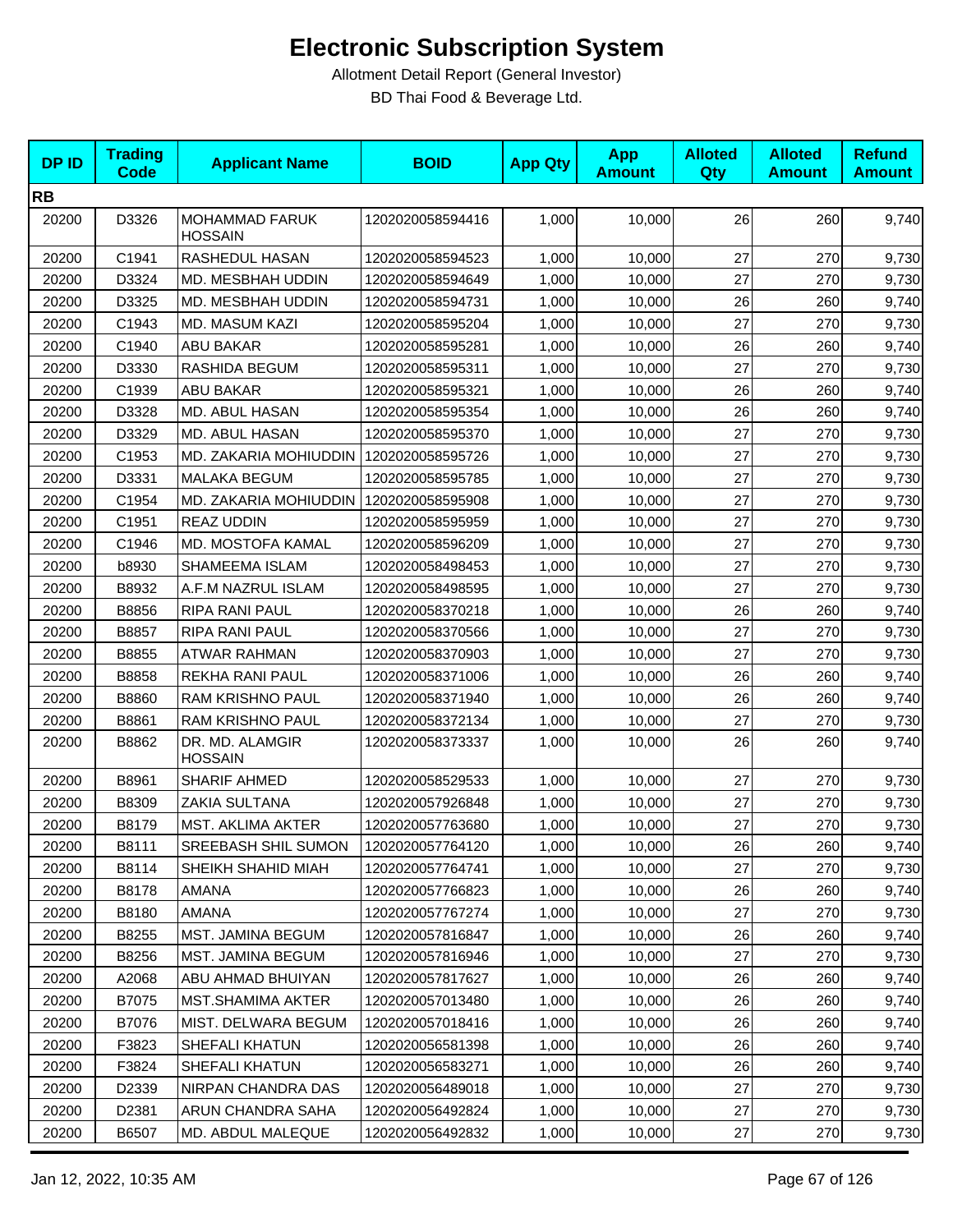| <b>DPID</b> | <b>Trading</b><br><b>Code</b> | <b>Applicant Name</b>                    | <b>BOID</b>      | <b>App Qty</b> | <b>App</b><br><b>Amount</b> | <b>Alloted</b><br>Qty | <b>Alloted</b><br><b>Amount</b> | <b>Refund</b><br><b>Amount</b> |
|-------------|-------------------------------|------------------------------------------|------------------|----------------|-----------------------------|-----------------------|---------------------------------|--------------------------------|
| <b>RB</b>   |                               |                                          |                  |                |                             |                       |                                 |                                |
| 20200       | B6508                         | <b>ABDUL LATIF</b>                       | 1202020056494419 | 1,000          | 10,000                      | 27                    | 270                             | 9,730                          |
| 20200       | B6510                         | <b>MST. ROUSHANARA</b><br><b>BEGUM</b>   | 1202020056496517 | 1,000          | 10,000                      | 26                    | 260                             | 9,740                          |
| 20200       | B6535                         | PINKY DEY                                | 1202020056535737 | 1,000          | 10,000                      | 26                    | 260                             | 9,740                          |
| 20200       | B6536                         | <b>UTTOM DEY</b>                         | 1202020056537356 | 1,000          | 10,000                      | 27                    | 270                             | 9,730                          |
| 20200       | A2811                         | <b>ARIFUR RAHMAN</b>                     | 1202020058264282 | 1,000          | 10,000                      | 26                    | 260                             | 9,740                          |
| 20200       | C1904                         | MRS. HAZERA KHANAM                       | 1202020058506634 | 1,000          | 10,000                      | 26                    | 260                             | 9,740                          |
| 20200       | C1935                         | MD. SOHEL RANA                           | 1202020058533188 | 1,000          | 10,000                      | 26                    | 260                             | 9,740                          |
| 20200       | C1198                         | MD. SHAKIL JAFAR<br><b>SARKER</b>        | 1202020057319877 | 1,000          | 10,000                      | 27                    | 270                             | 9,730                          |
| 20200       | C1192                         | A K M RAFIQUL ISLAM<br><b>BOKUL</b>      | 1202020057320054 | 1,000          | 10,000                      | 27                    | 270                             | 9,730                          |
| 20200       | C1199                         | MD. SHAKIL JAFAR<br><b>SARKER</b>        | 1202020057320252 | 1,000          | 10,000                      | 27                    | 270                             | 9,730                          |
| 20200       | C1193                         | A K M RAFIQUL ISLAM<br><b>BOKUL</b>      | 1202020057320913 | 1,000          | 10,000                      | 27                    | 270                             | 9,730                          |
| 20200       | B8434                         | <b>DIZON PAUL</b>                        | 1202020058031298 | 1,000          | 10.000                      | 26                    | 260                             | 9,740                          |
| 20200       | i2654                         | <b>MD. AMIR HOSSAIN</b>                  | 1202020057416818 | 1,000          | 10,000                      | 26                    | 260                             | 9,740                          |
| 20200       | B9914                         | MRS. HAOWA BEGUM                         | 1202020059509101 | 1,000          | 10,000                      | 26                    | 260                             | 9,740                          |
| 20200       | B9980                         | MD. JUYEL SARKER                         | 1202020059653741 | 1,000          | 10,000                      | 27                    | 270                             | 9,730                          |
| 20200       | B7165                         | <b>CHAINA RANI PAUL</b>                  | 1202020057226941 | 1,000          | 10,000                      | 26                    | 260                             | 9,740                          |
| 20200       | B5523                         | MD. ABDUR RAZZAK                         | 1202020055917635 | 1,000          | 10,000                      | 26                    | 260                             | 9,740                          |
| 20200       | F3545                         | MD. SHAMIM AL MAHMUD<br><b>HASAN</b>     | 1202020055917643 | 1,000          | 10,000                      | 26                    | 260                             | 9,740                          |
| 20200       | B5524                         | <b>MD. ABDUR RAZZAK</b>                  | 1202020055918284 | 1,000          | 10,000                      | 26                    | 260                             | 9,740                          |
| 20200       | D2200                         | ELORA AFSIN MUNA                         | 1202020055920459 | 1,000          | 10,000                      | 26                    | 260                             | 9,740                          |
| 20200       | D2222                         | ELORA AFSIN MUNA                         | 1202020055920756 | 1,000          | 10,000                      | 27                    | 270                             | 9,730                          |
| 20200       | B6511                         | <b>MST. SELINA AKTER</b><br><b>MIAZI</b> | 1202020056497886 | 1,000          | 10,000                      | 26                    | 260                             | 9,740                          |
| 20200       | D2096                         | SHIPRA RANI ROY                          | 1202020055964448 | 1,000          | 10,000                      | 27                    | 270                             | 9,730                          |
| 20200       | D2097                         | SHIPRA RANI ROY                          | 1202020055964994 | 1,000          | 10,000                      | 27                    | 270                             | 9,730                          |
| 20200       | D2108                         | MD. MOAZZEN HOSSAIN                      | 1202020055996762 | 1,000          | 10,000                      | 27                    | 270                             | 9,730                          |
| 20200       | D2105                         | MD. KHABIR UDDIN                         | 1202020055996952 | 1,000          | 10,000                      | 27                    | 270                             | 9,730                          |
| 20200       | D2104                         | MD. EAKUB HOSSAIN                        | 1202020055997197 | 1,000          | 10,000                      | 27                    | 270                             | 9,730                          |
| 20200       | D2106                         | <b>MD. ALAMGIR HOSSAIN</b>               | 1202020055997569 | 1.000          | 10,000                      | 27                    | 270                             | 9,730                          |
| 20200       | A3330                         | <b>UMME SAKI NAZNEEN</b>                 | 1202020058414414 | 1,000          | 10,000                      | 26                    | 260                             | 9,740                          |
| 20200       | A3331                         | UMME SAKI NAZNEEN                        | 1202020058414639 | 1,000          | 10,000                      | 26                    | 260                             | 9,740                          |
| 20200       | A3211                         | SK. SHOFI ULLAH                          | 1202020058289501 | 1,000          | 10,000                      | 26                    | 260                             | 9,740                          |
| 20200       | A3210                         | SK. SHOFI ULLAH                          | 1202020058289511 | 1,000          | 10,000                      | 26                    | 260                             | 9,740                          |
| 20200       | B8585                         | <b>MST. SHAHANARA</b><br><b>BEGUM</b>    | 1202020058304539 | 1,000          | 10,000                      | 26                    | 260                             | 9,740                          |
| 20200       | B9072                         | <b>DIPA SORKER</b>                       | 1202020058654429 | 1,000          | 10,000                      | 26                    | 260                             | 9,740                          |
| 20200       | B8619                         | S. M. MORSHED                            | 1202020058656238 | 1,000          | 10,000                      | 26                    | 260                             | 9,740                          |
| 20200       | A3169                         | MD. AMINUL ISLAM                         | 1202020058226068 | 1,000          | 10,000                      | 27                    | 270                             | 9,730                          |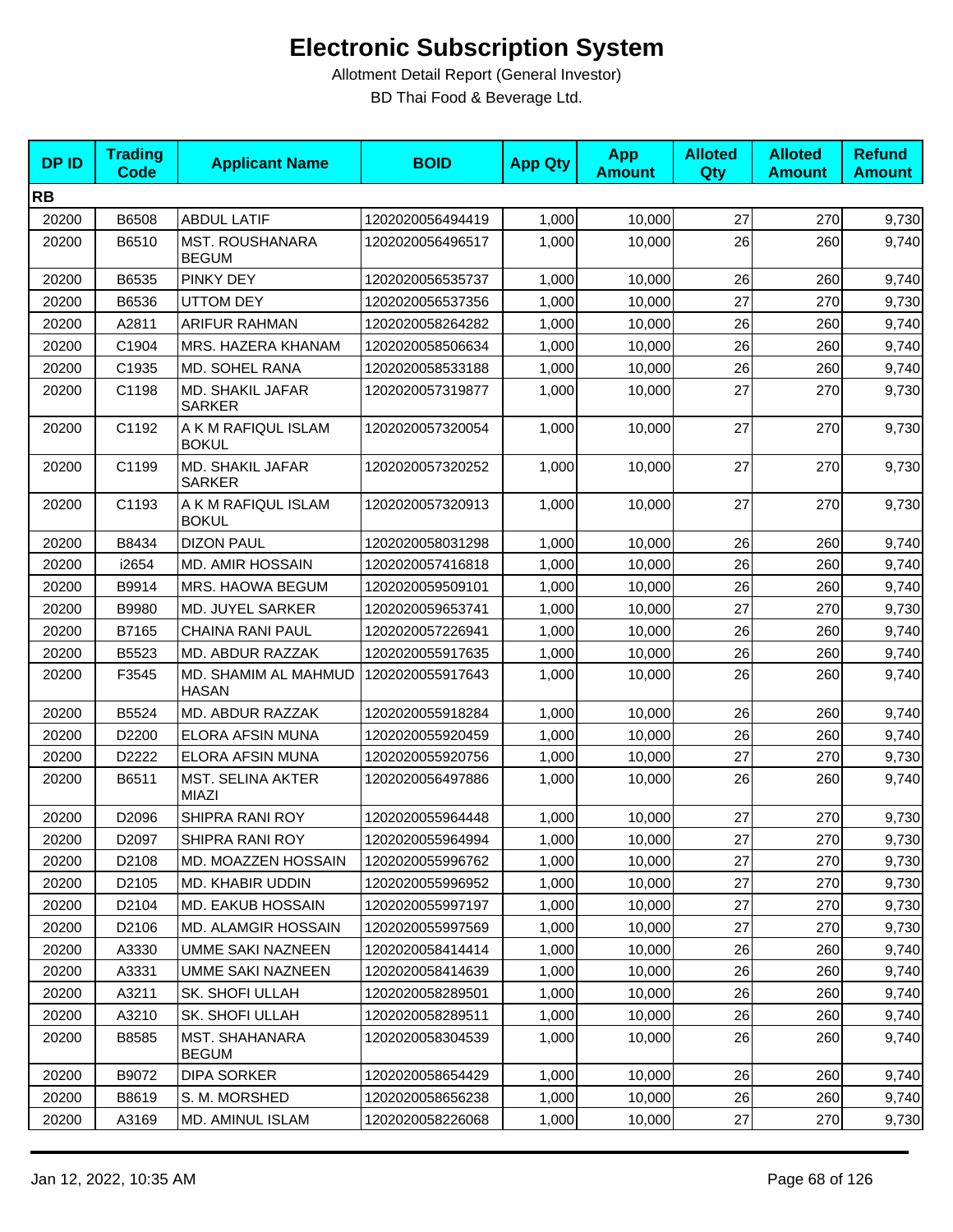| <b>DPID</b> | <b>Trading</b><br><b>Code</b> | <b>Applicant Name</b>                  | <b>BOID</b>      | <b>App Qty</b> | <b>App</b><br><b>Amount</b> | <b>Alloted</b><br>Qty | <b>Alloted</b><br><b>Amount</b> | <b>Refund</b><br><b>Amount</b> |
|-------------|-------------------------------|----------------------------------------|------------------|----------------|-----------------------------|-----------------------|---------------------------------|--------------------------------|
| <b>RB</b>   |                               |                                        |                  |                |                             |                       |                                 |                                |
| 20200       | A3170                         | MD. AMINUL ISLAM                       | 1202020058226132 | 1,000          | 10,000                      | 26                    | 260                             | 9,740                          |
| 20200       | A3171                         | <b>RASHIDA KHATUN</b>                  | 1202020058226223 | 1,000          | 10,000                      | 27                    | 270                             | 9,730                          |
| 20200       | A3172                         | RASHIDA KHATUN                         | 1202020058226274 | 1,000          | 10,000                      | 27                    | 270                             | 9,730                          |
| 20200       | A3175                         | MD AZIZUR RAHAMAN                      | 1202020058226357 | 1,000          | 10,000                      | 26                    | 260                             | 9,740                          |
| 20200       | A3174                         | TAZMOON NAHER                          | 1202020058226555 | 1,000          | 10,000                      | 26                    | 260                             | 9,740                          |
| 20200       | B7713                         | <b>NAZRUL ISLAM</b>                    | 1202020057492122 | 1,000          | 10,000                      | 26                    | 260                             | 9,740                          |
| 20200       | i2655                         | <b>MD. AMIR HOSSAIN</b>                | 1202020057417657 | 1,000          | 10,000                      | 26                    | 260                             | 9,740                          |
| 20200       | B9956                         | ZILLUR RAHMAN BACHAR                   | 1202020059621468 | 1,000          | 10,000                      | 26                    | 260                             | 9,740                          |
| 20200       | B9958                         | SONIYA RAHMAN BITHI                    | 1202020059621476 | 1,000          | 10,000                      | 26                    | 260                             | 9,740                          |
| 20200       | C2301                         | MD. FIROZ                              | 1202020059225239 | 1,000          | 10,000                      | 27                    | 270                             | 9,730                          |
| 20200       | C2302                         | MD. FIROZ                              | 1202020059225661 | 1,000          | 10,000                      | 26                    | 260                             | 9,740                          |
| 20200       | F3871                         | <b>SALIM</b>                           | 1202020056682181 | 1,000          | 10,000                      | 27                    | 270                             | 9,730                          |
| 20200       | i2122                         | ZAHEDA BEGUM                           | 1202020056685986 | 1,000          | 10,000                      | 26                    | 260                             | 9,740                          |
| 20200       | i2123                         | ZAHEDA BEGUM                           | 1202020056686011 | 1,000          | 10,000                      | 27                    | 270                             | 9,730                          |
| 20200       | F3872                         | <b>SALIM</b>                           | 1202020056686021 | 1,000          | 10,000                      | 26                    | 260                             | 9,740                          |
| 20200       | i2124                         | MD KHABIRUL ISLAM                      | 1202020056688002 | 1,000          | 10,000                      | 26                    | 260                             | 9,740                          |
| 20200       | i2125                         | MD KHABIRUL ISLAM                      | 1202020056688591 | 1,000          | 10,000                      | 27                    | 270                             | 9,730                          |
| 20200       | F3899                         | <b>ASRAFAT AHAMED</b><br><b>RIYADH</b> | 1202020056707576 | 1,000          | 10,000                      | 26                    | 260                             | 9,740                          |
| 20200       | F3898                         | <b>MIR SHOHEL</b>                      | 1202020056707608 | 1,000          | 10,000                      | 26                    | 260                             | 9,740                          |
| 20200       | F3897                         | <b>MIR SHOHEL</b>                      | 1202020056707667 | 1,000          | 10,000                      | 27                    | 270                             | 9,730                          |
| 20200       | F3896                         | MST. RAJIYA KHATUN                     | 1202020056707814 | 1,000          | 10,000                      | 27                    | 270                             | 9,730                          |
| 20200       | B6621                         | <b>BIBI KULSUM</b>                     | 1202020056709904 | 1,000          | 10,000                      | 27                    | 270                             | 9,730                          |
| 20200       | B6622                         | <b>BIBI KULSUM</b>                     | 1202020056710520 | 1,000          | 10,000                      | 26                    | 260                             | 9,740                          |
| 20200       | B6664                         | <b>ANIS</b>                            | 1202020056713136 | 1,000          | 10,000                      | 27                    | 270                             | 9,730                          |
| 20200       | B6081                         | MOKREMA KHATUN                         | 1202020056088134 | 1,000          | 10,000                      | 27                    | 270                             | 9,730                          |
| 20200       | B6082                         | <b>MOKREMA KHATUN</b>                  | 1202020056088870 | 1,000          | 10,000                      | 27                    | 270                             | 9,730                          |
| 20200       | C1006                         | ROMANA AKTER                           | 1202020056132126 | 1,000          | 10,000                      | 26                    | 260                             | 9,740                          |
| 20200       | D2109                         | MRS. MASUDA BEGUM                      | 1202020056000121 | 1,000          | 10,000                      | 26                    | 260                             | 9,740                          |
| 20200       | D2110                         | AMJAD HOSSAIN                          | 1202020056000402 | 1,000          | 10,000                      | 27                    | 270                             | 9,730                          |
| 20200       | D2111                         | MD. ABDUL AZIZ                         | 1202020056000959 | 1,000          | 10,000                      | 26                    | 260                             | 9,740                          |
| 20200       | i1857                         | MST. TASLIMA LIJU                      | 1202020056003414 | 1,000          | 10,000                      | 27                    | 270                             | 9,730                          |
| 20200       | i1858                         | <b>MST. TASLIMA LIZU</b>               | 1202020056003698 | 1,000          | 10,000                      | 27                    | 270                             | 9,730                          |
| 20200       | i1915                         | <b>GIAS UDDIN</b>                      | 1202020056172655 | 1,000          | 10,000                      | 27                    | 270                             | 9,730                          |
| 20200       | i1916                         | <b>GIAS UDDIN</b>                      | 1202020056175632 | 1,000          | 10,000                      | 27                    | 270                             | 9,730                          |
| 20200       | i3357                         | YESMIN HOSSAIN                         | 1202020058573468 | 1,000          | 10,000                      | 27                    | 270                             | 9,730                          |
| 20200       | i3250                         | MD. ALAMGIR HOSSAIN                    | 1202020058343236 | 1,000          | 10,000                      | 26                    | 260                             | 9,740                          |
| 20200       | C1834                         | SOIYED TIPU SULTAN                     | 1202020058229912 | 1,000          | 10,000                      | 27                    | 270                             | 9,730                          |
| 20200       | C1837                         | MD. HASSAN                             | 1202020058229971 | 1,000          | 10,000                      | 26                    | 260                             | 9,740                          |
| 20200       | C1841                         | RATNA AKTER                            | 1202020058229981 | 1,000          | 10,000                      | 26                    | 260                             | 9,740                          |
| 20200       | C1838                         | MD. HASSAN                             | 1202020058230076 | 1,000          | 10,000                      | 26                    | 260                             | 9,740                          |
| 20200       | C1842                         | RATNA AKTER                            | 1202020058230092 | 1,000          | 10,000                      | 26                    | 260                             | 9,740                          |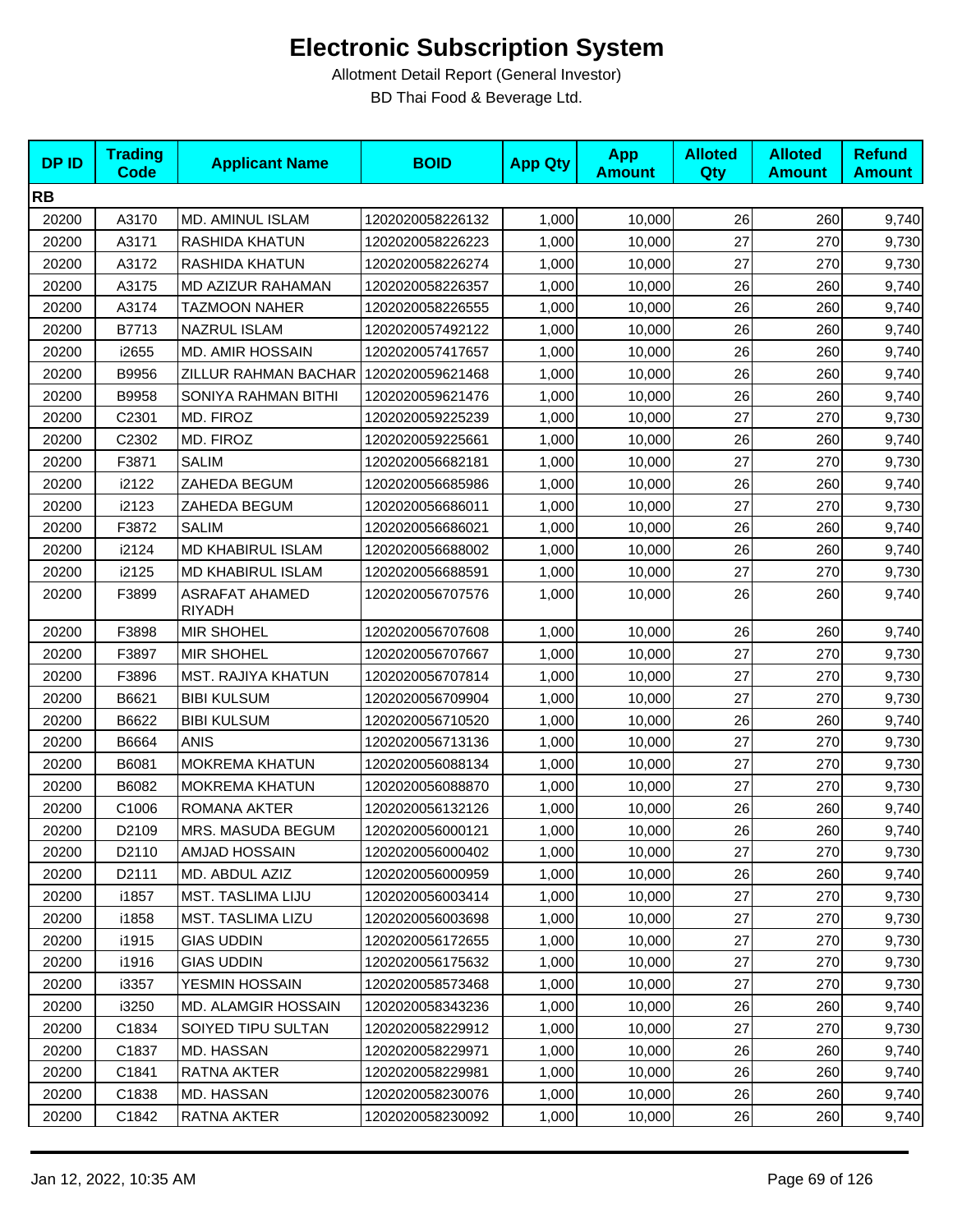| <b>DPID</b> | <b>Trading</b><br><b>Code</b> | <b>Applicant Name</b>                    | <b>BOID</b>      | <b>App Qty</b> | <b>App</b><br><b>Amount</b> | <b>Alloted</b><br><b>Qty</b> | <b>Alloted</b><br><b>Amount</b> | <b>Refund</b><br><b>Amount</b> |
|-------------|-------------------------------|------------------------------------------|------------------|----------------|-----------------------------|------------------------------|---------------------------------|--------------------------------|
| <b>RB</b>   |                               |                                          |                  |                |                             |                              |                                 |                                |
| 20200       | B8203                         | <b>MST. ANOWARA</b>                      | 1202020057772964 | 1,000          | 10,000                      | 27                           | 270                             | 9,730                          |
| 20200       | B8205                         | <b>MST. ANOWARA</b>                      | 1202020057773372 | 1,000          | 10,000                      | 26                           | 260                             | 9,740                          |
| 20200       | B8208                         | <b>ABDUL KHALEQUE</b>                    | 1202020057774195 | 1,000          | 10,000                      | 27                           | 270                             | 9,730                          |
| 20200       | B8209                         | <b>ABDUL KHALEQUE</b>                    | 1202020057774773 | 1,000          | 10,000                      | 27                           | 270                             | 9,730                          |
| 20200       | C1653                         | MD. HABIB                                | 1202020057644968 | 1,000          | 10,000                      | 26                           | 260                             | 9,740                          |
| 20200       | C2307                         | <b>MST. KADIJA AKTER</b>                 | 1202020059231031 | 1,000          | 10,000                      | 26                           | 260                             | 9,740                          |
| 20200       | B9671                         | <b>MD. NASIR UDDIN</b><br><b>PATWARY</b> | 1202020059234598 | 1,000          | 10,000                      | 27                           | 270                             | 9,730                          |
| 20200       | B6468                         | MST. DELWARA BEGUM                       | 1202020056369946 | 1,000          | 10,000                      | 27                           | 270                             | 9,730                          |
| 20200       | B6469                         | RASEDA BEGUM                             | 1202020056370364 | 1,000          | 10,000                      | 26                           | 260                             | 9,740                          |
| 20200       | B6470                         | MD. SHOHEL SARKER                        | 1202020056370942 | 1,000          | 10,000                      | 26                           | 260                             | 9,740                          |
| 20200       | i1942                         | <b>MD.ANWAR HOSSAIN</b>                  | 1202020056269800 | 1,000          | 10,000                      | 26                           | 260                             | 9,740                          |
| 20200       | i1943                         | <b>MD.ANWAR HOSSAIN</b>                  | 1202020056270271 | 1,000          | 10,000                      | 27                           | 270                             | 9,730                          |
| 20200       | B6372                         | <b>MST. HASINA AKTER</b>                 | 1202020056323099 | 1,000          | 10,000                      | 27                           | 270                             | 9,730                          |
| 20200       | F3764                         | <b>KAZI DALOWAR</b><br><b>HOSSSAIN</b>   | 1202020056324979 | 1,000          | 10,000                      | 27                           | 270                             | 9,730                          |
| 20200       | D2257                         | <b>JAMONA SAHA</b>                       | 1202020056328439 | 1,000          | 10,000                      | 27                           | 270                             | 9,730                          |
| 20200       | D3361                         | RUMA RANI SAHA                           | 1202020058688701 | 1,000          | 10,000                      | 27                           | 270                             | 9,730                          |
| 20200       | C1961                         | RUMAIYA BINTE LATIF                      | 1202020058598283 | 1,000          | 10,000                      | 27                           | 270                             | 9,730                          |
| 20200       | C1960                         | <b>MD. SIRAJUL ISLAM</b><br>SOJOL        | 1202020058598612 | 1,000          | 10,000                      | 26                           | 260                             | 9,740                          |
| 20200       | C1956                         | MD. SHAFIQUL ISLAM                       | 1202020058598829 | 1,000          | 10,000                      | 26                           | 260                             | 9,740                          |
| 20200       | C1959                         | <b>MD. SIRAJUL ISLAM</b><br>SOJOL        | 1202020058599004 | 1,000          | 10,000                      | 27                           | 270                             | 9,730                          |
| 20200       | C1948                         | SHAHALAM DEWAN                           | 1202020058599494 | 1,000          | 10,000                      | 26                           | 260                             | 9,740                          |
| 20200       | C1952                         | <b>REAZ UDDIN</b>                        | 1202020058599767 | 1,000          | 10,000                      | 27                           | 270                             | 9,730                          |
| 20200       | C1955                         | MD. SHAFIQUL ISLAM                       | 1202020058600178 | 1,000          | 10,000                      | 26                           | 260                             | 9,740                          |
| 20200       | C1947                         | SHAHALAM DEWAN                           | 1202020058600341 | 1,000          | 10,000                      | 26                           | 260                             | 9,740                          |
| 20200       | i3376                         | ANAYET                                   | 1202020058600384 | 1,000          | 10,000                      | 27                           | 270                             | 9,730                          |
| 20200       | i3377                         | ANAYET                                   | 1202020058601199 | 1,000          | 10,000                      | 26                           | 260                             | 9,740                          |
| 20200       | i3380                         | MD. TULU MATUBBAR                        | 1202020058601825 | 1,000          | 10,000                      | 26                           | 260                             | 9,740                          |
| 20200       | i3381                         | MD. TULU MATUBBAR                        | 1202020058602126 | 1,000          | 10,000                      | 27                           | 270                             | 9,730                          |
| 20200       | C1965                         | MD. SALIM MIA                            | 1202020058602458 | 1,000          | 10,000                      | 27                           | 270                             | 9,730                          |
| 20200       | C1966                         | MD. SALIM MIA                            | 1202020058602591 | 1,000          | 10,000                      | 26                           | 260                             | 9,740                          |
| 20200       | D3332                         | RASHIDA BEGUM                            | 1202020058603452 | 1,000          | 10,000                      | 26                           | 260                             | 9,740                          |
| 20200       | C1963                         | MST. SHANAZ PARVIN                       | 1202020058603717 | 1,000          | 10,000                      | 26                           | 260                             | 9,740                          |
| 20200       | D3334                         | RUMA AKTER                               | 1202020058604224 | 1,000          | 10,000                      | 26                           | 260                             | 9,740                          |
| 20200       | B8281                         | MD. EMAN HOSSAIN                         | 1202020057894870 | 1,000          | 10,000                      | 26                           | 260                             | 9,740                          |
| 20200       | B8282                         | MD. EMAN HOSSAIN                         | 1202020057895147 | 1,000          | 10,000                      | 27                           | 270                             | 9,730                          |
| 20200       | B8285                         | SAYED NAEEMUL HAQUE                      | 1202020057895941 | 1,000          | 10,000                      | 26                           | 260                             | 9,740                          |
| 20200       | A1785                         | SOIYED TIPU SULTAN                       | 1202020057900251 | 1,000          | 10,000                      | 26                           | 260                             | 9,740                          |
| 20200       | i3002                         | MONOARA NEWAJ                            | 1202020057780151 | 1,000          | 10,000                      | 26                           | 260                             | 9,740                          |
| 20200       | A3142                         | ANWAR HOSSAIN                            | 1202020057827667 | 1,000          | 10,000                      | $27\,$                       | 270                             | 9,730                          |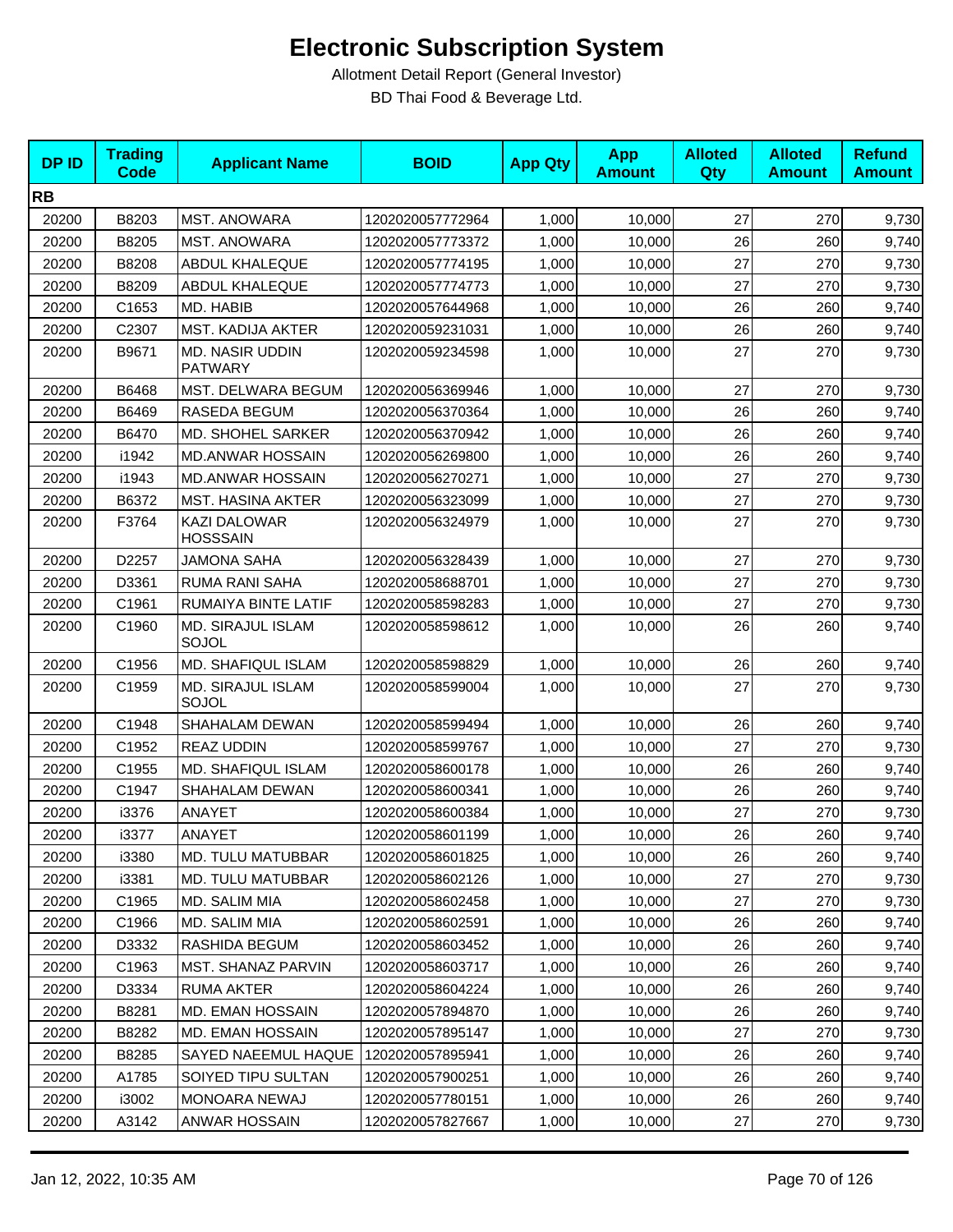| <b>DPID</b> | <b>Trading</b><br><b>Code</b> | <b>Applicant Name</b>                    | <b>BOID</b>      | <b>App Qty</b> | <b>App</b><br><b>Amount</b> | <b>Alloted</b><br><b>Qty</b> | <b>Alloted</b><br><b>Amount</b> | <b>Refund</b><br><b>Amount</b> |
|-------------|-------------------------------|------------------------------------------|------------------|----------------|-----------------------------|------------------------------|---------------------------------|--------------------------------|
| <b>RB</b>   |                               |                                          |                  |                |                             |                              |                                 |                                |
| 20200       | A3143                         | <b>ANWAR HOSSAIN</b>                     | 1202020057827675 | 1,000          | 10,000                      | 26                           | 260                             | 9,740                          |
| 20200       | B7074                         | MST. KOLSOM AKTER                        | 1202020057023303 | 1,000          | 10,000                      | 26                           | 260                             | 9,740                          |
| 20200       | B6512                         | <b>ANIS</b>                              | 1202020056498179 | 1,000          | 10,000                      | 27                           | 270                             | 9,730                          |
| 20200       | B6529                         | <b>MILON DEY</b>                         | 1202020056501373 | 1,000          | 10,000                      | 27                           | 270                             | 9,730                          |
| 20200       | B6530                         | <b>MILON DEY</b>                         | 1202020056502211 | 1,000          | 10,000                      | 26                           | 260                             | 9,740                          |
| 20200       | 13227                         | <b>TASLIMA AKTER</b>                     | 1202020058275565 | 1,000          | 10,000                      | 27                           | 270                             | 9,730                          |
| 20200       | C1962                         | RUMAIYA BINTE LATIF                      | 1202020058604315 | 1,000          | 10,000                      | 26                           | 260                             | 9,740                          |
| 20200       | D3333                         | <b>RUMA AKTER</b>                        | 1202020058604406 | 1,000          | 10,000                      | 26                           | 260                             | 9,740                          |
| 20200       | C1933                         | <b>MAHUA RASHID</b>                      | 1202020058543506 | 1,000          | 10,000                      | 27                           | 270                             | 9,730                          |
| 20200       | C1934                         | <b>ESHITA RASHID</b>                     | 1202020058543565 | 1,000          | 10,000                      | 26                           | 260                             | 9,740                          |
| 20200       | B8369                         | MD. JAHANGIR ALAM                        | 1202020057938349 | 1,000          | 10,000                      | 27                           | 270                             | 9,730                          |
| 20200       | B8368                         | MD. JAHANGIR ALAM                        | 1202020057938480 | 1,000          | 10,000                      | 27                           | 270                             | 9,730                          |
| 20200       | B8387                         | SAZID HOSSAIN UPAM                       | 1202020057992677 | 1,000          | 10,000                      | 27                           | 270                             | 9,730                          |
| 20200       | B8386                         | SAZID HOSSAIN UPAM                       | 1202020057993141 | 1,000          | 10,000                      | 26                           | 260                             | 9,740                          |
| 20200       | B7624                         | <b>SAKINA AKHTER</b>                     | 1202020057376695 | 1,000          | 10,000                      | 26                           | 260                             | 9,740                          |
| 20200       | B7625                         | SAKINA AKHTER                            | 1202020057376968 | 1,000          | 10,000                      | 26                           | 260                             | 9,740                          |
| 20200       | B7630                         | <b>MUKTER HOSSAIN</b>                    | 1202020057380007 | 1,000          | 10,000                      | 27                           | 270                             | 9,730                          |
| 20200       | B9962                         | SHAH ALAM BASAR                          | 1202020059622347 | 1,000          | 10,000                      | 27                           | 270                             | 9,730                          |
| 20200       | B9957                         | ZILLUR RAHMAN BACHAR                     | 1202020059622421 | 1,000          | 10,000                      | 27                           | 270                             | 9,730                          |
| 20200       | B9948                         | <b>SUBASH KUNDO</b>                      | 1202020059625929 | 1,000          | 10,000                      | 27                           | 270                             | 9,730                          |
| 20200       | B9944                         | <b>NILOY BANIK</b>                       | 1202020059626677 | 1,000          | 10,000                      | 26                           | 260                             | 9,740                          |
| 20200       | B9945                         | <b>NILOY BANIK</b>                       | 1202020059626966 | 1,000          | 10,000                      | 26                           | 260                             | 9,740                          |
| 20200       | B7138                         | NIRMAL CHANDRA PAL                       | 1202020057197365 | 1,000          | 10,000                      | 26                           | 260                             | 9,740                          |
| 20200       | B7139                         | PADMA RANI GHOSH                         | 1202020057198394 | 1,000          | 10,000                      | 27                           | 270                             | 9,730                          |
| 20200       | B7140                         | <b>CHAYA RANI PAUL</b>                   | 1202020057199257 | 1,000          | 10,000                      | 26                           | 260                             | 9,740                          |
| 20200       | C1369                         | MOHAMMAD LUTFAR<br><b>RAHMAN</b>         | 1202020057202197 | 1,000          | 10,000                      | 27                           | 270                             | 9,730                          |
| 20200       | C1370                         | <b>HAZERA BEGUM</b>                      | 1202020057202253 | 1,000          | 10,000                      | 27                           | 270                             | 9,730                          |
| 20200       | i2126                         | <b>MD AMANAT ULLAH</b><br><b>PRODHAN</b> | 1202020056689529 | 1,000          | 10,000                      | 26                           | 260                             | 9,740                          |
| 20200       | B8898                         | <b>MUHAMMAD</b><br>MONIRUZZAMAN          | 1202020058431185 | 1,000          | 10,000                      | 26                           | 260                             | 9,740                          |
| 20200       | A3336                         | SYED FERHAT ANWAR                        | 1202020058431284 | 1,000          | 10,000                      | 27                           | 270                             | 9,730                          |
| 20200       | C1983                         | MD. ABUL KALAM AZAD                      | 1202020058632706 | 1,000          | 10,000                      | 26                           | 260                             | 9,740                          |
| 20200       | C1984                         | MD. ROBIUL HOSSAIN                       | 1202020058632773 | 1,000          | 10,000                      | 27                           | 270                             | 9,730                          |
| 20200       | C <sub>1853</sub>             | SYEDA SUBORNA<br><b>ANOWAR</b>           | 1202020058236635 | 1,000          | 10,000                      | 27                           | 270                             | 9,730                          |
| 20200       | B7715                         | <b>JUBAIDA AKTER MITA</b>                | 1202020057493333 | 1,000          | 10,000                      | 27                           | 270                             | 9,730                          |
| 20200       | B7721                         | MD. MAZIBAR RAHMAN                       | 1202020057494694 | 1,000          | 10,000                      | 27                           | 270                             | 9,730                          |
| 20200       | B7720                         | MD. MAZIBAR RAHMAN<br><b>CHOWDURY</b>    | 1202020057495217 | 1,000          | 10,000                      | 27                           | 270                             | 9,730                          |
| 20200       | i2255                         | MD. ABDUL WAHAB                          | 1202020057496353 | 1,000          | 10,000                      | 27                           | 270                             | 9,730                          |
| 20200       | B7631                         | <b>MUKTER HOSSAIN</b>                    | 1202020057382263 | 1,000          | 10,000                      | 27                           | 270                             | 9,730                          |
| 20200       | B7662                         | MR. RAJESH DEBNATH                       | 1202020057439923 | 1,000          | 10,000                      | 26                           | 260                             | 9,740                          |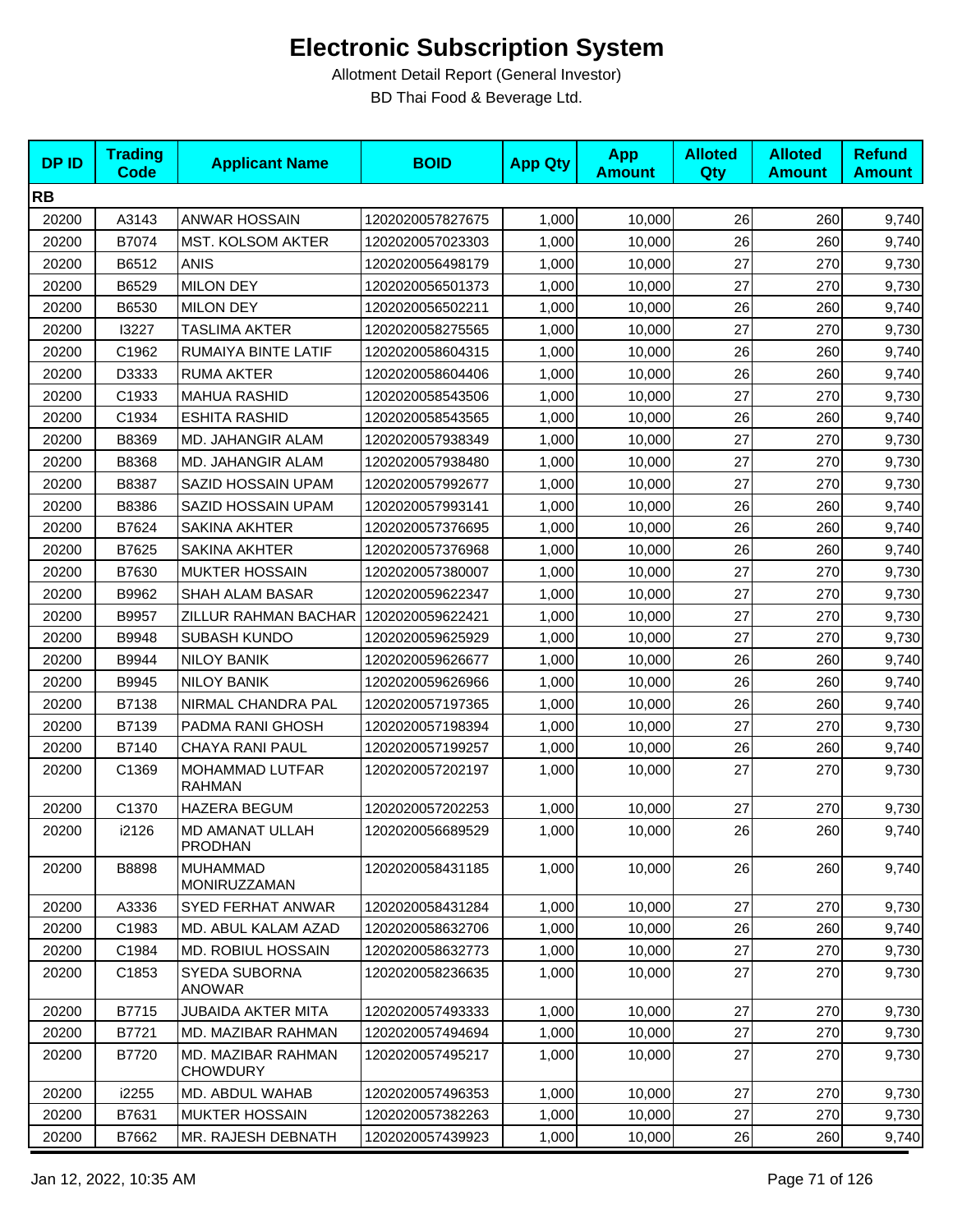| <b>DPID</b> | <b>Trading</b><br><b>Code</b> | <b>Applicant Name</b>          | <b>BOID</b>      | <b>App Qty</b> | <b>App</b><br><b>Amount</b> | <b>Alloted</b><br>Qty | <b>Alloted</b><br><b>Amount</b> | <b>Refund</b><br><b>Amount</b> |
|-------------|-------------------------------|--------------------------------|------------------|----------------|-----------------------------|-----------------------|---------------------------------|--------------------------------|
| <b>RB</b>   |                               |                                |                  |                |                             |                       |                                 |                                |
| 20200       | B7664                         | MR. RAJESH DEBNATH             | 1202020057441833 | 1,000          | 10,000                      | 26                    | 260                             | 9,740                          |
| 20200       | B9954                         | <b>DIREN BARIK</b>             | 1202020059631928 | 1,000          | 10,000                      | 26                    | 260                             | 9,740                          |
| 20200       | F3906                         | MD. MAHAMUDUL<br><b>HASSAN</b> | 1202020056690525 | 1,000          | 10,000                      | 27                    | 270                             | 9,730                          |
| 20200       | F3904                         | DIPAK KUMAR PODDAR             | 1202020056692369 | 1,000          | 10,000                      | 27                    | 270                             | 9,730                          |
| 20200       | B6531                         | SADHON CHANDRA DEY             | 1202020056693157 | 1,000          | 10,000                      | 26                    | 260                             | 9,740                          |
| 20200       | F3903                         | DIPAK KUMAR PODDAR             | 1202020056693687 | 1,000          | 10,000                      | 27                    | 270                             | 9,730                          |
| 20200       | F3877                         | <b>MST.HOSNA ARA</b>           | 1202020056693826 | 1,000          | 10,000                      | 26                    | 260                             | 9,740                          |
| 20200       | B6532                         | SADHON CHANDRA DEY             | 1202020056693842 | 1,000          | 10,000                      | 27                    | 270                             | 9,730                          |
| 20200       | F3905                         | MD. MAHAMUDUL<br><b>HASSAN</b> | 1202020056694226 | 1,000          | 10,000                      | 26                    | 260                             | 9,740                          |
| 20200       | D2107                         | MR. BAKIBILLA KHAN             | 1202020056228210 | 1,000          | 10,000                      | 27                    | 270                             | 9,730                          |
| 20200       | B6083                         | MST. RUMISA BEGUM              | 1202020056100232 | 1,000          | 10,000                      | 26                    | 260                             | 9,740                          |
| 20200       | B6087                         | <b>MST. SHIRNA BEGUM</b>       | 1202020056100721 | 1,000          | 10,000                      | 26                    | 260                             | 9,740                          |
| 20200       | i3422                         | MD. YEASIN                     | 1202020058669496 | 1,000          | 10,000                      | 27                    | 270                             | 9,730                          |
| 20200       | C1826                         | <b>SAMIR MITRO</b>             | 1202020058247372 | 1,000          | 10,000                      | 26                    | 260                             | 9,740                          |
| 20200       | C1815                         | <b>SUSANTO SIKDER</b>          | 1202020058240471 | 1,000          | 10,000                      | 26                    | 260                             | 9,740                          |
| 20200       | C1820                         | KALI POD MONDOL                | 1202020058241027 | 1,000          | 10,000                      | 27                    | 270                             | 9,730                          |
| 20200       | C1822                         | <b>SAMLAL MITRA</b>            | 1202020058242642 | 1,000          | 10,000                      | 27                    | 270                             | 9,730                          |
| 20200       | C1823                         | <b>SONJOY MITRA</b>            | 1202020058242741 | 1,000          | 10,000                      | 27                    | 270                             | 9,730                          |
| 20200       | D3044                         | <b>GOPAL KRISHNA SHOME</b>     | 1202020057740010 | 1,000          | 10,000                      | 26                    | 260                             | 9,740                          |
| 20200       | D3045                         | <b>GOPAL KRISHNA SHOME</b>     | 1202020057740061 | 1,000          | 10,000                      | 27                    | 270                             | 9,730                          |
| 20200       | D2291                         | MD. LOCKMAN HOSSAIN            | 1202020056383994 | 1,000          | 10,000                      | 27                    | 270                             | 9,730                          |
| 20200       | F3675                         | MOFIZUL ISLAM SHAPON           | 1202020056234236 | 1,000          | 10,000                      | 27                    | 270                             | 9,730                          |
| 20200       | B6494                         | RAJU PAUL                      | 1202020056424632 | 1,000          | 10,000                      | 26                    | 260                             | 9,740                          |
| 20200       | C1030                         | MOLLAH AZIZUR RAHMAN           | 1202020056289524 | 1,000          | 10,000                      | 26                    | 260                             | 9,740                          |
| 20200       | C1029                         | MOLLAH AZIZUR RAHMAN           | 1202020056289567 | 1,000          | 10,000                      | 27                    | 270                             | 9,730                          |
| 20200       | F3690                         | MOHAMMED ROUF                  | 1202020056289575 | 1,000          | 10,000                      | 26                    | 260                             | 9,740                          |
| 20200       | F3725                         | JHANGIR ALAM                   | 1202020056291972 | 1,000          | 10,000                      | 27                    | 270                             | 9,730                          |
| 20200       | F3726                         | JANNATUL FERDOUSI              | 1202020056292141 | 1,000          | 10,000                      | 27                    | 270                             | 9,730                          |
| 20200       | F3727                         | <b>JANNATUL FERDOUSI</b>       | 1202020056292447 | 1,000          | 10,000                      | 27                    | 270                             | 9,730                          |
| 20200       | B8869                         | <b>MD. JOSIM UDDIN</b>         | 1202020058391431 | 1,000          | 10,000                      | 26                    | 260                             | 9,740                          |
| 20200       | B8870                         | MD. JOSIM UDDIN                | 1202020058391621 | 1,000          | 10,000                      | 27                    | 270                             | 9,730                          |
| 20200       | C1964                         | MST. SHANAZ PARVIN             | 1202020058604465 | 1,000          | 10,000                      | 27                    | 270                             | 9,730                          |
| 20200       | D3336                         | <b>OMAR FARUQ</b>              | 1202020058604531 | 1,000          | 10,000                      | 27                    | 270                             | 9,730                          |
| 20200       | D3335                         | <b>OMAR FARUQ</b>              | 1202020058604762 | 1,000          | 10,000                      | 27                    | 270                             | 9,730                          |
| 20200       | D3339                         | MALAKA BEGUM                   | 1202020058605202 | 1,000          | 10,000                      | 26                    | 260                             | 9,740                          |
| 20200       | D3338                         | MD. NURUL ISLAM                | 1202020058605676 | 1,000          | 10,000                      | 26                    | 260                             | 9,740                          |
| 20200       | D3337                         | MD. NURUL ISLAM                | 1202020058605841 | 1,000          | 10,000                      | 27                    | 270                             | 9,730                          |
| 20200       | i3384                         | NAZRUL ISLAM                   | 1202020058607814 | 1,000          | 10,000                      | 26                    | 260                             | 9,740                          |
| 20200       | i3388                         | MD. MILON MATUBBOR             | 1202020058609342 | 1,000          | 10,000                      | 27                    | 270                             | 9,730                          |
| 20200       | i3369                         | MD. FAZLUR RAHMAN              | 1202020058610710 | 1,000          | 10,000                      | 27                    | 270                             | 9,730                          |
| 20200       | A3343                         | JASIM MOHAMMAD MIAH            | 1202020058511133 | 1,000          | 10,000                      | 27                    | 270                             | 9,730                          |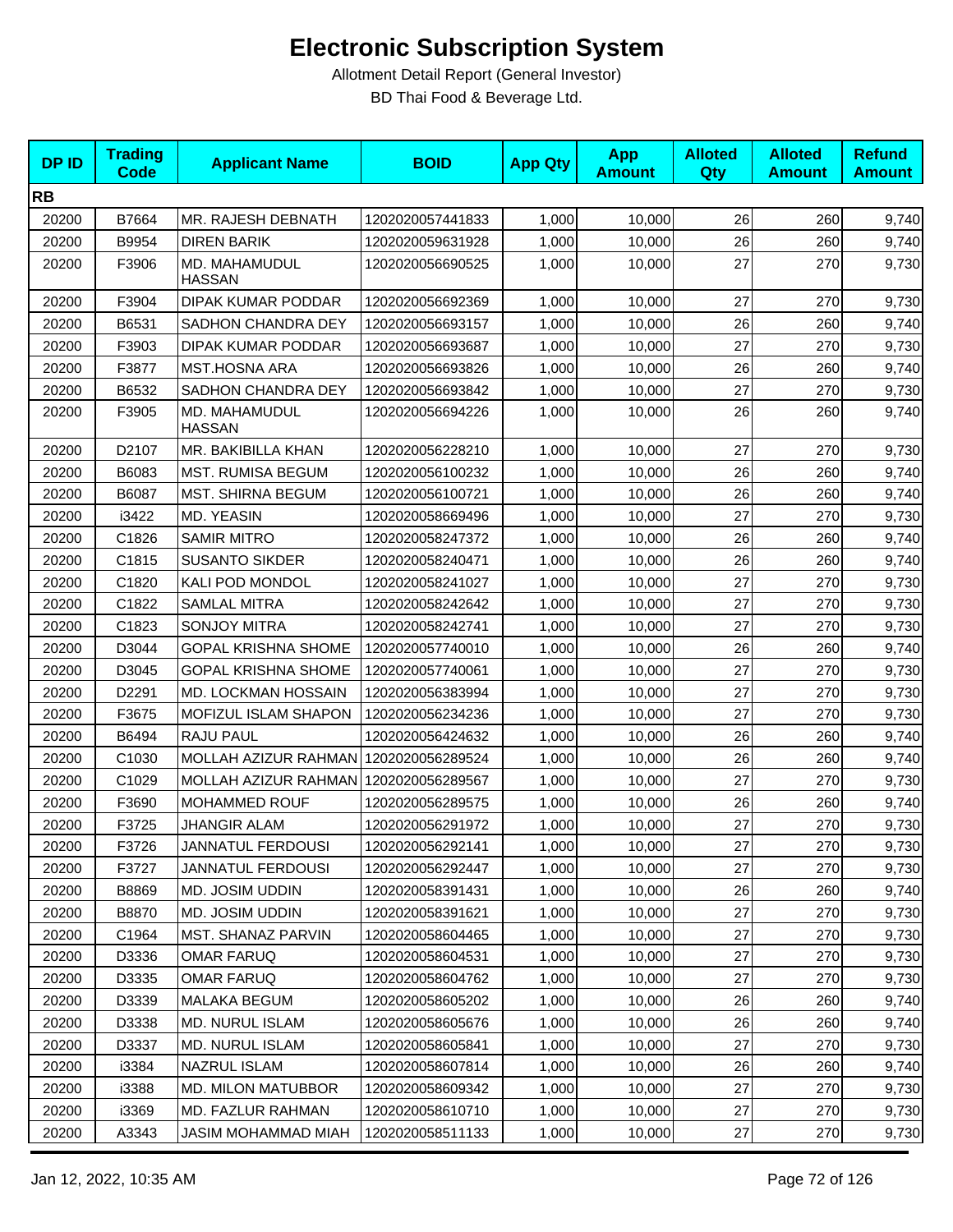| <b>DPID</b> | <b>Trading</b><br><b>Code</b> | <b>Applicant Name</b>                   | <b>BOID</b>      | <b>App Qty</b> | <b>App</b><br><b>Amount</b> | <b>Alloted</b><br><b>Qty</b> | <b>Alloted</b><br><b>Amount</b> | <b>Refund</b><br><b>Amount</b> |
|-------------|-------------------------------|-----------------------------------------|------------------|----------------|-----------------------------|------------------------------|---------------------------------|--------------------------------|
| <b>RB</b>   |                               |                                         |                  |                |                             |                              |                                 |                                |
| 20200       | B8131                         | SAYED ZAMAN BOKUL                       | 1202020058042032 | 1,000          | 10,000                      | 27                           | 270                             | 9,730                          |
| 20200       | B8471                         | TAPAN KUMAR CHANDA                      | 1202020058043567 | 1,000          | 10,000                      | 26                           | 260                             | 9,740                          |
| 20200       | B8472                         | TAPAN KUMAR CHANDA                      | 1202020058044173 | 1,000          | 10,000                      | 26                           | 260                             | 9,740                          |
| 20200       | B8473                         | <b>JAKIR HOSAIN</b>                     | 1202020058045898 | 1,000          | 10,000                      | 27                           | 270                             | 9,730                          |
| 20200       | C1726                         | NASIMA AKTAR                            | 1202020057907963 | 1,000          | 10,000                      | 27                           | 270                             | 9,730                          |
| 20200       | C1727                         | <b>NASIMA AKTER</b>                     | 1202020057908090 | 1,000          | 10,000                      | 26                           | 260                             | 9,740                          |
| 20200       | B9733                         | ABDUS SALAM                             | 1202020059489923 | 1,000          | 10,000                      | 27                           | 270                             | 9,730                          |
| 20200       | C2365                         | NASIMA AKTER                            | 1202020059380441 | 1,000          | 10,000                      | 26                           | 260                             | 9,740                          |
| 20200       | B6537                         | RAJU PAUL                               | 1202020056429488 | 1,000          | 10,000                      | 26                           | 260                             | 9,740                          |
| 20200       | B8761                         | MST. SHUKLA KHATUN                      | 1202020058281746 | 1,000          | 10,000                      | 27                           | 270                             | 9,730                          |
| 20200       | B8474                         | <b>JAKIR HOSAIN</b>                     | 1202020058046255 | 1,000          | 10,000                      | 27                           | 270                             | 9,730                          |
| 20200       | B8475                         | <b>MD SARJAHAN</b>                      | 1202020058046809 | 1,000          | 10,000                      | 26                           | 260                             | 9,740                          |
| 20200       | B8476                         | MD. SARJAHAN                            | 1202020058046991 | 1,000          | 10,000                      | 27                           | 270                             | 9,730                          |
| 20200       | D3124                         | <b>ABDUL KYUM MOLLA</b>                 | 1202020058111401 | 1,000          | 10,000                      | 26                           | 260                             | 9,740                          |
| 20200       | B7600                         | KAZI NASIM ARA HAQUE                    | 1202020057350875 | 1,000          | 10,000                      | 27                           | 270                             | 9,730                          |
| 20200       | i3127                         | <b>SEULY AKTER</b>                      | 1202020058008461 | 1,000          | 10,000                      | 27                           | 270                             | 9,730                          |
| 20200       | B9949                         | <b>SUBASH KUNDO</b>                     | 1202020059632494 | 1,000          | 10,000                      | 26                           | 260                             | 9,740                          |
| 20200       | C2367                         | <b>MAMUN HOSSEN</b>                     | 1202020059534888 | 1,000          | 10,000                      | 26                           | 260                             | 9,740                          |
| 20200       | C2366                         | <b>MAMUN HOSSEN</b>                     | 1202020059534936 | 1,000          | 10,000                      | 27                           | 270                             | 9,730                          |
| 20200       | A3074                         | <b>KJS ENTERPRISE</b><br><b>LIMITED</b> | 1202020057204145 | 1,000          | 10,000                      | 26                           | 260                             | 9,740                          |
| 20200       | B7164                         | CHAINA RANI PAUL                        | 1202020057206417 | 1,000          | 10,000                      | 26                           | 260                             | 9,740                          |
| 20200       | B7167                         | <b>NEPAL PAUL</b>                       | 1202020057207761 | 1,000          | 10,000                      | 27                           | 270                             | 9,730                          |
| 20200       | C1357                         | MD. MONGURUL HAQUE                      | 1202020057208001 | 1,000          | 10,000                      | 26                           | 260                             | 9,740                          |
| 20200       | B5500                         | <b>MD. ARIF HOSSAIN</b>                 | 1202020056023039 | 1,000          | 10,000                      | 26                           | 260                             | 9,740                          |
| 20200       | D2112                         | NIPA RANI DEY                           | 1202020056025145 | 1,000          | 10,000                      | 26                           | 260                             | 9,740                          |
| 20200       | A1706                         | MD SHAMSUL HUDA                         | 1202020056615115 | 1,000          | 10,000                      | 26                           | 260                             | 9,740                          |
| 20200       | A3023                         | MD. MOTIUR RAHMAN                       | 1202020056617438 | 1,000          | 10,000                      | 27                           | 270                             | 9,730                          |
| 20200       | F3859                         | <b>TARIK ULLAH</b>                      | 1202020056617652 | 1,000          | 10,000                      | 27                           | 270                             | 9,730                          |
| 20200       | A3024                         | <b>MD.MOTIUR RAHMAN</b>                 | 1202020056617719 | 1,000          | 10,000                      | 26                           | 260                             | 9,740                          |
| 20200       | A3025                         | <b>ALI AHAMMED</b>                      | 1202020056618459 | 1,000          | 10,000                      | 26                           | 260                             | 9,740                          |
| 20200       | A3027                         | LILUFA AKTER                            | 1202020056618911 | 1,000          | 10,000                      | 26                           | 260                             | 9,740                          |
| 20200       | A3028                         | <b>LILUFA AKTER</b>                     | 1202020056619397 | 1,000          | 10,000                      | 26                           | 260                             | 9,740                          |
| 20200       | F3662                         | SHA JAMAN MONDOL                        | 1202020056068247 | 1,000          | 10,000                      | 27                           | 270                             | 9,730                          |
| 20200       | B5542                         | <b>SYAD FARUK</b>                       | 1202020055930322 | 1,000          | 10,000                      | 27                           | 270                             | 9,730                          |
| 20200       | B5536                         | MD. RAQIB                               | 1202020055933088 | 1,000          | 10,000                      | 27                           | 270                             | 9,730                          |
| 20200       | A1718                         | MOHAMMED SHAHADAT<br><b>HOSSAIN</b>     | 1202020058441688 | 1,000          | 10,000                      | 26                           | 260                             | 9,740                          |
| 20200       | D3327                         | <b>MOHAMMAD FARUK</b><br><b>HOSSAIN</b> | 1202020058637535 | 1,000          | 10,000                      | 26                           | 260                             | 9,740                          |
| 20200       | D3132                         | <b>BIDYUT KUMAR DAS</b>                 | 1202020058206301 | 1,000          | 10,000                      | 27                           | 270                             | 9,730                          |
| 20200       | B7783                         | MOHAMMAD AKKAS ALI                      | 1202020057521080 | 1,000          | 10,000                      | 27                           | 270                             | 9,730                          |
| 20200       | B7785                         | SOHEL DEWAN                             | 1202020057521198 | 1,000          | 10,000                      | 26                           | 260                             | 9,740                          |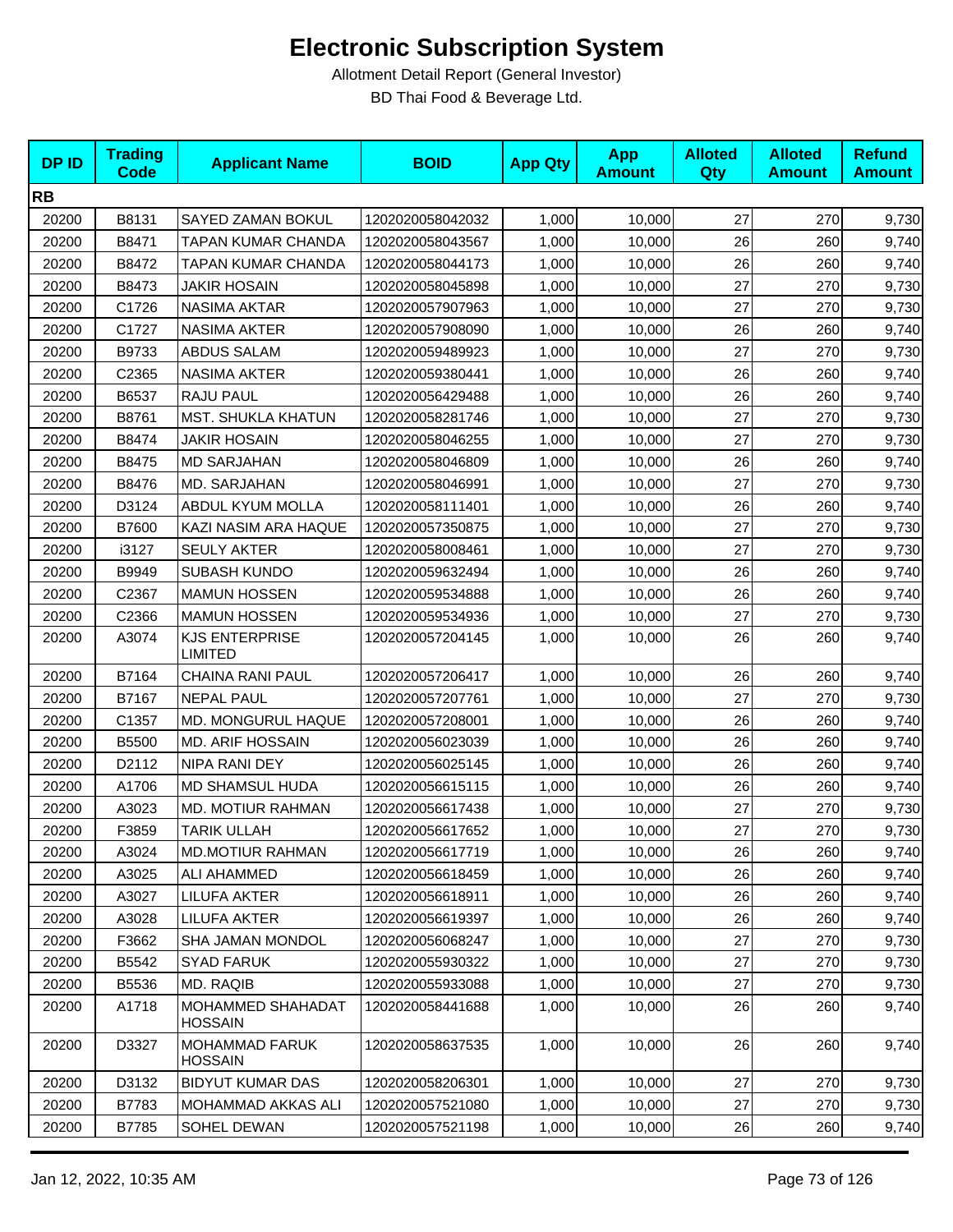| <b>DPID</b> | <b>Trading</b><br><b>Code</b> | <b>Applicant Name</b>                  | <b>BOID</b>      | <b>App Qty</b> | <b>App</b><br><b>Amount</b> | <b>Alloted</b><br>Qty | <b>Alloted</b><br><b>Amount</b> | <b>Refund</b><br><b>Amount</b> |
|-------------|-------------------------------|----------------------------------------|------------------|----------------|-----------------------------|-----------------------|---------------------------------|--------------------------------|
| <b>RB</b>   |                               |                                        |                  |                |                             |                       |                                 |                                |
| 20200       | B7786                         | SOHEL DEWAN                            | 1202020057521832 | 1,000          | 10,000                      | 26                    | 260                             | 9,740                          |
| 20200       | B7787                         | <b>MALEK KHAN</b>                      | 1202020057522358 | 1,000          | 10,000                      | 26                    | 260                             | 9,740                          |
| 20200       | B7790                         | <b>BANU BEGUM</b>                      | 1202020057522449 | 1,000          | 10,000                      | 27                    | 270                             | 9,730                          |
| 20200       | B7601                         | KAZI NASIM ARA HAQUE                   | 1202020057351232 | 1,000          | 10,000                      | 27                    | 270                             | 9,730                          |
| 20200       | B7680                         | MD. MINNAL MIAH                        | 1202020057404945 | 1,000          | 10,000                      | 27                    | 270                             | 9,730                          |
| 20200       | F3902                         | SHEBAN KUMAR NAHA                      | 1202020056697974 | 1,000          | 10,000                      | 26                    | 260                             | 9,740                          |
| 20200       | F3901                         | SHEBAN KUMAR NAHA                      | 1202020056698531 | 1,000          | 10,000                      | 27                    | 270                             | 9,730                          |
| 20200       | F3878                         | <b>MST.HOSNA ARA</b>                   | 1202020056699708 | 1,000          | 10,000                      | 26                    | 260                             | 9,740                          |
| 20200       | F3900                         | <b>ASRAFAT AHAMED</b><br><b>RIYADH</b> | 1202020056700325 | 1,000          | 10,000                      | 26                    | 260                             | 9,740                          |
| 20200       | F3912                         | SHAMIM AL MAMUN                        | 1202020056704861 | 1,000          | 10,000                      | 26                    | 260                             | 9,740                          |
| 20200       | F3911                         | SHAMIM AL MAMUN                        | 1202020056704928 | 1,000          | 10,000                      | 26                    | 260                             | 9,740                          |
| 20200       | F3910                         | SHAIFUL ISLAM                          | 1202020056705047 | 1,000          | 10,000                      | 26                    | 260                             | 9,740                          |
| 20200       | F3909                         | SHAIFUL ISLAM                          | 1202020056705288 | 1,000          | 10,000                      | 27                    | 270                             | 9,730                          |
| 20200       | F3908                         | <b>FAZLE ALAHI</b>                     | 1202020056705451 | 1,000          | 10,000                      | 26                    | 260                             | 9,740                          |
| 20200       | F3907                         | <b>FAZLE ALAHI</b>                     | 1202020056705542 | 1,000          | 10,000                      | 27                    | 270                             | 9,730                          |
| 20200       | 11868                         | MD.MOFAZZAL HOSSAIN                    | 1202020056026348 | 1,000          | 10,000                      | 26                    | 260                             | 9,740                          |
| 20200       | F3663                         | SHA JAMAN MONDOL                       | 1202020056072156 | 1,000          | 10,000                      | 26                    | 260                             | 9,740                          |
| 20200       | B6133                         | MD. IMANUL ISLAM                       | 1202020056073474 | 1,000          | 10,000                      | 27                    | 270                             | 9,730                          |
| 20200       | F3665                         | MAJADA BEGUM                           | 1202020056074297 | 1,000          | 10,000                      | 27                    | 270                             | 9,730                          |
| 20200       | F3676                         | <b>MD. SHAFIQUL ISLAM</b>              | 1202020056236096 | 1,000          | 10,000                      | 26                    | 260                             | 9,740                          |
| 20200       | 0A873                         | <b>BALLAL</b>                          | 1202020055986484 | 1,000          | 10,000                      | 26                    | 260                             | 9,740                          |
| 20200       | A3180                         | <b>ASMA AKTER</b>                      | 1202020058255678 | 1,000          | 10,000                      | 27                    | 270                             | 9,730                          |
| 20200       | A3182                         | TANIA SULTANA                          | 1202020058255809 | 1,000          | 10,000                      | 26                    | 260                             | 9,740                          |
| 20200       | A3186                         | <b>SUMA AKTER</b>                      | 1202020058256268 | 1,000          | 10,000                      | 26                    | 260                             | 9,740                          |
| 20200       | B8806                         | SHEFALI MONDAL                         | 1202020058359107 | 1,000          | 10,000                      | 27                    | 270                             | 9,730                          |
| 20200       | B7791                         | MOHAMMAD MIRAJ KHA                     | 1202020057522473 | 1,000          | 10,000                      | 27                    | 270                             | 9,730                          |
| 20200       | D3046                         | ARUNA RANI ROY                         | 1202020057750406 | 1,000          | 10,000                      | 27                    | 270                             | 9,730                          |
| 20200       | D3047                         | ARUNA RANI ROY                         | 1202020057750995 | 1,000          | 10,000                      | 26                    | 260                             | 9,740                          |
| 20200       | D3527                         | MOHAMMAD KAMAL<br><b>HOSSEN</b>        | 1202020059243657 | 1,000          | 10,000                      | 26                    | 260                             | 9,740                          |
| 20200       | C1131                         | MD. ROMJAN ALI                         | 1202020056874823 | 1,000          | 10,000                      | 27                    | 270                             | 9,730                          |
| 20200       | C1132                         | <b>MOURI TANIA</b>                     | 1202020056875373 | 1,000          | 10,000                      | 26                    | 260                             | 9,740                          |
| 20200       | B7000                         | <b>TAHERA KHATUN</b>                   | 1202020056876394 | 1,000          | 10,000                      | 27                    | 270                             | 9,730                          |
| 20200       | C1025                         | <b>SAMSUN NAHAR BEGUM</b>              | 1202020056301921 | 1,000          | 10,000                      | 27                    | 270                             | 9,730                          |
| 20200       | F3659                         | MOHAMMED ROUF                          | 1202020056313040 | 1,000          | 10,000                      | 26                    | 260                             | 9,740                          |
| 20200       | A3181                         | <b>ASMA AKTER</b>                      | 1202020058261618 | 1,000          | 10,000                      | 26                    | 260                             | 9,740                          |
| 20200       | A3183                         | TANIA SULTANA                          | 1202020058261733 | 1,000          | 10,000                      | 26                    | 260                             | 9,740                          |
| 20200       | i3440                         | MD. MASUM BILLAH                       | 1202020058700519 | 1,000          | 10,000                      | 27                    | 270                             | 9,730                          |
| 20200       | B8289                         | <b>MERAJUL ISLAM</b>                   | 1202020057867160 | 1,000          | 10,000                      | 27                    | 270                             | 9,730                          |
| 20200       | B8102                         | MOHAMMAD AYOUB                         | 1202020057757269 | 1,000          | 10,000                      | 27                    | 270                             | 9,730                          |
| 20200       | B8120                         | NITAI CHANDRA SHIL                     | 1202020057758595 | 1,000          | 10,000                      | 26                    | 260                             | 9,740                          |
| 20200       | B8220                         | <b>DIGON PAUL</b>                      | 1202020057800470 | 1,000          | 10,000                      | 27                    | 270                             | 9,730                          |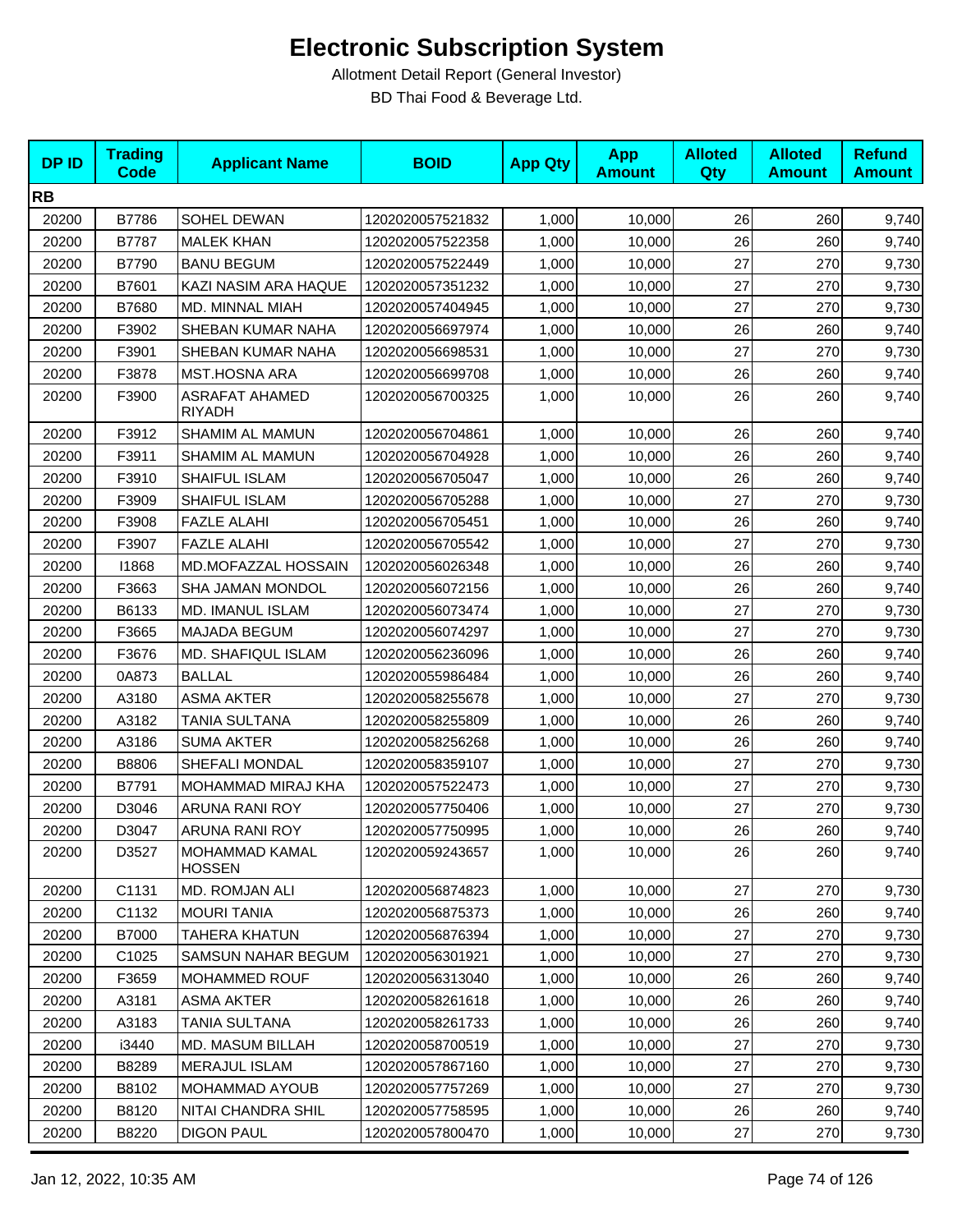| <b>DPID</b> | <b>Trading</b><br><b>Code</b> | <b>Applicant Name</b>                  | <b>BOID</b>      | <b>App Qty</b> | <b>App</b><br><b>Amount</b> | <b>Alloted</b><br>Qty | <b>Alloted</b><br><b>Amount</b> | <b>Refund</b><br><b>Amount</b> |
|-------------|-------------------------------|----------------------------------------|------------------|----------------|-----------------------------|-----------------------|---------------------------------|--------------------------------|
| <b>RB</b>   |                               |                                        |                  |                |                             |                       |                                 |                                |
| 20200       | B8252                         | DR. MD. ALAMGIR<br><b>HOSSAIN</b>      | 1202020057803035 | 1,000          | 10,000                      | 27                    | 270                             | 9,730                          |
| 20200       | B8231                         | TAPAN CHANDRA DAS                      | 1202020057804337 | 1,000          | 10.000                      | 27                    | 270                             | 9,730                          |
| 20200       | B8232                         | TAPAN CHANDRA DAS                      | 1202020057804601 | 1,000          | 10,000                      | 27                    | 270                             | 9,730                          |
| 20200       | i3735                         | <b>SERAJUL ISLAM</b>                   | 1202020059455601 | 1,000          | 10,000                      | 26                    | 260                             | 9,740                          |
| 20200       | i3736                         | <b>SERAJUL ISLAM</b>                   | 1202020059456473 | 1,000          | 10,000                      | 26                    | 260                             | 9,740                          |
| 20200       | C1044                         | MOHAMMAD IBNE AL<br><b>HAZEN KABIR</b> | 1202020056436944 | 1,000          | 10,000                      | 26                    | 260                             | 9,740                          |
| 20200       | C1045                         | <b>ASMA PARVIN</b>                     | 1202020056437991 | 1,000          | 10,000                      | 27                    | 270                             | 9,730                          |
| 20200       | D2338                         | RATNA RANI DAS                         | 1202020056487292 | 1,000          | 10,000                      | 27                    | 270                             | 9,730                          |
| 20200       | B6128                         | S. M. SARIFUL ISLAM                    | 1202020056487308 | 1,000          | 10,000                      | 26                    | 260                             | 9,740                          |
| 20200       | D2258                         | <b>JAMONA SAHA</b>                     | 1202020056349231 | 1,000          | 10,000                      | 27                    | 270                             | 9,730                          |
| 20200       | A3205                         | SARDAR ABU ZAFOR                       | 1202020058288218 | 1,000          | 10,000                      | 27                    | 270                             | 9,730                          |
| 20200       | A3206                         | JAHANARA BEGUM                         | 1202020058288756 | 1,000          | 10,000                      | 26                    | 260                             | 9,740                          |
| 20200       | A3207                         | JAHANARA BEGUM                         | 1202020058288764 | 1,000          | 10,000                      | 27                    | 270                             | 9,730                          |
| 20200       | i3408                         | <b>HAMIDA BEGUM</b>                    | 1202020058617781 | 1,000          | 10,000                      | 26                    | 260                             | 9,740                          |
| 20200       | i3407                         | <b>HAMIDA BEGUM</b>                    | 1202020058618005 | 1,000          | 10,000                      | 27                    | 270                             | 9,730                          |
| 20200       | i3385                         | <b>NAZRUL ISLAM</b>                    | 1202020058619240 | 1,000          | 10.000                      | 26                    | 260                             | 9,740                          |
| 20200       | A3332                         | <b>MD. AMIR HOSSAIN</b>                | 1202020058525784 | 1,000          | 10,000                      | 27                    | 270                             | 9,730                          |
| 20200       | C1924                         | MD. ZAMIR UDDIN                        | 1202020058526414 | 1,000          | 10,000                      | 27                    | 270                             | 9,730                          |
| 20200       | <b>B9008</b>                  | SAIFUL HOSSAIN                         | 1202020058639379 | 1,000          | 10,000                      | 27                    | 270                             | 9,730                          |
| 20200       | B8388                         | SABIT HOSSAIN                          | 1202020057965644 | 1,000          | 10,000                      | 26                    | 260                             | 9,740                          |
| 20200       | B8389                         | SABIT HOSSAIN                          | 1202020057965869 | 1,000          | 10,000                      | 26                    | 260                             | 9,740                          |
| 20200       | A1711                         | MOHAMMAD ALAM                          | 1202020058019399 | 1,000          | 10,000                      | 27                    | 270                             | 9,730                          |
| 20200       | C2371                         | MST. KADIJA AKTAR                      | 1202020059501708 | 1,000          | 10,000                      | 26                    | 260                             | 9,740                          |
| 20200       | C1358                         | MD. MONGURUL HAQUE                     | 1202020057212721 | 1,000          | 10,000                      | 27                    | 270                             | 9,730                          |
| 20200       | i2297                         | MD. ABDUR RAHMAN<br><b>SHEIKH</b>      | 1202020057214268 | 1,000          | 10,000                      | 27                    | 270                             | 9,730                          |
| 20200       | C1371                         | <b>HAZERA BEGUM</b>                    | 1202020057215139 | 1,000          | 10,000                      | 26                    | 260                             | 9,740                          |
| 20200       | i1869                         | MD.MOFAZZAL HOSSAIN                    | 1202020056029119 | 1,000          | 10,000                      | $27\,$                | 270                             | 9,730                          |
| 20200       | F3666                         | <b>LUTFA</b>                           | 1202020056076071 | 1,000          | 10,000                      | 26                    | 260                             | 9,740                          |
| 20200       | B5049                         | MD. NASARUL HOQUE                      | 1202020055951032 | 1,000          | 10,000                      | 26                    | 260                             | 9,740                          |
| 20200       | 0A874                         | <b>MD. SELIM SHIKDER</b>               | 1202020055986730 | 1,000          | 10,000                      | 27                    | 270                             | 9,730                          |
| 20200       | 0A876                         | MD. SOHAG                              | 1202020055986920 | 1,000          | 10,000                      | 26                    | 260                             | 9,740                          |
| 20200       | B4825                         | ROKSANA KHATUN                         | 1202020054856479 | 1,000          | 10,000                      | 27                    | 270                             | 9,730                          |
| 20200       | B4927                         | YEASMIN TAMANNA                        | 1202020054995731 | 1,000          | 10,000                      | 26                    | 260                             | 9,740                          |
| 20200       | F3159                         | MD. BABUL HOSSEN                       | 1202020054996439 | 1,000          | 10,000                      | 27                    | 270                             | 9,730                          |
| 20200       | B4843                         | MD. ZIAUDDIN                           | 1202020054892750 | 1,000          | 10,000                      | 26                    | 260                             | 9,740                          |
| 20200       | B4844                         | MD. ZIAUDDIN                           | 1202020054892884 | 1,000          | 10,000                      | 27                    | 270                             | 9,730                          |
| 20200       | B6667                         | MST. SELINA AKTER<br>MIAZI             | 1202020056741329 | 1,000          | 10,000                      | 27                    | 270                             | 9,730                          |
| 20200       | B6668                         | MD. SHOHEL SARKER                      | 1202020056743098 | 1,000          | 10,000                      | 27                    | 270                             | 9,730                          |
| 20200       | B5737                         | <b>HASIBUL HASAN</b>                   | 1202020056674778 | 1,000          | 10,000                      | 26                    | 260                             | 9,740                          |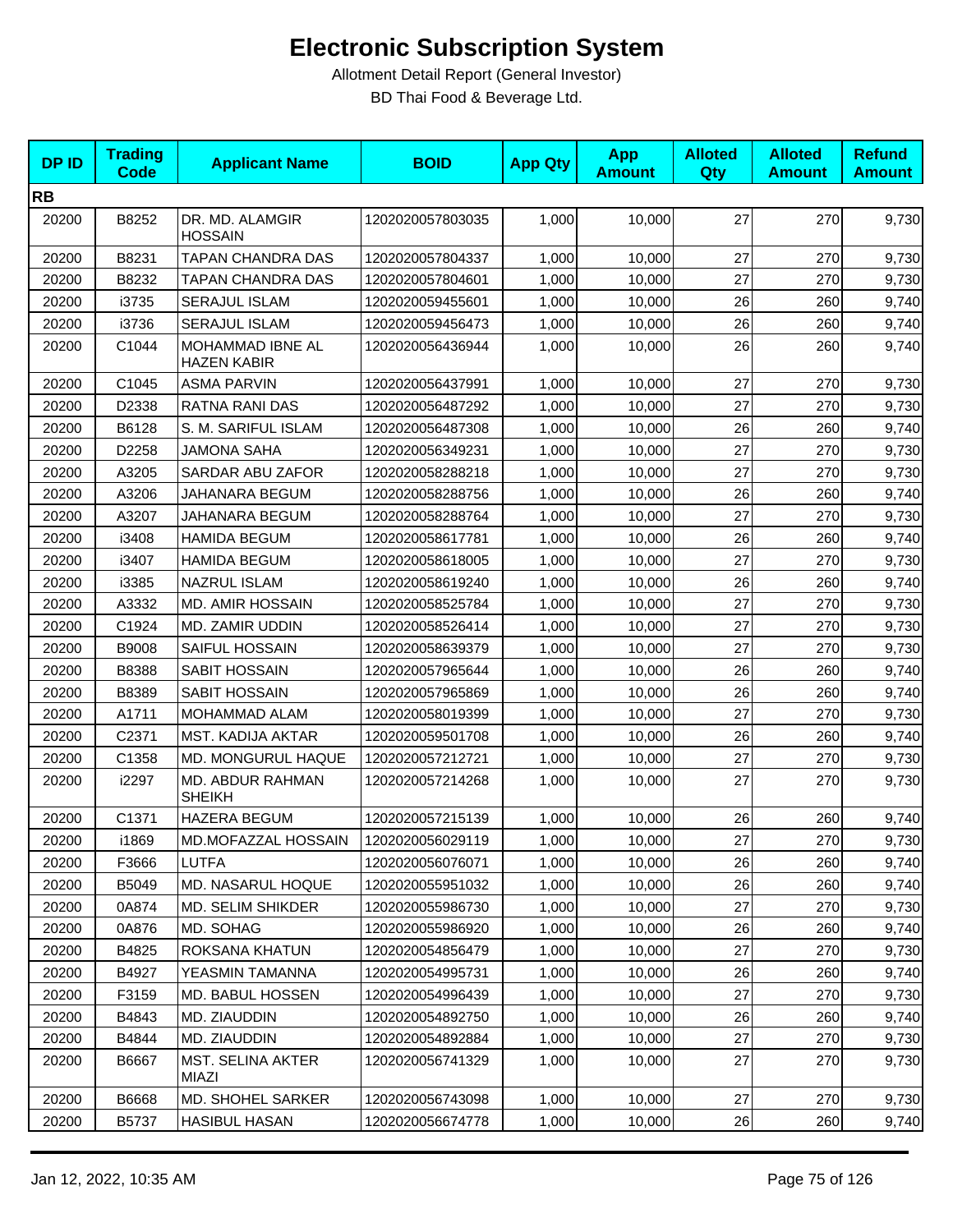| <b>DPID</b> | <b>Trading</b><br><b>Code</b> | <b>Applicant Name</b>             | <b>BOID</b>      | <b>App Qty</b> | <b>App</b><br><b>Amount</b> | <b>Alloted</b><br><b>Qty</b> | <b>Alloted</b><br><b>Amount</b> | <b>Refund</b><br><b>Amount</b> |
|-------------|-------------------------------|-----------------------------------|------------------|----------------|-----------------------------|------------------------------|---------------------------------|--------------------------------|
| <b>RB</b>   |                               |                                   |                  |                |                             |                              |                                 |                                |
| 20200       | B4074                         | AKBAR HOSSAIN                     | 1202020054154821 | 1,000          | 10,000                      | 26                           | 260                             | 9,740                          |
| 20200       | B4075                         | AKBAR HOSSAIN                     | 1202020054155966 | 1,000          | 10,000                      | 26                           | 260                             | 9,740                          |
| 20200       | D1520                         | <b>AMENA AKTER</b>                | 1202020053633800 | 1,000          | 10,000                      | 26                           | 260                             | 9,740                          |
| 20200       | D1518                         | MD. DIDARUL ALAM                  | 1202020053633861 | 1,000          | 10,000                      | 26                           | 260                             | 9,740                          |
| 20200       | D1519                         | MD. DIDARUL ALAM                  | 1202020053633886 | 1,000          | 10,000                      | 26                           | 260                             | 9,740                          |
| 20200       | D1521                         | MRS. SALEHA BEGUM                 | 1202020053635679 | 1,000          | 10,000                      | 26                           | 260                             | 9,740                          |
| 20200       | D1522                         | MRS. SALEHA BEGUM                 | 1202020053635695 | 1,000          | 10,000                      | 27                           | 270                             | 9,730                          |
| 20200       | F2833                         | EATI                              | 1202020053817084 | 1,000          | 10,000                      | 26                           | 260                             | 9,740                          |
| 20200       | F2834                         | EATI                              | 1202020053817108 | 1,000          | 10,000                      | 27                           | 270                             | 9,730                          |
| 20200       | F2835                         | MD. AHSAN                         | 1202020053817132 | 1,000          | 10,000                      | 26                           | 260                             | 9,740                          |
| 20200       | F2836                         | MD. AHSAN                         | 1202020053817191 | 1,000          | 10,000                      | 26                           | 260                             | 9,740                          |
| 20200       | i3375                         | Md. Rashidul Hassan               | 1202020053677460 | 1,000          | 10,000                      | 26                           | 260                             | 9,740                          |
| 20200       | F2760                         | SHIKHA RANI GHOSH                 | 1202020053680051 | 1,000          | 10,000                      | 26                           | 260                             | 9,740                          |
| 20200       | D1472                         | SHAHINA AKTER                     | 1202020053518666 | 1,000          | 10,000                      | 26                           | 260                             | 9,740                          |
| 20200       | 01753                         | MD. BABUL AKHTER                  | 1202020053760987 | 1,000          | 10,000                      | 27                           | 270                             | 9,730                          |
| 20200       | 0C946                         | MD. SYFUL ISLAM                   | 1202020055458558 | 1,000          | 10,000                      | 26                           | 260                             | 9,740                          |
| 20200       | 0C947                         | ROKSANA RASHID                    | 1202020055459156 | 1,000          | 10,000                      | 27                           | 270                             | 9,730                          |
| 20200       | i1519                         | MD. MAMNUR RASHID                 | 1202020055488691 | 1,000          | 10,000                      | 26                           | 260                             | 9,740                          |
| 20200       | B2695                         | KAMRUN NAHAR HOQ                  | 1202020055534591 | 1,000          | 10,000                      | 27                           | 270                             | 9,730                          |
| 20200       | i1205                         | <b>SAMIM KHAN</b>                 | 1202020055090481 | 1,000          | 10,000                      | 26                           | 260                             | 9,740                          |
| 20200       | i1206                         | <b>SAMIM KHAN</b>                 | 1202020055090960 | 1,000          | 10,000                      | 26                           | 260                             | 9,740                          |
| 20200       | D1916                         | ETI RANI SAHA                     | 1202020055123694 | 1,000          | 10,000                      | 26                           | 260                             | 9,740                          |
| 20200       | F2166                         | MD. ASRAFUL ISLAM<br><b>SOBUZ</b> | 1202020055166504 | 1,000          | 10,000                      | 26                           | 260                             | 9,740                          |
| 20200       | F2167                         | MD. ASRAFUL ISLAM<br><b>SOBUZ</b> | 1202020055167021 | 1,000          | 10,000                      | 26                           | 260                             | 9,740                          |
| 20200       | F2170                         | MD. MEHEDI HASAN                  | 1202020055171806 | 1,000          | 10,000                      | 27                           | 270                             | 9,730                          |
| 20200       | C1162                         | <b>MD. ASLAM UDDIN</b>            | 1202020056922540 | 1,000          | 10,000                      | 27                           | 270                             | 9,730                          |
| 20200       | C1243                         | SHAIKH MD.ASAD ALI                | 1202020056923381 | 1,000          | 10,000                      | 26                           | 260                             | 9,740                          |
| 20200       | F2839                         | SALMA AKTER                       | 1202020053823404 | 1,000          | 10,000                      | 27                           | 270                             | 9,730                          |
| 20200       | F2840                         | <b>SALMA AKTER</b>                | 1202020053823447 | 1,000          | 10,000                      | 26                           | 260                             | 9,740                          |
| 20200       | A1150                         | <b>SOUMEN SAHA</b>                | 1202020053888419 | 1,000          | 10,000                      | 26                           | 260                             | 9,740                          |
| 20200       | B4997                         | SHAHIN ALAM                       | 1202020055258288 | 1,000          | 10,000                      | 27                           | 270                             | 9,730                          |
| 20200       | D1915                         | <b>MUKTA RANI SHOME</b>           | 1202020055172878 | 1,000          | 10,000                      | 27                           | 270                             | 9,730                          |
| 20200       | F2171                         | MD. MEHEDI HASAN                  | 1202020055172894 | 1,000          | 10,000                      | 26                           | 260                             | 9,740                          |
| 20200       | i1279                         | MD. YAKUB ALI                     | 1202020055211972 | 1,000          | 10,000                      | 27                           | 270                             | 9,730                          |
| 20200       | i1280                         | MD. YAKUB ALI                     | 1202020055212206 | 1,000          | 10,000                      | 27                           | 270                             | 9,730                          |
| 20200       | i1281                         | <b>MST. LAKHI BEGUM</b>           | 1202020055212861 | 1,000          | 10,000                      | 27                           | 270                             | 9,730                          |
| 20200       | i1282                         | MST. LAKHI BEGUM                  | 1202020055213179 | 1,000          | 10,000                      | 26                           | 260                             | 9,740                          |
| 20200       | C1257                         | <b>MST. CHISTIA RAHAMAN</b>       | 1202020056931907 | 1,000          | 10,000                      | 27                           | 270                             | 9,730                          |
| 20200       | C1258                         | MD. UMMAT ALI                     | 1202020056932026 | 1,000          | 10,000                      | 26                           | 260                             | 9,740                          |
| 20200       | C1262                         | <b>MOHELA KHATUN</b>              | 1202020056932481 | 1,000          | 10,000                      | 27                           | 270                             | 9,730                          |
| 20200       | 01991                         | <b>BASU DAB SING</b>              | 1202020054525918 | 1,000          | 10,000                      | $27\,$                       | 270                             | 9,730                          |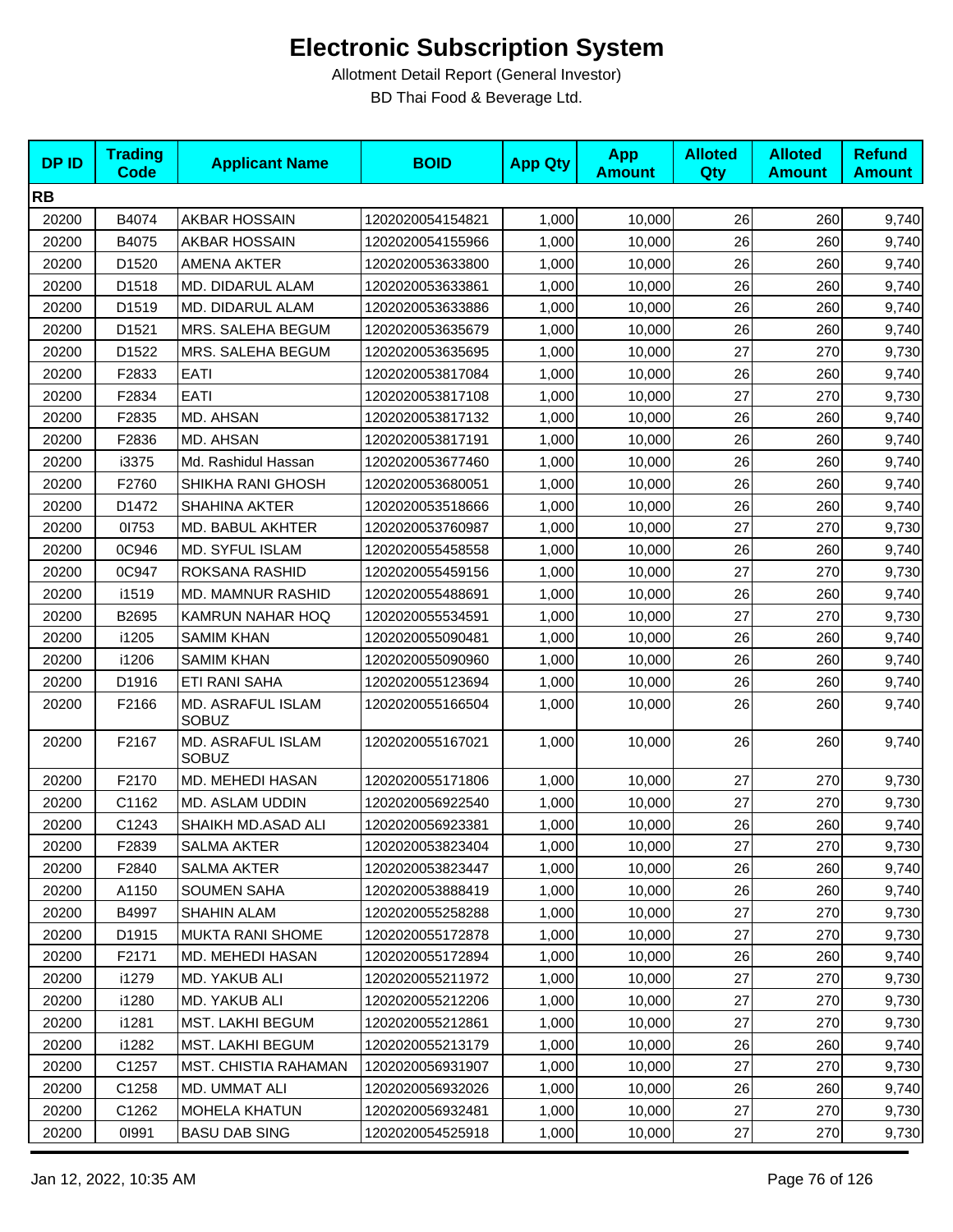| <b>DPID</b> | <b>Trading</b><br><b>Code</b> | <b>Applicant Name</b>      | <b>BOID</b>      | <b>App Qty</b> | <b>App</b><br><b>Amount</b> | <b>Alloted</b><br><b>Qty</b> | <b>Alloted</b><br><b>Amount</b> | <b>Refund</b><br><b>Amount</b> |
|-------------|-------------------------------|----------------------------|------------------|----------------|-----------------------------|------------------------------|---------------------------------|--------------------------------|
| <b>RB</b>   |                               |                            |                  |                |                             |                              |                                 |                                |
| 20200       | 01992                         | <b>BASU DAB SING</b>       | 1202020054526998 | 1,000          | 10,000                      | 26                           | 260                             | 9,740                          |
| 20200       | F2376                         | <b>NAZIFA AKTER</b>        | 1202020053338291 | 1,000          | 10,000                      | 27                           | 270                             | 9,730                          |
| 20200       | F2365                         | MST. NASHIMA AKTER         | 1202020053338323 | 1,000          | 10,000                      | 26                           | 260                             | 9,740                          |
| 20200       | F2371                         | REZWANUL HAQUE             | 1202020053338390 | 1,000          | 10,000                      | 27                           | 270                             | 9,730                          |
| 20200       | F2377                         | <b>TANIA AKTHER</b>        | 1202020053338414 | 1,000          | 10,000                      | 27                           | 270                             | 9,730                          |
| 20200       | F2378                         | <b>TANIA AKTHER</b>        | 1202020053338647 | 1,000          | 10,000                      | 26                           | 260                             | 9,740                          |
| 20200       | F2375                         | <b>NAZIFA AKTER</b>        | 1202020053338671 | 1,000          | 10,000                      | 26                           | 260                             | 9,740                          |
| 20200       | F2373                         | RAHIMA BEGUM               | 1202020053338681 | 1,000          | 10,000                      | 27                           | 270                             | 9,730                          |
| 20200       | F2372                         | REZWANUL HAQUE             | 1202020053338698 | 1,000          | 10,000                      | 27                           | 270                             | 9,730                          |
| 20200       | F2374                         | RAHIMA BEGUM               | 1202020053338711 | 1,000          | 10,000                      | 27                           | 270                             | 9,730                          |
| 20200       | F2379                         | <b>MONI AKTHER</b>         | 1202020053338936 | 1,000          | 10,000                      | 27                           | 270                             | 9,730                          |
| 20200       | F2380                         | <b>MONI AKTHER</b>         | 1202020053339229 | 1,000          | 10,000                      | 27                           | 270                             | 9,730                          |
| 20200       | 0A704                         | MD. SALAH UDDIN            | 1202020054771434 | 1,000          | 10,000                      | 27                           | 270                             | 9,730                          |
| 20200       | 0C911                         | MD. MAHBUBUR RAHMAN        | 1202020054779473 | 1,000          | 10,000                      | 26                           | 260                             | 9,740                          |
| 20200       | 0C912                         | MD. MAHBUBUR RAHMAN        | 1202020054779663 | 1,000          | 10,000                      | 26                           | 260                             | 9,740                          |
| 20200       | B8070                         | MD. BABUL MIA SARKER       | 1202020057158807 | 1,000          | 10,000                      | 26                           | 260                             | 9,740                          |
| 20200       | B8071                         | <b>MST. NADIRA BEGUM</b>   | 1202020057158866 | 1,000          | 10,000                      | 26                           | 260                             | 9,740                          |
| 20200       | 01994                         | ABDUL HANNAN SARDAR        | 1202020054529121 | 1,000          | 10,000                      | 27                           | 270                             | 9,730                          |
| 20200       | 01995                         | <b>MD. ARIF SARDAR</b>     | 1202020054529410 | 1,000          | 10,000                      | 27                           | 270                             | 9,730                          |
| 20200       | 01996                         | <b>MD. ARIF SARDAR</b>     | 1202020054529916 | 1,000          | 10,000                      | 26                           | 260                             | 9,740                          |
| 20200       | F2465                         | <b>MST. NARGIS</b>         | 1202020053441771 | 1,000          | 10,000                      | 27                           | 270                             | 9,730                          |
| 20200       | B3644                         | <b>TIRTHWA SAHA</b>        | 1202020053348304 | 1,000          | 10,000                      | 27                           | 270                             | 9,730                          |
| 20200       | B3645                         | <b>TIRTHWA SAHA</b>        | 1202020053349839 | 1,000          | 10,000                      | 27                           | 270                             | 9,730                          |
| 20200       | D1473                         | SHAH REAR KABIR            | 1202020053521521 | 1,000          | 10,000                      | 26                           | 260                             | 9,740                          |
| 20200       | D1474                         | <b>MD MIZANUR RAHMAN</b>   | 1202020053521562 | 1,000          | 10,000                      | 26                           | 260                             | 9,740                          |
| 20200       | i1727                         | <b>MD.SYFUL ISLAM</b>      | 1202020055874781 | 1,000          | 10,000                      | 27                           | 270                             | 9,730                          |
| 20200       | F3164                         | ZANAT JAHAN BITHI          | 1202020054963433 | 1,000          | 10,000                      | 26                           | 260                             | 9,740                          |
| 20200       | F3167                         | MST. MIRANA BEGUM          | 1202020054964751 | 1,000          | 10,000                      | 26                           | 260                             | 9,740                          |
| 20200       | F3168                         | MST. MIRANA BEGUM          | 1202020054964933 | 1,000          | 10,000                      | 26                           | 260                             | 9,740                          |
| 20200       | F3169                         | ILIN JOBAYDA JHILIK        | 1202020054965341 | 1,000          | 10,000                      | 26                           | 260                             | 9,740                          |
| 20200       | F3141                         | <b>MST. ROZINA KHATUN</b>  | 1202020054965997 | 1,000          | 10,000                      | 27                           | 270                             | 9,730                          |
| 20200       | F3142                         | <b>MST. ROZINA KHATUN</b>  | 1202020054966014 | 1,000          | 10,000                      | 27                           | 270                             | 9,730                          |
| 20200       | F3143                         | <b>NASRIN AHAMED</b>       | 1202020054966471 | 1,000          | 10,000                      | 26                           | 260                             | 9,740                          |
| 20200       | F3144                         | <b>NASRIN AHAMED</b>       | 1202020054966501 | 1,000          | 10,000                      | 27                           | 270                             | 9,730                          |
| 20200       | F3145                         | <b>FARUK ISLAM</b>         | 1202020054966587 | 1,000          | 10,000                      | 26                           | 260                             | 9,740                          |
| 20200       | F3146                         | <b>FARUK ISLAM</b>         | 1202020054966600 | 1,000          | 10,000                      | 27                           | 270                             | 9,730                          |
| 20200       | F3170                         | <b>ILIN JOBAYDA JHILIK</b> | 1202020054966833 | 1,000          | 10,000                      | 26                           | 260                             | 9,740                          |
| 20200       | F3171                         | APLE MAHAMUD               | 1202020054966975 | 1,000          | 10,000                      | 27                           | 270                             | 9,730                          |
| 20200       | F3172                         | APLE MAHAMUD               | 1202020054967169 | 1,000          | 10,000                      | 27                           | 270                             | 9,730                          |
| 20200       | B6686                         | JAFOR IQBAL                | 1202020056757481 | 1,000          | 10,000                      | 26                           | 260                             | 9,740                          |
| 20200       | B6687                         | <b>ABU TALIB</b>           | 1202020056757888 | 1,000          | 10,000                      | 26                           | 260                             | 9,740                          |
| 20200       | B6688                         | SHELU RANI DAS             | 1202020056761548 | 1,000          | 10,000                      | 27                           | 270                             | 9,730                          |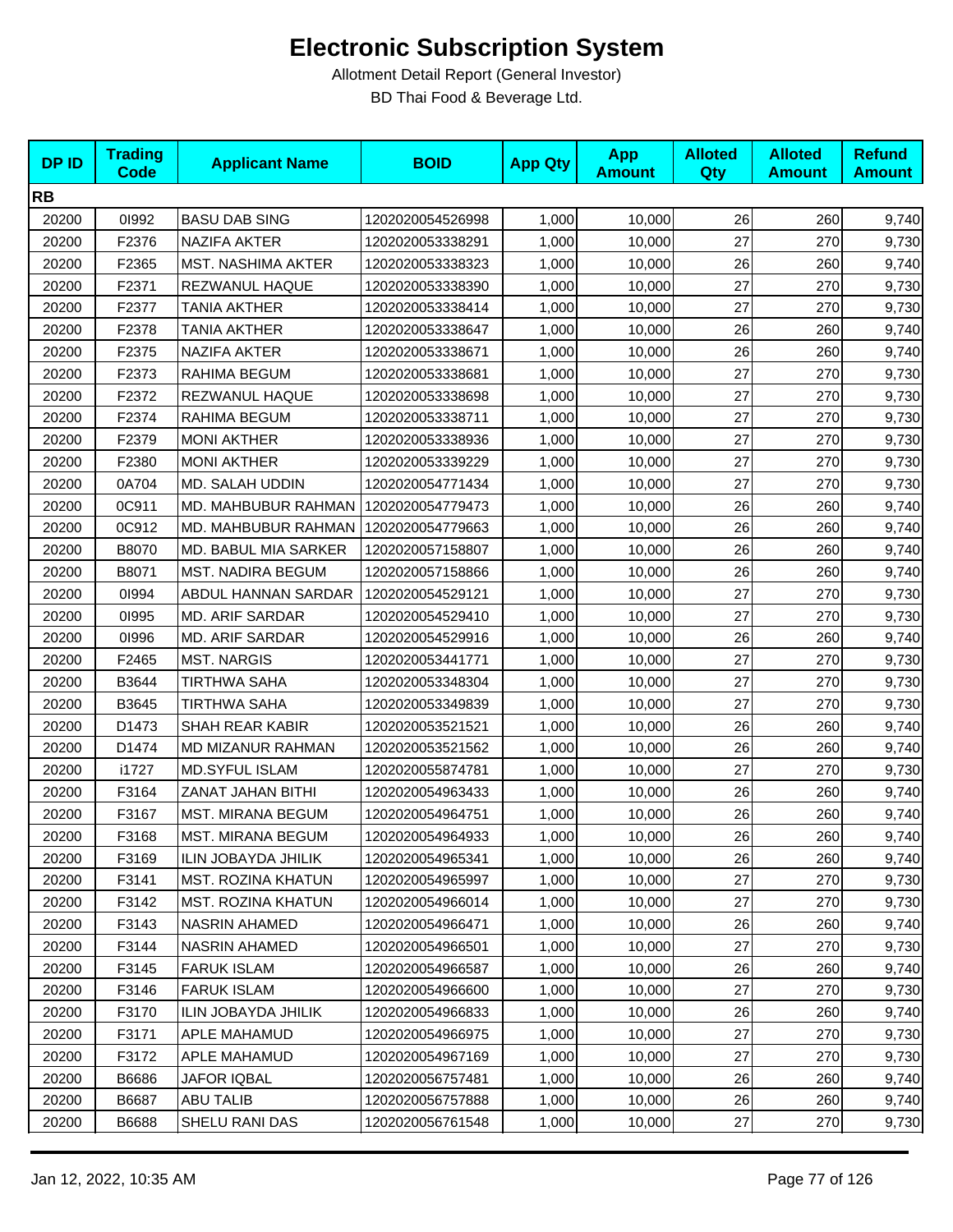| <b>DPID</b> | <b>Trading</b><br><b>Code</b> | <b>Applicant Name</b>              | <b>BOID</b>      | <b>App Qty</b> | <b>App</b><br><b>Amount</b> | <b>Alloted</b><br><b>Qty</b> | <b>Alloted</b><br><b>Amount</b> | <b>Refund</b><br><b>Amount</b> |
|-------------|-------------------------------|------------------------------------|------------------|----------------|-----------------------------|------------------------------|---------------------------------|--------------------------------|
| <b>RB</b>   |                               |                                    |                  |                |                             |                              |                                 |                                |
| 20200       | F3860                         | <b>TARIK ULLAH</b>                 | 1202020056641269 | 1,000          | 10,000                      | 27                           | 270                             | 9,730                          |
| 20200       | F3865                         | SHARIFF ULLAH                      | 1202020056644396 | 1,000          | 10,000                      | 26                           | 260                             | 9,740                          |
| 20200       | F3866                         | <b>SHARIFF ULLAH</b>               | 1202020056645109 | 1,000          | 10,000                      | 26                           | 260                             | 9,740                          |
| 20200       | D2400                         | SHAMIMA AKTER LIPA                 | 1202020056645358 | 1,000          | 10,000                      | 26                           | 260                             | 9,740                          |
| 20200       | F3867                         | MD. SAIFUL ISLAM                   | 1202020056645789 | 1,000          | 10,000                      | 27                           | 270                             | 9,730                          |
| 20200       | F3868                         | <b>MD. SAIFUL ISLAM</b>            | 1202020056646443 | 1,000          | 10,000                      | 26                           | 260                             | 9,740                          |
| 20200       | F2843                         | MST. SHAHANARA<br><b>KHATUN</b>    | 1202020053826582 | 1,000          | 10,000                      | 27                           | 270                             | 9,730                          |
| 20200       | B2693                         | <b>JASHIM UDDIN</b>                | 1202020053689764 | 1,000          | 10,000                      | 26                           | 260                             | 9,740                          |
| 20200       | D1974                         | MD. RIPON SHEIKH                   | 1202020055430177 | 1,000          | 10,000                      | 26                           | 260                             | 9,740                          |
| 20200       | D1975                         | MD. BELAYET HOSSAIN                | 1202020055430565 | 1,000          | 10,000                      | 27                           | 270                             | 9,730                          |
| 20200       | D1976                         | MRS. NURJAHAN BEGUM                | 1202020055431181 | 1,000          | 10,000                      | 26                           | 260                             | 9,740                          |
| 20200       | D1977                         | MD. DELWAR HOSSAIN<br><b>SHEKH</b> | 1202020055431500 | 1,000          | 10,000                      | 26                           | 260                             | 9,740                          |
| 20200       | D1978                         | <b>BADAL CHANDRA DEY</b>           | 1202020055431923 | 1,000          | 10,000                      | 26                           | 260                             | 9,740                          |
| 20200       | i1201                         | MD. HAFIJUR RAHAMAN                | 1202020055093361 | 1,000          | 10,000                      | 26                           | 260                             | 9,740                          |
| 20200       | i1202                         | MD. HAFIJUR RAHAMAN                | 1202020055093418 | 1,000          | 10,000                      | 27                           | 270                             | 9,730                          |
| 20200       | 0H639                         | DR. TARIQ AKHTAR KHAN              | 1202020055096992 | 1,000          | 10,000                      | 27                           | 270                             | 9,730                          |
| 20200       | i1181                         | <b>MOHIT AZAM</b>                  | 1202020055048267 | 1,000          | 10,000                      | 27                           | 270                             | 9,730                          |
| 20200       | i1182                         | MOHIT AZAM                         | 1202020055048754 | 1,000          | 10,000                      | 27                           | 270                             | 9,730                          |
| 20200       | A2061                         | <b>SUJIT KUMAR DAS</b>             | 1202020056810749 | 1,000          | 10,000                      | 27                           | 270                             | 9,730                          |
| 20200       | B7069                         | MD. ABDUL MALEQUE                  | 1202020056986823 | 1,000          | 10,000                      | 27                           | 270                             | 9,730                          |
| 20200       | B7071                         | RASEDA BEGUM                       | 1202020056988145 | 1,000          | 10,000                      | 27                           | 270                             | 9,730                          |
| 20200       | F2845                         | <b>SALMA YESMINE</b>               | 1202020053835146 | 1,000          | 10,000                      | 26                           | 260                             | 9,740                          |
| 20200       | F2846                         | MD. HABIB                          | 1202020053835154 | 1,000          | 10,000                      | 26                           | 260                             | 9,740                          |
| 20200       | 0A608                         | MOHAMMAD SHAMSUL<br><b>HUDA</b>    | 1202020053783602 | 1,000          | 10,000                      | 26                           | 260                             | 9,740                          |
| 20200       | B3865                         | <b>RUMA AKTER</b>                  | 1202020053784037 | 1,000          | 10,000                      | 27                           | 270                             | 9,730                          |
| 20200       | B3866                         | <b>RUMA AKTER</b>                  | 1202020053784096 | 1,000          | 10,000                      | 26                           | 260                             | 9,740                          |
| 20200       | B5482                         | <b>SUMA AKTER</b>                  | 1202020055614095 | 1,000          | 10,000                      | 26                           | 260                             | 9,740                          |
| 20200       | B5483                         | <b>SUMA AKTER</b>                  | 1202020055614946 | 1,000          | 10,000                      | 26                           | 260                             | 9,740                          |
| 20200       | i1263                         | RESHMA KHANOM                      | 1202020055222776 | 1,000          | 10,000                      | 27                           | 270                             | 9,730                          |
| 20200       | i1264                         | <b>RESHMA KHANOM</b>               | 1202020055223232 | 1,000          | 10,000                      | 26                           | 260                             | 9,740                          |
| 20200       | i1285                         | MRS. SHOBHA BEGUM                  | 1202020055228880 | 1,000          | 10,000                      | 27                           | 270                             | 9,730                          |
| 20200       | i1286                         | MRS. SHOBHA BEGUM                  | 1202020055229231 | 1,000          | 10,000                      | 26                           | 260                             | 9,740                          |
| 20200       | i1289                         | <b>MAINA BEGUM</b>                 | 1202020055230913 | 1,000          | 10,000                      | 26                           | 260                             | 9,740                          |
| 20200       | i1290                         | <b>MAINA BEGUM</b>                 | 1202020055230921 | 1,000          | 10,000                      | 26                           | 260                             | 9,740                          |
| 20200       | B5023                         | MD. ABDUS SALAM                    | 1202020055267213 | 1,000          | 10,000                      | 27                           | 270                             | 9,730                          |
| 20200       | A1500                         | MD. FAKHRUL ALAM                   | 1202020055186252 | 1,000          | 10,000                      | 26                           | 260                             | 9,740                          |
| 20200       | i1259                         | MUNSHI MD. FAYSAL                  | 1202020055186766 | 1,000          | 10,000                      | 26                           | 260                             | 9,740                          |
| 20200       | i1260                         | MUNSHI MD. FAYSAL                  | 1202020055186814 | 1,000          | 10,000                      | 26                           | 260                             | 9,740                          |
| 20200       | i1265                         | MD. ZOHURUL ISLAM                  | 1202020055186972 | 1,000          | 10,000                      | 26                           | 260                             | 9,740                          |
| 20200       | i1266                         | MD. ZOHURUL ISLAM                  | 1202020055188326 | 1,000          | 10,000                      | $26\,$                       | 260                             | 9,740                          |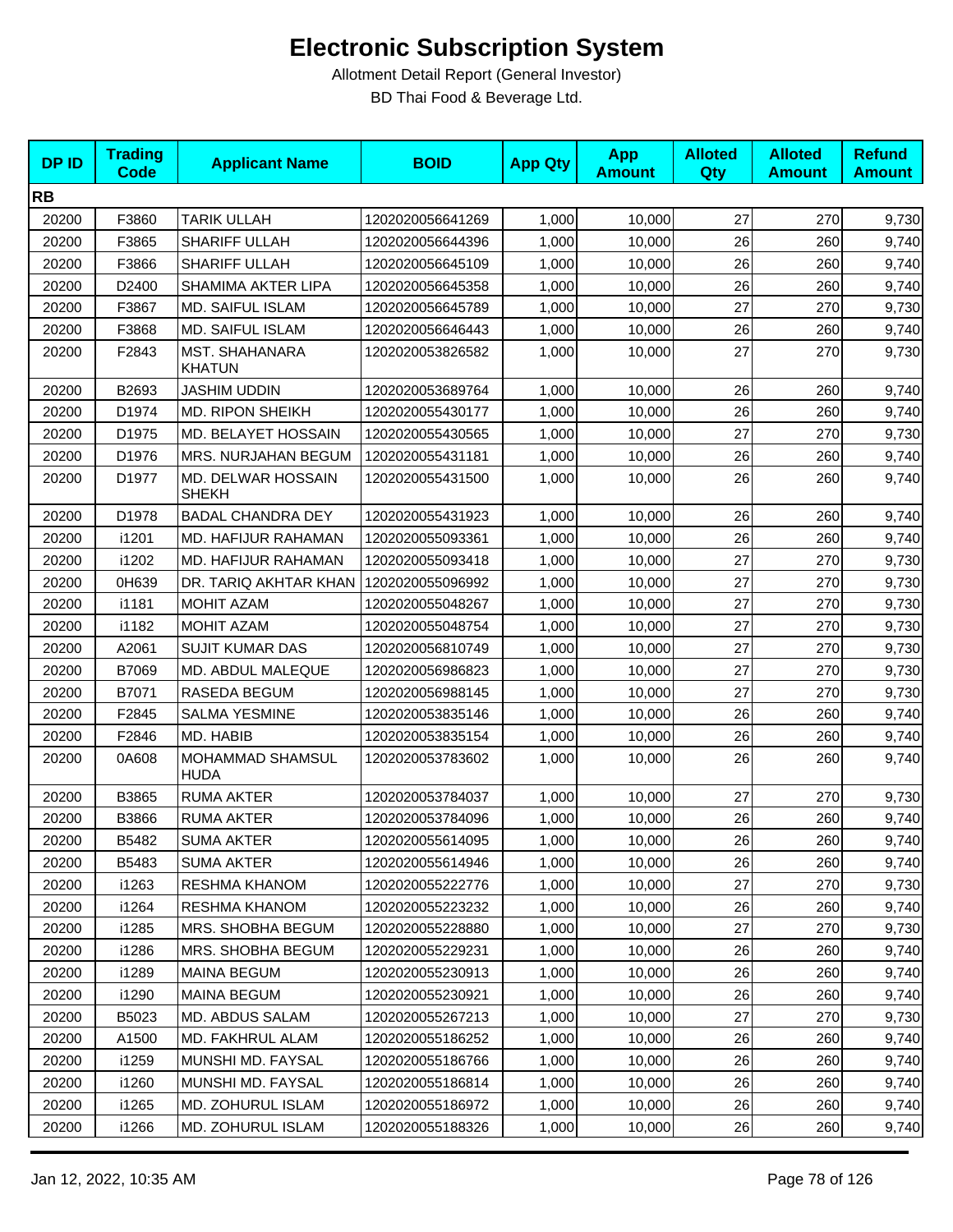| <b>DPID</b> | <b>Trading</b><br><b>Code</b> | <b>Applicant Name</b>          | <b>BOID</b>      | <b>App Qty</b> | <b>App</b><br><b>Amount</b> | <b>Alloted</b><br>Qty | <b>Alloted</b><br><b>Amount</b> | <b>Refund</b><br><b>Amount</b> |
|-------------|-------------------------------|--------------------------------|------------------|----------------|-----------------------------|-----------------------|---------------------------------|--------------------------------|
| <b>RB</b>   |                               |                                |                  |                |                             |                       |                                 |                                |
| 20200       | C1250                         | K M TANVIR ALAM                | 1202020056939855 | 1,000          | 10,000                      | 27                    | 270                             | 9,730                          |
| 20200       | B7073                         | <b>MST.HASINA AKTER</b>        | 1202020056990914 | 1,000          | 10,000                      | 26                    | 260                             | 9,740                          |
| 20200       | B8072                         | MD. JAMAL MIA                  | 1202020057158882 | 1,000          | 10,000                      | 27                    | 270                             | 9,730                          |
| 20200       | B7161                         | MD.JAMAL MIA                   | 1202020057158922 | 1,000          | 10,000                      | 26                    | 260                             | 9,740                          |
| 20200       | B8068                         | MST. NADIRA BEGUM              | 1202020057158949 | 1,000          | 10,000                      | 26                    | 260                             | 9,740                          |
| 20200       | B8069                         | MST. SALEHA BEGUM              | 1202020057159108 | 1,000          | 10,000                      | 26                    | 260                             | 9,740                          |
| 20200       | B7162                         | MST. SALEHA BEGUM              | 1202020057159116 | 1,000          | 10,000                      | 27                    | 270                             | 9,730                          |
| 20200       | F2414                         | <b>ABU TAHER</b>               | 1202020053406377 | 1,000          | 10,000                      | 27                    | 270                             | 9,730                          |
| 20200       | F2420                         | <b>BILKIS</b>                  | 1202020053408691 | 1,000          | 10,000                      | 27                    | 270                             | 9,730                          |
| 20200       | F2415                         | MD. ALI AKBAR                  | 1202020053408799 | 1,000          | 10,000                      | 26                    | 260                             | 9,740                          |
| 20200       | F2416                         | SHOMPA KARMAKER                | 1202020053408847 | 1,000          | 10,000                      | 26                    | 260                             | 9,740                          |
| 20200       | F2417                         | MD. HARUN OR RASHID            | 1202020053409298 | 1,000          | 10,000                      | 26                    | 260                             | 9,740                          |
| 20200       | 0C772                         | <b>MAHMUDA AKTER</b>           | 1202020053895404 | 1,000          | 10,000                      | 26                    | 260                             | 9,740                          |
| 20200       | 0C773                         | MAHBUBA SULTANA                | 1202020053897438 | 1,000          | 10,000                      | 26                    | 260                             | 9,740                          |
| 20200       | 0C774                         | MAHBUBA SULTANA                | 1202020053898044 | 1,000          | 10,000                      | 26                    | 260                             | 9,740                          |
| 20200       | F2390                         | SHOMPA KARMAKER                | 1202020053352885 | 1,000          | 10,000                      | 26                    | 260                             | 9,740                          |
| 20200       | F3070                         | <b>MST. SUME AKTER</b>         | 1202020054734894 | 1,000          | 10,000                      | 26                    | 260                             | 9,740                          |
| 20200       | F3071                         | <b>MST. SUME AKTER</b>         | 1202020054735010 | 1,000          | 10,000                      | 27                    | 270                             | 9,730                          |
| 20200       | F3072                         | MD. SHOHAG                     | 1202020054735227 | 1,000          | 10,000                      | 27                    | 270                             | 9,730                          |
| 20200       | F3073                         | MD. SHOHAG                     | 1202020054735342 | 1,000          | 10,000                      | 26                    | 260                             | 9,740                          |
| 20200       | 11066                         | S. M. NASIR UDDIN              | 1202020054737285 | 1,000          | 10,000                      | 26                    | 260                             | 9,740                          |
| 20200       | 0A705                         | AHAMED ASHRAF SHARIF           | 1202020054787399 | 1,000          | 10,000                      | 27                    | 270                             | 9,730                          |
| 20200       | 0i666                         | MD. MASUD RANA                 | 1202020054787538 | 1,000          | 10,000                      | 26                    | 260                             | 9,740                          |
| 20200       | B4465                         | NURNAHER MUKTA<br><b>BEGUM</b> | 1202020054633572 | 1,000          | 10,000                      | 27                    | 270                             | 9,730                          |
| 20200       | B4466                         | NURNAHER MUKTA<br><b>BEGUM</b> | 1202020054633762 | 1,000          | 10,000                      | 26                    | 260                             | 9,740                          |
| 20200       | B4467                         | MD. OBAIDUL ISLAM              | 1202020054635241 | 1,000          | 10,000                      | 26                    | 260                             | 9,740                          |
| 20200       | F2915                         | MD. MASUDUR RAHMAN             | 1202020054829007 | 1,000          | 10,000                      | 26                    | 260                             | 9,740                          |
| 20200       | F3058                         | MD. MASUM HOSSAIN              | 1202020054679742 | 1,000          | 10,000                      | 26                    | 260                             | 9,740                          |
| 20200       | F3059                         | MD. MASUM HOSSAIN              | 1202020054681917 | 1,000          | 10,000                      | 27                    | 270                             | 9,730                          |
| 20200       | F3076                         | <b>MST. LIZOO BEGUM</b>        | 1202020054688745 | 1,000          | 10,000                      | 27                    | 270                             | 9,730                          |
| 20200       | F3077                         | MST. LIZOO BEGUM               | 1202020054688801 | 1,000          | 10,000                      | 27                    | 270                             | 9,730                          |
| 20200       | B4810                         | <b>BASUDAB MIRDHA</b>          | 1202020054867596 | 1,000          | 10,000                      | 26                    | 260                             | 9,740                          |
| 20200       | F2477                         | MD. GANO MIA                   | 1202020053449436 | 1,000          | 10.000                      | 27                    | 270                             | 9,730                          |
| 20200       | F <sub>2478</sub>             | MD. A. KUDDUS MIA              | 1202020053450194 | 1,000          | 10,000                      | 26                    | 260                             | 9,740                          |
| 20200       | F2467                         | <b>MST. ASMA AKTER</b>         | 1202020053454979 | 1,000          | 10,000                      | 26                    | 260                             | 9,740                          |
| 20200       | F2469                         | <b>DURJOY NANDI</b>            | 1202020053455170 | 1,000          | 10,000                      | 26                    | 260                             | 9,740                          |
| 20200       | F2536                         | MST. MAMOTA KHATUN             | 1202020053490375 | 1,000          | 10,000                      | 26                    | 260                             | 9,740                          |
| 20200       | F2537                         | MST. MAMOTA KHATUN             | 1202020053490407 | 1,000          | 10,000                      | 26                    | 260                             | 9,740                          |
| 20200       | F2539                         | <b>MST. NARGIS</b>             | 1202020053491203 | 1,000          | 10,000                      | 26                    | 260                             | 9,740                          |
| 20200       | F2540                         | MD. REZWAN AHMED               | 1202020053491221 | 1,000          | 10,000                      | 26                    | 260                             | 9,740                          |
| 20200       | D1468                         | NADIRA AKTER                   | 1202020053492681 | 1,000          | 10,000                      | 27                    | 270                             | 9,730                          |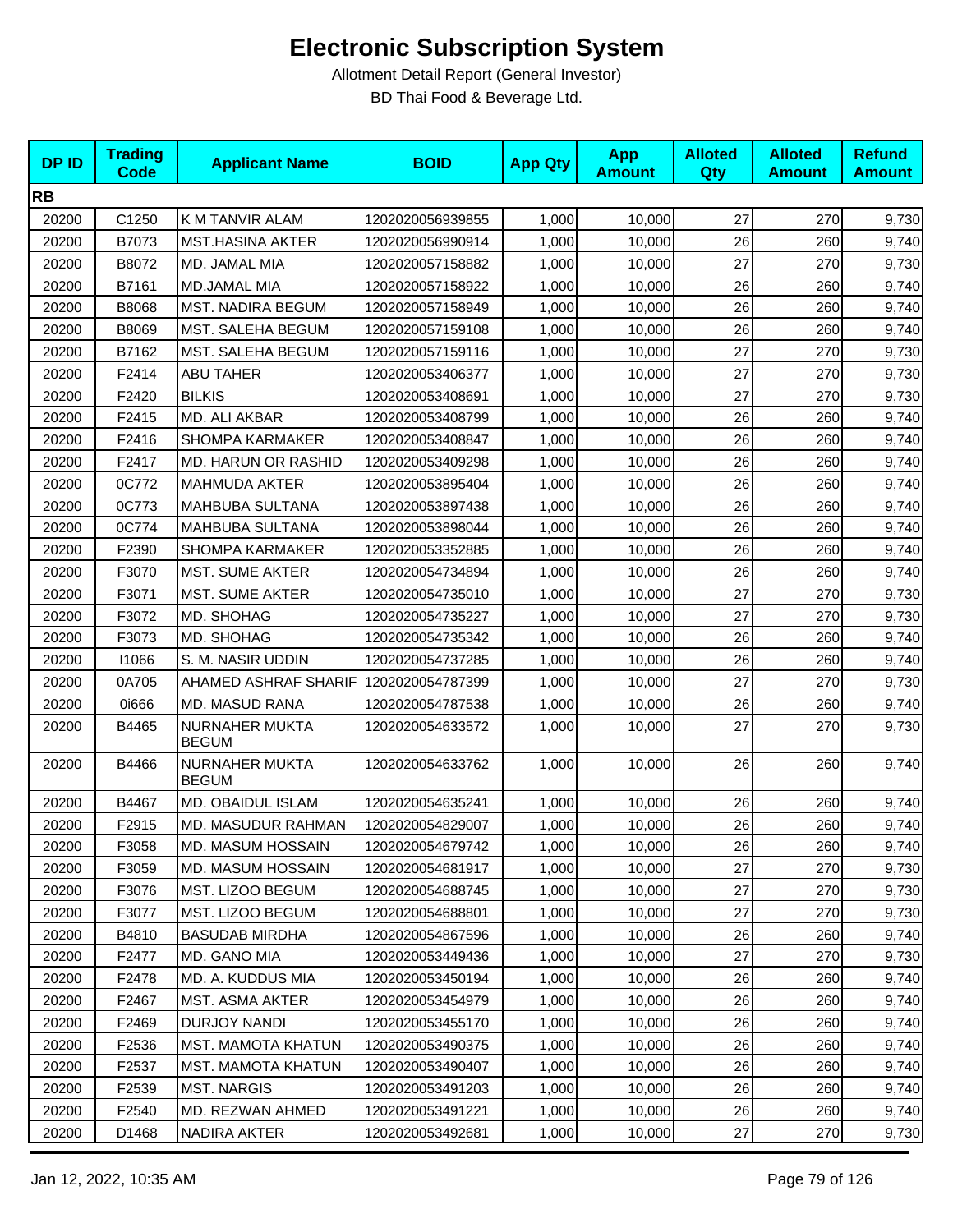| <b>DPID</b> | <b>Trading</b><br><b>Code</b> | <b>Applicant Name</b>                   | <b>BOID</b>      | <b>App Qty</b> | <b>App</b><br><b>Amount</b> | <b>Alloted</b><br><b>Qty</b> | <b>Alloted</b><br><b>Amount</b> | <b>Refund</b><br><b>Amount</b> |
|-------------|-------------------------------|-----------------------------------------|------------------|----------------|-----------------------------|------------------------------|---------------------------------|--------------------------------|
| <b>RB</b>   |                               |                                         |                  |                |                             |                              |                                 |                                |
| 20200       | D1467                         | <b>NADIRA AKTER</b>                     | 1202020053492698 | 1,000          | 10,000                      | 26                           | 260                             | 9,740                          |
| 20200       | F2558                         | MD. JOBAYER MIA                         | 1202020053495062 | 1,000          | 10,000                      | 26                           | 260                             | 9,740                          |
| 20200       | F2559                         | MD. JOBAYER MIA                         | 1202020053495097 | 1,000          | 10,000                      | 27                           | 270                             | 9,730                          |
| 20200       | F2391                         | MD.REZWAN AHMED                         | 1202020053357176 | 1,000          | 10,000                      | 27                           | 270                             | 9,730                          |
| 20200       | F2392                         | <b>MD.HARUN OR RASHID</b>               | 1202020053357184 | 1,000          | 10,000                      | 26                           | 260                             | 9,740                          |
| 20200       | F2393                         | <b>BILKIS</b>                           | 1202020053357192 | 1,000          | 10,000                      | 27                           | 270                             | 9,730                          |
| 20200       | F2394                         | <b>MD.ALI AKBAR</b>                     | 1202020053357208 | 1,000          | 10,000                      | 26                           | 260                             | 9,740                          |
| 20200       | F2395                         | <b>ABU TAHER</b>                        | 1202020053357224 | 1,000          | 10,000                      | 27                           | 270                             | 9,730                          |
| 20200       | F2396                         | DURJOY NANDI                            | 1202020053357232 | 1,000          | 10,000                      | 26                           | 260                             | 9,740                          |
| 20200       | B5496                         | MOHAMMAD SALIM<br>ULLAH                 | 1202020055848033 | 1,000          | 10,000                      | 27                           | 270                             | 9,730                          |
| 20200       | B5498                         | MD. KHALILUR RAHAMAN                    | 1202020055848051 | 1,000          | 10,000                      | 27                           | 270                             | 9,730                          |
| 20200       | B5499                         | MD. RASEDUJJAMAN<br><b>RASHED</b>       | 1202020055848068 | 1,000          | 10,000                      | 26                           | 260                             | 9,740                          |
| 20200       | B5492                         | <b>TABIUL ISLAM</b>                     | 1202020055848124 | 1,000          | 10,000                      | 27                           | 270                             | 9,730                          |
| 20200       | D1825                         | <b>RUBEL SARKER</b>                     | 1202020054945355 | 1,000          | 10,000                      | 27                           | 270                             | 9,730                          |
| 20200       | B4915                         | <b>INDRAZID HALADER</b>                 | 1202020054945553 | 1,000          | 10,000                      | 26                           | 260                             | 9,740                          |
| 20200       | F3199                         | <b>SREE NONI CHANDRO</b>                | 1202020055014663 | 1,000          | 10,000                      | 27                           | 270                             | 9,730                          |
| 20200       | F3200                         | SREE NONI CHANDRO                       | 1202020055014671 | 1,000          | 10,000                      | 27                           | 270                             | 9,730                          |
| 20200       | F3201                         | <b>SREE SUDEN CHONDRA</b><br><b>RAY</b> | 1202020055014829 | 1,000          | 10,000                      | 26                           | 260                             | 9,740                          |
| 20200       | F3202                         | <b>SREE SUDEN CHONDRA</b><br><b>RAY</b> | 1202020055014845 | 1,000          | 10,000                      | 27                           | 270                             | 9,730                          |
| 20200       | F3212                         | <b>MRS. NEERA NARGIS</b>                | 1202020055015585 | 1,000          | 10,000                      | 26                           | 260                             | 9,740                          |
| 20200       | B6751                         | <b>MD. YOUNUS</b>                       | 1202020056768898 | 1,000          | 10,000                      | 26                           | 260                             | 9,740                          |
| 20200       | B6752                         | <b>MD. YOUNUS</b>                       | 1202020056769362 | 1,000          | 10,000                      | 27                           | 270                             | 9,730                          |
| 20200       | F3950                         | MOMTAZ ALAM                             | 1202020056774514 | 1,000          | 10,000                      | 27                           | 270                             | 9,730                          |
| 20200       | A3031                         | MD. ABDUL MALEK                         | 1202020056657916 | 1,000          | 10,000                      | 26                           | 260                             | 9,740                          |
| 20200       | A3032                         | MD. ABDUL MALEK                         | 1202020056658359 | 1,000          | 10,000                      | 26                           | 260                             | 9,740                          |
| 20200       | A3033                         | MD. RABIUL                              | 1202020056659163 | 1,000          | 10,000                      | 26                           | 260                             | 9,740                          |
| 20200       | F2816                         | <b>DULARY</b>                           | 1202020053797873 | 1,000          | 10,000                      | 26                           | 260                             | 9,740                          |
| 20200       | F2817                         | <b>DULARY</b>                           | 1202020053797881 | 1,000          | 10,000                      | 26                           | 260                             | 9,740                          |
| 20200       | B3759                         | HAMIDA KHAN                             | 1202020053537981 | 1,000          | 10,000                      | 26                           | 260                             | 9,740                          |
| 20200       | B3753                         | MD. HABIBUR RAHMAN                      | 1202020053538122 | 1,000          | 10,000                      | 26                           | 260                             | 9,740                          |
| 20200       | B5229                         | MD. MASUD AL FARUK                      | 1202020055435999 | 1,000          | 10,000                      | 27                           | 270                             | 9,730                          |
| 20200       | i1293                         | SHAPNA KHANOM                           | 1202020055313255 | 1,000          | 10,000                      | 26                           | 260                             | 9,740                          |
| 20200       | i1294                         | SHAPNA KHANOM                           | 1202020055313560 | 1,000          | 10,000                      | 26                           | 260                             | 9,740                          |
| 20200       | 0A743                         | <b>BARUN CHANDRA GOSE</b>               | 1202020055065094 | 1,000          | 10,000                      | 26                           | 260                             | 9,740                          |
| 20200       | 0A744                         | <b>BARUN CHANDRA GOSE</b>               | 1202020055066388 | 1,000          | 10,000                      | 26                           | 260                             | 9,740                          |
| 20200       | i1177                         | <b>MD. MILON MATUBBOR</b>               | 1202020055068301 | 1,000          | 10,000                      | 26                           | 260                             | 9,740                          |
| 20200       | 0A746                         | MD. AMJAD HOSSEN                        | 1202020055069306 | 1,000          | 10,000                      | 27                           | 270                             | 9,730                          |
| 20200       | i1203                         | MD. NAJIM UDDIN                         | 1202020055071802 | 1,000          | 10,000                      | 27                           | 270                             | 9,730                          |
| 20200       | i1204                         | MD. NAJIM UDDIN                         | 1202020055072973 | 1,000          | 10,000                      | 26                           | 260                             | 9,740                          |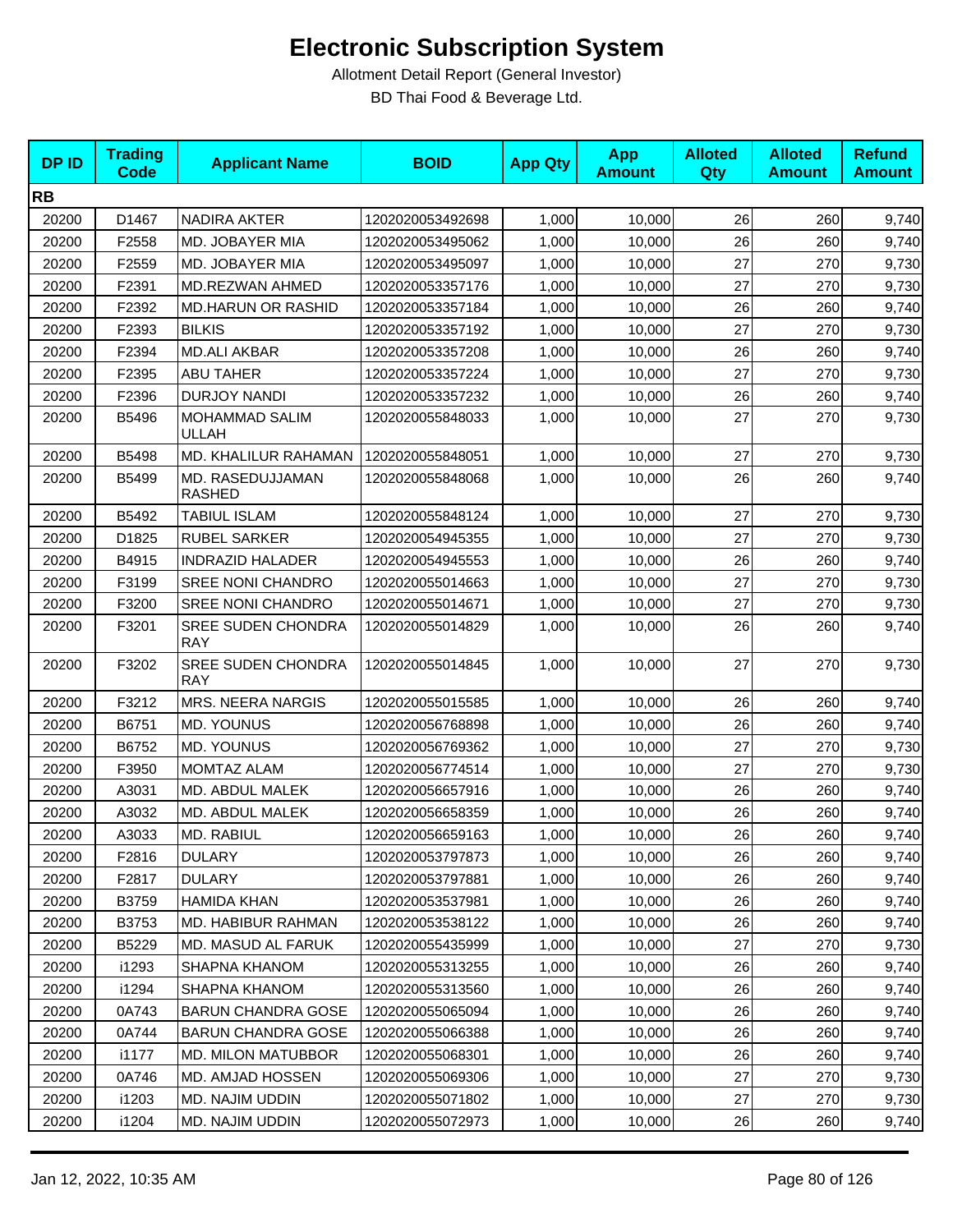| <b>DPID</b> | <b>Trading</b><br><b>Code</b> | <b>Applicant Name</b>                     | <b>BOID</b>      | <b>App Qty</b> | <b>App</b><br><b>Amount</b> | <b>Alloted</b><br><b>Qty</b> | <b>Alloted</b><br><b>Amount</b> | <b>Refund</b><br><b>Amount</b> |
|-------------|-------------------------------|-------------------------------------------|------------------|----------------|-----------------------------|------------------------------|---------------------------------|--------------------------------|
| <b>RB</b>   |                               |                                           |                  |                |                             |                              |                                 |                                |
| 20200       | D1913                         | <b>JHORNA DAY</b>                         | 1202020055104868 | 1,000          | 10,000                      | 27                           | 270                             | 9,730                          |
| 20200       | F3203                         | A M M MUHAIMIN                            | 1202020055015767 | 1,000          | 10,000                      | 27                           | 270                             | 9,730                          |
| 20200       | F3213                         | MRS. NAZMA KABIR                          | 1202020055015823 | 1,000          | 10,000                      | 26                           | 260                             | 9,740                          |
| 20200       | F3204                         | A M M MUHAIMIN                            | 1202020055015831 | 1,000          | 10,000                      | 26                           | 260                             | 9,740                          |
| 20200       | F3214                         | MRS. NAZMA KABIR                          | 1202020055016421 | 1,000          | 10,000                      | 26                           | 260                             | 9,740                          |
| 20200       | F3209                         | MD. RAZIBUL ISLAM                         | 1202020055016801 | 1,000          | 10,000                      | 26                           | 260                             | 9,740                          |
| 20200       | F3207                         | MD. SHAKHWAT HOSSAIN                      | 1202020055016836 | 1,000          | 10,000                      | 26                           | 260                             | 9,740                          |
| 20200       | F3208                         | <b>MD. SHAKHWAT HOSSAIN</b>               | 1202020055016986 | 1,000          | 10,000                      | 27                           | 270                             | 9,730                          |
| 20200       | F3210                         | MD. RAZIBUL ISLAM                         | 1202020055017062 | 1,000          | 10,000                      | 27                           | 270                             | 9,730                          |
| 20200       | F3211                         | MRS. NEERA NARGIS                         | 1202020055017426 | 1,000          | 10,000                      | 26                           | 260                             | 9,740                          |
| 20200       | i1268                         | SHILPE ISLAM                              | 1202020055190097 | 1,000          | 10,000                      | 26                           | 260                             | 9,740                          |
| 20200       | i1267                         | SHILPE ISLAM                              | 1202020055190171 | 1,000          | 10,000                      | 26                           | 260                             | 9,740                          |
| 20200       | i1269                         | MD. TORAB ALI                             | 1202020055190335 | 1,000          | 10,000                      | 26                           | 260                             | 9,740                          |
| 20200       | C1133                         | <b>MOURI TANIA</b>                        | 1202020056904256 | 1,000          | 10,000                      | 26                           | 260                             | 9,740                          |
| 20200       | D2542                         | NIRPAN CHANDRA DAS                        | 1202020056778697 | 1,000          | 10,000                      | 26                           | 260                             | 9,740                          |
| 20200       | D2543                         | ARUN CHANDRA SAHA                         | 1202020056778961 | 1,000          | 10,000                      | 26                           | 260                             | 9,740                          |
| 20200       | C1246                         | TANIA FERDOUSI                            | 1202020056941791 | 1,000          | 10,000                      | 27                           | 270                             | 9,730                          |
| 20200       | C1249                         | MD. UMMAT ALI                             | 1202020056943475 | 1,000          | 10,000                      | 27                           | 270                             | 9,730                          |
| 20200       | C1248                         | MD. MASUM REZA                            | 1202020056944841 | 1,000          | 10,000                      | 26                           | 260                             | 9,740                          |
| 20200       | A1772                         | <b>MD. MOKLASUR RAHMAN</b>                | 1202020056995381 | 1,000          | 10,000                      | 27                           | 270                             | 9,730                          |
| 20200       | A1774                         | MD. RUHUL QUDDUS                          | 1202020056995446 | 1,000          | 10,000                      | 27                           | 270                             | 9,730                          |
| 20200       | A1775                         | MST. GULSHAN ARA                          | 1202020056995660 | 1,000          | 10,000                      | 27                           | 270                             | 9,730                          |
| 20200       | B4666                         | PRASHENJIT DASH                           | 1202020055544457 | 1,000          | 10,000                      | 27                           | 270                             | 9,730                          |
| 20200       | A1167                         | SHAHIDUL ISLAM                            | 1202020055706679 | 1,000          | 10,000                      | 26                           | 260                             | 9,740                          |
| 20200       | B5376                         | MD. ISMAIL HOSSAIN<br><b>MOLLA</b>        | 1202020055579716 | 1,000          | 10,000                      | 26                           | 260                             | 9,740                          |
| 20200       | i1513                         | RUMA AKTER MUNA                           | 1202020055622639 | 1,000          | 10,000                      | 27                           | 270                             | 9,730                          |
| 20200       | i1514                         | RUMA AKTER MUNA                           | 1202020055622829 | 1,000          | 10,000                      | 27                           | 270                             | 9,730                          |
| 20200       | B5025                         | <b>JOY HALDER</b>                         | 1202020055270393 | 1,000          | 10,000                      | 26                           | 260                             | 9,740                          |
| 20200       | F3265                         | MD. MINHAZ                                | 1202020055155264 | 1,000          | 10,000                      | 27                           | 270                             | 9,730                          |
| 20200       | F3266                         | MD. MINHAZ                                | 1202020055155529 | 1,000          | 10,000                      | 27                           | 270                             | 9,730                          |
| 20200       | 11006                         | <b>MD. ABUL BASHAR</b><br><b>MOLLA</b>    | 1202020054641439 | 1,000          | 10,000                      | 26                           | 260                             | 9,740                          |
| 20200       | 11007                         | <b>MD. ABUL BASHAR</b><br>MOLLA           | 1202020054641901 | 1,000          | 10,000                      | 26                           | 260                             | 9,740                          |
| 20200       | 11008                         | MST. SHAHINUR BEGUM                       | 1202020054642864 | 1,000          | 10,000                      | 26                           | 260                             | 9,740                          |
| 20200       | i1270                         | MD. TORAB ALI                             | 1202020055190525 | 1,000          | 10,000                      | 26                           | 260                             | 9,740                          |
| 20200       | i1261                         | MST. FIROZA BEGUM                         | 1202020055190576 | 1,000          | 10,000                      | 26                           | 260                             | 9,740                          |
| 20200       | i1262                         | MST. FIROZA BEGUM                         | 1202020055190972 | 1,000          | 10,000                      | 26                           | 260                             | 9,740                          |
| 20200       | B6824                         | MST. NASIMA BEGUM                         | 1202020056998506 | 1,000          | 10,000                      | 27                           | 270                             | 9,730                          |
| 20200       | A1773                         | <b>MD. MIZANUR RAHMAN</b><br><b>BOKUL</b> | 1202020057003898 | 1,000          | 10,000                      | 27                           | 270                             | 9,730                          |
| 20200       | 01984                         | SIDAT AHMED KHAN                          | 1202020054491529 | 1,000          | 10,000                      | 27                           | 270                             | 9,730                          |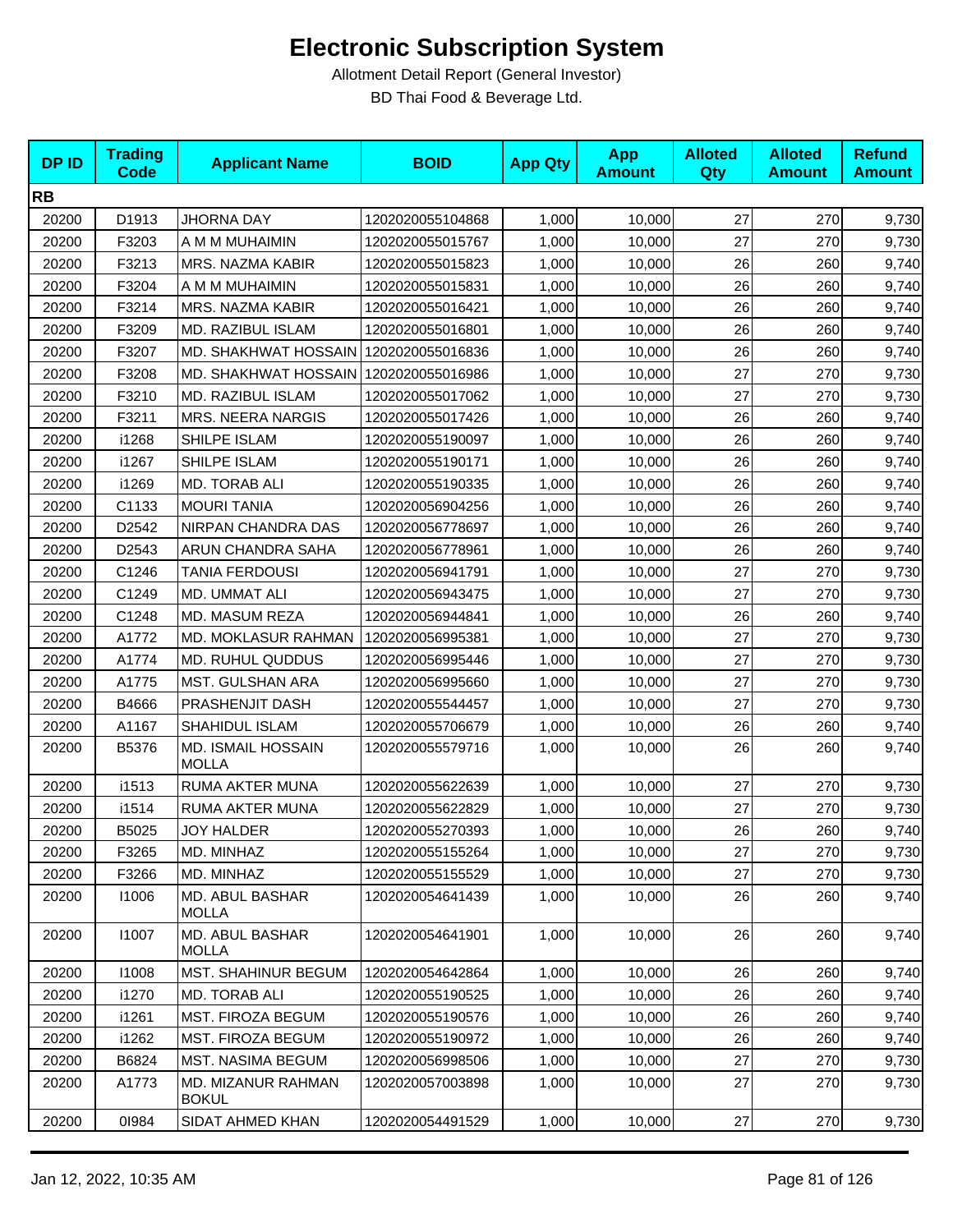| <b>DPID</b> | <b>Trading</b><br><b>Code</b> | <b>Applicant Name</b>                 | <b>BOID</b>      | <b>App Qty</b> | <b>App</b><br><b>Amount</b> | <b>Alloted</b><br>Qty | <b>Alloted</b><br><b>Amount</b> | <b>Refund</b><br><b>Amount</b> |
|-------------|-------------------------------|---------------------------------------|------------------|----------------|-----------------------------|-----------------------|---------------------------------|--------------------------------|
| <b>RB</b>   |                               |                                       |                  |                |                             |                       |                                 |                                |
| 20200       | 01985                         | MST. MANOARA BEGUM                    | 1202020054492194 | 1,000          | 10,000                      | 27                    | 270                             | 9,730                          |
| 20200       | 01986                         | MST. MANOARA BEGUM                    | 1202020054492614 | 1,000          | 10.000                      | 27                    | 270                             | 9,730                          |
| 20200       | 01983                         | SIDAT AHMED KHAN                      | 1202020054494771 | 1,000          | 10,000                      | 27                    | 270                             | 9,730                          |
| 20200       | D1428                         | <b>MD. JAKIR HOSSAIN</b>              | 1202020053417494 | 1,000          | 10,000                      | 27                    | 270                             | 9,730                          |
| 20200       | D1429                         | <b>MD.JAKIR HOSSAIN</b>               | 1202020053418033 | 1,000          | 10,000                      | 26                    | 260                             | 9,740                          |
| 20200       | D1430                         | AMAR BARDHAN                          | 1202020053419774 | 1,000          | 10,000                      | 27                    | 270                             | 9,730                          |
| 20200       | F2351                         | <b>KHORSHIDA</b>                      | 1202020053320298 | 1,000          | 10,000                      | 26                    | 260                             | 9,740                          |
| 20200       | F2352                         | KHORSHIDA                             | 1202020053320686 | 1,000          | 10,000                      | 26                    | 260                             | 9,740                          |
| 20200       | F2353                         | <b>MST. ASMA AKTER</b>                | 1202020053320694 | 1,000          | 10,000                      | 27                    | 270                             | 9,730                          |
| 20200       | F2354                         | MST. ASMA AKTER                       | 1202020053320726 | 1,000          | 10,000                      | 27                    | 270                             | 9,730                          |
| 20200       | F2355                         | MD. ABDUL QUDDUS MIA                  | 1202020053320769 | 1,000          | 10,000                      | 26                    | 260                             | 9,740                          |
| 20200       | F2356                         | MD. ABDUL QUDDUS MIA                  | 1202020053320777 | 1,000          | 10,000                      | 27                    | 270                             | 9,730                          |
| 20200       | F2357                         | MD. TAIZUDDIN                         | 1202020053322436 | 1,000          | 10,000                      | 26                    | 260                             | 9,740                          |
| 20200       | F2358                         | MD. TAIZUDDIN                         | 1202020053322500 | 1,000          | 10,000                      | 27                    | 270                             | 9,730                          |
| 20200       | F2359                         | <b>RAOSHONARA</b>                     | 1202020053322543 | 1,000          | 10,000                      | 27                    | 270                             | 9,730                          |
| 20200       | F2360                         | <b>RAOSHONARA</b>                     | 1202020053323093 | 1,000          | 10,000                      | 26                    | 260                             | 9,740                          |
| 20200       | F2361                         | KHADIZA KHANOM SHETU 1202020053323117 |                  | 1,000          | 10,000                      | 27                    | 270                             | 9,730                          |
| 20200       | F2362                         | KHADIZA KHANOM SHETU 1202020053323125 |                  | 1,000          | 10,000                      | 26                    | 260                             | 9,740                          |
| 20200       | D1406                         | <b>GETA SAHA</b>                      | 1202020053361663 | 1,000          | 10,000                      | 27                    | 270                             | 9,730                          |
| 20200       | D1407                         | <b>GETA SAHA</b>                      | 1202020053363183 | 1,000          | 10,000                      | 26                    | 260                             | 9,740                          |
| 20200       | D1774                         | <b>RUSHO AKTHER</b>                   | 1202020054747472 | 1,000          | 10,000                      | 27                    | 270                             | 9,730                          |
| 20200       | B4627                         | LUCKY SHARKAR                         | 1202020054800036 | 1,000          | 10,000                      | 27                    | 270                             | 9,730                          |
| 20200       | B4468                         | MD. OBAIDUL ISLAM                     | 1202020054643588 | 1,000          | 10,000                      | 26                    | 260                             | 9,740                          |
| 20200       | 11009                         | <b>MST. SHAHINUR BEGUM</b>            | 1202020054643644 | 1,000          | 10,000                      | 27                    | 270                             | 9,730                          |
| 20200       | B4470                         | <b>BAKUL MIA</b>                      | 1202020054645105 | 1,000          | 10,000                      | 26                    | 260                             | 9,740                          |
| 20200       | F3086                         | MD. NURA ALAM                         | 1202020054692076 | 1,000          | 10,000                      | 27                    | 270                             | 9,730                          |
| 20200       | F3087                         | MD. NURA ALAM                         | 1202020054693003 | 1,000          | 10,000                      | 27                    | 270                             | 9,730                          |
| 20200       | F3090                         | <b>DIPTI RANI</b>                     | 1202020054695334 | 1,000          | 10,000                      | 27                    | 270                             | 9,730                          |
| 20200       | A3035                         | MD. JASHIM UDDIN                      | 1202020056663388 | 1,000          | 10,000                      | 27                    | 270                             | 9,730                          |
| 20200       | D <sub>1505</sub>             | RANI KUMAR SAHA                       | 1202020053608737 | 1,000          | 10,000                      | 26                    | 260                             | 9,740                          |
| 20200       | D <sub>1506</sub>             | RANI KUMAR SAHA                       | 1202020053608753 | 1,000          | 10,000                      | 26                    | 260                             | 9,740                          |
| 20200       | F2157                         | MD. SHAMSUZZOHA                       | 1202020053612702 | 1,000          | 10,000                      | 27                    | 270                             | 9,730                          |
| 20200       | F2158                         | MD. SHAMSUZZOHA                       | 1202020053612927 | 1,000          | 10,000                      | 27                    | 270                             | 9,730                          |
| 20200       | B2256                         | <b>MD. SOFIKUL ISLAM</b>              | 1202020053614779 | 1,000          | 10,000                      | 26                    | 260                             | 9,740                          |
| 20200       | B2258                         | SALIM                                 | 1202020053614795 | 1,000          | 10,000                      | 27                    | 270                             | 9,730                          |
| 20200       | B2261                         | SALIM                                 | 1202020053614800 | 1,000          | 10,000                      | 26                    | 260                             | 9,740                          |
| 20200       | D1475                         | <b>SHAHINA AKTER</b>                  | 1202020053499649 | 1,000          | 10.000                      | 26                    | 260                             | 9,740                          |
| 20200       | D1476                         | <b>SHAH REAR KABIR</b>                | 1202020053499657 | 1,000          | 10,000                      | 27                    | 270                             | 9,730                          |
| 20200       | F2562                         | MD. A. KUDDUS MIA                     | 1202020053499673 | 1,000          | 10,000                      | 27                    | 270                             | 9,730                          |
| 20200       | F2563                         | MD. GANO MIA                          | 1202020053499681 | 1,000          | 10,000                      | 26                    | 260                             | 9,740                          |
| 20200       | B3748                         | HAMIDA KHAN                           | 1202020053506587 | 1,000          | 10,000                      | 27                    | 270                             | 9,730                          |
| 20200       | 0C724                         | SHIBANI RANI SAHA                     | 1202020053546495 | 1,000          | 10,000                      | 26                    | 260                             | 9,740                          |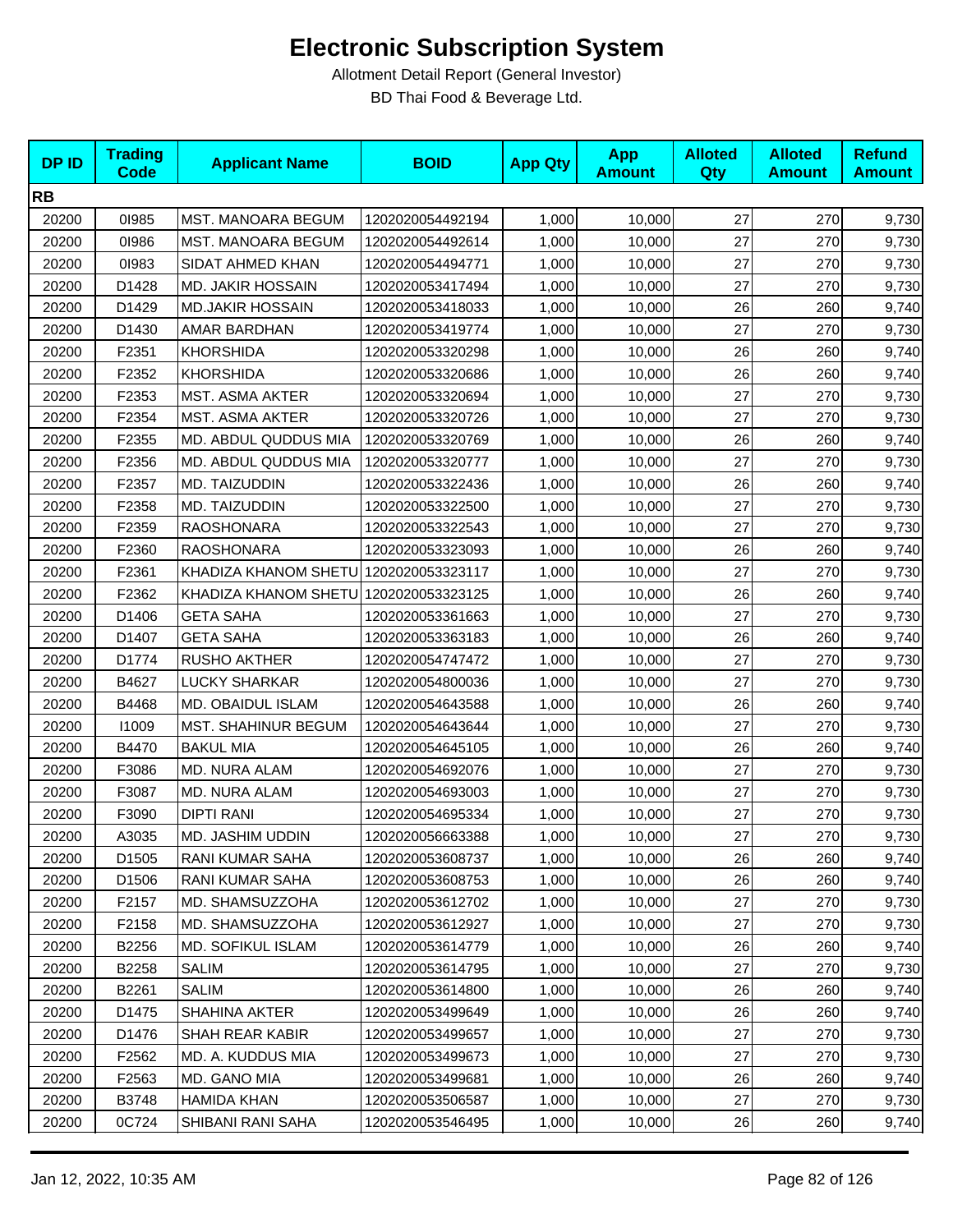| <b>DPID</b> | <b>Trading</b><br><b>Code</b> | <b>Applicant Name</b>              | <b>BOID</b>      | <b>App Qty</b> | <b>App</b><br><b>Amount</b> | <b>Alloted</b><br>Qty | <b>Alloted</b><br><b>Amount</b> | <b>Refund</b><br><b>Amount</b> |
|-------------|-------------------------------|------------------------------------|------------------|----------------|-----------------------------|-----------------------|---------------------------------|--------------------------------|
| <b>RB</b>   |                               |                                    |                  |                |                             |                       |                                 |                                |
| 20200       | B3757                         | MD. MINTO ALI                      | 1202020053549702 | 1,000          | 10,000                      | 26                    | 260                             | 9,740                          |
| 20200       | B3758                         | MD. MINTO ALI                      | 1202020053549935 | 1,000          | 10,000                      | 27                    | 270                             | 9,730                          |
| 20200       | B3754                         | MD. HABIBUR RAHMAN                 | 1202020053551069 | 1,000          | 10,000                      | 26                    | 260                             | 9,740                          |
| 20200       | B3755                         | <b>TAZUL ISLAM</b>                 | 1202020053551770 | 1,000          | 10,000                      | 26                    | 260                             | 9,740                          |
| 20200       | i1335                         | MD. JASHIM UDDIN                   | 1202020055315396 | 1,000          | 10,000                      | 26                    | 260                             | 9,740                          |
| 20200       | B4893                         | MOHAMMAD ABUL<br><b>KALAM AZAD</b> | 1202020054920240 | 1,000          | 10,000                      | 27                    | 270                             | 9,730                          |
| 20200       | 0A709                         | MD. JASIM UDDIN                    | 1202020054800432 | 1,000          | 10,000                      | 27                    | 270                             | 9,730                          |
| 20200       | 0C917                         | JAHEDA BEGUM                       | 1202020054951022 | 1,000          | 10,000                      | 27                    | 270                             | 9,730                          |
| 20200       | 0C916                         | RAHELA BEGUM                       | 1202020054951643 | 1,000          | 10,000                      | 26                    | 260                             | 9,740                          |
| 20200       | F3157                         | MD. DALOUR HOSSAN                  | 1202020054951916 | 1,000          | 10,000                      | 26                    | 260                             | 9,740                          |
| 20200       | F3158                         | MD. DALOUR HOSSAN                  | 1202020054952251 | 1,000          | 10,000                      | 26                    | 260                             | 9,740                          |
| 20200       | F3161                         | SOHAILE SULTANA                    | 1202020054955379 | 1,000          | 10,000                      | 26                    | 260                             | 9,740                          |
| 20200       | F3162                         | SOHAILE SULTANA                    | 1202020054955641 | 1,000          | 10,000                      | 26                    | 260                             | 9,740                          |
| 20200       | B4851                         | MD. AMINUL ISLAM                   | 1202020054884744 | 1,000          | 10,000                      | 26                    | 260                             | 9,740                          |
| 20200       | C1512                         | <b>KAMRUN NAHAR</b>                | 1202020057258570 | 1,000          | 10,000                      | 26                    | 260                             | 9,740                          |
| 20200       | C1513                         | <b>KAMRUN NAHAR</b>                | 1202020057259029 | 1,000          | 10,000                      | 26                    | 260                             | 9,740                          |
| 20200       | B7552                         | PADMA RANI GHOSH                   | 1202020057259278 | 1,000          | 10,000                      | 27                    | 270                             | 9,730                          |
| 20200       | A3036                         | MD. JASHIM UDDIN                   | 1202020056664192 | 1,000          | 10,000                      | 27                    | 270                             | 9,730                          |
| 20200       | F3678                         | <b>SALMA YESMIN</b>                | 1202020056664845 | 1,000          | 10,000                      | 27                    | 270                             | 9,730                          |
| 20200       | B3756                         | <b>TAZUL ISLAM</b>                 | 1202020053552352 | 1,000          | 10,000                      | 27                    | 270                             | 9,730                          |
| 20200       | 0A800                         | SAHANAJ PAPIYA                     | 1202020055379529 | 1,000          | 10,000                      | 27                    | 270                             | 9,730                          |
| 20200       | 0A804                         | NAZRUL ISLAM                       | 1202020055379976 | 1,000          | 10,000                      | 27                    | 270                             | 9,730                          |
| 20200       | B5300                         | MD. ALI HOSSAIN                    | 1202020055385940 | 1,000          | 10,000                      | 27                    | 270                             | 9,730                          |
| 20200       | 0A807                         | MD. WAZIHUR RAHMAN                 | 1202020055386185 | 1,000          | 10,000                      | 26                    | 260                             | 9,740                          |
| 20200       | i1207                         | <b>SWAMPA</b>                      | 1202020055077205 | 1,000          | 10,000                      | 26                    | 260                             | 9,740                          |
| 20200       | i1208                         | <b>SWAMPA</b>                      | 1202020055077644 | 1,000          | 10,000                      | 26                    | 260                             | 9,740                          |
| 20200       | F3160                         | MD. BABUL HOSSEN                   | 1202020054956761 | 1,000          | 10,000                      | 26                    | 260                             | 9,740                          |
| 20200       | F3163                         | ZANAT JAHAN BITHI                  | 1202020054957153 | 1,000          | 10,000                      | 27                    | 270                             | 9,730                          |
| 20200       | i1215                         | <b>JASMINE AKTER</b>               | 1202020055111556 | 1,000          | 10,000                      | 27                    | 270                             | 9,730                          |
| 20200       | B4902                         | MOHAMMAD HOSSAIN                   | 1202020055112197 | 1,000          | 10,000                      | 26                    | 260                             | 9,740                          |
| 20200       | D1824                         | <b>DULAL PANDIT</b>                | 1202020055114774 | 1,000          | 10,000                      | 27                    | 270                             | 9,730                          |
| 20200       | B4926                         | YEASMIN TAMANNA                    | 1202020054994598 | 1,000          | 10,000                      | 26                    | 260                             | 9,740                          |
| 20200       | F3223                         | MD. SAEED ANOWER                   | 1202020055032211 | 1,000          | 10,000                      | 26                    | 260                             | 9,740                          |
| 20200       | C1158                         | <b>MD. AMIRUL HAQUE</b>            | 1202020056913620 | 1,000          | 10,000                      | 27                    | 270                             | 9,730                          |
| 20200       | C1157                         | MD. ASLAM UDDIN                    | 1202020056915512 | 1,000          | 10,000                      | 26                    | 260                             | 9,740                          |
| 20200       | F3941                         | TANIA FERDOUSI                     | 1202020056788511 | 1,000          | 10,000                      | 26                    | 260                             | 9,740                          |
| 20200       | F3944                         | MD.MASUM REZA                      | 1202020056791178 | 1,000          | 10,000                      | 26                    | 260                             | 9,740                          |
| 20200       | F3947                         | <b>MOHELA KHATUN</b>               | 1202020056793565 | 1,000          | 10,000                      | 27                    | 270                             | 9,730                          |
| 20200       | F2822                         | <b>MD. HIRON MIA</b>               | 1202020053812619 | 1,000          | 10,000                      | 26                    | 260                             | 9,740                          |
| 20200       | F2823                         | MD. HIRON MIA                      | 1202020053812627 | 1,000          | 10,000                      | 27                    | 270                             | 9,730                          |
| 20200       | F2824                         | MD. HAFIZUL ISLAM                  | 1202020053812643 | 1,000          | 10,000                      | $27\,$                | 270                             | 9,730                          |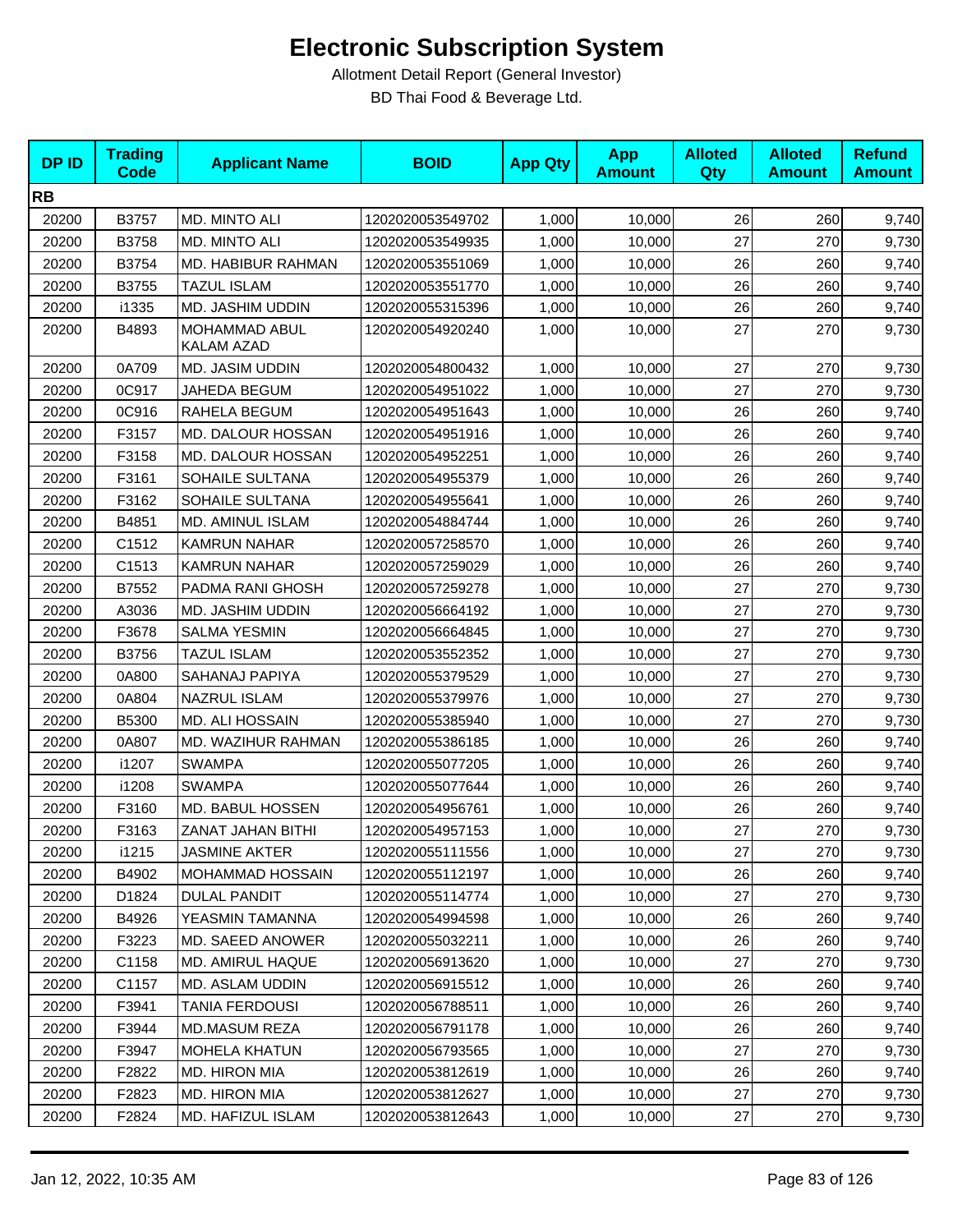| <b>DPID</b> | <b>Trading</b><br><b>Code</b> | <b>Applicant Name</b>                   | <b>BOID</b>      | <b>App Qty</b> | <b>App</b><br><b>Amount</b> | <b>Alloted</b><br><b>Qty</b> | <b>Alloted</b><br><b>Amount</b> | <b>Refund</b><br><b>Amount</b> |
|-------------|-------------------------------|-----------------------------------------|------------------|----------------|-----------------------------|------------------------------|---------------------------------|--------------------------------|
| <b>RB</b>   |                               |                                         |                  |                |                             |                              |                                 |                                |
| 20200       | F2825                         | MD. HAFIZUL ISLAM                       | 1202020053812661 | 1,000          | 10,000                      | 27                           | 270                             | 9,730                          |
| 20200       | F2828                         | MD. ASHRAF ALI                          | 1202020053812851 | 1,000          | 10,000                      | 27                           | 270                             | 9,730                          |
| 20200       | F2829                         | MD. ASHRAF ALI                          | 1202020053812876 | 1,000          | 10,000                      | 26                           | 260                             | 9,740                          |
| 20200       | F2830                         | <b>DILARA AKHTER</b>                    | 1202020053812884 | 1,000          | 10,000                      | 26                           | 260                             | 9,740                          |
| 20200       | F2826                         | MD. ABDUL HAQUE                         | 1202020053812908 | 1,000          | 10,000                      | 27                           | 270                             | 9,730                          |
| 20200       | F2827                         | MD. ABDUL HAQUE                         | 1202020053812916 | 1,000          | 10,000                      | 26                           | 260                             | 9,740                          |
| 20200       | F2831                         | <b>DILARA AKHTER</b>                    | 1202020053813284 | 1,000          | 10,000                      | 26                           | 260                             | 9,740                          |
| 20200       | i1592                         | MD. ABU TAHER ALI                       | 1202020055585675 | 1,000          | 10,000                      | 26                           | 260                             | 9,740                          |
| 20200       | i1593                         | MD. ABU TAHER ALI                       | 1202020055586926 | 1,000          | 10,000                      | 26                           | 260                             | 9,740                          |
| 20200       | 0C965                         | SHAHIDA NASREEN                         | 1202020055669506 | 1,000          | 10,000                      | 26                           | 260                             | 9,740                          |
| 20200       | F2164                         | MD. ARIFUL ISLAM                        | 1202020055163717 | 1,000          | 10,000                      | 27                           | 270                             | 9,730                          |
| 20200       | F2165                         | MD. ARIFUL ISLAM                        | 1202020055163974 | 1,000          | 10.000                      | 26                           | 260                             | 9,740                          |
| 20200       | i2202                         | <b>FARUK HOWLADER</b>                   | 1202020056963131 | 1,000          | 10,000                      | 26                           | 260                             | 9,740                          |
| 20200       | B4347                         | <b>MAMUN MOJUMDER</b>                   | 1202020054502721 | 1,000          | 10,000                      | 27                           | 270                             | 9,730                          |
| 20200       | B4344                         | MD. GOLAM AZAM                          | 1202020054503098 | 1,000          | 10,000                      | 27                           | 270                             | 9,730                          |
| 20200       | B4348                         | <b>MASHI AHAMED BABAR</b>               | 1202020054503542 | 1,000          | 10,000                      | 26                           | 260                             | 9,740                          |
| 20200       | B4349                         | <b>MASHI AHAMED BABAR</b>               | 1202020054506779 | 1,000          | 10,000                      | 26                           | 260                             | 9,740                          |
| 20200       | 01614                         | NURNNAHAR BEGUM                         | 1202020053430537 | 1,000          | 10,000                      | 27                           | 270                             | 9,730                          |
| 20200       | 01615                         | NURUNNAHAR BEGUM                        | 1202020053430545 | 1,000          | 10,000                      | 27                           | 270                             | 9,730                          |
| 20200       | D1393                         | <b>MD SHAH ALAM</b><br><b>MOJUMDER</b>  | 1202020053273029 | 1,000          | 10,000                      | 27                           | 270                             | 9,730                          |
| 20200       | B3573                         | SANJOY KUMAR PAUL                       | 1202020053273053 | 1,000          | 10,000                      | 27                           | 270                             | 9,730                          |
| 20200       | D1394                         | <b>MD SHAHABUDDIN</b><br><b>PATOARY</b> | 1202020053274502 | 1,000          | 10,000                      | 26                           | 260                             | 9,740                          |
| 20200       | D1395                         | MD.KHORSHED ALAM                        | 1202020053275384 | 1,000          | 10,000                      | 26                           | 260                             | 9,740                          |
| 20200       | D1396                         | <b>NARGIS BEGUM</b>                     | 1202020053275713 | 1,000          | 10,000                      | 27                           | 270                             | 9,730                          |
| 20200       | D1397                         | <b>NARGIS BEGUM</b>                     | 1202020053278048 | 1,000          | 10,000                      | 26                           | 260                             | 9,740                          |
| 20200       | F2366                         | <b>MST. NASHIMA AKTER</b>               | 1202020053333700 | 1,000          | 10,000                      | 27                           | 270                             | 9,730                          |
| 20200       | F2367                         | RUZINA AKTER MOINA                      | 1202020053333719 | 1,000          | 10,000                      | 27                           | 270                             | 9,730                          |
| 20200       | F2368                         | RUZINA AKTER MOINA                      | 1202020053333727 | 1,000          | 10,000                      | 26                           | 260                             | 9,740                          |
| 20200       | F2369                         | MAYA                                    | 1202020053333801 | 1,000          | 10,000                      | 27                           | 270                             | 9,730                          |
| 20200       | F2370                         | MAYA                                    | 1202020053333818 | 1,000          | 10,000                      | 26                           | 260                             | 9,740                          |
| 20200       | F2419                         | <b>MST.ASMA AKTER</b>                   | 1202020053378290 | 1,000          | 10,000                      | 27                           | 270                             | 9,730                          |
| 20200       | i1711                         | <b>MD.MASUD MATUBBER</b>                | 1202020055857242 | 1,000          | 10,000                      | 27                           | 270                             | 9,730                          |
| 20200       | i1712                         | <b>MD.MASUD MATUBBER</b>                | 1202020055857764 | 1,000          | 10,000                      | 27                           | 270                             | 9,730                          |
| 20200       | i1713                         | <b>MD.MAMNUR RASHID</b>                 | 1202020055858726 | 1,000          | 10,000                      | 26                           | 260                             | 9,740                          |
| 20200       | <b>B5596</b>                  | <b>URMILA DASH</b>                      | 1202020055820918 | 1,000          | 10,000                      | 27                           | 270                             | 9,730                          |
| 20200       | F3091                         | <b>DIPTI RANI</b>                       | 1202020054703440 | 1,000          | 10,000                      | 27                           | 270                             | 9,730                          |
| 20200       | B7553                         | LIPI RANI PAL                           | 1202020057259540 | 1,000          | 10,000                      | 27                           | 270                             | 9,730                          |
| 20200       | B7515                         | SYEDA BOSRA                             | 1202020057262447 | 1,000          | 10,000                      | 26                           | 260                             | 9,740                          |
| 20200       | B7513                         | MD. KHAIRUL ISLAM                       | 1202020057263029 | 1,000          | 10,000                      | 26                           | 260                             | 9,740                          |
| 20200       | D2748                         | <b>SWARNA PANDIT</b>                    | 1202020057263623 | 1,000          | 10,000                      | 26                           | 260                             | 9,740                          |
| 20200       | A3029                         | MST. ASMA AKTER                         | 1202020056625923 | 1,000          | 10,000                      | $27\,$                       | 270                             | 9,730                          |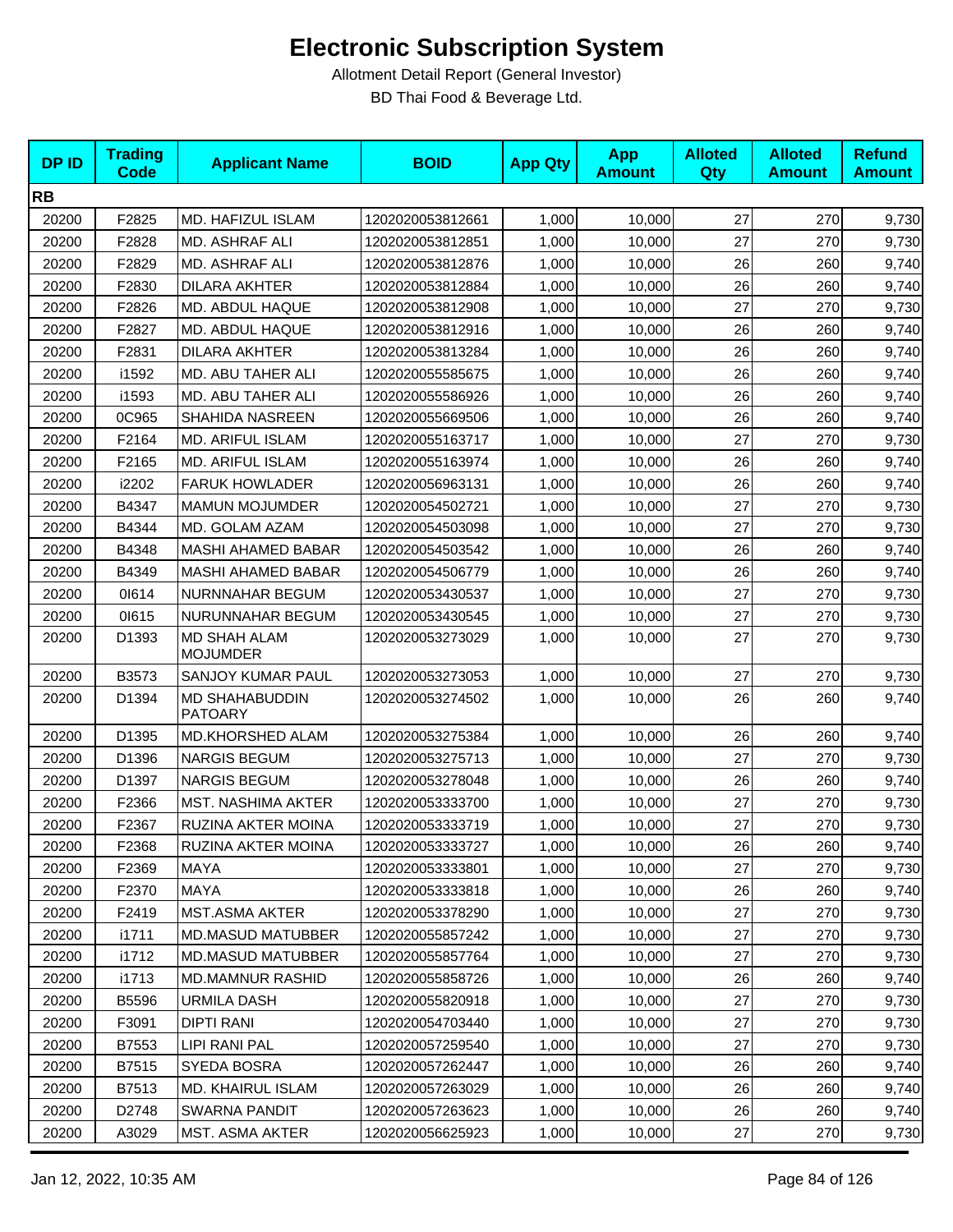| <b>DPID</b> | <b>Trading</b><br><b>Code</b> | <b>Applicant Name</b>                   | <b>BOID</b>      | <b>App Qty</b> | <b>App</b><br><b>Amount</b> | <b>Alloted</b><br><b>Qty</b> | <b>Alloted</b><br><b>Amount</b> | <b>Refund</b><br><b>Amount</b> |
|-------------|-------------------------------|-----------------------------------------|------------------|----------------|-----------------------------|------------------------------|---------------------------------|--------------------------------|
| <b>RB</b>   |                               |                                         |                  |                |                             |                              |                                 |                                |
| 20200       | D1471                         | SANDHA RANI SAHA                        | 1202020053515499 | 1,000          | 10,000                      | 27                           | 270                             | 9,730                          |
| 20200       | 0C986                         | <b>GUUSNA ARA BEGUM</b>                 | 1202020055859340 | 1,000          | 10,000                      | 27                           | 270                             | 9,730                          |
| 20200       | 0C988                         | <b>GUUSNA ARA BEGUM</b>                 | 1202020055860719 | 1,000          | 10,000                      | 27                           | 270                             | 9,730                          |
| 20200       | D1999                         | MOHAMMAD MONIRUL<br><b>ISLAM</b>        | 1202020055423489 | 1,000          | 10,000                      | 26                           | 260                             | 9,740                          |
| 20200       | i1405                         | MST. MORTUZA ZAMAN                      | 1202020055339787 | 1,000          | 10,000                      | 26                           | 260                             | 9,740                          |
| 20200       | i1406                         | MST. MORTUZZA ZAMAN                     | 1202020055340121 | 1,000          | 10,000                      | 26                           | 260                             | 9,740                          |
| 20200       | B5654                         | <b>MD. AINUL HOSSAIN</b>                | 1202020055825897 | 1,000          | 10,000                      | 26                           | 260                             | 9,740                          |
| 20200       | B5301                         | <b>MD. ALI HOSSAIN</b>                  | 1202020055386431 | 1,000          | 10,000                      | 26                           | 260                             | 9,740                          |
| 20200       | B2827                         | <b>NASIR UDDIN</b>                      | 1202020052121100 | 1,000          | 10,000                      | 26                           | 260                             | 9,740                          |
| 20200       | B2828                         | <b>MONIR HOSSIN</b>                     | 1202020052121657 | 1,000          | 10,000                      | 26                           | 260                             | 9,740                          |
| 20200       | B2829                         | RASHIDA AKTER                           | 1202020052122105 | 1,000          | 10,000                      | 26                           | 260                             | 9,740                          |
| 20200       | B2830                         | <b>HASINA BEGUM</b>                     | 1202020052126451 | 1,000          | 10,000                      | 26                           | 260                             | 9,740                          |
| 20200       | F1892                         | <b>DALIM BEGUM</b>                      | 1202020051316540 | 1,000          | 10,000                      | 26                           | 260                             | 9,740                          |
| 20200       | F1782                         | <b>MASUDA ISLAM</b>                     | 1202020050772251 | 1,000          | 10,000                      | 27                           | 270                             | 9,730                          |
| 20200       | F2142                         | <b>MEHEDI HASAN</b>                     | 1202020052808949 | 1,000          | 10,000                      | 26                           | 260                             | 9,740                          |
| 20200       | F2143                         | <b>MEHEDI HASAN</b>                     | 1202020052809282 | 1,000          | 10,000                      | 27                           | 270                             | 9,730                          |
| 20200       | B3221                         | TASLIMA BEGUM                           | 1202020052812922 | 1,000          | 10,000                      | 27                           | 270                             | 9,730                          |
| 20200       | <b>B3000</b>                  | <b>BARUN CHANDRA</b><br>SAMADDER        | 1202020052374191 | 1,000          | 10,000                      | 26                           | 260                             | 9,740                          |
| 20200       | B2629                         | MST. NURJAHAN KHATUN   1202020051587792 |                  | 1,000          | 10,000                      | 27                           | 270                             | 9,730                          |
| 20200       | B2630                         | MST. NURJAHAN KHATUN   1202020051587808 |                  | 1,000          | 10,000                      | 26                           | 260                             | 9,740                          |
| 20200       | B2633                         | MD. AMINUL ISLAM                        | 1202020051590101 | 1,000          | 10,000                      | 26                           | 260                             | 9,740                          |
| 20200       | 0B858                         | MD. JAYDUL ISLAM                        | 1202020052288193 | 1,000          | 10,000                      | 26                           | 260                             | 9,740                          |
| 20200       | 0B860                         | MD. JAYDUL ISLAM                        | 1202020052288209 | 1,000          | 10,000                      | 27                           | 270                             | 9,730                          |
| 20200       | B2939                         | <b>RAHANA</b>                           | 1202020052326376 | 1,000          | 10,000                      | 26                           | 260                             | 9,740                          |
| 20200       | B2940                         | <b>RAHANA</b>                           | 1202020052326384 | 1,000          | 10,000                      | 26                           | 260                             | 9,740                          |
| 20200       | 01221                         | MOHAMMAD BAYAZID<br><b>SIKDER</b>       | 1202020052332846 | 1,000          | 10,000                      | 27                           | 270                             | 9,730                          |
| 20200       | B4087                         | <b>SEMA SARKAR</b>                      | 1202020054191338 | 1,000          | 10,000                      | $27\,$                       | 270                             | 9,730                          |
| 20200       | 01872                         | <b>DULU AKTER</b>                       | 1202020054226201 | 1,000          | 10,000                      | 27                           | 270                             | 9,730                          |
| 20200       | 0H412                         | <b>TOFAYAL AHMED</b>                    | 1202020050882630 | 1,000          | 10,000                      | 27                           | 270                             | 9,730                          |
| 20200       | F1656                         | MD. AZIM AKONDO                         | 1202020050157885 | 1,000          | 10,000                      | 26                           | 260                             | 9,740                          |
| 20200       | 0G409                         | MD. SHAMSUL ALAM                        | 1202020050158242 | 1,000          | 10,000                      | 26                           | 260                             | 9,740                          |
| 20200       | F1657                         | MD. AZIM AKONDO                         | 1202020050158731 | 1,000          | 10,000                      | 27                           | 270                             | 9,730                          |
| 20200       | 0D907                         | <b>MD. SHARIF HOSSAIN</b>               | 1202020049984911 | 1,000          | 10,000                      | 26                           | 260                             | 9,740                          |
| 20200       | 0c461                         | ANOWARA BEGUM                           | 1202020049991327 | 1,000          | 10,000                      | 26                           | 260                             | 9,740                          |
| 20200       | 0H484                         | ABU MD. JAKIR HOSSAIN                   | 1202020051769596 | 1,000          | 10,000                      | 27                           | 270                             | 9,730                          |
| 20200       | 0A510                         | MOHAMMAD AROJ MIA                       | 1202020051601675 | 1,000          | 10,000                      | 26                           | 260                             | 9,740                          |
| 20200       | B2735                         | KHADIJATUL KOBRA                        | 1202020051816581 | 1,000          | 10,000                      | 26                           | 260                             | 9,740                          |
| 20200       | B2736                         | WASHIM UDDIN                            | 1202020051816605 | 1,000          | 10,000                      | 26                           | 260                             | 9,740                          |
| 20200       | F2005                         | <b>MD. MIZANUR RAHMAN</b>               | 1202020051850730 | 1,000          | 10,000                      | 27                           | 270                             | 9,730                          |
| 20200       | 01931                         | S.K. MAHFUJUR RAHMAN                    | 1202020054365663 | 1,000          | 10,000                      | 26                           | 260                             | 9,740                          |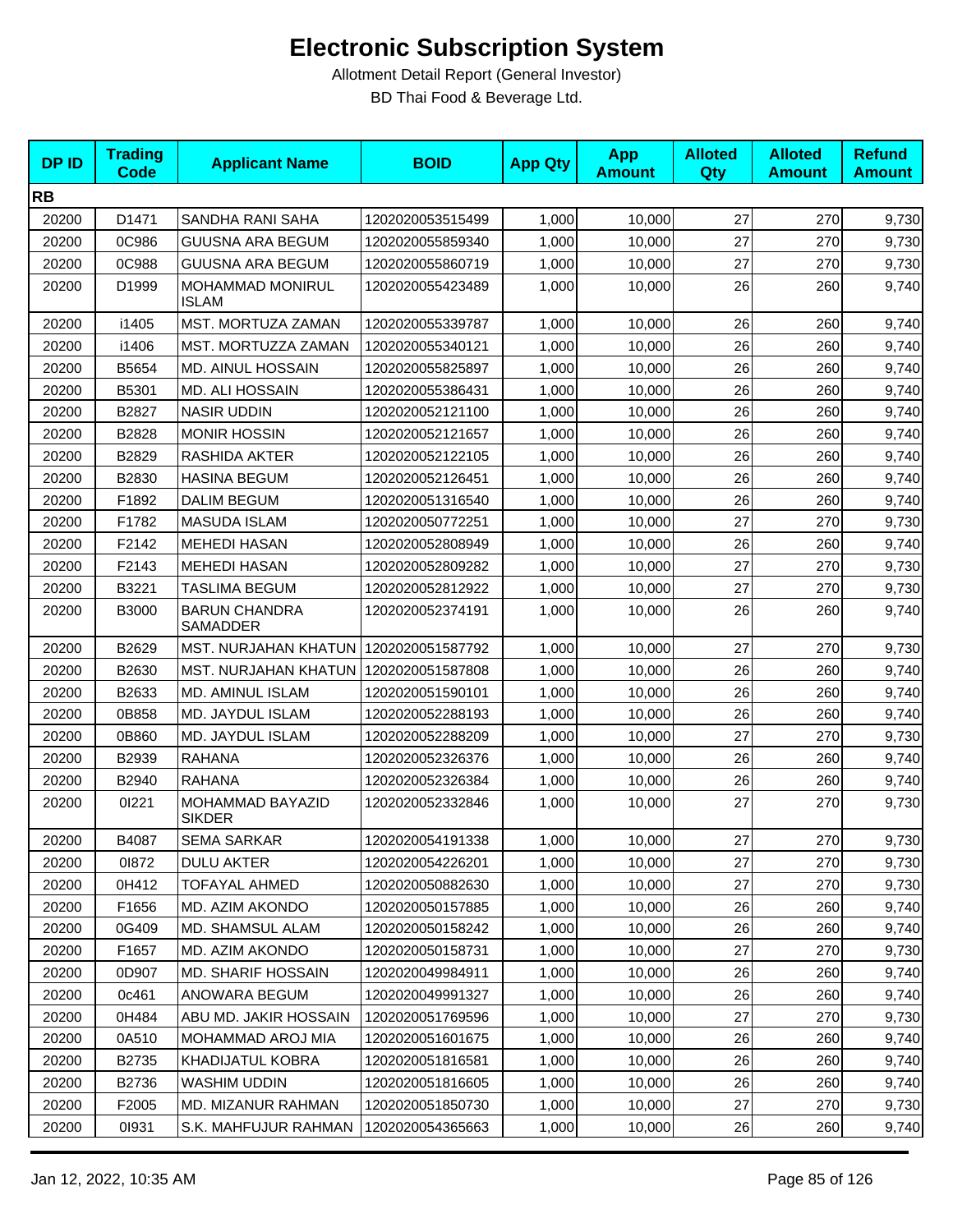| <b>DPID</b> | <b>Trading</b><br><b>Code</b> | <b>Applicant Name</b>                  | <b>BOID</b>      | <b>App Qty</b> | <b>App</b><br><b>Amount</b> | <b>Alloted</b><br>Qty | <b>Alloted</b><br><b>Amount</b> | <b>Refund</b><br><b>Amount</b> |
|-------------|-------------------------------|----------------------------------------|------------------|----------------|-----------------------------|-----------------------|---------------------------------|--------------------------------|
| <b>RB</b>   |                               |                                        |                  |                |                             |                       |                                 |                                |
| 20200       | B4278                         | <b>SUPRIYA BANIK</b>                   | 1202020054408931 | 1,000          | 10,000                      | 26                    | 260                             | 9,740                          |
| 20200       | B2102                         | MR. KAZI SHAMSUL HUDA                  | 1202020050318125 | 1,000          | 10,000                      | 26                    | 260                             | 9,740                          |
| 20200       | F1658                         | <b>ABDUL BASED</b>                     | 1202020050159461 | 1,000          | 10,000                      | 26                    | 260                             | 9,740                          |
| 20200       | F1659                         | ABDUL BASED                            | 1202020050161529 | 1,000          | 10,000                      | 27                    | 270                             | 9,730                          |
| 20200       | F1660                         | ROJINA AKTER                           | 1202020050162011 | 1,000          | 10,000                      | 27                    | 270                             | 9,730                          |
| 20200       | B2943                         | <b>TANJILA AKON</b>                    | 1202020052455278 | 1,000          | 10,000                      | 26                    | 260                             | 9,740                          |
| 20200       | B2944                         | TANJILA AKON                           | 1202020052455286 | 1,000          | 10,000                      | 26                    | 260                             | 9,740                          |
| 20200       | 00169                         | MD. SABUJ MIA                          | 1202020051970423 | 1,000          | 10,000                      | 27                    | 270                             | 9,730                          |
| 20200       | 00168                         | MD. SABUJ MIA                          | 1202020051970431 | 1,000          | 10,000                      | 27                    | 270                             | 9,730                          |
| 20200       | B2792                         | MD. MOTALEB SHEIKH                     | 1202020052021447 | 1,000          | 10,000                      | 27                    | 270                             | 9,730                          |
| 20200       | B2793                         | MD. MOTALEB SHEIKH                     | 1202020052021455 | 1,000          | 10,000                      | 26                    | 260                             | 9,740                          |
| 20200       | 0C776                         | <b>MAHMUDA AKTER</b>                   | 1202020053925391 | 1,000          | 10,000                      | 27                    | 270                             | 9,730                          |
| 20200       | 0D924                         | MD. RUHUL AMIN                         | 1202020050323973 | 1,000          | 10,000                      | 27                    | 270                             | 9,730                          |
| 20200       | F1740                         | MISS. RUKHSANA BEGUM                   | 1202020050430705 | 1,000          | 10,000                      | 27                    | 270                             | 9,730                          |
| 20200       | 01258                         | <b>SULTANA PARVIN</b>                  | 1202020052703091 | 1,000          | 10,000                      | 26                    | 260                             | 9,740                          |
| 20200       | B2737                         | WASHIM UDDIN                           | 1202020052151161 | 1,000          | 10,000                      | 26                    | 260                             | 9,740                          |
| 20200       | B2817                         | MD. RASEL GAZI                         | 1202020052152123 | 1,000          | 10,000                      | 26                    | 260                             | 9,740                          |
| 20200       | B2650                         | <b>MIZANUR RAHMAN</b><br><b>MRIDHA</b> | 1202020052156281 | 1,000          | 10,000                      | 26                    | 260                             | 9,740                          |
| 20200       | B2818                         | <b>RESMA</b>                           | 1202020052254043 | 1,000          | 10,000                      | 26                    | 260                             | 9,740                          |
| 20200       | B2819                         | <b>RESMA</b>                           | 1202020052254061 | 1,000          | 10,000                      | 27                    | 270                             | 9,730                          |
| 20200       | B2820                         | MD. NURUL AMIN                         | 1202020052254078 | 1,000          | 10,000                      | 27                    | 270                             | 9,730                          |
| 20200       | B2821                         | MD. NURUL AMIN                         | 1202020052254094 | 1,000          | 10,000                      | 27                    | 270                             | 9,730                          |
| 20200       | B2816                         | MD. RASEL GAZI                         | 1202020052132335 | 1,000          | 10,000                      | 26                    | 260                             | 9,740                          |
| 20200       | B4088                         | <b>SEMA SARKAR</b>                     | 1202020054193401 | 1,000          | 10,000                      | 27                    | 270                             | 9,730                          |
| 20200       | D1679                         | SHILPEE ROY                            | 1202020054193487 | 1,000          | 10,000                      | 27                    | 270                             | 9,730                          |
| 20200       | 01874                         | SHAMOLEE MURMU                         | 1202020054228043 | 1,000          | 10,000                      | 26                    | 260                             | 9,740                          |
| 20200       | 0H431                         | SAIFULLAH ABDULLAH<br>SOLENKHI         | 1202020051281304 | 1,000          | 10,000                      | 26                    | 260                             | 9,740                          |
| 20200       | B1619                         | <b>BASUDAB MIRDHA</b>                  | 1202020050734996 | 1,000          | 10,000                      | 26                    | 260                             | 9,740                          |
| 20200       | F2095                         | PAROMITA DAS                           | 1202020052947425 | 1,000          | 10,000                      | 26                    | 260                             | 9,740                          |
| 20200       | B2930                         | <b>GOURANGA CHANDRA</b><br>SAHA        | 1202020052768336 | 1,000          | 10,000                      | 27                    | 270                             | 9,730                          |
| 20200       | B3222                         | <b>TASLIMA BEGUM</b>                   | 1202020052814485 | 1,000          | 10,000                      | 26                    | 260                             | 9,740                          |
| 20200       | B3223                         | MD. BIDDUT KHAN                        | 1202020052814551 | 1,000          | 10,000                      | 27                    | 270                             | 9,730                          |
| 20200       | B3224                         | MD. BIDDUT KHAN                        | 1202020052814659 | 1,000          | 10,000                      | 26                    | 260                             | 9,740                          |
| 20200       | B3099                         | <b>ALAMGIR SHIKDER</b>                 | 1202020052817031 | 1,000          | 10,000                      | 26                    | 260                             | 9,740                          |
| 20200       | B3096                         | MD. HASANAT                            | 1202020052817074 | 1,000          | 10,000                      | 26                    | 260                             | 9,740                          |
| 20200       | F2144                         | MD. SHARIF MIAH                        | 1202020052817090 | 1,000          | 10,000                      | 27                    | 270                             | 9,730                          |
| 20200       | B3097                         | MD. HASANAT                            | 1202020052819511 | 1,000          | 10,000                      | 26                    | 260                             | 9,740                          |
| 20200       | F2145                         | MD. SHARIF MIAH                        | 1202020052819560 | 1,000          | 10,000                      | 26                    | 260                             | 9,740                          |
| 20200       | F2146                         | <b>MD. MASIDUR RAHMAN</b>              | 1202020052819587 | 1,000          | 10,000                      | 26                    | 260                             | 9,740                          |
| 20200       | F2147                         | <b>MD. MASIDUR RAHMAN</b>              | 1202020052820451 | 1,000          | 10,000                      | 27                    | 270                             | 9,730                          |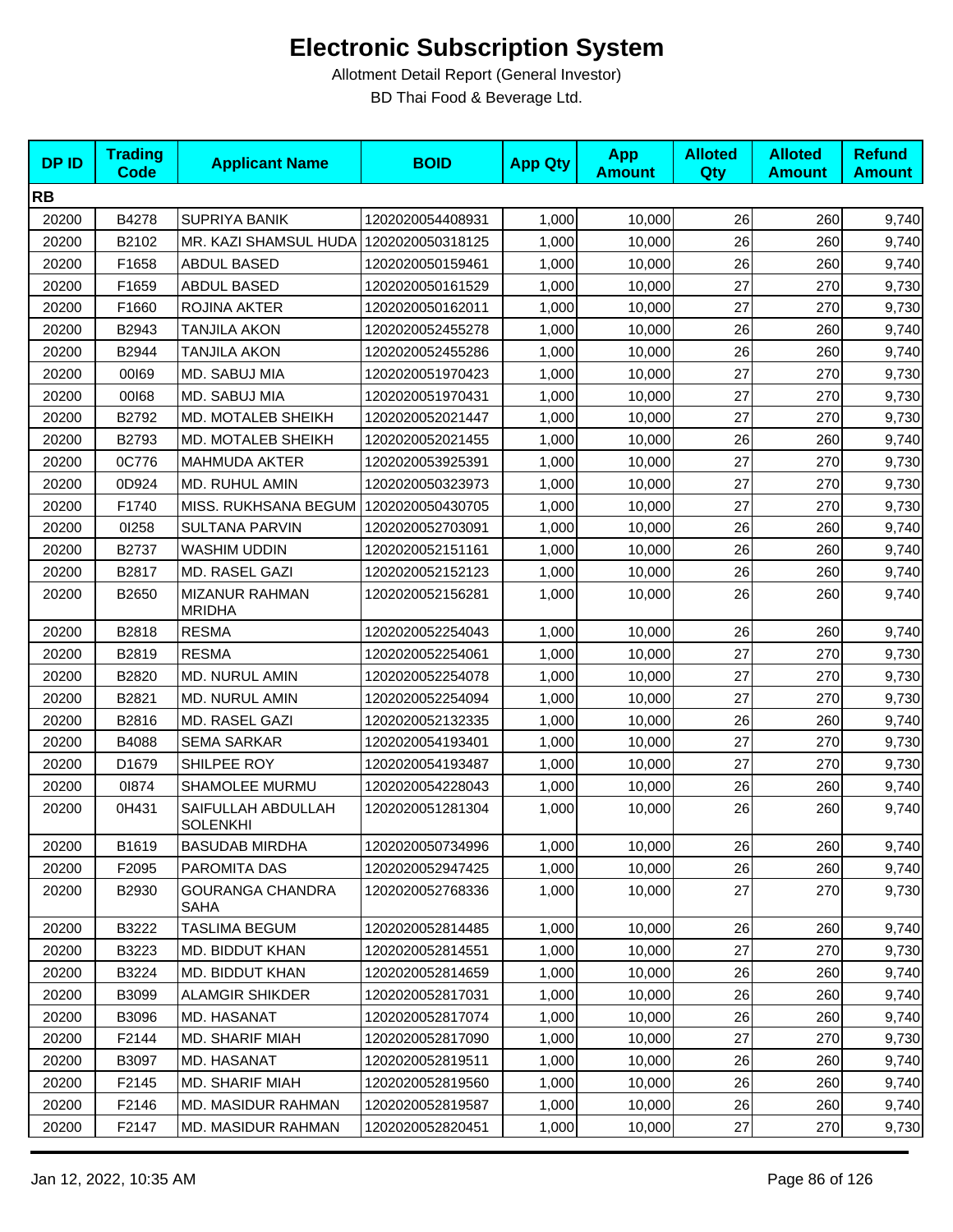| <b>DPID</b> | <b>Trading</b><br><b>Code</b> | <b>Applicant Name</b>                 | <b>BOID</b>      | <b>App Qty</b> | <b>App</b><br><b>Amount</b> | <b>Alloted</b><br>Qty | <b>Alloted</b><br><b>Amount</b> | <b>Refund</b><br><b>Amount</b> |
|-------------|-------------------------------|---------------------------------------|------------------|----------------|-----------------------------|-----------------------|---------------------------------|--------------------------------|
| <b>RB</b>   |                               |                                       |                  |                |                             |                       |                                 |                                |
| 20200       | F2148                         | <b>KANCHON KUMER</b><br><b>SARKER</b> | 1202020052820476 | 1,000          | 10,000                      | 26                    | 260                             | 9,740                          |
| 20200       | F2149                         | <b>KANCHON KUMER</b><br><b>SARKER</b> | 1202020052820492 | 1,000          | 10,000                      | 26                    | 260                             | 9,740                          |
| 20200       | 0C843                         | <b>ATIQUR RAHMAN</b>                  | 1202020054317278 | 1,000          | 10,000                      | 26                    | 260                             | 9,740                          |
| 20200       | 01932                         | <b>SK. MAHFUJUR RAHMAN</b>            | 1202020054366625 | 1,000          | 10.000                      | 27                    | 270                             | 9,730                          |
| 20200       | F1898                         | SHAHANAZ BEGUM                        | 1202020051467066 | 1,000          | 10,000                      | 27                    | 270                             | 9,730                          |
| 20200       | 0D948                         | SANJIT KUMAR BARMAN                   | 1202020050118880 | 1,000          | 10,000                      | 26                    | 260                             | 9,740                          |
| 20200       | 0c462                         | ANOWARA BEGUM                         | 1202020050119925 | 1,000          | 10,000                      | 26                    | 260                             | 9,740                          |
| 20200       | 0D922                         | <b>UMA RANI SAHA</b>                  | 1202020049994074 | 1,000          | 10,000                      | 27                    | 270                             | 9,730                          |
| 20200       | 0D923                         | <b>UMA RANI SAHA</b>                  | 1202020049994601 | 1,000          | 10,000                      | 27                    | 270                             | 9,730                          |
| 20200       | B3400                         | <b>MD. TARIKUL ISLAM</b>              | 1202020053056189 | 1,000          | 10,000                      | 27                    | 270                             | 9,730                          |
| 20200       | B3401                         | <b>MD.TARIKUL ISLAM</b>               | 1202020053056210 | 1,000          | 10,000                      | 27                    | 270                             | 9,730                          |
| 20200       | B3402                         | MD. ROKUNUZZAMAN<br><b>KHAN MILON</b> | 1202020053056271 | 1,000          | 10,000                      | 26                    | 260                             | 9,740                          |
| 20200       | B3403                         | MD. ROKUNUZZAMAN<br><b>KHAN MILON</b> | 1202020053056400 | 1,000          | 10,000                      | 27                    | 270                             | 9,730                          |
| 20200       | 0A563                         | MOST. SHULY AKTER                     | 1202020053059455 | 1,000          | 10,000                      | 27                    | 270                             | 9,730                          |
| 20200       | D1330                         | MD IMTIAZ AHAMED                      | 1202020053063083 | 1,000          | 10,000                      | 27                    | 270                             | 9,730                          |
| 20200       | D1332                         | <b>AMIT KUMAR SAHA</b>                | 1202020053066135 | 1,000          | 10,000                      | 27                    | 270                             | 9,730                          |
| 20200       | B3092                         | <b>MD. RIAD HOSSAIN</b>               | 1202020052895389 | 1,000          | 10,000                      | 27                    | 270                             | 9,730                          |
| 20200       | B3093                         | <b>MD. RIAD HOSSAIN</b>               | 1202020052895471 | 1,000          | 10,000                      | 27                    | 270                             | 9,730                          |
| 20200       | B3424                         | DIPA RANI SAHA                        | 1202020053110731 | 1,000          | 10,000                      | 27                    | 270                             | 9,730                          |
| 20200       | B4388                         | <b>BIJOY</b>                          | 1202020054532558 | 1,000          | 10,000                      | 26                    | 260                             | 9,740                          |
| 20200       | B4389                         | <b>BIJOY</b>                          | 1202020054533220 | 1,000          | 10,000                      | 27                    | 270                             | 9,730                          |
| 20200       | D1732                         | RAHIMA AKTER KEYA                     | 1202020054588120 | 1,000          | 10,000                      | 26                    | 260                             | 9,740                          |
| 20200       | D1733                         | <b>DULAL MIAH</b>                     | 1202020054591798 | 1,000          | 10,000                      | 27                    | 270                             | 9,730                          |
| 20200       | 01960                         | SHIMA AKTER                           | 1202020054420515 | 1,000          | 10,000                      | 27                    | 270                             | 9,730                          |
| 20200       | 01961                         | <b>SHIMA AKTER</b>                    | 1202020054420606 | 1,000          | 10,000                      | 26                    | 260                             | 9,740                          |
| 20200       | B4316                         | TASLIMA AKHTER                        | 1202020054423586 | 1,000          | 10,000                      | 26                    | 260                             | 9,740                          |
| 20200       | B2235                         | MD. AZAD AHMMED                       | 1202020050904429 | 1,000          | 10,000                      | 27                    | 270                             | 9,730                          |
| 20200       | B2236                         | MD. AZAD AHMMED                       | 1202020050904437 | 1,000          | 10,000                      | 27                    | 270                             | 9,730                          |
| 20200       | B1867                         | <b>GULSHAN ARA</b>                    | 1202020050270211 | 1,000          | 10,000                      | 27                    | 270                             | 9,730                          |
| 20200       | B1866                         | <b>GULSHAN ARA</b>                    | 1202020050278473 | 1,000          | 10,000                      | 27                    | 270                             | 9,730                          |
| 20200       | F1661                         | ROJINA AKTER                          | 1202020050173659 | 1,000          | 10,000                      | 27                    | 270                             | 9,730                          |
| 20200       | F1662                         | <b>KRITTY DAS</b>                     | 1202020050174969 | 1,000          | 10,000                      | 27                    | 270                             | 9,730                          |
| 20200       | F1663                         | <b>KRITTY DAS</b>                     | 1202020050176031 | 1,000          | 10,000                      | 27                    | 270                             | 9,730                          |
| 20200       | D1364                         | <b>MONI LAL SAHA</b>                  | 1202020053238940 | 1,000          | 10,000                      | 26                    | 260                             | 9,740                          |
| 20200       | B2871                         | <b>HASINA BEGUM</b>                   | 1202020052458991 | 1,000          | 10,000                      | 26                    | 260                             | 9,740                          |
| 20200       | B2872                         | RASHIDA AKTER                         | 1202020052459000 | 1,000          | 10,000                      | 26                    | 260                             | 9,740                          |
| 20200       | B2873                         | NASIR UDDIN                           | 1202020052459019 | 1,000          | 10,000                      | 27                    | 270                             | 9,730                          |
| 20200       | B2874                         | <b>MONIR HOSSAIN</b>                  | 1202020052459027 | 1,000          | 10,000                      | 26                    | 260                             | 9,740                          |
| 20200       | B2967                         | <b>MST. RESHMA AKTER</b>              | 1202020052460596 | 1,000          | 10,000                      | 27                    | 270                             | 9,730                          |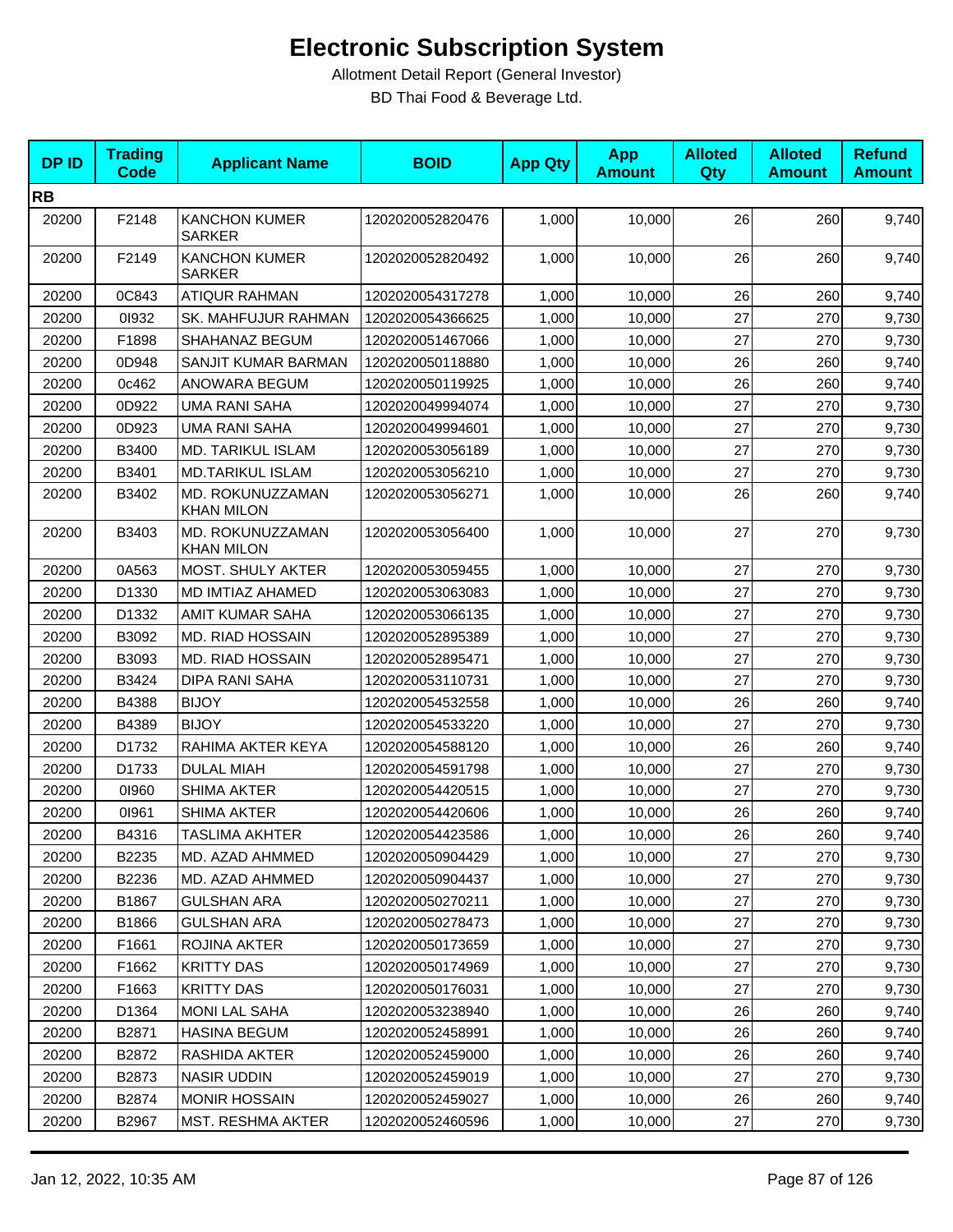| <b>DPID</b> | <b>Trading</b><br><b>Code</b> | <b>Applicant Name</b>                   | <b>BOID</b>      | <b>App Qty</b> | <b>App</b><br><b>Amount</b> | <b>Alloted</b><br>Qty | <b>Alloted</b><br><b>Amount</b> | <b>Refund</b><br><b>Amount</b> |
|-------------|-------------------------------|-----------------------------------------|------------------|----------------|-----------------------------|-----------------------|---------------------------------|--------------------------------|
| <b>RB</b>   |                               |                                         |                  |                |                             |                       |                                 |                                |
| 20200       | F1818                         | MD. RUBEL MIYA                          | 1202020051098499 | 1,000          | 10,000                      | 27                    | 270                             | 9,730                          |
| 20200       | 0D954                         | MR. KASHINATH<br><b>MAJUMDER</b>        | 1202020050383032 | 1,000          | 10,000                      | 26                    | 260                             | 9,740                          |
| 20200       | F1693                         | MD. SOLAIMAN HOSSAIN                    | 1202020050234334 | 1,000          | 10,000                      | 26                    | 260                             | 9,740                          |
| 20200       | F1748                         | ABDUL MANNAN                            | 1202020050442950 | 1,000          | 10,000                      | 27                    | 270                             | 9,730                          |
| 20200       | F1746                         | MD. NASIR                               | 1202020050444114 | 1,000          | 10,000                      | 26                    | 260                             | 9,740                          |
| 20200       | 01332                         | <b>MD. ISMAIL HOSSAIN</b>               | 1202020052778812 | 1,000          | 10,000                      | 26                    | 260                             | 9,740                          |
| 20200       | 01334                         | <b>MD. ISMAIL HOSSAIN</b>               | 1202020052778820 | 1,000          | 10,000                      | 26                    | 260                             | 9,740                          |
| 20200       | B2941                         | <b>RIAD HASAN</b>                       | 1202020052778871 | 1,000          | 10,000                      | 26                    | 260                             | 9,740                          |
| 20200       | 01135                         | MR. MIR KERAMAT ALI                     | 1202020052045169 | 1,000          | 10,000                      | 26                    | 260                             | 9,740                          |
| 20200       | B2800                         | MIR ALI AHMED                           | 1202020052089688 | 1,000          | 10,000                      | 26                    | 260                             | 9,740                          |
| 20200       | B2801                         | MIR ALI AHMED                           | 1202020052092011 | 1,000          | 10,000                      | 26                    | 260                             | 9,740                          |
| 20200       | F2911                         | TAHMINA AKHTER                          | 1202020054162191 | 1,000          | 10,000                      | 27                    | 270                             | 9,730                          |
| 20200       | F2912                         | TAHMINA AKHTER                          | 1202020054162801 | 1,000          | 10,000                      | 26                    | 260                             | 9,740                          |
| 20200       | B4077                         | AHMED SHAKIB RAIHAN<br><b>CHOWDHURY</b> | 1202020054168030 | 1,000          | 10,000                      | 27                    | 270                             | 9,730                          |
| 20200       | B2942                         | <b>RIAD HASAN</b>                       | 1202020052779303 | 1,000          | 10,000                      | 27                    | 270                             | 9,730                          |
| 20200       | 01457                         | MD. SHOHAGH                             | 1202020053019041 | 1,000          | 10,000                      | 26                    | 260                             | 9,740                          |
| 20200       | 01458                         | MD. SHOHAGH                             | 1202020053019051 | 1,000          | 10,000                      | 26                    | 260                             | 9,740                          |
| 20200       | 0A558                         | A.K.M. ROIS UDDIN                       | 1202020052832464 | 1,000          | 10,000                      | 26                    | 260                             | 9,740                          |
| 20200       | 0C577                         | RUMANA KHANDAKER                        | 1202020052901619 | 1,000          | 10,000                      | 27                    | 270                             | 9,730                          |
| 20200       | B3001                         | <b>RIMA RANI</b>                        | 1202020052359794 | 1,000          | 10,000                      | 26                    | 260                             | 9,740                          |
| 20200       | B3002                         | <b>RIMA RANI</b>                        | 1202020052359801 | 1,000          | 10,000                      | 26                    | 260                             | 9,740                          |
| 20200       | D1167                         | <b>TAPUS SAHA</b>                       | 1202020052359826 | 1,000          | 10,000                      | 27                    | 270                             | 9,730                          |
| 20200       | B2929                         | RAJLAKSHMI SAHA                         | 1202020052305508 | 1,000          | 10,000                      | 27                    | 270                             | 9,730                          |
| 20200       | B4222                         | JOYA RANI SAHA                          | 1202020054334434 | 1,000          | 10,000                      | 27                    | 270                             | 9,730                          |
| 20200       | B2293                         | <b>JALAL MIA</b>                        | 1202020050905763 | 1,000          | 10,000                      | 26                    | 260                             | 9,740                          |
| 20200       | B2217                         | <b>MD. AMINUL ISLAM</b>                 | 1202020050806060 | 1,000          | 10,000                      | 26                    | 260                             | 9,740                          |
| 20200       | 0C614                         | MIRZA ABDUL HAI                         | 1202020053176294 | 1,000          | 10,000                      | 27                    | 270                             | 9,730                          |
| 20200       | 01483                         | <b>MAHBUBA AKHTER TULI</b>              | 1202020053072565 | 1,000          | 10,000                      | 26                    | 260                             | 9,740                          |
| 20200       | D1357                         | UPANANDA DAS                            | 1202020053124130 | 1,000          | 10,000                      | 27                    | 270                             | 9,730                          |
| 20200       | 00160                         | <b>KAZI YEAKUB</b>                      | 1202020051795712 | 1,000          | 10,000                      | 27                    | 270                             | 9,730                          |
| 20200       | 0B804                         | MD. ABDUL MALEK                         | 1202020051627302 | 1,000          | 10,000                      | 27                    | 270                             | 9,730                          |
| 20200       | 00135                         | MD. ABDUL QUDDUS                        | 1202020051637749 | 1,000          | 10,000                      | 27                    | 270                             | 9,730                          |
| 20200       | 00166                         | <b>KAZI YEAKUB</b>                      | 1202020051834255 | 1,000          | 10,000                      | 26                    | 260                             | 9,740                          |
| 20200       | F2978                         | TAHMINA KHANAM<br><b>CHOWDURY</b>       | 1202020054382961 | 1,000          | 10,000                      | 26                    | 260                             | 9,740                          |
| 20200       | D1699                         | PROTIMA RANI BARDHAN<br><b>SHOME</b>    | 1202020054383104 | 1,000          | 10,000                      | 26                    | 260                             | 9,740                          |
| 20200       | F2979                         | TAHMINA KHANAM<br><b>CHOWDURY</b>       | 1202020054383139 | 1,000          | 10,000                      | 27                    | 270                             | 9,730                          |
| 20200       | D1700                         | PROTIMA RANI BARDHAN<br><b>SHOME</b>    | 1202020054383289 | 1,000          | 10,000                      | 26                    | 260                             | 9,740                          |
| 20200       | D1184                         | ABUL HASHEM                             | 1202020052474301 | 1,000          | 10,000                      | 27                    | 270                             | 9,730                          |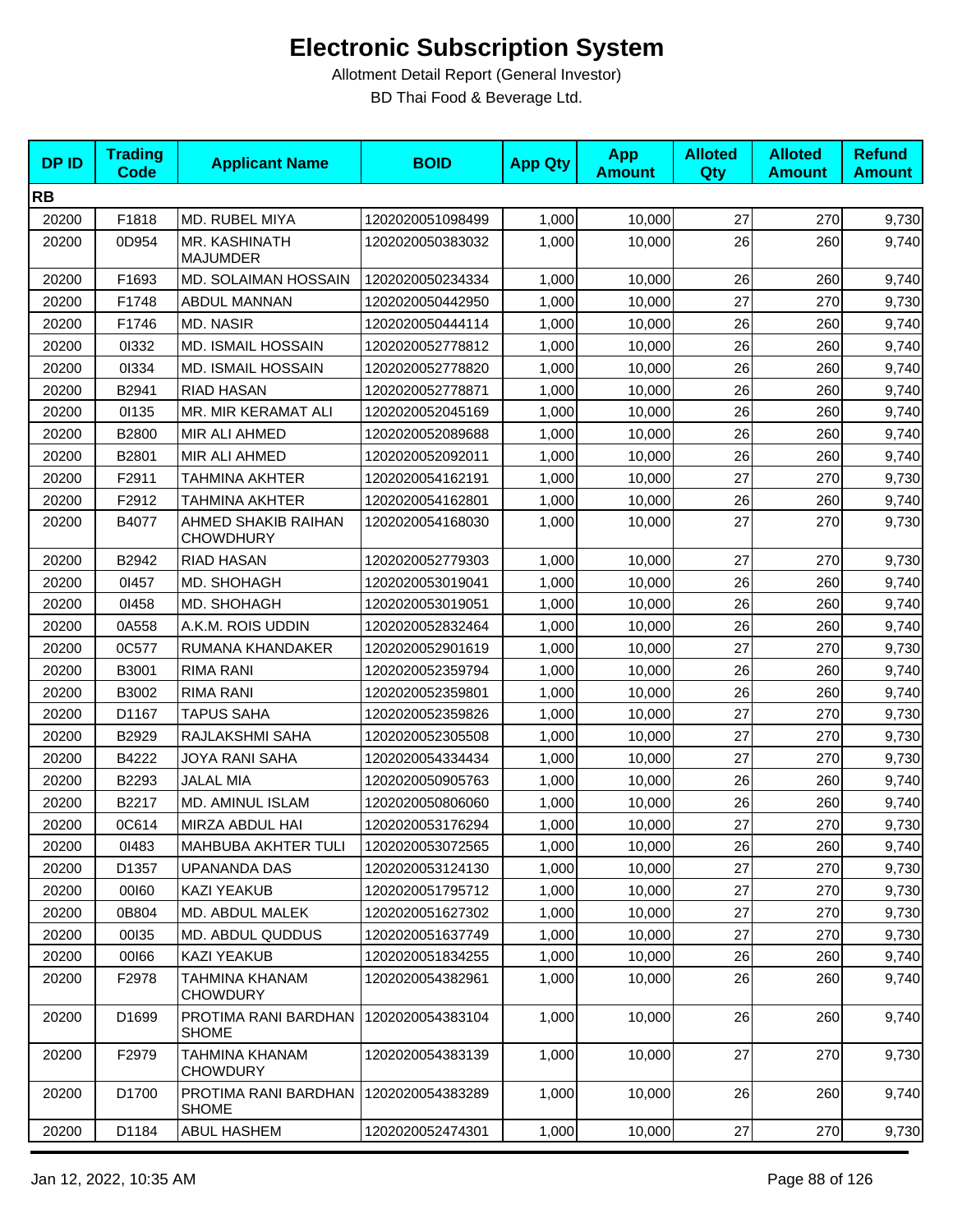| <b>DPID</b> | <b>Trading</b><br><b>Code</b> | <b>Applicant Name</b>              | <b>BOID</b>      | <b>App Qty</b> | <b>App</b><br><b>Amount</b> | <b>Alloted</b><br>Qty | <b>Alloted</b><br><b>Amount</b> | <b>Refund</b><br><b>Amount</b> |
|-------------|-------------------------------|------------------------------------|------------------|----------------|-----------------------------|-----------------------|---------------------------------|--------------------------------|
| <b>RB</b>   |                               |                                    |                  |                |                             |                       |                                 |                                |
| 20200       | D1186                         | NADIA AKTER POLY                   | 1202020052474326 | 1,000          | 10,000                      | 26                    | 260                             | 9,740                          |
| 20200       | D1189                         | MD. RAFIQUL ISLAM                  | 1202020052474334 | 1,000          | 10,000                      | 26                    | 260                             | 9,740                          |
| 20200       | D1363                         | ANJANA RANI SAHA                   | 1202020053128337 | 1,000          | 10,000                      | 26                    | 260                             | 9,740                          |
| 20200       | D1597                         | MD. LOCKMAN HOSSAIN                | 1202020053940195 | 1,000          | 10,000                      | 26                    | 260                             | 9,740                          |
| 20200       | B2353                         | MD. SAIFUDDIN                      | 1202020051110075 | 1,000          | 10,000                      | 27                    | 270                             | 9,730                          |
| 20200       | 0D982                         | <b>BISHAWJIT SAHA SUJAN</b>        | 1202020051122783 | 1,000          | 10,000                      | 26                    | 260                             | 9,740                          |
| 20200       | 0G431                         | MD. AL-AMIN                        | 1202020051125851 | 1,000          | 10,000                      | 27                    | 270                             | 9,730                          |
| 20200       | B2052                         | MD. JASIM UDDIN KHAN               | 1202020050451988 | 1,000          | 10,000                      | 27                    | 270                             | 9,730                          |
| 20200       | B3046                         | <b>MST. ALEA KHATUN</b>            | 1202020052531999 | 1,000          | 10,000                      | 27                    | 270                             | 9,730                          |
| 20200       | B3047                         | <b>ABUL KALAM</b>                  | 1202020052532008 | 1,000          | 10,000                      | 26                    | 260                             | 9,740                          |
| 20200       | B2907                         | MOKHLESUR RAHMAN                   | 1202020052178422 | 1,000          | 10,000                      | 27                    | 270                             | 9,730                          |
| 20200       | B2908                         | MOKHLESUR RAHMAN                   | 1202020052178430 | 1,000          | 10,000                      | 26                    | 260                             | 9,740                          |
| 20200       | 0H432                         | KHILFAT JAHAN JOHAIRA              | 1202020051307810 | 1,000          | 10,000                      | 26                    | 260                             | 9,740                          |
| 20200       | F1893                         | <b>MST. RENU BEGUM</b>             | 1202020051315503 | 1,000          | 10,000                      | 26                    | 260                             | 9,740                          |
| 20200       | F1894                         | <b>MST. RENU BEGUM</b>             | 1202020051315521 | 1,000          | 10,000                      | 26                    | 260                             | 9,740                          |
| 20200       | F1891                         | <b>DALIM BEGUM</b>                 | 1202020051315736 | 1,000          | 10,000                      | 26                    | 260                             | 9,740                          |
| 20200       | 0H435                         | MD. AMINUL ISLAM<br><b>BHUIYAN</b> | 1202020051315787 | 1,000          | 10,000                      | 27                    | 270                             | 9,730                          |
| 20200       | F2271                         | MRS. MAHFUJA KHAN                  | 1202020052974889 | 1,000          | 10,000                      | 26                    | 260                             | 9,740                          |
| 20200       | 0A531                         | RUMANA BINTE NOMAN<br><b>KANTA</b> | 1202020052363869 | 1,000          | 10,000                      | 27                    | 270                             | 9,730                          |
| 20200       | 01207                         | <b>HASHI BEGUM</b>                 | 1202020052367974 | 1,000          | 10,000                      | 26                    | 260                             | 9,740                          |
| 20200       | 01934                         | MD. FAZLUL HAQUE                   | 1202020054351518 | 1,000          | 10,000                      | 27                    | 270                             | 9,730                          |
| 20200       | 01935                         | <b>JULEKHA BEGUM</b>               | 1202020054351882 | 1,000          | 10,000                      | 26                    | 260                             | 9,740                          |
| 20200       | 01933                         | MD. FAZLUL HAQUE                   | 1202020054352638 | 1,000          | 10,000                      | 26                    | 260                             | 9,740                          |
| 20200       | 01936                         | <b>JULEKHA BEGUM</b>               | 1202020054352900 | 1,000          | 10,000                      | 26                    | 260                             | 9,740                          |
| 20200       | 01877                         | SHAMOLEE MURMU                     | 1202020054252329 | 1,000          | 10,000                      | 26                    | 260                             | 9,740                          |
| 20200       | 01519                         | MST. ZOSNA BEGUM                   | 1202020053198536 | 1,000          | 10,000                      | 27                    | 270                             | 9,730                          |
| 20200       | 01520                         | MST. ZOSNA BEGUM                   | 1202020053199185 | 1,000          | 10,000                      | 26                    | 260                             | 9,740                          |
| 20200       | F2263                         | MUHAMMAD AMIR<br>ABDULLAH          | 1202020052928468 | 1,000          | 10,000                      | 27                    | 270                             | 9,730                          |
| 20200       | 0A514                         | <b>SYED SHIHAB UDDIN</b>           | 1202020051808278 | 1,000          | 10,000                      | 27                    | 270                             | 9,730                          |
| 20200       | B2734                         | KHADIJATUL KOBRA                   | 1202020051812136 | 1,000          | 10,000                      | 26                    | 260                             | 9,740                          |
| 20200       | F1957                         | MD. MOKUL HOSSAIN                  | 1202020051685663 | 1,000          | 10,000                      | 27                    | 270                             | 9,730                          |
| 20200       | F2865                         | MAHMUDUL HAQ                       | 1202020053909170 | 1,000          | 10,000                      | 27                    | 270                             | 9,730                          |
| 20200       | 0G427                         | MD. SHAMSUL ALAM                   | 1202020050923199 | 1,000          | 10,000                      | 26                    | 260                             | 9,740                          |
| 20200       | F1810                         | <b>TAHMINA BEGUM</b>               | 1202020050929551 | 1,000          | 10,000                      | 26                    | 260                             | 9,740                          |
| 20200       | F1811                         | <b>TAHMINA BEGUM</b>               | 1202020050929731 | 1,000          | 10,000                      | 26                    | 260                             | 9,740                          |
| 20200       | F1654                         | MST. MOUSHOMI BEGUM                | 1202020050152103 | 1,000          | 10,000                      | 26                    | 260                             | 9,740                          |
| 20200       | F1655                         | <b>MST. MOUSHOMI BEGUM</b>         | 1202020050155356 | 1,000          | 10,000                      | 27                    | 270                             | 9,730                          |
| 20200       | 01521                         | MD. AZIZUL HAQUE<br><b>SHOHAG</b>  | 1202020053208245 | 1,000          | 10,000                      | 26                    | 260                             | 9,740                          |
| 20200       | 01522                         | MD. AZIZIUL HAQUE<br><b>SHOHAG</b> | 1202020053208692 | 1,000          | 10,000                      | 26                    | 260                             | 9,740                          |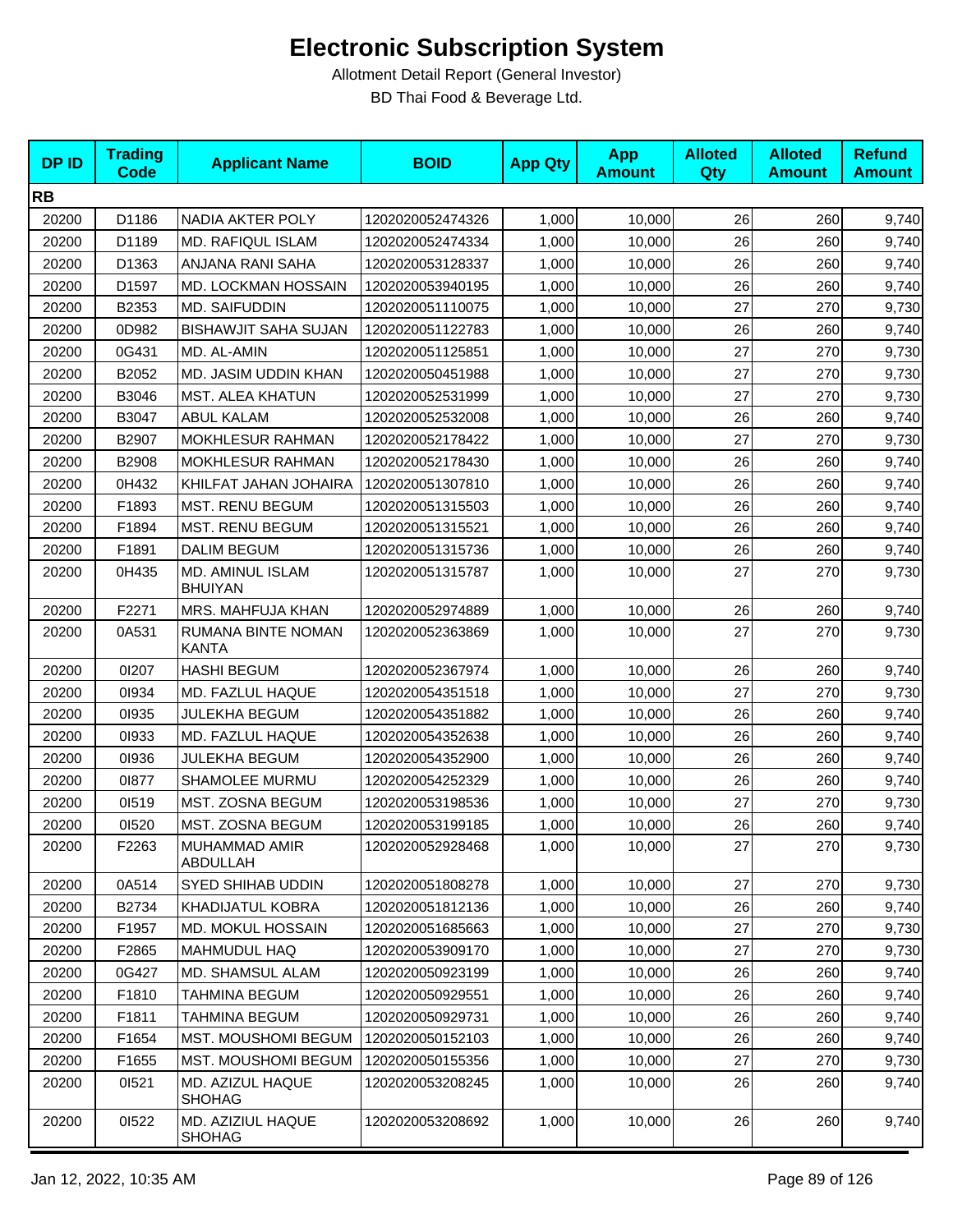| <b>DPID</b> | <b>Trading</b><br><b>Code</b> | <b>Applicant Name</b>                         | <b>BOID</b>      | <b>App Qty</b> | <b>App</b><br><b>Amount</b> | <b>Alloted</b><br><b>Qty</b> | <b>Alloted</b><br><b>Amount</b> | <b>Refund</b><br><b>Amount</b> |
|-------------|-------------------------------|-----------------------------------------------|------------------|----------------|-----------------------------|------------------------------|---------------------------------|--------------------------------|
| <b>RB</b>   |                               |                                               |                  |                |                             |                              |                                 |                                |
| 20200       | D1190                         | <b>ABUL HASHEM</b>                            | 1202020052482549 | 1,000          | 10,000                      | 27                           | 270                             | 9,730                          |
| 20200       | B2912                         | RIZWANUL ISLAM KHAN                           | 1202020052485767 | 1,000          | 10,000                      | 26                           | 260                             | 9,740                          |
| 20200       | B2913                         | RIZWANUL ISLAM KHAN                           | 1202020052485775 | 1,000          | 10,000                      | 26                           | 260                             | 9,740                          |
| 20200       | 0G432                         | <b>MST. SHULY AKTER</b>                       | 1202020051129841 | 1,000          | 10,000                      | 26                           | 260                             | 9,740                          |
| 20200       | 0B596                         | MD. ABDUL MALEK                               | 1202020050413798 | 1,000          | 10,000                      | 26                           | 260                             | 9,740                          |
| 20200       | 01256                         | <b>MD. SHAMSUR RAHMAN</b><br><b>CHOWDHURY</b> | 1202020052592052 | 1,000          | 10,000                      | 26                           | 260                             | 9,740                          |
| 20200       | 01259                         | MD. ARIFUR RAHMAN                             | 1202020052592060 | 1,000          | 10,000                      | 26                           | 260                             | 9,740                          |
| 20200       | F2126                         | MD. SAMSUL HAQ HIRA                           | 1202020052646082 | 1,000          | 10,000                      | 26                           | 260                             | 9,740                          |
| 20200       | B2571                         | <b>AFSANA KHATUN</b>                          | 1202020051361544 | 1,000          | 10,000                      | 26                           | 260                             | 9,740                          |
| 20200       | F1897                         | SHAHANAZ BEGUM                                | 1202020051361600 | 1,000          | 10,000                      | 26                           | 260                             | 9,740                          |
| 20200       | F1899                         | MD. AMIN                                      | 1202020051363021 | 1,000          | 10,000                      | 27                           | 270                             | 9,730                          |
| 20200       | F1900                         | MD. AMIN                                      | 1202020051365823 | 1,000          | 10,000                      | 26                           | 260                             | 9,740                          |
| 20200       | F1927                         | MOHAMMAD JALAL<br><b>UDDIN SARKER</b>         | 1202020051275040 | 1,000          | 10,000                      | 26                           | 260                             | 9,740                          |
| 20200       | 0D681                         | MD. ABUL KASHEM                               | 1202020048242930 | 1,000          | 10,000                      | 26                           | 260                             | 9,740                          |
| 20200       | 0D683                         | <b>MST. SAHINUR</b>                           | 1202020048244873 | 1,000          | 10,000                      | 26                           | 260                             | 9,740                          |
| 20200       | 0B728                         | MD. MAHABUB ALAM                              | 1202020046233083 | 1,000          | 10,000                      | 26                           | 260                             | 9,740                          |
| 20200       | 0B678                         | RAJIB CHANDRA PAUL                            | 1202020046074494 | 1,000          | 10,000                      | 27                           | 270                             | 9,730                          |
| 20200       | 0B679                         | RAJIB CHANDRA PAUL                            | 1202020046075017 | 1,000          | 10,000                      | 26                           | 260                             | 9,740                          |
| 20200       | 0B677                         | <b>KHANDAKER JOSIM</b><br><b>UDDIN</b>        | 1202020046075504 | 1,000          | 10,000                      | 26                           | 260                             | 9,740                          |
| 20200       | 0E432                         | MD. ASHRAF GAIN                               | 1202020046076921 | 1,000          | 10,000                      | 26                           | 260                             | 9,740                          |
| 20200       | F1556                         | MOST. TOSLIMA HAQUE                           | 1202020049780641 | 1,000          | 10,000                      | 27                           | 270                             | 9,730                          |
| 20200       | F1560                         | MD. MONJU MIAH                                | 1202020049780807 | 1,000          | 10,000                      | 26                           | 260                             | 9,740                          |
| 20200       | F1566                         | <b>RUBEL AHMED</b>                            | 1202020049844191 | 1,000          | 10,000                      | 26                           | 260                             | 9,740                          |
| 20200       | F1567                         | MD. EMRAN HOSSAIN                             | 1202020049845127 | 1,000          | 10,000                      | 26                           | 260                             | 9,740                          |
| 20200       | F1568                         | MD. EMRAN HOSSAIN                             | 1202020049845440 | 1,000          | 10,000                      | 26                           | 260                             | 9,740                          |
| 20200       | B1490                         | MD. CHAN MIA                                  | 1202020049245283 | 1,000          | 10,000                      | 26                           | 260                             | 9,740                          |
| 20200       | B1286                         | MD. LITON MATUBBAR                            | 1202020048412457 | 1,000          | 10,000                      | 26                           | 260                             | 9,740                          |
| 20200       | B1288                         | JOSIM                                         | 1202020048412521 | 1,000          | 10,000                      | 27                           | 270                             | 9,730                          |
| 20200       | B1289                         | <b>JOSIM</b>                                  | 1202020048412564 | 1,000          | 10,000                      | 26                           | 260                             | 9,740                          |
| 20200       | B1308                         | RASHADA KABIR                                 | 1202020048414697 | 1,000          | 10,000                      | 27                           | 270                             | 9,730                          |
| 20200       | B1448                         | MOHAMMAD AL- AMIN                             | 1202020048650403 | 1,000          | 10,000                      | 26                           | 260                             | 9,740                          |
| 20200       | F1292                         | MD. JAMSED                                    | 1202020048537699 | 1,000          | 10,000                      | 27                           | 270                             | 9,730                          |
| 20200       | F1293                         | MD. JAMSED                                    | 1202020048537854 | 1,000          | 10,000                      | 27                           | 270                             | 9,730                          |
| 20200       | 0C332                         | SHAHANA AKTER                                 | 1202020047503745 | 1,000          | 10,000                      | 26                           | 260                             | 9,740                          |
| 20200       | 0C331                         | SHAHANA AKTER                                 | 1202020047507023 | 1,000          | 10,000                      | 27                           | 270                             | 9,730                          |
| 20200       | B1048                         | <b>MD.MONIR HOSSAIN</b>                       | 1202020047557021 | 1,000          | 10,000                      | 27                           | 270                             | 9,730                          |
| 20200       | 0F877                         | MUHAMMAD ASHRAF<br>UZZAMAN KHAN               | 1202020046357914 | 1,000          | 10,000                      | 27                           | 270                             | 9,730                          |
| 20200       | F1580                         | SHAMEEM AKHTER                                | 1202020049891315 | 1,000          | 10,000                      | 26                           | 260                             | 9,740                          |
| 20200       | F1581                         | <b>SHAMEEM AKHTER</b>                         | 1202020049891647 | 1,000          | 10,000                      | 26                           | 260                             | 9,740                          |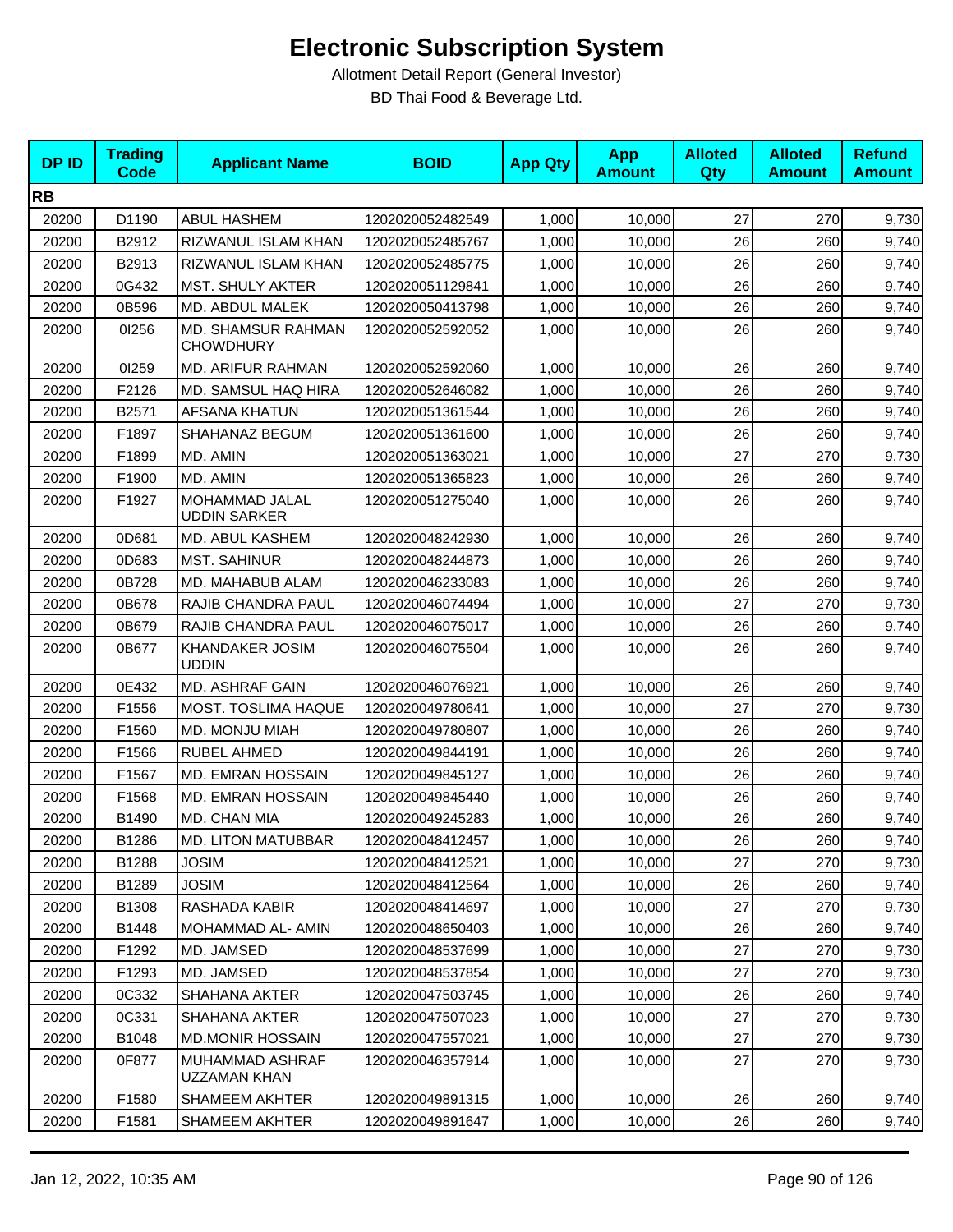| <b>DPID</b> | <b>Trading</b><br><b>Code</b> | <b>Applicant Name</b>                    | <b>BOID</b>      | <b>App Qty</b> | <b>App</b><br><b>Amount</b> | <b>Alloted</b><br>Qty | <b>Alloted</b><br><b>Amount</b> | <b>Refund</b><br><b>Amount</b> |
|-------------|-------------------------------|------------------------------------------|------------------|----------------|-----------------------------|-----------------------|---------------------------------|--------------------------------|
| <b>RB</b>   |                               |                                          |                  |                |                             |                       |                                 |                                |
| 20200       | F1582                         | MD MOHABBAT ALI<br>MONSUR AL HASA        | 1202020049892882 | 1,000          | 10,000                      | 27                    | 270                             | 9,730                          |
| 20200       | F1583                         | MD. MOHABBAT ALI<br><b>MONSUR AL HAS</b> | 1202020049893611 | 1,000          | 10,000                      | 27                    | 270                             | 9,730                          |
| 20200       | B1590                         | MD. BILLAL HOSSAIN                       | 1202020049165086 | 1,000          | 10,000                      | 27                    | 270                             | 9,730                          |
| 20200       | B1592                         | <b>MST. JOBEDA KHATUN</b>                | 1202020049171382 | 1,000          | 10,000                      | 27                    | 270                             | 9,730                          |
| 20200       | B1595                         | MD. WAZED ALI                            | 1202020049216144 | 1,000          | 10.000                      | 26                    | 260                             | 9,740                          |
| 20200       | B1596                         | MD. WAZED ALI                            | 1202020049217941 | 1,000          | 10,000                      | 26                    | 260                             | 9,740                          |
| 20200       | B1491                         | MD. ABUL KALAM AZAD                      | 1202020049251828 | 1,000          | 10,000                      | 26                    | 260                             | 9,740                          |
| 20200       | 0F993                         | MD. LUTFUR RAHMAN                        | 1202020046667200 | 1,000          | 10,000                      | 26                    | 260                             | 9,740                          |
| 20200       | 0F994                         | <b>LAILA SHARMEN KHAN</b>                | 1202020046667623 | 1,000          | 10,000                      | 26                    | 260                             | 9,740                          |
| 20200       | 0B910                         | MRS. ALEYA BEGUM                         | 1202020046673582 | 1,000          | 10,000                      | 27                    | 270                             | 9,730                          |
| 20200       | 0B911                         | MRS. ALEYA BEGUM                         | 1202020046673649 | 1,000          | 10,000                      | 27                    | 270                             | 9,730                          |
| 20200       | 0B901                         | MD. JISHAN ISLAM                         | 1202020046674833 | 1,000          | 10,000                      | 26                    | 260                             | 9,740                          |
| 20200       | B1597                         | <b>MILON BARUA</b>                       | 1202020049220029 | 1.000          | 10,000                      | 27                    | 270                             | 9,730                          |
| 20200       | B1598                         | <b>MILON BARUA</b>                       | 1202020049222523 | 1,000          | 10,000                      | 26                    | 260                             | 9,740                          |
| 20200       | 0E673                         | <b>MD. JAFRUL ISLAM</b>                  | 1202020051192337 | 1,000          | 10,000                      | 26                    | 260                             | 9,740                          |
| 20200       | F1071                         | <b>HASAN MOLLA</b>                       | 1202020046970761 | 1,000          | 10,000                      | 27                    | 270                             | 9,730                          |
| 20200       | 0G725                         | ECSL EE0921                              | 1202020046990426 | 1,000          | 10,000                      | 27                    | 270                             | 9,730                          |
| 20200       | 0E431                         | MD. ASHRAF GAIN                          | 1202020046081645 | 1,000          | 10,000                      | 26                    | 260                             | 9,740                          |
| 20200       | 0F999                         | MD. ZAFAR ULLAH KHAN                     | 1202020046686674 | 1,000          | 10,000                      | 27                    | 270                             | 9,730                          |
| 20200       | F1498                         | <b>DEBABRATA SIL</b>                     | 1202020049530284 | 1,000          | 10,000                      | 26                    | 260                             | 9,740                          |
| 20200       | F1431                         | <b>MD. ISMAIL HOSSAIN</b>                | 1202020049591761 | 1,000          | 10,000                      | 27                    | 270                             | 9,730                          |
| 20200       | F1328                         | MD. DULALUR RAHMAN                       | 1202020048560000 | 1,000          | 10,000                      | 26                    | 260                             | 9,740                          |
| 20200       | 0H452                         | <b>FANA SIDDIKA NILIMA</b>               | 1202020051505404 | 1,000          | 10,000                      | 26                    | 260                             | 9,740                          |
| 20200       | F1902                         | MD. JAMIL MIA                            | 1202020051423871 | 1,000          | 10,000                      | 26                    | 260                             | 9,740                          |
| 20200       | 0D685                         | MD. ABDUL HAQUE<br><b>KHOKAN</b>         | 1202020048210517 | 1,000          | 10,000                      | 27                    | 270                             | 9,730                          |
| 20200       | F1090                         | <b>SOMA AKTAR</b>                        | 1202020047510524 | 1,000          | 10,000                      | 26                    | 260                             | 9,740                          |
| 20200       | F1091                         | SYED ASIFUR RAHMAN                       | 1202020047510532 | 1,000          | 10,000                      | 27                    | 270                             | 9,730                          |
| 20200       | F1092                         | <b>SYED ASIFUR RAHMAN</b>                | 1202020047510540 | 1,000          | 10,000                      | 27                    | 270                             | 9,730                          |
| 20200       | F1087                         | <b>FAKRUL ISLAM</b>                      | 1202020047510583 | 1,000          | 10,000                      | 27                    | 270                             | 9,730                          |
| 20200       | 0F820                         | <b>MD. SHOWKET HOSSAIN</b>               | 1202020046095568 | 1,000          | 10,000                      | 26                    | 260                             | 9,740                          |
| 20200       | F1569                         | <b>KALIPAD BISWAS</b>                    | 1202020049850701 | 1,000          | 10,000                      | 26                    | 260                             | 9,740                          |
| 20200       | F1570                         | <b>KALIPAD BISWAS</b>                    | 1202020049850734 | 1,000          | 10,000                      | 27                    | 270                             | 9,730                          |
| 20200       | B1766                         | <b>JOBAIDA AKTER</b>                     | 1202020049850793 | 1,000          | 10,000                      | 26                    | 260                             | 9,740                          |
| 20200       | F1571                         | MD. SHAHABUDDIN                          | 1202020049854395 | 1,000          | 10,000                      | 26                    | 260                             | 9,740                          |
| 20200       | F1563                         | <b>MST. SHARUFA</b>                      | 1202020049816914 | 1,000          | 10,000                      | 27                    | 270                             | 9,730                          |
| 20200       | F1564                         | <b>MST. SHARUFA</b>                      | 1202020049817282 | 1,000          | 10,000                      | 26                    | 260                             | 9,740                          |
| 20200       | F1565                         | RUBEL AHMED                              | 1202020049817900 | 1,000          | 10,000                      | 27                    | 270                             | 9,730                          |
| 20200       | B1400                         | <b>AZAD AHMED</b>                        | 1202020048573416 | 1,000          | 10,000                      | 26                    | 260                             | 9,740                          |
| 20200       | F1249                         | <b>MD. SHAFIQUL ISLAM</b>                | 1202020048424164 | 1,000          | 10,000                      | 26                    | 260                             | 9,740                          |
| 20200       | F1250                         | MD. SHAFIQUL ISLAM                       | 1202020048424346 | 1,000          | 10,000                      | $26\,$                | 260                             | 9,740                          |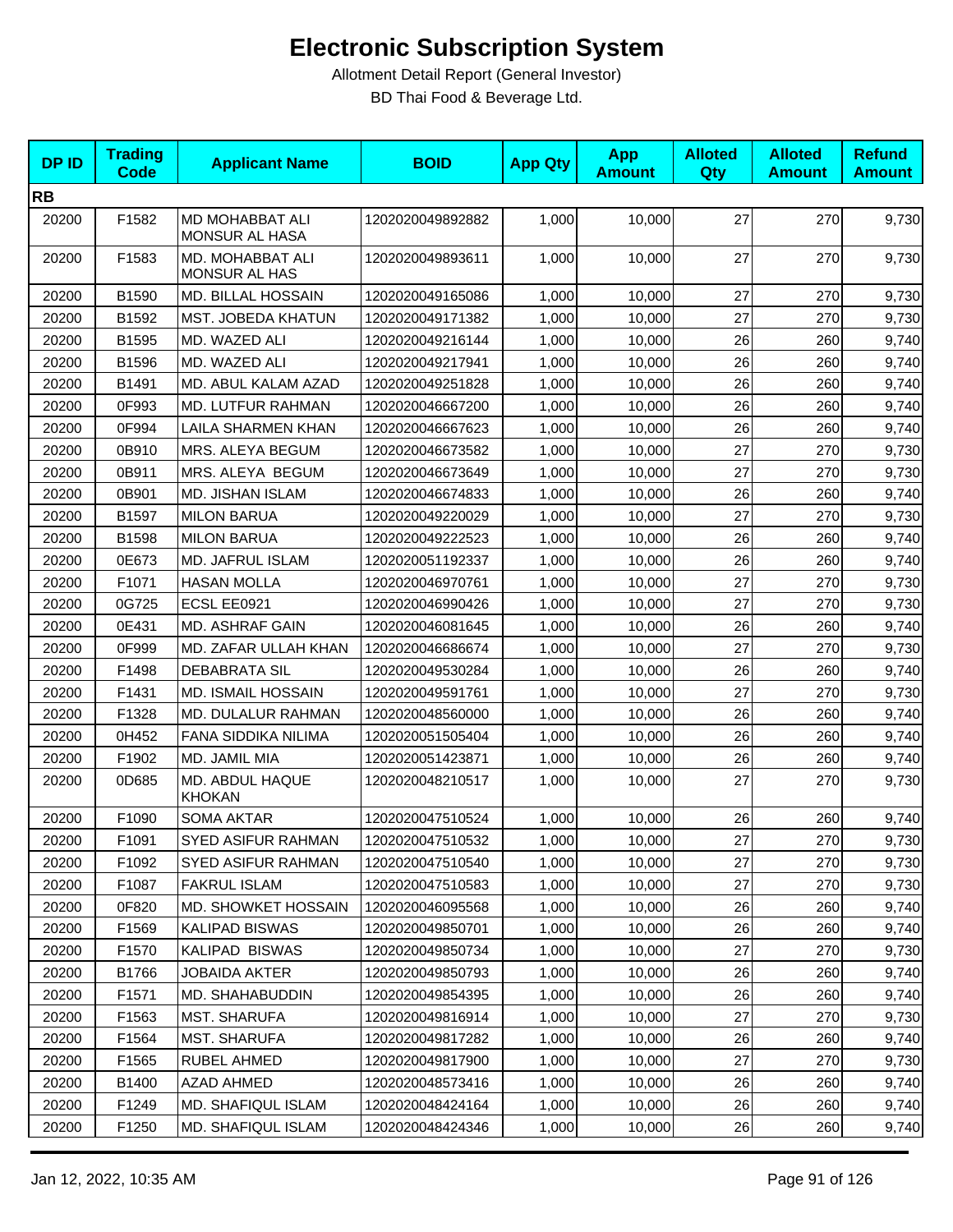| <b>DPID</b> | <b>Trading</b><br><b>Code</b> | <b>Applicant Name</b>                 | <b>BOID</b>      | <b>App Qty</b> | <b>App</b><br><b>Amount</b> | <b>Alloted</b><br>Qty | <b>Alloted</b><br><b>Amount</b> | <b>Refund</b><br><b>Amount</b> |
|-------------|-------------------------------|---------------------------------------|------------------|----------------|-----------------------------|-----------------------|---------------------------------|--------------------------------|
| <b>RB</b>   |                               |                                       |                  |                |                             |                       |                                 |                                |
| 20200       | F1930                         | MOHAMMAD JALAL<br><b>UDDIN SARKER</b> | 1202020051558265 | 1,000          | 10,000                      | 26                    | 260                             | 9,740                          |
| 20200       | F1901                         | MD. JAMIL MIA                         | 1202020051430707 | 1,000          | 10,000                      | 26                    | 260                             | 9,740                          |
| 20200       | F1783                         | <b>MASUDA ISLAM</b>                   | 1202020050841321 | 1,000          | 10,000                      | 26                    | 260                             | 9,740                          |
| 20200       | F1088                         | <b>FAKRUL ISLAM</b>                   | 1202020047510607 | 1,000          | 10,000                      | 26                    | 260                             | 9,740                          |
| 20200       | F1089                         | <b>SOMA AKTAR</b>                     | 1202020047510615 | 1,000          | 10,000                      | 26                    | 260                             | 9,740                          |
| 20200       | B1014                         | MST.SHAHANAZ BEGUM                    | 1202020047516331 | 1,000          | 10,000                      | 26                    | 260                             | 9,740                          |
| 20200       | 0C334                         | <b>MOHAMMAD ABDUS</b><br><b>SOBUR</b> | 1202020047516366 | 1,000          | 10,000                      | 26                    | 260                             | 9,740                          |
| 20200       | 0C335                         | MOHAMMAD ABDUS<br><b>SOBUR</b>        | 1202020047517301 | 1,000          | 10,000                      | 27                    | 270                             | 9,730                          |
| 20200       | B1013                         | MST.SHAHANAZ BEGUM                    | 1202020047517311 | 1,000          | 10,000                      | 27                    | 270                             | 9,730                          |
| 20200       | 0E533                         | FAIZ AHMED MONZU                      | 1202020047520521 | 1,000          | 10,000                      | 27                    | 270                             | 9,730                          |
| 20200       | 0F902                         | TAYEBA ABEDIN                         | 1202020046483558 | 1,000          | 10,000                      | 27                    | 270                             | 9,730                          |
| 20200       | 0F901                         | <b>TAYEBA ABEDIN</b>                  | 1202020046483566 | 1,000          | 10,000                      | 26                    | 260                             | 9,740                          |
| 20200       | 0F906                         | MD. SIDDQUE                           | 1202020046487604 | 1,000          | 10,000                      | 26                    | 260                             | 9,740                          |
| 20200       | 0F905                         | MD. SIDDQUE                           | 1202020046487754 | 1,000          | 10,000                      | 27                    | 270                             | 9,730                          |
| 20200       | 0F881                         | MAJOR MD. HASMAT<br><b>ULLAH KHAN</b> | 1202020046369902 | 1,000          | 10,000                      | 26                    | 260                             | 9,740                          |
| 20200       | 0F880                         | MD. ZAFAR ULLAH KHAN                  | 1202020046369910 | 1,000          | 10,000                      | 26                    | 260                             | 9,740                          |
| 20200       | F1584                         | <b>MST. RASIDA BEGUM</b>              | 1202020049896532 | 1,000          | 10,000                      | 27                    | 270                             | 9,730                          |
| 20200       | F1562                         | MD. SADEQUR RAHMAN                    | 1202020049897320 | 1,000          | 10,000                      | 27                    | 270                             | 9,730                          |
| 20200       | F1585                         | <b>MST RASIDA BEGUM</b>               | 1202020049902791 | 1,000          | 10,000                      | 27                    | 270                             | 9,730                          |
| 20200       | B1599                         | MD. ABDUR RASHID<br><b>SARKAR</b>     | 1202020049224332 | 1,000          | 10,000                      | 27                    | 270                             | 9,730                          |
| 20200       | B1600                         | MD. ABDUR RASHID<br><b>SARKAR</b>     | 1202020049224953 | 1,000          | 10,000                      | 26                    | 260                             | 9,740                          |
| 20200       | F1350                         | <b>FARIDA RAHMAN</b>                  | 1202020048739842 | 1,000          | 10,000                      | 27                    | 270                             | 9,730                          |
| 20200       | f1342                         | <b>SHANTONU SHEEL</b>                 | 1202020048741671 | 1,000          | 10,000                      | 26                    | 260                             | 9,740                          |
| 20200       | B2338                         | <b>RUMANA ISLAM</b>                   | 1202020050952849 | 1,000          | 10,000                      | 26                    | 260                             | 9,740                          |
| 20200       | B2339                         | UZZALA RANI SARKER                    | 1202020050952865 | 1,000          | 10,000                      | 27                    | 270l                            | 9,730                          |
| 20200       | B2342                         | MD. SHAHJAHAN                         | 1202020050952873 | 1,000          | 10,000                      | 26                    | 260                             | 9,740                          |
| 20200       | 0D970                         | JHORNA DAY                            | 1202020050958557 | 1,000          | 10,000                      | 27                    | 270                             | 9,730                          |
| 20200       | 0c484                         | MD. NAZRUL ISLAM                      | 1202020050958565 | 1,000          | 10,000                      | 26                    | 260                             | 9,740                          |
| 20200       | 0C485                         | MD. NAZRUL ISLAM                      | 1202020050958591 | 1,000          | 10,000                      | 27                    | 270                             | 9,730                          |
| 20200       | F1817                         | MD. RUBEL MIYA                        | 1202020050963163 | 1,000          | 10,000                      | 26                    | 260                             | 9,740                          |
| 20200       | 0F911                         | RAWSHAN ARA                           | 1202020046491267 | 1,000          | 10,000                      | 26                    | 260                             | 9,740                          |
| 20200       | 0F912                         | RAWSHAN ARA                           | 1202020046491275 | 1,000          | 10,000                      | 27                    | 270                             | 9,730                          |
| 20200       | 0F915                         | MD. BILLAL HOSSAIN                    | 1202020046497074 | 1,000          | 10,000                      | 27                    | 270                             | 9,730                          |
| 20200       | 0F914                         | MD. BILLAL HOSSAIN                    | 1202020046497304 | 1,000          | 10,000                      | 27                    | 270                             | 9,730                          |
| 20200       | 0D460                         | <b>RIPON SAHA</b>                     | 1202020046550168 | 1,000          | 10,000                      | 26                    | 260                             | 9,740                          |
| 20200       | 0H165                         | <b>EMDADUL HOQUE</b>                  | 1202020046607603 | 1,000          | 10,000                      | 27                    | 270                             | 9,730                          |
| 20200       | 0F965                         | MD. SANJU MIA                         | 1202020046613471 | 1,000          | 10,000                      | 27                    | 270                             | 9,730                          |
| 20200       | 0F966                         | MD. SANJU MIA                         | 1202020046614101 | 1,000          | 10,000                      | 26                    | 260                             | 9,740                          |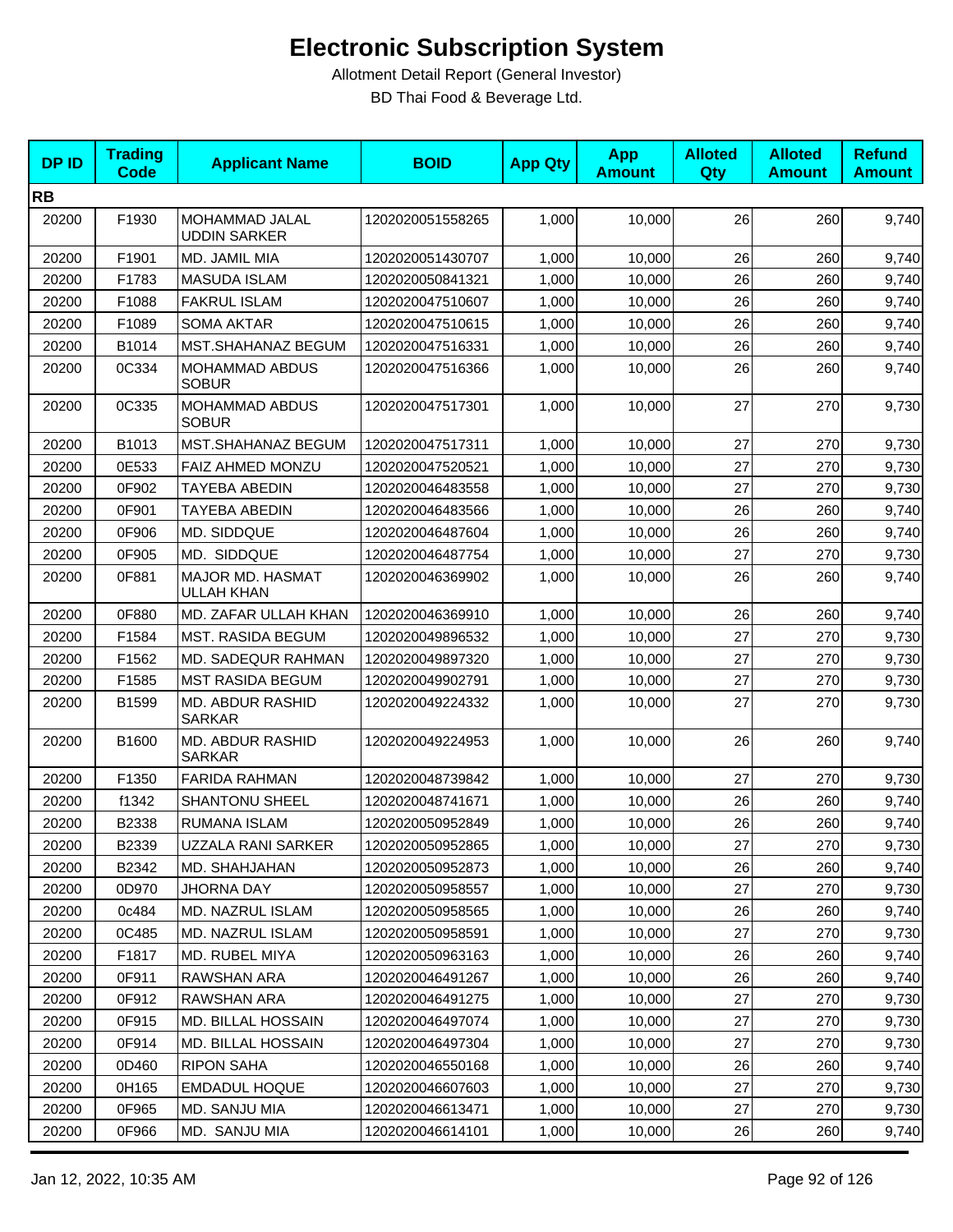| <b>DPID</b> | <b>Trading</b><br><b>Code</b> | <b>Applicant Name</b>              | <b>BOID</b>      | <b>App Qty</b> | <b>App</b><br><b>Amount</b> | <b>Alloted</b><br>Qty | <b>Alloted</b><br><b>Amount</b> | <b>Refund</b><br><b>Amount</b> |
|-------------|-------------------------------|------------------------------------|------------------|----------------|-----------------------------|-----------------------|---------------------------------|--------------------------------|
| <b>RB</b>   |                               |                                    |                  |                |                             |                       |                                 |                                |
| 20200       | 0E468                         | MR. RAMJAN ALI                     | 1202020046614831 | 1,000          | 10,000                      | 26                    | 260                             | 9,740                          |
| 20200       | 0F956                         | MD. MOMIN MIA                      | 1202020046619112 | 1,000          | 10,000                      | 26                    | 260                             | 9,740                          |
| 20200       | 0F957                         | MD. MOMIN MIA                      | 1202020046620226 | 1,000          | 10,000                      | 26                    | 260                             | 9,740                          |
| 20200       | 0F954                         | ANWARA                             | 1202020046620234 | 1,000          | 10,000                      | 26                    | 260                             | 9,740                          |
| 20200       | 0F955                         | <b>ANWARA</b>                      | 1202020046620351 | 1,000          | 10,000                      | 26                    | 260                             | 9,740                          |
| 20200       | B1559                         | MD. MOFIZ UDDIN                    | 1202020049263048 | 1,000          | 10,000                      | 26                    | 260                             | 9,740                          |
| 20200       | B1563                         | MD. SHAFIUL AZAM                   | 1202020049263104 | 1,000          | 10,000                      | 27                    | 270                             | 9,730                          |
| 20200       | B1468                         | FATEMA AKTER NASRIN                | 1202020049458653 | 1,000          | 10,000                      | 26                    | 260                             | 9,740                          |
| 20200       | F1860                         | SAYMA ABEDIN                       | 1202020051148595 | 1,000          | 10,000                      | 27                    | 270                             | 9,730                          |
| 20200       | F1861                         | <b>SAYMA ABEDIN</b>                | 1202020051148600 | 1,000          | 10,000                      | 26                    | 260                             | 9,740                          |
| 20200       | B2401                         | ABDUL MANNAN                       | 1202020051154883 | 1,000          | 10,000                      | 27                    | 270                             | 9,730                          |
| 20200       | B2495                         | <b>SHAYMOLI</b>                    | 1202020051159321 | 1,000          | 10,000                      | 26                    | 260                             | 9,740                          |
| 20200       | B2496                         | <b>SHAYMOLI</b>                    | 1202020051159348 | 1,000          | 10,000                      | 27                    | 270                             | 9,730                          |
| 20200       | B1129                         | MD. SALAUDDIN<br>AHAMMAD           | 1202020047933302 | 1,000          | 10,000                      | 26                    | 260                             | 9,740                          |
| 20200       | B1128                         | <b>JNTAS BEGUM</b>                 | 1202020047933310 | 1,000          | 10,000                      | 27                    | 270                             | 9,730                          |
| 20200       | B1124                         | MD. RASEL AHAMMED                  | 1202020047933436 | 1,000          | 10,000                      | 26                    | 260                             | 9,740                          |
| 20200       | B1123                         | MD. RASEL AHAMMED                  | 1202020047933444 | 1,000          | 10,000                      | 27                    | 270                             | 9,730                          |
| 20200       | F1035                         | MD. RUBEL MIA                      | 1202020046721358 | 1,000          | 10,000                      | 26                    | 260                             | 9,740                          |
| 20200       | F1036                         | MD. RUBEL MIA                      | 1202020046721647 | 1,000          | 10,000                      | 26                    | 260                             | 9,740                          |
| 20200       | F1076                         | <b>LOKMAN</b>                      | 1202020047111532 | 1,000          | 10,000                      | 26                    | 260                             | 9,740                          |
| 20200       | F1077                         | <b>LOKMAN</b>                      | 1202020047113178 | 1,000          | 10,000                      | 26                    | 260                             | 9,740                          |
| 20200       | F1426                         | KHADIJA BEGUM                      | 1202020049468642 | 1,000          | 10,000                      | 26                    | 260                             | 9,740                          |
| 20200       | F1427                         | KHADIJA BEGUM                      | 1202020049471118 | 1,000          | 10,000                      | 27                    | 270                             | 9,730                          |
| 20200       | F1428                         | <b>JUNIA SHAHED</b>                | 1202020049471755 | 1,000          | 10,000                      | 26                    | 260                             | 9,740                          |
| 20200       | F1429                         | <b>JUNIA SHAHED</b>                | 1202020049472203 | 1,000          | 10,000                      | 27                    | 270                             | 9,730                          |
| 20200       | F1430                         | <b>MD. ISMAIL HOSSAIN</b>          | 1202020049473307 | 1,000          | 10,000                      | 26                    | 260                             | 9,740                          |
| 20200       | B1817                         | MD. SOLAIMAN                       | 1202020049689201 | 1,000          | 10,000                      | 27                    | 270                             | 9,730                          |
| 20200       | G2112                         | Subra Paul                         | 1202020049691385 | 1,000          | 10,000                      | 26                    | 260                             | 9,740                          |
| 20200       | G2113                         | Subra Paul                         | 1202020049691393 | 1,000          | 10,000                      | 26                    | 260                             | 9,740                          |
| 20200       | F1432                         | <b>HALIMA BEGUM</b>                | 1202020049595007 | 1,000          | 10,000                      | 26                    | 260                             | 9,740                          |
| 20200       | 0D784                         | SHAH ALAM                          | 1202020048581845 | 1,000          | 10,000                      | 26                    | 260                             | 9,740                          |
| 20200       | B1582                         | MD. MONIRUZZAMAN                   | 1202020049142749 | 1,000          | 10,000                      | 27                    | 270                             | 9,730                          |
| 20200       | F1272                         | MD. MORSHED ALI                    | 1202020048504155 | 1,000          | 10,000                      | 26                    | 260                             | 9,740                          |
| 20200       | F1273                         | <b>MD. MORSHED ALI</b>             | 1202020048504329 | 1,000          | 10,000                      | 27                    | 270                             | 9,730                          |
| 20200       | F1274                         | SAKERA SAYED                       | 1202020048504460 | 1,000          | 10,000                      | 27                    | 270                             | 9,730                          |
| 20200       | F1275                         | SAKERA SAYED                       | 1202020048504717 | 1,000          | 10,000                      | 26                    | 260                             | 9,740                          |
| 20200       | B2559                         | MD. KHALED HOSSAIN                 | 1202020051334511 | 1,000          | 10,000                      | 26                    | 260                             | 9,740                          |
| 20200       | 0H436                         | MD. AMINUL ISLAM<br><b>BHUIYAN</b> | 1202020051344768 | 1,000          | 10,000                      | 26                    | 260                             | 9,740                          |
| 20200       | 0E436                         | <b>AJOY KUMAR DAS</b>              | 1202020046210556 | 1,000          | 10,000                      | 26                    | 260                             | 9,740                          |
| 20200       | 0E435                         | AJOY KUMAR DAS                     | 1202020046211162 | 1,000          | 10,000                      | 27                    | 270                             | 9,730                          |
| 20200       | 0C296                         | <b>CHAITI SAHA</b>                 | 1202020046169956 | 1,000          | 10,000                      | 26                    | 260                             | 9,740                          |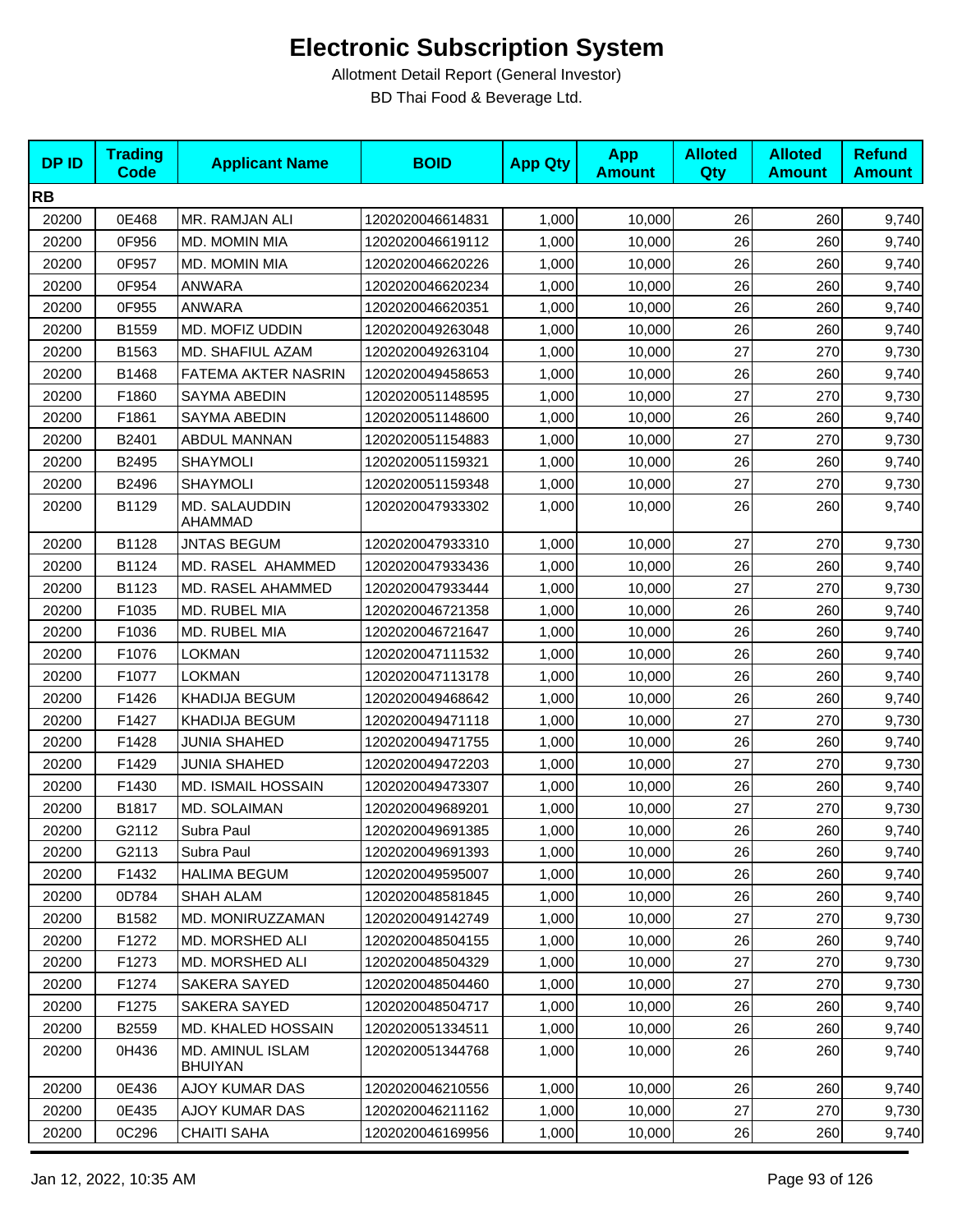| <b>DPID</b> | <b>Trading</b><br><b>Code</b> | <b>Applicant Name</b>                  | <b>BOID</b>      | <b>App Qty</b> | <b>App</b><br><b>Amount</b> | <b>Alloted</b><br><b>Qty</b> | <b>Alloted</b><br><b>Amount</b> | <b>Refund</b><br><b>Amount</b> |
|-------------|-------------------------------|----------------------------------------|------------------|----------------|-----------------------------|------------------------------|---------------------------------|--------------------------------|
| <b>RB</b>   |                               |                                        |                  |                |                             |                              |                                 |                                |
| 20200       | B1728                         | ABDULLAH AL MAMUN                      | 1202020049698526 | 1,000          | 10,000                      | 27                           | 270                             | 9,730                          |
| 20200       | B1727                         | ABDULLAH AL MAMUN                      | 1202020049699116 | 1,000          | 10,000                      | 27                           | 270                             | 9,730                          |
| 20200       | 0D900                         | <b>MRS. SHIKHA DAS</b>                 | 1202020049795716 | 1,000          | 10,000                      | 27                           | 270                             | 9,730                          |
| 20200       | B1610                         | MD. PARVEZ                             | 1202020049641113 | 1,000          | 10,000                      | 27                           | 270                             | 9,730                          |
| 20200       | F1333                         | MD. MIZANUR RAHMAN                     | 1202020048584196 | 1,000          | 10,000                      | 27                           | 270                             | 9,730                          |
| 20200       | F1343                         | ANJAN KUMAR DEY                        | 1202020048744475 | 1,000          | 10,000                      | 26                           | 260                             | 9,740                          |
| 20200       | F1344                         | EITIKA RANI PAUL                       | 1202020048747561 | 1,000          | 10,000                      | 27                           | 270                             | 9,730                          |
| 20200       | B2560                         | MR. MD. KHALED<br><b>HOSSAIN</b>       | 1202020051437578 | 1,000          | 10,000                      | 27                           | 270                             | 9,730                          |
| 20200       | 0H156                         | MR. MANZUR IQBAL                       | 1202020046432996 | 1,000          | 10,000                      | 27                           | 270                             | 9,730                          |
| 20200       | 0E450                         | MD. NAJRUL ISLAM                       | 1202020046504764 | 1,000          | 10,000                      | 27                           | 270                             | 9,730                          |
| 20200       | 0E449                         | MD. NAJRUL ISLAM                       | 1202020046504772 | 1,000          | 10,000                      | 27                           | 270                             | 9,730                          |
| 20200       | 0B754                         | MR. S. M. FOYES IQBA                   | 1202020046323012 | 1,000          | 10,000                      | 26                           | 260                             | 9,740                          |
| 20200       | A2475                         | MOSTASEDA AKTARE                       | 1202020049875378 | 1,000          | 10,000                      | 27                           | 270                             | 9,730                          |
| 20200       | F1345                         | PAROMITA DAS                           | 1202020048750101 | 1,000          | 10,000                      | 27                           | 270                             | 9,730                          |
| 20200       | F1346                         | SHOVON KUMAR PAUL                      | 1202020048750897 | 1,000          | 10,000                      | 27                           | 270                             | 9,730                          |
| 20200       | 0D812                         | MINA HAFIZUR RAHMAN                    | 1202020048712648 | 1,000          | 10,000                      | 26                           | 260                             | 9,740                          |
| 20200       | B2346                         | MRS. LUCKY BEGUM                       | 1202020051016938 | 1,000          | 10,000                      | 27                           | 270                             | 9,730                          |
| 20200       | 0F942                         | MD. LUTFOR RAHMAN                      | 1202020046568171 | 1,000          | 10,000                      | 27                           | 270                             | 9,730                          |
| 20200       | 0F883                         | KHALEDA BEGUM                          | 1202020046391600 | 1,000          | 10,000                      | 27                           | 270                             | 9,730                          |
| 20200       | B1492                         | MD. ABUL KALAM AZAD                    | 1202020049334705 | 1,000          | 10,000                      | 26                           | 260                             | 9,740                          |
| 20200       | 0G386                         | <b>MD. SOFIQUL</b>                     | 1202020049334820 | 1,000          | 10,000                      | 27                           | 270                             | 9,730                          |
| 20200       | 0G387                         | MD. SOFIQUL                            | 1202020049334855 | 1,000          | 10,000                      | 27                           | 270                             | 9,730                          |
| 20200       | 0G388                         | <b>SAH ALAM</b>                        | 1202020049334871 | 1,000          | 10,000                      | 27                           | 270                             | 9,730                          |
| 20200       | B1489                         | MD. CHAN MIAH                          | 1202020049234671 | 1,000          | 10,000                      | 27                           | 270                             | 9,730                          |
| 20200       | 0D870                         | MD ABDUL AZIZ                          | 1202020049430106 | 1,000          | 10,000                      | 26                           | 260                             | 9,740                          |
| 20200       | B1419                         | MOHAMMAD OSMAN<br><b>GONI TALUKDAR</b> | 1202020049436202 | 1,000          | 10,000                      | 26                           | 260                             | 9,740                          |
| 20200       | 0D839                         | SHAH ALAM                              | 1202020048884708 | 1,000          | 10,000                      | 26                           | 260                             | 9,740                          |
| 20200       | 0G445                         | MD. ROKON MAL                          | 1202020051162873 | 1,000          | 10,000                      | 26                           | 260                             | 9,740                          |
| 20200       | B1130                         | MD.SALAUDDIN<br>AHAMMAD                | 1202020047940836 | 1,000          | 10,000                      | 27                           | 270                             | 9,730                          |
| 20200       | 0E429                         | <b>ALOK DAS</b>                        | 1202020046051121 | 1,000          | 10,000                      | 27                           | 270                             | 9,730                          |
| 20200       | 0F824                         | <b>ABIDA AKTER</b>                     | 1202020046052557 | 1,000          | 10,000                      | 26                           | 260                             | 9,740                          |
| 20200       | 0F823                         | RASHIDUL HASAN                         | 1202020046052591 | 1,000          | 10,000                      | 27                           | 270                             | 9,730                          |
| 20200       | 0E476                         | MR. RAMJAN ALI                         | 1202020046638535 | 1,000          | 10,000                      | 26                           | 260                             | 9,740                          |
| 20200       | 0D880                         | MD. MONIRUZZAMAN<br>ZULHAS             | 1202020049611336 | 1,000          | 10,000                      | 27                           | 270                             | 9,730                          |
| 20200       | B1617                         | MD. SHAHIDULLAH<br><b>KHISAR</b>       | 1202020049645146 | 1,000          | 10,000                      | 26                           | 260                             | 9,740                          |
| 20200       | 0D715                         | <b>LIPON SAHA</b>                      | 1202020048364938 | 1,000          | 10,000                      | 27                           | 270                             | 9,730                          |
| 20200       | 0D712                         | ANTU MODAK                             | 1202020048382794 | 1,000          | 10,000                      | 27                           | 270                             | 9,730                          |
| 20200       | 0D713                         | ANTU MODAK                             | 1202020048383011 | 1,000          | 10,000                      | 26                           | 260                             | 9,740                          |
| 20200       | d1011                         | SALAH UDDIN                            | 1202020051214240 | 1,000          | 10,000                      | 26                           | 260                             | 9,740                          |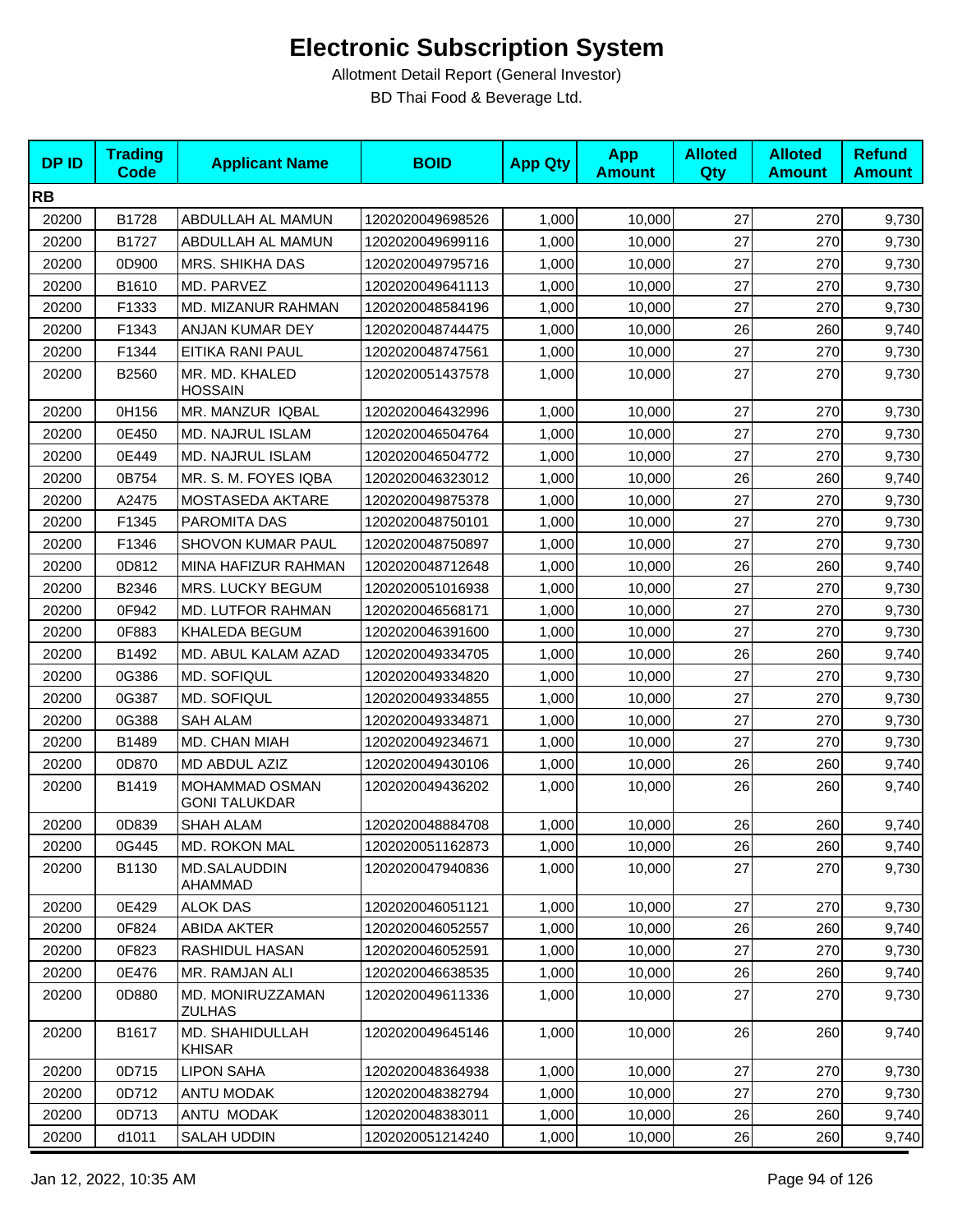| <b>DPID</b> | <b>Trading</b><br><b>Code</b> | <b>Applicant Name</b>              | <b>BOID</b>      | <b>App Qty</b> | <b>App</b><br><b>Amount</b> | <b>Alloted</b><br>Qty | <b>Alloted</b><br><b>Amount</b> | <b>Refund</b><br><b>Amount</b> |
|-------------|-------------------------------|------------------------------------|------------------|----------------|-----------------------------|-----------------------|---------------------------------|--------------------------------|
| <b>RB</b>   |                               |                                    |                  |                |                             |                       |                                 |                                |
| 20200       | B1120                         | MD. RABIUL KARIM                   | 1202020048239282 | 1,000          | 10,000                      | 27                    | 270                             | 9,730                          |
| 20200       | B1119                         | MD. RABIUL KARIM                   | 1202020048239621 | 1,000          | 10,000                      | 26                    | 260                             | 9,740                          |
| 20200       | 0d353                         | UMME KULSUM JUMI                   | 1202020046175631 | 1,000          | 10,000                      | 26                    | 260                             | 9,740                          |
| 20200       | 0G295                         | MOHAMMAD SAIFUDDIN<br><b>AHMED</b> | 1202020046181459 | 1,000          | 10,000                      | 27                    | 270                             | 9,730                          |
| 20200       | F1572                         | MD. SHAHABUDDIN                    | 1202020049878968 | 1,000          | 10,000                      | 26                    | 260                             | 9,740                          |
| 20200       | 0H256                         | MRS. KULSUM AKHTAR                 | 1202020049760001 | 1,000          | 10,000                      | 26                    | 260                             | 9,740                          |
| 20200       | 0H257                         | MRS. KULSUM AKHTAR                 | 1202020049760077 | 1,000          | 10,000                      | 27                    | 270                             | 9,730                          |
| 20200       | 0D881                         | MD. MONIRUZZAMAN<br><b>ZULHAS</b>  | 1202020049612033 | 1,000          | 10,000                      | 26                    | 260                             | 9,740                          |
| 20200       | B1864                         | MD. ATAUR RAHAMAN                  | 1202020049799350 | 1,000          | 10,000                      | 26                    | 260                             | 9,740                          |
| 20200       | B1865                         | MD. ATAUR RAHAMAN                  | 1202020049799757 | 1,000          | 10,000                      | 26                    | 260                             | 9,740                          |
| 20200       | 0E574                         | <b>MD.HANIF</b>                    | 1202020048620543 | 1,000          | 10,000                      | 26                    | 260                             | 9,740                          |
| 20200       | 0D714                         | <b>LIPON SAHA</b>                  | 1202020048386685 | 1,000          | 10,000                      | 26                    | 260                             | 9,740                          |
| 20200       | 0H220                         | <b>NASCENIA LIMITED</b>            | 1202020048394972 | 1,000          | 10,000                      | 27                    | 270                             | 9,730                          |
| 20200       | B2601                         | MD. NAZMUL HAQUE                   | 1202020051540328 | 1,000          | 10,000                      | 27                    | 270                             | 9,730                          |
| 20200       | F1889                         | <b>MABIA BEGUM</b>                 | 1202020051406581 | 1,000          | 10,000                      | 26                    | 260                             | 9,740                          |
| 20200       | F1890                         | <b>MABIA BEGUM</b>                 | 1202020051406611 | 1,000          | 10,000                      | 26                    | 260                             | 9,740                          |
| 20200       | B1125                         | MOHAMMAD KAMAL<br><b>HOSSAIN</b>   | 1202020047546178 | 1,000          | 10,000                      | 26                    | 260                             | 9,740                          |
| 20200       | 0F921                         | <b>NASIR UDDIN</b>                 | 1202020046522231 | 1,000          | 10,000                      | 26                    | 260                             | 9,740                          |
| 20200       | 0D399                         | ETI RANI SAHA                      | 1202020046522248 | 1,000          | 10,000                      | 26                    | 260                             | 9,740                          |
| 20200       | 0B753                         | MR. S.M. FOYES IQBAL               | 1202020046333921 | 1,000          | 10,000                      | 27                    | 270                             | 9,730                          |
| 20200       | 0F885                         | <b>HAFSA ABEDIN</b>                | 1202020046394151 | 1,000          | 10,000                      | 26                    | 260                             | 9,740                          |
| 20200       | 0F886                         | <b>HAFSA ABEDIN</b>                | 1202020046395486 | 1,000          | 10,000                      | 26                    | 260                             | 9,740                          |
| 20200       | 0F884                         | KHALEDA BEGUM                      | 1202020046395973 | 1,000          | 10,000                      | 26                    | 260                             | 9,740                          |
| 20200       | B1889                         | <b>ALIF AHMED</b>                  | 1202020049879100 | 1,000          | 10,000                      | 27                    | 270                             | 9,730                          |
| 20200       | B1890                         | <b>ALIF AHMED</b>                  | 1202020049879622 | 1,000          | 10,000                      | 26                    | 260                             | 9,740                          |
| 20200       | B2357                         | THAMINA FARHAD                     | 1202020050979449 | 1,000          | 10,000                      | 26                    | 260                             | 9,740                          |
| 20200       | B2359                         | ROMANA SARKAR                      | 1202020050979457 | 1,000          | 10,000                      | 26                    | 260                             | 9,740                          |
| 20200       | B2358                         | MD. RAJJAB SHAKH                   | 1202020050981000 | 1,000          | 10,000                      | 27                    | 270                             | 9,730                          |
| 20200       | B2360                         | ROMANA SARKAR                      | 1202020050981061 | 1,000          | 10,000                      | 27                    | 270                             | 9,730                          |
| 20200       | 0B595                         | <b>MD. ABDUS SATTAR</b>            | 1202020050817707 | 1,000          | 10,000                      | 26                    | 260                             | 9,740                          |
| 20200       | 0F922                         | <b>NASIR UDDIN</b>                 | 1202020046533191 | 1,000          | 10,000                      | 26                    | 260                             | 9,740                          |
| 20200       | 0B818                         | SHAZEDA KHANUM                     | 1202020046576095 | 1,000          | 10,000                      | 27                    | 270                             | 9,730                          |
| 20200       | 0B741                         | MD. ENAMUL HOQUE                   | 1202020046656209 | 1,000          | 10,000                      | 27                    | 270                             | 9,730                          |
| 20200       | 0D492                         | <b>DIPTI DEBNATH</b>               | 1202020046659379 | 1,000          | 10.000                      | 26                    | 260                             | 9,740                          |
| 20200       | 0D493                         | RAJIB DEBNATH                      | 1202020046659783 | 1,000          | 10,000                      | 27                    | 270                             | 9,730                          |
| 20200       | B1501                         | MD. HABIBUR RAHMAN                 | 1202020049345236 | 1,000          | 10,000                      | 27                    | 270                             | 9,730                          |
| 20200       | B1498                         | <b>MD. RAFIQUL ISLAM</b>           | 1202020049345386 | 1,000          | 10,000                      | 26                    | 260                             | 9,740                          |
| 20200       | B1591                         | MST. JOBEDA KHATUN                 | 1202020049348743 | 1,000          | 10,000                      | 26                    | 260                             | 9,740                          |
| 20200       | B1659                         | <b>MST. SALEMA BEGUM</b>           | 1202020049349309 | 1,000          | 10,000                      | 27                    | 270                             | 9,730                          |
| 20200       | B1593                         | MD. AZIZUL HAQUE                   | 1202020049213132 | 1,000          | 10,000                      | 26                    | 260                             | 9,740                          |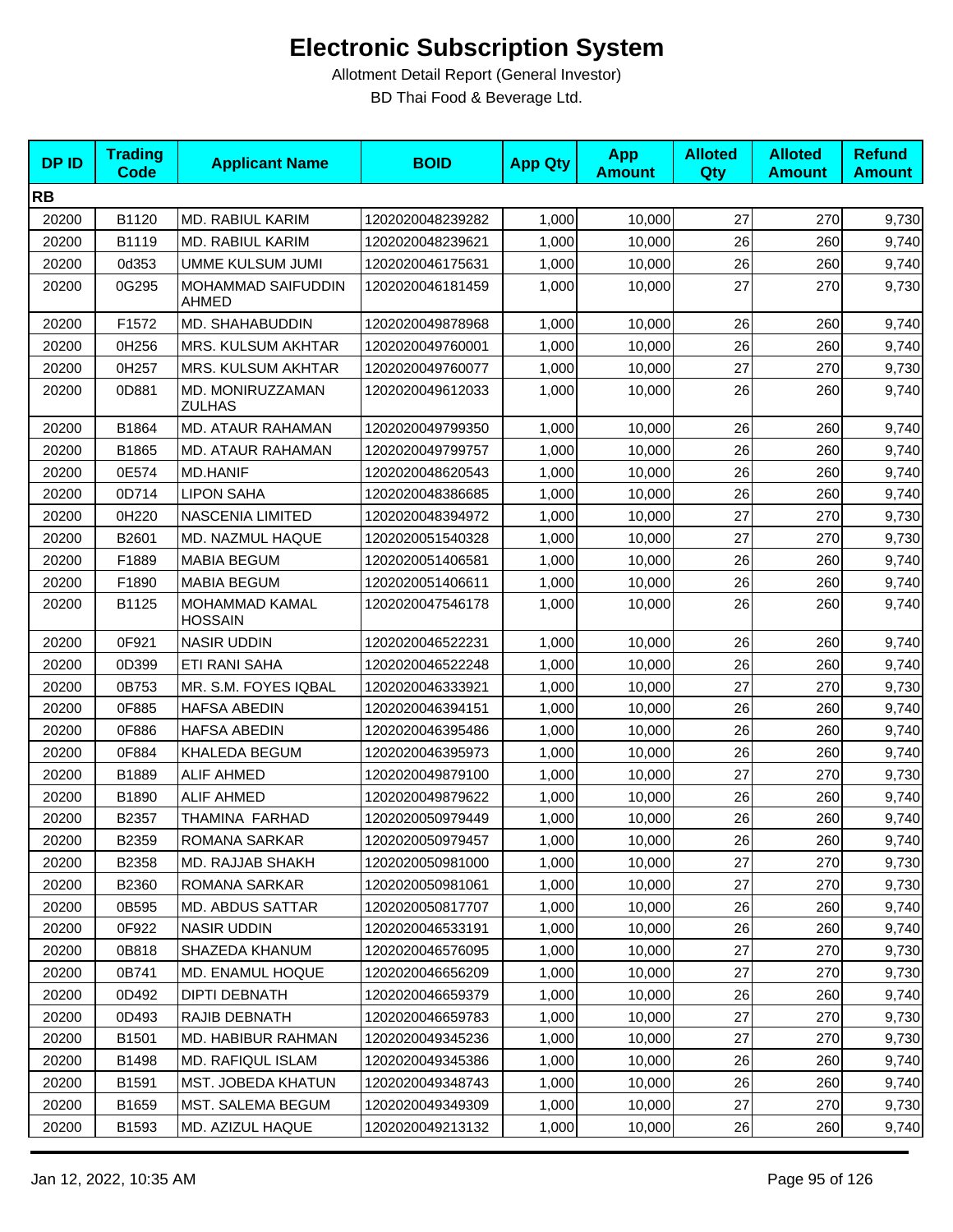| <b>DPID</b> | <b>Trading</b><br><b>Code</b> | <b>Applicant Name</b>                 | <b>BOID</b>      | <b>App Qty</b> | <b>App</b><br><b>Amount</b> | <b>Alloted</b><br><b>Qty</b> | <b>Alloted</b><br><b>Amount</b> | <b>Refund</b><br><b>Amount</b> |
|-------------|-------------------------------|---------------------------------------|------------------|----------------|-----------------------------|------------------------------|---------------------------------|--------------------------------|
| <b>RB</b>   |                               |                                       |                  |                |                             |                              |                                 |                                |
| 20200       | B1594                         | MD. AZIZUL HAQUE                      | 1202020049213349 | 1,000          | 10,000                      | 26                           | 260                             | 9,740                          |
| 20200       | B1551                         | <b>MST. ANITA KHATUN</b>              | 1202020049239747 | 1,000          | 10,000                      | 27                           | 270                             | 9,730                          |
| 20200       | B2324                         | MD. RAJJAB SHAKH                      | 1202020050983896 | 1,000          | 10,000                      | 27                           | 270                             | 9,730                          |
| 20200       | B2323                         | <b>THAMINA FARHAD</b>                 | 1202020050983901 | 1,000          | 10,000                      | 27                           | 270                             | 9,730                          |
| 20200       | F1882                         | KAZI MD. AZIMUL HAQUE                 | 1202020051176844 | 1,000          | 10,000                      | 26                           | 260                             | 9,740                          |
| 20200       | 0B742                         | MD. RASHIDUL ISLAM                    | 1202020046662746 | 1,000          | 10,000                      | 26                           | 260                             | 9,740                          |
| 20200       | F1497                         | <b>BISHAWJIT KUMAR ROY</b>            | 1202020049516921 | 1,000          | 10,000                      | 26                           | 260                             | 9,740                          |
| 20200       | F1433                         | <b>HALIMA BEGUM</b>                   | 1202020049617630 | 1,000          | 10,000                      | 26                           | 260                             | 9,740                          |
| 20200       | B1460                         | <b>MANJU BEGUM</b>                    | 1202020049456761 | 1,000          | 10,000                      | 26                           | 260                             | 9,740                          |
| 20200       | B1469                         | FATEMA AKTER NASRIN                   | 1202020049456879 | 1,000          | 10,000                      | 26                           | 260                             | 9,740                          |
| 20200       | B1609                         | MD. PARVEZ                            | 1202020049655052 | 1,000          | 10,000                      | 27                           | 270                             | 9,730                          |
| 20200       | D5000                         | MOHAMMAD SHAMIM<br><b>SARWAR</b>      | 1202020065433021 | 1,000          | 10,000                      | 26                           | 260                             | 9,740                          |
| 20200       | G1316                         | MD. RASEL                             | 1202020066751640 | 1,000          | 10,000                      | 27                           | 270                             | 9,730                          |
| 20200       | G1191                         | MD. HAFIZUR RAHMAN                    | 1202020064974751 | 1,000          | 10,000                      | 27                           | 270                             | 9,730                          |
| 20200       | D4702                         | MD. NAZMUL HAQUE                      | 1202020066436383 | 1,000          | 10,000                      | 26                           | 260                             | 9,740                          |
| 20200       | i4736                         | AFRUZA BEGUM                          | 1202020066589651 | 1,000          | 10,000                      | 26                           | 260                             | 9,740                          |
| 20200       | 14695                         | MAHMUD KAISER NAFFEE 1202020065392209 |                  | 1,000          | 10,000                      | 27                           | 270                             | 9,730                          |
| 20200       | D4740                         | <b>ARIF MAZY</b>                      | 1202020067423962 | 1,000          | 10,000                      | 27                           | 270                             | 9,730                          |
| 20200       | D4701                         | MD. NAZMUL HAQUE                      | 1202020066436251 | 1,000          | 10,000                      | 27                           | 270                             | 9,730                          |
| 20200       | 14732                         | <b>TANVIR ACCESSORIES</b>             | 1202020066129817 | 1,000          | 10,000                      | 27                           | 270                             | 9,730                          |
| 20200       | A3905                         | <b>MOST. RAJIA BEGUM</b>              | 1202020065078682 | 1,000          | 10,000                      | 26                           | 260                             | 9,740                          |
| 20200       | A3907                         | MD. MAHAFUJ                           | 1202020065079205 | 1,000          | 10,000                      | 27                           | 270                             | 9,730                          |
| 20200       | 14742                         | MUHAMMAD SAJIBUL<br><b>ISLAM</b>      | 1202020066641326 | 1,000          | 10,000                      | 27                           | 270                             | 9,730                          |
| 20200       | C3603                         | MD. MAHBUBUR<br>RAHAMAN MAZUMDER      | 1202020067451427 | 1,000          | 10,000                      | 27                           | 270                             | 9,730                          |
| 20200       | G1485                         | MD. AKHTER HOSSAIN                    | 1202020067322667 | 1,000          | 10,000                      | 26                           | 260                             | 9,740                          |
| 20200       | D4576                         | MUHAMAD ANOWAUL<br><b>HOUE</b>        | 1202020065202962 | 1,000          | 10,000                      | 27                           | 270                             | 9,730                          |
| 20200       | C3530                         | MD. ABDUL HAI                         | 1202020065378378 | 1,000          | 10,000                      | 26                           | 260                             | 9,740                          |
| 20200       | A3909                         | MD. HANNAN MIA                        | 1202020065085362 | 1,000          | 10,000                      | 27                           | 270                             | 9,730                          |
| 20200       | A3910                         | MD. HANNAN MIA                        | 1202020065085643 | 1,000          | 10,000                      | 26                           | 260                             | 9,740                          |
| 20200       | C3537                         | SHAHEDA AKTER                         | 1202020065370066 | 1,000          | 10,000                      | 27                           | 270                             | 9,730                          |
| 20200       | A3894                         | SREE SANJIBON GOSH                    | 1202020065021138 | 1,000          | 10,000                      | 27                           | 270                             | 9,730                          |
| 20200       | G1223                         | <b>AZIZA FATEMA</b>                   | 1202020065230740 | 1,000          | 10,000                      | 27                           | 270                             | 9,730                          |
| 20200       | C3528                         | MAHMUDA SULTANA                       | 1202020065321112 | 1,000          | 10,000                      | 27                           | 270                             | 9,730                          |
| 20200       | C3635                         | <b>NASIMA AKTER</b>                   | 1202020068522096 | 1,000          | 10.000                      | 26                           | 260                             | 9,740                          |
| 20200       | 14824                         | <b>HAPPY</b>                          | 1202020068122032 | 1,000          | 10,000                      | 26                           | 260                             | 9,740                          |
| 20200       | C3625                         | MUHAMMAD ASHRAF<br>UZZAMAN KHAN       | 1202020068195963 | 1,000          | 10,000                      | 26                           | 260                             | 9,740                          |
| 20200       | A3912                         | SANOWAER HOSSAN                       | 1202020065086251 | 1,000          | 10,000                      | 27                           | 270                             | 9,730                          |
| 20200       | A3906                         | <b>MOST. RAJIA BEGUM</b>              | 1202020065078749 | 1,000          | 10,000                      | 27                           | 270                             | 9,730                          |
| 20200       | G1374                         | KISHORE KUMAR SAHA                    | 1202020067185624 | 1,000          | 10,000                      | 27                           | 270                             | 9,730                          |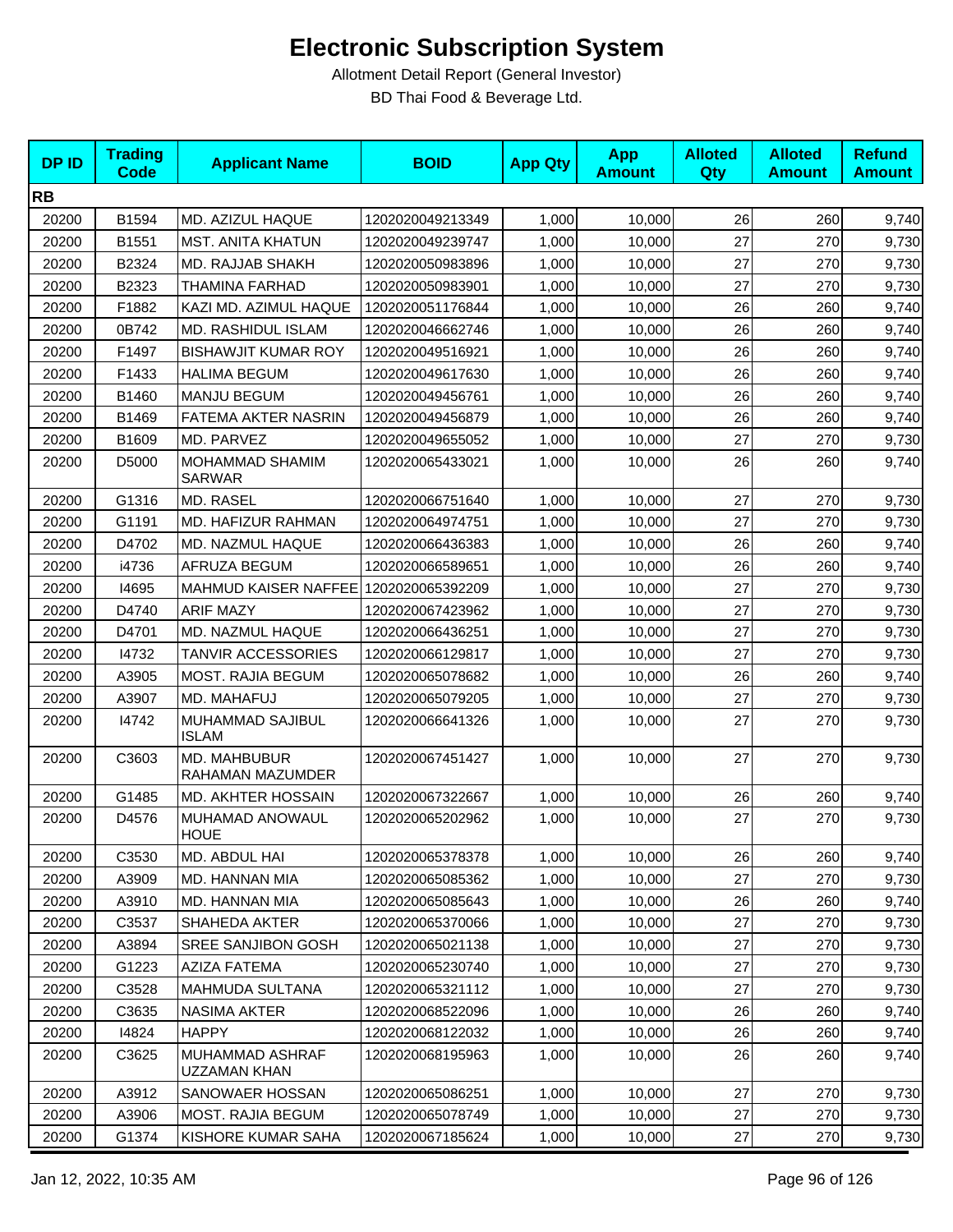| <b>DPID</b> | <b>Trading</b><br><b>Code</b> | <b>Applicant Name</b>                    | <b>BOID</b>      | <b>App Qty</b> | <b>App</b><br><b>Amount</b> | <b>Alloted</b><br>Qty | <b>Alloted</b><br><b>Amount</b> | <b>Refund</b><br><b>Amount</b> |
|-------------|-------------------------------|------------------------------------------|------------------|----------------|-----------------------------|-----------------------|---------------------------------|--------------------------------|
| <b>RB</b>   |                               |                                          |                  |                |                             |                       |                                 |                                |
| 20200       | D4575                         | MUHAMAD ANOWAUL<br><b>HOUE</b>           | 1202020065202748 | 1,000          | 10,000                      | 27                    | 270                             | 9,730                          |
| 20200       | A3901                         | MD. BELAYET TALUKDER                     | 1202020065078219 | 1,000          | 10,000                      | 27                    | 270                             | 9,730                          |
| 20200       | A3902                         | MD. BELAYET TALUKDER                     | 1202020065078318 | 1,000          | 10,000                      | 26                    | 260                             | 9,740                          |
| 20200       | A4305                         | SHUKLA RANI DABE                         | 1202020068447131 | 1,000          | 10,000                      | 27                    | 270                             | 9,730                          |
| 20200       | <b>DSI01</b>                  | Apex Investments Ltd.-St.<br>Inv.        | 1202020066883511 | 1,000          | 10,000                      | 26                    | 260                             | 9,740                          |
| 20200       | D4570                         | <b>FARZANA AKHTER</b>                    | 1202020065179846 | 1,000          | 10,000                      | 26                    | 260                             | 9,740                          |
| 20200       | G1361                         | <b>HASAN MAHMUD</b>                      | 1202020067091025 | 1,000          | 10,000                      | 27                    | 270                             | 9,730                          |
| 20200       | G1484                         | <b>HABIBA HOSSAIN</b>                    | 1202020067322624 | 1,000          | 10,000                      | 26                    | 260                             | 9,740                          |
| 20200       | G1317                         | MD. RASEL                                | 1202020066752602 | 1,000          | 10,000                      | 27                    | 270                             | 9,730                          |
| 20200       | C3511                         | A.F.M. NAZRUL ISLAM                      | 1202020064987105 | 1,000          | 10,000                      | 26                    | 260                             | 9,740                          |
| 20200       | A3908                         | MD. MAHAFUJ                              | 1202020065080054 | 1,000          | 10,000                      | 27                    | 270                             | 9,730                          |
| 20200       | A3897                         | <b>RIFFAT HASAN</b>                      | 1202020065123553 | 1,000          | 10,000                      | 26                    | 260                             | 9,740                          |
| 20200       | C3553                         | <b>SUJOY KUMAR SAHA</b>                  | 1202020065925056 | 1,000          | 10,000                      | 27                    | 270                             | 9,730                          |
| 20200       | G1291                         | <b>DEBABRATA DAS</b>                     | 1202020066145451 | 1,000          | 10,000                      | 27                    | 270                             | 9,730                          |
| 20200       | G1303                         | <b>MD. SALIM AHMED</b>                   | 1202020066404521 | 1,000          | 10,000                      | 26                    | 260                             | 9,740                          |
| 20200       | D4569                         | <b>FARZANA AKHTER</b>                    | 1202020065180545 | 1,000          | 10,000                      | 27                    | 270                             | 9,730                          |
| 20200       | C3562                         | ABDULLAH AL OMAR                         | 1202020066215569 | 1,000          | 10,000                      | 26                    | 260                             | 9,740                          |
| 20200       | 14696                         | MAHMUD KAISER NAFFEE                     | 1202020065392308 | 1,000          | 10,000                      | 26                    | 260                             | 9,740                          |
| 20200       | D4731                         | ABDUL JABBAR                             | 1202020067200255 | 1,000          | 10,000                      | 26                    | 260                             | 9,740                          |
| 20200       | 14740                         | AMBIYA KHATUN                            | 1202020066595822 | 1,000          | 10,000                      | 27                    | 270                             | 9,730                          |
| 20200       | G1314                         | <b>MST. AMINA KHATUN</b>                 | 1202020066738664 | 1,000          | 10,000                      | 27                    | 270                             | 9,730                          |
| 20200       | i4690                         | MD. ATIQUR RAHMAN                        | 1202020065103912 | 1,000          | 10,000                      | 26                    | 260                             | 9,740                          |
| 20200       | G1315                         | <b>MST AMINA KHATUN</b>                  | 1202020066738902 | 1,000          | 10,000                      | 26                    | 260                             | 9,740                          |
| 20200       | D4561                         | MD. ASADUZZAMAN                          | 1202020065179241 | 1,000          | 10,000                      | 27                    | 270                             | 9,730                          |
| 20200       | 14685                         | MD. AL-AMIN                              | 1202020065033838 | 1,000          | 10,000                      | 27                    | 270                             | 9,730                          |
| 20200       | A3904                         | MD. MASUM                                | 1202020065078484 | 1,000          | 10,000                      | 26                    | 260                             | 9,740                          |
| 20200       | G1282                         | <b>JANNATUL FERDOUS</b>                  | 1202020066053106 | 1,000          | 10,000                      | 27                    | 270                             | 9,730                          |
| 20200       | A3911                         | SANOWAER HOSSAN                          | 1202020065085825 | 1,000          | 10,000                      | 26                    | 260                             | 9,740                          |
| 20200       | G1299                         | NILUFA YEASMIN                           | 1202020066433933 | 1,000          | 10,000                      | 27                    | 270                             | 9,730                          |
| 20200       | D4562                         | MD. ASADUZZAMAN                          | 1202020065179889 | 1,000          | 10,000                      | 27                    | 270                             | 9,730                          |
| 20200       | G1112                         | MD. ENAMUL HOSSAIN                       | 1202020064283567 | 1,000          | 10,000                      | 26                    | 260                             | 9,740                          |
| 20200       | C3480                         | <b>RUPAK RAHMAN SUNDO</b>                | 1202020064391542 | 1,000          | 10,000                      | 26                    | 260                             | 9,740                          |
| 20200       | 14624                         | MD. ABU SAYED                            | 1202020063261320 | 1,000          | 10,000                      | 27                    | 270                             | 9,730                          |
| 20200       | G1042                         | MD. GOLAM MOSTAFA                        | 1202020063270531 | 1,000          | 10,000                      | 26                    | 260                             | 9,740                          |
| 20200       | G1043                         | MD. GOLAM MOSTAFA                        | 1202020063270620 | 1,000          | 10,000                      | 26                    | 260                             | 9,740                          |
| 20200       | G1040                         | <b>MOHAMMAD MOMINUL</b><br><b>ISLAM</b>  | 1202020063188382 | 1,000          | 10,000                      | 27                    | 270                             | 9,730                          |
| 20200       | C3452                         | MOHAMMAD AMINUL<br><b>ISLAM RUBEL</b>    | 1202020064415701 | 1,000          | 10,000                      | 27                    | 270                             | 9,730                          |
| 20200       | A3855                         | FARZANA RAHMAN                           | 1202020064439324 | 1,000          | 10,000                      | 26                    | 260                             | 9,740                          |
| 20200       | D4521                         | MD. HOSSAINU ZAMAN<br><b>BHUYAN MAMU</b> | 1202020064425337 | 1,000          | 10,000                      | 26                    | 260                             | 9,740                          |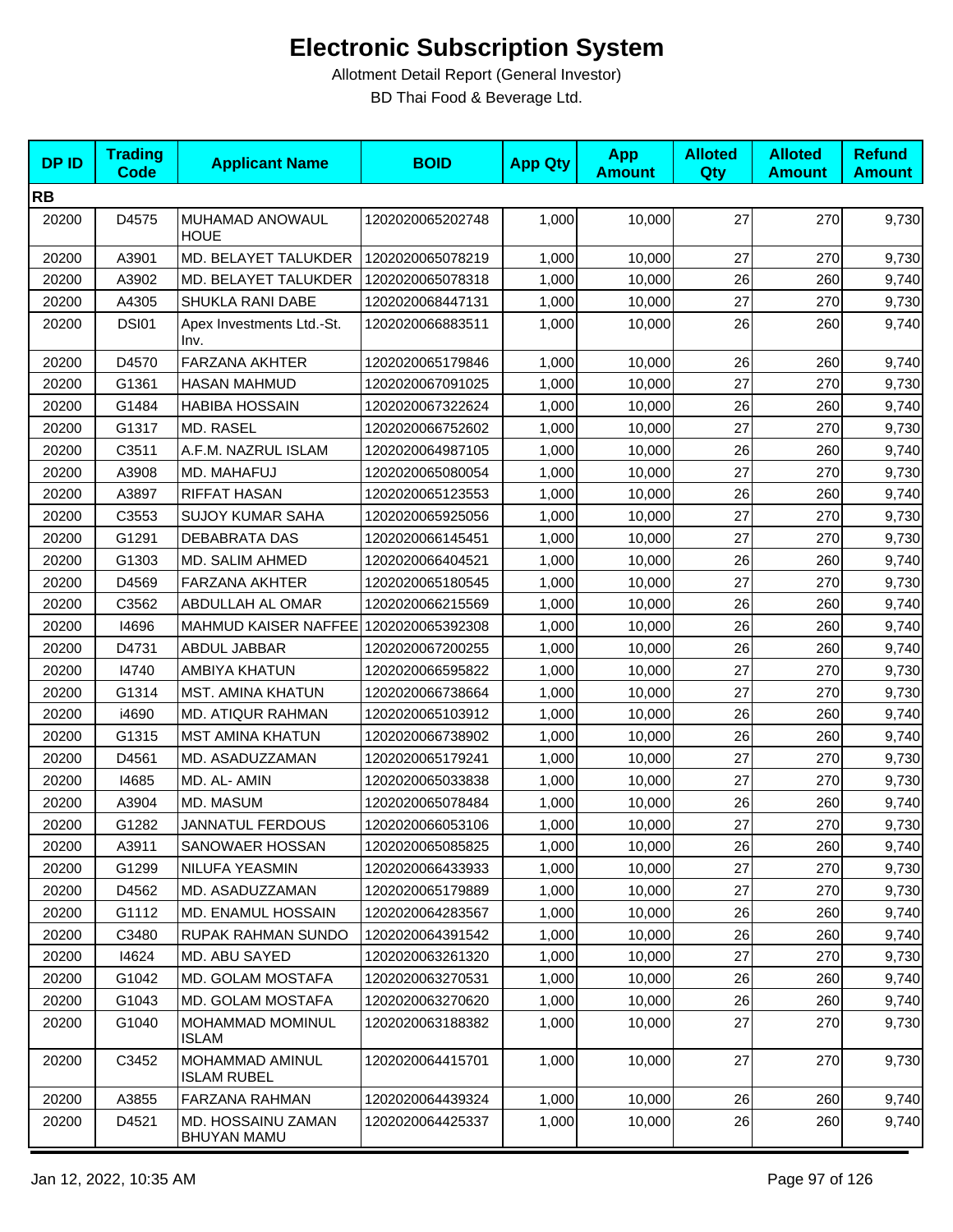| <b>DPID</b> | <b>Trading</b><br><b>Code</b> | <b>Applicant Name</b>                    | <b>BOID</b>      | <b>App Qty</b> | <b>App</b><br><b>Amount</b> | <b>Alloted</b><br><b>Qty</b> | <b>Alloted</b><br><b>Amount</b> | <b>Refund</b><br><b>Amount</b> |
|-------------|-------------------------------|------------------------------------------|------------------|----------------|-----------------------------|------------------------------|---------------------------------|--------------------------------|
| <b>RB</b>   |                               |                                          |                  |                |                             |                              |                                 |                                |
| 20200       | C3259                         | A.K.M. MEHEDI HASAN                      | 1202020063099230 | 1,000          | 10,000                      | 26                           | 260                             | 9,740                          |
| 20200       | G1034                         | MD. MOMTAJUL HAQUE                       | 1202020063145074 | 1,000          | 10,000                      | 26                           | 260                             | 9,740                          |
| 20200       | A3734                         | <b>NAZRIN RAHMAN</b>                     | 1202020063193427 | 1,000          | 10,000                      | 27                           | 270                             | 9,730                          |
| 20200       | G1298                         | MD. AMZAD HOSSAIN                        | 1202020066433173 | 1,000          | 10,000                      | 26                           | 260                             | 9,740                          |
| 20200       | A3843                         | <b>RUPALI RANI</b>                       | 1202020064774008 | 1,000          | 10,000                      | 27                           | 270                             | 9,730                          |
| 20200       | D4660                         | MD. HOSSAINU ZAMAN<br><b>BHUYAN MAMU</b> | 1202020065766079 | 1.000          | 10.000                      | 26                           | 260                             | 9,740                          |
| 20200       | A5671                         | A.K.M SHAMSUL ANWAR                      | 1202020063222583 | 1,000          | 10,000                      | 27                           | 270                             | 9,730                          |
| 20200       | D4363                         | <b>FARHAD KHAN</b>                       | 1202020063341389 | 1,000          | 10,000                      | 27                           | 270                             | 9,730                          |
| 20200       | 14621                         | <b>DEWAN MAHMUDUL</b><br><b>HAQUE</b>    | 1202020063200961 | 1,000          | 10,000                      | 27                           | 270                             | 9,730                          |
| 20200       | D4443                         | <b>MOKSHED HOSSAIN</b>                   | 1202020064052520 | 1,000          | 10,000                      | 27                           | 270                             | 9,730                          |
| 20200       | C3444                         | <b>MAHFUJA KHAN</b>                      | 1202020063765418 | 1,000          | 10,000                      | 27                           | 270                             | 9,730                          |
| 20200       | G1033                         | MD. MOMTAJUL HAQUE                       | 1202020063144904 | 1,000          | 10,000                      | 27                           | 270                             | 9,730                          |
| 20200       | D4484                         | <b>SHAHIDA KHATUN</b>                    | 1202020064186516 | 1,000          | 10,000                      | 27                           | 270                             | 9,730                          |
| 20200       | 14625                         | MD. MIZANUR RAHMAN                       | 1202020063423534 | 1,000          | 10,000                      | 26                           | 260                             | 9,740                          |
| 20200       | A3859                         | <b>SAWPNA GHOSH</b>                      | 1202020064608001 | 1,000          | 10,000                      | 26                           | 260                             | 9,740                          |
| 20200       | 14622                         | <b>DEWAN MAHMUDUL</b><br><b>HAQUE</b>    | 1202020063228698 | 1,000          | 10,000                      | 26                           | 260                             | 9,740                          |
| 20200       | 14619                         | MD. SHAMSUDDIN                           | 1202020063199622 | 1,000          | 10,000                      | 27                           | 270                             | 9,730                          |
| 20200       | D4555                         | KHOKAN KUNDU                             | 1202020064540019 | 1,000          | 10,000                      | 26                           | 260                             | 9,740                          |
| 20200       | A3913                         | MD. JAMAL MIA                            | 1202020065077827 | 1,000          | 10,000                      | 26                           | 260                             | 9,740                          |
| 20200       | G1111                         | <b>MD. ASHRAF UDDIN</b>                  | 1202020064283468 | 1,000          | 10,000                      | 26                           | 260                             | 9,740                          |
| 20200       | 14668                         | MD. FAZLUR RAHMAN                        | 1202020064523358 | 1,000          | 10,000                      | 27                           | 270                             | 9,730                          |
| 20200       | A3844                         | <b>RUPALI RANI</b>                       | 1202020064774059 | 1,000          | 10,000                      | 26                           | 260                             | 9,740                          |
| 20200       | i4730                         | MAHFUZA AKTHER LIPI                      | 1202020066052690 | 1,000          | 10,000                      | 26                           | 260                             | 9,740                          |
| 20200       | C3441                         | MOHD. NURUZZAMAN<br><b>SHEIKH</b>        | 1202020063700743 | 1,000          | 10,000                      | 27                           | 270                             | 9,730                          |
| 20200       | G1029                         | MST. BELY                                | 1202020063128686 | 1,000          | 10,000                      | 27                           | 270                             | 9,730                          |
| 20200       | G1030                         | MST. BELY                                | 1202020063128777 | 1,000          | 10,000                      | 27                           | 270                             | 9,730                          |
| 20200       | 14620                         | MD. SHAMSUDDIN                           | 1202020063200132 | 1,000          | 10,000                      | 27                           | 270                             | 9,730                          |
| 20200       | D4560                         | PARNA PAUL                               | 1202020065370347 | 1,000          | 10,000                      | 26                           | 260                             | 9,740                          |
| 20200       | G1171                         | AJIT LAL PODDER                          | 1202020064748063 | 1,000          | 10,000                      | 27                           | 270                             | 9,730                          |
| 20200       | G1222                         | <b>AZIZA FATEMA</b>                      | 1202020065229985 | 1,000          | 10,000                      | 26                           | 260                             | 9,740                          |
| 20200       | 14737                         | AFRUZA BEGUM                             | 1202020066589866 | 1,000          | 10,000                      | 27                           | 270                             | 9,730                          |
| 20200       | 14741                         | AMBIYA KHATUN                            | 1202020066596481 | 1,000          | 10,000                      | 26                           | 260                             | 9,740                          |
| 20200       | D4554                         | KHOKAN KUNDU                             | 1202020064539882 | 1,000          | 10,000                      | 27                           | 270                             | 9,730                          |
| 20200       | 14641                         | MD. SANOWAR HOSSEN                       | 1202020063513755 | 1,000          | 10,000                      | 27                           | 270                             | 9,730                          |
| 20200       | A3838                         | ANONTO KUMAR GHOSE                       | 1202020064322273 | 1,000          | 10,000                      | 26                           | 260                             | 9,740                          |
| 20200       | A3846                         | <b>MD. LIAKAT HOSSAIN</b>                | 1202020064396850 | 1,000          | 10,000                      | 27                           | 270                             | 9,730                          |
| 20200       | G1216                         | <b>MD. IBNUL HOSSAIN</b>                 | 1202020065061252 | 1,000          | 10,000                      | 26                           | 260                             | 9,740                          |
| 20200       | G1231                         | RANJIT KUMAR DAS                         | 1202020065268111 | 1,000          | 10,000                      | 26                           | 260                             | 9,740                          |
| 20200       | A3849                         | MD. NURUL HUDA                           | 1202020064418705 | 1,000          | 10,000                      | 26                           | 260                             | 9,740                          |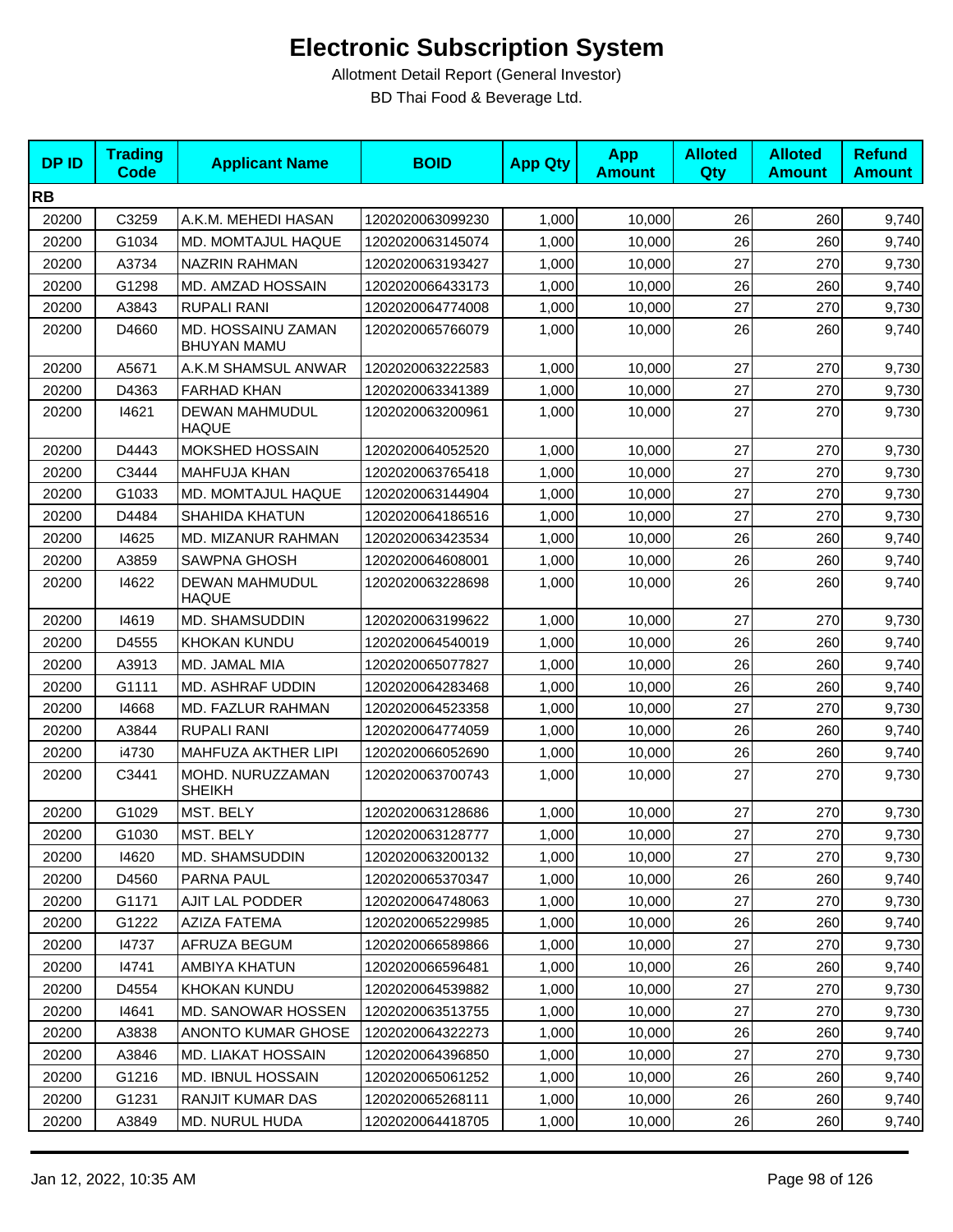| <b>DPID</b> | <b>Trading</b><br><b>Code</b> | <b>Applicant Name</b>                   | <b>BOID</b>      | <b>App Qty</b> | <b>App</b><br><b>Amount</b> | <b>Alloted</b><br>Qty | <b>Alloted</b><br><b>Amount</b> | <b>Refund</b><br><b>Amount</b> |
|-------------|-------------------------------|-----------------------------------------|------------------|----------------|-----------------------------|-----------------------|---------------------------------|--------------------------------|
| <b>RB</b>   |                               |                                         |                  |                |                             |                       |                                 |                                |
| 20200       | C3536                         | SHAHEDA AKTER                           | 1202020065369233 | 1,000          | 10,000                      | 26                    | 260                             | 9,740                          |
| 20200       | 14623                         | MD. ABU SAYED                           | 1202020063260872 | 1,000          | 10,000                      | 27                    | 270                             | 9,730                          |
| 20200       | G1035                         | MOHAMMAD ULLAH                          | 1202020063157624 | 1,000          | 10,000                      | 27                    | 270                             | 9,730                          |
| 20200       | 14688                         | MD. MAHBUB                              | 1202020065033897 | 1,000          | 10,000                      | 27                    | 270                             | 9,730                          |
| 20200       | C3420                         | S.S. INTERNATIONAL                      | 1202020063412278 | 1,000          | 10,000                      | 27                    | 270                             | 9,730                          |
| 20200       | A3832                         | <b>CONTINENTAL</b><br>GARMENTS IND.PVT. | 1202020063403125 | 1,000          | 10.000                      | 27                    | 270                             | 9,730                          |
| 20200       | G1089                         | <b>MITU RANI SAHA</b>                   | 1202020063925881 | 1,000          | 10,000                      | 27                    | 270                             | 9,730                          |
| 20200       | C3531                         | MD. ABDUL HAI                           | 1202020065321353 | 1,000          | 10,000                      | 26                    | 260                             | 9,740                          |
| 20200       | D4369                         | ANOWARA BEGUM                           | 1202020063497551 | 1,000          | 10,000                      | 26                    | 260                             | 9,740                          |
| 20200       | D4360                         | ANOWARA BEGUM                           | 1202020063103801 | 1,000          | 10,000                      | 27                    | 270                             | 9,730                          |
| 20200       | A3893                         | <b>SREE SANJIBON GOSH</b>               | 1202020065021103 | 1,000          | 10,000                      | 26                    | 260                             | 9,740                          |
| 20200       | A3903                         | MD. MASUM                               | 1202020065078393 | 1,000          | 10,000                      | 27                    | 270                             | 9,730                          |
| 20200       | A3860                         | <b>SAWPNA GHOSH</b>                     | 1202020064608250 | 1,000          | 10,000                      | 26                    | 260                             | 9,740                          |
| 20200       | C3529                         | <b>MAHMUDA SULTANA</b>                  | 1202020065320672 | 1,000          | 10,000                      | 27                    | 270                             | 9,730                          |
| 20200       | C3440                         | MOHD. NURUZZAMAN<br><b>SHEIKH</b>       | 1202020063700438 | 1,000          | 10,000                      | 27                    | 270                             | 9,730                          |
| 20200       | G1036                         | MOHAMMAD ULLAH                          | 1202020063157758 | 1,000          | 10,000                      | 26                    | 260                             | 9,740                          |
| 20200       | A3828                         | <b>MAHBOOB PATUARY</b><br><b>MAZNU</b>  | 1202020063875494 | 1,000          | 10,000                      | 26                    | 260                             | 9,740                          |
| 20200       | 14561                         | NUSRAT JAHAN                            | 1202020062540679 | 1,000          | 10,000                      | 27                    | 270                             | 9,730                          |
| 20200       | G1079                         | NUPUR RANI BHADRA                       | 1202020063794720 | 1,000          | 10,000                      | 26                    | 260                             | 9,740                          |
| 20200       | C3132                         | MD. MONZURUL ISLAM                      | 1202020061620461 | 1,000          | 10,000                      | 26                    | 260                             | 9,740                          |
| 20200       | C3133                         | MD. MONZURUL ISLAM                      | 1202020061620534 | 1,000          | 10,000                      | 26                    | 260                             | 9,740                          |
| 20200       | C3138                         | MD. JAHID HASAN                         | 1202020061620807 | 1,000          | 10,000                      | 26                    | 260                             | 9,740                          |
| 20200       | C3139                         | MD. JAHID HASAN                         | 1202020061620957 | 1,000          | 10,000                      | 27                    | 270                             | 9,730                          |
| 20200       | G1001                         | <b>IMTIAZ HOSSAIN</b>                   | 1202020062949096 | 1,000          | 10,000                      | 26                    | 260                             | 9,740                          |
| 20200       | A3727                         | <b>BUSHRA BINTA ISLAM</b>               | 1202020063020694 | 1,000          | 10,000                      | 26                    | 260                             | 9,740                          |
| 20200       | A2272                         | MD. HABIBUR RAHMAN                      | 1202020062598505 | 1,000          | 10,000                      | 27                    | 270                             | 9,730                          |
| 20200       | 0G872                         | ABDULLAH AL MAMUN                       | 1202020062151831 | 1,000          | 10,000                      | 27                    | 270                             | 9,730                          |
| 20200       | 0G960                         | <b>FAISAL AHMED</b>                     | 1202020062571931 | 1,000          | 10,000                      | 27                    | 270                             | 9,730                          |
| 20200       | A2702                         | <b>MD. ABDUR RASHID</b>                 | 1202020062571972 | 1,000          | 10,000                      | 27                    | 270                             | 9,730                          |
| 20200       | G1108                         | <b>MD. MOTIUR RAHMAN</b><br><b>KHAN</b> | 1202020064282305 | 1,000          | 10,000                      | 27                    | 270                             | 9,730                          |
| 20200       | i4396                         | MOHD. MAINUL HAQUE<br>GHAZI             | 1202020062041236 | 1,000          | 10,000                      | 27                    | 270                             | 9,730                          |
| 20200       | C2580                         | MOUSUMEE SULTANA                        | 1202020061092971 | 1,000          | 10,000                      | 27                    | 270                             | 9,730                          |
| 20200       | C2579                         | MOUSUMEE SULTANA                        | 1202020061093130 | 1,000          | 10,000                      | 27                    | 270                             | 9,730                          |
| 20200       | 0G802                         | <b>SK. MONIRUL ISLAM</b>                | 1202020061652677 | 1,000          | 10,000                      | 26                    | 260                             | 9,740                          |
| 20200       | 0G803                         | SK. MONIRUL ISLAM                       | 1202020061652915 | 1,000          | 10,000                      | 27                    | 270                             | 9,730                          |
| 20200       | D4207                         | <b>GITA RANI SAHA</b>                   | 1202020061027261 | 1,000          | 10,000                      | 26                    | 260                             | 9,740                          |
| 20200       | D4208                         | <b>GITA RANI SAHA</b>                   | 1202020061027301 | 1,000          | 10,000                      | 26                    | 260                             | 9,740                          |
| 20200       | 14409                         | MST. ANJUMAN ARA                        | 1202020062151866 | 1,000          | 10,000                      | 27                    | 270                             | 9,730                          |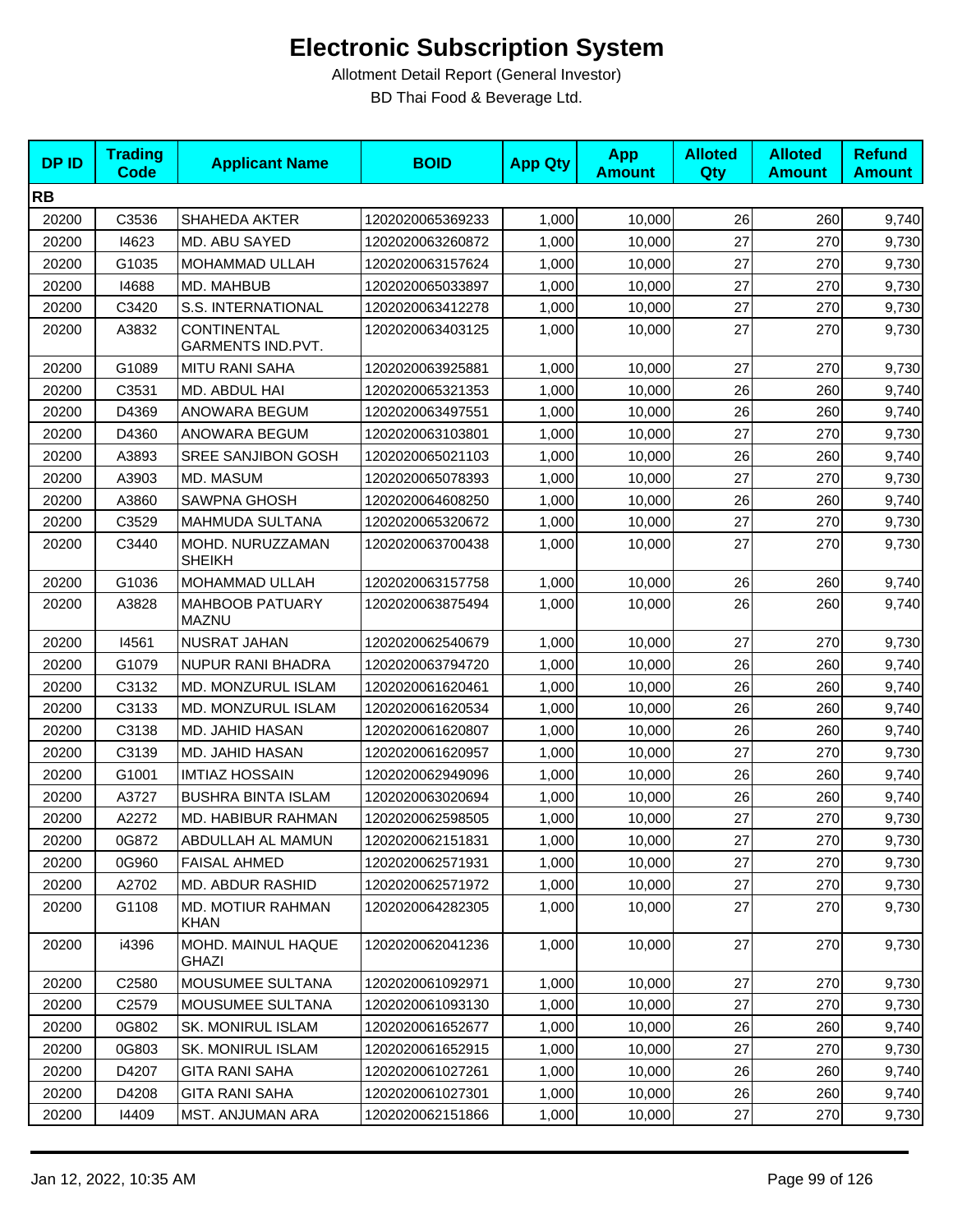| <b>DPID</b> | <b>Trading</b><br><b>Code</b> | <b>Applicant Name</b>                   | <b>BOID</b>      | <b>App Qty</b> | <b>App</b><br><b>Amount</b> | <b>Alloted</b><br><b>Qty</b> | <b>Alloted</b><br><b>Amount</b> | <b>Refund</b><br><b>Amount</b> |
|-------------|-------------------------------|-----------------------------------------|------------------|----------------|-----------------------------|------------------------------|---------------------------------|--------------------------------|
| <b>RB</b>   |                               |                                         |                  |                |                             |                              |                                 |                                |
| 20200       | G1109                         | MD. MOTIUR RAHMAN<br><b>KHAN</b>        | 1202020064282819 | 1,000          | 10,000                      | 27                           | 270                             | 9,730                          |
| 20200       | C3363                         | MD. MAHBUBUR RAHMAN                     | 1202020062707398 | 1,000          | 10,000                      | 26                           | 260                             | 9,740                          |
| 20200       | D4325                         | UDAY KUMAR SAHA                         | 1202020062682330 | 1,000          | 10,000                      | 26                           | 260                             | 9,740                          |
| 20200       | A2274                         | MOSLEH UDDIN AHMAD                      | 1202020062814922 | 1,000          | 10,000                      | 26                           | 260                             | 9,740                          |
| 20200       | C3374                         | MD. AMINUL HAQUE                        | 1202020062822342 | 1,000          | 10,000                      | 27                           | 270                             | 9,730                          |
| 20200       | 0G887                         | <b>MD SAIFUL ISLAM</b>                  | 1202020062302754 | 1,000          | 10,000                      | 26                           | 260                             | 9,740                          |
| 20200       | D4268                         | SANGITA DEBNATH                         | 1202020061839580 | 1,000          | 10,000                      | 26                           | 260                             | 9,740                          |
| 20200       | D4278                         | <b>DULAL DEBNATH</b>                    | 1202020061841225 | 1,000          | 10,000                      | 26                           | 260                             | 9,740                          |
| 20200       | C3188                         | KUHINUR BEGUM                           | 1202020061500204 | 1,000          | 10,000                      | 27                           | 270                             | 9,730                          |
| 20200       | A5111                         | MD. AZAD RAHMAN                         | 1202020061483098 | 1,000          | 10,000                      | 27                           | 270                             | 9,730                          |
| 20200       | A3713                         | <b>MD. RAFIQUL ISLAM</b>                | 1202020062830292 | 1,000          | 10,000                      | 27                           | 270                             | 9,730                          |
| 20200       | C3317                         | MD. NURUDDIN AL-<br><b>MASUD</b>        | 1202020062443660 | 1,000          | 10,000                      | 26                           | 260                             | 9,740                          |
| 20200       | D4378                         | <b>MD. OMUR FARUK</b>                   | 1202020063805830 | 1,000          | 10,000                      | 26                           | 260                             | 9,740                          |
| 20200       | G1080                         | <b>JANNATUL FARDOUS</b>                 | 1202020063799038 | 1,000          | 10,000                      | 27                           | 270                             | 9,730                          |
| 20200       | 14344                         | RABIA BEGUM                             | 1202020061566695 | 1,000          | 10,000                      | 27                           | 270                             | 9,730                          |
| 20200       | C3279                         | <b>CHAMPA AKTER</b>                     | 1202020062852858 | 1,000          | 10,000                      | 27                           | 270                             | 9,730                          |
| 20200       | A2706                         | <b>KAMRUL HASAN</b>                     | 1202020062885647 | 1,000          | 10,000                      | 27                           | 270                             | 9,730                          |
| 20200       | D4354                         | <b>BIKASH CHANDRA SAHA</b>              | 1202020062956686 | 1,000          | 10,000                      | 27                           | 270                             | 9,730                          |
| 20200       | 0G852                         | MD. MEHEDI HASAN                        | 1202020062044893 | 1,000          | 10,000                      | 26                           | 260                             | 9,740                          |
| 20200       | A3660                         | MD. RASEL                               | 1202020062047945 | 1,000          | 10,000                      | 27                           | 270                             | 9,730                          |
| 20200       | D4199                         | <b>BIPLAB KUMAR SAHA</b>                | 1202020061000083 | 1,000          | 10,000                      | 27                           | 270                             | 9,730                          |
| 20200       | C3131                         | MD. SOHEL RANA                          | 1202020061002280 | 1,000          | 10,000                      | 26                           | 260                             | 9,740                          |
| 20200       | D4230                         | MD. SAHADATE HOSSAN                     | 1202020061152165 | 1,000          | 10,000                      | 26                           | 260                             | 9,740                          |
| 20200       | A3725                         | <b>AHMED KABIR</b>                      | 1202020063007891 | 1,000          | 10,000                      | 27                           | 270                             | 9,730                          |
| 20200       | A2982                         | MOHAMMAD SHOHIDUL<br><b>ISLAM</b>       | 1202020062132692 | 1,000          | 10,000                      | 26                           | 260                             | 9,740                          |
| 20200       | A2984                         | SHAHNAJ KHATUN                          | 1202020062132716 | 1,000          | 10,000                      | 26                           | 260                             | 9,740                          |
| 20200       | A2983                         | SHAHNAJ KHATUN                          | 1202020062132732 | 1,000          | 10,000                      | 26                           | 260                             | 9,740                          |
| 20200       | B6459                         | <b>MD. FARUK BHUIYAN</b>                | 1202020062162726 | 1,000          | 10.000                      | 26                           | 260                             | 9,740                          |
| 20200       | B6999                         | <b>ASIFUR RAHMAN</b>                    | 1202020062164353 | 1,000          | 10,000                      | 27                           | 270                             | 9,730                          |
| 20200       | C3286                         | <b>ASMA AKTER</b>                       | 1202020062164586 | 1,000          | 10,000                      | 26                           | 260                             | 9,740                          |
| 20200       | 0G877                         | S. M. ALI AKBAR                         | 1202020062183784 | 1,000          | 10,000                      | 26                           | 260                             | 9,740                          |
| 20200       | 14413                         | MIRZA MD. AMIR KHASRU                   | 1202020062185451 | 1,000          | 10,000                      | 27                           | 270                             | 9,730                          |
| 20200       | G1110                         | MD. ASHRAF UDDIN                        | 1202020064283096 | 1,000          | 10,000                      | 27                           | 270                             | 9,730                          |
| 20200       | i4292                         | MD ZAHIDUL ISLAM                        | 1202020061155514 | 1,000          | 10,000                      | 26                           | 260                             | 9,740                          |
| 20200       | i4291                         | <b>MD SALIM UDDIN</b>                   | 1202020061155631 | 1,000          | 10,000                      | 26                           | 260                             | 9,740                          |
| 20200       | G1025                         | MUHAMMAD ASHRAFUL<br><b>ISLAM</b>       | 1202020063055407 | 1,000          | 10,000                      | 27                           | 270                             | 9,730                          |
| 20200       | C3361                         | EKRAMUL KABIR                           | 1202020062690438 | 1,000          | 10,000                      | 26                           | 260                             | 9,740                          |
| 20200       | D4326                         | <b>SANJIB KUMAR</b><br><b>CHOWDHURY</b> | 1202020062690719 | 1,000          | 10,000                      | 26                           | 260                             | 9,740                          |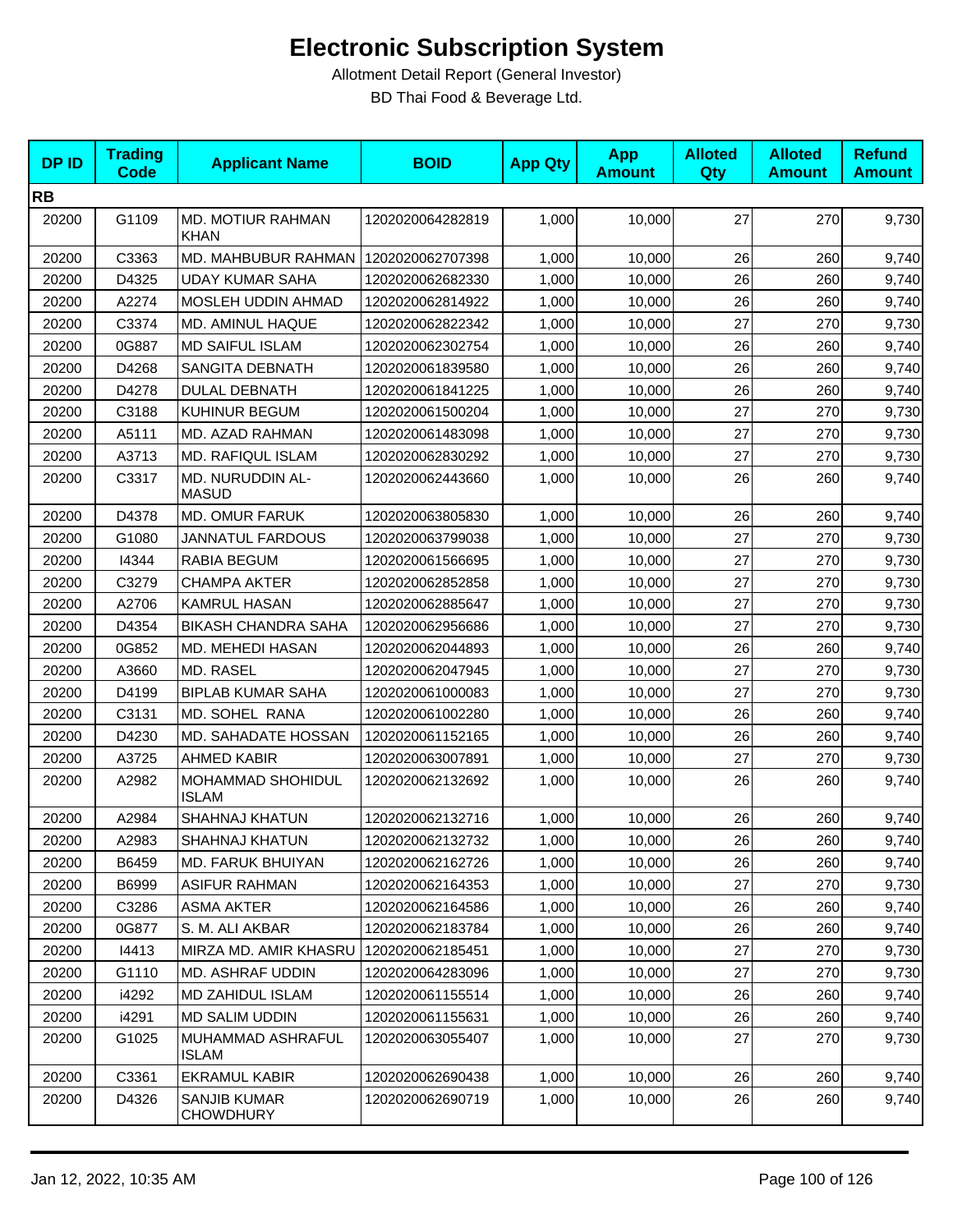| <b>DPID</b> | <b>Trading</b><br><b>Code</b> | <b>Applicant Name</b>                   | <b>BOID</b>      | <b>App Qty</b> | <b>App</b><br><b>Amount</b> | <b>Alloted</b><br><b>Qty</b> | <b>Alloted</b><br><b>Amount</b> | <b>Refund</b><br><b>Amount</b> |
|-------------|-------------------------------|-----------------------------------------|------------------|----------------|-----------------------------|------------------------------|---------------------------------|--------------------------------|
| <b>RB</b>   |                               |                                         |                  |                |                             |                              |                                 |                                |
| 20200       | C3297                         | <b>SHACHINDRA NATH</b><br><b>MONDAL</b> | 1202020062383912 | 1,000          | 10,000                      | 27                           | 270                             | 9,730                          |
| 20200       | A3638                         | TAMANNA JAHAN TULI                      | 1202020061506260 | 1,000          | 10,000                      | 27                           | 270                             | 9,730                          |
| 20200       | 0G754                         | <b>HASINA AKTER</b>                     | 1202020061510418 | 1,000          | 10,000                      | 26                           | 260                             | 9,740                          |
| 20200       | A3854                         | Nadira Sultana                          | 1202020061456397 | 1,000          | 10.000                      | 26                           | 260                             | 9,740                          |
| 20200       | C3125                         | MONIRUZZAMAN KHAN                       | 1202020061459069 | 1,000          | 10,000                      | 27                           | 270                             | 9,730                          |
| 20200       | A5377                         | MD. AZIZUR RAHMAN                       | 1202020062480101 | 1,000          | 10,000                      | 26                           | 260                             | 9,740                          |
| 20200       | 0G928                         | <b>ANISUR RAHMAN</b>                    | 1202020062481941 | 1,000          | 10,000                      | 27                           | 270                             | 9,730                          |
| 20200       | 0G779                         | <b>RATAN DAS</b>                        | 1202020061627940 | 1,000          | 10,000                      | 26                           | 260                             | 9,740                          |
| 20200       | 0G752                         | MD. ANWAR HOSSAIN                       | 1202020061548384 | 1,000          | 10,000                      | 27                           | 270                             | 9,730                          |
| 20200       | 0G753                         | MD. ANWAR HOSSAIN                       | 1202020061549595 | 1,000          | 10,000                      | 27                           | 270                             | 9,730                          |
| 20200       | 0G755                         | <b>HASINA AKTER</b>                     | 1202020061549908 | 1,000          | 10,000                      | 26                           | 260                             | 9,740                          |
| 20200       | C3168                         | MD. ASHIQUR RAHMAN                      | 1202020061492786 | 1,000          | 10,000                      | 27                           | 270                             | 9,730                          |
| 20200       | 0G759                         | SAHANAJ                                 | 1202020061600473 | 1,000          | 10.000                      | 26                           | 260                             | 9,740                          |
| 20200       | C3287                         | <b>ASMA AKTER</b>                       | 1202020062164601 | 1,000          | 10.000                      | 26                           | 260                             | 9,740                          |
| 20200       | A2725                         | MD. ARIF TALUKDER                       | 1202020062579639 | 1,000          | 10,000                      | 26                           | 260                             | 9,740                          |
| 20200       | 0G862                         | <b>HALIMA AKTHER</b>                    | 1202020062078842 | 1,000          | 10,000                      | 26                           | 260                             | 9,740                          |
| 20200       | 0G863                         | <b>HALIMA AKTHER</b>                    | 1202020062078850 | 1,000          | 10,000                      | 26                           | 260                             | 9,740                          |
| 20200       | A3596                         | <b>ANUP DATTA</b>                       | 1202020061007491 | 1,000          | 10,000                      | 27                           | 270                             | 9,730                          |
| 20200       | G1019                         | <b>MST. MOMOTAJ PARVIN</b>              | 1202020063014462 | 1,000          | 10,000                      | 26                           | 260                             | 9,740                          |
| 20200       | D4262                         | A.K.M. NOYON MAHMUD                     | 1202020061736101 | 1,000          | 10,000                      | 27                           | 270                             | 9,730                          |
| 20200       | D4231                         | DIPA RANI SAHA                          | 1202020061166484 | 1,000          | 10,000                      | 26                           | 260                             | 9,740                          |
| 20200       | D4232                         | <b>DIPA RANI SAHA</b>                   | 1202020061166524 | 1,000          | 10,000                      | 26                           | 260                             | 9,740                          |
| 20200       | 0H858                         | MD. ALAMGIR KHAN                        | 1202020061168523 | 1,000          | 10,000                      | 27                           | 270                             | 9,730                          |
| 20200       | 0H859                         | MD. QUDDUS MRIDHA                       | 1202020061172691 | 1,000          | 10,000                      | 26                           | 260                             | 9,740                          |
| 20200       | 0G977                         | <b>MOHAMMAD SARIF</b><br><b>SARKER</b>  | 1202020062642481 | 1,000          | 10,000                      | 27                           | 270                             | 9,730                          |
| 20200       | D4372                         | MITHU KUMAR SAHA                        | 1202020063642475 | 1,000          | 10,000                      | 26                           | 260                             | 9,740                          |
| 20200       | C3196                         | <b>HASAN MOLLA</b>                      | 1202020061496982 | 1,000          | 10,000                      | 26                           | 260                             | 9,740                          |
| 20200       | C3193                         | MAJOR MD. HASMAT<br><b>ULLAH KHAN</b>   | 1202020061496990 | 1,000          | 10,000                      | 26                           | 260                             | 9,740                          |
| 20200       | C3194                         | MD. ROMJAN ALI                          | 1202020061497026 | 1,000          | 10,000                      | 26                           | 260                             | 9,740                          |
| 20200       | i4320                         | MD. SIDDIQUL KABIR                      | 1202020061464501 | 1,000          | 10,000                      | 27                           | 270                             | 9,730                          |
| 20200       | A3708                         | <b>MD.ATIQUR RAHMAN</b>                 | 1202020062719913 | 1,000          | 10,000                      | 27                           | 270                             | 9,730                          |
| 20200       | 0G978                         | MD. MIRAJUL ISLAM<br>KAZOL              | 1202020062642754 | 1,000          | 10,000                      | 27                           | 270                             | 9,730                          |
| 20200       | C3280                         | <b>CHAMPA AKTER</b>                     | 1202020062429797 | 1,000          | 10,000                      | 27                           | 270                             | 9,730                          |
| 20200       | C3335                         | <b>FAYES AHAMOD</b>                     | 1202020062559411 | 1,000          | 10,000                      | 27                           | 270                             | 9,730                          |
| 20200       | G1074                         | ABDUL HAQUE SIKDER                      | 1202020063735293 | 1,000          | 10,000                      | 26                           | 260                             | 9,740                          |
| 20200       | A5105                         | MD. SABBIR ALI                          | 1202020061557708 | 1,000          | 10,000                      | 26                           | 260                             | 9,740                          |
| 20200       | G1100                         | <b>SWAPAN MIA</b>                       | 1202020062966351 | 1,000          | 10,000                      | 26                           | 260                             | 9,740                          |
| 20200       | D4348                         | <b>PRASHANTA</b><br><b>CHOWDHURY</b>    | 1202020062868215 | 1,000          | 10,000                      | 27                           | 270                             | 9,730                          |
| 20200       | A3672                         | MD. BAIZID FARUQUE                      | 1202020062203359 | 1,000          | 10,000                      | 26                           | 260                             | 9,740                          |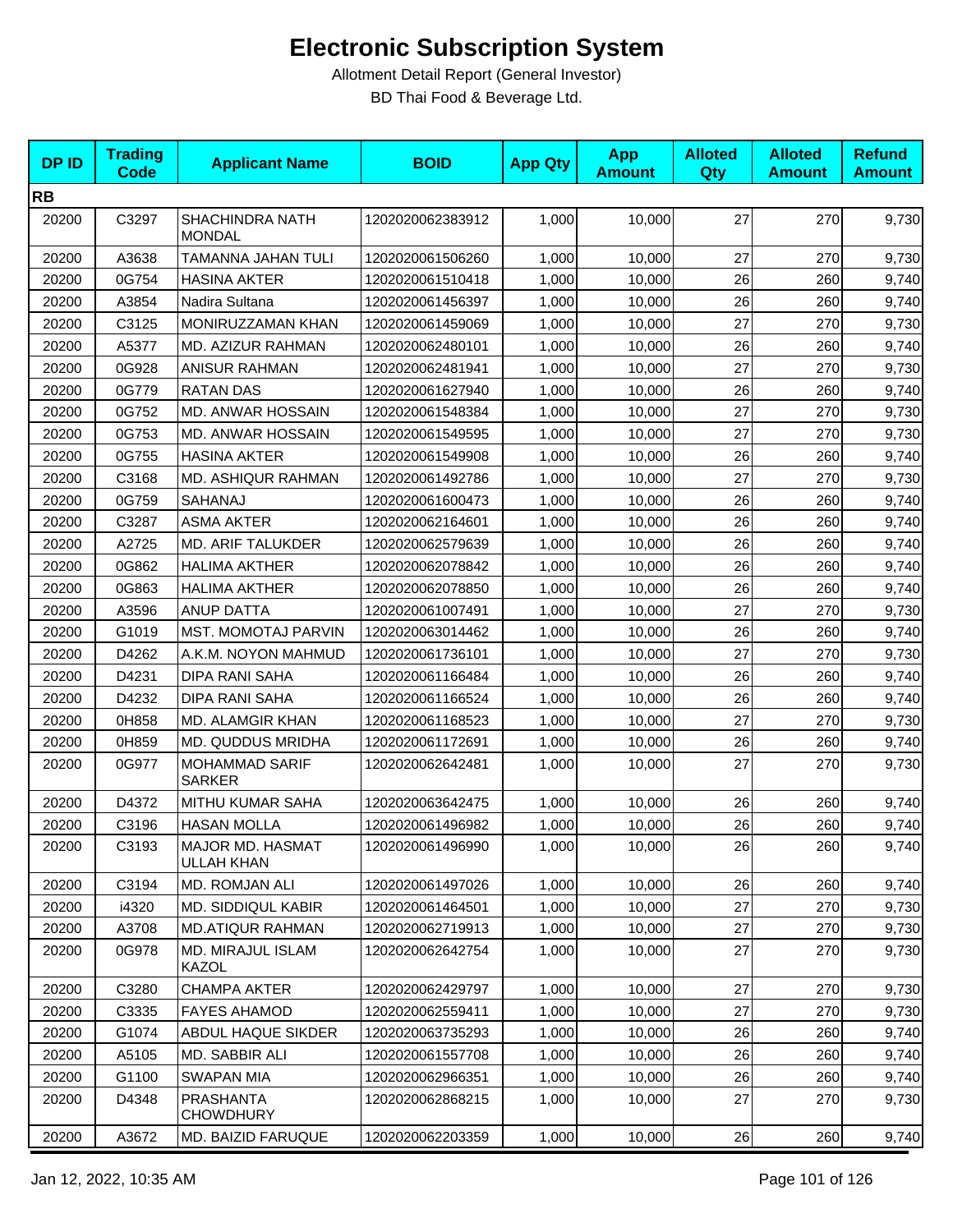| <b>DPID</b> | <b>Trading</b><br><b>Code</b> | <b>Applicant Name</b>                     | <b>BOID</b>      | <b>App Qty</b> | <b>App</b><br><b>Amount</b> | <b>Alloted</b><br><b>Qty</b> | <b>Alloted</b><br><b>Amount</b> | <b>Refund</b><br><b>Amount</b> |
|-------------|-------------------------------|-------------------------------------------|------------------|----------------|-----------------------------|------------------------------|---------------------------------|--------------------------------|
| <b>RB</b>   |                               |                                           |                  |                |                             |                              |                                 |                                |
| 20200       | i4600                         | <b>JULAKHA BEGUM</b>                      | 1202020062625654 | 1,000          | 10,000                      | 26                           | 260                             | 9,740                          |
| 20200       | 0G637                         | MD. SHAJU MIA                             | 1202020061017106 | 1,000          | 10,000                      | 26                           | 260                             | 9,740                          |
| 20200       | 0G638                         | UTTAM KUMAR PAUL                          | 1202020061018566 | 1,000          | 10,000                      | 27                           | 270                             | 9,730                          |
| 20200       | 0G639                         | UTTAM KUMAR PAUL                          | 1202020061018622 | 1,000          | 10,000                      | 26                           | 260                             | 9,740                          |
| 20200       | 0G647                         | RAJU PAUL                                 | 1202020061019006 | 1,000          | 10,000                      | 26                           | 260                             | 9,740                          |
| 20200       | 0G658                         | MISS. NURANY AKTER                        | 1202020061020301 | 1,000          | 10.000                      | 26                           | 260                             | 9,740                          |
| 20200       | 0G659                         | MISS. NURANY AKTER                        | 1202020061020350 | 1,000          | 10,000                      | 26                           | 260                             | 9,740                          |
| 20200       | 0G656                         | MD. MIRAZ                                 | 1202020061020831 | 1,000          | 10,000                      | 26                           | 260                             | 9,740                          |
| 20200       | 0G657                         | MD. MIRAZ                                 | 1202020061020899 | 1,000          | 10,000                      | 26                           | 260                             | 9,740                          |
| 20200       | 0G660                         | MD. JANE ALAM                             | 1202020061021842 | 1,000          | 10,000                      | 26                           | 260                             | 9,740                          |
| 20200       | 0G663                         | KAZI SHAMIMA NASRIN                       | 1202020061063345 | 1,000          | 10,000                      | 26                           | 260                             | 9,740                          |
| 20200       | G1106                         | ANEE RANI SARKER                          | 1202020064282206 | 1,000          | 10,000                      | 27                           | 270                             | 9,730                          |
| 20200       | G1107                         | ANEE RANI SARKER                          | 1202020064282222 | 1,000          | 10,000                      | 27                           | 270                             | 9,730                          |
| 20200       | i4364                         | <b>RIPAN MATUBBER</b>                     | 1202020061702666 | 1,000          | 10,000                      | 26                           | 260                             | 9,740                          |
| 20200       | 0G664                         | KAZI SHAMIMA NASRIN                       | 1202020061063361 | 1,000          | 10,000                      | 26                           | 260                             | 9,740                          |
| 20200       | 0G661                         | MD. SOMUN BHUIYAN                         | 1202020061063396 | 1,000          | 10,000                      | 27                           | 270                             | 9,730                          |
| 20200       | 0G662                         | MD. SOMUN BHUIYAN                         | 1202020061063411 | 1,000          | 10.000                      | 27                           | 270                             | 9,730                          |
| 20200       | D4357                         | <b>NAHID MAHMUD</b>                       | 1202020063046511 | 1,000          | 10,000                      | 26                           | 260                             | 9,740                          |
| 20200       | D4358                         | <b>NAHID MAHMUD</b>                       | 1202020063046736 | 1,000          | 10,000                      | 27                           | 270                             | 9,730                          |
| 20200       | A3726                         | <b>BUSHRA BINTA ISLAM</b>                 | 1202020063019599 | 1,000          | 10,000                      | 27                           | 270                             | 9,730                          |
| 20200       | i4310                         | MD. ABDUL JALIL<br><b>BHUIYAN</b>         | 1202020061417044 | 1,000          | 10,000                      | 27                           | 270                             | 9,730                          |
| 20200       | i4598                         | MD. HUMAYUN KABIR                         | 1202020062845185 | 1,000          | 10,000                      | 27                           | 270                             | 9,730                          |
| 20200       | C2809                         | SYEDA SUBORNA<br><b>ANOWAR</b>            | 1202020060354341 | 1,000          | 10,000                      | 27                           | 270                             | 9,730                          |
| 20200       | A3434                         | <b>APEX ENTERPRISES</b><br><b>LIMITED</b> | 1202020059896054 | 1,000          | 10,000                      | 26                           | 260                             | 9,740                          |
| 20200       | i3867                         | MD. ABU HANIF MIA                         | 1202020060313985 | 1,000          | 10,000                      | 27                           | 270                             | 9,730                          |
| 20200       | i3866                         | MD. ABU HANIF MIA                         | 1202020060314540 | 1,000          | 10,000                      | 27                           | 270                             | 9,730                          |
| 20200       | 0G842                         | MD. YEAHIA JONY                           | 1202020061970721 | 1,000          | 10,000                      | 26                           | 260                             | 9,740                          |
| 20200       | B9138                         | <b>MD. KABIR HOSSAIN</b>                  | 1202020058782872 | 1,000          | 10.000                      | 27                           | 270                             | 9,730                          |
| 20200       | B9134                         | MOHAMMAD HASAN                            | 1202020058782920 | 1,000          | 10,000                      | 26                           | 260                             | 9,740                          |
| 20200       | B8165                         | <b>MOHAMMAD SAIFUL</b><br>ISLAM           | 1202020058784713 | 1,000          | 10,000                      | 26                           | 260                             | 9,740                          |
| 20200       | C2297                         | MD. KHOKON MIAH                           | 1202020059216675 | 1,000          | 10,000                      | 27                           | 270                             | 9,730                          |
| 20200       | C2293                         | JAHANARA BEGUM                            | 1202020059218128 | 1,000          | 10,000                      | 27                           | 270                             | 9,730                          |
| 20200       | D3958                         | MD. ZAMIR                                 | 1202020060851587 | 1,000          | 10,000                      | 27                           | 270                             | 9,730                          |
| 20200       | D3957                         | MD. ZAMIR                                 | 1202020060851694 | 1,000          | 10,000                      | 26                           | 260                             | 9,740                          |
| 20200       | D3956                         | ABDUL MALEK                               | 1202020060852549 | 1,000          | 10,000                      | 27                           | 270                             | 9,730                          |
| 20200       | D3955                         | <b>ABDUL MALEK</b>                        | 1202020060852747 | 1,000          | 10,000                      | 26                           | 260                             | 9,740                          |
| 20200       | B8646                         | MUSHARRAF MOLLAH                          | 1202020059897222 | 1,000          | 10,000                      | 26                           | 260                             | 9,740                          |
| 20200       | B8645                         | ALEYA BEGUM                               | 1202020059897447 | 1,000          | 10,000                      | 26                           | 260                             | 9,740                          |
| 20200       | B8638                         | <b>LAILY BEGUM</b>                        | 1202020059897637 | 1,000          | 10,000                      | 27                           | 270                             | 9,730                          |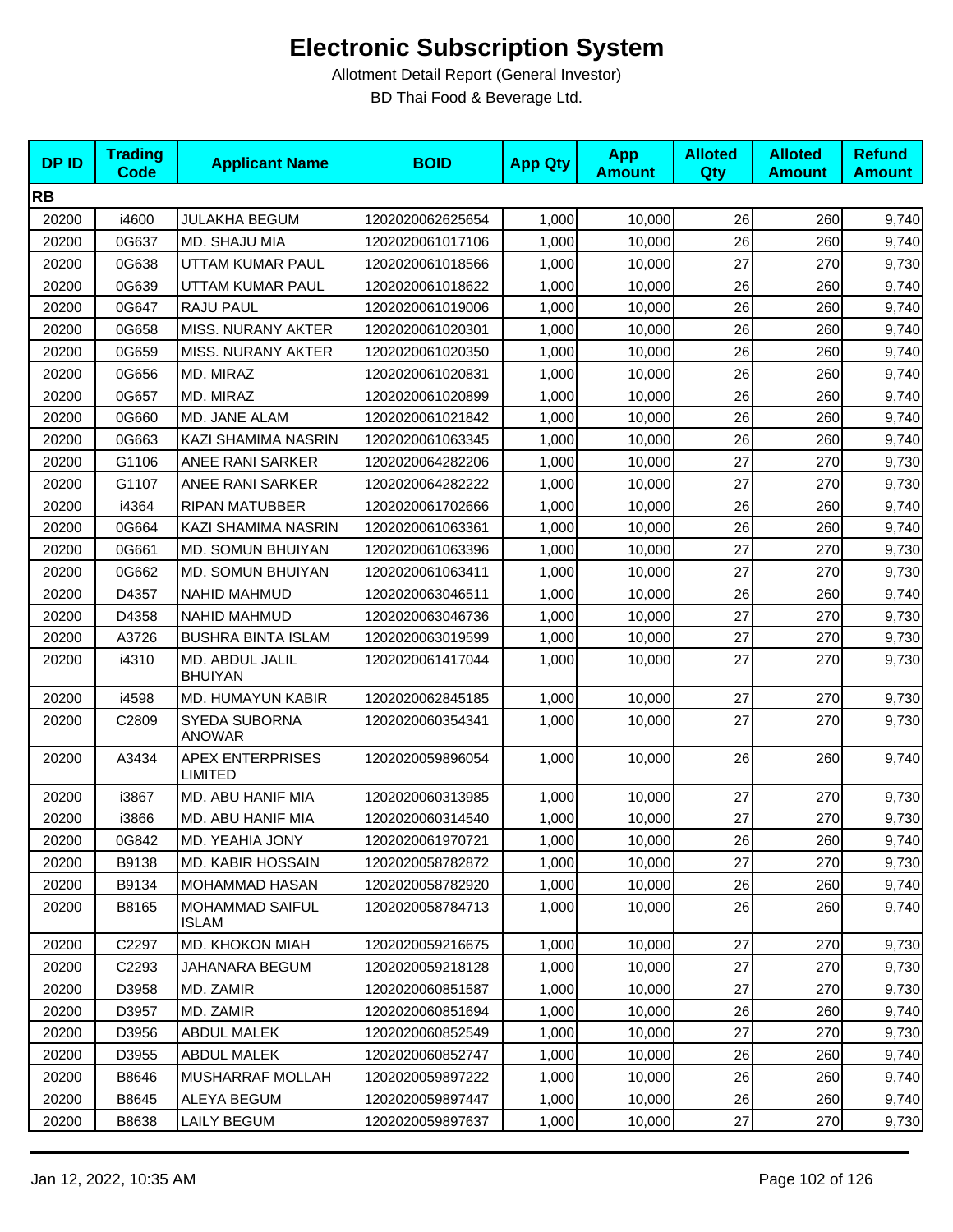| <b>DPID</b> | <b>Trading</b><br><b>Code</b> | <b>Applicant Name</b>                | <b>BOID</b>      | <b>App Qty</b> | <b>App</b><br><b>Amount</b> | <b>Alloted</b><br>Qty | <b>Alloted</b><br><b>Amount</b> | <b>Refund</b><br><b>Amount</b> |
|-------------|-------------------------------|--------------------------------------|------------------|----------------|-----------------------------|-----------------------|---------------------------------|--------------------------------|
| <b>RB</b>   |                               |                                      |                  |                |                             |                       |                                 |                                |
| 20200       | B8637                         | <b>LAILY BEGUM</b>                   | 1202020059897901 | 1,000          | 10,000                      | 26                    | 260                             | 9,740                          |
| 20200       | B8647                         | PALASH MOLLA                         | 1202020059901413 | 1,000          | 10.000                      | 26                    | 260                             | 9,740                          |
| 20200       | B6830                         | <b>JABUN NESA</b>                    | 1202020059904251 | 1,000          | 10,000                      | 26                    | 260                             | 9,740                          |
| 20200       | B6829                         | <b>JABUN NESA</b>                    | 1202020059905058 | 1,000          | 10,000                      | 26                    | 260                             | 9,740                          |
| 20200       | A3428                         | MD. SHARIF UL ALAM                   | 1202020059976765 | 1,000          | 10,000                      | 27                    | 270                             | 9,730                          |
| 20200       | B9257                         | <b>MOHAMMED FARUK</b>                | 1202020058905064 | 1,000          | 10,000                      | 26                    | 260                             | 9,740                          |
| 20200       | B9523                         | MD. JAHIDUL ISLAM                    | 1202020058906521 | 1,000          | 10,000                      | 27                    | 270                             | 9,730                          |
| 20200       | i3437                         | <b>SHAHINA BEGUM</b>                 | 1202020058758894 | 1,000          | 10,000                      | 26                    | 260                             | 9,740                          |
| 20200       | D3449                         | MD. AZIZ                             | 1202020058870845 | 1,000          | 10,000                      | 27                    | 270                             | 9,730                          |
| 20200       | D3450                         | MD. AZIZ                             | 1202020058871301 | 1,000          | 10,000                      | 26                    | 260                             | 9,740                          |
| 20200       | B7284                         | MD. BILLAL HOSSAIN                   | 1202020060446984 | 1,000          | 10,000                      | 26                    | 260                             | 9,740                          |
| 20200       | B7285                         | MD. BILLAL HOSSAIN                   | 1202020060447351 | 1,000          | 10,000                      | 26                    | 260                             | 9,740                          |
| 20200       | B7344                         | <b>MONIKA KARMOKER</b>               | 1202020060448501 | 1,000          | 10,000                      | 27                    | 270                             | 9,730                          |
| 20200       | A3558                         | MD. KAMRUL ISLAM                     | 1202020060503878 | 1,000          | 10,000                      | 27                    | 270                             | 9,730                          |
| 20200       | C2575                         | <b>MAJEDA AKTER</b>                  | 1202020060023154 | 1,000          | 10,000                      | 26                    | 260                             | 9,740                          |
| 20200       | C2576                         | MAJEDA AKTER                         | 1202020060023400 | 1,000          | 10,000                      | 26                    | 260                             | 9,740                          |
| 20200       | B6984                         | NARAYAN CHANDHAR<br><b>SUTRADHAR</b> | 1202020060156295 | 1,000          | 10,000                      | 27                    | 270                             | 9,730                          |
| 20200       | B6983                         | NARAYAN CHANDHAR<br><b>SUTRADHAR</b> | 1202020060156999 | 1,000          | 10,000                      | 27                    | 270                             | 9,730                          |
| 20200       | D3529                         | ADHIR CHANDRA                        | 1202020059399431 | 1,000          | 10,000                      | 26                    | 260                             | 9,740                          |
| 20200       | D3530                         | <b>ADHIR CHANDRA</b>                 | 1202020059400073 | 1,000          | 10,000                      | 26                    | 260                             | 9,740                          |
| 20200       | B9503                         | LAILY BEGUM                          | 1202020059425046 | 1,000          | 10,000                      | 26                    | 260                             | 9,740                          |
| 20200       | B9504                         | <b>LAILY BEGUM</b>                   | 1202020059425137 | 1,000          | 10,000                      | 27                    | 270                             | 9,730                          |
| 20200       | B9506                         | <b>BEAUTY BEGUM</b>                  | 1202020059426281 | 1,000          | 10,000                      | 26                    | 260                             | 9,740                          |
| 20200       | B9860                         | <b>UMME KULSUMA</b>                  | 1202020059427417 | 1,000          | 10,000                      | 26                    | 260                             | 9,740                          |
| 20200       | D3531                         | NASRIN SULTANA                       | 1202020059428727 | 1,000          | 10,000                      | 27                    | 270                             | 9,730                          |
| 20200       | A1798                         | <b>ASMA BEGUM</b>                    | 1202020059432818 | 1,000          | 10,000                      | 27                    | 270                             | 9,730                          |
| 20200       | C2121                         | MD. ARSHAD MIAH                      | 1202020058939444 | 1,000          | 10,000                      | 27                    | 270                             | 9,730                          |
| 20200       | C <sub>2122</sub>             | MD. ARSHAD MIAH                      | 1202020058940036 | 1,000          | 10,000                      | 27                    | 270                             | 9,730                          |
| 20200       | B9482                         | <b>MST. JESMIN AKTER</b>             | 1202020058876652 | 1,000          | 10,000                      | 26                    | 260                             | 9,740                          |
| 20200       | B9483                         | MST. MAFUJA BEGUM                    | 1202020058876850 | 1,000          | 10,000                      | 26                    | 260                             | 9,740                          |
| 20200       | C2137                         | <b>NASRIN BEGUM</b>                  | 1202020059002284 | 1,000          | 10,000                      | 27                    | 270                             | 9,730                          |
| 20200       | B9543                         | MD. ABU HOSSAIN                      | 1202020059003345 | 1,000          | 10,000                      | 27                    | 270                             | 9,730                          |
| 20200       | C2138                         | <b>MST. LAL BANU</b>                 | 1202020059003401 | 1,000          | 10,000                      | 26                    | 260                             | 9,740                          |
| 20200       | C2139                         | <b>MST. LAL BANU</b>                 | 1202020059003891 | 1,000          | 10,000                      | 26                    | 260                             | 9,740                          |
| 20200       | C2140                         | <b>BANNA</b>                         | 1202020059006887 | 1,000          | 10,000                      | 26                    | 260                             | 9,740                          |
| 20200       | B6117                         | SOHIDUL ISLAM UZZAL<br><b>MRIDHA</b> | 1202020060586382 | 1,000          | 10,000                      | 26                    | 260                             | 9,740                          |
| 20200       | b6118                         | ROMANA AKTER                         | 1202020060586481 | 1,000          | 10,000                      | 27                    | 270                             | 9,730                          |
| 20200       | B5714                         | ABDUR RAZZAK SHEIKH                  | 1202020060625931 | 1,000          | 10,000                      | 27                    | 270                             | 9,730                          |
| 20200       | B6981                         | ANOWARA AKTER<br><b>CHOWDHURY</b>    | 1202020060157249 | 1,000          | 10,000                      | 26                    | 260                             | 9,740                          |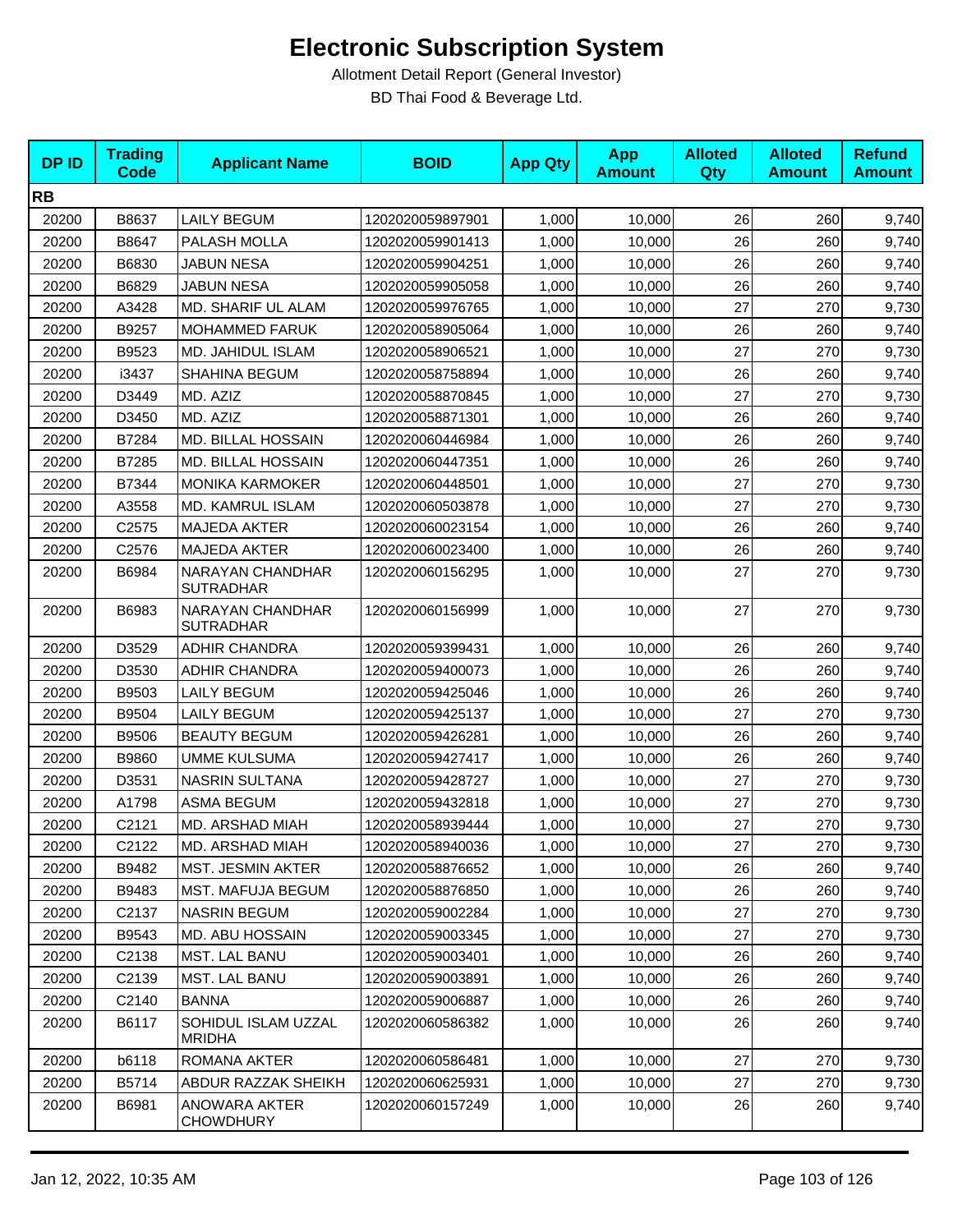| <b>DPID</b> | <b>Trading</b><br><b>Code</b> | <b>Applicant Name</b>       | <b>BOID</b>      | <b>App Qty</b> | <b>App</b><br><b>Amount</b> | <b>Alloted</b><br>Qty | <b>Alloted</b><br><b>Amount</b> | <b>Refund</b><br><b>Amount</b> |
|-------------|-------------------------------|-----------------------------|------------------|----------------|-----------------------------|-----------------------|---------------------------------|--------------------------------|
| <b>RB</b>   |                               |                             |                  |                |                             |                       |                                 |                                |
| 20200       | B6988                         | <b>MAMTA RANI</b>           | 1202020060159031 | 1,000          | 10,000                      | 26                    | 260                             | 9,740                          |
| 20200       | B6987                         | <b>MAMTA RANI</b>           | 1202020060159304 | 1,000          | 10,000                      | 26                    | 260                             | 9,740                          |
| 20200       | B9538                         | MST. ZAMILA KHATUN          | 1202020059121427 | 1,000          | 10,000                      | 27                    | 270                             | 9,730                          |
| 20200       | B9536                         | MD. ASHADUL HAQUE           | 1202020059121914 | 1,000          | 10,000                      | 26                    | 260                             | 9,740                          |
| 20200       | B9540                         | <b>MST. TASIRON BEGUM</b>   | 1202020059122258 | 1,000          | 10,000                      | 26                    | 260                             | 9,740                          |
| 20200       | B9544                         | MD. ABU HOSSAIN             | 1202020059122852 | 1,000          | 10,000                      | 27                    | 270                             | 9,730                          |
| 20200       | C2141                         | <b>BANNA</b>                | 1202020059007236 | 1,000          | 10,000                      | 26                    | 260                             | 9,740                          |
| 20200       | C2143                         | <b>MD. SHORIFUL ISLAM</b>   | 1202020059007632 | 1,000          | 10,000                      | 27                    | 270                             | 9,730                          |
| 20200       | C2142                         | <b>MD. SHORIFUL ISLAM</b>   | 1202020059007921 | 1,000          | 10,000                      | 26                    | 260                             | 9,740                          |
| 20200       | C2144                         | S. M. TANVIR                | 1202020059010421 | 1,000          | 10,000                      | 27                    | 270                             | 9,730                          |
| 20200       | C2145                         | S.M. TANVIR                 | 1202020059010796 | 1,000          | 10,000                      | 26                    | 260                             | 9,740                          |
| 20200       | B6109                         | <b>MST. SUNDARI BEGUM</b>   | 1202020059788705 | 1,000          | 10,000                      | 26                    | 260                             | 9,740                          |
| 20200       | B6110                         | MST. SUNDARI BEGUM          | 1202020059788839 | 1,000          | 10,000                      | 26                    | 260                             | 9,740                          |
| 20200       | D3658                         | SAFIUDDIN AHAMED            | 1202020059793769 | 1,000          | 10,000                      | 26                    | 260                             | 9,740                          |
| 20200       | A3425                         | RAZIA SULTANA               | 1202020059827339 | 1,000          | 10,000                      | 26                    | 260                             | 9,740                          |
| 20200       | B8635                         | <b>LABONI AKTER</b>         | 1202020059827660 | 1,000          | 10,000                      | 27                    | 270                             | 9,730                          |
| 20200       | B8639                         | MD. MAHABUR MRIDHA          | 1202020059828309 | 1,000          | 10,000                      | 27                    | 270                             | 9,730                          |
| 20200       | B8640                         | MD. MAHABUR MRIDHA          | 1202020059828341 | 1,000          | 10,000                      | 26                    | 260                             | 9,740                          |
| 20200       | B8643                         | <b>HAOWA BEGUM</b>          | 1202020059828962 | 1,000          | 10,000                      | 26                    | 260                             | 9,740                          |
| 20200       | B8641                         | SELIMA BEGUM                | 1202020059829073 | 1,000          | 10,000                      | 27                    | 270                             | 9,730                          |
| 20200       | B8642                         | SELIMA BEGUM                | 1202020059829164 | 1,000          | 10,000                      | 26                    | 260                             | 9,740                          |
| 20200       | D3360                         | <b>SHILPY DATO</b>          | 1202020058712376 | 1,000          | 10,000                      | 26                    | 260                             | 9,740                          |
| 20200       | D3359                         | <b>SUNTU CHANDRA DATTA</b>  | 1202020058712839 | 1,000          | 10,000                      | 26                    | 260                             | 9,740                          |
| 20200       | 0G535                         | SHIRINA BEGUM               | 1202020060774631 | 1,000          | 10,000                      | 26                    | 260                             | 9,740                          |
| 20200       | B5762                         | NAJMA RAHMAN RABEYA         | 1202020059906705 | 1,000          | 10,000                      | 27                    | 270                             | 9,730                          |
| 20200       | B6833                         | MD. FAISAL AHMMED<br>FARAJI | 1202020059909056 | 1,000          | 10,000                      | 26                    | 260                             | 9,740                          |
| 20200       | B6834                         | MD. FAISAL AHMMED<br>FARAJI | 1202020059909677 | 1,000          | 10,000                      | 26                    | 260                             | 9,740                          |
| 20200       | B6835                         | NAZRUL ISLAM                | 1202020059909883 | 1,000          | 10,000                      | 27                    | 270                             | 9,730                          |
| 20200       | B6836                         | <b>NAZRUL ISLAM</b>         | 1202020059910087 | 1,000          | 10,000                      | 26                    | 260                             | 9,740                          |
| 20200       | B6837                         | MD. SHORIFUL ISLAM          | 1202020059910863 | 1,000          | 10,000                      | 27                    | 270                             | 9,730                          |
| 20200       | B6838                         | <b>MD. SHORIFUL ISLAM</b>   | 1202020059911022 | 1,000          | 10,000                      | 26                    | 260                             | 9,740                          |
| 20200       | D3765                         | SAFIUDDIN AHAMED            | 1202020059948406 | 1,000          | 10,000                      | 27                    | 270                             | 9,730                          |
| 20200       | B8648                         | PALASH MOLLAH               | 1202020059829793 | 1,000          | 10,000                      | 26                    | 260                             | 9,740                          |
| 20200       | B8649                         | <b>SUFIA BEGUM</b>          | 1202020059830301 | 1,000          | 10,000                      | 26                    | 260                             | 9,740                          |
| 20200       | B8651                         | SHAHRIAR RAHMAN             | 1202020059831066 | 1,000          | 10,000                      | 26                    | 260                             | 9,740                          |
| 20200       | B8652                         | SHAHRAR RAHMAN              | 1202020059831213 | 1,000          | 10,000                      | 26                    | 260                             | 9,740                          |
| 20200       | i4398                         | MD. NASIR UDDIN             | 1202020062100485 | 1,000          | 10,000                      | 27                    | 270                             | 9,730                          |
| 20200       | 0G806                         | LUTFAR RAHAMAN              | 1202020061655571 | 1,000          | 10,000                      | 27                    | 270                             | 9,730                          |
| 20200       | 0G807                         | LUTFAR RAHAMAN              | 1202020061655689 | 1,000          | 10,000                      | 27                    | 270                             | 9,730                          |
| 20200       | 0G808                         | MONOYARA BEGUM              | 1202020061655986 | 1,000          | 10,000                      | 26                    | 260                             | 9,740                          |
| 20200       | B9652                         | PETER ADHIKARY              | 1202020059257023 | 1,000          | 10,000                      | 26                    | 260                             | 9,740                          |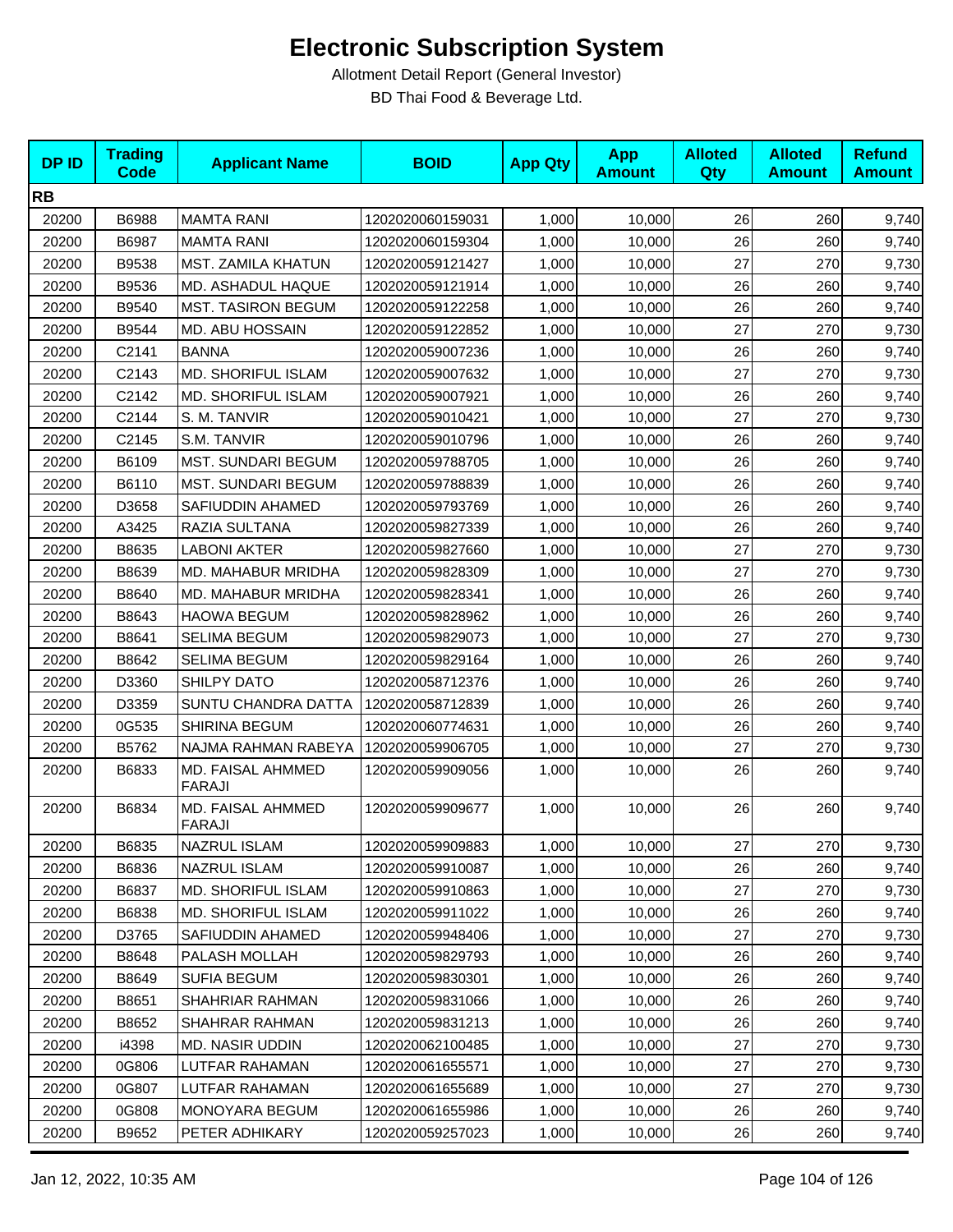| <b>DPID</b> | <b>Trading</b><br><b>Code</b> | <b>Applicant Name</b>                    | <b>BOID</b>      | <b>App Qty</b> | <b>App</b><br><b>Amount</b> | <b>Alloted</b><br><b>Qty</b> | <b>Alloted</b><br><b>Amount</b> | <b>Refund</b><br><b>Amount</b> |
|-------------|-------------------------------|------------------------------------------|------------------|----------------|-----------------------------|------------------------------|---------------------------------|--------------------------------|
| <b>RB</b>   |                               |                                          |                  |                |                             |                              |                                 |                                |
| 20200       | C2045                         | ABUL HOSSAIN KHAN                        | 1202020058834895 | 1,000          | 10,000                      | 27                           | 270                             | 9,730                          |
| 20200       | i3541                         | MD. RABIUL ISLAM                         | 1202020058943254 | 1,000          | 10,000                      | 26                           | 260                             | 9,740                          |
| 20200       | i3542                         | MD. RABIUL ISLAM                         | 1202020058943345 | 1,000          | 10,000                      | 27                           | 270                             | 9,730                          |
| 20200       | C2041                         | <b>SHANTONU SHEEL</b>                    | 1202020058858408 | 1,000          | 10,000                      | 27                           | 270                             | 9,730                          |
| 20200       | C2042                         | SANKAR KUMAR BHAKTA                      | 1202020058858630 | 1,000          | 10,000                      | 26                           | 260                             | 9,740                          |
| 20200       | C2043                         | SANKAR KUMAR BHAKTA                      | 1202020058858713 | 1,000          | 10,000                      | 27                           | 270                             | 9,730                          |
| 20200       | D3430                         | <b>MST. ROKEYA BEGUM</b>                 | 1202020058859014 | 1,000          | 10,000                      | 26                           | 260                             | 9,740                          |
| 20200       | D3433                         | JESMIN AKTER SHATHI                      | 1202020058859841 | 1,000          | 10,000                      | 27                           | 270                             | 9,730                          |
| 20200       | B9486                         | <b>MST. ANGURI BEGUM</b>                 | 1202020058878105 | 1,000          | 10,000                      | 27                           | 270                             | 9,730                          |
| 20200       | B9487                         | MD. SAIFUL ISLAM                         | 1202020058878121 | 1,000          | 10,000                      | 27                           | 270                             | 9,730                          |
| 20200       | B9494                         | MD. REZAUL KARIM                         | 1202020058878303 | 1,000          | 10,000                      | 26                           | 260                             | 9,740                          |
| 20200       | i3391                         | <b>MASUM FAKIR</b>                       | 1202020058880363 | 1,000          | 10,000                      | 27                           | 270                             | 9,730                          |
| 20200       | i3392                         | <b>MASUM FAKIR</b>                       | 1202020058880462 | 1,000          | 10,000                      | 26                           | 260                             | 9,740                          |
| 20200       | i3958                         | MST. SELINA KHAN                         | 1202020060545338 | 1,000          | 10,000                      | 27                           | 270                             | 9,730                          |
| 20200       | C2733                         | MST. NAZMA KHATUN                        | 1202020060547104 | 1,000          | 10,000                      | 27                           | 270                             | 9,730                          |
| 20200       | B6952                         | MD. LOKMAN HOSSAIN                       | 1202020060090881 | 1,000          | 10,000                      | 26                           | 260                             | 9,740                          |
| 20200       | A3641                         | MD. HELAL UDDIN                          | 1202020061657420 | 1,000          | 10,000                      | 27                           | 270                             | 9,730                          |
| 20200       | B9746                         | MD. AL AMIN                              | 1202020059414036 | 1,000          | 10,000                      | 27                           | 270                             | 9,730                          |
| 20200       | D3532                         | NASRIN SULTANA                           | 1202020059442914 | 1,000          | 10,000                      | 27                           | 270                             | 9,730                          |
| 20200       | D3432                         | <b>JESMIN AKTER SHATHI</b>               | 1202020058860508 | 1,000          | 10,000                      | 27                           | 270                             | 9,730                          |
| 20200       | C2146                         | <b>RINA</b>                              | 1202020059012305 | 1,000          | 10,000                      | 26                           | 260                             | 9,740                          |
| 20200       | C2147                         | <b>RINA</b>                              | 1202020059012364 | 1,000          | 10,000                      | 27                           | 270                             | 9,730                          |
| 20200       | C2877                         | NAZMUL ALAM RIPON                        | 1202020060632092 | 1,000          | 10,000                      | 26                           | 260                             | 9,740                          |
| 20200       | i3840                         | YESMIN HOSSAIN                           | 1202020060132897 | 1,000          | 10,000                      | 26                           | 260                             | 9,740                          |
| 20200       | D4182                         | <b>AFJAL HAMID</b>                       | 1202020060710978 | 1,000          | 10,000                      | 26                           | 260                             | 9,740                          |
| 20200       | D4181                         | AFJAL HAMID                              | 1202020060711003 | 1,000          | 10,000                      | 26                           | 260                             | 9,740                          |
| 20200       | 0G534                         | <b>MST. RIKTA BEGUM</b>                  | 1202020060775021 | 1,000          | 10,000                      | 26                           | 260                             | 9,740                          |
| 20200       | C2825                         | MD. JAMAL UDDIN                          | 1202020060388011 | 1,000          | 10,000                      | 27                           | 270                             | 9,730                          |
| 20200       | A3430                         | KAZI ABDUL HAKIM                         | 1202020060298974 | 1,000          | 10,000                      | 26                           | 260                             | 9,740                          |
| 20200       | A3533                         | MD. MORE ALAM                            | 1202020060299042 | 1,000          | 10,000                      | 26                           | 260                             | 9,740                          |
| 20200       | A3534                         | MD. MORE ALAM                            | 1202020060299117 | 1,000          | 10,000                      | 26                           | 260                             | 9,740                          |
| 20200       | D3949                         | <b>SHANAZ</b>                            | 1202020060299168 | 1,000          | 10,000                      | 26                           | 260                             | 9,740                          |
| 20200       | D3948                         | MD. JONY                                 | 1202020060299184 | 1,000          | 10,000                      | 27                           | 270                             | 9,730                          |
| 20200       | D3946                         | MD. SHAHADAT HOSSAIN                     | 1202020060299224 | 1,000          | 10,000                      | 27                           | 270                             | 9,730                          |
| 20200       | D3947                         | MD. JONY                                 | 1202020060299307 | 1,000          | 10,000                      | 26                           | 260                             | 9,740                          |
| 20200       | A3536                         | MOMTAJ BEGUM                             | 1202020060299655 | 1,000          | 10,000                      | 26                           | 260                             | 9,740                          |
| 20200       | D3945                         | <b>MD. SHAHADAT HOSSAIN</b>              | 1202020060299837 | 1,000          | 10.000                      | 27                           | 270                             | 9,730                          |
| 20200       | A3537                         | KAZI HABIBUR RAHMAN                      | 1202020060300510 | 1,000          | 10,000                      | 26                           | 260                             | 9,740                          |
| 20200       | A3426                         | MD. SHARIF UL ALAM                       | 1202020059918141 | 1,000          | 10,000                      | 27                           | 270                             | 9,730                          |
| 20200       | B6889                         | <b>MOHAMMAD ANISUR</b><br>RAHMAN PATOARY | 1202020059954223 | 1,000          | 10,000                      | 27                           | 270                             | 9,730                          |
| 20200       | B6888                         | <b>NUR NOBI</b>                          | 1202020059954322 | 1,000          | 10,000                      | 27                           | 270                             | 9,730                          |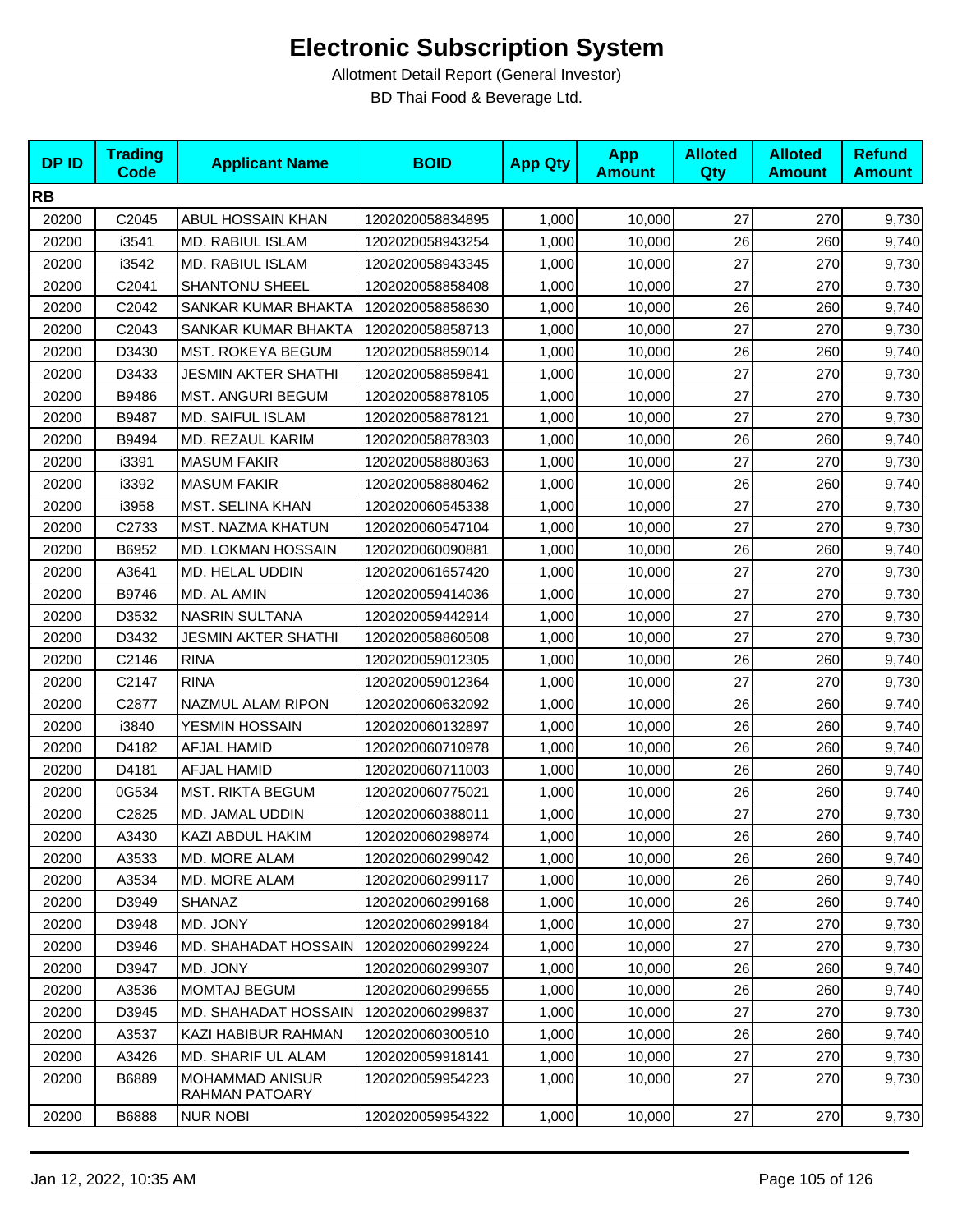| <b>DPID</b> | <b>Trading</b><br><b>Code</b> | <b>Applicant Name</b>              | <b>BOID</b>      | <b>App Qty</b> | <b>App</b><br><b>Amount</b> | <b>Alloted</b><br>Qty | <b>Alloted</b><br><b>Amount</b> | <b>Refund</b><br><b>Amount</b> |
|-------------|-------------------------------|------------------------------------|------------------|----------------|-----------------------------|-----------------------|---------------------------------|--------------------------------|
| <b>RB</b>   |                               |                                    |                  |                |                             |                       |                                 |                                |
| 20200       | B6887                         | <b>NUR NOBI</b>                    | 1202020059954464 | 1,000          | 10,000                      | 27                    | 270                             | 9,730                          |
| 20200       | B6881                         | <b>MONIRA PARVIN</b>               | 1202020059955881 | 1,000          | 10,000                      | 26                    | 260                             | 9,740                          |
| 20200       | B6882                         | <b>MONIRA PARVIN</b>               | 1202020059956629 | 1,000          | 10,000                      | 27                    | 270                             | 9,730                          |
| 20200       | B6883                         | <b>MAFRUHA KHATUN</b>              | 1202020059957326 | 1,000          | 10,000                      | 27                    | 270                             | 9,730                          |
| 20200       | i3797                         | <b>NASRIN JAHAN</b>                | 1202020059884727 | 1,000          | 10,000                      | 27                    | 270                             | 9,730                          |
| 20200       | B9734                         | <b>ABDUS SHAHID</b>                | 1202020059299618 | 1,000          | 10,000                      | 26                    | 260                             | 9,740                          |
| 20200       | B9732                         | ABDUS SALAM                        | 1202020059299784 | 1,000          | 10,000                      | 27                    | 270                             | 9,730                          |
| 20200       | D3415                         | FARZANA SULTANA                    | 1202020058813599 | 1,000          | 10,000                      | 26                    | 260                             | 9,740                          |
| 20200       | D3414                         | FARZANA SULTANA                    | 1202020058814486 | 1,000          | 10,000                      | 26                    | 260                             | 9,740                          |
| 20200       | D3431                         | MST. ROKEYA BEGUM                  | 1202020058861371 | 1,000          | 10,000                      | 27                    | 270                             | 9,730                          |
| 20200       | D3429                         | RAJIA BEGUM                        | 1202020058861968 | 1,000          | 10,000                      | 26                    | 260                             | 9,740                          |
| 20200       | D3428                         | RAJIA BEGUM                        | 1202020058862277 | 1,000          | 10,000                      | 27                    | 270                             | 9,730                          |
| 20200       | D3425                         | ROKSANA BEGUM                      | 1202020058862731 | 1,000          | 10,000                      | 27                    | 270                             | 9,730                          |
| 20200       | D3427                         | <b>ABDUR RAHMAN</b>                | 1202020058863073 | 1,000          | 10,000                      | 26                    | 260                             | 9,740                          |
| 20200       | D3426                         | <b>ABDUR RAHMAN</b>                | 1202020058863199 | 1,000          | 10,000                      | 27                    | 270                             | 9,730                          |
| 20200       | D3424                         | ROKSANA BEGUM                      | 1202020058863496 | 1,000          | 10,000                      | 27                    | 270                             | 9,730                          |
| 20200       | B9240                         | MD. JASHIM UDDIN                   | 1202020058886387 | 1,000          | 10,000                      | 26                    | 260                             | 9,740                          |
| 20200       | i4265                         | MD. ZAHANGIR HOSSAIN               | 1202020060976023 | 1,000          | 10,000                      | 26                    | 260                             | 9,740                          |
| 20200       | B6918                         | MD. MOHIN ULLA                     | 1202020060061344 | 1,000          | 10,000                      | 26                    | 260                             | 9,740                          |
| 20200       | B6919                         | MD. MOHIN ULLA                     | 1202020060061451 | 1,000          | 10,000                      | 27                    | 270                             | 9,730                          |
| 20200       | B6920                         | <b>HARUN</b>                       | 1202020060061641 | 1,000          | 10,000                      | 27                    | 270                             | 9,730                          |
| 20200       | B6921                         | <b>HARUN</b>                       | 1202020060061882 | 1,000          | 10,000                      | 26                    | 260                             | 9,740                          |
| 20200       | B6884                         | <b>MAFRUHA KHATUN</b>              | 1202020059957848 | 1,000          | 10,000                      | 26                    | 260                             | 9,740                          |
| 20200       | A3483                         | MOHAMMAD HANIF                     | 1202020059567626 | 1,000          | 10,000                      | 26                    | 260                             | 9,740                          |
| 20200       | A5719                         | <b>MD. KABIRUL ISLAM</b>           | 1202020059032128 | 1,000          | 10,000                      | 27                    | 270                             | 9,730                          |
| 20200       | A5738                         | SELINA PARVIN                      | 1202020059035595 | 1,000          | 10,000                      | 27                    | 270                             | 9,730                          |
| 20200       | B9216                         | RAHALA PARVIN                      | 1202020058926906 | 1,000          | 10,000                      | 27                    | 270                             | 9,730                          |
| 20200       | C2131                         | MD. SYFUL ISLAM                    | 1202020058952166 | 1,000          | 10,000                      | 26                    | 260                             | 9,740                          |
| 20200       | D3437                         | <b>MST. FORIDA BEGUM</b>           | 1202020058865270 | 1,000          | 10,000                      | 27                    | 270                             | 9,730                          |
| 20200       | B9539                         | <b>MST. TASIRON BEGUM</b>          | 1202020058986779 | 1,000          | 10,000                      | 27                    | 270                             | 9,730                          |
| 20200       | B9537                         | MST. ZAMILA KHATUN                 | 1202020058987425 | 1,000          | 10,000                      | 27                    | 270                             | 9,730                          |
| 20200       | B9535                         | MD. ASHADUL HAQUE                  | 1202020058988130 | 1,000          | 10,000                      | 26                    | 260                             | 9,740                          |
| 20200       | C2134                         | SAHERA BEGUM                       | 1202020058988510 | 1,000          | 10,000                      | 27                    | 270                             | 9,730                          |
| 20200       | B9533                         | KOHINUR BEGUM                      | 1202020058988700 | 1,000          | 10,000                      | 27                    | 270                             | 9,730                          |
| 20200       | C2135                         | <b>SAHERA BEGUM</b>                | 1202020058988794 | 1,000          | 10,000                      | 27                    | 270                             | 9,730                          |
| 20200       | D4027                         | MST. SHAHANAJ AKTAR                | 1202020060557714 | 1,000          | 10,000                      | 27                    | 270                             | 9,730                          |
| 20200       | D4028                         | MST. SHAHANAJ AKTAR                | 1202020060557749 | 1,000          | 10,000                      | 26                    | 260                             | 9,740                          |
| 20200       | B9824                         | MST. ZINZIRA BEGUM                 | 1202020060604734 | 1,000          | 10,000                      | 26                    | 260                             | 9,740                          |
| 20200       | B9825                         | <b>MST. ZINZIRA BEGUM</b>          | 1202020060604769 | 1,000          | 10,000                      | 26                    | 260                             | 9,740                          |
| 20200       | A3575                         | MOHAMMAD FORHAD<br>HOSSAIN         | 1202020060605209 | 1,000          | 10,000                      | 26                    | 260                             | 9,740                          |
| 20200       | i3977                         | MOST. FARZANA TUJ<br><b>JOHORA</b> | 1202020060607681 | 1,000          | 10,000                      | 26                    | 260                             | 9,740                          |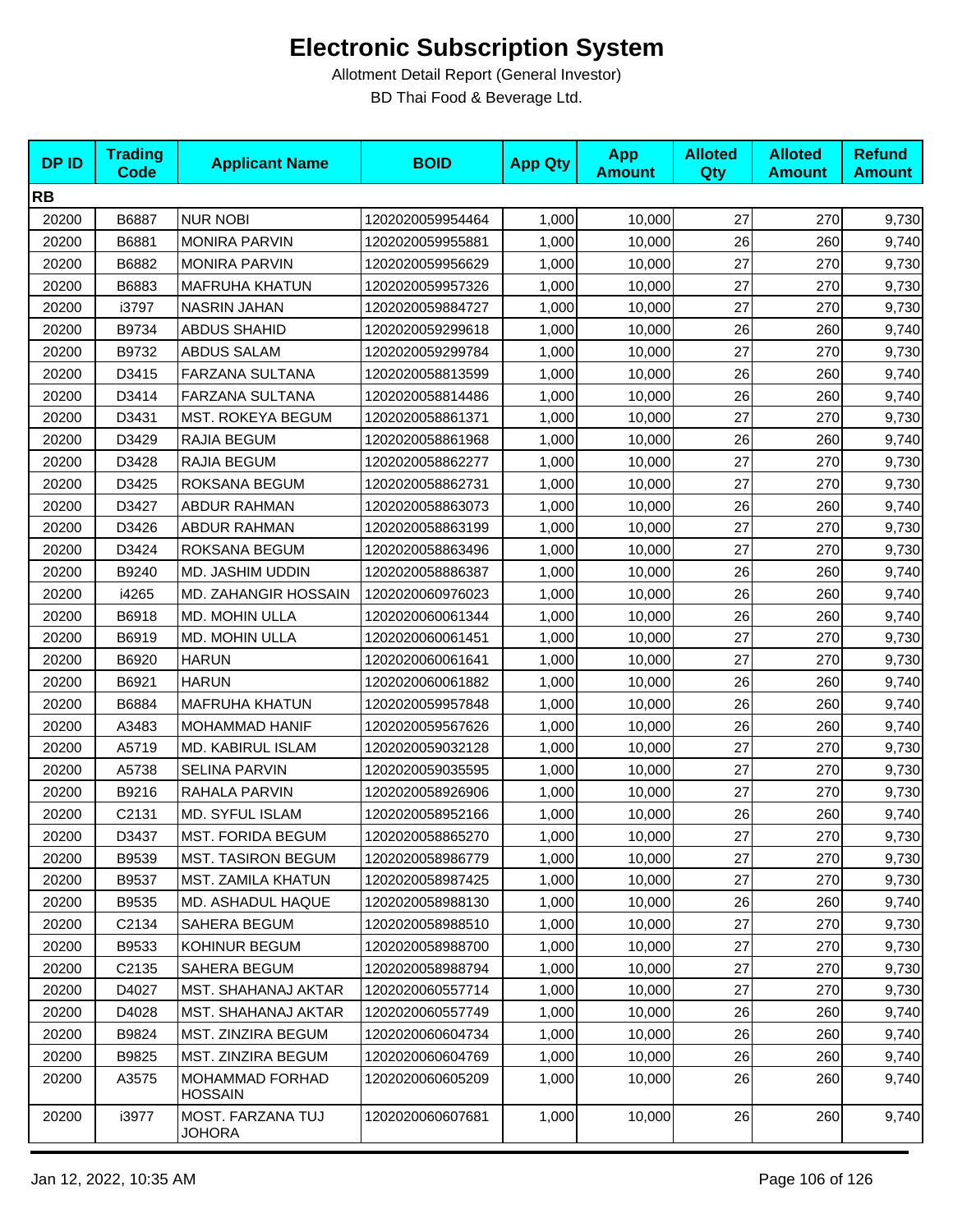| <b>DPID</b> | <b>Trading</b><br><b>Code</b> | <b>Applicant Name</b>                    | <b>BOID</b>      | <b>App Qty</b> | <b>App</b><br><b>Amount</b> | <b>Alloted</b><br>Qty | <b>Alloted</b><br><b>Amount</b> | <b>Refund</b><br><b>Amount</b> |
|-------------|-------------------------------|------------------------------------------|------------------|----------------|-----------------------------|-----------------------|---------------------------------|--------------------------------|
| <b>RB</b>   |                               |                                          |                  |                |                             |                       |                                 |                                |
| 20200       | i3974                         | MD TAREKUL ISLAM                         | 1202020060607837 | 1,000          | 10,000                      | 26                    | 260                             | 9,740                          |
| 20200       | A3581                         | <b>SAROAR KHA</b>                        | 1202020060643870 | 1,000          | 10,000                      | 26                    | 260                             | 9,740                          |
| 20200       | A3580                         | SAROAR KHA                               | 1202020060643897 | 1,000          | 10,000                      | 27                    | 270                             | 9,730                          |
| 20200       | C2791                         | <b>EMDAD MOLLA</b>                       | 1202020060339738 | 1,000          | 10,000                      | 26                    | 260                             | 9,740                          |
| 20200       | C2578                         | NISHADUL ISLAM                           | 1202020060139706 | 1,000          | 10,000                      | 27                    | 270                             | 9,730                          |
| 20200       | C2577                         | NISHADUL ISLAM                           | 1202020060140076 | 1,000          | 10,000                      | 26                    | 260                             | 9,740                          |
| 20200       | D3952                         | <b>SULTANA</b>                           | 1202020060304816 | 1,000          | 10,000                      | 26                    | 260                             | 9,740                          |
| 20200       | D3954                         | KAZI SHERAJUL HAQUE                      | 1202020060305513 | 1,000          | 10,000                      | 26                    | 260                             | 9,740                          |
| 20200       | D3951                         | <b>SULTANA</b>                           | 1202020060305556 | 1,000          | 10,000                      | 26                    | 260                             | 9,740                          |
| 20200       | D3953                         | KAZI SHERAJUL HAQUE                      | 1202020060306229 | 1,000          | 10,000                      | 26                    | 260                             | 9,740                          |
| 20200       | D3950                         | <b>SHANAZ</b>                            | 1202020060306732 | 1,000          | 10,000                      | 26                    | 260                             | 9,740                          |
| 20200       | i3586                         | MD. CHAND MIAH                           | 1202020059201426 | 1,000          | 10,000                      | 26                    | 260                             | 9,740                          |
| 20200       | i3587                         | MD. CHAND MIAH                           | 1202020059201683 | 1,000          | 10,000                      | 27                    | 270                             | 9,730                          |
| 20200       | B9582                         | MD. KHARUL ALAM                          | 1202020059203813 | 1,000          | 10,000                      | 26                    | 260                             | 9,740                          |
| 20200       | C2136                         | <b>NASRIN BEGUM</b>                      | 1202020058990115 | 1,000          | 10,000                      | 26                    | 260                             | 9,740                          |
| 20200       | B9532                         | KOHINUR BEGUM                            | 1202020058991061 | 1,000          | 10,000                      | 27                    | 270                             | 9,730                          |
| 20200       | C2148                         | MD. ANOWAR HOSSEN<br><b>MOLLA</b>        | 1202020059022875 | 1,000          | 10,000                      | 27                    | 270                             | 9,730                          |
| 20200       | C2149                         | <b>MD. ANOWAR HOSSEN</b><br><b>MOLLA</b> | 1202020059024577 | 1,000          | 10,000                      | 26                    | 260                             | 9,740                          |
| 20200       | i3975                         | <b>MD TAREKUL ISLAM</b>                  | 1202020060607944 | 1,000          | 10,000                      | 26                    | 260                             | 9,740                          |
| 20200       | i3976                         | MOST FARJANA TUJ<br><b>JOHORA</b>        | 1202020060607979 | 1,000          | 10,000                      | 27                    | 270                             | 9,730                          |
| 20200       | 0G512                         | <b>BASODEB CHANDRA</b><br><b>MONDOL</b>  | 1202020060749194 | 1,000          | 10,000                      | 26                    | 260                             | 9,740                          |
| 20200       | 0G511                         | <b>BASODEB CHANDRA</b><br><b>MONDOL</b>  | 1202020060750521 | 1,000          | 10,000                      | 27                    | 270                             | 9,730                          |
| 20200       | C2867                         | <b>RAFIQUL</b>                           | 1202020060651349 | 1,000          | 10,000                      | 26                    | 260                             | 9,740                          |
| 20200       | A3544                         | RAZIA SULTANA                            | 1202020060342353 | 1,000          | 10,000                      | 26                    | 260                             | 9,740                          |
| 20200       | A3427                         | <b>MOMTAJ BEGUM</b>                      | 1202020059810075 | 1,000          | 10,000                      | 27                    | 270                             | 9,730                          |
| 20200       | a3657                         | MD. LIAKAT HOSSAIN                       | 1202020061994922 | 1,000          | 10,000                      | 26                    | 260                             | 9,740                          |
| 20200       | B9583                         | MD. KHARUL ALAM                          | 1202020059206967 | 1,000          | 10,000                      | 26                    | 260                             | 9,740                          |
| 20200       | B9679                         | MD. KAMAL HOSSAIN                        | 1202020059209341 | 1,000          | 10,000                      | 27                    | 270                             | 9,730                          |
| 20200       | B9680                         | MD. KAMAL HOSSAIN                        | 1202020059209810 | 1,000          | 10,000                      | 27                    | 270                             | 9,730                          |
| 20200       | B9584                         | MD. KAMRUL HASAN                         | 1202020059959052 | 1,000          | 10,000                      | 26                    | 260                             | 9,740                          |
| 20200       | B9585                         | <b>MD. KAMRUL HASAN</b>                  | 1202020059959317 | 1,000          | 10,000                      | 27                    | 270                             | 9,730                          |
| 20200       | B6885                         | <b>MOON MOON AKHTER</b>                  | 1202020059959748 | 1,000          | 10.000                      | 26                    | 260                             | 9,740                          |
| 20200       | B6886                         | <b>MOON MOON AKHTER</b>                  | 1202020059960404 | 1,000          | 10,000                      | 26                    | 260                             | 9,740                          |
| 20200       | B6890                         | <b>MOHAMMAD ANISUR</b><br>RAHMAN PATOARY | 1202020059961096 | 1,000          | 10,000                      | 26                    | 260                             | 9,740                          |
| 20200       | A2093                         | ALAK KUMER DEY                           | 1202020062117773 | 1,000          | 10,000                      | 26                    | 260                             | 9,740                          |
| 20200       | 0G810                         | <b>MOHAMMAD HANIF KHAN</b>               | 1202020061665742 | 1,000          | 10,000                      | 26                    | 260                             | 9,740                          |
| 20200       | B9137                         | MOHAMMAD MASUDUR<br><b>RAHMAN</b>        | 1202020058781629 | 1,000          | 10,000                      | 26                    | 260                             | 9,740                          |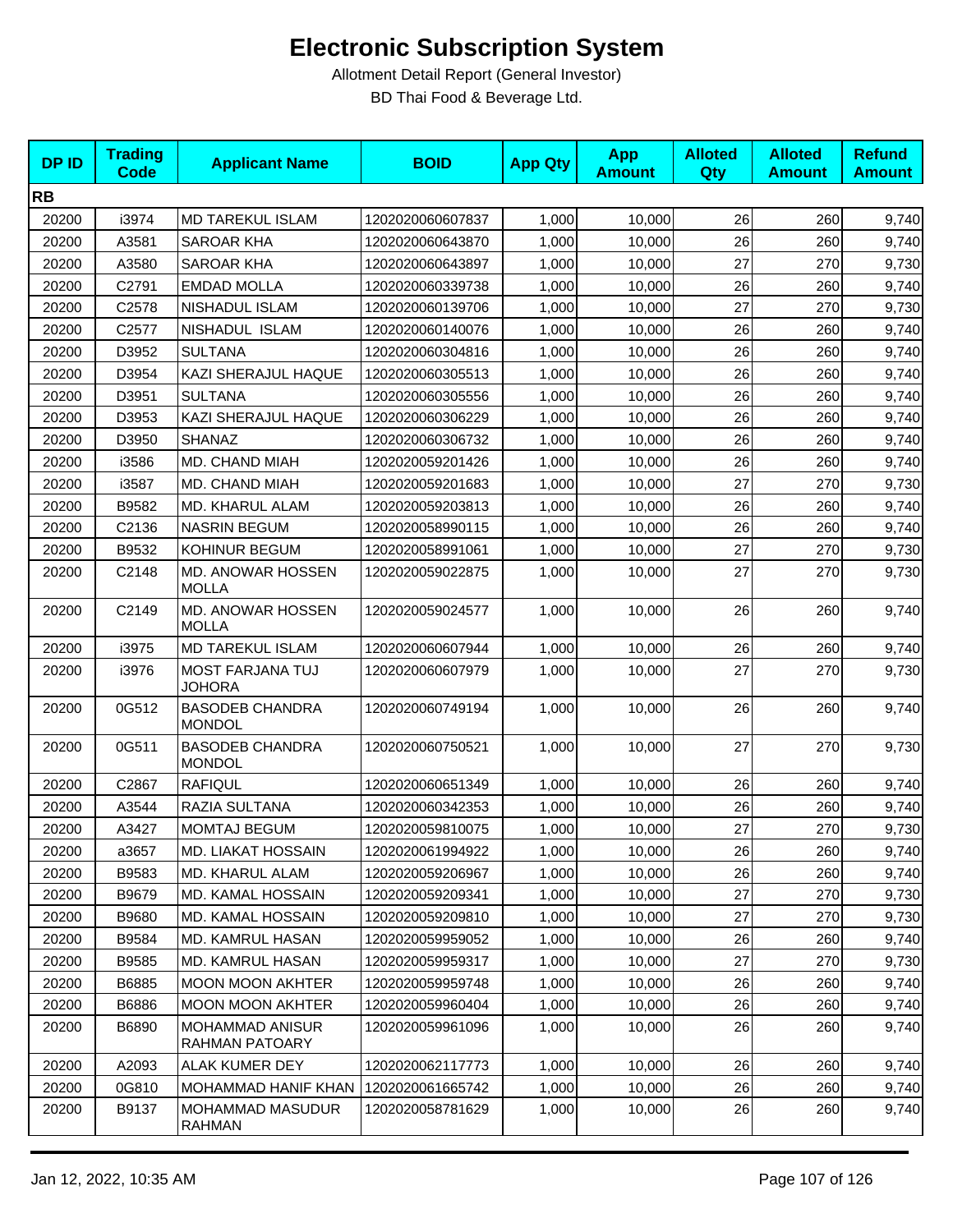| <b>DPID</b> | <b>Trading</b><br><b>Code</b> | <b>Applicant Name</b>                    | <b>BOID</b>      | <b>App Qty</b> | <b>App</b><br><b>Amount</b> | <b>Alloted</b><br><b>Qty</b> | <b>Alloted</b><br><b>Amount</b> | <b>Refund</b><br><b>Amount</b> |
|-------------|-------------------------------|------------------------------------------|------------------|----------------|-----------------------------|------------------------------|---------------------------------|--------------------------------|
| <b>RB</b>   |                               |                                          |                  |                |                             |                              |                                 |                                |
| 20200       | B9136                         | <b>MOHAMMAD MASUDUR</b><br><b>RAHMAN</b> | 1202020058781760 | 1,000          | 10,000                      | 27                           | 270                             | 9,730                          |
| 20200       | B9141                         | <b>MD. ARIF HOSSAIN</b>                  | 1202020058782045 | 1,000          | 10,000                      | 26                           | 260                             | 9,740                          |
| 20200       | D3438                         | <b>MST. FORIDA BEGUM</b>                 | 1202020058865401 | 1,000          | 10,000                      | 26                           | 260                             | 9,740                          |
| 20200       | D3439                         | MD. BADSA MIA                            | 1202020058865669 | 1,000          | 10,000                      | 27                           | 270                             | 9,730                          |
| 20200       | D3440                         | MD. BADSA MIA                            | 1202020058865915 | 1,000          | 10,000                      | 27                           | 270                             | 9,730                          |
| 20200       | D3441                         | <b>MST. NILOFA BEGUM</b>                 | 1202020058866141 | 1,000          | 10,000                      | 27                           | 270                             | 9,730                          |
| 20200       | D3442                         | <b>MST. NILOFA BEGUM</b>                 | 1202020058866572 | 1,000          | 10,000                      | 26                           | 260                             | 9,740                          |
| 20200       | A3531                         | MD. JASHIM UDDIN                         | 1202020060434490 | 1,000          | 10,000                      | 26                           | 260                             | 9,740                          |
| 20200       | A3555                         | <b>SHAHIDA MOMEN</b>                     | 1202020060436077 | 1,000          | 10,000                      | 26                           | 260                             | 9,740                          |
| 20200       | B6942                         | MD. WALI ULLAH JUNAED                    | 1202020060066660 | 1,000          | 10,000                      | 27                           | 270                             | 9,730                          |
| 20200       | B6934                         | SHAHIN KHAN                              | 1202020060069367 | 1,000          | 10,000                      | 26                           | 260                             | 9,740                          |
| 20200       | B6935                         | <b>SHAHIN KHAN</b>                       | 1202020060069482 | 1,000          | 10,000                      | 27                           | 270                             | 9,730                          |
| 20200       | B6938                         | MD. JUWEL KHAN                           | 1202020060071151 | 1,000          | 10.000                      | 27                           | 270                             | 9,730                          |
| 20200       | B6939                         | MD. JUWEL KHAN                           | 1202020060071541 | 1,000          | 10,000                      | 27                           | 270                             | 9,730                          |
| 20200       | A3518                         | <b>MD ANWAR HOSSAIN</b>                  | 1202020060072199 | 1,000          | 10,000                      | 27                           | 270                             | 9,730                          |
| 20200       | 0G827                         | <b>RUNU BEGUM</b>                        | 1202020061760320 | 1,000          | 10,000                      | 27                           | 270                             | 9,730                          |
| 20200       | 0G828                         | <b>RUNU BEGUM</b>                        | 1202020061760347 | 1,000          | 10,000                      | 26                           | 260                             | 9,740                          |
| 20200       | B9857                         | MD. JAHANGIR ALAM                        | 1202020059423146 | 1,000          | 10,000                      | 27                           | 270                             | 9,730                          |
| 20200       | B9858                         | MD. JAHANGIR ALAM                        | 1202020059423311 | 1,000          | 10,000                      | 26                           | 260                             | 9,740                          |
| 20200       | B9568                         | MD. ALI AKBAR                            | 1202020059043039 | 1,000          | 10,000                      | 26                           | 260                             | 9,740                          |
| 20200       | B9567                         | MD. ALI AKBAR                            | 1202020059043732 | 1,000          | 10,000                      | 26                           | 260                             | 9,740                          |
| 20200       | B9572                         | MOHAMMAD MOSHLEE<br><b>UDDIN SARKER</b>  | 1202020059044520 | 1,000          | 10,000                      | 27                           | 270                             | 9,730                          |
| 20200       | B9573                         | MOHAMMED MOSHLEE<br><b>UDDIN SARKER</b>  | 1202020059046083 | 1,000          | 10,000                      | 27                           | 270                             | 9,730                          |
| 20200       | C2119                         | <b>MST. SHARMIN AKTER</b>                | 1202020058932707 | 1,000          | 10,000                      | 26                           | 260                             | 9,740                          |
| 20200       | C2120                         | <b>MST. SHARMIN AKTER</b>                | 1202020058933744 | 1,000          | 10.000                      | 27                           | 270                             | 9,730                          |
| 20200       | D3519                         | <b>MUKTA AKTER</b>                       | 1202020059078017 | 1,000          | 10,000                      | 26                           | 260                             | 9,740                          |
| 20200       | D3520                         | <b>MUKTA AKTER</b>                       | 1202020059078306 | 1,000          | 10,000                      | 27                           | 270                             | 9,730                          |
| 20200       | B7362                         | <b>OMA RANI PAUL</b>                     | 1202020060487268 | 1,000          | 10,000                      | 26                           | 260                             | 9,740                          |
| 20200       | B7363                         | OMA RANI PAUL                            | 1202020060487522 | 1,000          | 10,000                      | 27                           | 270                             | 9,730                          |
| 20200       | B7366                         | MOHAMMAD ASHRAFUR<br><b>RAHMAN</b>       | 1202020060488401 | 1,000          | 10,000                      | 26                           | 260                             | 9,740                          |
| 20200       | B7367                         | MD. MUSTAFIZUR<br>RAHMAN MIAH            | 1202020060488741 | 1,000          | 10,000                      | 27                           | 270                             | 9,730                          |
| 20200       | B6996                         | RAM PRASHAD<br><b>SUTRADHAR</b>          | 1202020060151292 | 1,000          | 10,000                      | 26                           | 260                             | 9,740                          |
| 20200       | B6995                         | RAMPRASHAD<br><b>SUTRADHAR</b>           | 1202020060151648 | 1,000          | 10,000                      | 26                           | 260                             | 9,740                          |
| 20200       | B6992                         | <b>CHUMPA RANI</b>                       | 1202020060153275 | 1,000          | 10,000                      | 26                           | 260                             | 9,740                          |
| 20200       | B6991                         | <b>CHAUMPA RANI</b>                      | 1202020060154063 | 1,000          | 10,000                      | 27                           | 270                             | 9,730                          |
| 20200       | C2298                         | MD. KHOKON MIAH                          | 1202020059213283 | 1,000          | 10,000                      | 26                           | 260                             | 9,740                          |
| 20200       | C2294                         | JAHANARA BEGUM                           | 1202020059214039 | 1,000          | 10,000                      | 26                           | 260                             | 9,740                          |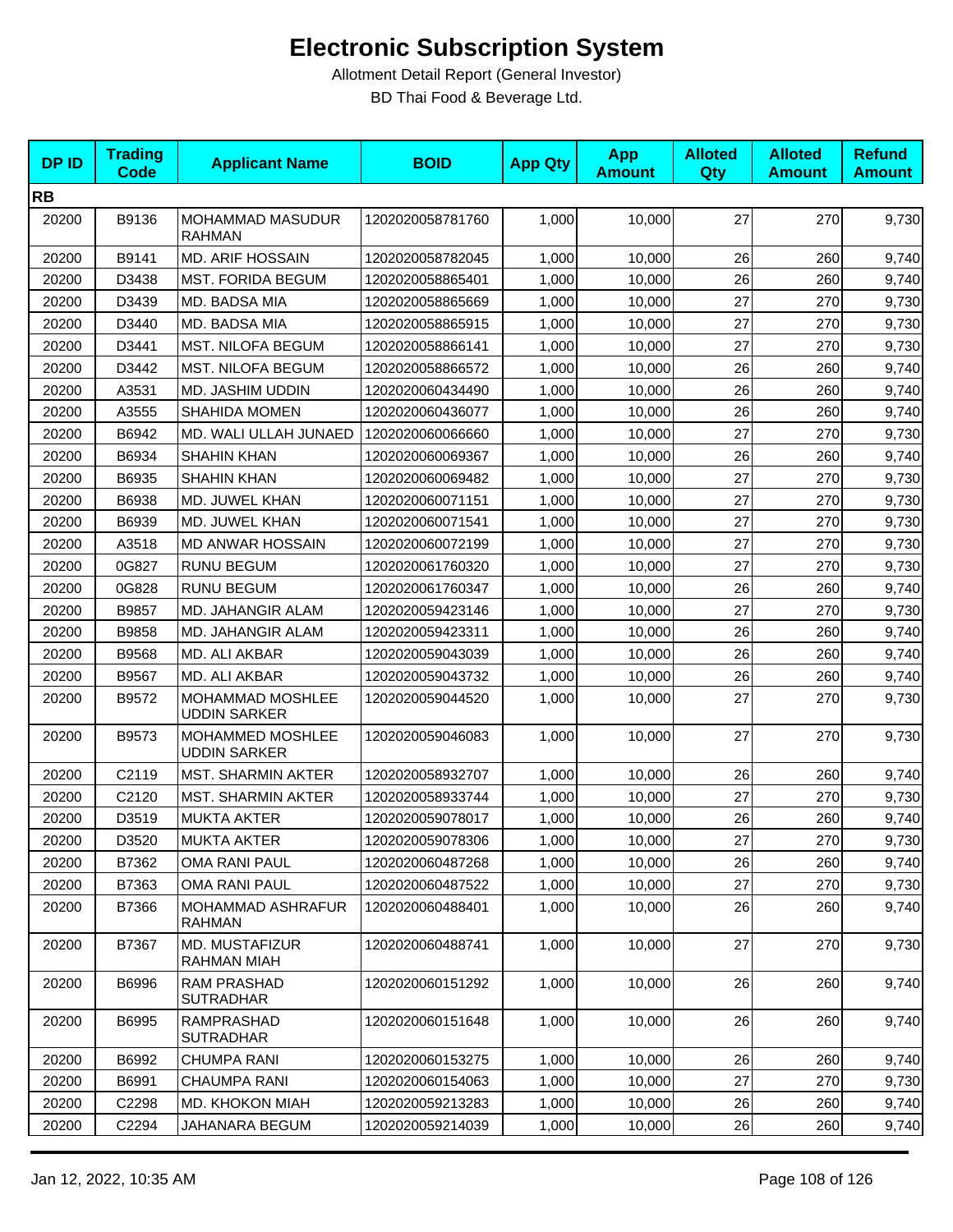| <b>DPID</b> | <b>Trading</b><br><b>Code</b> | <b>Applicant Name</b>                | <b>BOID</b>      | <b>App Qty</b> | <b>App</b><br><b>Amount</b> | <b>Alloted</b><br>Qty | <b>Alloted</b><br><b>Amount</b> | <b>Refund</b><br><b>Amount</b> |
|-------------|-------------------------------|--------------------------------------|------------------|----------------|-----------------------------|-----------------------|---------------------------------|--------------------------------|
| <b>RB</b>   |                               |                                      |                  |                |                             |                       |                                 |                                |
| 20200       | C2295                         | KAMRUZZAMAN MONTU                    | 1202020059215108 | 1,000          | 10,000                      | 27                    | 270                             | 9,730                          |
| 20200       | C2296                         | KAMRUZZAMAN MONTU                    | 1202020059215796 | 1,000          | 10,000                      | 27                    | 270                             | 9,730                          |
| 20200       | B8621                         | <b>GITA RANI PAUL</b>                | 1202020059117055 | 1,000          | 10,000                      | 26                    | 260                             | 9,740                          |
| 20200       | B8622                         | <b>GITA RANI PAUL</b>                | 1202020059117170 | 1,000          | 10,000                      | 27                    | 270                             | 9,730                          |
| 20200       | B9542                         | <b>MST.FULMOTI</b>                   | 1202020058998435 | 1,000          | 10,000                      | 26                    | 260                             | 9,740                          |
| 20200       | C2112                         | <b>MST. SONIA SIDDIKA</b>            | 1202020059149072 | 1,000          | 10,000                      | 27                    | 270                             | 9,730                          |
| 20200       | C2113                         | <b>HASIBUL HASAN DIPU</b>            | 1202020059149479 | 1,000          | 10,000                      | 26                    | 260                             | 9,740                          |
| 20200       | C2114                         | <b>HASIBUL HASAN DIPU</b>            | 1202020059149859 | 1,000          | 10,000                      | 26                    | 260                             | 9,740                          |
| 20200       | i4020                         | ATAUR RAHAMAN MITUL<br>KHAN          | 1202020060658284 | 1,000          | 10,000                      | 26                    | 260                             | 9,740                          |
| 20200       | A4144                         | JULHAS HOSSAN SOHAN                  | 1202020072223579 | 1,000          | 10,000                      | 26                    | 260                             | 9,740                          |
| 20200       | 15014                         | SOHAG MIA                            | 1202020071567591 | 1,000          | 10,000                      | 26                    | 260                             | 9,740                          |
| 20200       | G1938                         | <b>JANNATUL FERTHOUS</b>             | 1202020071970631 | 1,000          | 10,000                      | 27                    | 270                             | 9,730                          |
| 20200       | D4903                         | RIMI AKTER MEEM                      | 1202020072032847 | 1,000          | 10,000                      | 26                    | 260                             | 9,740                          |
| 20200       | C3787                         | <b>SARMIN SULTANA</b>                | 1202020072369734 | 1,000          | 10,000                      | 27                    | 270                             | 9,730                          |
| 20200       | G1861                         | <b>MAHAMUDA AKTER</b>                | 1202020071317670 | 1,000          | 10,000                      | 26                    | 260                             | 9,740                          |
| 20200       | G2065                         | TUSHER CHANDRA DEB                   | 1202020072746468 | 1,000          | 10,000                      | 27                    | 270                             | 9,730                          |
| 20200       | 14955                         | SAYERA KHATUN                        | 1202020070496534 | 1,000          | 10,000                      | 26                    | 260                             | 9,740                          |
| 20200       | 14923                         | MD. NIZAMUDDIN                       | 1202020070039580 | 1,000          | 10,000                      | 26                    | 260                             | 9,740                          |
| 20200       | G1884                         | FAUZIA NISHAT LIN                    | 1202020071316301 | 1,000          | 10,000                      | 26                    | 260                             | 9,740                          |
| 20200       | G1858                         | AIYESHA SIDDIQUEA                    | 1202020071320210 | 1,000          | 10,000                      | 27                    | 270                             | 9,730                          |
| 20200       | 14922                         | MD. NIZAMUDDIN                       | 1202020070039491 | 1,000          | 10,000                      | 27                    | 270                             | 9,730                          |
| 20200       | 15051                         | <b>RIKTAMANI</b>                     | 1202020071650925 | 1,000          | 10,000                      | 26                    | 260                             | 9,740                          |
| 20200       | 15052                         | ABU HANIF MOLLA                      | 1202020071652785 | 1,000          | 10,000                      | 26                    | 260                             | 9,740                          |
| 20200       | G2059                         | KISHORE KUMAR SAHA                   | 1202020072700587 | 1,000          | 10,000                      | 26                    | 260                             | 9,740                          |
| 20200       | D4960                         | <b>SHANGKOR MONDAL</b>               | 1202020072712128 | 1,000          | 10,000                      | 26                    | 260                             | 9,740                          |
| 20200       | 15073                         | <b>NARGIS AKTER</b>                  | 1202020071984249 | 1,000          | 10,000                      | 26                    | 260                             | 9,740                          |
| 20200       | D4959                         | SHAHARIAR HOSSAIN                    | 1202020072706584 | 1,000          | 10,000                      | 27                    | 270                             | 9,730                          |
| 20200       | i5095                         | <b>SALMA ALAM</b>                    | 1202020072206056 | 1,000          | 10,000                      | 26                    | 260                             | 9,740                          |
| 20200       | A4104                         | MD. ASADUZZAMAN                      | 1202020070216555 | 1,000          | 10,000                      | 27                    | 270                             | 9,730                          |
| 20200       | G1823                         | <b>UMME JAMILA</b>                   | 1202020070019353 | 1,000          | 10,000                      | 27                    | 270                             | 9,730                          |
| 20200       | i5097                         | <b>SHAMSUN NAHAR</b>                 | 1202020072205704 | 1,000          | 10,000                      | 27                    | 270                             | 9,730                          |
| 20200       | G2056                         | AFSANA MILY                          | 1202020072545101 | 1,000          | 10.000                      | 27                    | 270                             | 9,730                          |
| 20200       | 15135                         | MOWAZZAM HOSSAIN                     | 1202020072564490 | 1,000          | 10,000                      | 27                    | 270                             | 9,730                          |
| 20200       | 15050                         | <b>RIKTAMANI</b>                     | 1202020071650893 | 1,000          | 10,000                      | 27                    | 270                             | 9,730                          |
| 20200       | G2045                         | <b>ASSIM KUMAR RAY</b>               | 1202020072509208 | 1,000          | 10,000                      | 26                    | 260                             | 9,740                          |
| 20200       | C3794                         | AGA AMIRUL ISLAM<br><b>CHOWDHURY</b> | 1202020072572670 | 1,000          | 10,000                      | 27                    | 270                             | 9,730                          |
| 20200       | G2062                         | SHILPI SAHA                          | 1202020072759110 | 1,000          | 10,000                      | 26                    | 260                             | 9,740                          |
| 20200       | 15083                         | MD. MOTAHAR                          | 1202020072061796 | 1,000          | 10,000                      | 27                    | 270                             | 9,730                          |
| 20200       | A4502                         | <b>MOUSUMI</b><br>CHATTAPADHAYA      | 1202020072323331 | 1,000          | 10,000                      | 27                    | 270                             | 9,730                          |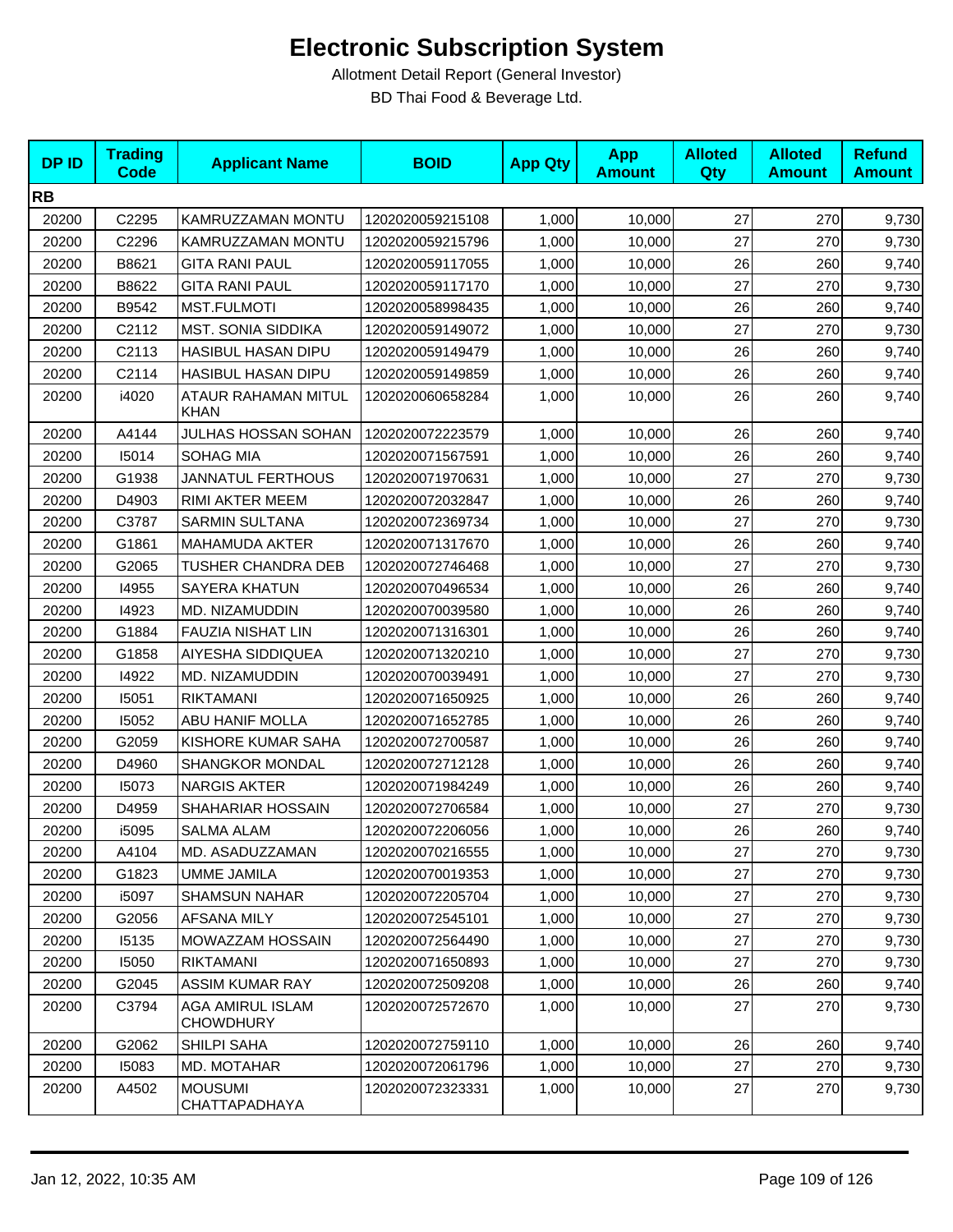| <b>DPID</b> | <b>Trading</b><br><b>Code</b> | <b>Applicant Name</b>                    | <b>BOID</b>      | <b>App Qty</b> | <b>App</b><br><b>Amount</b> | <b>Alloted</b><br>Qty | <b>Alloted</b><br><b>Amount</b> | <b>Refund</b><br><b>Amount</b> |
|-------------|-------------------------------|------------------------------------------|------------------|----------------|-----------------------------|-----------------------|---------------------------------|--------------------------------|
| <b>RB</b>   |                               |                                          |                  |                |                             |                       |                                 |                                |
| 20200       | G1887                         | <b>MOHAMMAD NASIR</b><br><b>UDDIN</b>    | 1202020071314941 | 1,000          | 10,000                      | 27                    | 270                             | 9,730                          |
| 20200       | C3687                         | MD. ADNAN AL RIAD<br><b>KHAN</b>         | 1202020070080634 | 1,000          | 10,000                      | 27                    | 270                             | 9,730                          |
| 20200       | C3688                         | MD. ADNAN AL RIAD<br><b>KHAN</b>         | 1202020070080768 | 1,000          | 10,000                      | 26                    | 260                             | 9,740                          |
| 20200       | D4867                         | SYEAM AL ANAN                            | 1202020071206980 | 1,000          | 10,000                      | 27                    | 270                             | 9,730                          |
| 20200       | 15006                         | MD. TOFAZZOL HOSSAIN                     | 1202020071292415 | 1,000          | 10,000                      | 27                    | 270                             | 9,730                          |
| 20200       | G2067                         | <b>AYESHA AKTER</b>                      | 1202020072699771 | 1,000          | 10,000                      | 27                    | 270                             | 9,730                          |
| 20200       | G2054                         | SUBASH KUMAR MONDAL                      | 1202020072546527 | 1,000          | 10,000                      | 27                    | 270                             | 9,730                          |
| 20200       | G2053                         | <b>BIPLOB MANDAL</b>                     | 1202020072547050 | 1,000          | 10,000                      | 26                    | 260                             | 9,740                          |
| 20200       | 15012                         | <b>ASMA BEGUM</b>                        | 1202020071565401 | 1,000          | 10,000                      | 26                    | 260                             | 9,740                          |
| 20200       | G2057                         | <b>AFSANA MILY</b>                       | 1202020072544701 | 1,000          | 10,000                      | 27                    | 270                             | 9,730                          |
| 20200       | 15081                         | <b>MST. NURUNNAHAR</b><br><b>KALPONA</b> | 1202020072062319 | 1,000          | 10,000                      | 27                    | 270                             | 9,730                          |
| 20200       | 15063                         | <b>SONIA NARGIS</b>                      | 1202020071684058 | 1,000          | 10,000                      | 26                    | 260                             | 9,740                          |
| 20200       | C3887                         | MD. RASHEDUZZAMAN                        | 1202020072107536 | 1,000          | 10,000                      | 27                    | 270                             | 9,730                          |
| 20200       | i5138                         | MD. ARSHADUZZAMAN                        | 1202020072572175 | 1,000          | 10,000                      | 26                    | 260                             | 9,740                          |
| 20200       | C3802                         | <b>MISS ISMAT ARA</b>                    | 1202020072722681 | 1,000          | 10,000                      | 27                    | 270                             | 9,730                          |
| 20200       | G1844                         | <b>RASMA AKTER</b>                       | 1202020070640455 | 1,000          | 10,000                      | 26                    | 260                             | 9,740                          |
| 20200       | C3685                         | MD. SHADMAN SAKIB                        | 1202020070168680 | 1,000          | 10,000                      | 27                    | 270                             | 9,730                          |
| 20200       | 14972                         | <b>KAMRUN NAHAR NISAT</b>                | 1202020070715451 | 1,000          | 10,000                      | 27                    | 270                             | 9,730                          |
| 20200       | 15078                         | NURUNNABI KHAN                           | 1202020072064111 | 1,000          | 10,000                      | 27                    | 270                             | 9,730                          |
| 20200       | C3800                         | <b>NAFISA HABIB</b>                      | 1202020072707602 | 1,000          | 10,000                      | 26                    | 260                             | 9,740                          |
| 20200       | 15031                         | <b>BILKIS BEGUM</b>                      | 1202020071593220 | 1,000          | 10,000                      | 26                    | 260                             | 9,740                          |
| 20200       | 15048                         | MD. KAMAL HOSSAIN                        | 1202020071648742 | 1,000          | 10,000                      | 26                    | 260                             | 9,740                          |
| 20200       | D4945                         | <b>SAIDUR RAHMAN</b>                     | 1202020072516921 | 1,000          | 10,000                      | 27                    | 270                             | 9,730                          |
| 20200       | 15060                         | <b>FARIYA TABASSUM</b>                   | 1202020071668474 | 1,000          | 10,000                      | 27                    | 270                             | 9,730                          |
| 20200       | G2070                         | JAHIR UDDIN BABAR                        | 1202020072699041 | 1,000          | 10,000                      | 26                    | 260                             | 9,740                          |
| 20200       | A5783                         | <b>KALMATUN NOOR</b>                     | 1202020071692535 | 1,000          | 10,000                      | 26                    | 260                             | 9,740                          |
| 20200       | G1922                         | <b>TRINA BHUIYA</b>                      | 1202020071883521 | 1,000          | 10,000                      | 26                    | 260                             | 9,740                          |
| 20200       | D4949                         | PRABIR KUMAR SAHA                        | 1202020072564870 | 1,000          | 10,000                      | 26                    | 260                             | 9,740                          |
| 20200       | i5102                         | <b>MOSTAFA MAHMUD</b>                    | 1202020072223247 | 1,000          | 10.000                      | 26                    | 260                             | 9,740                          |
| 20200       | G1824                         | <b>UMME JAMILA</b>                       | 1202020070019371 | 1,000          | 10,000                      | 26                    | 260                             | 9,740                          |
| 20200       | i5117                         | <b>MST. KOHINOOR AKTER</b>               | 1202020072375221 | 1,000          | 10,000                      | 26                    | 260                             | 9,740                          |
| 20200       | C3788                         | <b>SARMIN SULTANA</b>                    | 1202020072369785 | 1,000          | 10,000                      | 26                    | 260                             | 9,740                          |
| 20200       | 15053                         | ABU HANIF MOLLA                          | 1202020071652661 | 1,000          | 10,000                      | 27                    | 270                             | 9,730                          |
| 20200       | 15056                         | JAHANARA BEGUM                           | 1202020071680373 | 1,000          | 10,000                      | 26                    | 260                             | 9,740                          |
| 20200       | G1845                         | MD. JAHIDUR RAHMAN                       | 1202020070640851 | 1,000          | 10,000                      | 27                    | 270                             | 9,730                          |
| 20200       | 14925                         | NAFIS AL GANI                            | 1202020070166060 | 1,000          | 10,000                      | 27                    | 270                             | 9,730                          |
| 20200       | A4106                         | MD. AL AMIN                              | 1202020070217931 | 1,000          | 10,000                      | 26                    | 260                             | 9,740                          |
| 20200       | G1894                         | MD. ASFUZZAMAN<br><b>SHIMUL</b>          | 1202020071542578 | 1,000          | 10,000                      | 26                    | 260                             | 9,740                          |
| 20200       | C3747                         | MD. ALI AKBER ASIF                       | 1202020071613079 | 1,000          | 10,000                      | 27                    | 270                             | 9,730                          |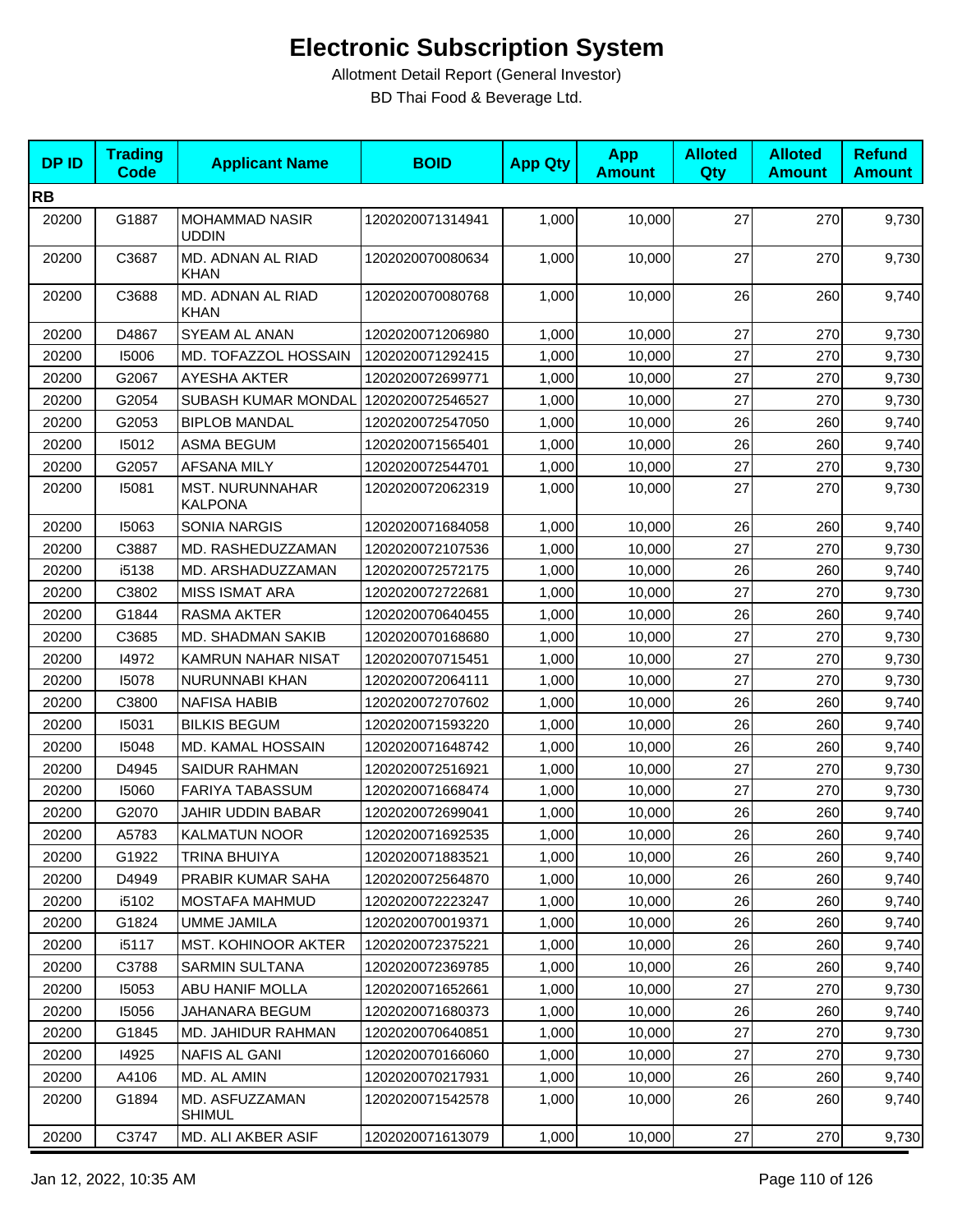| <b>DPID</b> | <b>Trading</b><br>Code | <b>Applicant Name</b>                 | <b>BOID</b>      | <b>App Qty</b> | <b>App</b><br><b>Amount</b> | <b>Alloted</b><br><b>Qty</b> | <b>Alloted</b><br><b>Amount</b> | <b>Refund</b><br><b>Amount</b> |
|-------------|------------------------|---------------------------------------|------------------|----------------|-----------------------------|------------------------------|---------------------------------|--------------------------------|
| <b>RB</b>   |                        |                                       |                  |                |                             |                              |                                 |                                |
| 20200       | 15061                  | ABDULLAH AL MUGNI                     | 1202020071667851 | 1,000          | 10,000                      | 26                           | 260                             | 9,740                          |
| 20200       | A5490                  | <b>MANIK CHANDRA DAS</b>              | 1202020072201813 | 1,000          | 10,000                      | 26                           | 260                             | 9,740                          |
| 20200       | 15054                  | <b>ASIA AKTER</b>                     | 1202020071653838 | 1,000          | 10,000                      | 27                           | 270                             | 9,730                          |
| 20200       | 15082                  | MD. MOTAHAR                           | 1202020072061836 | 1,000          | 10,000                      | 27                           | 270                             | 9,730                          |
| 20200       | G1983                  | SWAPNA RANI BISWAS                    | 1202020072206181 | 1,000          | 10,000                      | 26                           | 260                             | 9,740                          |
| 20200       | i5099                  | MD. AYUB                              | 1202020072205971 | 1,000          | 10.000                      | 27                           | 270                             | 9,730                          |
| 20200       | 14949                  | <b>RABIA BEGUM</b>                    | 1202020070450610 | 1,000          | 10,000                      | 27                           | 270                             | 9,730                          |
| 20200       | D4908                  | <b>KHADIJA KHATUN</b>                 | 1202020072045714 | 1,000          | 10,000                      | 27                           | 270                             | 9,730                          |
| 20200       | G1900                  | MD. RAHMAT ULLAH                      | 1202020071624541 | 1,000          | 10,000                      | 26                           | 260                             | 9,740                          |
| 20200       | 15057                  | MD. OHAB ALI MOLLA                    | 1202020071678222 | 1,000          | 10,000                      | 26                           | 260                             | 9,740                          |
| 20200       | 15141                  | MD. ZAHIRUL ISLAM                     | 1202020072640921 | 1,000          | 10,000                      | 26                           | 260                             | 9,740                          |
| 20200       | A2330                  | <b>MAJADA BEGUM</b>                   | 1202020072752820 | 1,000          | 10,000                      | 27                           | 270                             | 9,730                          |
| 20200       | G2066                  | TUSHER CHANDRA DEB                    | 1202020072746451 | 1,000          | 10,000                      | 27                           | 270                             | 9,730                          |
| 20200       | i5149                  | <b>HABIBA RASHID</b>                  | 1202020072756473 | 1,000          | 10,000                      | 27                           | 270                             | 9,730                          |
| 20200       | G1853                  | <b>NASIMA AKTER</b>                   | 1202020071034927 | 1,000          | 10,000                      | 26                           | 260                             | 9,740                          |
| 20200       | D4905                  | MOHAMMED ABDUL<br><b>HALIM</b>        | 1202020072034798 | 1,000          | 10,000                      | 26                           | 260                             | 9,740                          |
| 20200       | C3781                  | <b>NEHERIN MAQSOOD</b>                | 1202020072312653 | 1,000          | 10,000                      | 26                           | 260                             | 9,740                          |
| 20200       | D4942                  | SHAMOL CHANDRA<br><b>DATTA</b>        | 1202020072491915 | 1,000          | 10,000                      | 27                           | 270                             | 9,730                          |
| 20200       | G1852                  | SHAKHAOUT HOSSAIN<br><b>SIKDER</b>    | 1202020071051671 | 1,000          | 10,000                      | 26                           | 260                             | 9,740                          |
| 20200       | 15024                  | MD. RAJU HOSSEN                       | 1202020071330459 | 1,000          | 10,000                      | 26                           | 260                             | 9,740                          |
| 20200       | G1954                  | MINU PODDER                           | 1202020072039386 | 1,000          | 10,000                      | 27                           | 270                             | 9,730                          |
| 20200       | C3882                  | NANJIBA ZAHIN                         | 1202020072110622 | 1,000          | 10,000                      | 26                           | 260                             | 9,740                          |
| 20200       | A2332                  | MD. MOSHARAF HOSSAIN                  | 1202020072773367 | 1,000          | 10,000                      | 27                           | 270                             | 9,730                          |
| 20200       | 15079                  | MD. AHIDUL ISLAM                      | 1202020072062814 | 1,000          | 10,000                      | 27                           | 270                             | 9,730                          |
| 20200       | G2013                  | <b>MD. ABDUS SATTAR</b>               | 1202020072350894 | 1,000          | 10,000                      | 27                           | 270                             | 9,730                          |
| 20200       | 14918                  | <b>TOMALIKA</b>                       | 1202020070064017 | 1,000          | 10,000                      | 27                           | 270                             | 9,730                          |
| 20200       | 14963                  | <b>MASUM BILLAL</b>                   | 1202020070717938 | 1,000          | 10,000                      | 26                           | 260                             | 9,740                          |
| 20200       | G2036                  | <b>FARHA NAZ</b>                      | 1202020072502787 | 1,000          | 10,000                      | 26                           | 260                             | 9,740                          |
| 20200       | i5139                  | NURJAHAN BEGUM                        | 1202020072617574 | 1,000          | 10,000                      | 27                           | 270                             | 9,730                          |
| 20200       | 15047                  | <b>BILAL MIA</b>                      | 1202020071646679 | 1,000          | 10,000                      | 26                           | 260                             | 9,740                          |
| 20200       | A5488                  | NIPA RANI KUNDU                       | 1202020072716631 | 1,000          | 10,000                      | 26                           | 260                             | 9,740                          |
| 20200       | 15140                  | <b>NURJAHAN BEGUM</b>                 | 1202020072617863 | 1,000          | 10,000                      | 26                           | 260                             | 9,740                          |
| 20200       | G1886                  | <b>MOHAMMAD NASIR</b><br><b>UDDIN</b> | 1202020071315117 | 1,000          | 10,000                      | 26                           | 260                             | 9,740                          |
| 20200       | A4120                  | RAJIB DAKUA                           | 1202020070150421 | 1,000          | 10,000                      | 26                           | 260                             | 9,740                          |
| 20200       | D4868                  | <b>SHAMIMA AKTER</b>                  | 1202020071207661 | 1,000          | 10,000                      | 27                           | 270                             | 9,730                          |
| 20200       | C3729                  | MD. RANA SARKER                       | 1202020070732632 | 1,000          | 10,000                      | 26                           | 260                             | 9,740                          |
| 20200       | G1826                  | MD. SALAM KHAN                        | 1202020070019990 | 1,000          | 10,000                      | 26                           | 260                             | 9,740                          |
| 20200       | D4859                  | PIYAL SAHA                            | 1202020070638058 | 1,000          | 10,000                      | 27                           | 270                             | 9,730                          |
| 20200       | D4860                  | PIYAL SAHA                            | 1202020070638074 | 1,000          | 10,000                      | 26                           | 260                             | 9,740                          |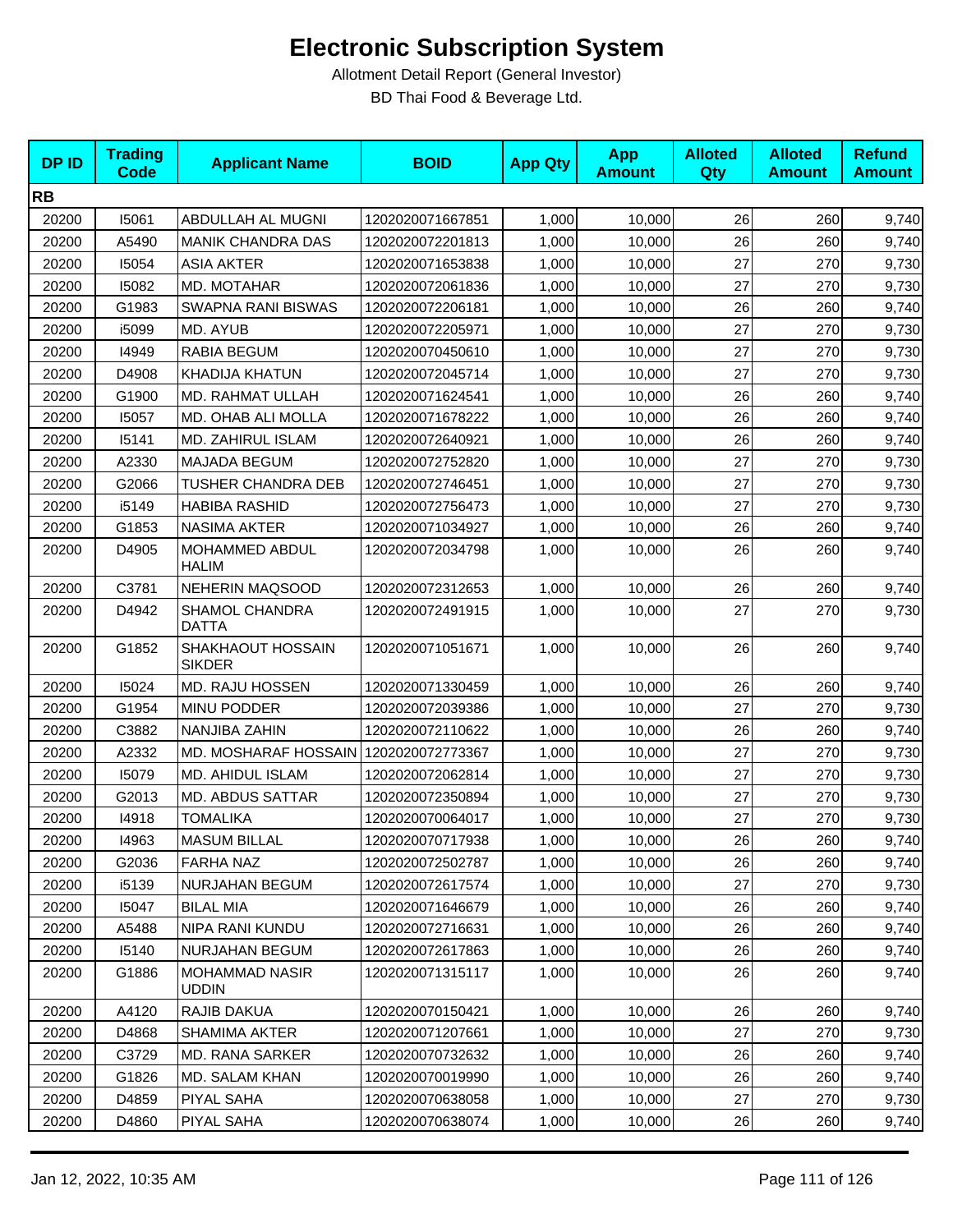| <b>DPID</b> | <b>Trading</b><br><b>Code</b> | <b>Applicant Name</b>                 | <b>BOID</b>      | <b>App Qty</b> | <b>App</b><br><b>Amount</b> | <b>Alloted</b><br><b>Qty</b> | <b>Alloted</b><br><b>Amount</b> | <b>Refund</b><br><b>Amount</b> |
|-------------|-------------------------------|---------------------------------------|------------------|----------------|-----------------------------|------------------------------|---------------------------------|--------------------------------|
| <b>RB</b>   |                               |                                       |                  |                |                             |                              |                                 |                                |
| 20200       | 14968                         | TASLIMA AKTHER                        | 1202020070800932 | 1,000          | 10,000                      | 26                           | 260                             | 9,740                          |
| 20200       | 14956                         | MD. BHURHAN UDDIN                     | 1202020070560431 | 1,000          | 10,000                      | 26                           | 260                             | 9,740                          |
| 20200       | G1864                         | <b>AZMAIN AHNAF</b>                   | 1202020071160769 | 1,000          | 10,000                      | 27                           | 270                             | 9,730                          |
| 20200       | 14986                         | MST. NURJAHAN BEGUM                   | 1202020071174946 | 1,000          | 10,000                      | 26                           | 260                             | 9,740                          |
| 20200       | G1843                         | RASMA AKTER                           | 1202020070640447 | 1,000          | 10,000                      | 26                           | 260                             | 9,740                          |
| 20200       | G1825                         | MD. SALAM KHAN                        | 1202020070020011 | 1,000          | 10,000                      | 26                           | 260                             | 9,740                          |
| 20200       | 14919                         | <b>TOMALIKA</b>                       | 1202020070063991 | 1,000          | 10,000                      | 27                           | 270                             | 9,730                          |
| 20200       | G1866                         | <b>MEHEDI HALIM</b>                   | 1202020071161664 | 1,000          | 10,000                      | 26                           | 260                             | 9,740                          |
| 20200       | G1865                         | <b>MEHEDI HALIM</b>                   | 1202020071161739 | 1,000          | 10,000                      | 26                           | 260                             | 9,740                          |
| 20200       | D4887                         | <b>HASNAT KHANDAKER</b>               | 1202020071373724 | 1,000          | 10,000                      | 26                           | 260                             | 9,740                          |
| 20200       | D4921                         | MAKSUDA PARVIN                        | 1202020072388471 | 1,000          | 10,000                      | 26                           | 260                             | 9,740                          |
| 20200       | G1857                         | AIYESHA SIDDIQUEA                     | 1202020071320311 | 1,000          | 10,000                      | 27                           | 270                             | 9,730                          |
| 20200       | C3267                         | <b>TAMIMA ISHRAT</b>                  | 1202020072507391 | 1,000          | 10,000                      | 27                           | 270                             | 9,730                          |
| 20200       | A4107                         | MD. AL AMIN                           | 1202020070217972 | 1,000          | 10,000                      | 27                           | 270                             | 9,730                          |
| 20200       | G1867                         | <b>MRS. SUSHMITA</b><br>SHARMIN PRIYA | 1202020071163473 | 1,000          | 10,000                      | 26                           | 260                             | 9,740                          |
| 20200       | A4131                         | <b>HOSSEN EMAM</b>                    | 1202020071324037 | 1,000          | 10.000                      | 27                           | 270                             | 9,730                          |
| 20200       | 15026                         | MST. SELINA BEGUM                     | 1202020071329289 | 1,000          | 10,000                      | 26                           | 260                             | 9,740                          |
| 20200       | 15059                         | RAJIA BEGUM                           | 1202020071671600 | 1,000          | 10,000                      | 27                           | 270                             | 9,730                          |
| 20200       | G1769                         | <b>MD. SARIFUL ISLAM</b>              | 1202020069446675 | 1,000          | 10,000                      | 27                           | 270                             | 9,730                          |
| 20200       | G1773                         | MD. LATIF                             | 1202020069450865 | 1,000          | 10,000                      | 26                           | 260                             | 9,740                          |
| 20200       | D4858                         | <b>ARPITA SAHA</b>                    | 1202020070639135 | 1,000          | 10,000                      | 27                           | 270                             | 9,730                          |
| 20200       | G1863                         | <b>AZMAIN AHNAF</b>                   | 1202020071160627 | 1,000          | 10,000                      | 26                           | 260                             | 9,740                          |
| 20200       | G1871                         | <b>REMA BEGUM</b>                     | 1202020071169320 | 1,000          | 10,000                      | 26                           | 260                             | 9,740                          |
| 20200       | C3686                         | <b>MD. SHADMAN SAKIB</b>              | 1202020070168664 | 1,000          | 10,000                      | 27                           | 270                             | 9,730                          |
| 20200       | 14927                         | <b>ABDUL BATEN</b>                    | 1202020070153000 | 1,000          | 10,000                      | 27                           | 270                             | 9,730                          |
| 20200       | A4126                         | MD. FAZLUR RAHMAN                     | 1202020071185450 | 1,000          | 10,000                      | 26                           | 260                             | 9,740                          |
| 20200       | 14967                         | <b>TASLIMA AKTHER</b>                 | 1202020070800694 | 1,000          | 10,000                      | 27                           | 270                             | 9,730                          |
| 20200       | D4866                         | RAFIKUL ISLAM                         | 1202020071206244 | 1,000          | 10,000                      | 26                           | 260                             | 9,740                          |
| 20200       | G2082                         | SHAHIDUL ISLAM                        | 1202020072766636 | 1,000          | 10,000                      | 26                           | 260                             | 9,740                          |
| 20200       | 14987                         | <b>KAMRUN NAHAR</b>                   | 1202020071175410 | 1,000          | 10,000                      | 26                           | 260                             | 9,740                          |
| 20200       | A2476                         | MD. MURAD HOSSAIN                     | 1202020069179032 | 1,000          | 10,000                      | 26                           | 260                             | 9,740                          |
| 20200       | 14883                         | <b>MAHMUDA AKTER</b>                  | 1202020069426654 | 1,000          | 10,000                      | 26                           | 260                             | 9,740                          |
| 20200       | G1764                         | NAZMUL HOSSAN                         | 1202020069445771 | 1,000          | 10,000                      | 26                           | 260                             | 9,740                          |
| 20200       | G1868                         | MRS. SUSHMITA<br><b>SHARMIN PRIYA</b> | 1202020071163414 | 1,000          | 10,000                      | 27                           | 270                             | 9,730                          |
| 20200       | 15025                         | <b>MD. RAJU HOSSEN</b>                | 1202020071330384 | 1,000          | 10,000                      | 27                           | 270                             | 9,730                          |
| 20200       | D4869                         | FAIZA TASNIM TAMA                     | 1202020071208805 | 1,000          | 10,000                      | 26                           | 260                             | 9,740                          |
| 20200       | a4066                         | AYESHA HOQUE                          | 1202020068751205 | 1,000          | 10,000                      | 27                           | 270                             | 9,730                          |
| 20200       | G1862                         | MAHAMUDA AKTER                        | 1202020071317520 | 1,000          | 10,000                      | 27                           | 270                             | 9,730                          |
| 20200       | G1885                         | FAUZIA NISHAT LIN                     | 1202020071316138 | 1,000          | 10,000                      | 26                           | 260                             | 9,740                          |
| 20200       | A2317                         | AHSAN KARIM JINNAH                    | 1202020072535477 | 1,000          | 10,000                      | 27                           | 270                             | 9,730                          |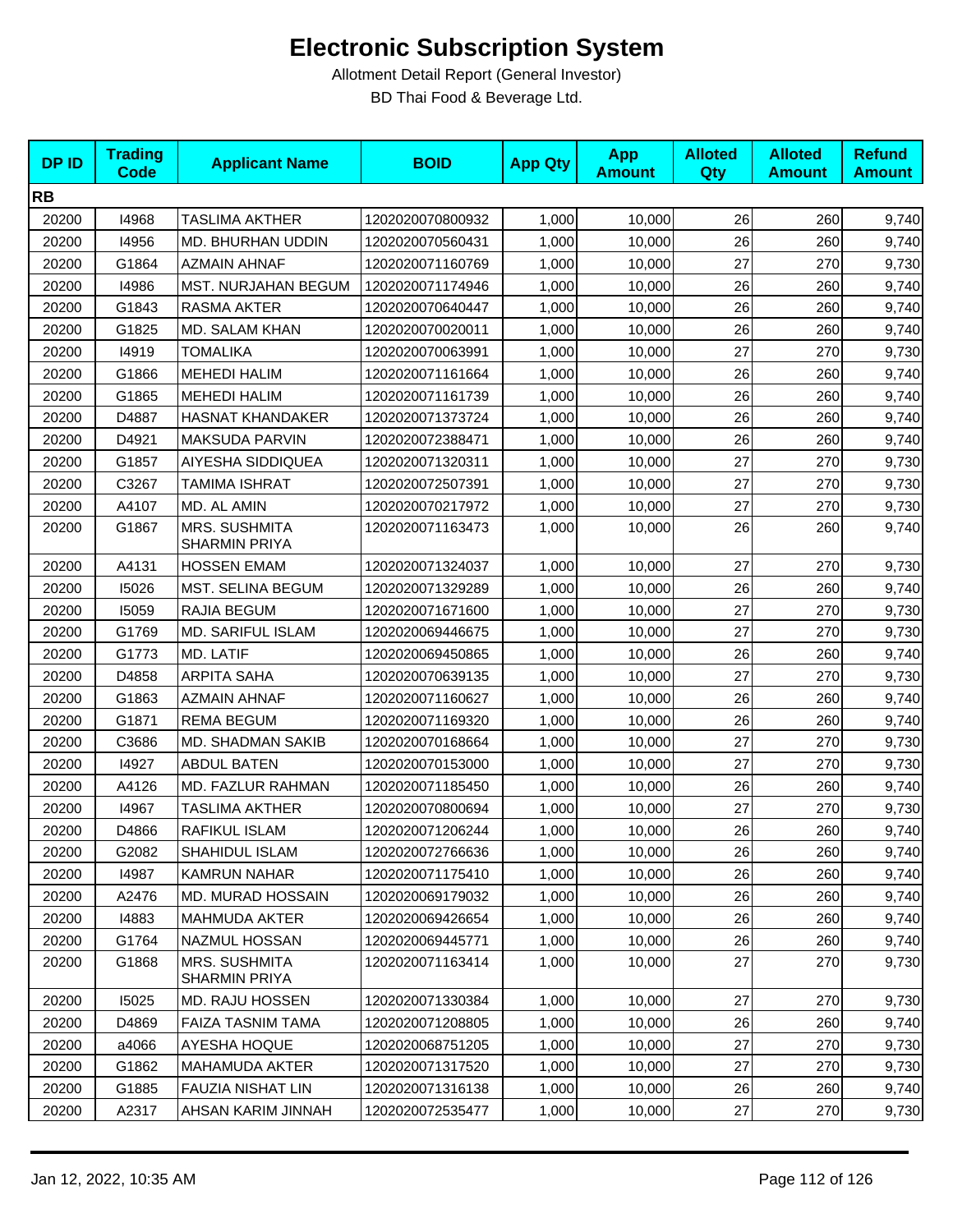| <b>DPID</b> | <b>Trading</b><br>Code | <b>Applicant Name</b>                   | <b>BOID</b>      | <b>App Qty</b> | <b>App</b><br><b>Amount</b> | <b>Alloted</b><br>Qty | <b>Alloted</b><br><b>Amount</b> | <b>Refund</b><br><b>Amount</b> |
|-------------|------------------------|-----------------------------------------|------------------|----------------|-----------------------------|-----------------------|---------------------------------|--------------------------------|
| <b>RB</b>   |                        |                                         |                  |                |                             |                       |                                 |                                |
| 20200       | C3774                  | AHASAN UDDIN<br>AHAMMED                 | 1202020072250518 | 1,000          | 10,000                      | 26                    | 260                             | 9,740                          |
| 20200       | 14911                  | ZAHIRUL ALAM                            | 1202020069779513 | 1,000          | 10,000                      | 26                    | 260                             | 9,740                          |
| 20200       | D4900                  | MD. SAHIDUL ISLAM                       | 1202020071378191 | 1,000          | 10,000                      | 27                    | 270                             | 9,730                          |
| 20200       | C3889                  | MD. MURTUZA ZAMAN                       | 1202020072109072 | 1,000          | 10,000                      | 27                    | 270                             | 9,730                          |
| 20200       | C3884                  | <b>SHAMIA AFRIN</b>                     | 1202020072109586 | 1,000          | 10,000                      | 27                    | 270                             | 9,730                          |
| 20200       | 14976                  | <b>DULU AKTER</b>                       | 1202020071013738 | 1,000          | 10,000                      | 26                    | 260                             | 9,740                          |
| 20200       | C3673                  | MOHMMAD ALI SARKER                      | 1202020069403798 | 1,000          | 10.000                      | 26                    | 260                             | 9,740                          |
| 20200       | C3666                  | <b>MOMINUR NAHAR</b>                    | 1202020069238498 | 1,000          | 10,000                      | 27                    | 270                             | 9,730                          |
| 20200       | 14905                  | <b>MST. SHAHEN AKTER</b>                | 1202020069706262 | 1,000          | 10,000                      | 26                    | 260                             | 9,740                          |
| 20200       | A2290                  | <b>FATIMA BILKIS</b>                    | 1202020068920107 | 1,000          | 10,000                      | 27                    | 270                             | 9,730                          |
| 20200       | G1776                  | SAHANAJ                                 | 1202020069435036 | 1,000          | 10,000                      | 26                    | 260                             | 9,740                          |
| 20200       | C3672                  | <b>MAHMUDUL HAQ</b>                     | 1202020069303679 | 1,000          | 10,000                      | 27                    | 270                             | 9,730                          |
| 20200       | C3670                  | MD. HARUN AR RASHID                     | 1202020069366708 | 1,000          | 10,000                      | 27                    | 270                             | 9,730                          |
| 20200       | G1733                  | AUPU CHAKRABORTY                        | 1202020069048206 | 1,000          | 10,000                      | 26                    | 260                             | 9,740                          |
| 20200       | G1732                  | PROKASH SARKAR                          | 1202020069048399 | 1,000          | 10,000                      | 26                    | 260                             | 9,740                          |
| 20200       | A4095                  | MD. NAZRUL ISLAM KHAN                   | 1202020069885061 | 1,000          | 10,000                      | 26                    | 260                             | 9,740                          |
| 20200       | A4089                  | MD. MOHIUDDIN MERAZ                     | 1202020069047999 | 1,000          | 10,000                      | 27                    | 270                             | 9,730                          |
| 20200       | C3665                  | <b>MOMINUR NAHAR</b>                    | 1202020069238503 | 1,000          | 10,000                      | 26                    | 260                             | 9,740                          |
| 20200       | C3668                  | MST. KOHINOOR BEGUM                     | 1202020069238629 | 1,000          | 10,000                      | 26                    | 260                             | 9,740                          |
| 20200       | C3675                  | MOHAMMAD LUTFE<br><b>SALIM</b>          | 1202020069321939 | 1,000          | 10,000                      | 26                    | 260                             | 9,740                          |
| 20200       | G1748                  | MOHAMMAD BORHAN<br><b>UDDIN BHUIYAN</b> | 1202020069106956 | 1,000          | 10,000                      | 27                    | 270                             | 9,730                          |
| 20200       | C3667                  | MST. KOHINOOR BEGUM                     | 1202020069238610 | 1,000          | 10,000                      | 26                    | 260                             | 9,740                          |
| 20200       | 14891                  | MD. ABDUL MANNAN                        | 1202020069510291 | 1,000          | 10,000                      | 26                    | 260                             | 9,740                          |
| 20200       | G1767                  | MD. HASAN                               | 1202020069438883 | 1,000          | 10,000                      | 27                    | 270                             | 9,730                          |
| 20200       | G1768                  | MD. HASAN                               | 1202020069438923 | 1,000          | 10,000                      | 27                    | 270                             | 9,730                          |
| 20200       | 14910                  | <b>TAHMINA AKTER</b><br>CHOWDHURANI     | 1202020069779564 | 1,000          | 10,000                      | 27                    | 270                             | 9,730                          |
| 20200       | A5619                  | MD. SHOWKAT OSMAN                       | 1202020069524891 | 1,000          | 10,000                      | 27                    | 270                             | 9,730                          |
| 20200       | C3646                  | SHANJIDA KHANOM                         | 1202020068687037 | 1,000          | 10,000                      | 26                    | 260                             | 9,740                          |
| 20200       | D4999                  | MD. SAHIDUL ISLAM                       | 1202020068926479 | 1,000          | 10,000                      | 27                    | 270                             | 9,730                          |
| 20200       | G1763                  | NAZMUL HOSSAN                           | 1202020069445811 | 1,000          | 10,000                      | 26                    | 260                             | 9,740                          |
| 20200       | A4077                  | MOHAMMAD NAZRUL<br><b>ISLAM</b>         | 1202020068904151 | 1,000          | 10,000                      | 27                    | 270                             | 9,730                          |
| 20200       | G1781                  | MD. TOFAZZAL HOSSIN                     | 1202020069229302 | 1,000          | 10,000                      | 26                    | 260                             | 9,740                          |
| 20200       | G1734                  | <b>SOURAV PODDER</b>                    | 1202020069060389 | 1,000          | 10,000                      | 27                    | 270                             | 9,730                          |
| 20200       | G1673                  | MRS.JOBAIDA AKTER                       | 1202020069002721 | 1,000          | 10,000                      | 26                    | 260                             | 9,740                          |
| 20200       | i4878                  | MD. ABDUL MANNAN                        | 1202020069220684 | 1,000          | 10,000                      | 27                    | 270                             | 9,730                          |
| 20200       | G1770                  | MD. SARIFUL ISLAM                       | 1202020069446640 | 1,000          | 10,000                      | 27                    | 270                             | 9,730                          |
| 20200       | G1731                  | PROKASH SARKAR                          | 1202020069067546 | 1,000          | 10,000                      | 27                    | 270                             | 9,730                          |
| 20200       | G1772                  | <b>MST. ROUSHANARA</b><br><b>BEGUM</b>  | 1202020069448607 | 1,000          | 10,000                      | 26                    | 260                             | 9,740                          |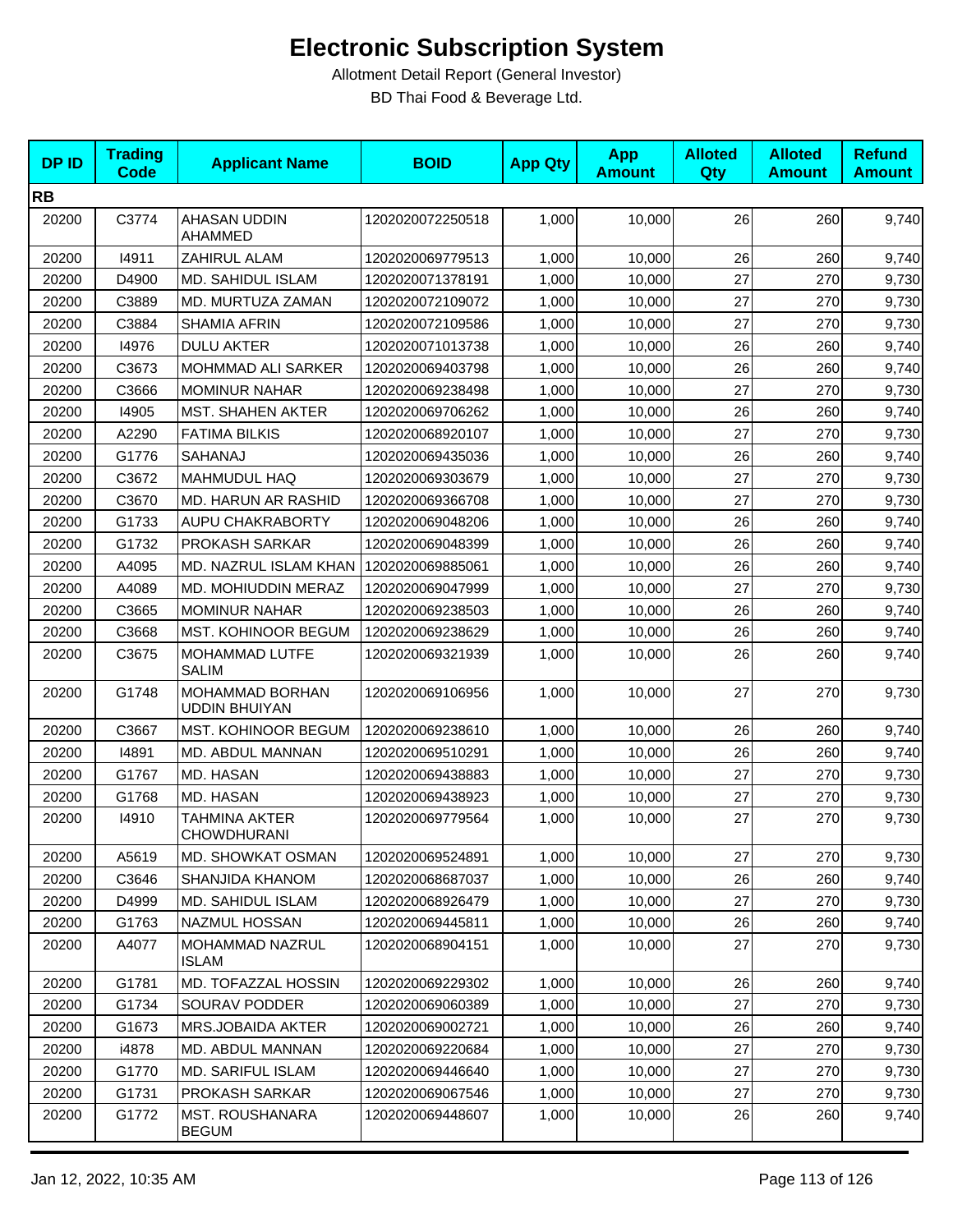| <b>DPID</b> | <b>Trading</b><br><b>Code</b> | <b>Applicant Name</b>                        | <b>BOID</b>      | <b>App Qty</b> | <b>App</b><br><b>Amount</b> | <b>Alloted</b><br>Qty | <b>Alloted</b><br><b>Amount</b> | <b>Refund</b><br><b>Amount</b> |
|-------------|-------------------------------|----------------------------------------------|------------------|----------------|-----------------------------|-----------------------|---------------------------------|--------------------------------|
| <b>RB</b>   |                               |                                              |                  |                |                             |                       |                                 |                                |
| 20200       | C3626                         | MD MAHBUBUR RAHMAN                           | 1202020068173140 | 1,000          | 10,000                      | 26                    | 260                             | 9,740                          |
| 20200       | G1766                         | <b>MST. HASINA AKTER</b>                     | 1202020069437889 | 1,000          | 10,000                      | 27                    | 270                             | 9,730                          |
| 20200       | A4117                         | <b>ABAID MONSUR</b><br><b>CONSTRUCTIONS</b>  | 1202020069547799 | 1,000          | 10,000                      | 26                    | 260                             | 9,740                          |
| 20200       | 14879                         | MST. UMMEHANI AKTER                          | 1202020069248709 | 1,000          | 10,000                      | 27                    | 270                             | 9,730                          |
| 20200       | 14954                         | <b>RIPAN MATUBBER</b>                        | 1202020070472060 | 1,000          | 10,000                      | 27                    | 270                             | 9,730                          |
| 20200       | 14896                         | MD. SANOWAR HOSSEN                           | 1202020069554064 | 1,000          | 10,000                      | 27                    | 270                             | 9,730                          |
| 20200       | 14914                         | <b>MOHAMMAD SANJID</b><br><b>KABIR ORIAN</b> | 1202020069908100 | 1,000          | 10,000                      | 27                    | 270                             | 9,730                          |
| 20200       | 14884                         | MD. ZANE ALAM                                | 1202020069426025 | 1,000          | 10,000                      | 26                    | 260                             | 9,740                          |
| 20200       | G1771                         | <b>MD. MAHSIN BWAIN</b>                      | 1202020069447851 | 1,000          | 10,000                      | 26                    | 260                             | 9,740                          |
| 20200       | G1765                         | <b>MST. HASINA AKTER</b>                     | 1202020069437902 | 1,000          | 10,000                      | 27                    | 270                             | 9,730                          |
| 20200       | 14962                         | KAMRUN NAHAR NISAT                           | 1202020070715326 | 1,000          | 10,000                      | 27                    | 270                             | 9,730                          |
| 20200       | G1774                         | MD. SAIDUL HAQUE                             | 1202020069453909 | 1,000          | 10,000                      | 27                    | 270                             | 9,730                          |
| 20200       | 14862                         | TANVEER AHMED                                | 1202020068845954 | 1,000          | 10.000                      | 27                    | 270                             | 9,730                          |
| 20200       | 14873                         | MD. NAZMUL HOQUE                             | 1202020068938989 | 1,000          | 10,000                      | 26                    | 260                             | 9,740                          |
| 20200       | G1775                         | MD. AL AMIN                                  | 1202020069454440 | 1,000          | 10,000                      | 26                    | 260                             | 9,740                          |
| 20200       | D4787                         | MOHAMMAD ASHRAFUL<br>HAQ                     | 1202020068706822 | 1,000          | 10,000                      | 26                    | 260                             | 9,740                          |
| 20200       | G1851                         | <b>NASIMA AKTER</b>                          | 1202020071035046 | 1,000          | 10,000                      | 26                    | 260                             | 9,740                          |
| 20200       | 14916                         | MD. ROBEL MIA                                | 1202020069912756 | 1,000          | 10,000                      | 27                    | 270                             | 9,730                          |
| 20200       | 14917                         | MD. ROBEL MIA                                | 1202020069912839 | 1,000          | 10,000                      | 27                    | 270                             | 9,730                          |
| 20200       | 14906                         | <b>SHOMONA AKTER</b>                         | 1202020069713116 | 1,000          | 10,000                      | 27                    | 270                             | 9,730                          |
| 20200       | A4063                         | <b>HOSSEN EMAM</b>                           | 1202020068611759 | 1,000          | 10,000                      | 26                    | 260                             | 9,740                          |
| 20200       | G1753                         | PROKASH CHANDRA<br><b>SARKER</b>             | 1202020069188996 | 1,000          | 10,000                      | 26                    | 260                             | 9,740                          |
| 20200       | C3660                         | MOHAMMAD ALEK MIAH                           | 1202020068848891 | 1,000          | 10,000                      | 26                    | 260                             | 9,740                          |
| 20200       | C3658                         | MD. OMAR FARUK                               | 1202020069164602 | 1,000          | 10,000                      | 26                    | 260                             | 9,740                          |
| 20200       | 14885                         | MD. ZANE ALAM                                | 1202020069426009 | 1,000          | 10,000                      | 27                    | 270                             | 9,730                          |
| 20200       | 14882                         | MAHMUDA AKTER                                | 1202020069426638 | 1,000          | 10,000                      | 26                    | 260                             | 9,740                          |
| 20200       | A4071                         | GOLAM AZAD                                   | 1202020068829974 | 1,000          | 10,000                      | 26                    | 260                             | 9,740                          |
| 20200       | 14907                         | SHOMONA AKTER                                | 1202020069713108 | 1,000          | 10,000                      | 27                    | 270                             | 9,730                          |
| 20200       | AIF01                         | APEX INVESTMENTS LTD-<br><b>ICB FUND</b>     | 1202020068180904 | 1,000          | 10,000                      | 26                    | 260                             | 9,740                          |
| 20200       | G1579                         | DR. MD. NURUL ISLAM<br><b>CHOWDHURY</b>      | 1202020068163871 | 1,000          | 10,000                      | 26                    | 260                             | 9,740                          |
| 20200       | D4751                         | <b>LUCKY AKTER</b>                           | 1202020067610380 | 1,000          | 10,000                      | 26                    | 260                             | 9,740                          |
| 20200       | D4753                         | MD. SHAHIN SIKDER                            | 1202020067748639 | 1,000          | 10,000                      | 26                    | 260                             | 9,740                          |
| 20200       | 14815                         | MST. MONIRA AKTHER                           | 1202020068032812 | 1,000          | 10,000                      | 26                    | 260                             | 9,740                          |
| 20200       | A4053                         | <b>H20 HOLDINGS LTD</b>                      | 1202020068175265 | 1,000          | 10,000                      | 27                    | 270                             | 9,730                          |
| 20200       | A4052                         | <b>O2 RENEWABLE ENERGY</b>                   | 1202020068175305 | 1,000          | 10,000                      | 27                    | 270                             | 9,730                          |
| 20200       | A3945                         | <b>MANIK GHOSH</b>                           | 1202020066262363 | 1,000          | 10,000                      | 26                    | 260                             | 9,740                          |
| 20200       | A4304                         | SHUKLA RANI DABE                             | 1202020068446938 | 1,000          | 10,000                      | 26                    | 260                             | 9,740                          |
| 20200       | C3624                         | JANNTE MAHBUBA JARIN                         | 1202020068203044 | 1,000          | 10,000                      | 27                    | 270                             | 9,730                          |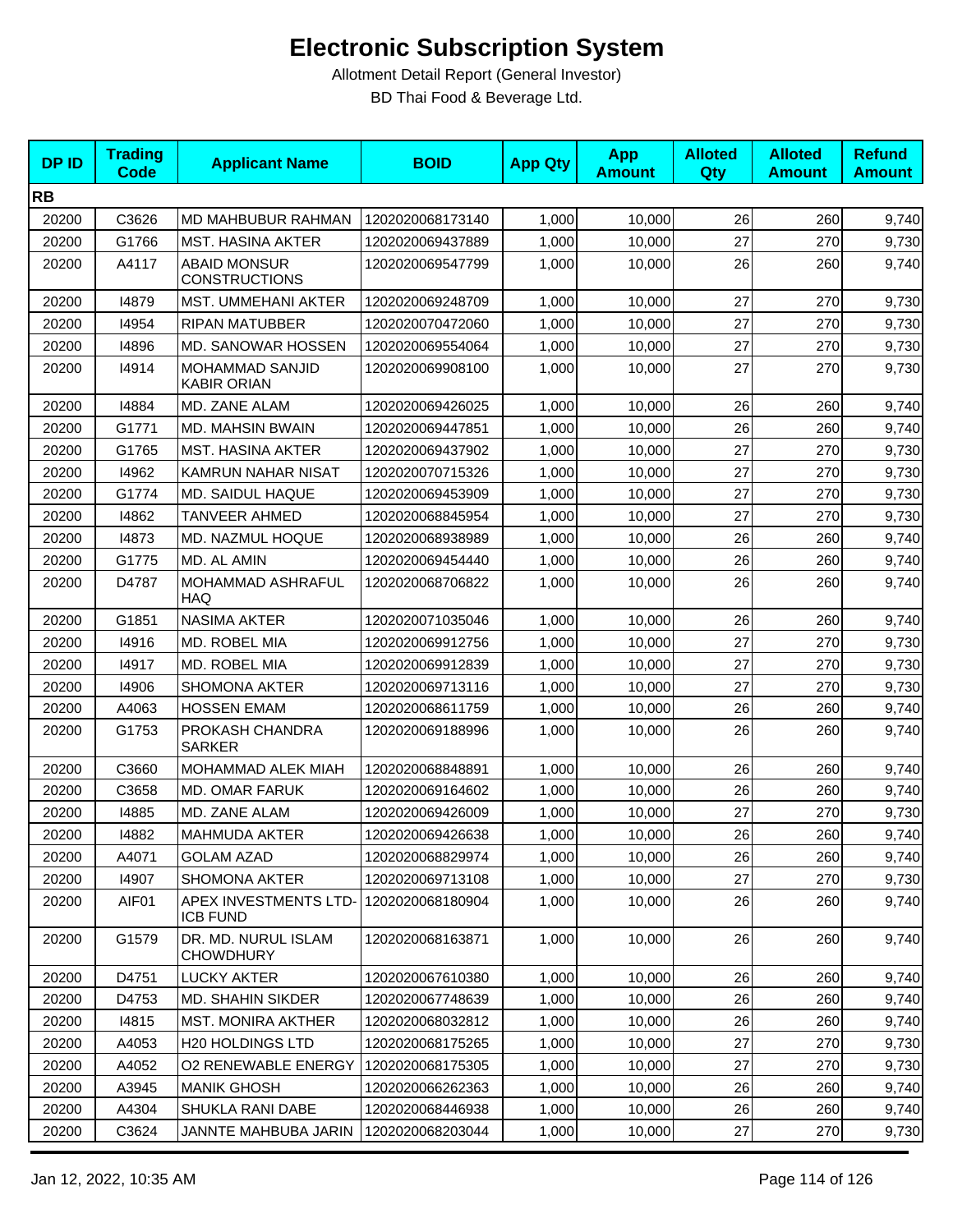| <b>DPID</b> | <b>Trading</b><br><b>Code</b> | <b>Applicant Name</b>                   | <b>BOID</b>      | <b>App Qty</b> | <b>App</b><br><b>Amount</b> | <b>Alloted</b><br>Qty | <b>Alloted</b><br><b>Amount</b> | <b>Refund</b><br><b>Amount</b> |
|-------------|-------------------------------|-----------------------------------------|------------------|----------------|-----------------------------|-----------------------|---------------------------------|--------------------------------|
| <b>RB</b>   |                               |                                         |                  |                |                             |                       |                                 |                                |
| 20200       | D4754                         | MD. SHAHIN SIKDER                       | 1202020067748612 | 1,000          | 10,000                      | 27                    | 270                             | 9,730                          |
| 20200       | G1620                         | AHAMMED RIAZ                            | 1202020068524780 | 1,000          | 10,000                      | 27                    | 270                             | 9,730                          |
| 20200       | 14758                         | MUHAMMAD GOLAM<br><b>KIBRIA</b>         | 1202020067236859 | 1,000          | 10,000                      | 27                    | 270                             | 9,730                          |
| 20200       | D4712                         | SHEDIR CHANDRA SHIL                     | 1202020066791425 | 1,000          | 10,000                      | 26                    | 260                             | 9,740                          |
| 20200       | G1362                         | <b>HASAN MAHMUD</b>                     | 1202020067091183 | 1,000          | 10.000                      | 26                    | 260                             | 9,740                          |
| 20200       | A3944                         | <b>MANIK GHOSH</b>                      | 1202020066262173 | 1,000          | 10,000                      | 26                    | 260                             | 9,740                          |
| 20200       | 14738                         | MOHAMMAD SHAFIQUL<br>ALAM               | 1202020066640671 | 1,000          | 10,000                      | 26                    | 260                             | 9,740                          |
| 20200       | G1547                         | <b>ABUL KALAM</b>                       | 1202020067915408 | 1,000          | 10,000                      | 27                    | 270                             | 9,730                          |
| 20200       | G1526                         | <b>KAMOL SUTRADHAR</b>                  | 1202020067781403 | 1,000          | 10,000                      | 27                    | 270                             | 9,730                          |
| 20200       | G1533                         | <b>SOUMEN SUTRADHAR</b>                 | 1202020067793551 | 1,000          | 10,000                      | 26                    | 260                             | 9,740                          |
| 20200       | G1527                         | <b>KAMOL SUTRADHAR</b>                  | 1202020067781438 | 1,000          | 10,000                      | 26                    | 260                             | 9,740                          |
| 20200       | D4755                         | <b>AFSANA AKTER</b>                     | 1202020067748861 | 1,000          | 10,000                      | 27                    | 270                             | 9,730                          |
| 20200       | G1319                         | MOHAMMAD RUBEL                          | 1202020066737511 | 1,000          | 10,000                      | 27                    | 270                             | 9,730                          |
| 20200       | D4777                         | SUSHIL CHANDRA SAHA                     | 1202020068311097 | 1,000          | 10,000                      | 26                    | 260                             | 9,740                          |
| 20200       | G1517                         | NAYAN SUTRADHAR                         | 1202020067776451 | 1,000          | 10,000                      | 27                    | 270                             | 9,730                          |
| 20200       | c3641                         | NAZMUL ALAM RIPON                       | 1202020068580371 | 1,000          | 10,000                      | 26                    | 260                             | 9,740                          |
| 20200       | G1619                         | <b>MUBARAK HUSSAIN</b>                  | 1202020068454374 | 1,000          | 10,000                      | 26                    | 260                             | 9,740                          |
| 20200       | G1522                         | SABITA RANI                             | 1202020067777165 | 1,000          | 10,000                      | 26                    | 260                             | 9,740                          |
| 20200       | G1525                         | KANAI SUTRADHAR                         | 1202020067777256 | 1,000          | 10,000                      | 26                    | 260                             | 9,740                          |
| 20200       | G1521                         | KANAI SUTRADHAR                         | 1202020067777264 | 1,000          | 10,000                      | 27                    | 270                             | 9,730                          |
| 20200       | 14825                         | <b>HAPPY</b>                            | 1202020068122016 | 1,000          | 10,000                      | 26                    | 260                             | 9,740                          |
| 20200       | G1488                         | MD. SALIM                               | 1202020067352642 | 1,000          | 10,000                      | 26                    | 260                             | 9,740                          |
| 20200       | D4761                         | SADIA SULTANA MITUL                     | 1202020067753930 | 1,000          | 10,000                      | 26                    | 260                             | 9,740                          |
| 20200       | D4756                         | AFSANA AKTER                            | 1202020067748853 | 1,000          | 10,000                      | 26                    | 260                             | 9,740                          |
| 20200       | 14739                         | MOHAMMAD SHAFIQUL<br><b>ALAM</b>        | 1202020066640851 | 1,000          | 10,000                      | 26                    | 260                             | 9,740                          |
| 20200       | 14743                         | MUHAMMAD SAJIBUL<br><b>ISLAM</b>        | 1202020066641476 | 1,000          | 10,000                      | 26                    | 260                             | 9,740                          |
| 20200       | D4706                         | JHULAN RANI SAHA                        | 1202020066576715 | 1,000          | 10,000                      | 27                    | 270                             | 9,730                          |
| 20200       | G1534                         | <b>SHAPAN KUMAR</b><br><b>SUTRADHAR</b> | 1202020067794313 | 1,000          | 10,000                      | 26                    | 260                             | 9,740                          |
| 20200       | 14827                         | SANKAR KUMAR MONDOL                     | 1202020068121517 | 1,000          | 10,000                      | 26                    | 260                             | 9,740                          |
| 20200       | D4765                         | PRONOB KUMAR ROY                        | 1202020068010671 | 1,000          | 10.000                      | 27                    | 270                             | 9,730                          |
| 20200       | A4111                         | D M ABDUL AHAD LITON                    | 1202020069168156 | 1,000          | 10,000                      | 27                    | 270                             | 9,730                          |
| 20200       | A4055                         | MD. MAHDI HASAN                         | 1202020068212328 | 1,000          | 10,000                      | 27                    | 270                             | 9,730                          |
| 20200       | C3610                         | MD. MOMINUL HOQUE                       | 1202020067899831 | 1,000          | 10,000                      | 27                    | 270                             | 9,730                          |
| 20200       | D4710                         | <b>BEAUTY RANI SAHA</b>                 | 1202020066797711 | 1,000          | 10,000                      | 27                    | 270                             | 9,730                          |
| 20200       | D4708                         | SAMBU CHANDRA SAHA                      | 1202020066787200 | 1,000          | 10,000                      | 26                    | 260                             | 9,740                          |
| 20200       | D4709                         | SAMBU CHANDRA SAHA                      | 1202020066787730 | 1,000          | 10,000                      | 27                    | 270                             | 9,730                          |
| 20200       | G1301                         | MD. BASHIR UDDIN                        | 1202020066404168 | 1,000          | 10,000                      | 26                    | 260                             | 9,740                          |
| 20200       | A4009                         | <b>SUJIT KUMAR PAUL</b>                 | 1202020066579909 | 1,000          | 10,000                      | 26                    | 260                             | 9,740                          |
| 20200       | C3671                         | MD. HARUN AR RASHID                     | 1202020069366724 | 1,000          | 10,000                      | 26                    | 260                             | 9,740                          |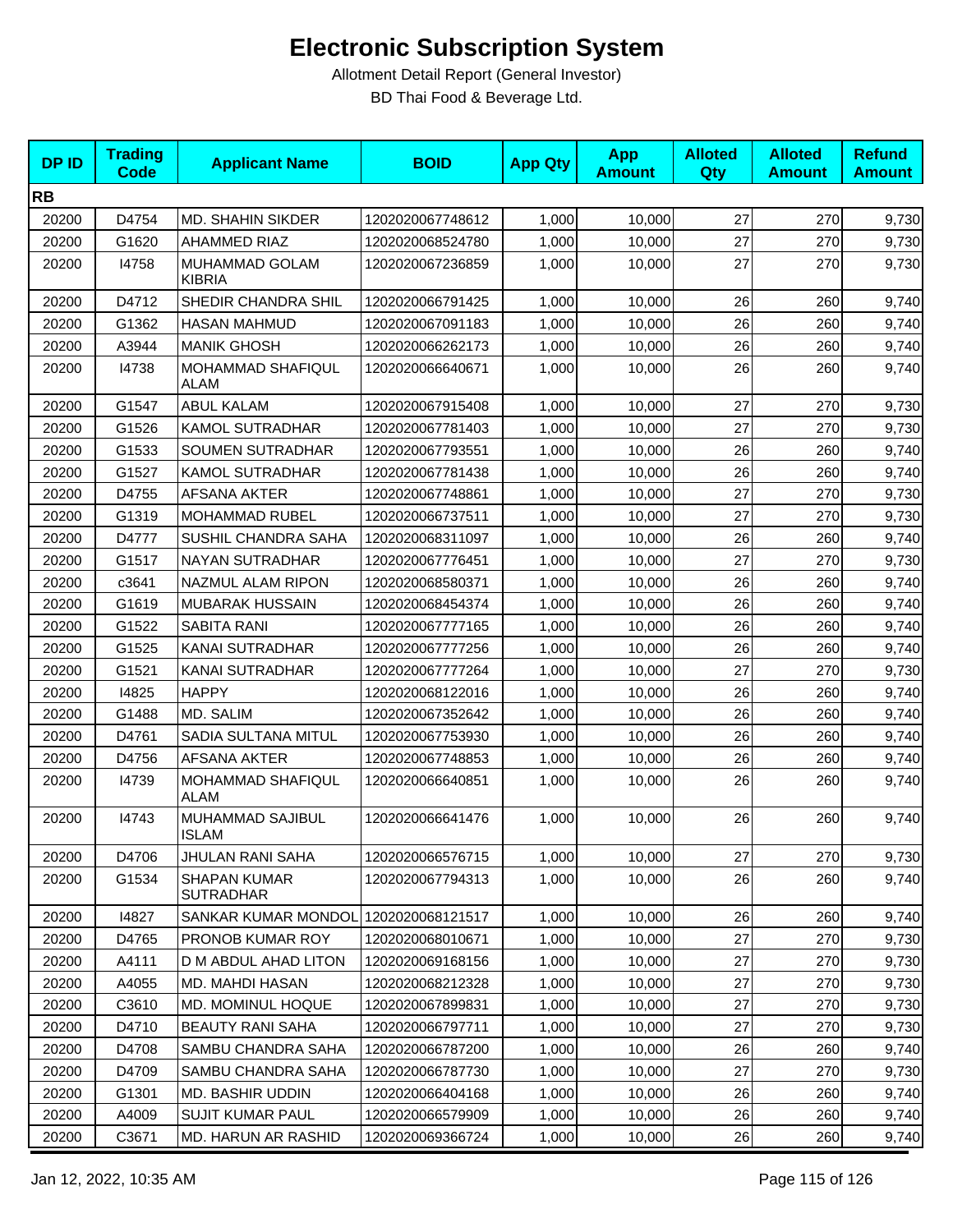| <b>DPID</b> | <b>Trading</b><br><b>Code</b> | <b>Applicant Name</b>                       | <b>BOID</b>      | <b>App Qty</b> | <b>App</b><br><b>Amount</b> | <b>Alloted</b><br>Qty | <b>Alloted</b><br><b>Amount</b> | <b>Refund</b><br><b>Amount</b> |
|-------------|-------------------------------|---------------------------------------------|------------------|----------------|-----------------------------|-----------------------|---------------------------------|--------------------------------|
| <b>RB</b>   |                               |                                             |                  |                |                             |                       |                                 |                                |
| 20200       | A4090                         | <b>MD. NASIR UDDIN</b>                      | 1202020069044366 | 1,000          | 10,000                      | 26                    | 260                             | 9,740                          |
| 20200       | C3560                         | A.K.M. MORSHED ALAM                         | 1202020066216373 | 1,000          | 10,000                      | 26                    | 260                             | 9,740                          |
| 20200       | C3559                         | A.K.M. MORSHED ALAM                         | 1202020066216729 | 1,000          | 10,000                      | 27                    | 270                             | 9,730                          |
| 20200       | D4776                         | SUSHIL CHANDRA SAHA                         | 1202020068311062 | 1,000          | 10,000                      | 26                    | 260                             | 9,740                          |
| 20200       | G1531                         | <b>SAJOL KANTI</b><br><b>SUTRADHAR</b>      | 1202020067792330 | 1,000          | 10,000                      | 27                    | 270                             | 9,730                          |
| 20200       | C3634                         | MD. SHUHAS MUJAHID                          | 1202020068484079 | 1,000          | 10,000                      | 26                    | 260                             | 9,740                          |
| 20200       | 14909                         | <b>MD. MANIR HOSSAIN</b>                    | 1202020069762051 | 1,000          | 10,000                      | 27                    | 270                             | 9,730                          |
| 20200       | 14823                         | RONDHIR DAS                                 | 1202020068120788 | 1,000          | 10,000                      | 27                    | 270                             | 9,730                          |
| 20200       | C3604                         | SYED MD. MASFAQUL<br><b>ANOWAR</b>          | 1202020067726247 | 1,000          | 10,000                      | 26                    | 260                             | 9,740                          |
| 20200       | 14877                         | <b>B. M. RAFIQUL ISLAM</b>                  | 1202020069117634 | 1,000          | 10,000                      | 27                    | 270                             | 9,730                          |
| 20200       | i4731                         | TANVIR INTERNATIONAL                        | 1202020066101171 | 1,000          | 10,000                      | 27                    | 270                             | 9,730                          |
| 20200       | G1302                         | MD. FARID UDDIN                             | 1202020066404291 | 1,000          | 10,000                      | 27                    | 270                             | 9,730                          |
| 20200       | D4707                         | JHULAN RANI SAHA                            | 1202020066577059 | 1,000          | 10,000                      | 26                    | 260                             | 9,740                          |
| 20200       | G1523                         | <b>BISHWAJIT CHANDRA</b><br><b>SUTRADAR</b> | 1202020067780377 | 1,000          | 10,000                      | 26                    | 260                             | 9,740                          |
| 20200       | G1503                         | <b>KANCHAN MALA</b>                         | 1202020067497699 | 1,000          | 10,000                      | 26                    | 260                             | 9,740                          |
| 20200       | G1304                         | <b>MOHAMMAD ILLIAS</b>                      | 1202020066406009 | 1,000          | 10,000                      | 26                    | 260                             | 9,740                          |
| 20200       | D4685                         | <b>SUJAN KUMAR SAHA</b>                     | 1202020066281917 | 1,000          | 10,000                      | 27                    | 270                             | 9,730                          |
| 20200       | A4010                         | <b>SUJIT KUMAR PAUL</b>                     | 1202020066580129 | 1,000          | 10,000                      | 27                    | 270                             | 9,730                          |
| 20200       | G1576                         | KAZI SHAHIDUL ISLAM<br><b>SOMAR</b>         | 1202020068088618 | 1,000          | 10,000                      | 27                    | 270                             | 9,730                          |
| 20200       | D4757                         | <b>GOUTAM MONDOL</b>                        | 1202020067752960 | 1,000          | 10,000                      | 27                    | 270                             | 9,730                          |
| 20200       | G1514                         | <b>BEAUTY SOTRADHOR</b>                     | 1202020067775399 | 1,000          | 10,000                      | 26                    | 260                             | 9,740                          |
| 20200       | G1516                         | <b>BASANTI RANI</b><br><b>SUTRADAR</b>      | 1202020067775861 | 1,000          | 10,000                      | 27                    | 270                             | 9,730                          |
| 20200       | C3563                         | MD. MIZANUR RAHAMAN                         | 1202020066214681 | 1,000          | 10,000                      | 27                    | 270                             | 9,730                          |
| 20200       | C3633                         | <b>MD. SHUHAS MUJAHID</b>                   | 1202020068484143 | 1,000          | 10,000                      | 26                    | 260                             | 9,740                          |
| 20200       | G1490                         | AMBIA KHANAM                                | 1202020067394426 | 1,000          | 10,000                      | 27                    | 270                             | 9,730                          |
| 20200       | G1489                         | AMBIA KHANAM                                | 1202020067394335 | 1,000          | 10,000                      | 26                    | 260                             | 9,740                          |
| 20200       | G1318                         | MOHAMMAD RUBEL                              | 1202020066737247 | 1,000          | 10,000                      | 27                    | 270                             | 9,730                          |
| 20200       | A2284                         | DILRUBA AKTER SUMI                          | 1202020068190928 | 1,000          | 10,000                      | 26                    | 260                             | 9,740                          |
| 20200       | D4759                         | SADIA SULTANA MITUL                         | 1202020067753981 | 1,000          | 10,000                      | 27                    | 270                             | 9,730                          |
| 20200       | G1809                         | KAZI ADIBA                                  | 1202020069501535 | 1,000          | 10,000                      | 26                    | 260                             | 9,740                          |
| 20200       | 14888                         | <b>TANVIR WAHAB</b>                         | 1202020069439521 | 1,000          | 10,000                      | 27                    | 270                             | 9,730                          |
| 20200       | G1297                         | ZAHRAH TASNIA AHMED                         | 1202020066364331 | 1,000          | 10,000                      | 26                    | 260                             | 9,740                          |
| 20200       | C3599                         | MD. NAZRUL ISLAM                            | 1202020067371776 | 1,000          | 10,000                      | 27                    | 270                             | 9,730                          |
| 20200       | D4758                         | <b>GOUTAM MONDOL</b>                        | 1202020067752936 | 1,000          | 10,000                      | 27                    | 270                             | 9,730                          |
| 20200       | G2381                         | WAHIDA HASAN                                | 1202020074233363 | 1,000          | 10,000                      | 27                    | 270                             | 9,730                          |
| 20200       | G2377                         | MD. AHSAN HABIB                             | 1202020074224882 | 1,000          | 10,000                      | 26                    | 260                             | 9,740                          |
| 20200       | C3871                         | ASHISH KUMAR BAIRAGI                        | 1202020074000930 | 1,000          | 10,000                      | 27                    | 270                             | 9,730                          |
| 20200       | G2359                         | <b>TONMOY DEY</b>                           | 1202020074090721 | 1,000          | 10,000                      | 26                    | 260                             | 9,740                          |
| 20200       | A5812                         | MAHBUBA BEGUM                               | 1202020074190964 | 1,000          | 10,000                      | 27                    | 270                             | 9,730                          |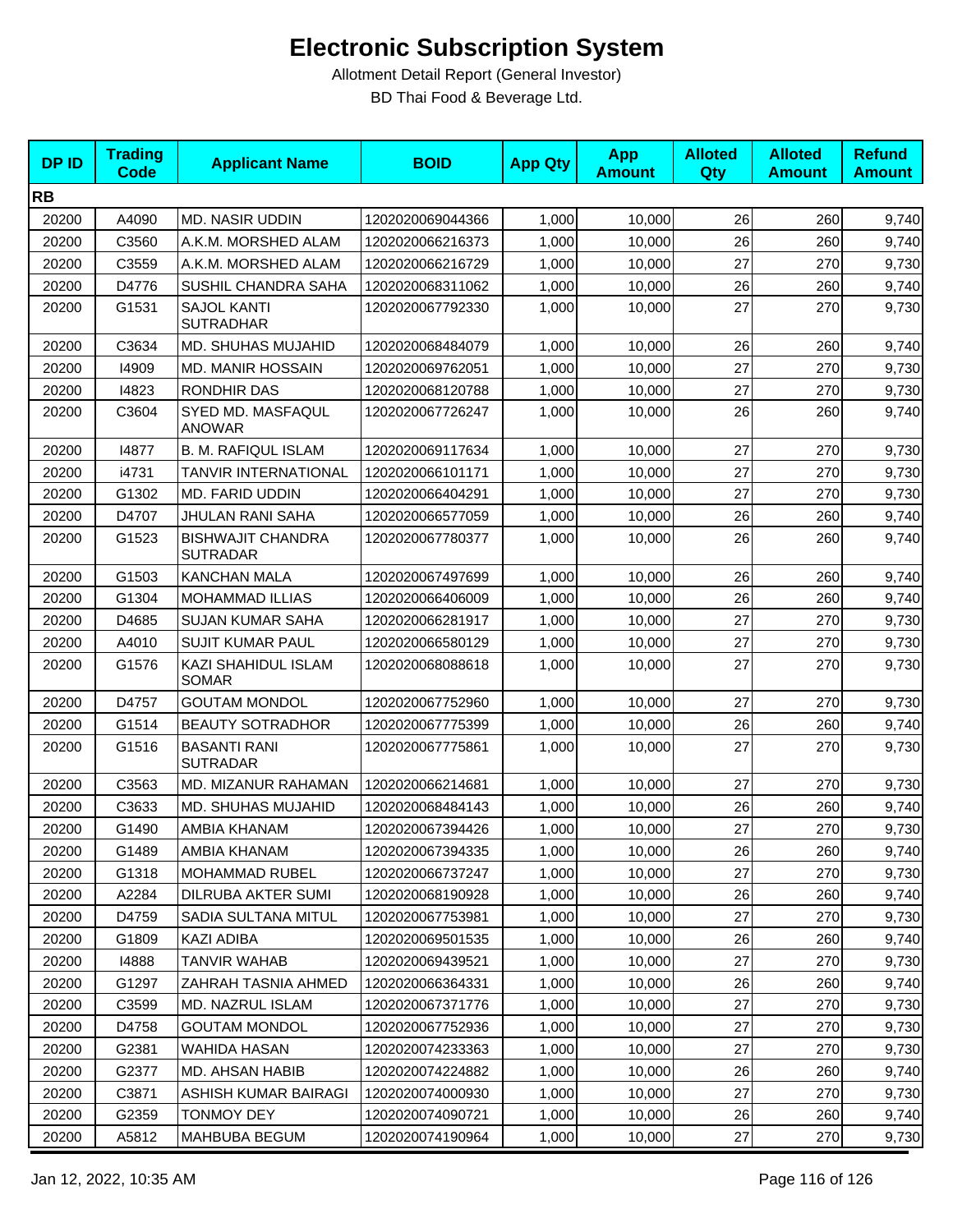| <b>DPID</b> | <b>Trading</b><br>Code | <b>Applicant Name</b>                    | <b>BOID</b>      | <b>App Qty</b> | <b>App</b><br><b>Amount</b> | <b>Alloted</b><br>Qty | <b>Alloted</b><br><b>Amount</b> | <b>Refund</b><br><b>Amount</b> |
|-------------|------------------------|------------------------------------------|------------------|----------------|-----------------------------|-----------------------|---------------------------------|--------------------------------|
| <b>RB</b>   |                        |                                          |                  |                |                             |                       |                                 |                                |
| 20200       | G2436                  | MD. MAMUN MIA                            | 1202020074648989 | 1,000          | 10,000                      | 27                    | 270                             | 9,730                          |
| 20200       | i5286                  | MD. HASHEM ALI                           | 1202020074155149 | 1,000          | 10,000                      | 27                    | 270                             | 9,730                          |
| 20200       | A4192                  | <b>DIBA FARJANA</b>                      | 1202020074267497 | 1,000          | 10,000                      | 27                    | 270                             | 9,730                          |
| 20200       | A5814                  | <b>SHARMIN HOSSAIN</b>                   | 1202020074658761 | 1,000          | 10,000                      | 26                    | 260                             | 9,740                          |
| 20200       | 15335                  | <b>SHAFALI HALDER</b>                    | 1202020074528640 | 1,000          | 10,000                      | 27                    | 270                             | 9,730                          |
| 20200       | A5503                  | MD. A KHALEQUE                           | 1202020074146081 | 1,000          | 10,000                      | 26                    | 260                             | 9,740                          |
| 20200       | A2698                  | MRS. MORSHEDA BANU                       | 1202020074221078 | 1,000          | 10,000                      | 26                    | 260                             | 9,740                          |
| 20200       | i5264                  | A.K.M. SHAKHAWAT<br><b>HUSSAIN</b>       | 1202020074042516 | 1,000          | 10,000                      | 26                    | 260                             | 9,740                          |
| 20200       | G2375                  | <b>SAIFUL</b>                            | 1202020074193165 | 1,000          | 10,000                      | 27                    | 270                             | 9,730                          |
| 20200       | C3924                  | MD. MEHEDI HASAN                         | 1202020074422607 | 1,000          | 10,000                      | 27                    | 270                             | 9,730                          |
| 20200       | D5106                  | <b>MST. SARMIN AKTER</b><br><b>MUNNI</b> | 1202020074197270 | 1,000          | 10,000                      | 27                    | 270                             | 9,730                          |
| 20200       | 15339                  | <b>SUPARNA BISWAS</b>                    | 1202020074529787 | 1,000          | 10,000                      | 26                    | 260                             | 9,740                          |
| 20200       | A4235                  | KAZI NURUL ISLAM                         | 1202020074540812 | 1,000          | 10,000                      | 26                    | 260                             | 9,740                          |
| 20200       | D5122                  | MD. MOSHARAF HOSSAIN                     | 1202020074578531 | 1,000          | 10,000                      | 26                    | 260                             | 9,740                          |
| 20200       | i5300                  | MAHABUBUR RAHMAN                         | 1202020074243311 | 1,000          | 10.000                      | 26                    | 260                             | 9,740                          |
| 20200       | i5325                  | MIR MD. TANVIR NUR                       | 1202020074487828 | 1,000          | 10,000                      | 26                    | 260                             | 9,740                          |
| 20200       | C3936                  | FHAMIDA PARVIN                           | 1202020074588992 | 1,000          | 10,000                      | 27                    | 270                             | 9,730                          |
| 20200       | D5104                  | FARHANA UMMA HONY<br><b>SHANTI</b>       | 1202020074197669 | 1,000          | 10,000                      | 26                    | 260                             | 9,740                          |
| 20200       | 15302                  | MIR AMIR HOSSAIN RAJIB 1202020074233122  |                  | 1,000          | 10,000                      | 27                    | 270                             | 9,730                          |
| 20200       | C3905                  | <b>ZARIN TASNIM</b>                      | 1202020074176967 | 1,000          | 10,000                      | 26                    | 260                             | 9,740                          |
| 20200       | A4195                  | <b>RAIYAN YUSUF</b>                      | 1202020074369184 | 1,000          | 10,000                      | 26                    | 260                             | 9,740                          |
| 20200       | D5114                  | <b>FARZANA RAHMAN</b>                    | 1202020074416980 | 1,000          | 10,000                      | 26                    | 260                             | 9,740                          |
| 20200       | G2378                  | MD. AHSAN HABIB                          | 1202020074224874 | 1,000          | 10,000                      | 27                    | 270                             | 9,730                          |
| 20200       | G2357                  | SHUVO DEY                                | 1202020074090853 | 1,000          | 10,000                      | 27                    | 270                             | 9,730                          |
| 20200       | 15292                  | SHEIKA MD. SHAJAHAN                      | 1202020074231412 | 1,000          | 10,000                      | 27                    | 270                             | 9,730                          |
| 20200       | G2382                  | MAHMUDUR RAHMAN<br>MAJUMDER              | 1202020074233571 | 1,000          | 10,000                      | 27                    | 270                             | 9,730                          |
| 20200       | C3935                  | FHAMIDA PARVIN                           | 1202020074588968 | 1,000          | 10,000                      | 26                    | 260                             | 9,740                          |
| 20200       | C3872                  | <b>SUJOY KUMAR SAHA</b>                  | 1202020074020413 | 1,000          | 10,000                      | 26                    | 260                             | 9,740                          |
| 20200       | D5120                  | <b>MAHMUDUL HASAN</b>                    | 1202020074551675 | 1,000          | 10,000                      | 26                    | 260                             | 9,740                          |
| 20200       | G2368                  | <b>KAMRUN NAHAR</b><br><b>KHANOM</b>     | 1202020074177699 | 1,000          | 10,000                      | 26                    | 260                             | 9,740                          |
| 20200       | G2369                  | <b>KAMRUN NAHAR</b><br><b>KHANOM</b>     | 1202020074177664 | 1,000          | 10,000                      | 27                    | 270                             | 9,730                          |
| 20200       | A2395                  | <b>MD. SHAHIN HOSSAIN</b>                | 1202020074393012 | 1,000          | 10,000                      | 26                    | 260                             | 9,740                          |
| 20200       | C3891                  | <b>SHAMIM TALHA</b>                      | 1202020074192631 | 1,000          | 10,000                      | 26                    | 260                             | 9,740                          |
| 20200       | A5806                  | SALEH IMRAN HEMAL                        | 1202020074319361 | 1,000          | 10,000                      | 27                    | 270                             | 9,730                          |
| 20200       | A4231                  | MD. SHAKHAWAT<br><b>HOSSAIN</b>          | 1202020073996123 | 1,000          | 10,000                      | 26                    | 260                             | 9,740                          |
| 20200       | A4217                  | <b>MASUDUR RAHMAN</b><br>RABBI           | 1202020074473426 | 1,000          | 10,000                      | 26                    | 260                             | 9,740                          |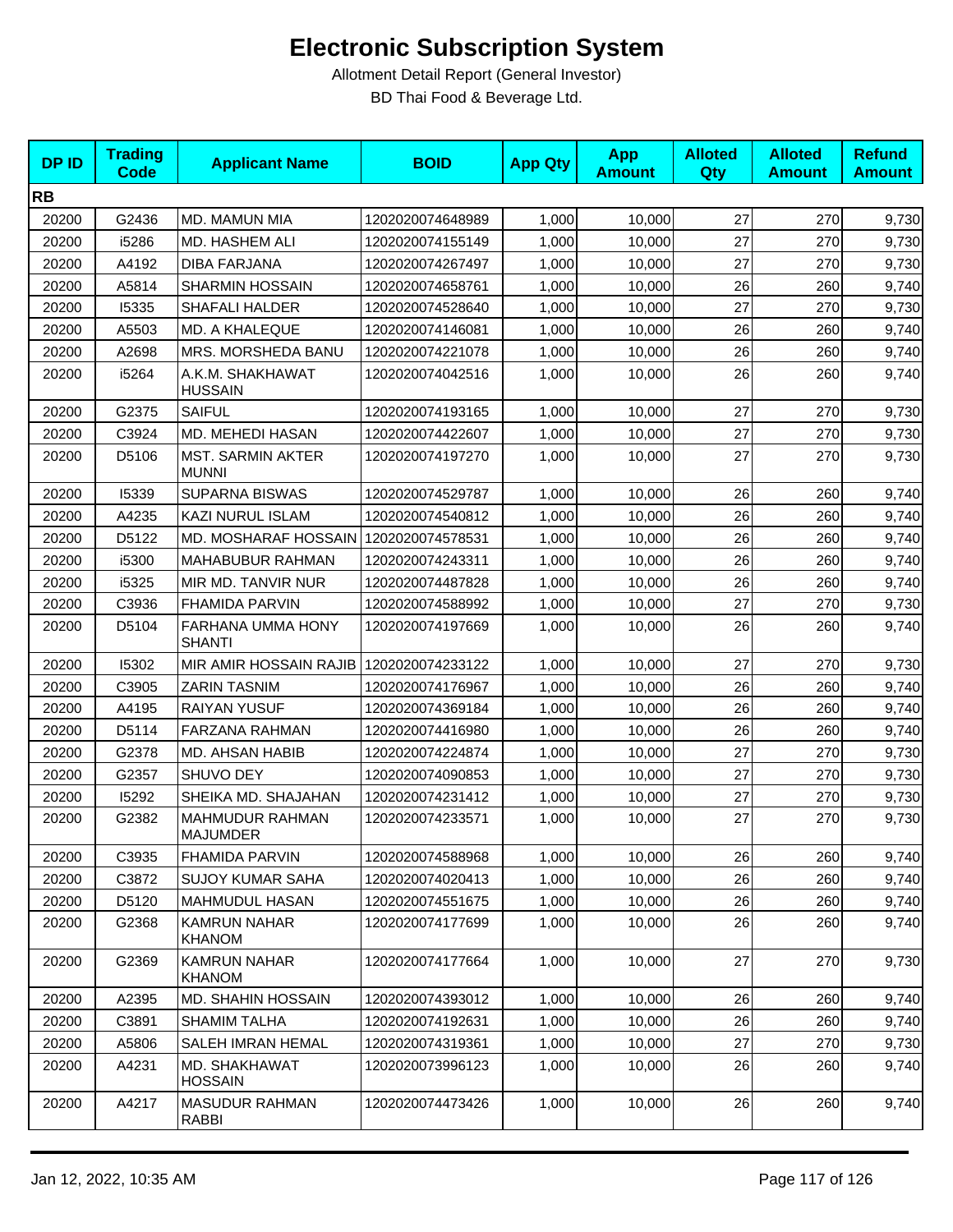| <b>DPID</b> | <b>Trading</b><br><b>Code</b> | <b>Applicant Name</b>                          | <b>BOID</b>      | <b>App Qty</b> | <b>App</b><br><b>Amount</b> | <b>Alloted</b><br><b>Qty</b> | <b>Alloted</b><br><b>Amount</b> | <b>Refund</b><br><b>Amount</b> |
|-------------|-------------------------------|------------------------------------------------|------------------|----------------|-----------------------------|------------------------------|---------------------------------|--------------------------------|
| <b>RB</b>   |                               |                                                |                  |                |                             |                              |                                 |                                |
| 20200       | D5121                         | <b>MAHMUDUL HASAN</b>                          | 1202020074551691 | 1,000          | 10,000                      | 27                           | 270                             | 9,730                          |
| 20200       | D5124                         | SHEFALI RANI KUNDU                             | 1202020074595846 | 1,000          | 10,000                      | 27                           | 270                             | 9,730                          |
| 20200       | i5274                         | SYEDA TANJIDA ALAM                             | 1202020074083932 | 1,000          | 10,000                      | 26                           | 260                             | 9,740                          |
| 20200       | i5307                         | MD. SHAFIQUL ISLAM                             | 1202020074254437 | 1,000          | 10,000                      | 26                           | 260                             | 9,740                          |
| 20200       | A4223                         | <b>CHAN MIA</b>                                | 1202020074516700 | 1,000          | 10,000                      | 26                           | 260                             | 9,740                          |
| 20200       | G2407                         | LIMA AKTER                                     | 1202020074409888 | 1,000          | 10,000                      | 27                           | 270                             | 9,730                          |
| 20200       | 15299                         | TOFAZZAL HOSSAIN                               | 1202020074337919 | 1,000          | 10,000                      | 26                           | 260                             | 9,740                          |
| 20200       | G2409                         | <b>JESMIN AKTER</b>                            | 1202020074421993 | 1,000          | 10,000                      | 27                           | 270                             | 9,730                          |
| 20200       | C3907                         | <b>SALMA AKTER</b>                             | 1202020074177332 | 1,000          | 10,000                      | 26                           | 260                             | 9,740                          |
| 20200       | C3919                         | <b>MD. AMIRUL ISLAM</b>                        | 1202020074346772 | 1,000          | 10,000                      | 27                           | 270                             | 9,730                          |
| 20200       | D5112                         | MAHAMUDA RAHMAN                                | 1202020074419122 | 1,000          | 10,000                      | 27                           | 270                             | 9,730                          |
| 20200       | G2416                         | <b>HAFIZA AKTER</b>                            | 1202020074436372 | 1,000          | 10,000                      | 26                           | 260                             | 9,740                          |
| 20200       | 15301                         | MAHABUBUR RAHMAN                               | 1202020074243360 | 1,000          | 10,000                      | 27                           | 270                             | 9,730                          |
| 20200       | C3926                         | JIHADUL ISLAM                                  | 1202020074424250 | 1,000          | 10,000                      | 27                           | 270                             | 9,730                          |
| 20200       | G2408                         | <b>LIMA AKTER</b>                              | 1202020074409896 | 1,000          | 10,000                      | 26                           | 260                             | 9,740                          |
| 20200       | G2365                         | MD. MAMUN MIA                                  | 1202020074126125 | 1,000          | 10,000                      | 26                           | 260                             | 9,740                          |
| 20200       | i5306                         | MD. SHAMIM AHMED                               | 1202020074251920 | 1,000          | 10,000                      | 27                           | 270                             | 9,730                          |
| 20200       | 15310                         | ZAKIYA HAFEEZ                                  | 1202020074339399 | 1,000          | 10,000                      | 27                           | 270                             | 9,730                          |
| 20200       | A2396                         | <b>MD. SHAHIN HOSSAIN</b>                      | 1202020074393020 | 1,000          | 10,000                      | 27                           | 270                             | 9,730                          |
| 20200       | D5123                         | SHEFALI RANI KUNDU                             | 1202020074595838 | 1,000          | 10,000                      | 26                           | 260                             | 9,740                          |
| 20200       | D5125                         | RAHUL KUNDU                                    | 1202020074596246 | 1,000          | 10,000                      | 26                           | 260                             | 9,740                          |
| 20200       | C3911                         | FARZANA SULTANA<br><b>SONIYA</b>               | 1202020074269281 | 1,000          | 10,000                      | 26                           | 260                             | 9,740                          |
| 20200       | 15275                         | MRS. MORSHEDA BANU                             | 1202020074221094 | 1,000          | 10,000                      | 26                           | 260                             | 9,740                          |
| 20200       | i5268                         | TANIA AKTER                                    | 1202020074050035 | 1,000          | 10,000                      | 27                           | 270                             | 9,730                          |
| 20200       | D5091                         | MD. MOSTAFA KAMAL                              | 1202020074001373 | 1,000          | 10,000                      | 26                           | 260                             | 9,740                          |
| 20200       | D5056                         | MD. JAHID HASAN                                | 1202020073731609 | 1,000          | 10,000                      | 26                           | 260                             | 9,740                          |
| 20200       | i5354                         | MD. SHAMIM AHMED                               | 1202020074652459 | 1,000          | 10,000                      | 26                           | 260                             | 9,740                          |
| 20200       | 15287                         | MD. HASHEM ALI                                 | 1202020074155157 | 1,000          | 10,000                      | 27                           | 270                             | 9,730                          |
| 20200       | G2310                         | DEWAN MONIRUZZAMAN                             | 1202020073889407 | 1,000          | 10,000                      | 26                           | 260                             | 9,740                          |
| 20200       | 15290                         | <b>SHAMIMA AKTER</b>                           | 1202020074230667 | 1,000          | 10,000                      | 26                           | 260                             | 9,740                          |
| 20200       | C3916                         | DEWAN ASIFUR RAHMAN                            | 1202020074331855 | 1,000          | 10,000                      | 27                           | 270                             | 9,730                          |
| 20200       | i5280                         | IFTEKHAR BHUIYAN                               | 1202020074118269 | 1,000          | 10,000                      | 27                           | 270                             | 9,730                          |
| 20200       | 15334                         | <b>SHAFALI HALDER</b>                          | 1202020074528632 | 1,000          | 10,000                      | 26                           | 260                             | 9,740                          |
| 20200       | A4208                         | MD. ABDULLAH AL<br><b>MAMUN</b>                | 1202020073688092 | 1,000          | 10,000                      | 26                           | 260                             | 9,740                          |
| 20200       | G2324                         | SUMON CHANDRA DEY                              | 1202020073906227 | 1,000          | 10,000                      | 26                           | 260                             | 9,740                          |
| 20200       | i5313                         | <b>MD. MOSHARRAF</b><br><b>HOSSAIN SHAHEEN</b> | 1202020074318290 | 1,000          | 10,000                      | 26                           | 260                             | 9,740                          |
| 20200       | 15291                         | MD. ABUL HALIM                                 | 1202020074230418 | 1,000          | 10,000                      | 27                           | 270                             | 9,730                          |
| 20200       | C3917                         | DEWAN ANISUR RAHMAN                            | 1202020074332022 | 1,000          | 10,000                      | 26                           | 260                             | 9,740                          |
| 20200       | G2313                         | <b>GOPINATH DEY</b>                            | 1202020073907339 | 1,000          | 10,000                      | 26                           | 260                             | 9,740                          |
| 20200       | G2316                         | KALPANA DEY                                    | 1202020073907571 | 1,000          | 10,000                      | 26                           | 260                             | 9,740                          |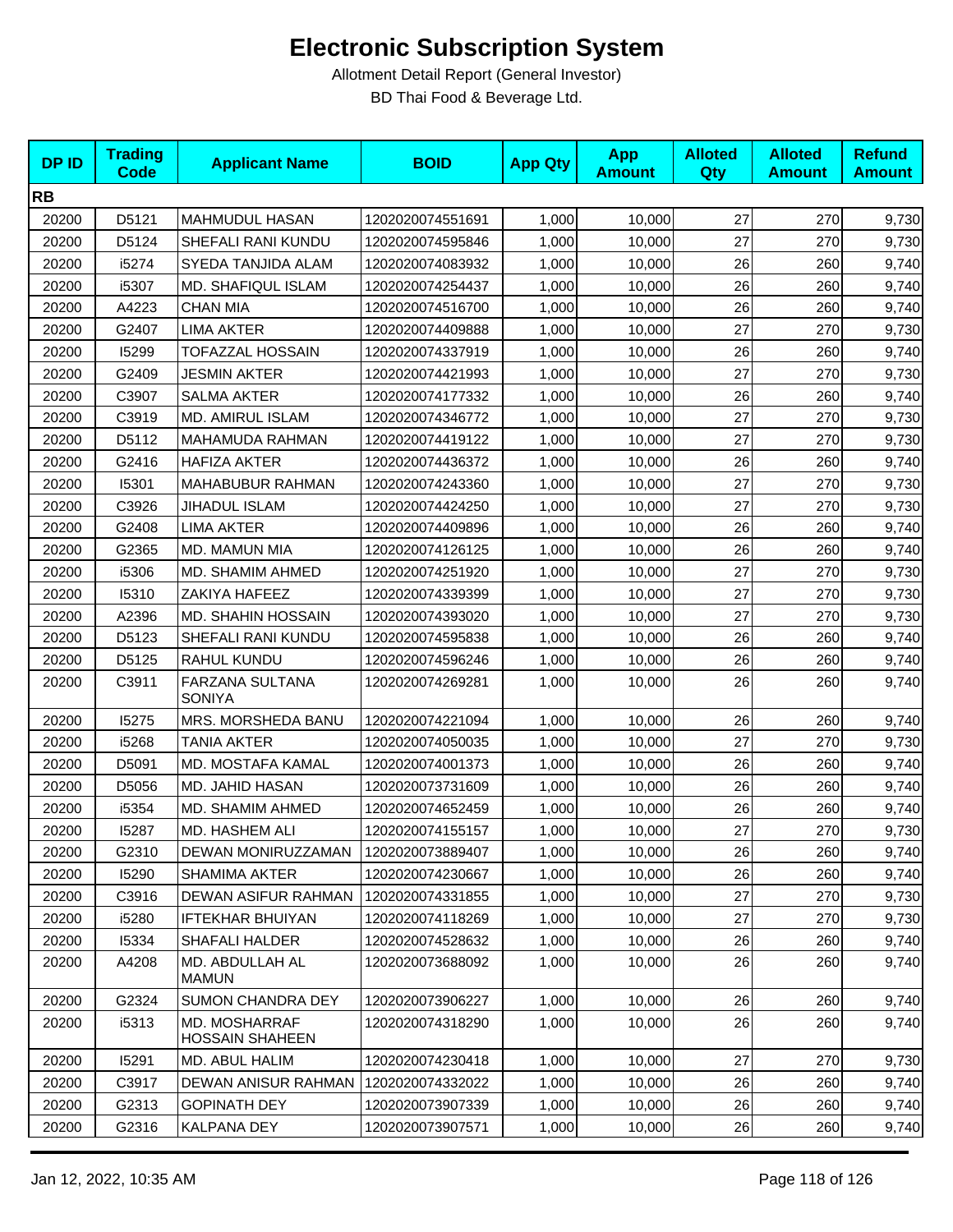| <b>DP ID</b> | <b>Trading</b><br><b>Code</b> | <b>Applicant Name</b>                 | <b>BOID</b>      | <b>App Qty</b> | <b>App</b><br><b>Amount</b> | <b>Alloted</b><br>Qty | <b>Alloted</b><br><b>Amount</b> | <b>Refund</b><br><b>Amount</b> |
|--------------|-------------------------------|---------------------------------------|------------------|----------------|-----------------------------|-----------------------|---------------------------------|--------------------------------|
| <b>RB</b>    |                               |                                       |                  |                |                             |                       |                                 |                                |
| 20200        | 15153                         | MD. ANWAR HOSSAIN                     | 1202020072860054 | 1,000          | 10,000                      | 27                    | 270                             | 9,730                          |
| 20200        | 15159                         | <b>HABIBA RASHID</b>                  | 1202020073053912 | 1,000          | 10.000                      | 26                    | 260                             | 9,740                          |
| 20200        | A4317                         | A. M. M. WASHI UDDIN                  | 1202020074175376 | 1,000          | 10,000                      | 26                    | 260                             | 9,740                          |
| 20200        | a5556                         | MD. HASAN MEYA                        | 1202020074238746 | 1,000          | 10,000                      | 27                    | 270                             | 9,730                          |
| 20200        | D5113                         | MD. PALASH MOLLA                      | 1202020074417257 | 1,000          | 10,000                      | 27                    | 270                             | 9,730                          |
| 20200        | C3915                         | <b>ZARIN TASNIM</b>                   | 1202020074331863 | 1,000          | 10,000                      | 26                    | 260                             | 9,740                          |
| 20200        | G2224                         | <b>NUR NAHAR</b>                      | 1202020073622653 | 1,000          | 10,000                      | 26                    | 260                             | 9,740                          |
| 20200        | G2298                         | <b>JOSNA RANY DAS</b>                 | 1202020073828714 | 1,000          | 10,000                      | 26                    | 260                             | 9,740                          |
| 20200        | C3816                         | <b>FERDOUSE BEGUM</b>                 | 1202020073199061 | 1,000          | 10,000                      | 27                    | 270                             | 9,730                          |
| 20200        | i5321                         | SHAHADAT HOSSAIN                      | 1202020074412551 | 1,000          | 10,000                      | 26                    | 260                             | 9,740                          |
| 20200        | G2415                         | <b>SHAMIM AHMED</b>                   | 1202020074433336 | 1,000          | 10,000                      | 26                    | 260                             | 9,740                          |
| 20200        | 15353                         | S M ABU TAYEB                         | 1202020074637513 | 1,000          | 10,000                      | 26                    | 260                             | 9,740                          |
| 20200        | i5296                         | <b>RASIK HALDER</b>                   | 1202020074223754 | 1,000          | 10,000                      | 26                    | 260                             | 9,740                          |
| 20200        | G2231                         | <b>CHADNI AKTER</b>                   | 1202020073628211 | 1,000          | 10,000                      | 26                    | 260                             | 9,740                          |
| 20200        | C3904                         | SAZID BIN SABBIR                      | 1202020074092365 | 1,000          | 10,000                      | 26                    | 260                             | 9,740                          |
| 20200        | G2417                         | <b>HAFIZA AKTER</b>                   | 1202020074436455 | 1,000          | 10,000                      | 27                    | 270                             | 9,730                          |
| 20200        | 15368                         | <b>MOHAMMAD KURBAN ALI</b>            | 1202020074718386 | 1,000          | 10,000                      | 27                    | 270                             | 9,730                          |
| 20200        | i5317                         | <b>SELINA AKTER</b>                   | 1202020074366338 | 1,000          | 10,000                      | 26                    | 260                             | 9,740                          |
| 20200        | C3906                         | DEWAN ASIFUR RAHMAN                   | 1202020074177118 | 1,000          | 10,000                      | 27                    | 270                             | 9,730                          |
| 20200        | A5804                         | <b>SALEH IMRAN HEMAL</b>              | 1202020074319386 | 1,000          | 10,000                      | 27                    | 270                             | 9,730                          |
| 20200        | C3870                         | <b>ARCHONA MONDAL</b>                 | 1202020074004492 | 1,000          | 10,000                      | 26                    | 260                             | 9,740                          |
| 20200        | A4236                         | KISHOR KUMAR PAUL                     | 1202020074722485 | 1,000          | 10,000                      | 26                    | 260                             | 9,740                          |
| 20200        | D5062                         | SAJEDA BEGUM                          | 1202020073816247 | 1,000          | 10,000                      | 26                    | 260                             | 9,740                          |
| 20200        | G2300                         | MD. ABDUL BATEN<br><b>FARUKI</b>      | 1202020073839501 | 1,000          | 10,000                      | 26                    | 260                             | 9,740                          |
| 20200        | D4979                         | SHAMIMA AKTER LIPA                    | 1202020072882561 | 1,000          | 10,000                      | 26                    | 260                             | 9,740                          |
| 20200        | G2220                         | NAZMA AKTER                           | 1202020073586619 | 1,000          | 10,000                      | 26                    | 260                             | 9,740                          |
| 20200        | G2216                         | <b>NAZMUN NAHAR</b>                   | 1202020073586809 | 1,000          | 10,000                      | 26                    | 260                             | 9,740                          |
| 20200        | G2171                         | <b>MAYA AKTER</b>                     | 1202020073587101 | 1,000          | 10,000                      | 27                    | 270                             | 9,730                          |
| 20200        | A5797                         | MD. HELLAL                            | 1202020073734158 | 1,000          | 10,000                      | 26                    | 260                             | 9,740                          |
| 20200        | A5798                         | MD. HELLAL                            | 1202020073734166 | 1,000          | 10,000                      | 26                    | 260                             | 9,740                          |
| 20200        | 15247                         | SHAHIDA SULTANA                       | 1202020073833925 | 1,000          | 10,000                      | 26                    | 260                             | 9,740                          |
| 20200        | 15295                         | RASIK HALDER                          | 1202020074223746 | 1,000          | 10,000                      | 27                    | 270                             | 9,730                          |
| 20200        | 15309                         | ZAKIYA HAFEEZ                         | 1202020074339404 | 1,000          | 10,000                      | 26                    | 260                             | 9,740                          |
| 20200        | 15282                         | MST. SUFIA BEGUM                      | 1202020074132836 | 1,000          | 10,000                      | 26                    | 260                             | 9,740                          |
| 20200        | i5242                         | <b>SHUKLA SUR</b><br><b>CHOWDHURY</b> | 1202020074572658 | 1,000          | 10,000                      | 26                    | 260                             | 9,740                          |
| 20200        | G2353                         | <b>SALIM</b>                          | 1202020074038261 | 1,000          | 10,000                      | 27                    | 270                             | 9,730                          |
| 20200        | G2157                         | SHAYAMA RANI PAUL                     | 1202020073314729 | 1,000          | 10,000                      | 26                    | 260                             | 9,740                          |
| 20200        | G2151                         | SHAMIMA NASRIN                        | 1202020073301321 | 1,000          | 10,000                      | 26                    | 260                             | 9,740                          |
| 20200        | D5103                         | FARHANA UMMA HONY<br><b>SHANTI</b>    | 1202020074197693 | 1,000          | 10,000                      | 27                    | 270                             | 9,730                          |
| 20200        | i5308                         | RUKHSANA FERDOUSY                     | 1202020074260005 | 1,000          | 10,000                      | 27                    | 270                             | 9,730                          |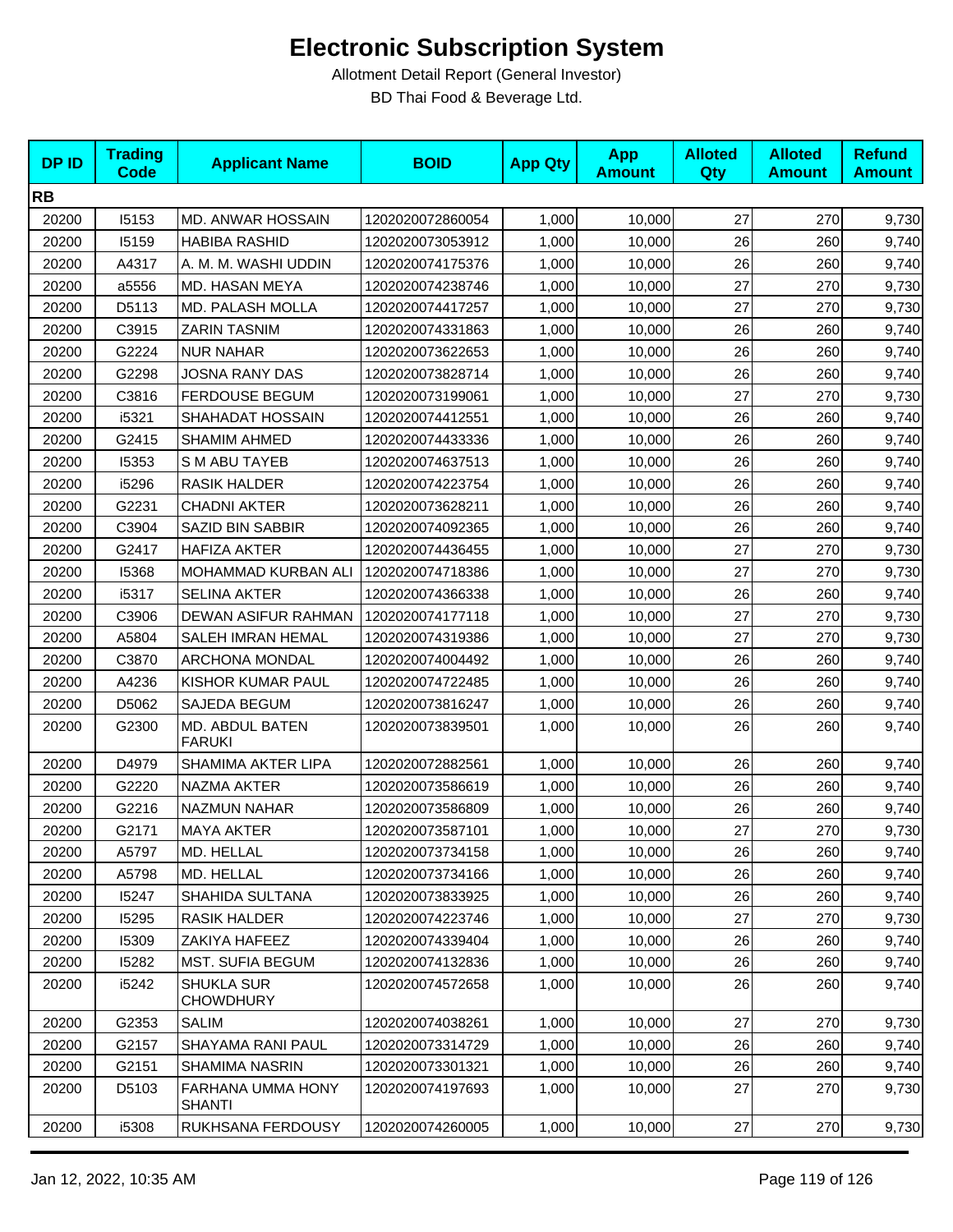| <b>DPID</b> | <b>Trading</b><br><b>Code</b> | <b>Applicant Name</b>                    | <b>BOID</b>      | <b>App Qty</b> | <b>App</b><br><b>Amount</b> | <b>Alloted</b><br><b>Qty</b> | <b>Alloted</b><br><b>Amount</b> | <b>Refund</b><br><b>Amount</b> |
|-------------|-------------------------------|------------------------------------------|------------------|----------------|-----------------------------|------------------------------|---------------------------------|--------------------------------|
| <b>RB</b>   |                               |                                          |                  |                |                             |                              |                                 |                                |
| 20200       | G2273                         | <b>FAISAL AHMED</b>                      | 1202020073769152 | 1,000          | 10,000                      | 26                           | 260                             | 9,740                          |
| 20200       | G2284                         | TAHERA KHATUN                            | 1202020073785504 | 1,000          | 10,000                      | 27                           | 270                             | 9,730                          |
| 20200       | 15336                         | <b>SUPARNA BISWAS</b>                    | 1202020074529795 | 1,000          | 10,000                      | 27                           | 270                             | 9,730                          |
| 20200       | G2306                         | TANJINA AKTER RIPA                       | 1202020073852213 | 1,000          | 10,000                      | 26                           | 260                             | 9,740                          |
| 20200       | D5105                         | <b>MST. SARMIN AKTER</b><br><b>MUNNI</b> | 1202020074197246 | 1,000          | 10,000                      | 27                           | 270                             | 9,730                          |
| 20200       | 15303                         | MIR AMIR HOSSAIN RAJIB                   | 1202020074233149 | 1,000          | 10,000                      | 26                           | 260                             | 9,740                          |
| 20200       | i5266                         | MD. AFJAL ALI RATAN                      | 1202020074052888 | 1,000          | 10,000                      | 27                           | 270                             | 9,730                          |
| 20200       | i5283                         | MD. JAHANGIR ALAM                        | 1202020074134182 | 1,000          | 10,000                      | 27                           | 270                             | 9,730                          |
| 20200       | G2392                         | <b>RITA RANI BISWAS</b>                  | 1202020074356879 | 1,000          | 10,000                      | 26                           | 260                             | 9,740                          |
| 20200       | C3817                         | <b>MAKSUDA HAQUE</b>                     | 1202020073120177 | 1,000          | 10,000                      | 26                           | 260                             | 9,740                          |
| 20200       | C3813                         | MD. MUJAHIDUL ISLAM                      | 1202020073190649 | 1,000          | 10,000                      | 27                           | 270                             | 9,730                          |
| 20200       | 15293                         | SHEIKA MD. SHAJAHAN                      | 1202020074231380 | 1,000          | 10,000                      | 27                           | 270                             | 9,730                          |
| 20200       | D5107                         | MD. MOSTAFA KAMAL                        | 1202020074185175 | 1,000          | 10,000                      | 26                           | 260                             | 9,740                          |
| 20200       | G2410                         | <b>JESMIN AKTER</b>                      | 1202020074414882 | 1,000          | 10,000                      | 26                           | 260                             | 9,740                          |
| 20200       | G2184                         | <b>MILTON KUMAR PATHAR</b>               | 1202020073429286 | 1,000          | 10,000                      | 27                           | 270                             | 9,730                          |
| 20200       | A4316                         | MD. SHAHEDUL ALAM                        | 1202020074133252 | 1,000          | 10,000                      | 26                           | 260                             | 9,740                          |
| 20200       | 15248                         | SHAHIDA SULTANA                          | 1202020073833933 | 1,000          | 10,000                      | 27                           | 270                             | 9,730                          |
| 20200       | 15245                         | MD. MOZAMMEL HOQUE                       | 1202020073834135 | 1,000          | 10,000                      | 27                           | 270                             | 9,730                          |
| 20200       | A2342                         | MD. SURUZZAMMAN<br><b>SURUZ</b>          | 1202020072932344 | 1,000          | 10,000                      | 26                           | 260                             | 9,740                          |
| 20200       | G2161                         | <b>TUMPA PAUL</b>                        | 1202020073320736 | 1,000          | 10,000                      | 27                           | 270                             | 9,730                          |
| 20200       | G2232                         | <b>CHADNI AKTER</b>                      | 1202020073628238 | 1,000          | 10,000                      | 27                           | 270                             | 9,730                          |
| 20200       | 15239                         | KAZI AYESHA                              | 1202020073793700 | 1,000          | 10,000                      | 27                           | 270                             | 9,730                          |
| 20200       | 15212                         | SANZIDA SHARMIN                          | 1202020073793794 | 1,000          | 10,000                      | 27                           | 270                             | 9,730                          |
| 20200       | D5006                         | JOYSREE SAHA LUCKY                       | 1202020073447993 | 1,000          | 10,000                      | 26                           | 260                             | 9,740                          |
| 20200       | i5157                         | A.T.M. SHAMIM KABIR                      | 1202020073068294 | 1,000          | 10,000                      | 27                           | 270                             | 9,730                          |
| 20200       | G2134                         | PURABI BASAK                             | 1202020073048752 | 1,000          | 10,000                      | 26                           | 260                             | 9,740                          |
| 20200       | A2699                         | MR. MUZAMMEL HAQUE                       | 1202020074223267 | 1,000          | 10,000                      | 26                           | 260                             | 9,740                          |
| 20200       | D5005                         | <b>MOHAMMED KHAIRUL</b><br><b>BASHAR</b> | 1202020073435309 | 1,000          | 10,000                      | 27                           | 270                             | 9,730                          |
| 20200       | i5189                         | MD. ABDUR RAHMAN<br><b>SHEIKH</b>        | 1202020073527041 | 1,000          | 10,000                      | 27                           | 270                             | 9,730                          |
| 20200       | 15204                         | MD. MAZIDUL HAQUE                        | 1202020073434636 | 1,000          | 10,000                      | 26                           | 260                             | 9,740                          |
| 20200       | G2332                         | S.M.ASHRAFUZZAMAN                        | 1202020073940081 | 1,000          | 10,000                      | 26                           | 260                             | 9,740                          |
| 20200       | G2186                         | <b>MONDIRA RANI MALO</b>                 | 1202020073430290 | 1,000          | 10,000                      | 27                           | 270                             | 9,730                          |
| 20200       | C3831                         | MD. GOLAM KIBRIA                         | 1202020073435143 | 1,000          | 10,000                      | 27                           | 270                             | 9,730                          |
| 20200       | G2185                         | MILTON KUMAR PATHAR                      | 1202020073429294 | 1,000          | 10,000                      | 26                           | 260                             | 9,740                          |
| 20200       | G2203                         | MUKUL RAHMAN                             | 1202020073505244 | 1,000          | 10,000                      | 27                           | 270                             | 9,730                          |
| 20200       | G2294                         | <b>ANAMIKA PATHOR</b>                    | 1202020073831091 | 1,000          | 10,000                      | 26                           | 260                             | 9,740                          |
| 20200       | G2314                         | <b>GOPINATH DEY</b>                      | 1202020073907312 | 1,000          | 10,000                      | 27                           | 270                             | 9,730                          |
| 20200       | G2320                         | SHAMPA DEY                               | 1202020073913255 | 1,000          | 10,000                      | 27                           | 270                             | 9,730                          |
| 20200       | a1028                         | MD. WAZIR ALI                            | 1202020073991915 | 1,000          | 10,000                      | 27                           | 270                             | 9,730                          |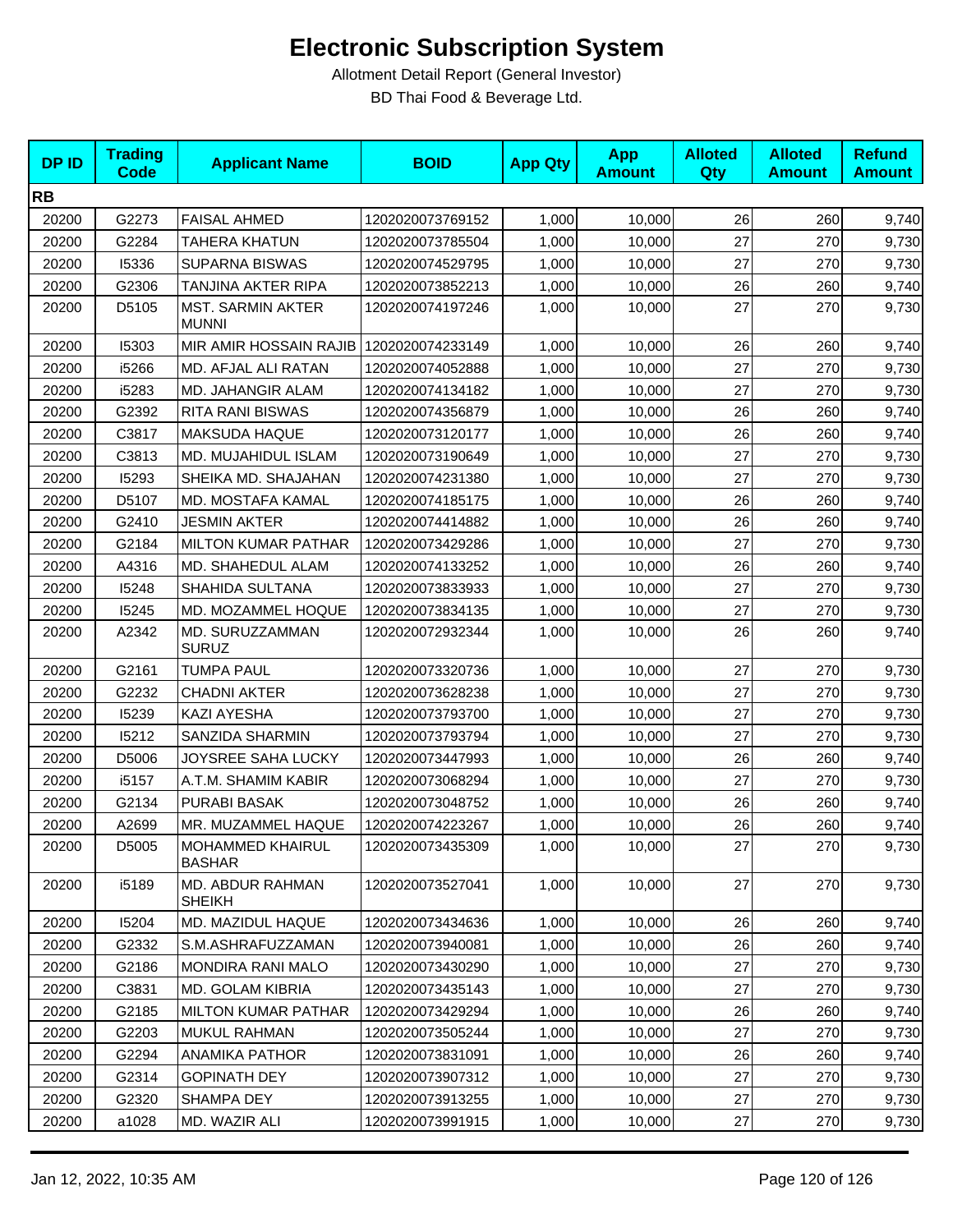| <b>DPID</b> | <b>Trading</b><br><b>Code</b> | <b>Applicant Name</b>                    | <b>BOID</b>      | <b>App Qty</b> | <b>App</b><br><b>Amount</b> | <b>Alloted</b><br>Qty | <b>Alloted</b><br><b>Amount</b> | <b>Refund</b><br><b>Amount</b> |
|-------------|-------------------------------|------------------------------------------|------------------|----------------|-----------------------------|-----------------------|---------------------------------|--------------------------------|
| <b>RB</b>   |                               |                                          |                  |                |                             |                       |                                 |                                |
| 20200       | G2288                         | <b>KAZI SUMAIYA SHAMS</b>                | 1202020073792409 | 1,000          | 10,000                      | 26                    | 260                             | 9,740                          |
| 20200       | G2235                         | <b>NAUSHIN MAMUN</b>                     | 1202020073645528 | 1,000          | 10,000                      | 26                    | 260                             | 9,740                          |
| 20200       | G2272                         | <b>MEHARUN NECA</b>                      | 1202020073769160 | 1,000          | 10,000                      | 27                    | 270                             | 9,730                          |
| 20200       | D4980                         | MOKSHED HOSSAIN                          | 1202020072885150 | 1,000          | 10,000                      | 27                    | 270                             | 9,730                          |
| 20200       | D5058                         | <b>GOWTOM CHANDRA</b><br><b>MOZUMDER</b> | 1202020073740700 | 1,000          | 10,000                      | 26                    | 260                             | 9,740                          |
| 20200       | C3862                         | <b>BIJOY CHANDRA SHIL</b>                | 1202020073926751 | 1,000          | 10,000                      | 26                    | 260                             | 9,740                          |
| 20200       | A4227                         | MD. SHAHIDUR RAHMAN                      | 1202020073939265 | 1,000          | 10,000                      | 27                    | 270                             | 9,730                          |
| 20200       | G2301                         | MD. ABDUL BATEN<br><b>FARUKI</b>         | 1202020073839494 | 1,000          | 10,000                      | 27                    | 270                             | 9,730                          |
| 20200       | G2317                         | <b>CHAMPA ROY</b>                        | 1202020073913560 | 1,000          | 10,000                      | 27                    | 270                             | 9,730                          |
| 20200       | C3859                         | MST. FATEMA KHATUN                       | 1202020073873940 | 1,000          | 10,000                      | 27                    | 270                             | 9,730                          |
| 20200       | G2202                         | <b>SYED MASUMUR</b><br><b>RAHAMAN</b>    | 1202020073481513 | 1,000          | 10.000                      | 26                    | 260                             | 9,740                          |
| 20200       | i5233                         | MD. NAZMUL HOQUE                         | 1202020073767956 | 1,000          | 10,000                      | 26                    | 260                             | 9,740                          |
| 20200       | C3269                         | MD. MUFAKKARUL ISLAM                     | 1202020073909298 | 1,000          | 10,000                      | 26                    | 260                             | 9,740                          |
| 20200       | G2308                         | <b>MOUSHUMI AKTAR</b>                    | 1202020073869868 | 1,000          | 10,000                      | 26                    | 260                             | 9,740                          |
| 20200       | G2309                         | <b>MOUSHUMI AKTAR</b>                    | 1202020073869876 | 1,000          | 10,000                      | 26                    | 260                             | 9,740                          |
| 20200       | A5811                         | <b>SELINA PARVIN</b>                     | 1202020073823001 | 1,000          | 10,000                      | 26                    | 260                             | 9,740                          |
| 20200       | G2299                         | JOSNA RANY DAS                           | 1202020073828666 | 1,000          | 10,000                      | 26                    | 260                             | 9,740                          |
| 20200       | G2296                         | PARESH CHANDRA<br><b>PATHAR</b>          | 1202020073828947 | 1,000          | 10,000                      | 27                    | 270                             | 9,730                          |
| 20200       | G2280                         | MST. MOMENA BEGUM                        | 1202020073785373 | 1,000          | 10,000                      | 27                    | 270                             | 9,730                          |
| 20200       | C3863                         | <b>BIJOY CHANDRA SHIL</b>                | 1202020073926727 | 1,000          | 10,000                      | 26                    | 260                             | 9,740                          |
| 20200       | 15201                         | <b>NIRMAL ROY</b>                        | 1202020073431153 | 1,000          | 10,000                      | 26                    | 260                             | 9,740                          |
| 20200       | i5224                         | <b>SAROJ KUMAR DAS</b>                   | 1202020073720111 | 1,000          | 10,000                      | 27                    | 270                             | 9,730                          |
| 20200       | C3850                         | JAKIYA SULTANA                           | 1202020073675861 | 1,000          | 10,000                      | 27                    | 270                             | 9,730                          |
| 20200       | G2282                         | <b>AMITAVA ROY</b><br><b>CHOWDHURY</b>   | 1202020073784138 | 1,000          | 10,000                      | 26                    | 260                             | 9,740                          |
| 20200       | G2297                         | PARESH CHANDRA<br><b>PATHAR</b>          | 1202020073828955 | 1,000          | 10,000                      | 26                    | 260                             | 9,740                          |
| 20200       | G2187                         | <b>MONDIRA RANI MALO</b>                 | 1202020073430306 | 1,000          | 10,000                      | 27                    | 270                             | 9,730                          |
| 20200       | G2268                         | SWAPNA RANI BISWAS                       | 1202020073760095 | 1,000          | 10,000                      | 26                    | 260                             | 9,740                          |
| 20200       | G2281                         | <b>AMITAVA ROY</b><br><b>CHOWDHURY</b>   | 1202020073784146 | 1,000          | 10,000                      | 27                    | 270                             | 9,730                          |
| 20200       | C3912                         | FARZANA SULTANA<br><b>SONIYA</b>         | 1202020074269271 | 1,000          | 10,000                      | 27                    | 270                             | 9,730                          |
| 20200       | G2289                         | <b>KAZI SUMAIYA SHAMS</b>                | 1202020073792393 | 1,000          | 10,000                      | 26                    | 260                             | 9,740                          |
| 20200       | 15225                         | <b>SAROJ KUMAR DAS</b>                   | 1202020073720128 | 1,000          | 10,000                      | 26                    | 260                             | 9,740                          |
| 20200       | G2236                         | ASIA KHAN SHOMA                          | 1202020073645488 | 1,000          | 10,000                      | 27                    | 270                             | 9,730                          |
| 20200       | G2226                         | RABEYA BOSRI                             | 1202020073622901 | 1,000          | 10,000                      | 26                    | 260                             | 9,740                          |
| 20200       | D5060                         | <b>ZUTHIKA RANI DAS</b>                  | 1202020073749546 | 1,000          | 10,000                      | 27                    | 270                             | 9,730                          |
| 20200       | G2174                         | <b>MAYA AKTER</b>                        | 1202020073587118 | 1,000          | 10,000                      | 27                    | 270                             | 9,730                          |
| 20200       | A4302                         | MD. MEHEDI HASAN                         | 1202020073893870 | 1,000          | 10,000                      | 26                    | 260                             | 9,740                          |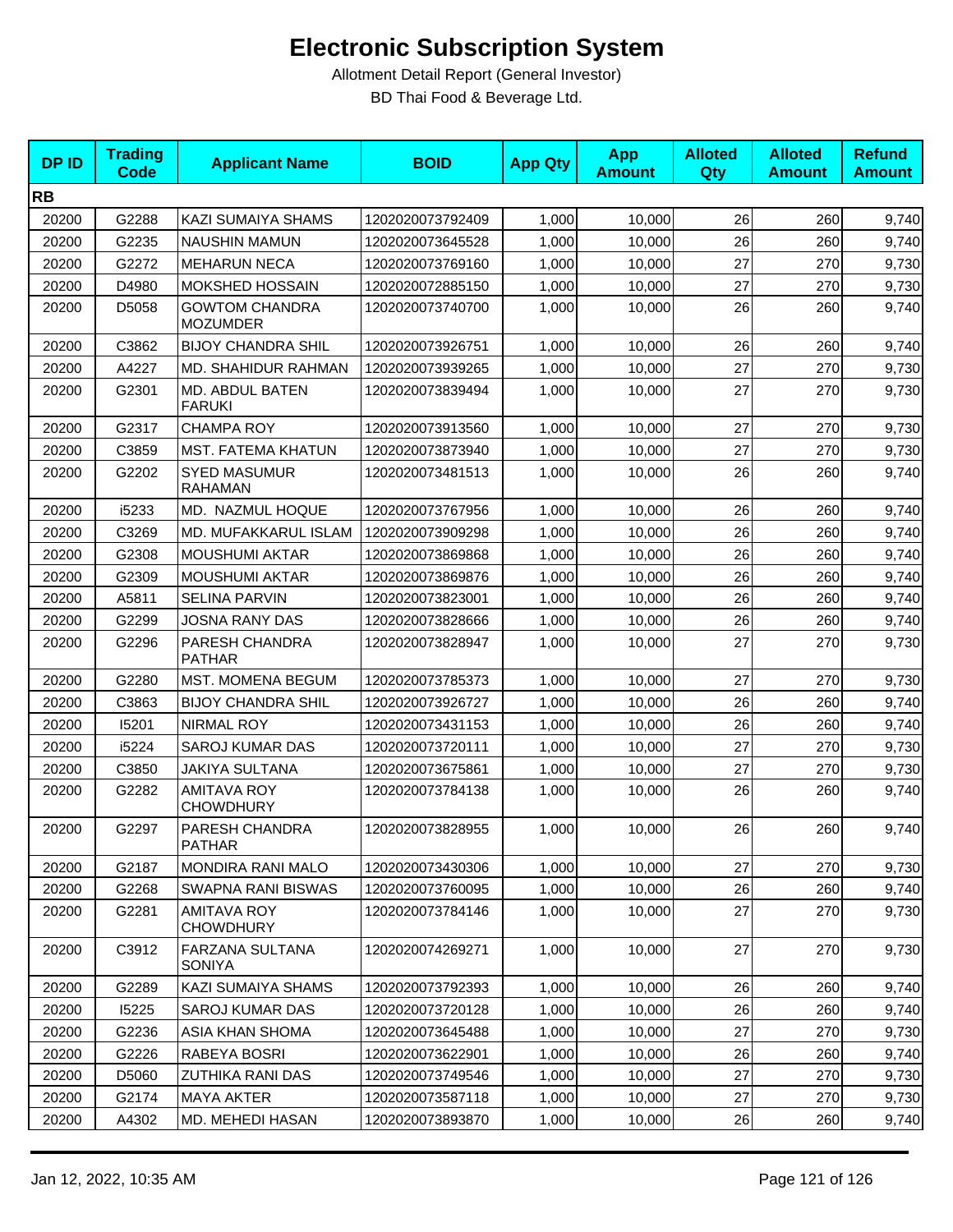| <b>DPID</b> | <b>Trading</b><br><b>Code</b> | <b>Applicant Name</b>             | <b>BOID</b>      | <b>App Qty</b> | <b>App</b><br><b>Amount</b> | <b>Alloted</b><br><b>Qty</b> | <b>Alloted</b><br><b>Amount</b> | <b>Refund</b><br><b>Amount</b> |
|-------------|-------------------------------|-----------------------------------|------------------|----------------|-----------------------------|------------------------------|---------------------------------|--------------------------------|
| <b>RB</b>   |                               |                                   |                  |                |                             |                              |                                 |                                |
| 20200       | G2315                         | KALPANA DEY                       | 1202020073907561 | 1,000          | 10,000                      | 27                           | 270                             | 9,730                          |
| 20200       | D5063                         | KAZI SHATIL AHOMMED               | 1202020073816156 | 1,000          | 10,000                      | 26                           | 260                             | 9,740                          |
| 20200       | G2158                         | SHAYAMA RANI PAUL                 | 1202020073314710 | 1,000          | 10,000                      | 26                           | 260                             | 9,740                          |
| 20200       | G2159                         | <b>JOY PAUL</b>                   | 1202020073315171 | 1,000          | 10,000                      | 26                           | 260                             | 9,740                          |
| 20200       | 15200                         | <b>NIRMAL ROY</b>                 | 1202020073431129 | 1,000          | 10,000                      | 27                           | 270                             | 9,730                          |
| 20200       | G2287                         | KAZI HUMAYRA SHAMS                | 1202020073792195 | 1,000          | 10,000                      | 27                           | 270                             | 9,730                          |
| 20200       | G2286                         | KAZI HUMAYRA SHAMS                | 1202020073792227 | 1,000          | 10,000                      | 27                           | 270                             | 9,730                          |
| 20200       | 15194                         | <b>SAJIB AHMED</b>                | 1202020073395946 | 1,000          | 10,000                      | 26                           | 260                             | 9,740                          |
| 20200       | 15199                         | <b>MILONI HALDER</b>              | 1202020073430860 | 1,000          | 10,000                      | 27                           | 270                             | 9,730                          |
| 20200       | A2345                         | AMINA SULTANA                     | 1202020073205002 | 1,000          | 10,000                      | 26                           | 260                             | 9,740                          |
| 20200       | G2219                         | <b>SIRIN AKTER</b>                | 1202020073586734 | 1,000          | 10,000                      | 27                           | 270                             | 9,730                          |
| 20200       | D5069                         | MD. ABDUL BATEN                   | 1202020073869255 | 1,000          | 10,000                      | 26                           | 260                             | 9,740                          |
| 20200       | A2341                         | MD. SURUZZAMMAN<br><b>SURUZ</b>   | 1202020072932352 | 1,000          | 10,000                      | 27                           | 270                             | 9,730                          |
| 20200       | D4976                         | KHALED HASAN                      | 1202020072937933 | 1,000          | 10,000                      | 26                           | 260                             | 9,740                          |
| 20200       | C3827                         | MD. TOWHIDUR RAHMAN               | 1202020073336385 | 1,000          | 10,000                      | 26                           | 260                             | 9,740                          |
| 20200       | C3838                         | MD. JAMSHED IQBAL                 | 1202020073564492 | 1,000          | 10,000                      | 27                           | 270                             | 9,730                          |
| 20200       | D5054                         | PRAN KRISHNA DAS                  | 1202020073699217 | 1,000          | 10,000                      | 27                           | 270                             | 9,730                          |
| 20200       | A5796                         | MOHAMMAD MOTIOUR<br><b>RAHMAN</b> | 1202020073704825 | 1,000          | 10,000                      | 26                           | 260                             | 9,740                          |
| 20200       | D5078                         | KAZI SHATIL AHUMMED               | 1202020073907114 | 1,000          | 10,000                      | 27                           | 270                             | 9,730                          |
| 20200       | G2318                         | <b>CHAMPA ROY</b>                 | 1202020073913595 | 1,000          | 10,000                      | 26                           | 260                             | 9,740                          |
| 20200       | G2322                         | PARIMAL DEY                       | 1202020073913983 | 1,000          | 10,000                      | 26                           | 260                             | 9,740                          |
| 20200       | G2321                         | PARIMAL DEY                       | 1202020073913991 | 1,000          | 10,000                      | 26                           | 260                             | 9,740                          |
| 20200       | D5083                         | MAHMUDUL HOSSAIN<br><b>MAHIM</b>  | 1202020073919905 | 1,000          | 10,000                      | 26                           | 260                             | 9,740                          |
| 20200       | i5154                         | MD. ANWAR HOSSAIN                 | 1202020072860089 | 1,000          | 10,000                      | 27                           | 270                             | 9,730                          |
| 20200       | G2279                         | MST. MOMENA BEGUM                 | 1202020073785365 | 1,000          | 10,000                      | 26                           | 260                             | 9,740                          |
| 20200       | D5086                         | <b>TAPASHI BHOWMIK</b>            | 1202020073925864 | 1,000          | 10,000                      | 26                           | 260                             | 9,740                          |
| 20200       | D5066                         | POPY RANI SAHA                    | 1202020073762971 | 1,000          | 10,000                      | 26                           | 260                             | 9,740                          |
| 20200       | D5084                         | <b>MAHMUDUL HOSSAIN</b><br>MAHIM  | 1202020073920192 | 1,000          | 10,000                      | 27                           | 270                             | 9,730                          |
| 20200       | i5256                         | <b>MASHFIKA HOSSAIN</b>           | 1202020073927087 | 1,000          | 10,000                      | 27                           | 270                             | 9,730                          |
| 20200       | G2198                         | <b>MOHOSINA AKHTER</b>            | 1202020073461875 | 1,000          | 10,000                      | 27                           | 270                             | 9,730                          |
| 20200       | C3818                         | <b>MAKSUDA HAQUE</b>              | 1202020073200275 | 1,000          | 10,000                      | 26                           | 260                             | 9,740                          |
| 20200       | G2227                         | RABEYA BOSRI                      | 1202020073622894 | 1,000          | 10,000                      | 27                           | 270                             | 9,730                          |
| 20200       | D5057                         | MD. JAHID HASAN                   | 1202020073731617 | 1,000          | 10,000                      | 26                           | 260                             | 9,740                          |
| 20200       | G2295                         | ANAMIKA PATHOR                    | 1202020073831131 | 1,000          | 10,000                      | 27                           | 270                             | 9,730                          |
| 20200       | G2214                         | NAZMUN NAHAR                      | 1202020073582661 | 1,000          | 10,000                      | 27                           | 270                             | 9,730                          |
| 20200       | G2278                         | AKTER JAHAN TUHIN                 | 1202020073773128 | 1,000          | 10,000                      | 27                           | 270                             | 9,730                          |
| 20200       | D5070                         | MD. ABDUL BATEN                   | 1202020073869049 | 1,000          | 10,000                      | 26                           | 260                             | 9,740                          |
| 20200       | A4301                         | MD. AL AMIN SHUBHA                | 1202020073876374 | 1,000          | 10,000                      | 26                           | 260                             | 9,740                          |
| 20200       | G2221                         | NAZMA AKTER                       | 1202020073586627 | 1,000          | 10,000                      | 26                           | 260                             | 9,740                          |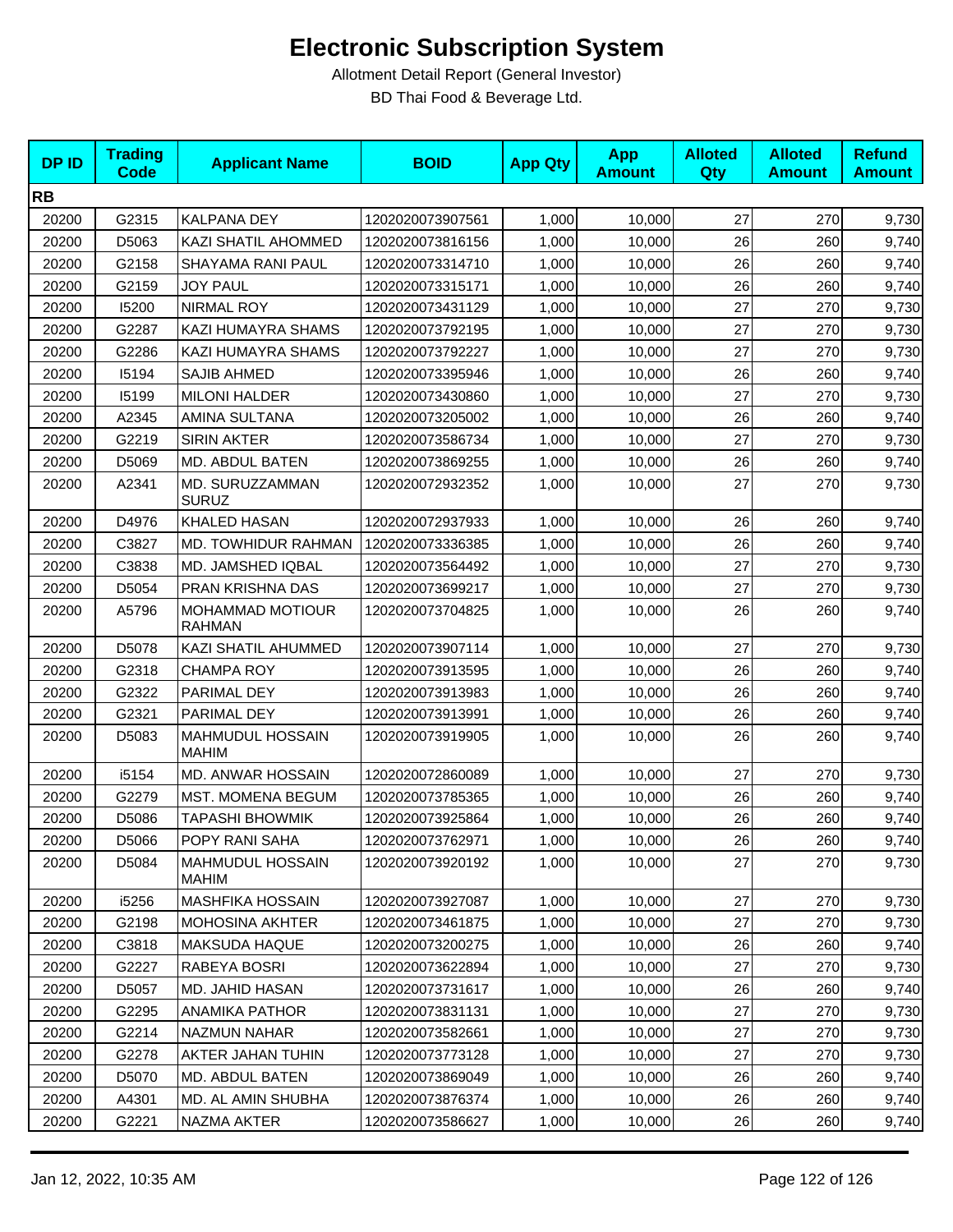| <b>DPID</b> | <b>Trading</b><br>Code | <b>Applicant Name</b>                    | <b>BOID</b>      | <b>App Qty</b> | <b>App</b><br><b>Amount</b> | <b>Alloted</b><br>Qty | <b>Alloted</b><br><b>Amount</b> | <b>Refund</b><br><b>Amount</b> |
|-------------|------------------------|------------------------------------------|------------------|----------------|-----------------------------|-----------------------|---------------------------------|--------------------------------|
| <b>RB</b>   |                        |                                          |                  |                |                             |                       |                                 |                                |
| 20200       | C3933                  | <b>SAKINA YESMIN</b>                     | 1202020074550978 | 1,000          | 10,000                      | 27                    | 270                             | 9,730                          |
| 20200       | G2164                  | <b>RINA BEGUM</b>                        | 1202020073320447 | 1,000          | 10,000                      | 27                    | 270                             | 9,730                          |
| 20200       | C3851                  | MOHAMMAD SAZZAD<br><b>HOSSAIN CHOWDH</b> | 1202020073758680 | 1,000          | 10,000                      | 27                    | 270                             | 9,730                          |
| 20200       | C3867                  | PARVINA KHATUN                           | 1202020073980418 | 1,000          | 10,000                      | 27                    | 270                             | 9,730                          |
| 20200       | C3868                  | PARVINA KHATUN                           | 1202020073980426 | 1,000          | 10.000                      | 26                    | 260                             | 9,740                          |
| 20200       | A5794                  | MD. MOTALEB HOSSAIN                      | 1202020073426322 | 1,000          | 10,000                      | 27                    | 270                             | 9,730                          |
| 20200       | G2319                  | SHAMPA DEY                               | 1202020073913220 | 1,000          | 10,000                      | 26                    | 260                             | 9,740                          |
| 20200       | G2206                  | <b>SURIYA AKTER</b>                      | 1202020073515407 | 1,000          | 10,000                      | 27                    | 270                             | 9,730                          |
| 20200       | C3832                  | <b>MD. GOLAM KIBRIA</b>                  | 1202020073435135 | 1,000          | 10,000                      | 27                    | 270                             | 9,730                          |
| 20200       | G2162                  | <b>TUMPA PAUL</b>                        | 1202020073320760 | 1,000          | 10,000                      | 26                    | 260                             | 9,740                          |
| 20200       | A2344                  | AMINA SULTANA                            | 1202020073205152 | 1,000          | 10,000                      | 27                    | 270                             | 9,730                          |
| 20200       | G2218                  | <b>SIRIN AKTER</b>                       | 1202020073586742 | 1,000          | 10,000                      | 27                    | 270                             | 9,730                          |
| 20200       | G2225                  | <b>NUR NAHAR</b>                         | 1202020073622671 | 1,000          | 10,000                      | 26                    | 260                             | 9,740                          |
| 20200       | G2379                  | MAHMUDUR RAHMAN<br><b>MAJUMDER</b>       | 1202020074229644 | 1,000          | 10,000                      | 27                    | 270                             | 9,730                          |
| 20200       | D5076                  | KAZI NAZIR AHAMED                        | 1202020073906813 | 1,000          | 10,000                      | 26                    | 260                             | 9,740                          |
| 20200       | G2163                  | <b>RINA BEGUM</b>                        | 1202020073320439 | 1,000          | 10,000                      | 27                    | 270                             | 9,730                          |
| 20200       | D5116                  | NAZNIN SULTANA                           | 1202020074416814 | 1,000          | 10,000                      | 26                    | 260                             | 9,740                          |
| 20200       | D5115                  | <b>MST. RIPA KHATUN</b>                  | 1202020074416873 | 1,000          | 10,000                      | 27                    | 270                             | 9,730                          |
| 20200       | D5050                  | <b>SUMON DHAM</b>                        | 1202020073547467 | 1,000          | 10,000                      | 27                    | 270                             | 9,730                          |
| 20200       | 15188                  | MD. ZAHANGIR HOSSAIN                     | 1202020073337280 | 1,000          | 10,000                      | 27                    | 270                             | 9,730                          |
| 20200       | G2283                  | <b>SUNONDA DATTA</b>                     | 1202020073784419 | 1,000          | 10,000                      | 27                    | 270                             | 9,730                          |
| 20200       | C3866                  | <b>EKRAMUL KABIR</b>                     | 1202020073952530 | 1,000          | 10,000                      | 26                    | 260                             | 9,740                          |
| 20200       | D5077                  | MST. SAJEDA BEGUM                        | 1202020073907041 | 1,000          | 10,000                      | 27                    | 270                             | 9,730                          |
| 20200       | 15257                  | TANIA YEASMIN SHAMPA                     | 1202020073926951 | 1,000          | 10,000                      | 26                    | 260                             | 9,740                          |
| 20200       | i5258                  | MD. ATIQUR RAHMAN                        | 1202020073927151 | 1,000          | 10,000                      | 26                    | 260                             | 9,740                          |
| 20200       | A5790                  | MD. TOFAYEL AHMED                        | 1202020072507631 | 1,000          | 10,000                      | 26                    | 260                             | 9,740                          |
| 20200       | G2285                  | KAZI SHAMSUL HAQUE                       | 1202020073785520 | 1,000          | 10,000                      | 26                    | 260                             | 9,740                          |
| 20200       | i5074                  | <b>FAIRUZ HOSSAIN</b>                    | 1202020071992471 | 1,000          | 10,000                      | 26                    | 260                             | 9,740                          |
| 20200       | 15193                  | <b>SAJIB AHMED</b>                       | 1202020073395938 | 1,000          | 10,000                      | 27                    | 270                             | 9,730                          |
| 20200       | D5555                  | <b>MOUSUMI SAHA</b>                      | 1202020073079831 | 1,000          | 10,000                      | 27                    | 270                             | 9,730                          |
| 20200       | 15080                  | MD. AHIDUL ISLAM                         | 1202020072062881 | 1,000          | 10,000                      | 26                    | 260                             | 9,740                          |
| 20200       | G2160                  | <b>JOY PAUL</b>                          | 1202020073315153 | 1,000          | 10,000                      | 26                    | 260                             | 9,740                          |
| 20200       | 15049                  | MD. KAMAL HOSSAIN                        | 1202020071648528 | 1,000          | 10.000                      | 26                    | 260                             | 9,740                          |
| 20200       | i5100                  | NUSRAT ZERIN USHA                        | 1202020072200901 | 1,000          | 10,000                      | 26                    | 260                             | 9,740                          |
| 20200       | A4501                  | <b>DILIP KAJURI</b>                      | 1202020072323366 | 1,000          | 10,000                      | 26                    | 260                             | 9,740                          |
| 20200       | G1936                  | MD. ENAMUL HOQUE                         | 1202020071966532 | 1,000          | 10,000                      | 27                    | 270                             | 9,730                          |
| 20200       | i5114                  | MD. JAMAL UDDIN                          | 1202020072304711 | 1,000          | 10,000                      | 26                    | 260                             | 9,740                          |
| 20200       | G2069                  | JAHIR UDDIN BABAR                        | 1202020072699009 | 1,000          | 10,000                      | 26                    | 260                             | 9,740                          |
| 20200       | 15145                  | MD. MASUDUL KABIR                        | 1202020072638241 | 1,000          | 10,000                      | 27                    | 270                             | 9,730                          |
| 20200       | D4954                  | KONIKA CHAKRABORTI                       | 1202020072654497 | 1,000          | 10,000                      | 26                    | 260                             | 9,740                          |
| 20200       | G2011                  | <b>MST. MOMOTAJ PARVIN</b>               | 1202020072353269 | 1,000          | 10,000                      | 26                    | 260                             | 9,740                          |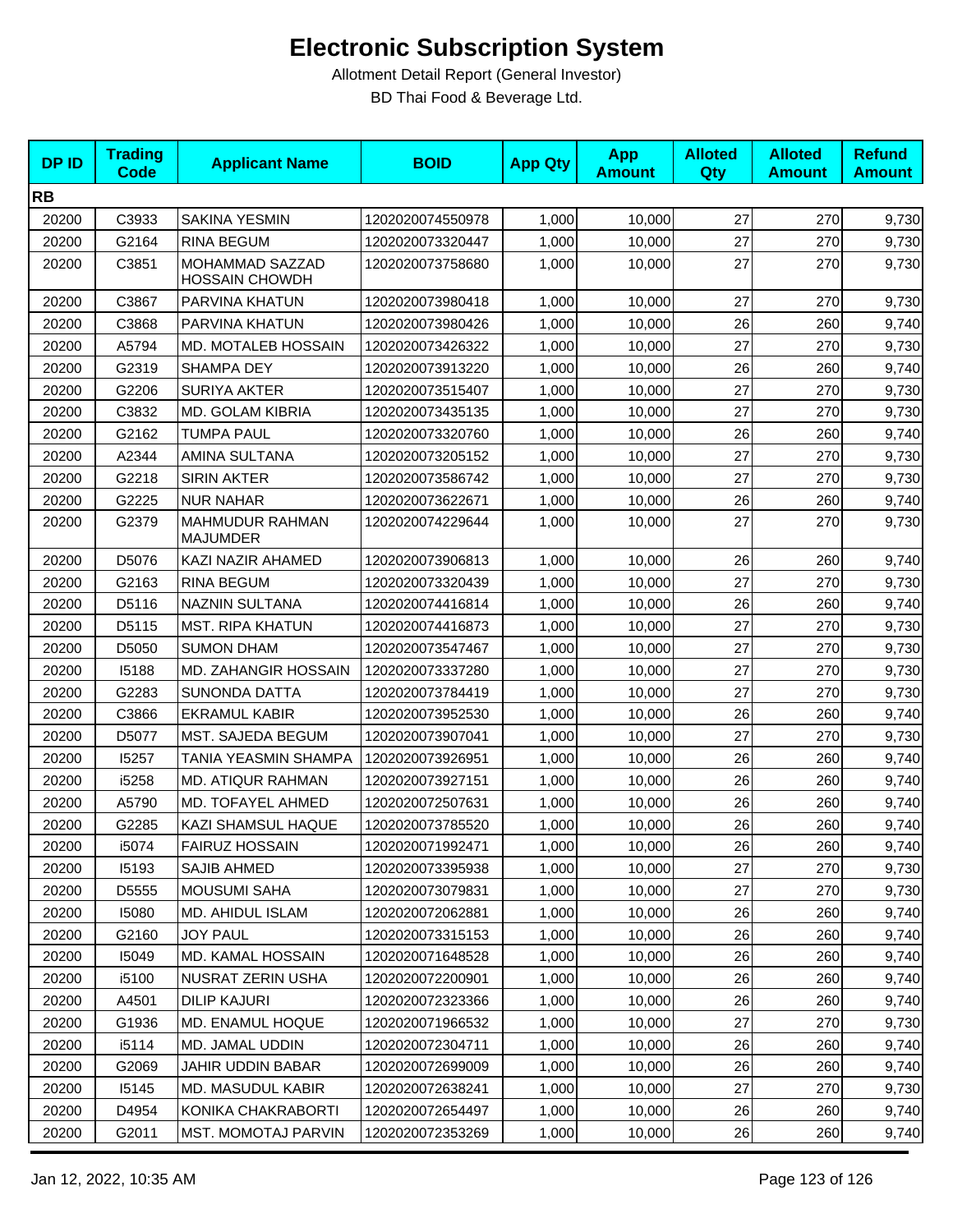| <b>DPID</b> | <b>Trading</b><br><b>Code</b> | <b>Applicant Name</b>                   | <b>BOID</b>      | <b>App Qty</b> | <b>App</b><br><b>Amount</b> | <b>Alloted</b><br>Qty | <b>Alloted</b><br><b>Amount</b> | <b>Refund</b><br><b>Amount</b> |
|-------------|-------------------------------|-----------------------------------------|------------------|----------------|-----------------------------|-----------------------|---------------------------------|--------------------------------|
| <b>RB</b>   |                               |                                         |                  |                |                             |                       |                                 |                                |
| 20200       | i5181                         | <b>SELINA NAZRUL MUKTA</b>              | 1202020073972859 | 1,000          | 10,000                      | 26                    | 260                             | 9,740                          |
| 20200       | G1937                         | MD. ZAHIRUL HAQUE                       | 1202020071967023 | 1,000          | 10.000                      | 26                    | 260                             | 9,740                          |
| 20200       | C3801                         | MD. MIZANUR RAHMAN                      | 1202020072726016 | 1,000          | 10,000                      | 26                    | 260                             | 9,740                          |
| 20200       | 15046                         | <b>BILAL MIA</b>                        | 1202020071781510 | 1,000          | 10,000                      | 26                    | 260                             | 9,740                          |
| 20200       | 15064                         | <b>SYED GOLAM MUKTADIR</b>              | 1202020071781951 | 1,000          | 10,000                      | 26                    | 260                             | 9,740                          |
| 20200       | C3883                         | NANJIBA ZAHIN                           | 1202020072110938 | 1,000          | 10,000                      | 26                    | 260                             | 9,740                          |
| 20200       | G1928                         | ANINDA CHAKRABORTY                      | 1202020071919366 | 1,000          | 10,000                      | 26                    | 260                             | 9,740                          |
| 20200       | 15058                         | MD. OHAB ALI MOLLA                      | 1202020071677110 | 1,000          | 10,000                      | 26                    | 260                             | 9,740                          |
| 20200       | 15198                         | <b>MILONI HALDER</b>                    | 1202020073430852 | 1,000          | 10,000                      | 27                    | 270                             | 9,730                          |
| 20200       | C3826                         | MD. TOWHIDUR RAHMAN                     | 1202020073336369 | 1,000          | 10,000                      | 26                    | 260                             | 9,740                          |
| 20200       | D5061                         | KAZI NAZIR AHAMED                       | 1202020073816346 | 1,000          | 10,000                      | 26                    | 260                             | 9,740                          |
| 20200       | G2083                         | SHAHIDUL ISLAM                          | 1202020072766687 | 1,000          | 10,000                      | 26                    | 260                             | 9,740                          |
| 20200       | A4204                         | <b>FARHANA YEASMIN</b>                  | 1202020073622380 | 1,000          | 10,000                      | 26                    | 260                             | 9,740                          |
| 20200       | A4136                         | KAZI MAFUZA BEGUM                       | 1202020071940664 | 1,000          | 10,000                      | 26                    | 260                             | 9,740                          |
| 20200       | D4906                         | MOHAMMAD HASAN<br><b>SAROWAR</b>        | 1202020072044348 | 1,000          | 10,000                      | 26                    | 260                             | 9,740                          |
| 20200       | D4981                         | MAKSUDA PARVIN                          | 1202020072894279 | 1,000          | 10,000                      | 27                    | 270                             | 9,730                          |
| 20200       | G2156                         | <b>SONIA AKTER</b>                      | 1202020073313991 | 1,000          | 10,000                      | 26                    | 260                             | 9,740                          |
| 20200       | A5799                         | <b>MAHIA MAHZABIN</b>                   | 1202020073772158 | 1,000          | 10,000                      | 26                    | 260                             | 9,740                          |
| 20200       | i5123                         | MD. GOLAM KABIR                         | 1202020072451338 | 1,000          | 10,000                      | 26                    | 260                             | 9,740                          |
| 20200       | C3885                         | <b>SHAMIA AFRIN</b>                     | 1202020072109941 | 1,000          | 10,000                      | 26                    | 260                             | 9,740                          |
| 20200       | i5096                         | <b>SHAMSUN NAHAR</b>                    | 1202020072205631 | 1,000          | 10,000                      | 27                    | 270                             | 9,730                          |
| 20200       | i5101                         | MOSTAFA MAHMUD                          | 1202020072223212 | 1,000          | 10,000                      | 26                    | 260                             | 9,740                          |
| 20200       | D4912                         | <b>DIPA SAHA</b>                        | 1202020072271865 | 1,000          | 10,000                      | 26                    | 260                             | 9,740                          |
| 20200       | D4951                         | <b>HASNARA BEGUM</b>                    | 1202020072579763 | 1,000          | 10,000                      | 27                    | 270                             | 9,730                          |
| 20200       | G2068                         | <b>AYESHA AKTER</b>                     | 1202020072699828 | 1,000          | 10,000                      | 27                    | 270                             | 9,730                          |
| 20200       | D4943                         | SHREE NONDRA DULAL<br><b>CHAKRABOTY</b> | 1202020072491816 | 1,000          | 10,000                      | 26                    | 260                             | 9,740                          |
| 20200       | 15055                         | JAHANARA BEGUM                          | 1202020071655291 | 1,000          | 10,000                      | 26                    | 260                             | 9,740                          |
| 20200       | 15030                         | <b>BILKIS BEGUM</b>                     | 1202020071593204 | 1,000          | 10,000                      | 26                    | 260                             | 9,740                          |
| 20200       | i5246                         | MEHERUNNESA.                            | 1202020073834079 | 1,000          | 10,000                      | 26                    | 260                             | 9,740                          |
| 20200       | 15119                         | <b>MST. KOHINOOR AKTER</b>              | 1202020072375238 | 1,000          | 10,000                      | 27                    | 270                             | 9,730                          |
| 20200       | C3789                         | ASIF BIN SABBIR                         | 1202020072415163 | 1,000          | 10,000                      | 26                    | 260                             | 9,740                          |
| 20200       | D4944                         | PROBIR CHANDRA PAUL                     | 1202020072491578 | 1,000          | 10,000                      | 27                    | 270                             | 9,730                          |
| 20200       | 15062                         | ABDULLAH AL MUGNI                       | 1202020071667552 | 1,000          | 10,000                      | 27                    | 270                             | 9,730                          |
| 20200       | D4907                         | MOHAMMAD HASAN<br><b>SAROWAR</b>        | 1202020072044321 | 1,000          | 10,000                      | 26                    | 260                             | 9,740                          |
| 20200       | D4917                         | NAGERA AKTER MOLLIKA                    | 1202020072344391 | 1,000          | 10,000                      | 26                    | 260                             | 9,740                          |
| 20200       | 15180                         | YEAMINAR RASHID                         | 1202020073305255 | 1,000          | 10,000                      | 26                    | 260                             | 9,740                          |
| 20200       | G2212                         | GAUTOM CHANDRA SAHA   1202020073555960  |                  | 1,000          | 10,000                      | 27                    | 270                             | 9,730                          |
| 20200       | A4137                         | MD. SHAMIM SORKAR                       | 1202020072041461 | 1,000          | 10,000                      | 26                    | 260                             | 9,740                          |
| 20200       | C3860                         | AKLIMA RAHMAN MITUL                     | 1202020073894966 | 1,000          | 10,000                      | 26                    | 260                             | 9,740                          |
| 20200       | D4909                         | KHADIJA KHATUN                          | 1202020072045749 | 1,000          | 10,000                      | 27                    | 270                             | 9,730                          |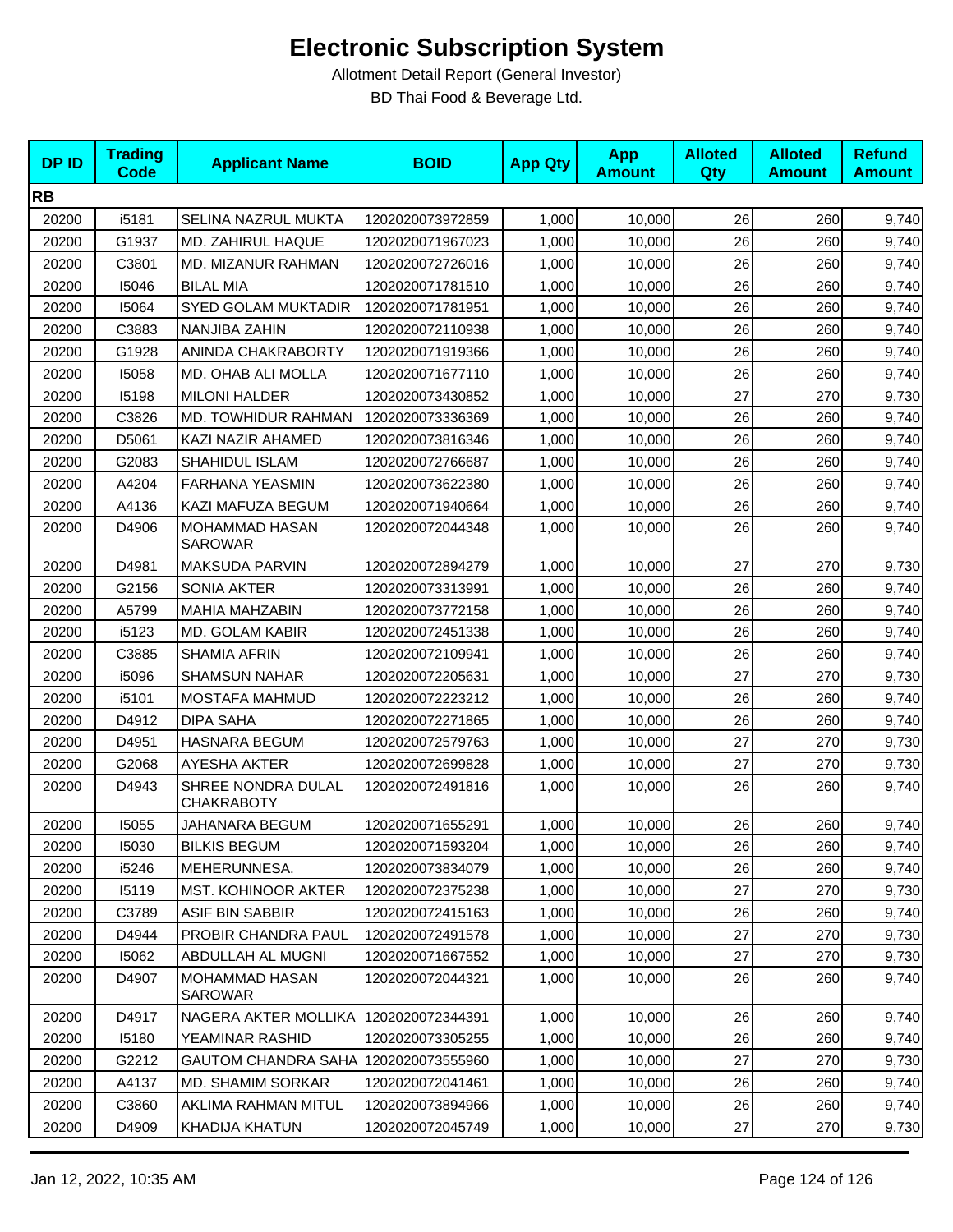| <b>DPID</b> | <b>Trading</b><br><b>Code</b> | <b>Applicant Name</b>                 | <b>BOID</b>      | <b>App Qty</b> | <b>App</b><br><b>Amount</b> | <b>Alloted</b><br>Qty | <b>Alloted</b><br><b>Amount</b> | <b>Refund</b><br><b>Amount</b> |
|-------------|-------------------------------|---------------------------------------|------------------|----------------|-----------------------------|-----------------------|---------------------------------|--------------------------------|
| <b>RB</b>   |                               |                                       |                  |                |                             |                       |                                 |                                |
| 20200       | C3786                         | MD. HAFIZUR RAHMAN                    | 1202020072369496 | 1,000          | 10,000                      | 27                    | 270                             | 9,730                          |
| 20200       | G2028                         | <b>MAHDI MUSA</b>                     | 1202020072360297 | 1,000          | 10,000                      | 26                    | 260                             | 9,740                          |
| 20200       | A4310                         | MD. ABDUR RAZZAQUE<br><b>KHAN</b>     | 1202020073963971 | 1,000          | 10,000                      | 26                    | 260                             | 9,740                          |
| 20200       | G2098                         | SNIGHDA RANI BISWAS                   | 1202020072858152 | 1,000          | 10.000                      | 26                    | 260                             | 9,740                          |
| 20200       | C3888                         | MD. MURTUZA ZAMAN                     | 1202020072108268 | 1,000          | 10,000                      | 27                    | 270                             | 9,730                          |
| 20200       | A4201                         | MST. EVANA AKTER                      | 1202020071817571 | 1,000          | 10,000                      | 26                    | 260                             | 9,740                          |
| 20200       | i5136                         | <b>IQBAL HOSSAIN</b>                  | 1202020072574249 | 1,000          | 10,000                      | 27                    | 270                             | 9,730                          |
| 20200       | C3803                         | RAJIA KHATUN                          | 1202020072722315 | 1,000          | 10,000                      | 26                    | 260                             | 9,740                          |
| 20200       | G2030                         | <b>MD. YOUSUF RANA</b>                | 1202020072385591 | 1,000          | 10,000                      | 26                    | 260                             | 9,740                          |
| 20200       | G2099                         | SNIGHDA RANI BISWAS                   | 1202020072858179 | 1,000          | 10,000                      | 26                    | 260                             | 9,740                          |
| 20200       | i5146                         | MD. MASUDUL KABIR                     | 1202020072638276 | 1,000          | 10,000                      | 26                    | 260                             | 9,740                          |
| 20200       | A4200                         | MD. ANISUR RAHMAN                     | 1202020071814252 | 1,000          | 10,000                      | 27                    | 270                             | 9,730                          |
| 20200       | 15008                         | <b>MST. FIROJA BEGUM</b>              | 1202020071560720 | 1,000          | 10,000                      | 26                    | 260                             | 9,740                          |
| 20200       | C3748                         | MD. ALI AKBER ASIF                    | 1202020071613317 | 1,000          | 10,000                      | 26                    | 260                             | 9,740                          |
| 20200       | G2150                         | H.N. ASHIQUR RAHMAN                   | 1202020073301174 | 1,000          | 10,000                      | 26                    | 260                             | 9,740                          |
| 20200       | C3804                         | RAJIA KHATUN                          | 1202020072728149 | 1,000          | 10,000                      | 27                    | 270                             | 9,730                          |
| 20200       | C3780                         | SYEDA SHAHANA<br>AFREEN JAHAN         | 1202020072312835 | 1,000          | 10,000                      | 26                    | 260                             | 9,740                          |
| 20200       | A4202                         | MST. EVANA AKTER                      | 1202020071817561 | 1,000          | 10,000                      | 27                    | 270                             | 9,730                          |
| 20200       | C3814                         | MD. MUJAHIDUL ISLAM                   | 1202020073190614 | 1,000          | 10,000                      | 26                    | 260                             | 9,740                          |
| 20200       | 15015                         | <b>SOHAG MIA</b>                      | 1202020071567516 | 1,000          | 10,000                      | 27                    | 270                             | 9,730                          |
| 20200       | G2205                         | <b>SURIYA AKTER</b>                   | 1202020073515441 | 1,000          | 10,000                      | 26                    | 260                             | 9,740                          |
| 20200       | G2304                         | DEWAN MONIRUZZAMAN                    | 1202020073846886 | 1,000          | 10,000                      | 27                    | 270                             | 9,730                          |
| 20200       | G2331                         | <b>TAMANNA AKHTER</b>                 | 1202020073942881 | 1,000          | 10,000                      | 26                    | 260                             | 9,740                          |
| 20200       | i5122                         | A.T.M. SHAMIM KABIR                   | 1202020072420845 | 1,000          | 10,000                      | 26                    | 260                             | 9,740                          |
| 20200       | G1920                         | <b>ANIK BHUIYA</b>                    | 1202020071883572 | 1,000          | 10,000                      | 27                    | 270                             | 9,730                          |
| 20200       | A2331                         | MD. MOSHARAF HOSSAIN 1202020072773324 |                  | 1,000          | 10,000                      | 26                    | 260                             | 9,740                          |
| 20200       | G1939                         | <b>JANNATUL FERTHOUS</b>              | 1202020071970690 | 1,000          | 10,000                      | 26                    | 260                             | 9,740                          |
| 20200       | G2193                         | <b>MEHEDY HASAN</b>                   | 1202020073427070 | 1,000          | 10,000                      | 26                    | 260                             | 9,740                          |
| 20200       | G2135                         | <b>LOKENATH BASAK</b>                 | 1202020073048498 | 1,000          | 10,000                      | 26                    | 260                             | 9,740                          |
| 20200       | C3815                         | <b>FERDOUSE BEGUM</b>                 | 1202020073198969 | 1,000          | 10,000                      | 26                    | 260                             | 9,740                          |
| 20200       | D4925                         | <b>MOURI MAHAJABIN</b>                | 1202020072420639 | 1,000          | 10,000                      | 27                    | 270                             | 9,730                          |
| 20200       | 15115                         | <b>MONOWARA BEGUM</b>                 | 1202020072304548 | 1,000          | 10,000                      | 26                    | 260                             | 9,740                          |
| 20200       | i5098                         | MD. ARAFAT ALAM<br>SARKER             | 1202020072200926 | 1,000          | 10,000                      | 26                    | 260                             | 9,740                          |
| 20200       | C3775                         | AHASAN UDDIN<br>AHAMMED               | 1202020072250526 | 1,000          | 10,000                      | 27                    | 270                             | 9,730                          |
| 20200       | G2010                         | MD. JASIM MIA                         | 1202020072354172 | 1,000          | 10,000                      | 27                    | 270                             | 9,730                          |
| 20200       | G1962                         | <b>SOURAV PODDER</b>                  | 1202020072041858 | 1,000          | 10,000                      | 27                    | 270                             | 9,730                          |
| 20200       | C3886                         | MD. RASHEDUZZAMAN                     | 1202020072106161 | 1,000          | 10,000                      | 27                    | 270                             | 9,730                          |
| 20200       | G2237                         | SRETTEE AKTER                         | 1202020073656538 | 1,000          | 10,000                      | 26                    | 260                             | 9,740                          |
| 20200       | G2337                         | <b>BISHONATH PAL</b>                  | 1202020073953594 | 1,000          | 10,000                      | 26                    | 260                             | 9,740                          |